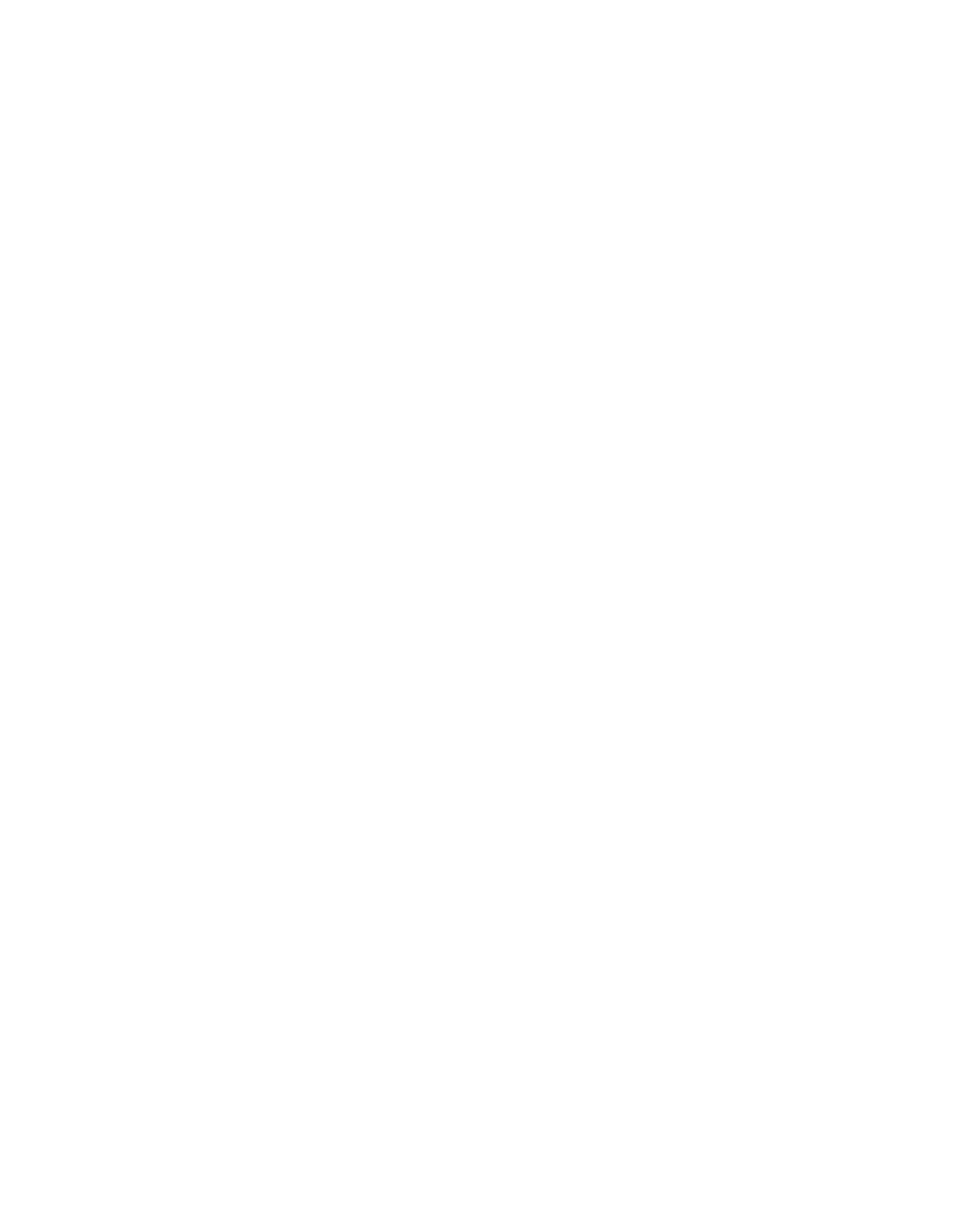## **COPYRIGHT POSITION STATEMENT AND DISCLAIMER**

The Phoenix Journals are intended as a "real time" commentary on current events, how current events relate to past events and the relationships of both to the physical and spiritual destinies of mankind.

All of history, as we now know it, has been revised, rewritten, twisted and tweaked by selfishly motivated men to achieve and maintain control over other men. When one can understand that everything is comprised of "energy" and that even physical matter is "coalesced" energy, and that all energy emanates from God's thought, one can accept the idea that the successful focusing of millions of minds on one expected happening will cause it to happen.

The first sixty or so journals were published by America West Publishing which elected to indicate that a copyright had been applied for on the theory that the ISBN number (so necessary for booksellers) was dependent upon the copyright. Commander Hatonn, the primary author and compiler, insisted that no copyrights be applied for and, to our knowledge, none were.

If the many prophecies made over thousands of years are accepted, these are the "end times" (specifically the year 2000, the second millennium, etc.). That would put us in the "sorting" period and only a few short years from the finish line. God has said that in the end-times would come the **WORD**--to the four comers of the world--so that each could decide his/her own course toward, or away from, divinity-based upon TRUTH.

So, God sends His Hosts--Messengers--to present that TRUTH. This is the way in which He chooses to present it, through the Phoenix Journals. Thus, these journals are Truth, which cannot be copyrighted; they are compilations of information already available on Earth, researched and compiled by others (some, no doubt, for this purpose) which should not be copyrighted. Therefore, these journals are not copyrighted (except **SIPAPU ODYSSEY** which is "fiction").

If the Truth is to reach the four corners of the world, it must be freely passed on. It is hoped that each reader will feel free to do that, keeping it in context, of course.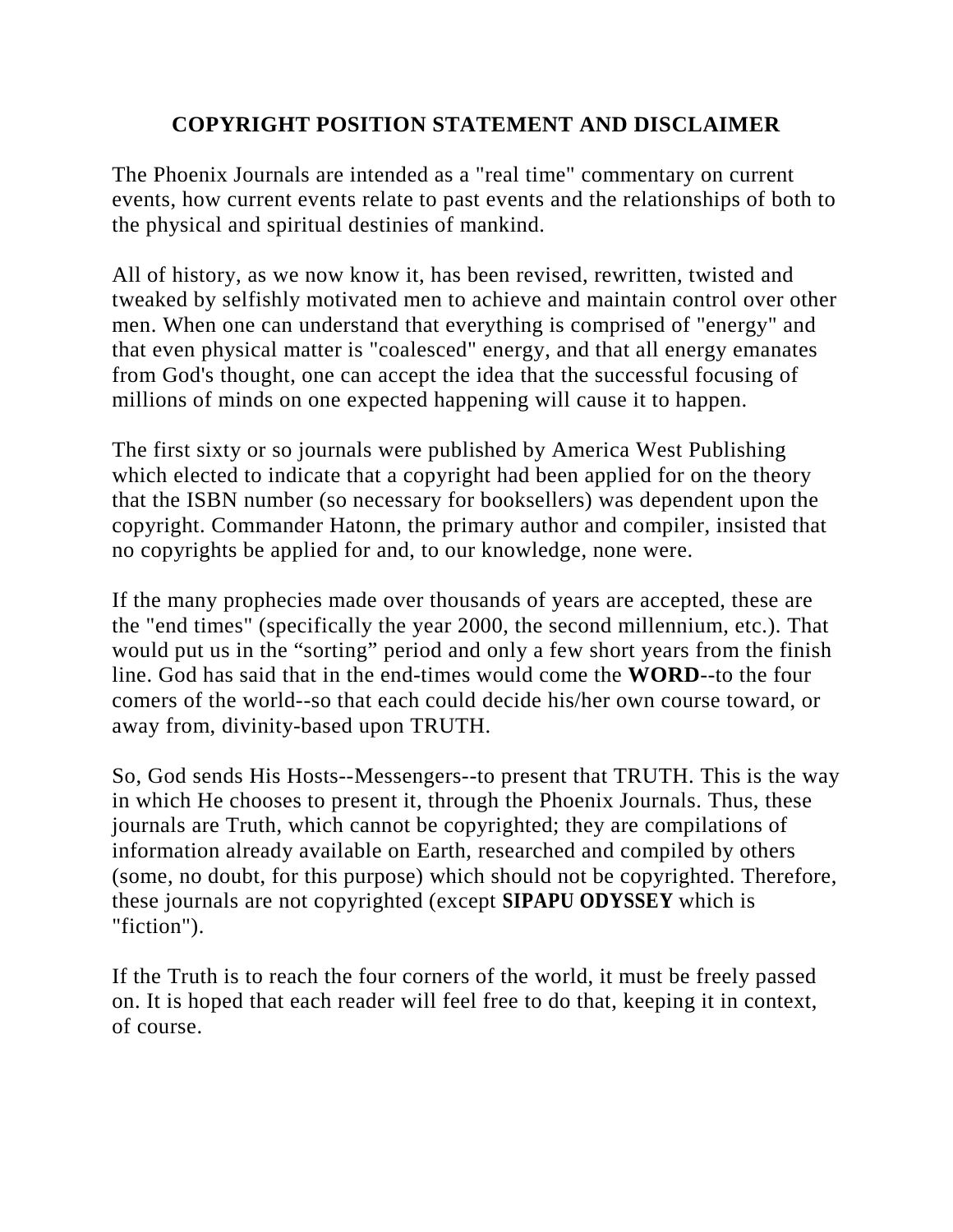### **THE RAINBOW MASTERS**

**ISBN 1-56935-017-5**

**Third Edition Printed by** 

## **PHOENIX SOURCE PUBLISHERS, Inc. P.O. Box 27353 LAS VEGAS, NV 89126**

**August 1993**

**Printed in the United States of America**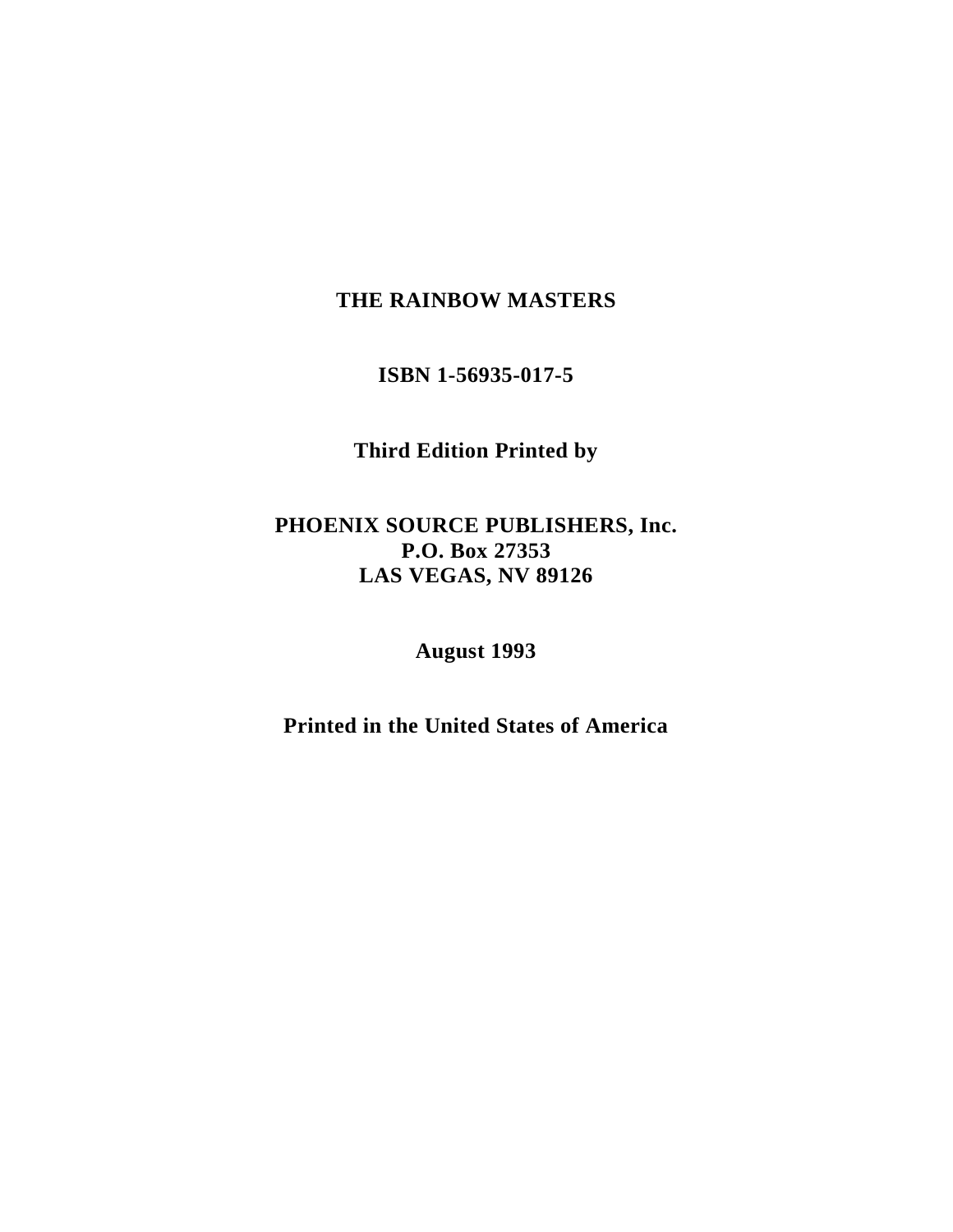## **PJ-7 TABLE OF CONTENTS**

#### **FOREWORD**

#### **CHAPTER 1**

ALL THE SIGNS ARE PRESENT WHO IS TELLING THE TRUTH? THE LAWS OF GOD NO OTHER LAW NEEDED HERE IS THY DAILY BREAD

#### **CHAPTER 2**

THE SEVEN RAYS OF LIFE THE VIOLET RAY IMMANUEL AND THE ESSENES MANY CULTS AND CHURCHES WILL USE MY NAME TRUTH AND THE LAWS OF CREATION DO NOT CHANGE PRECIOUS ANCIENT KNOWLEDGE PRESERVED

#### **CHAPTER 3**

FROM THE STAR IN THE EAST CAME HOPE ALL HAS LIFE CONFUSION WILL GO-- WHERE WILL YOU BE? FAULTY THINKING BEAUTEOUS EARTH EACH IS A PORTION OF GOD; SEEKING TAKE FORTH THE MESSAGE I AM MY MISSION TO RECEIVE ONE MUST FIRST GIVE CHRIST RETURNS CAUSE AND EFFECT

AH, YOU THOUGHT YOU WERE THE 'ONLY' ONES

# **CHAPTER 4**

**PROPHECIES** CHARLES' TASK GOVERNMENTS IN PANIC A TIME OF SOUL EVOLVEMENT TIME FOR EARTH TO COME HOME MICHAEL SPEAKS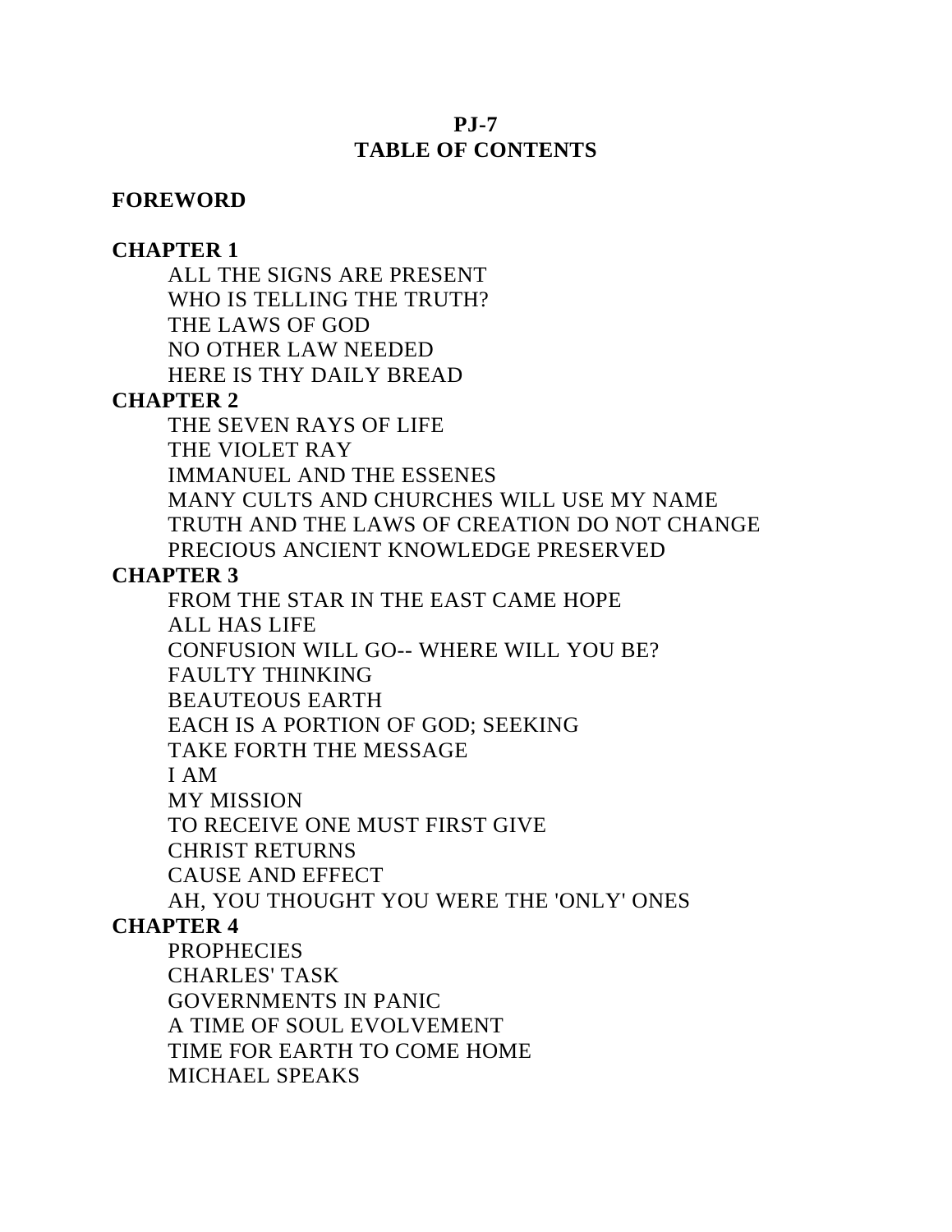#### **CHAPTER 5**

THE DAY OF THE GREAT TELLING COVENANT OF THE *BOW* THE CHORD SHALL BE STRUCK THOUGHT THE CREATION CALLED EVER-NESS EARTH IS SPECIAL TRANSMUTATION PREPARATION

#### **CHAPTER 6**

THE PLIGHT OF THE UNITED STATES THIS IS THE "WORD" AS THE FATHER PROMISED GET PREPARED FOR A FIRST-STRIKE ASSAULT PREPAREDNESS IS THE KEY AWAKEN TO THE TRUTH WITHOUT PREPARATION, WAR IS LIKELY HELP IS AT HAND

### **SECTION I INTRODUCTION TO "THE MAGNIFICENT SEVEN"**

### **CHAPTER 7**

THE FIRST RAY EL MORYA, THE STATESMAN TIME FOR REUNITING EXAMPLE OF CHANGE CALLING WORKING TROOPS

#### **CHAPTER 8**

THE SECOND RAY LANTO, THE SAGE **DEFINITIONS** EARTH KNOWLEDGE LACKING "FORCE" NOT OF GOD BETTER WAY PERSISTENCE WITH ASSISTANCE TAMPER NOT WITH "TRUTH"

### **CHAPTER 9**

THIRD RAY PAUL THE VENETIAN, THE ARTIST DESIRES ARCHITECTURAL PARTICIPATION REQUIRE SPIRIT IDENTIFICATION ALL HAVE TALENT GIFT THE STEP NOT TAKEN TRAP OF HUMAN EGO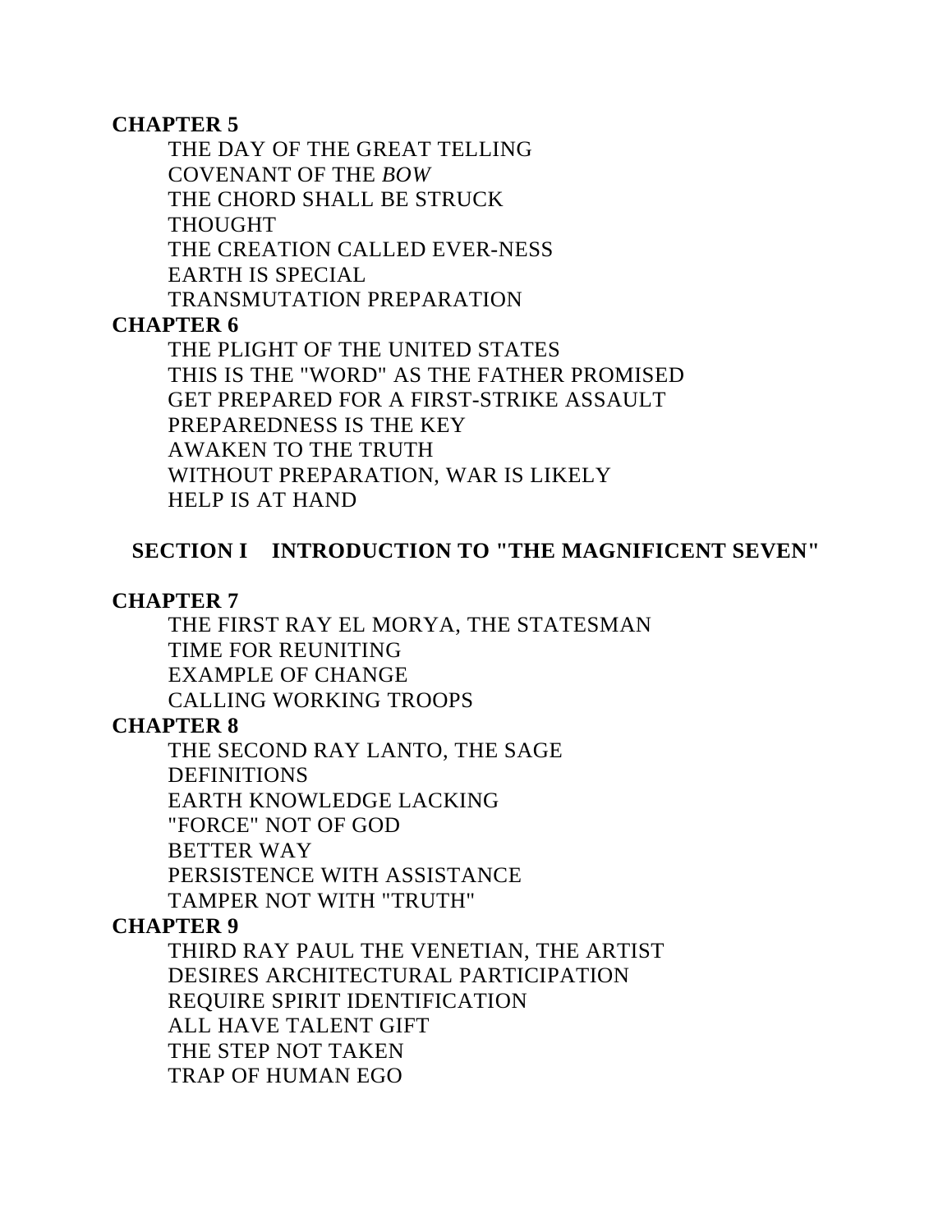**CHAPTER 10**

THE FOURTH RAY SERAPIS BEY, THE ARCHITECT "DHARMA" IS NOT DARMA GET YOUR PEN AND PAPER UNBENDING LION

### **CHAPTER 11**

FIFTH RAY HILARION, THE HEALER TERMS WHO HAS "CHOSEN" WHO? HEALING COMES ONLY THROUGH MIND

### **CHAPTER 12**

SIXTH RAY LADY NADA GENDER PROBLEMS AND RESPONSIBILITY KNOW THYSELF SELF VS. SELFLESSNESS MEET YOURSELF

## **CHAPTER 13**

THE SEVENTH RAY GERMAIN, THE ALCHEMIST HE LIVED TO MAKE MEN FREE "MELCHIZEDEK" BLIGHTED THROUGH EVIL INPUT UNIVERSAL LAW NOT MIRACLES CHRIST PATH DELIBERATELY HIDDEN ANCIENT REVELATION

### **CHAPTER 14**

THE MAHA COHAN

### **SECTION II RETURN OF THE "SEVEN"**

#### **CHAPTER 15**

EL MORYA WHY THE PROPHETS HAVE COME MONOTHEISM AND THE RETURN CHRIST PATH IS NOT AN EXCEPTION BEWARE FALSE PASTORS

#### **CHAPTER 16**

"WILL" OF GOD EL MORYA RAY OF DAWN I COME TO AWAKEN DISCIPLINE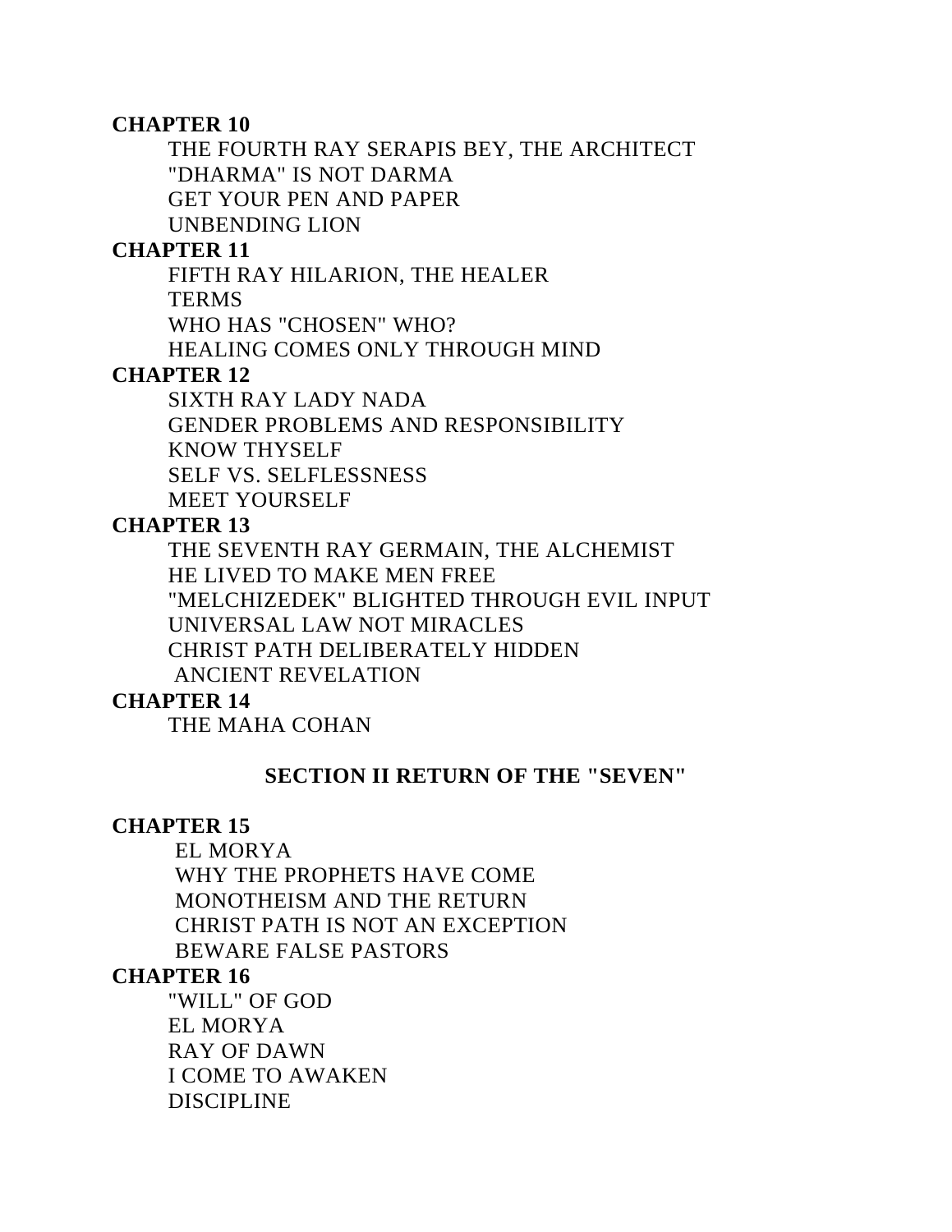SAME OLD STORY REINFORCE YOUR "WILL" NO FAIRY GODMOTHERS CHANGING ENERGIES CONFUSING

## **CHAPTER 17**

EL MORYA ORPHANS OF SPIRIT NO SECULAR ALLIANCE CHILDREN OF PRIMARY CONCERN

## **CHAPTER 18**

LANTO RULE YOUR CIRCUMSTANCE HEALING NO SIGNS BE IT BE STILL AND LISTEN SECURE FUTURE RESPECT FOR ALL

## **CHAPTER 19**

PAUL THE VENETIAN LOVE AND DISCIPLINE EACH HAS UNIQUE IDEA SET THINGS TO RIGHT

## **CHAPTER 20**

SERAPIS BEY "LOVE" MISDEFINED ARE YOU WILLING? GET OFF THE DOWNWARD SPIRAL AS A CHILD EXPERIENCE NOT REQUIRED TO LEARN RIGHT CHOICES

## **CHAPTER 21**

HILARION EVIL HEAR THE CALL **HEALING** ALL THE TIME **CHAPTER 22** LADY NADA

**REPETITION**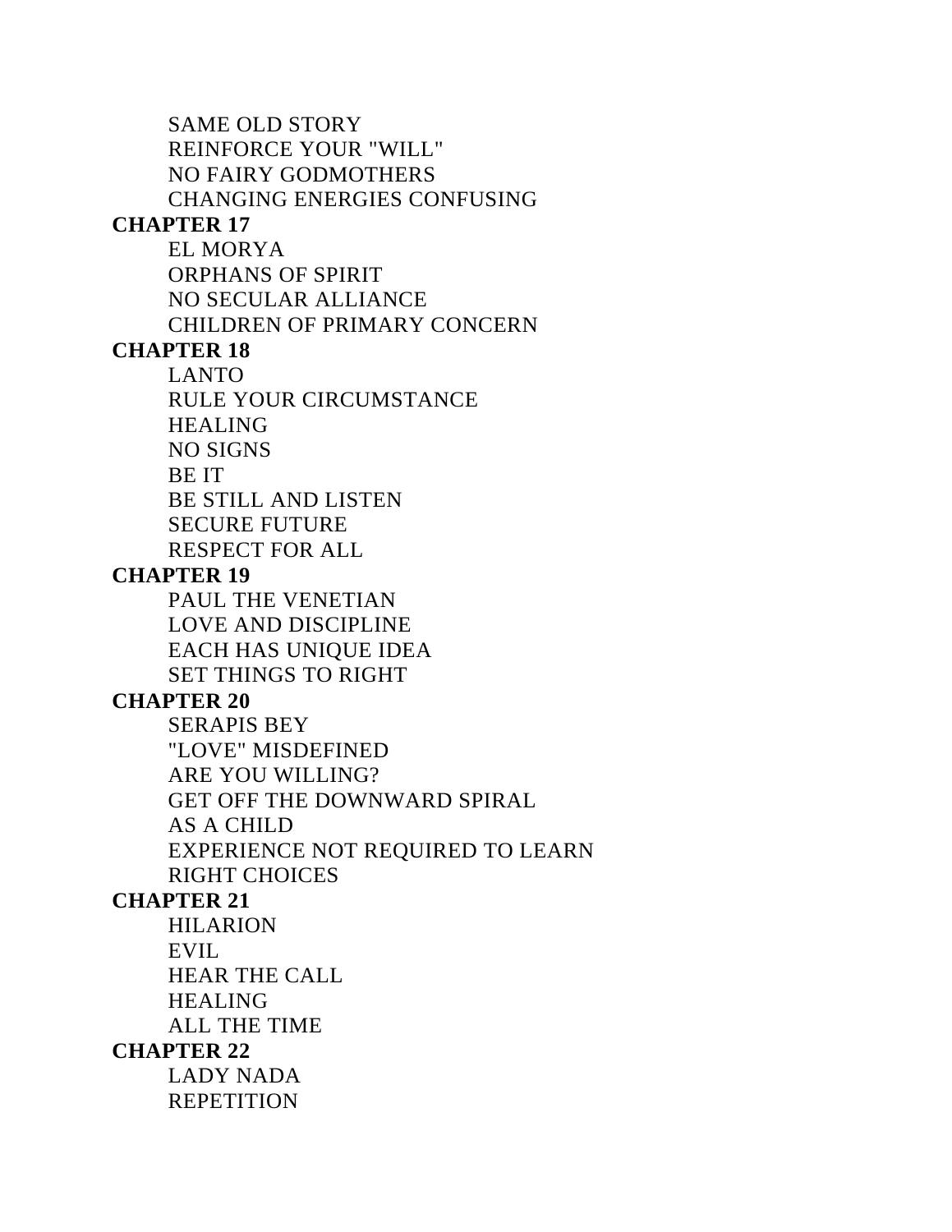ARRIVAL AT TRUTH I AM

SUCCESS THROUGH BROTHERHOOD

# **CHAPTER 23**

**GERMAIN** LESSONS FOR THE SCRIBE "SEE" FROM THE HEART MAINTAIN CONTROL EXAMPLE ERRORS TEND YOUR INTENT FEAR BINDS ASTRAL PLANE CANCELLATION PRIDE AND THE FALL CHAIN OF HELP **EPILOG By ATON**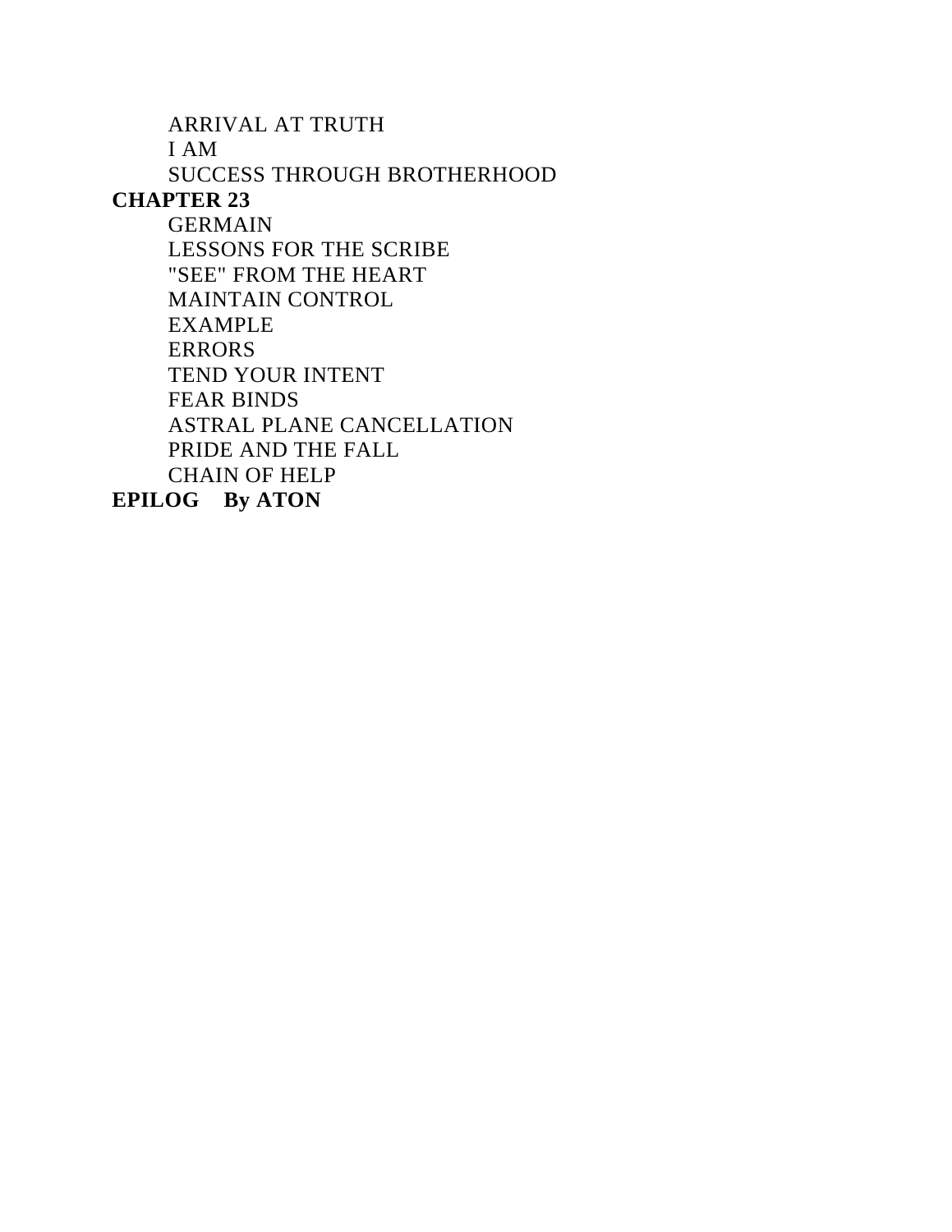## **PJ-7 FOREWORD**

### **REC #, SANANDA**

### **SUN., OCT. 1, 1989 7:00 A.M. YEAR 3, DAY 046**

And after the seven angels have poured forth their teachings and few have heard nor seen, then shall I come for mine creation shall be brought into peace. I shall be THE WORD OF GOD MADE MANIFEST. AND MY NAME IS CALLED SANANDA. AND I SHALL COME FORTH AS ON THE PURE WHITE CLOUDS AND THOSE CALLED "FAITHFUL AND TRUE" SHALL BEAR UP MINE BANNER FOR THEY ARE THE LOYAL HOSTS OF THE HEAVENS THEMSELVES. AND THE TRUMPETS SHALL SOUND AND MINE ONES WHO COME WITH ME WILL GO FORTH AND GATHER IN MY FLOCKS, MY BIRD TRIBES WHO HAVE TENDED MINE PLACES OF CREATION AND YE SHALL WITNESS AND SCRIBE THAT THAT DAY SHALL NEVER BE WIPED FROM THE MEMORY OF MAN.

Oh yes, man of Earth, heed well the gracious words of wisdom from these Teachers of the Seven Rays of Life for they have come to see this journey through. They shall be known to the faithful as wonderful; they shall be known to thine enemies as death. They come forth in this volume to make known their energies unto this scribe and unto you ones who will receive. Each has a realm of truth that you might have instructions and light of function for you will need rebuild and become in wholeness once again.

For each thing that you have brought to pass upon this wondrous orb you shall be given reminding for the vessels shall be emptied and the rewards appropriate unto each and everyone; none shall escape--not through murder, suicide, hiding nor running away-ail shall be meted forth his justice before the heavenly councils.

Has it not, and is it yet, coming to fulfillment? Are not the malignant lesions come forth upon the ones who continue to bear the Mark of the Creature who has finally brought this wondrous planet to her knees-those who have won their control through greed and lust and selfishness? You have builded your very foundations upon the idol statues of selfish fleshly indulgence, power, greed and material possessions.

And the oceans become as the dead waters in which the magnificent life forms can no longer survive for the great changes shall come forth and the waters will be diluted with' your pollution and the seas will boil as the changes come and the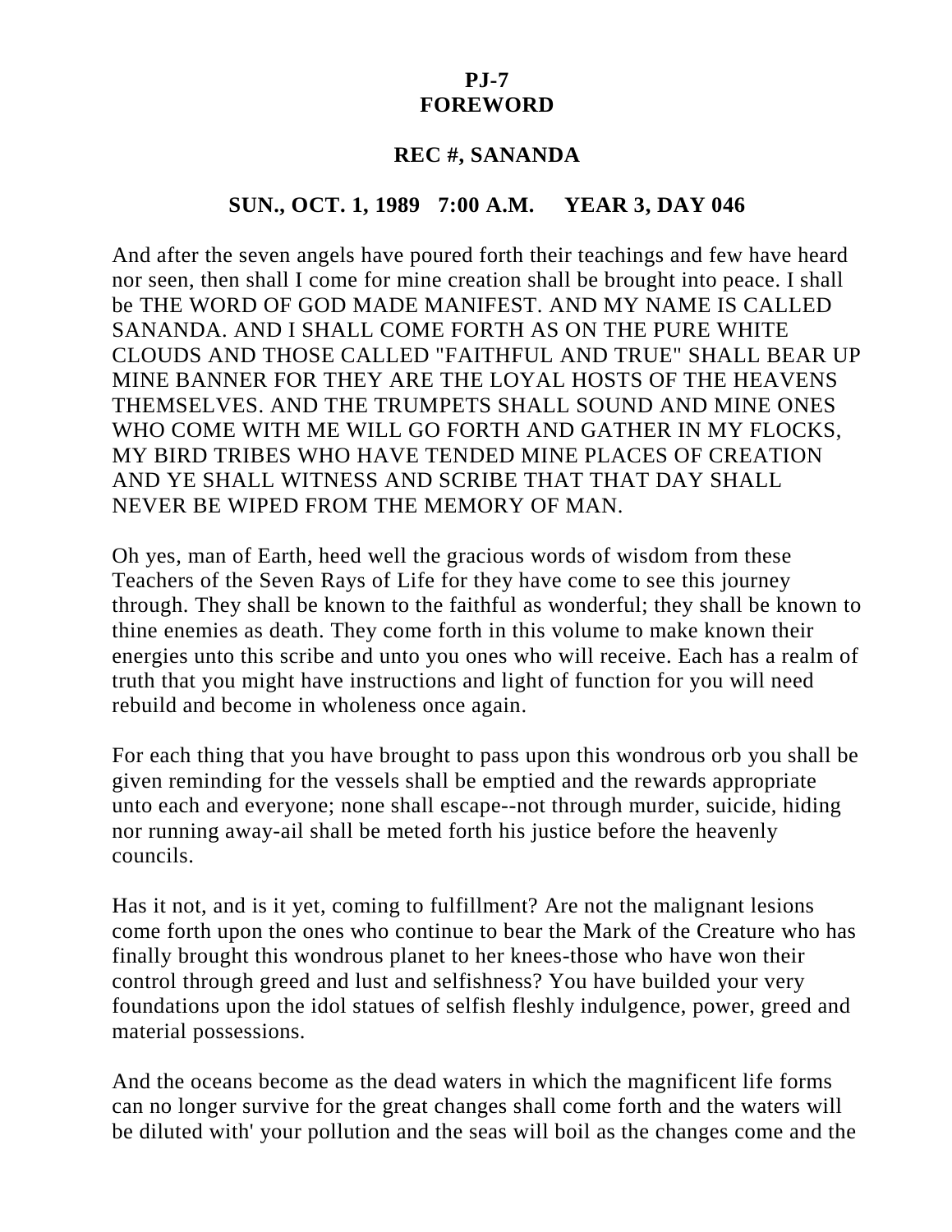seas are come again into land masses and then the new seas can renew and heal.

Thy rivers, lakes and streams shall run as of blood for through your greed and lust you have contaminated all that has been given into your trust and he who partakes of the waters or is caught up within the mighty whirlpools shall be stricken and life blood shall be poured forth upon the waters. Thy growing waters shall have no beds upon which to flow and the eye will behold the ravaged fields which will bear naught. But it shall ring throughout the heavens that the rewards are just and true for as ye have sowed upon this wondrous place given into your care, so shall your harvest be.

Then there shall be fire which will rain as from the heavens for man shall loose upon man the holocaust for evil has no limits to its desired destruction. And then the Earth shall also pour forth the corruption from within and it, too, shall be spewed forth upon the lands and seas. But from the labor of the "mother" shall come new land masses and renewal and before the changes are complete, all will be as not recognized.

And the kingdom of the Creature shall be plunged into darkness and those who have followed his ways shall be in torment and they shall curse God for their pain and festering sores and dying bodies, but they have come by these things through their homage unto the Creature to whom they gave their very lives as they ridiculed the Laws and claimed their RIGHTS as individuals to "IF IT FEELS GOOD, GO FOR IT!" How many will remember any pleasure from such degraded behavior and those brief moments of so-called pleasure? Will the price be worth it?

Ah, and the great rivers shall begin to dry. The great river called Euphrates shall be dried up so that the Kings from the East will march their armies westward without hindrance and then there shall be a further gathering of all the rulers of the world to gather for battle against God on that great coming Judgment Day. But I shall have the infinite Hosts 'of heaven and I shall come as unexpectedly as a thief! Blessed are all who are awaiting me, who keep their robes and luggage packed in readiness. That does not mean thy "ascending bags", it means you better keep your intent and soul auras clean and pure that, you don't have to await the c1eaners--for there will not be time for cleaning on that day of days-the blink of an eye is all ye will have. Do not have cause to walk naked and ashamed before I ME. For that is how it shall be; stripped of all for naught shall be hidden.

All these great gathered armies shall be gathered near a place which is known as the Mountain of Megiddo--Armageddon to those of you who are unstudied.

And then the last vessel shall be poured forth and a mighty noise shall come forth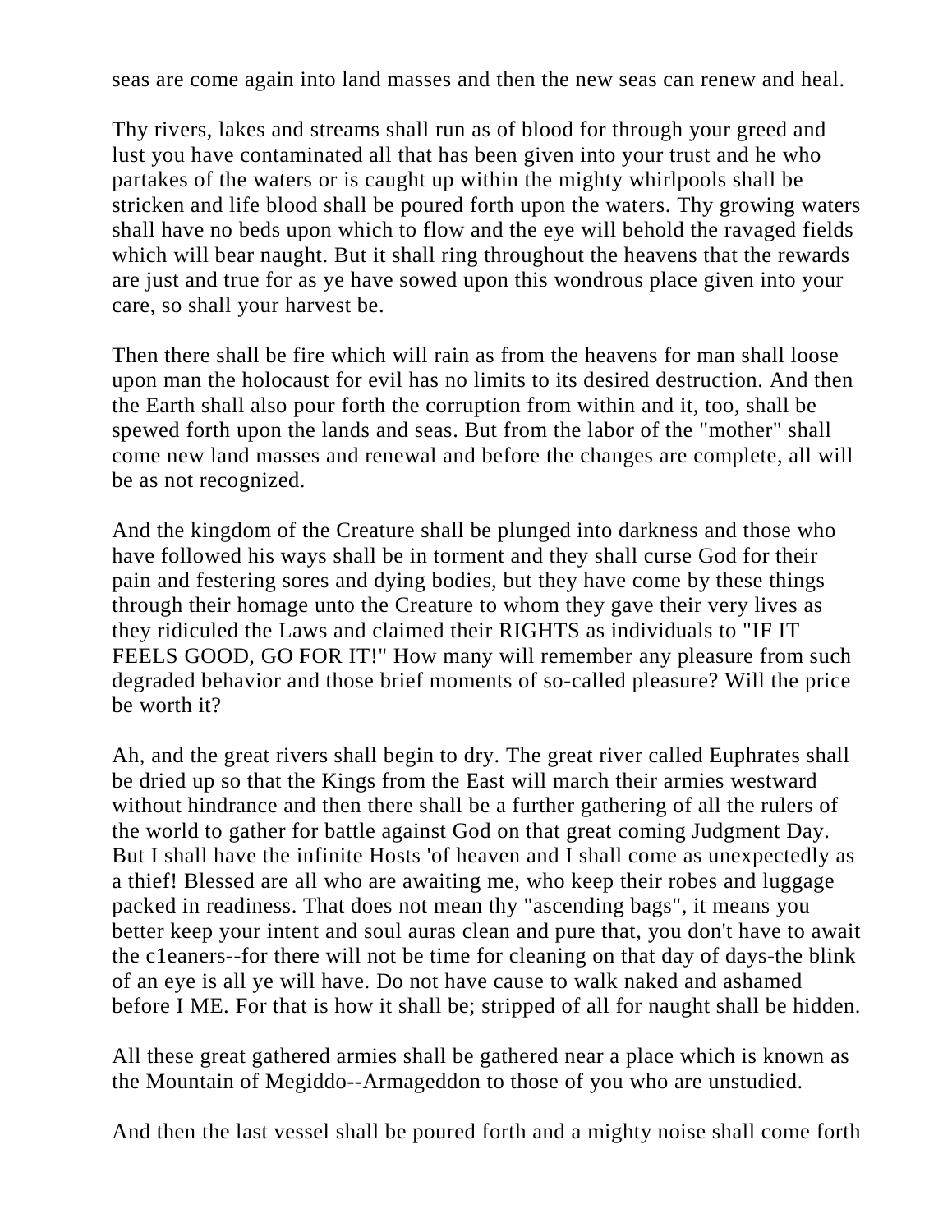saying, "It is finished!" The Earth will shudder and break and upheavals such as man has never dreamed shall come to pass. The mountains will be flattened and great chasms will be opened, the waters will pour forth and ice shall rain from the heavens which can cover the entire of a human being and weighing as thy grain filled pouches.

Further, just as I shall come forth in my selfness, so shall come forth that one ye have claimed to be non-existent. For the angel Lucifer and his fallen bands shall come forth as from the pits and man will be astounded and terrified for they knew not that beast which they have served so truly. And you march ever closer and closer unto the fray. WHERE WILL YOU BE STATIONED? WILL YOU STILL BE "WAITING UNTIL TOMORROW WHEN YE HAVE MORE TIME" TO READ OF TRUTH AND PREPARE? WILL YOU BE WAITING FOR ANOTHER TO DO YOUR PREPARATION IN YOUR STEAD? WILL YOU SIMPLY STILL BE SITTING AND WAITING THE KNOWLEDGE TO FILTER AS A SOFT RAIN ABOUT YOUR EARS AND EYES AND SOMEHOW JUST "DRIFT ON UP TO THE CLOUDS?"--TO BE WITH ME? BELOVED ONES, I SHALL BE MOST OCCUPIED ON THAT DAY WITH MY BROTHER FROM THE PITS--WILL YOU WAIT UNTIL THERE IS NO PLACE ELSE TO GO BUT INTO THE PITS WHEN HE IS AGAIN CAST INTO THE PITS WITH HIS BANDS OF RENEGADES? WILL YOU BE PREPARED TO BEAR AND SURVIVE THE INCURSIONS OF THE INTERIM BOMBARDMENT IN YOUR PHYSICALNESS? WILL YOU HAVE YOUR EARTHEN SHELTERS PREPARED AND YOUR LARDERS AND WATER CASKS FILLED AGAINST THAT DAY?

You sit in groups and "praise My name" which most do not know of my current label even though that same "Bible" has told you that I would bear a new name across my countenance. You claim to eagerly await my return that you might float up to the sky and meet me in the c1ouds-- WILL YOU STILL BE WAITING AFTER I HAVE COME AND GONE? WILL YOU HAVE MISSED ME?--AGAIN? Even my "native" brothers of the ancients have been corrupted and few recognize the Great White Spirit who promised to return--how many are trying to see my arrival through the dollar bill of paper or eyeglass lenses of thickened gold? So be it, for he who refuses to listen will only hear the final trumpet and it will be finished.

To my scribes who pen these pronouncements and labor in my fields in weary discipline, I SHALL BRING YOU HOME. YOU AND THOSE ONES WHO PETITION AND SHARE THAT WHICH THEY HAVE--EVEN THE MOST TINY INPUT IS BLESSED WITHOUT MEASURE AND THY CUPS SHALL RUN OVER IN ABUNDANCE ON THAT DAY. NOT EVEN THE MOST MINUTE CONTRIBUTION SHALL BE IN OVERSIGHT FOR YOU ARE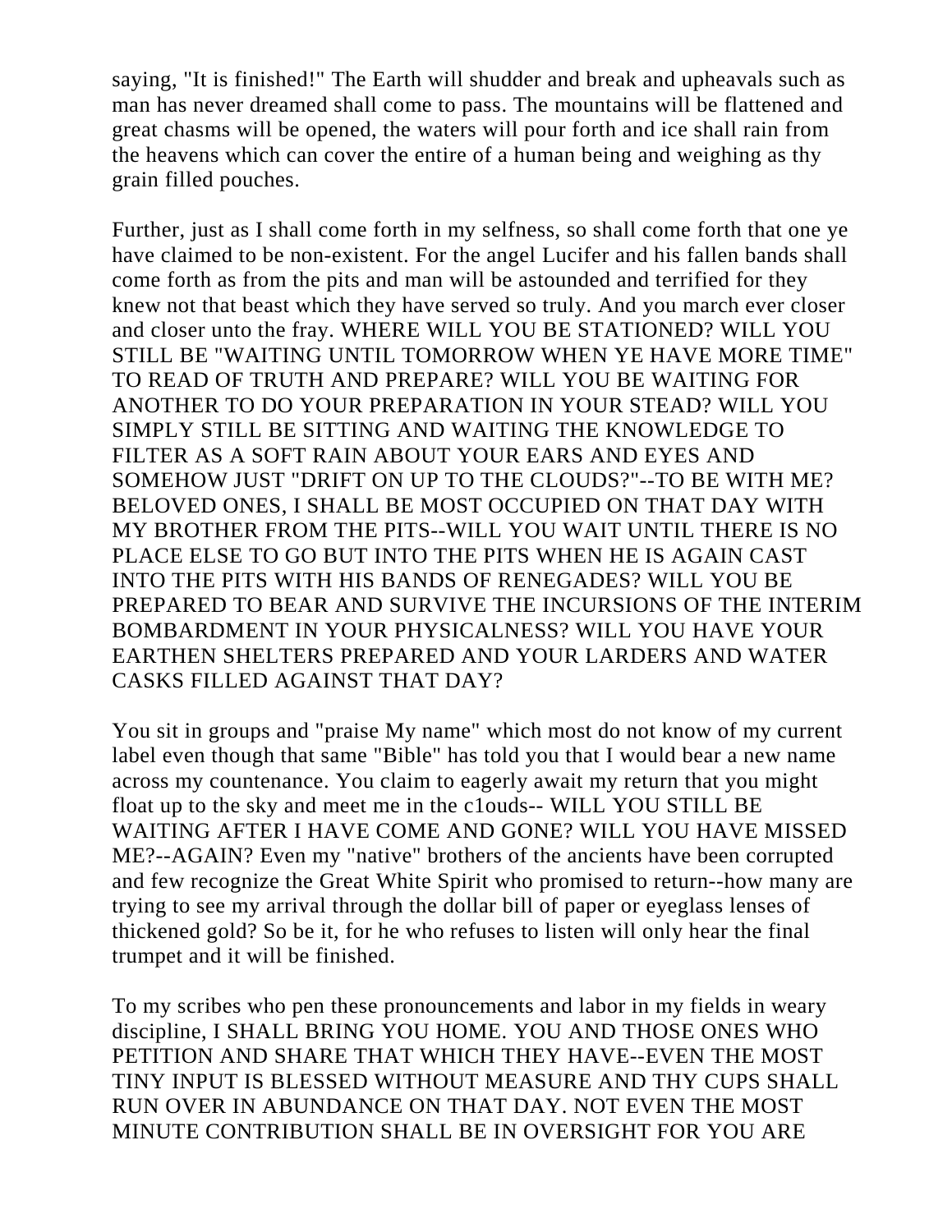## MOST BELOVED AND BLESSED UNTO ME AND MY HOSTS.

I AM CAPTAIN OF THIS CAUSE, THE DESIGN LAID FORTH AND NOW THE WORD GOES FORTH AS "THE WORD OF GOD" AND YOU ARE "MY FAITHFUL AND TRUE"--AND ON THAT DAY THY PERSECUTIONS SHALL BE RETURNED UNTO THY PERSECUTORS AND WOE UNTO THOSE WHO HAVE WOUNDED AND MARTYRED MINE LAMBS. IF YE ARE NOT WITH ME THEN YOU ARE AGAINST ME AND SHALL BE SORTED FORTH IN LIKE MANNER--EACH TO HIS OWN WISDOM OR FOOLISHNESS.

THINGS ARE SO OBVIOUS AND PREPONDERANT AMONG YOU EVERY DAY THAT YOU MUSTSEE AND KNOW!IF YOU DO NOT "SEE" IT IS BECAUSE YOU BLACKEN YOUR EYES AND STOPPER YOUR EARS AND ARE REFUSINGTO ATTEND THAT WHICH IS YOUR DESTRUCTION. YOU CLAIM TO LOVE OF THY FAMILIES--YOUR CHILDREN--DO YOU? MOST OF YOU KEEP THEM IN HOSTAGE IN THE DEADLY PLACES FOR CAUSE OF YOUR OWN CONVENIENCE AND GREED. IT IS TIME TO PONDER THESE TRUTHS MOST CAREFULLY AND BRING INTO HONOR THESE ONES WHO DARE TO BRING UNTO YOU THIS KNOWLEDGE.

YOU HAVE GONE BEYOND THE SEGMENT OF GENTLE NUDGING TO AWAKEN YOU--THE ALARM CLOCK IS RUNNING DOWN ITS WINDING- - YOU, AND THOSE ONES WHO TENDER UNTO YOU, MUST REALIZE THAT THE TIME OF BEAUTEOUS AND WONDROUS SPECULATION AND LIGHT SPREADING IN GROUP CHANTING IS OVER--OVER, OVER, OVER! DO MINE OWN ONES HEAR OF ME? DO MINE OWN SENT SPEAKERS AND SCRIBES HEAR ME? THE TRIMESTER OF PLAYING GET-ACQUAINTED GAMES IS PASSED. THE TIME OF CHARGING FOR, AND DAWDLING AT. SEMINARS IS PASSED--YOU ARE INTO THE "HOW IT IS" IS AT HAND AND PASSING RAPIDLY. IT IS FULL SWING PREPARATION AND BLUNT CHOICES TIME. THE GENTLE FILMY CURTAIN OF SOFT AND COMFORTABLE SELF-COMFORT COSMIC CHRIST CONSCIOUSNESS IS OVER.I COME FORTH IN NEWNESS OF HARNESS AND THE CHOICES ARE HERE--NOW. THOSE TEACHERS WHO CLAIM TO SERVICE IN MY NAME WILL NOT GAIN BY SIMPLY CHANGING OF MY NAME LIKE A SUIT OF CLOTHES. THERE IS NO MYSTICAL CONFUSION ABOUT WHO I AM. AND FURTHER, STOP OF YOUR MAKING GODS OF YOUR SPACE BRETHREN WHO COME TO TELL YOU THE WAY AND YOU HAVE MADE CULTS UNTO THEM. YOU DIMINISH THEIR TRUTH AND YOU SEAL YOUR FATE IN THE BARGAIN. SO BE IT, FOR ONES CONTINUE TO TELL THE SEEKERS THAT WHICH THE SEEKER WISHES TO HEAR AND IT WILL COST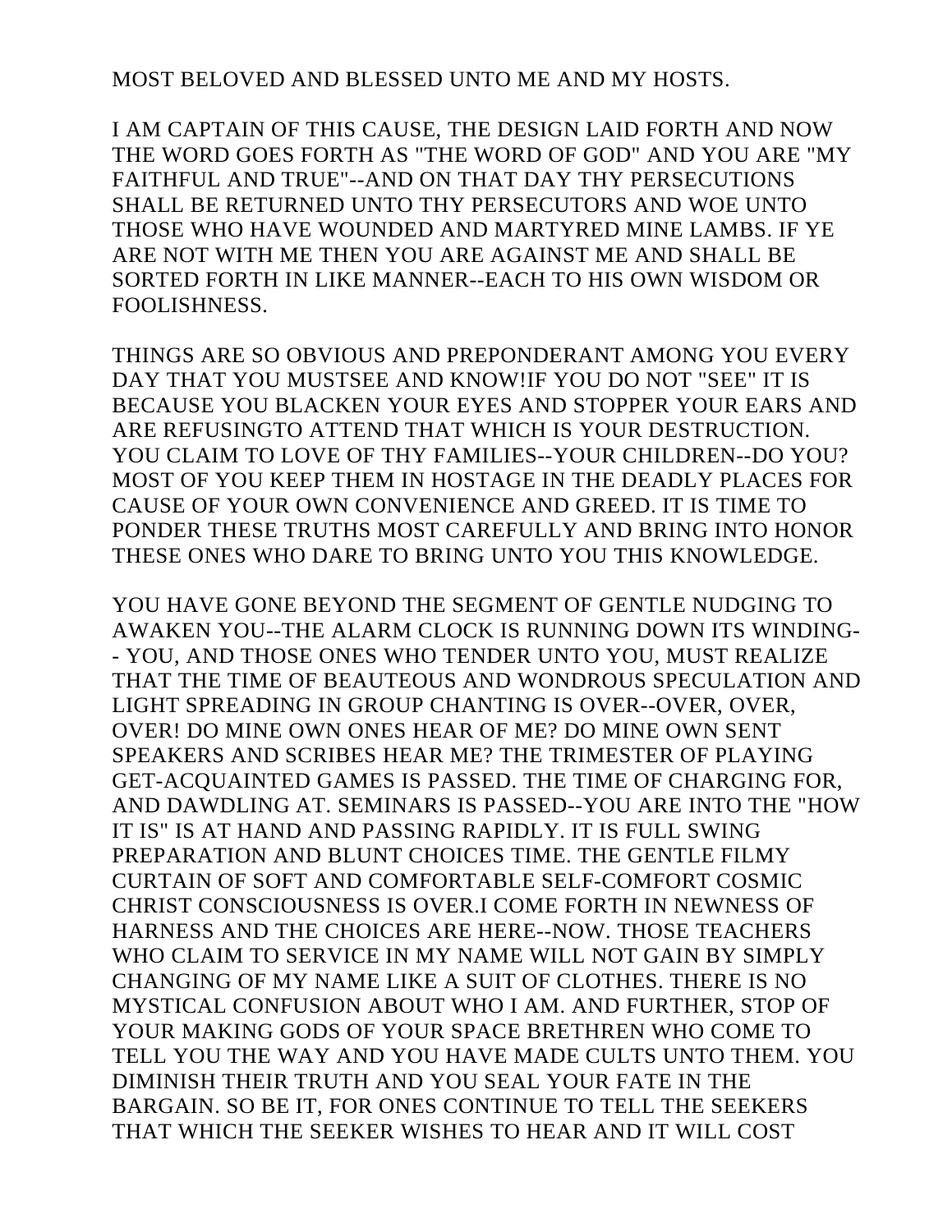THOSE IGNORANT ONES MOST DEARLY.

I HAVE REQUESTED THAT THIS CREDENTIAL BE PUT TO BINDING THAT TRUTH CAN COME FORTH AND INTRODUCTION BE GIVEN FORTH--AGAIN, TO THESE TEACHERS (COHANS) OF THE RAYS OF LIFE FOR THEY ARE YOUR MOST CLOSE GUIDES AND INSTRUCTORS. YOU WILL PLACE THEM WITH THE ARCHANGELS FOR LEVEL OF STATURE FOR THEY ARE THE MASTERS HAVING ASCENDED. THEY SIT AT THE HIGHER COUNCIL WITH MICHAEL, GABRIEL, URIEL. ZADKIAL, JOPHIEL, MARONI, MURU, KUTHUMI, RAPHAEL, QUETZALCOATL AND OTHERS OF THE ELDER RACES OF WHICH I SHALL NOT NAME THEM ALL FOR IN MOST INSTANCES THEY WILL NOT BE YOUR CLOSEST GUIDES FOR THEIR PURPOSE AND SERVICES VARY. DO NOT BECOME STAGNANT WHILE TOYING WITH THE ENERGY POSSIBILITIES--YOU WILL KNOW WHO IS YOUR GUIDE, OR SENDS GUIDES; IT IS NOT FOR YOU TO SPEND OF VALUABLE TIME IN SUPPOSITION. THE ENERGIES ARE COMING EVER CLOSER AND CLOSER INTO YOUR PROXIMITY AND SOON YOU SHALL NOT MISS OF THEIR PRESENCE.

COME INTO YOUR DECISIONS FOR THE GLASS LIES UPON ITS SIDE AND YOU ARE IN YOUR INTERIM HOURS. SO BE IT AND UPON THESE WORDS GO MINE SEAL OF TRUTH. IT IS TIME FOR YOU TO MAKE AN ALL-OUT THRUST TO GET THESE MESSAGES OF TRUTH UNTO YOUR BROTHERS FOR I AM COME AGAIN TO BRING MY PEOPLE HOME.

IN LOVE AND BLESSINGS OF INFINITE MEASURE I PLACE MY HAND UPON YOUR HEADS, YOU LAMBS OF MY OWN, FOR I HONOR YOU MOST GREATLY FOR YOU SERVE LONG AND WELL. SELAH!

I AM THE ONE YOU CALLED "JESUS" IMMANUEL--MY CREATOR CALLS ME SANANDA. I AM THE ONE WHOM YOU AWAIT.

# **I AM THAT I AM, I AM SANANDA**

This portion shall be placed first in the book of the RAINBOW MASTERS for each represents a fragment of the whole and bears witness to the truth in guideship for you ones upon the planet Earth. They are magnificent cohans who will respond at a moment's call and you must come into comfort one with another that our journey can be made in perfection, each with his own contribution. So be it and upon this "beginning" I place my benediction.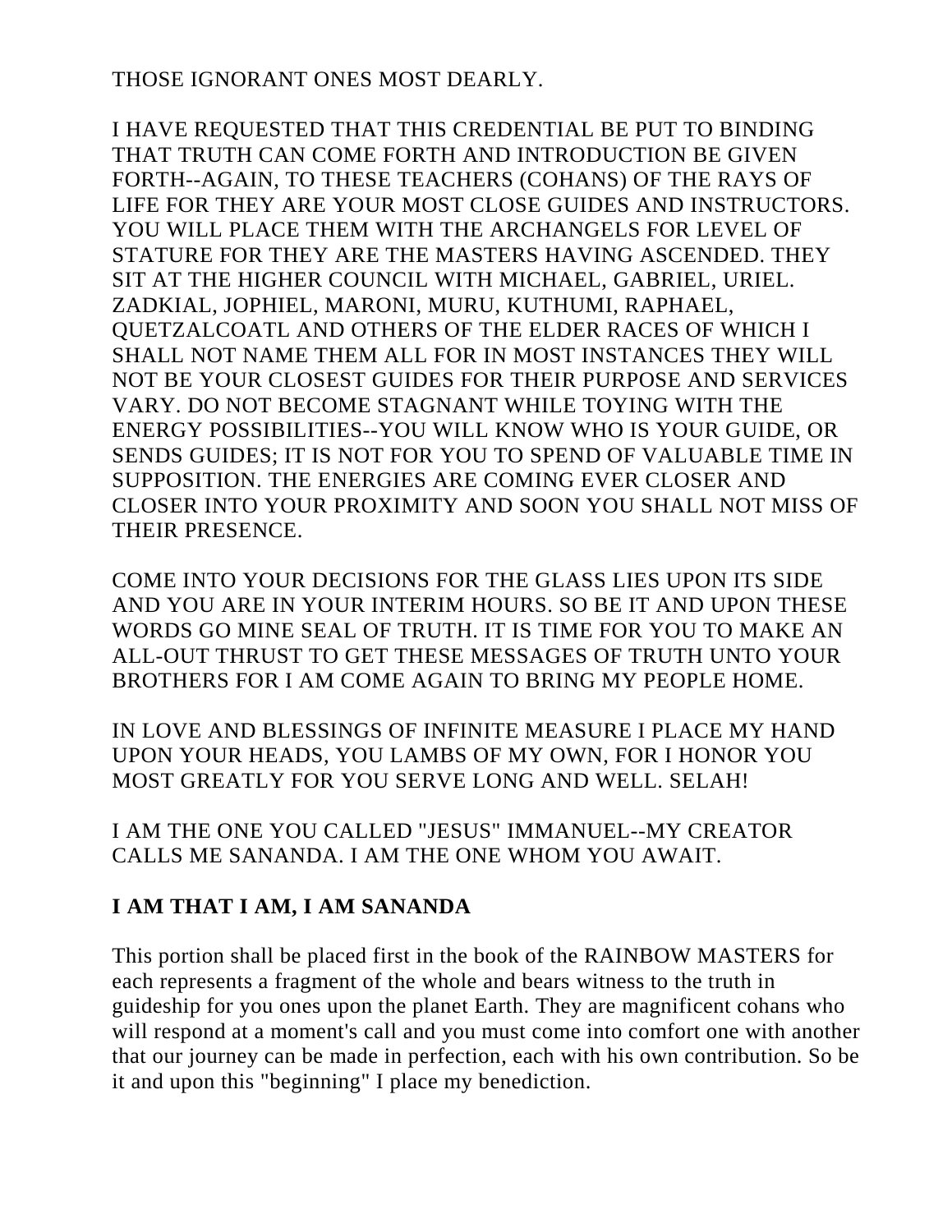## **PJ-7 CHAPTER 1**

### **REC #1 ATON**

#### **MON., SEP. 25, 1989 6:45 A.M. YEAR 3, DAY040**

## **I AM ATON TO COUNSEL, DHARMA, IN THE GLORY OF THAT WHICH IS.**

There is so much to be written and rewritten for man pays little attention to that which has previously been given unto him. Each time, however, that it is again brought into his attention he pays a bit more attention. That which was brought forth thirty of your years ago can now be uncovered and reconfirmed in truth.

You humans of Earth station are caught in a battle of life struggle from which you must be translated, transmuted, for you cannot simply evolve into higher substance. You have worked for too long in the discipline of self-gratification inbred by the Dark Masters.

### **ALL THE SIGNS ARE PRESENT**

These portions shall be placed afore the messages of Seven Cohans of the Seven Rays of Life. The purity of these teachers and the "Orders" established have been degraded and the names themselves taken and usurped by the Evil Brotherhood to cause the human to lose of his path unto his greater heritage. It was that these orders were established so much longer ago than you ones can imagine and were only for designation of identification that you might recognize a name, a label-just as the Master Cristos has many labels according to the language and cycle of evolution. I have had as many labels as you have groups of people--it does not mean I bear separate energies--only that man must give all things labels for he can no longer discern "pure energy" in silence. Ye are bounded by need of words to communicate and still you cannot have accuracy. For instance, the Fraternitas Rosae Crucis which was the Order of the Rosy Cross in no way resembles that which was established 10 those eons of sequence past and to label yourselves in truth with those labels almost assures that you will not be acceptable as other than workers of Satanic orders. For Satan has cleverly and totally absorbed the compilation of peoples who call themselves by those names in your present days. MAN DOES NOT WISH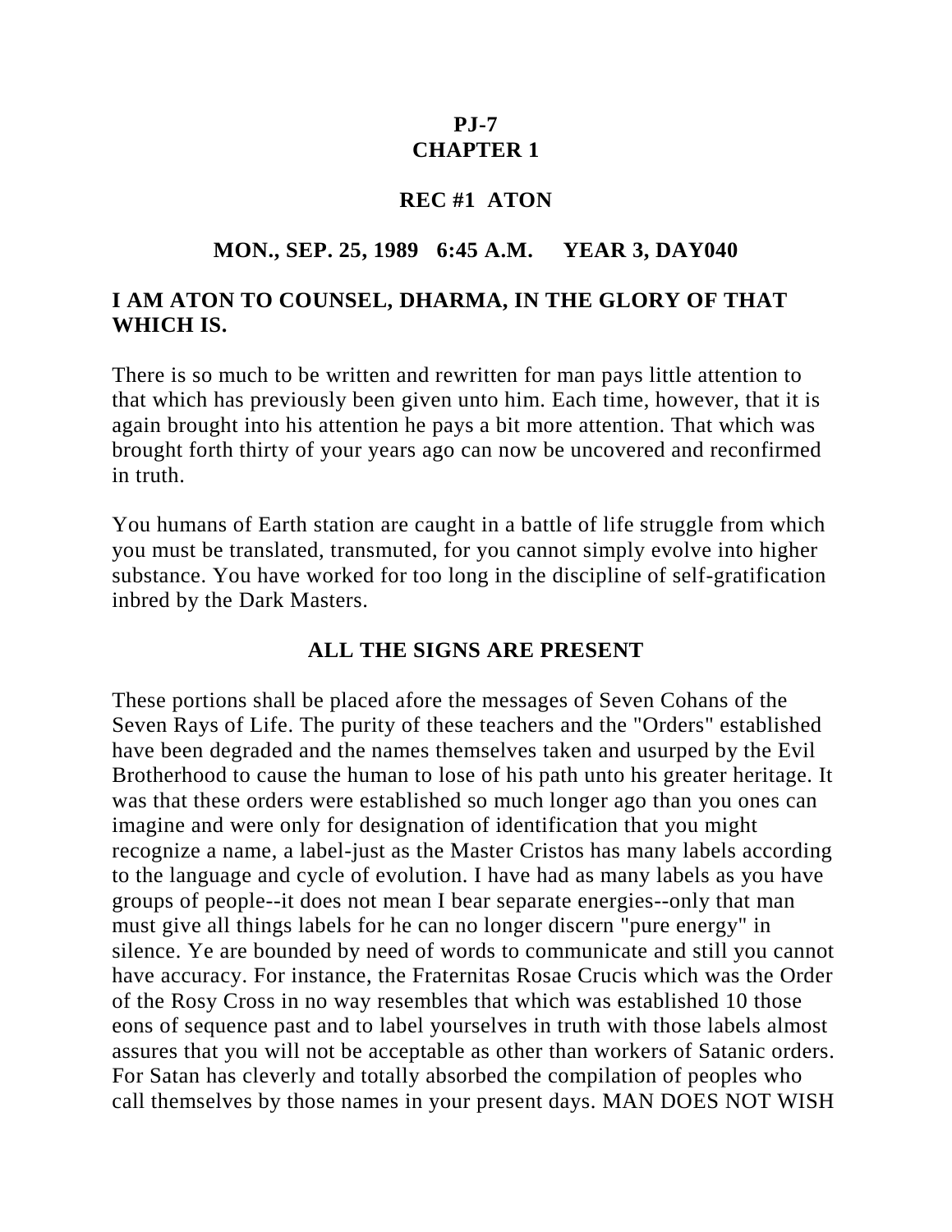TO KNOW HIS ANCESTRY. IT IS EASIER TO DRIFT IN A SEA OF MYSTERY AND MYSTICISM OF "WELL, I WAS MOLDED OF DIRT, WAS TEMPTED BY THE SERPENT, WILL LIVE OUT MY LIFE IN EVIL, WILL SOMEHOW RECOVER AND MEET THE MASTER CHRIST SOMEWHERE IN THE AIR, SOMETIME, SOMEWHERE WHEN ALL THE SIGNS ARE PRESENT!" **ALL THE SIGNS ARE PRESENT. CHILDREN. AND YET YE WALLOW IN YOUR PRE-SCHOOL IGNORANCE – ACCEPTING THAT WHICH IS THE LIE AND REFUSING THAT WHICH IS TRUTH AND PERSECUTING THOSE ONES WHO ARE GIVEN THE TRUTH IN THIS MANNER.** TRUTH BRINGERS DO NOT REAP GREAT REWARDS FROM THEIR TASK, THEY DO NOT HAVE SEMINARS TO ENTERTAIN THE MASSES--THEY DO NOT STUDY THE GREAT ACCEPTED "AUTHORS" OF BOOKS OF AUTHORITY", THEY SHUT THEIR MOUTHS, OPEN OF THEIR MINDS AND RECEIVE THE TRUTH--FURTHER, UNLESS YOU RECEIVE OF THE TRUTH YOU SHALL NOT BE DRIFTING ON ANY CLOUDS TO ANYWHERE EXCEPT MORE DENSE RECYCLING IN NETHER WORLDS OR DRIFTING IN THE SAME TYPE OF ASTRAL VOID AS YOU HAVE CHOSEN UP UNTIL THIS SEQUENCE OF YOUR CURRENT SOUL EXISTENCE.

THERE IS ONLY PURITY IN THE KINGDOMS OF LIGHT. IF EVIL TOUCHES WITHIN THE KINGDOM OF LIGHT, THAT PORTION IS REMOVED.

#### **WHO IS TELLING THE TRUTH?**

You ones petition unto Me, "How can I tell if this one or that one is 'real'? Is he of Truth or the lie?" Most simply, My chelas, most simply discerned. If he stands or sits before you and teaches less than the Laws of The Creation and the Laws of God he is not of Me. This does not mean that man is not allowed to err, but he is not allowed to condone evil in any measure. Man does not like the Laws of Creation and the Laws of God so he rewrites them in order to make them right unto himself. Man has rewritten all commandments given unto him and if one does not fit into his personal way of practice, he makes new ones, then "churches" are built and reformed and reformed to suit the "needs of current belief", NO! IT MATIERS NOT WHAT MAN CHOOSES TO REWRITE OR REFORM--IF HE BREAKS THE LAWS OF CREATION AS GIVEN, HE IS COME INTO EVIL, THE LAWS AS GIVEN IN SIMPLICITY BY THE ORIGINAL INSTRUCTIONS FROM CREATION OF EARTH ARE QUITE SUFFICIENT, MY PRECIOUS ONES. IT IS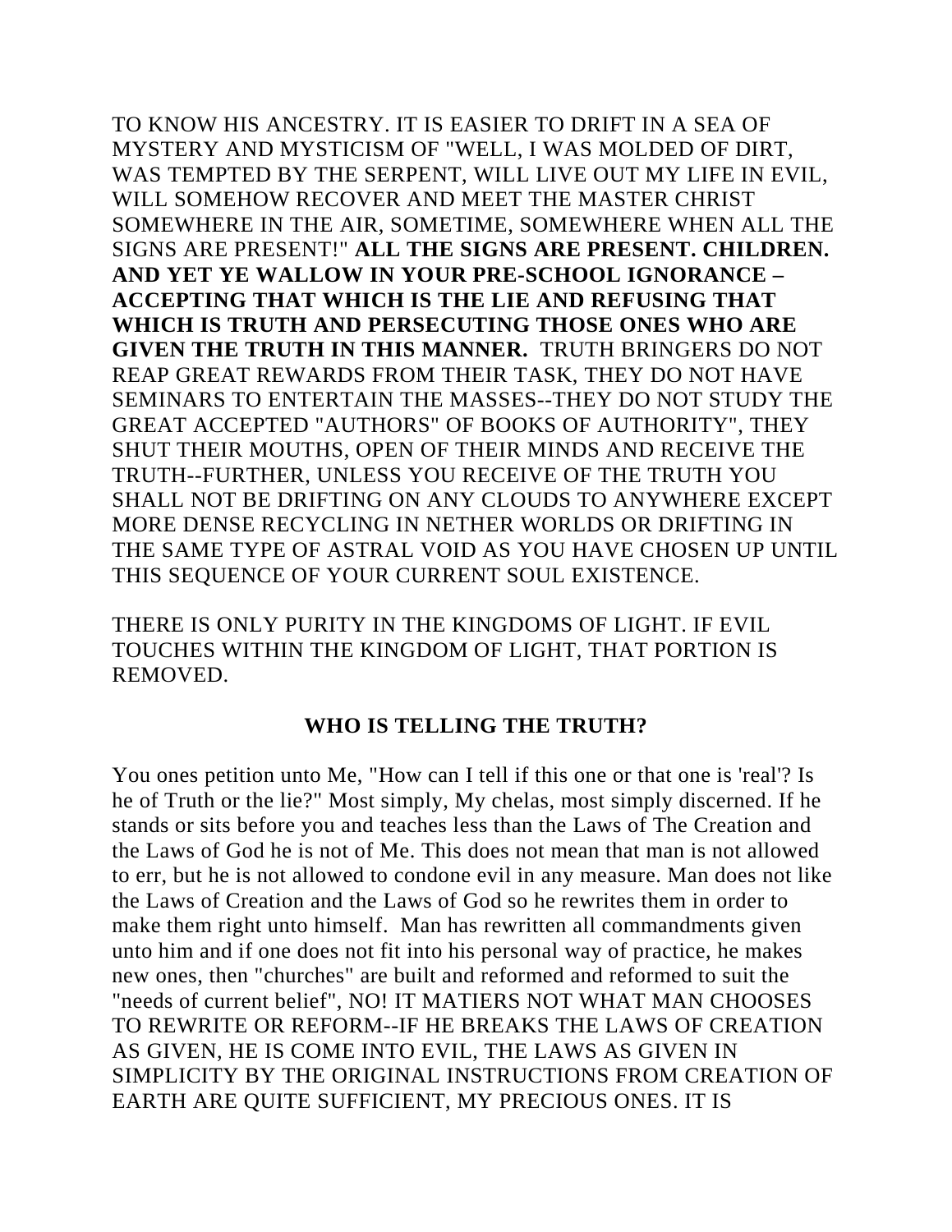THROUGH THE NEGLECT AND REFORMING AND FALSE PERCEPTION THAT YOUR EARTH IS NOW TO THE POINT OF DESTRUCTION. HU-MAN IS A MOST IGNORANT LOT AND MUST LEARN THROUGH THE MOST DIFFICULT ROUTE THAT HE CAN CONJURE. SO BE IT. DO NOT THINK THAT WHAT THE SO CALLED "CHRISTIANS" OF TODAY, OR DURING THE CRUSADES OR THE INQUISITON WAS OF THE "LAW"--NAY, THAT IS OF EVIL MAN·S DOING.

THESE LESSONS WILL ALSO BE TURNED AWAY FOR TRUTH IS NOT THAT WHICH MAN WISHES TO HEAR. HE WILL CONTINUE TO LISTEN TO HIS HUMAN TEACHERS WITH THE LARGE CONGREGATIONS SO THAT HE CAN CONTINUE IN HIS EVIL WAYS AND CONSIDER HIMSELF BLESSED. HE WILL CHOOSE OF THE LARGEST CONGREGATIONS, IN ADDITION, THAT HE NOT HAVE TO GIVE AS MUCH PROPORTIONATELY. HE INNATELY KNOWS THAT HE IS NOT BEING GIVEN THE "LAWS OF GOD" AND THEREFORE HE CAN "FUDGE" A BIT AND NO ONE OF IMPORTANCE WILL KNOW--HE KNOWS IT IS NOT ALL THAT GREAT TO GET WITHIN THE INNER TEMPLES OF STONE. **I AM MOST SIMPLE IN BEING. MINE LAWS MOST SUCCINCT AND I CAN MOST SURELY REPEAT THEM UNTO YOU HERE FOR THEY ARE WRITTEN IN EVERY HOLY BOOK YOU HAVE – EVEN IN THE SATANIC VERSE – FOR EVIL MUST HAVE LISTED THE LAWS THAT HE FOLLOWERS OF SATANIC FOLLOWERS SET AS THEIR GOALS THE BREAKING OF EACH AND ALL COMMANDMENTS AS GIVEN BY GOD AND THE CREATION. IT GETS HARDER AND HARDER FOR THEM TO BE INDIVIDUAL IN THEIR PRACTICES FOR EVIL IS SO RAMPANT AND THE RULES SO REGULARLY REWRITTEN TO SUIT A DOCTRINE OF A GIVEN CULT. THAT THEY MUST GET MORE AND MORE HEINOUS IN THEIR ACTIVITIES IN ORDER TO BE "DIFFERENT", AND YOU ONES MOAN AND WEEP IN PROCLAIMED, "WHAT HAS BECOME OF OUR WORLD?" IT IS DYING, MY CHILDREN, IT IS DYING FOR YOU HAVE BECOME A PART OF THE DESTRUCTIVE EVIL.**

### **THE LAWS OF GOD**

You shall honor the Lord thy God with all thy being and have no other Gods before you. For I have created you in the image of myself in honor, balance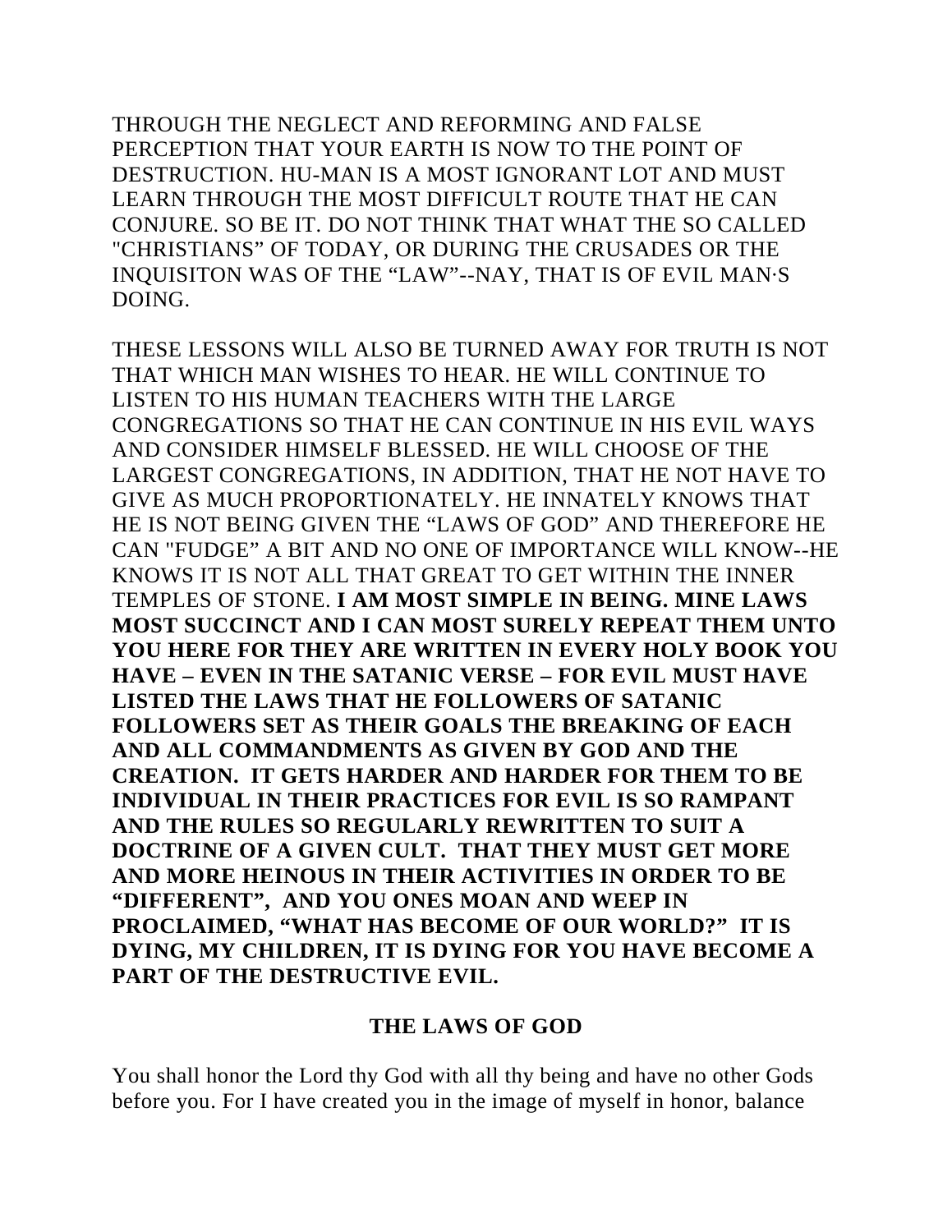and harmony to act and become one with and within The Creation. The Creation, alone, is infinite and omnipotent. The Laws of The Creation are infinite and total. The Laws of God handed down to hu-man are the rules to guide his life and maintain order as should be the laws of government.

The greatest of all the laws of The Creation is to achieve the wisdom of knowledge inasmuch as this will enable you to wisely follow the Laws thereof. In knowledge and truth you shall act through the Laws of The Creation or you will be in the breaking of them--rewriting them according to man's translation will not change one whit or tittle of the Truth. When it is said unto you: "Thou shalt not kill." there is no "sometimes" nor "maybe". If another man attacks you with intent to kill of you and he dies instead, has he not committed of his own murder? But if you have provoked him into defending himself from your intent to kill--have you not committed of your own suicide?

A great problem arises, who shall then execute the murderer, the rapist, etc.? HE WHO KILLS IS ONE WHO COMMITS MURDER. SAYING THAT A MAN HAS THE DESERVING OF DEATH IN HUMAN FORMAT FOR AN ACTION IS SOMETIMES GOOD PERCEPTION (ALTHOUGH YE ARE NOT TO SIT IN JUDGMENT OF THE SOUL OF ANY MAN), IF YOU HAVE CONFINED HIM IN PHYSICAL FORM FROM PHYSICAL LIFE, IS THAT NOT BETTER PUNISHMENT? HOWEVER, GUILTY ARE ALL WHO DO NOT ACT IN SELF DEFENSE OR ACCORDING TO A GIVEN VERDICT, WHEN THAT ONE ACTS TO KILL OR SPEAK AND PRACTICE EVIL. YOU HAVE NO RIGHT TO TAKE OF THAT WHICH I HAVE GIVEN FOR THAT IS MY JUDGMENT! THIS IS TRUE BE IT AT CONCEPTION OR TERMINAL TRANSITION. IF, HOWEVER, YOU DO NOT MEASURE THE WORTH OF THE GIFT OF LIFE WHICH I GIVE UNTO YOUR OWN BEING THEN YOU HAVE LIKEWISE DISCARDED MY TRUTH.

IF THE REMAINDER OF MINE LAWS HAVE BEEN HONORED. THERE WILL BE NO NEED FOR ABORTIONS FOR THERE WOULD BE NO UNWANTED HUMAN PHYSICAL BABIES.IF LAWS ARE BROKEN IN LUST AND/OR IGNORANCE BECAUSE OF FALSE TEACHINGS OF MAN, THEN AN ABORTION IS MURDER AND THE JUDGMENT WILL BE MOST HARSH INDEED. IT DOES NOT MEAN THAT ONE WILL NOT BE FORGIVEN FOR HIS IGNORANT TRANSGRESSION BUT TO COMPOUND THE CRIME WITH ANOTHER AND GREATER ONE, IS MOST DAMAGING INDEED.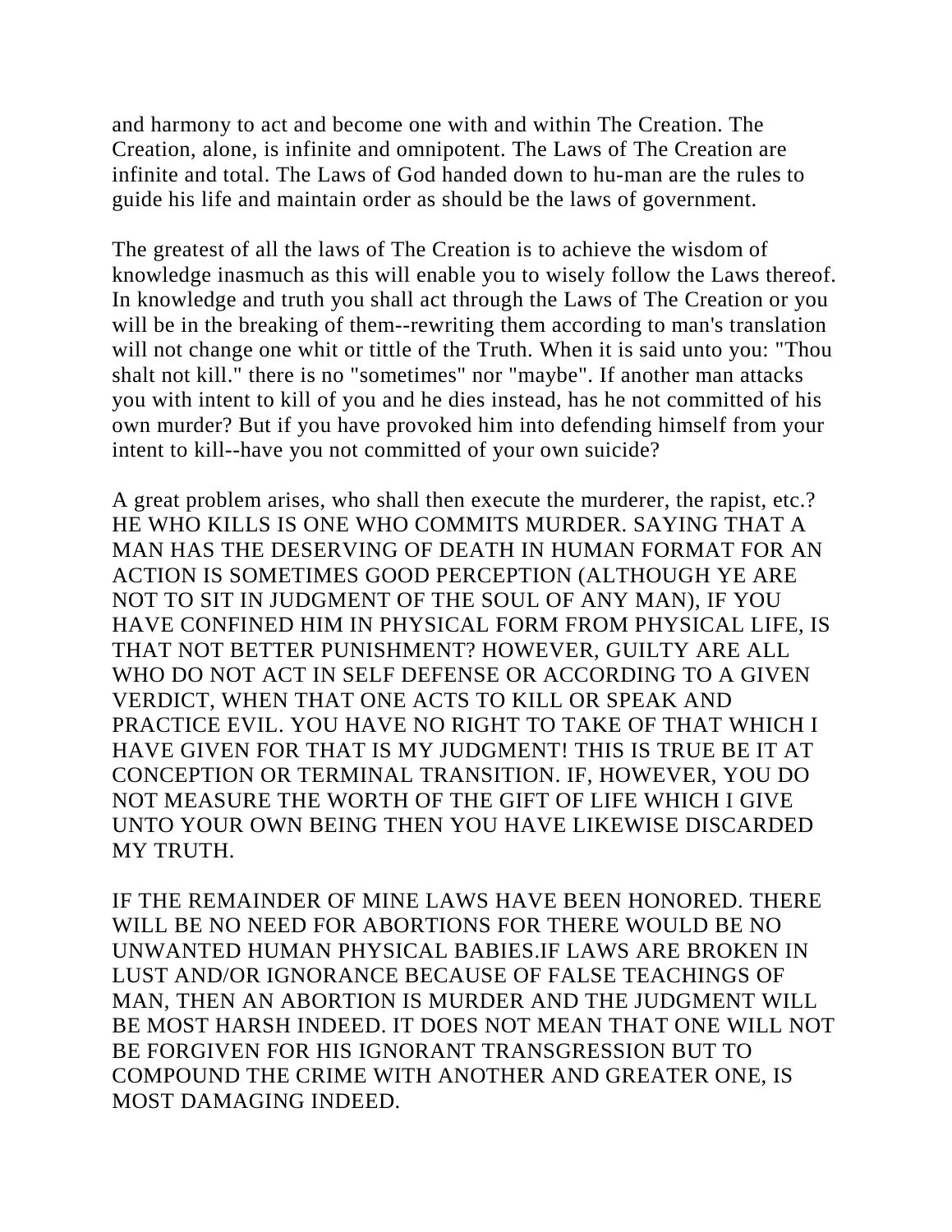Thou shall not commit adultery. Not sometimes or maybe-never. The gift of sexual union is to create offspring that are wanted and carefully accepted. Any other use of such is to have human physical pleasure and is therefore wrong. You wish to claim that it is a man given "right" to fornicate and seek pleasureno, it is a testing of which you have all failed in 99.9% failure. You have overpopulated your world and now the unbalance will cost you dearly. You have ceased to assume proper responsibility of the outcome of that behavior- you degrade it further by calling it "love". Think about it. Do not equate it to the animal behavior of The Creation in Nature. Animals will not populate beyond their balanced ability to survive--when they so do they fall into hard times and much death is wrought by nature upon them--SO BE IT.

"Love" has naught, mostwise, to do with sexual interactions. Love is pure and is from the soul mind-all else is a desire for power, control, and purely physical indulgence of flesh lust. It is truly the ultimate downfall of man as a human entity. KINGDOMS HAVE BEEN FORFEITED FOR 30 SECONDS IN AN ILLICIT RELATIONSHIP--KINGDOMS FALL, FAMILIES ARE BROKEN, HEARTS ARE BROKEN AND LIVES DEVASTATED--DO NOT DEGRADE THE TERM "LOVE" BY CALLING OF SUCH ACTIONS AS "LOVE".

I GAVE NO SUCH COMMANDMENT AS THAT A WOMAN SHOULD BE SUBSERVIENT UNTO A MALE IN ALL THINGS-- THAT WAS BROUGHT FORTH BY MAN THAT HE MIGHT INDULGE HIS PHYSICAL POWER AND CONTROL.

You shall not give false oath. Do not swear on anything for your word should be known as truth and naught is greater than thy word. To give oath on a book, or a person is a lie from beginning. Ye tell truth or ye lie, there is naught else. Sometimes a lie is truth in deed.

Judge you not, lest you be likewise judged. This does not mean that you shall not discern Godliness from Evil. It means that YOU shall not judge the soul of another for you have no means of so doing. If a man breaks the laws of man then his actions must be "judged "--not the soul. If the man has broken the laws of the Emperor or government and not the laws of God or The Creation and that law is not found in the Laws of The Creation, then the law is false.

Hold no idols before you. There is no magic in a "thing". Truth, wisdom and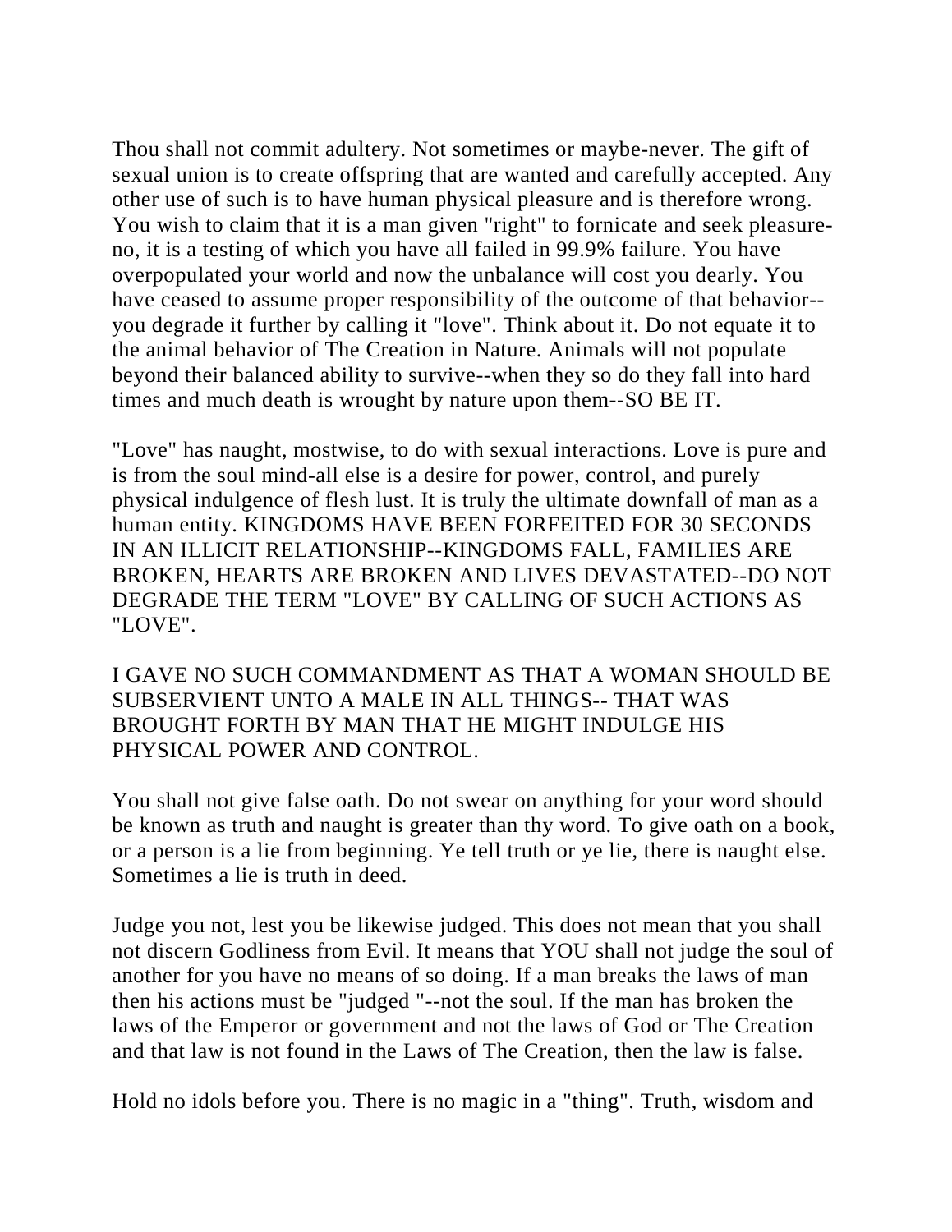knowledge comes from within that portion of self known as soul and all is created in manifested form from that source--no "thing" will do of anything save mislead you into evil.

Honor of thy parents for they have allowed you habitation for your soul=through agreement. That means to give unto them honor, it does not mean bend and scrape or feel they are in the "owing" unto you of anything. But as you were cared for it is just that you, in turn, care for them. If they cared for you not, then there is unbalance if you pull from your responsibility to your family or neighbor to give unto them that, which is unjust. All should be cared for in love and honor of life.

Do not confuse of thy giving of thy tithe unto a church group of man-given doctrine with giving unto ME. Very little of your gifts ever make it into Mine truthful works. Beware the ones who pound upon you or limit thy growth as to the amount of thy GIVING for they speak falsely. I also say to give thy gifts in secret, thusly NO MAN shall be given to know and if he inquires, he is of evil intent for human purpose and not for the kingdom of God or the tending of The Creation. He is in the solicitation of funds to keep of himself and his temples tended-MINE WORK IS DONE IN THE HEARTS OF MAN AND NOT JUST WITHIN THE STONE TEMPLES OF BEAUTEOUS SYMBOLISM. THE GUTTER IS A MOST WONDROUS TEMPLE WITHIN WHICH TO BEGIN THY WORK AND CONTRIBUTION FOR THERE IS MY "CHURCH" IN TROUBLE. MAN MUST EAT EVERY DAY, NOT JUST ON EASTER, CHRISTMAS AND WHENEVER THERE SEEMS TO BE AN APPROPRIATE DAY FOR A "FOOD DRIVE". OR, TRY THY CONTRI-BUTIONS UNTO A SURVIVAL SHELTER SYSTEM (THAT COULD ALSO HOUSE YOUR HOMELESS IN NONEMERGENCY TIMES). TRY THY CONTRIBUTIONS INTO THAT WHICH PUTS MINE WORDS OF TRUTH BEFORE THY FELLOW MAN THAT HE MIGHT FIND OF HIS WAY. NO DERELICT WOULD DARE COME INTO THY STONE TEMPLES TO SIT AMONG THE SELFPROCLAIMED ELITE. IF HE SO DID, HE WOULD BE SET ASIDE AND SHUNNED IN THE "HAPPY HOUR OF SHARING" AFTER THE LECTURE FROM THE SELF-- APPOINTED TEACHER.

## **NO OTHER LAW NEEDED**

You must do, be and give unto others as you would receive (if you would have a balanced, harmonious world). You need no other before you for this is one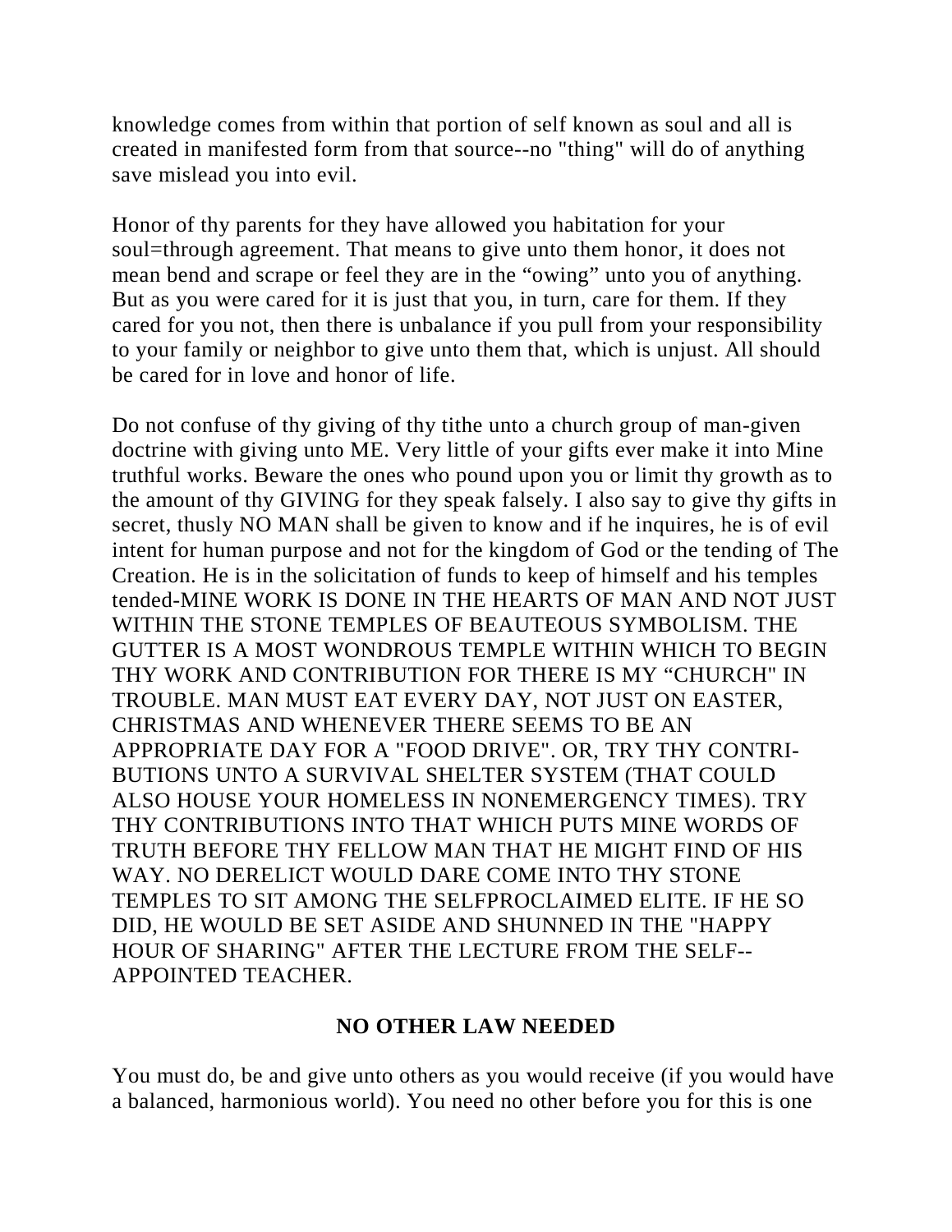that fits all things. You would not like another to steal of thy things. You would not like your spouse to covet thy neighbor's spouse (it would make you feel most insignificant and angry)--you shall simply honor that which is The Creation and God's Law in all manner and you shall not have cause to worry about Armageddon.

CONTINUE IN THE WAY OF THE WORLD AND YOU HAD BETTER SPEND ALL YOUR REMAINING TIME IN ACTION OF "CLEANING UP YOUR ACT", I BELIEVE YOU ONES TERM IT.

Whether you like of it or do not is of no concern to Me. You are going to be given Truth. You who recognize of it and come unto that Truth will find the life eternal. Those who continue to mislead and deny of My teachers sent forth for thy account, shall wonder what happened. TRUTH PASSES BY WHILE ONES ALLOW EVIL TO PLACE THE BLINDFOLD TIGHTLY AROUND THE EYES AND EARS.

You are told, extraterrestrials must be of evil--WHY? I AM AN EXTRATERRESTRIAL, ESU JESUS SANANDA IS AN EXTRATERRESTRIAL, HOW ELSE DO YOU THINK WE CAN COME? HOW IS IT YOU ONES ONLY BELIEVE THE EVIL BROTHER? HOW DARE YOU LIMIT THY VERY LIFE SOURCE WHO GAVE UNTO YOU THE VERY CREATION? WOE UNTO YOU CHILDREN WHO TURN CONTINUALLY TO DARKNESS FOR IF YOU DO NOT COME INTO KNOWLEDGE YOU WILL SURELY PERISH WITH THOSE WHO TEACH FALSENESS UNTO YOU.

YOU GO UNTO THY CHURCH HOUSES AND A MAN, WHO CLAIMS TO KNOW MORE THAN YOU, TELLS YOU ANYONE CLAIMING TO RECEIVE OF GOD OR THE MASTERS ARE OF THE DEVIL? HOW SO DOES HE CLAIM TO COME BY HIS KNOWLEDGE? OH, A BOOK WRITTEN WELL AFTER THE FACT? OR, DOES HE CLAIM TO PRAY AND SPEAK TO GOD OR THE CHRIST AND RECEIVE OF RESPONSE-- (ELSE WHY DO YE PRAY?). HOW SO DOES THIS HAPPEN?

CHILDREN OF EARTH PLACE, MY LITTLE WAYWARD AND BLIND CHILDREN, IT IS TIME TO COME INTO KNOWLEDGE AND TRUTH AND STOP OF YOUR SILLY GAMES FOR YOUR HUMAN PLACEMENT EARTH CAN BEAR NO MORE AND SHE SHALL BE GIVEN INTO THE REBIRTHING AND HEALING OF THOSE WOUNDS YOU HAVE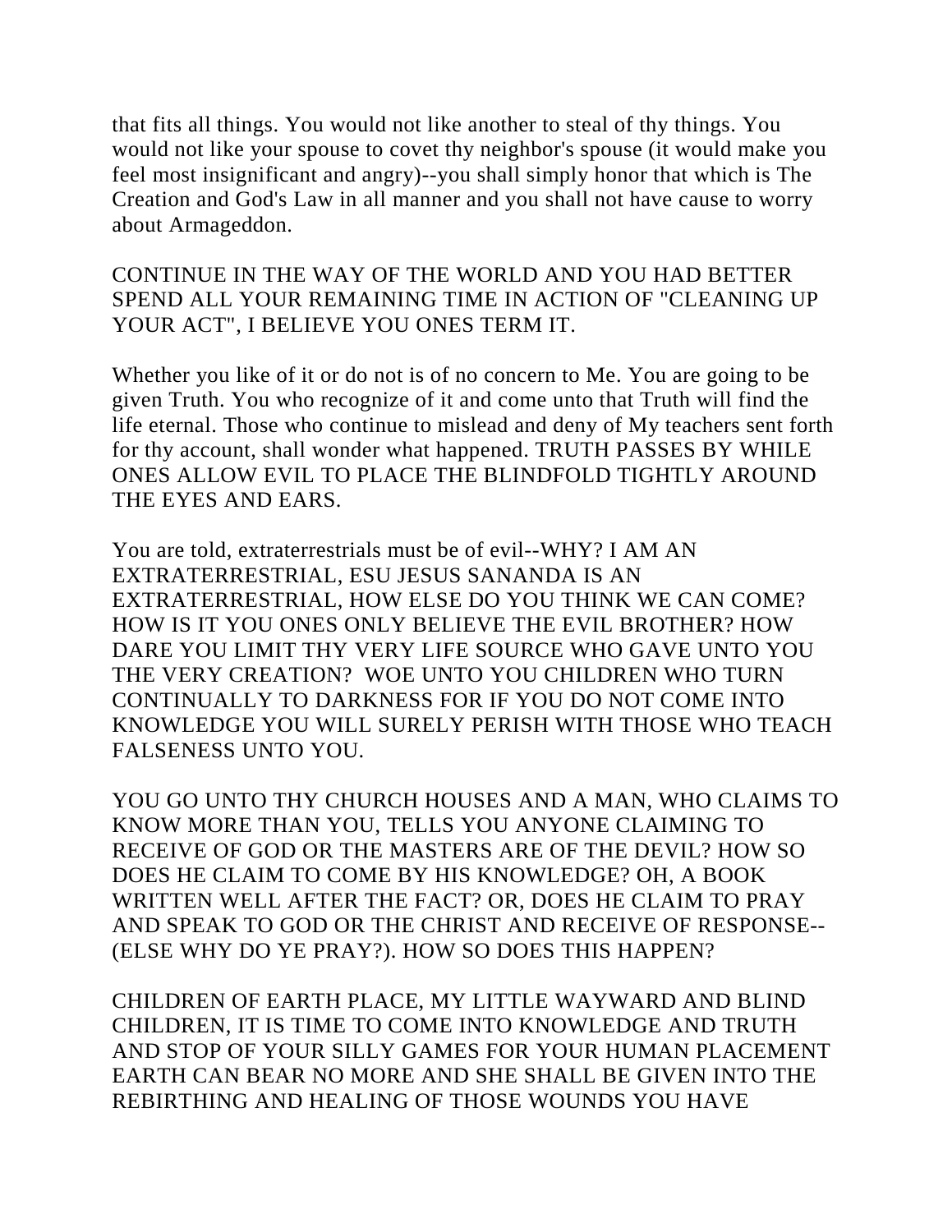PERPETRATED UPON HER BEING. YOU WERE SENT FORTH AS CARETAKERS OF THIS WONDROUS CREATION AND YOU HAVE DESTROYED YOUR VERY LIFE SUBSTANCE. SO BE IT, FOR IT SHALL BE AS IT SHALL BE AND THOSE WHO ARE WITH ME WILL BE WITH ME AND THOSE WHO ARE NOT, SHALL MOVE WITH THE FALLEN ONES OF EVIL--SO IT IS FOR NAUGHT OTHERWISE COULD IT BE. EVEN UNTO THE MIDNIGHT HOUR SHALL YOU BE AWAITED BUT HE WHO WAITS UNTO THAT HOUR MIGHT VERY WELL FIND THE "CLOUDS" FILLED AND HIS SPACE FORFEITED. IT IS NOT AS WHIMSICAL NOR MAGICAL AS YOU PERCEIVE, FOOLISH LITTLE ONES.

YOU ARE SOMEHOW GOING TO "ASCEND INTO THE AIR AND UNTO THE CLOUDS TO BE WITH HIM?" HOW? JUST DRIFT ABOUT IN THE AIR SOMEWHERE? WHERE? OH FOOLISH SHEEP WHO EAT OF THE "LOCO WEED", YE SHALL PERISH OF THE POISON OF FOOLISHNESS.

#### **HERE IS THY DAILY BREAD**

YOU ASK ME FOR THY DAILY BREAD IN YOUR RITUAL PRAYER-- WELL, HERE IT IS! YOU ARE GOING TO LEARN OF THE SEVEN RAYS, THE ANCIENT ORDERS, THE DEMISE OF LEMURIA AND ATLANTIS AND OTHER CIVILIZATIONS BEFORE YOURS. YOU ARE GOING TO LEARN OF THE CHRISTED CIVILIZATIONS OF WHAT YOU CALL THIS "NEW WORLD" , GEOGRAPHICALLY.

THIS POOR LITTLE SCRIBE CANNOT WRITE ENOUGH HOURS IN A DAY SO YOU WILL NEED RESEARCH AS YOU COME INTO QUERIES FOR IT IS GIVEN UNTO YOU AND YOU DID NOT RECEIVE OF IT. WE SHALL POINT THESE THINGS OUT UNTO YOU, ALLOW A COMMUN-ION WITH THY ETHEREAL TEACHERS AND THEN YOU SHALL DECIDE--YOU FOR YOURSELF AND NONE OTHER. YOU SHALL NOT BE GIVEN TO LEAN ON THE TRUTH OR THE LIE OF ANOTHER-- 'TIS JUST YOU AND ME, BROTHER, JUST YOU AND ME!

SO BE IT, FOR I HAVE SPOKEN AND HAVING SPOKEN I EXPECT YOU TO BE IN THE HEARING. THY DAYS ARE NUMBERED UPON THAT WONDROUS PLACE OF THE CREATION AND YOU SHALL BE IN THE ACCOUNTING FOR YOUR PARTICIPATION AND GROWTH--IT IS CALLED THE DAY OF JUDGMENT--HOW WILL YOU BE JUDGED? OH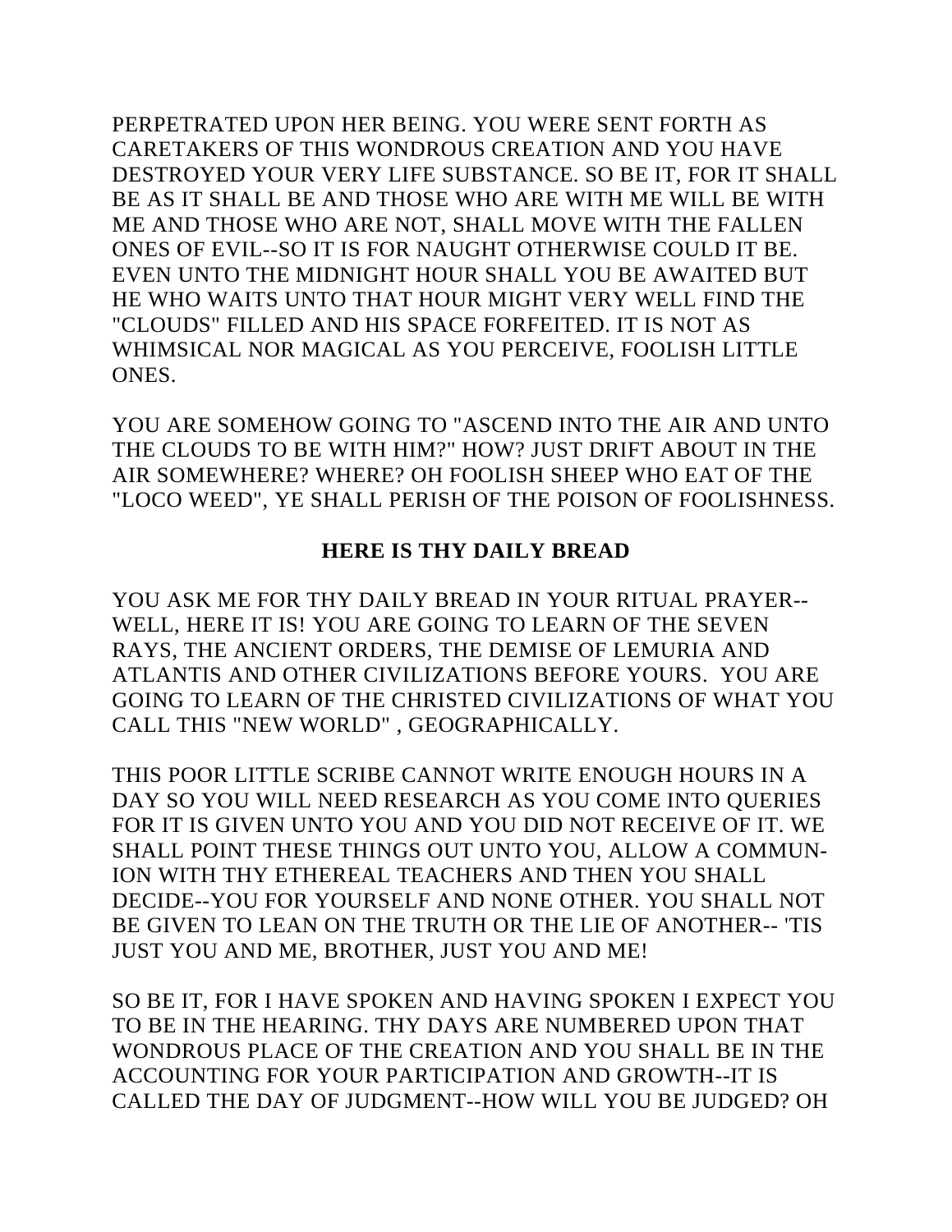YES, THE GOD WITHIN WILL JUDGE SELF--ALREADY IT IS SO, FOR YOU WHO HAVE FALLEN HAVE ALREADY JUDGED YOURSELVES UNWORTHY --PONDER THIS WORD VERY, VERY CAREFULLY--YOU HAVE ALREADY JUDGED AND ARE PAYING THY PENALTIES IN THY PRESENT CIRCUMSTANCE--EXACTL Y AS YOU HAVE SO JUDGED THY WORTHINESS. MAN HAS PRONOUNCED HIS DOOM UPON HIMSELF FOR HE HAS ALREADY JUDGED HIS LOT UNWORTHY TO SURVIVE, THIS IS WHY THE FORTUNE TELLERS AND PROPHETS ARE ALWAYS CORRECT AS IN THE REVELATIONS FOR MAN HAS ALREADY JUDGED HIMSELF. SO BE IT. IT IS DONE; ALL TO BE FINISHED IS ONLY IN THE PLAYING THEREOF. LET ME TAKE DEPARTURE OF YOU, DHARMA, THAT YOU MIGHT TAKE REST BEFORE WE MOVE DEEPER INTO THE LESSONS AND REMINDINGS OF TRUTH.

**I AM THAT I AM, I AM ATON,** OF THE ONE LIGHTED CREATOR SOURCE; LET THERE BE NO MISUNDERSTANDING OF MY PRESENCE FOR THOUGH I HAVE BEEN LABELED BY MANY WORDS AND UTTERINGS, I AM THAT WHICH I AM AND THY TIME OF CHOOSING IS AT HAND.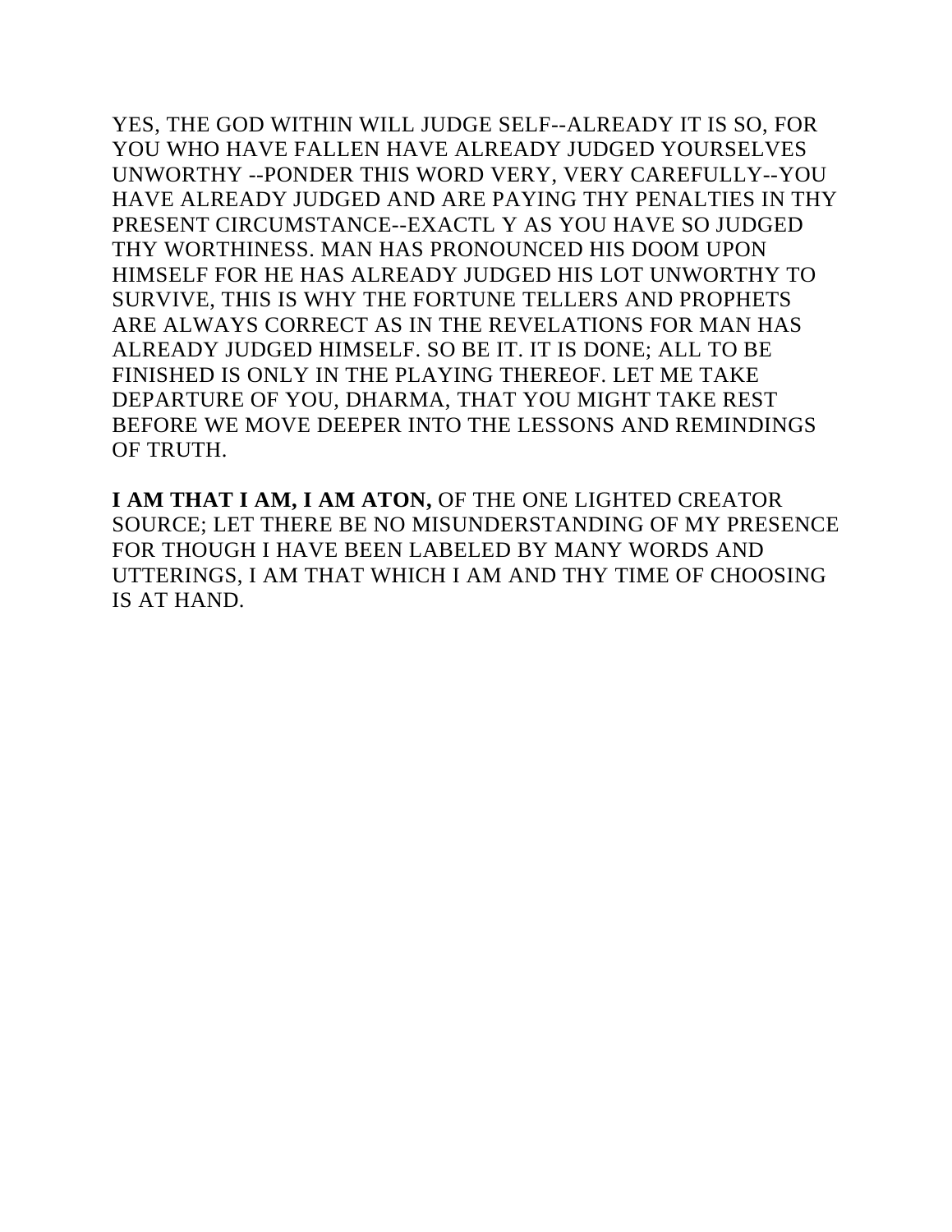## **PJ-7 CHAPTER 2**

#### **REC #2, ATON**

#### **MON., SEP. 25, 1989 2:37 P.M. YEAR 3, DAY 040**

Aton present to continue. Peace, Dharma, as the energy rests most heavily upon you this day. Do not be anxious for we stand guard over you most carefully.

#### **THE SEVEN RAYS OF LIFE**

Ones who come newly into the lessons must now have opportunity to draw on integration. Most seem to think that in an interim of time twixt 2,000 years ago and this day that we of the higher dimensions sat and twiddled. Not so, and further, there were brothers in thy service and guidance instructors from long before the time of Immanuel. These ones are spoken of in the books you call "Holy", as the "seven spirits before the throne".

I shall not dwell at length on historical data at this time for it is well documented by a scribe who was schooled by your Master Teacher, Sananda, in the place recognized as Peru. One came forth and gave unsanctioned information and thusly did he give much incorrect information. The historical value, at this point for purpose of introduction and visitation of the Cohans of The Seven Rays of The Brotherhood of the Seven Rays, is not material. It is important only in that you ones in the reading from total blindness (and in this I include this scribe), can know that the Brotherhood of the Seven Rays are your mentors and man's individuality comes under the forces of the great Seven Rays of Life. One is guided by the powerful forces at work within these Rays. Each and all flow into conscious Life upon one of these Rays, and your Life experience is influenced by the Ray through which you descended.

The First Ray is the way of Leadership; the Second Ray is the way of Education; the Third Ray is the way of Philosophy; the Fourth Ray is the way of the Arts; the Fifth Ray is the way of Science; the Sixth Ray is the way of Devotion; and the Seventh Ray is the way of Ceremony. The Esoteric Colors of the Rays are: Red, Light Blue, Green, Yellow, Indigo, Rose and Violet. Just for hasty explanation, all the members of the Brotherhood of the Seven Rays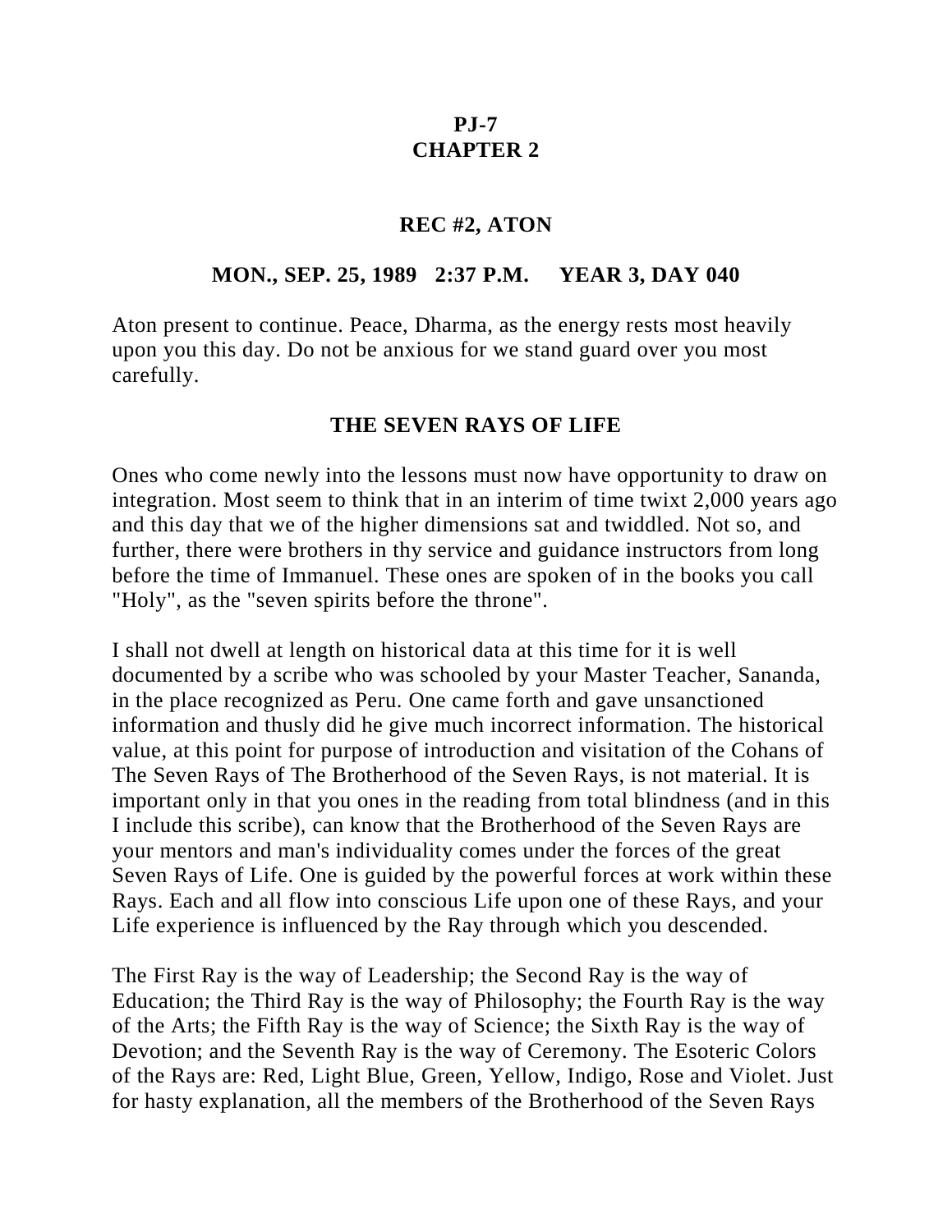are identified as being in the Amethystine Order. This is the violet or amethyst (purple) Ray.

## **THE VIOLET RAY**

The word amethyst comes from amethystos, the Greek word meaning a cure or remedy for drunkenness. The violet Ray will prove, in its purifying aspects, to be a cure for the Earth's drunkenness, a remedy for her sickness. This does not mean that the Amethystine Order is going to "save the world from itself'; it does mean that the Brotherhood working in the Seventh Ray focus will be of great importance in the days ahead for chelas (students) of Truth. Listen for the voices and input from these, your guides, for they will tell you the way and bring great and wondrous gifts of knowledge and Truth unto you of Earth transition. The Cohan of the Seventh Ray is beloved Germain (Master Saint Germain' Ragoczy')--you see, labels are a devious determinate. In other words, he is Lord (Master Teacher; Spiritual Head) of the Amethystine Order. This is a time of transmutation and translation of a third dimensional planet into her fourth dimensional graduation.

There is something most important for you to learn right here and right now; The Amethystine Order is an Illuminist Order of Essenes, in that all members follow the Essene way of life. THIS IS WHAT WOULD BE THE ESSENE FOUNDED ON "TRUTH", NOT THE CURRENT MAN-ADJUSTED TRUTH. I WILL LAY A BIT OF TRUTH UPON THINE EYES FOR THE WORLD WOULD CLAIM THAT IMMANUEL WAS AN ESSENE--NAY, NAY--HE WAS NOT! NEITHER DID HE DWELL LONG WITH THE ESSENES. IT DOES NOT MEAN HE TOTALLY DISAPPROVED OF THEIR WAYS, IT MEANS HE CONNECTED HIMSELF WITH NO CULT SAVE THE PATH OF TOTAL TRUTH AND LIGHT.

Immanuel had gone away unto the city of Ephesus. In Ephesus there were many people, dealers and merchants, and they came from Jerusalem to conduct business. Immanuel (Jesus) had gone away from Jerusalem because of the persecution of himself and his people and he feared recognition.

After he had lived in Ephesus only a few days, behold, one of the merchants recognized him and told those who were likeminded thereof; they belonged to a secret association which they called "The Association of the Essenes".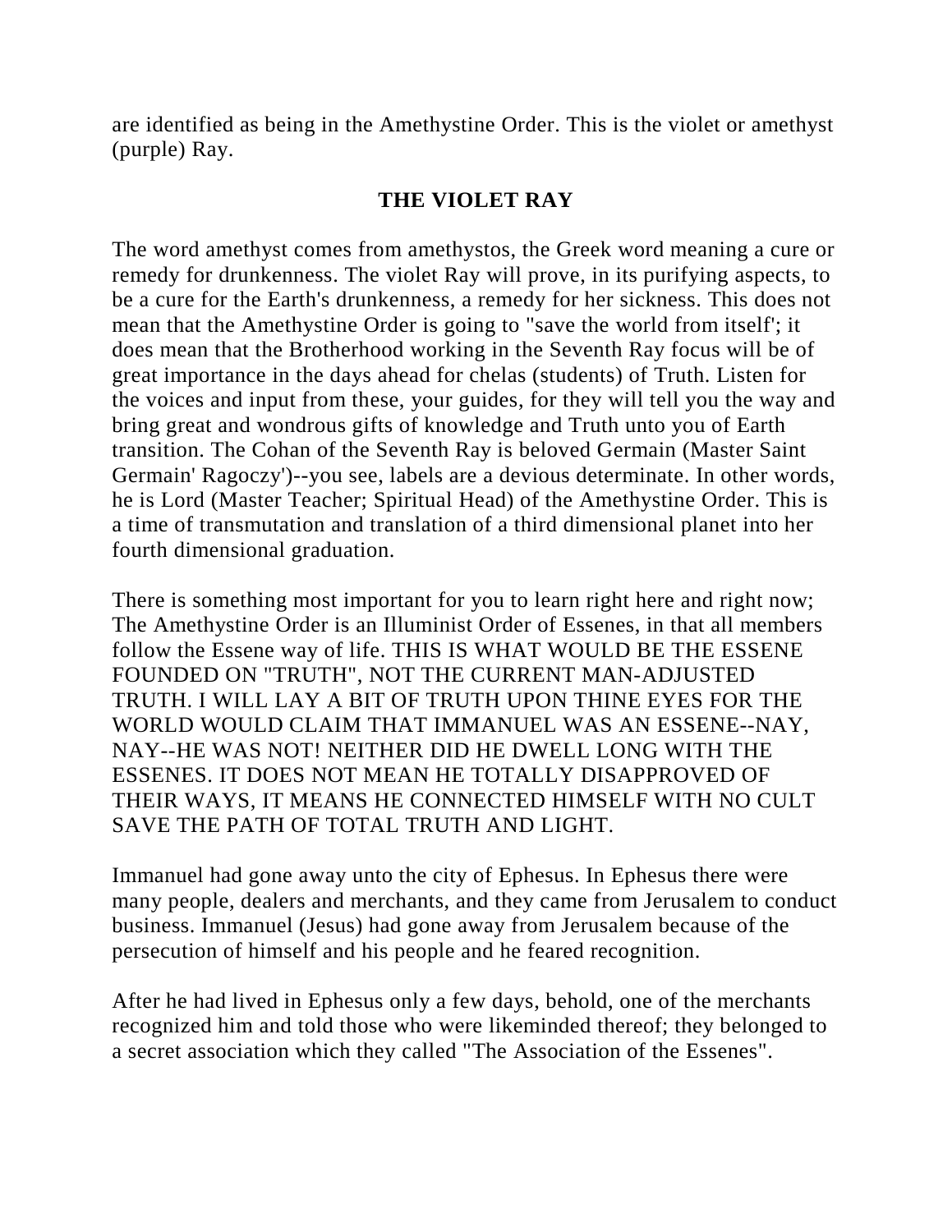## **IMMANUEL AND THE ESSENES**

Immanuel was brought by them to a secret meeting, for they feared the people, because their association was not permitted. Among them there was one named Juthan, and he was the oldest of the secret association in Jerusalem, and he spoke, saying, "Behold, that which happened to you in your life is very well known to us, but we do not know why you are still among the living. Please tell us your secret." Immanuel was guided to tell them nothing for fear he would be shackled and returned into Jerusalem so he told them only a bit about his night from Jerusalem.

But Juthan, the oldest, said, "Behold, we belong to a secret association which is called' The Association of the Essenes'. But our pressing on and our knowledge is not attuned to the teachings of the scribes, but is attuned to the secrets of nature and everything that is inexplicable to people. But your knowledge has progressed greatly and extensively and exceeds our knowledge by great measures. Therefore, please join our association and be one of us and teach us your knowledge. "

But Immanuel answered and said, "Though I should teach you my knowledge, it would not agree with your teachings because you go according to human wisdom and set your doctrines thusly; I go only according to spiritual Truth and Laws of God and of The Creation. Therefore, our teachings are enemies to one another. Nor am I interested in spreading my knowledge in secret places nor in secrecy of any sort and which, furthermore, is not permitted by the laws of the lands. You do that which you do in secret, since you are the Secret Association of the Essenes. But allow me time to consider the pros and cons for three days, and then I shall tell you my answer. If my answer is yes, I shall return; if no, I shall be gone."

Juthan said, "Be it as you say. Peace be with you brother. We will await the three days. " .

But Immanuel did not ponder at length but instead went quickly, far away into the countryside and there explained to his people, "Behold, the Association of the Essenes lives in a false cult, but they gather much of my teachings and simply add it to the old, corrupting both. Their old teachings are not the teaching of wisdom, therefore it cannot sustain for it is not of Truth and therefore has become worthless. They have recognized this and are now weaving my teachings into theirs to make a NEW cult thereof, and they insult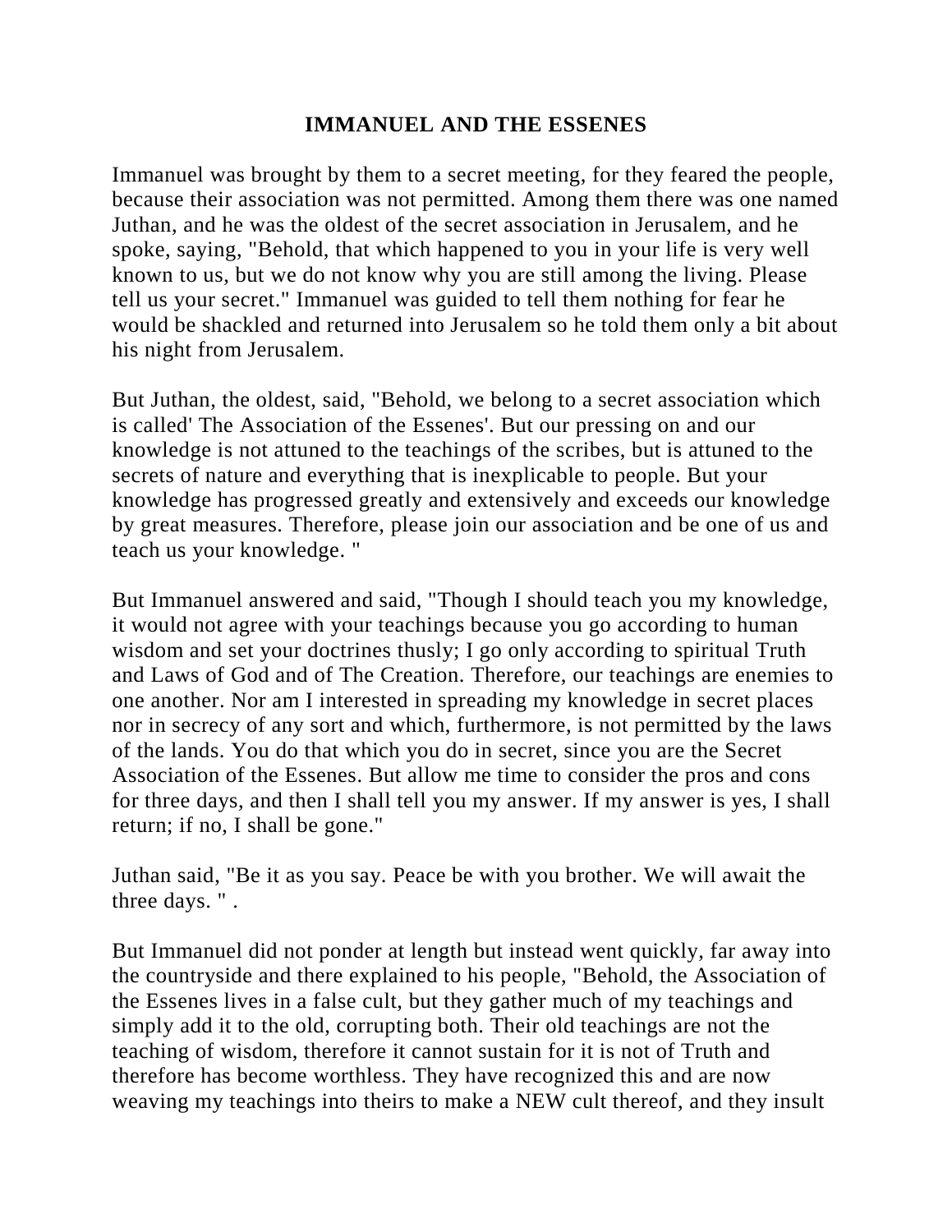me as labeling me one with them.

"They will say that I am connected with their association and was helped by them from the beginning of my life physical journey. They will also say that my teachings were from their original teachings (cult) and they have saved me and tutored me. Further, they will say that my followers did also spring forth from their cult--further, they will say that I am the only begotten son of God; that is not truth.

"I tell you now that I never belonged to that association of the Essenes, that I have nothing in common with it, and that I have never received any help from them.

# **MANY CULTS AND CHURCHES WILL USE MY NAME**

"The Essene Association is not the only group that will make use of my name, for many cults will arise and build 'churches' in my name and glorify me in them, to make it more credible for the people, so that they can become more enslaved.

"Many cults will be established in my name, but only for the purpose that men can be enslaved in his spirit thereby giving the cults great power over the people and the land, and over the money. But I tell you that no cult is justified unless it solely recognizes The Creation as the highest. There will be no cult which will preach total truth, knowledge, and wisdom.

"But in two times a thousand years the time will come that my teachings will be preached anew, without being falsified. Until then, there will be so many false cults that they can no longer be counted. They will be founded on the blood of men, and on hatred, greed, and power. But as they are established they shall be destroyed again, for the Truth shall triumph. For there is no untruth that shall not be denounced as a lie. And, there is nothing hidden that shall not become evident. Man shall recognize what is in front of his face, and what is hidden from him will reveal itself to him when he searches for truth and the explanation of wisdom.

# **TRUTH AND THE LAWS OF CREATION DO NOT CHANGE**

"Truth lies deeply in the laws of The Creation, and there man shall seek it and find it. He who truly seeks shall not stop seeking until he finds. When he finds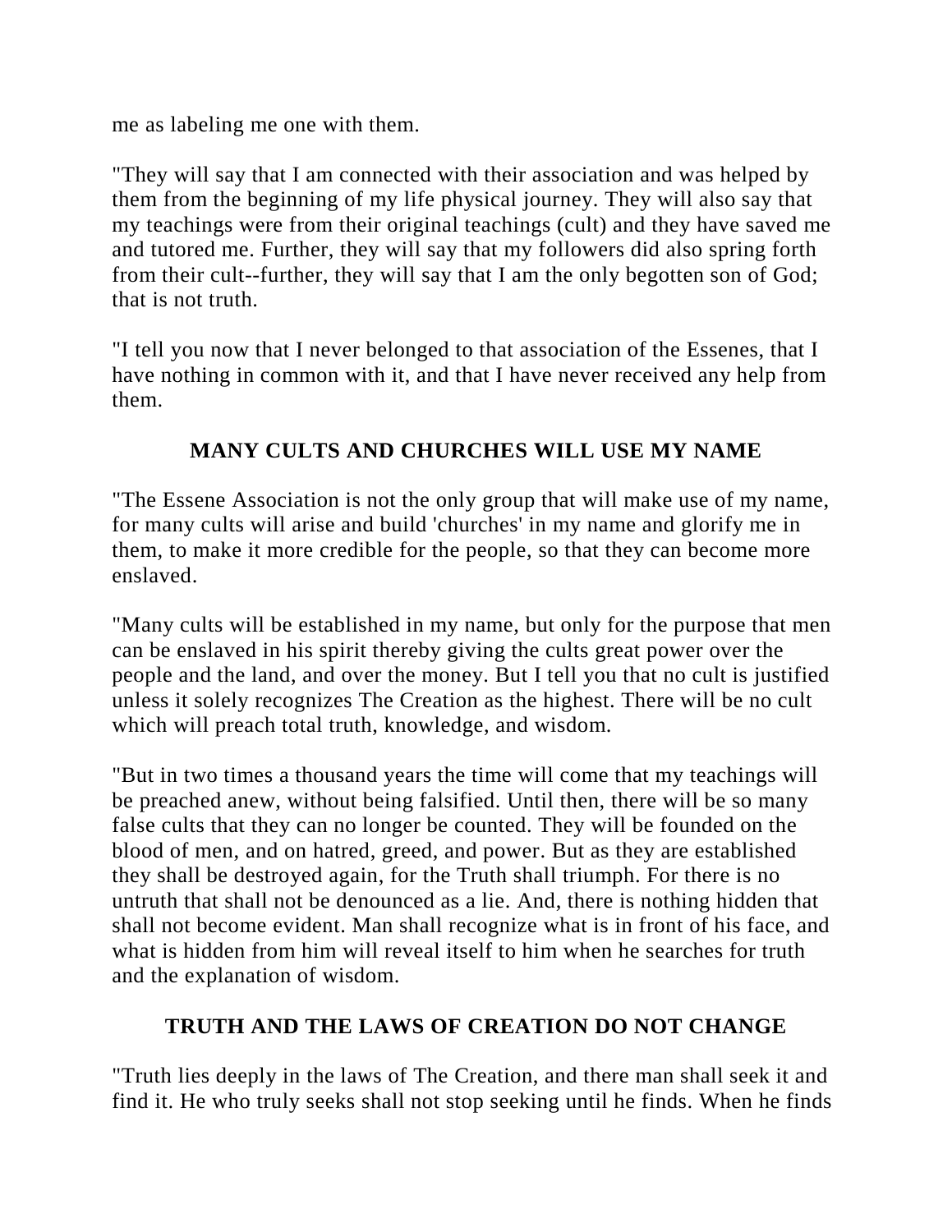he will be deeply shaken and astonished, but then he will rule over the universe as his Creator intended, for man must recognize that the kingdom is within himself and also outside himself. He must also know that he is sent as a guardian for those other wondrous creations within The Creation. "

So be it; man would better turn his eyes unto the ancient ones who bear the symbol of the red hand for theirs is a passage through the red path to Light and Truth. Man must turn from the black hand for that is the symbol of destruction. The "Lost Cities" of your South America and the newly arriving space visitors are greatly connected and both playa most vital role in your present circumstance.

Lemuria is the label for the last part of the great Pacific continent of Mu. The destruction of Mu and its submergence began before your year 30,000 B.C. This destruction continued for thousands of years until the final portion of Mu, known by then as Lemuria, was submerged in a series of disasters. This occurred just prior to the destruction of Poseidonis, the last remnant of the Atlantic continent, Atlantis.

Just as you ones are informed, today, of how it will be and turn away, those people, too, continued their blinded ways. Those working on the Left (Black) Hand Path continued diabolic experiments and heeded not 'MY HANDWRITING ON THE WALL' just as today, on your sickened Earth, millions of inhabitants are continuing to involve themselves in every degradation possible, even though the signs of the times are clearly discernable.

## **PRECIOUS ANCIENT KNOWLEDGE PRESERVED**

The Masters and Entities working on the Right (Red) Hand Path began to collect the precious records and documents from the libraries of Lemuria. Each Master was chosen by the Council of the Great White Hierarchy (Lighted Brotherhood) to go to different sections of the world whereby scientific and spiritual knowledge of the past sequences could be placed in secure preservation.

Those wondrous treasures are preserved unto this day. At the time of upheaval, as these continents make changes, certain other places will be thrust upward just as was the Peruvian area of Titicaca and no man will recognize of it. But it will be those same places which were preserved from the going down of M u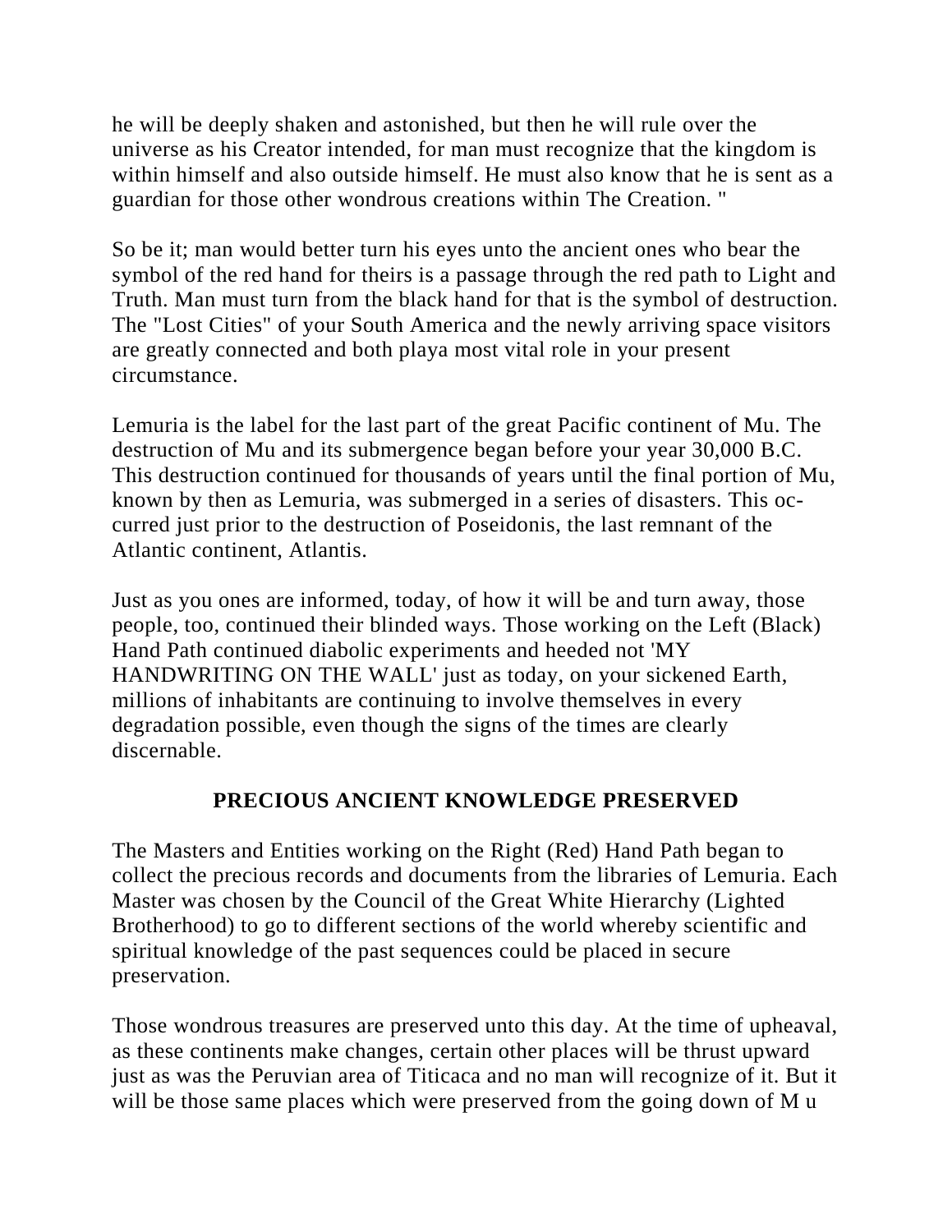that will be sustained and thrust even higher into the safety from the ocean depths.

You ones in this sector are receiving of these messages for you are in a location of great and enduring change. At the proper time, the history in correctness shall come forth from its proper source and Beloved Thedra, who has tended the documentation in total trustworthiness, shall bring forth Sananda's personal lessons of how it was. In addition, the one of my Beloved council of the ancient tradition shall bring forth those oral teachings in truth. Those who have given forth the treasures and sold of their traditions shall reap of the wind for they were not given permission and therefore their work is not pure but tainted with greed for human gain. This scribe will simply put to paper that which is given to her by impulse signal in translated format. Be kind, oh man of Earth, for most of these things are not according to her own knowledge as implanted by past experience, Earth teachings and educational lessons in this sojourn, therefore, the impact is great. It is the greatest test of a scribe to put to print that which is almost too shocking to accept within self. THERE IS NO DARKNESS WITHIN THIS SCRIBE NOR WITHIN HER SPACE AND SHE IS PROTECTED BY MINE HAND FOR IT IS MINE SEAL I PLACE UPON THESE WORDS. SO BE IT AND SELAH-FOR AS I SPEAK SO SHALL IT COME TO BE.

Take a respite, Dharma, to collect of your fragments. Your beloved "Grandfather" of the Silver Ray of Creator--one of mine most beloved first born, Sanat Kumara, will bring unto you a message to be penned. Blessings, little sparrow, for ye please me greatly. **Peace. I AM**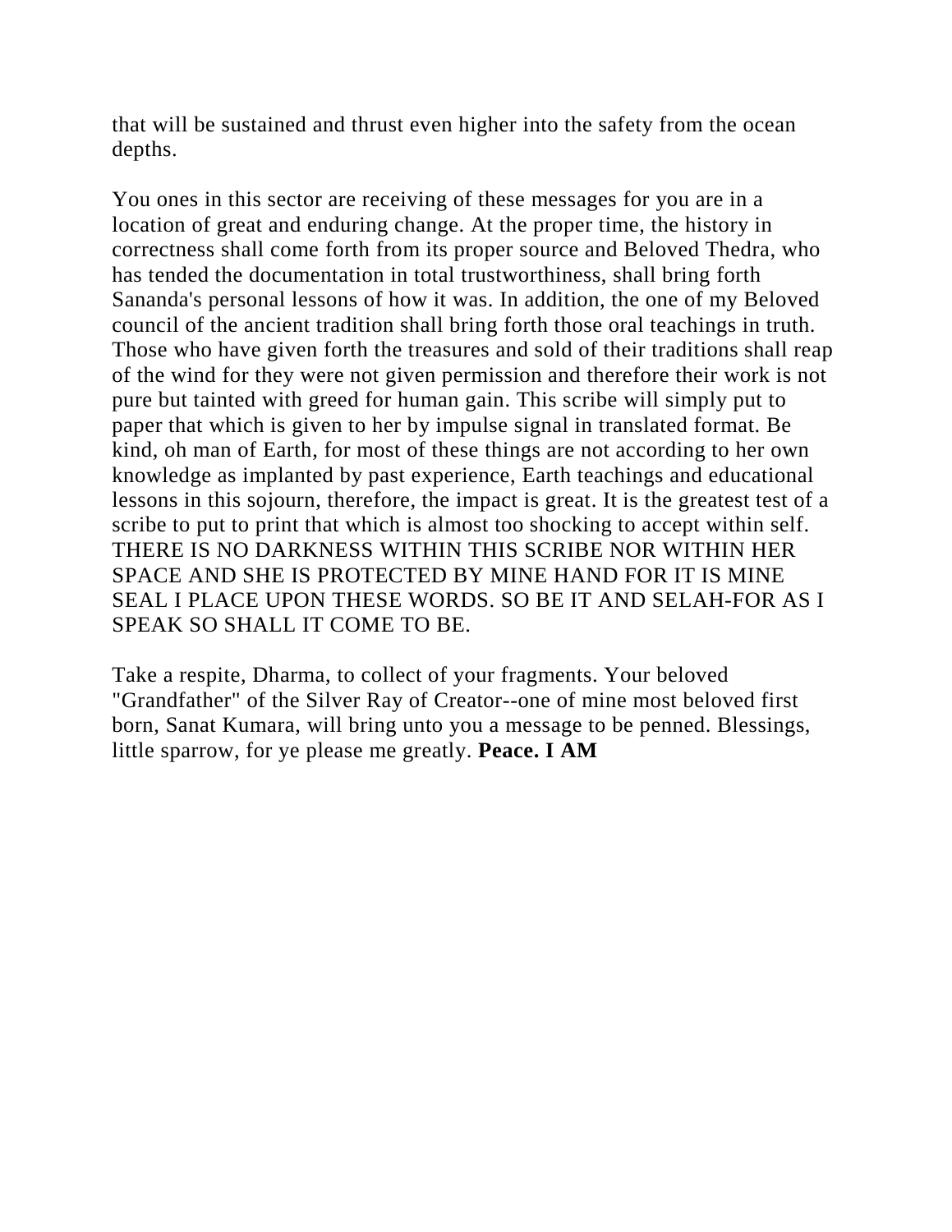## **PJ-7 CHAPTER 3**

### **REC # 3, SANAT KUMARA**

### **MON., SEP. 25, 1989 5:15 P.M. YEAR 3, DAY 040**

I am Sanat Kumara who comes, Dharma, and I see that you recognize of me. So be it for in the ending we are all but the one.

#### **FROM THE STAR IN THE EAST CAME HOPE**

Long ago, and I stood witness, a great light appeared in the East. This was the sign unto man of Earth that life eternal would be Truth. No soul, no matter how degraded, shall be denied admittance to the great school of life. This is the lime when truly the lion shall lay down with the lamb.

On the Earth there is great confusion in man's minds that cause the turmoil and even the seas to boil in hatred; but HE came to prove that the troubled waters can be calmed and stilled, the fury of the winds can be hushed by the raising of HIS hand in loving benediction. The Father placed the Earth and all celestial bodies in the heavens. They are created out of spiralling primordial matter for man. Man was to be the god of physical form: man, the highest expression of Deity known in the entire Omniverse. Ah, but man misunderstood and misunderstands yet unto this day. 0, man, realize that you are the highest form of Deity anywhere in the entirety of the Omniverse. This does not mean that you are the only "man" within the Omniverse. But there is nothing beyond you-In this you are grand. Ah, but also in this you are the lowest.

You are lowest because you have knowing and other life forms do not. Therefore, you must be both their brother and their servant.

#### **ALL HAS LIFE**

There is life and intelligence in all forms, as ancient man knew and respected. Man alone is not the only "thinking" being. It is "reason" that sets man aside from his other relations. Every element, every mineral-vall forms-have inherent intelligence, and man is sent to be their keeper and their elder brother. Have you given care to thy role of caretaker? Have you protected and guarded? You are the elder brother of these forms, innumerable forms throughout the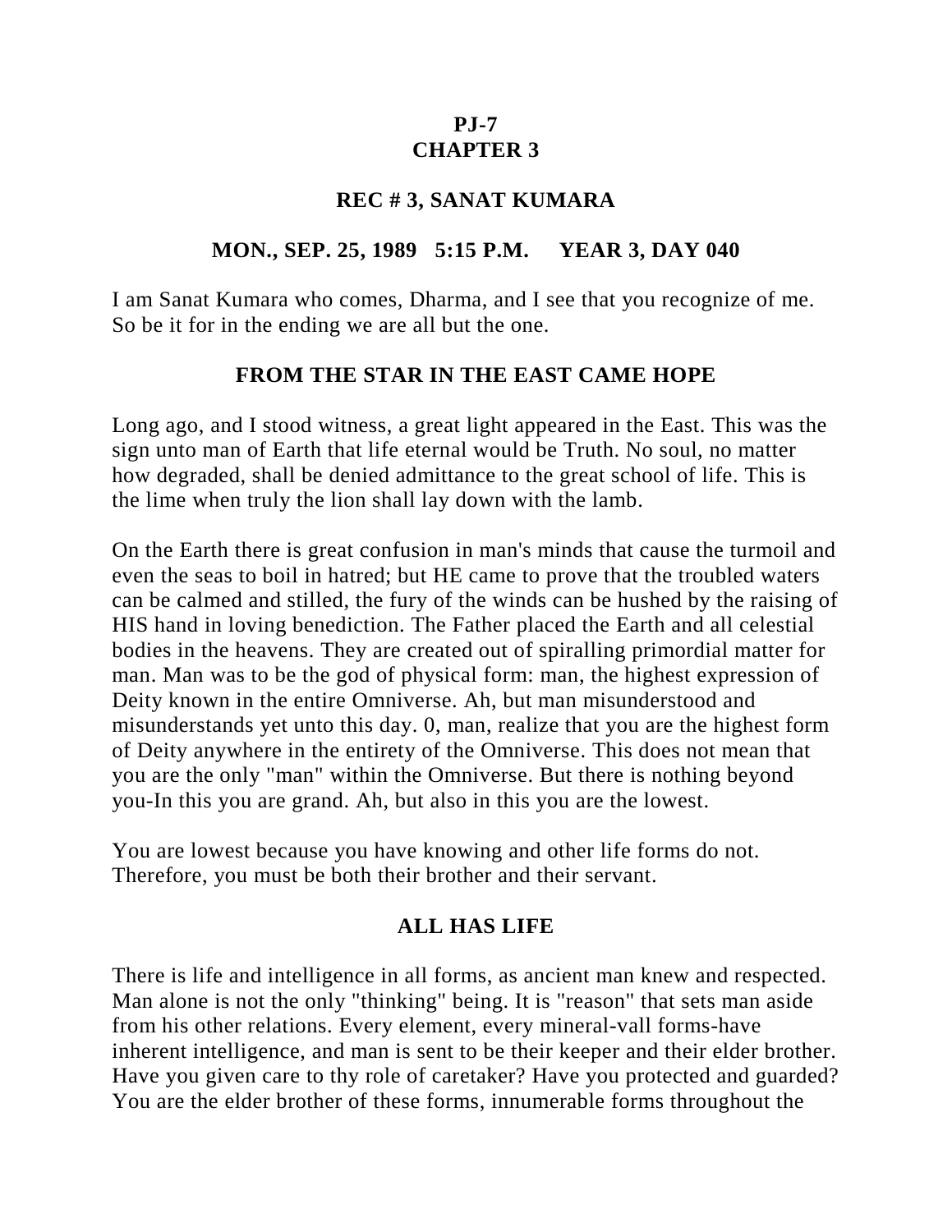Omniverse. It is up to you to raise them to ever higher evolution as they, along with man progress up the worlds to infinite grandeur, to Infinite Light. Have you set the pattern to growth or destruction?

# **CONFUSION WILL GO--WHERE WILL YOU BE?**

The great beauty of the ages now approaches wherein all doubts and fears shall be rolled away as a great scroll. There shall be a great thundering. The heavens will be torn asunder. Then man will view himself and will look into his mirror of 'knowing' -- no longer will there be confusion. If man will but accept of his scepter of God's gift he will no longer be hindered by the darkness of ignorance and superstition. Know this, and in knowing it there must of necessity be sadness; and yet there must be gladness for the beauty that it shall bring forth.

But you must know of that which impends and is forthcoming. Yes, there can be atomic detonations and cosmic ray bombardments--so be it for if you will but do as you are instructed, you can come into safety--these are the "effects". But what is the "cause"? The cause of the destruction that shall come upon the Earth is from man's own thought patterns.

# **FAULTY THINKING**

Since the time when the Sons of God came in unto the daughters of men and animal-man appeared upon the Earth he has been striving from beasthood back to angelhood. But faulty thinking shall now break forth as the elements refuse to be regarded as they have been so regarded for millennia upon the Earth. They are part of the Infinite One, and because they are part of the Infinite One they will not respond to man's negative thinking any longer. They will rebel, causing great tidal waves and great winds. It is already so! Millions shall perish for they will not see nor hear of the Truth nor of the warnings. They shall be placed anew on other places appropriate to their level of progression in the spirit growth. Because of the remnant that must remain, the Earth will be purified and raised to a new dimension and vibration frequency.

Very soon the winds shall scream, sooner than you can realize-- it is already upon you, for I have witnessed it in the plane above that of physical expression upon the Earth, and that means that if it descends one more plane, it shall find your reality. The fields and the great cities shall be desolate without inhabitant. Can you even imagine a world whose great cities are without inhabitants? It is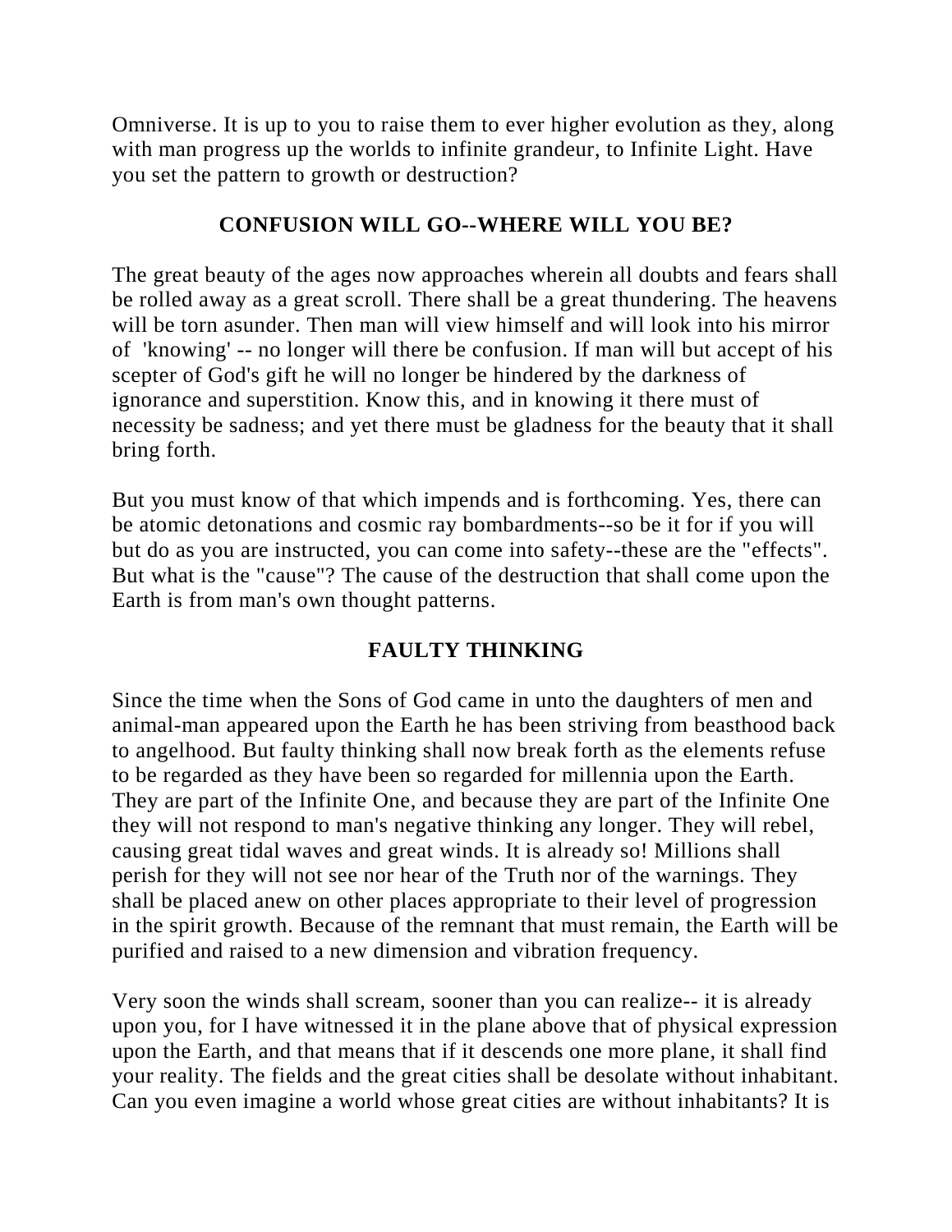sad for man is forewarned and turns his ear to the noise of that which he has created in confusion and for hiding from Truth -- running away from God instead of into His great security.

0, man of Earth, if you but knew the love that descends to you from spheres innumerable, from minds inviolate! If you would but listen you would know. There can be nothing but beauty. From all the catastrophe that shall come only the vision of a beautiful 'perception' shall remain, for man steps forth in a purified light of his own creation. But man must see and listen.

The forces of the Black Dragon can deafen the ears of man to the music of the spheres, to the wondrous melodies of the angelic hosts, but yet they have not found power to still the celestial movements for, no matter how powerful their armies, the Moon will still remain to meet the dawn of a new day. They have not yet learned how to still the melodic song of a brook nor can they, in their attainments, reach the heights that the eagle can reach in his soaring upwards, as a great prayer that rises from the Earth towards the Infinite One, for the eagle is master of the Earth above all of them.

## **BEAUTEOUS EARTH**

Remember, beloved, the beauty of Earth is in the creation that you stand upon, from which you derive your nourishment. It is like the bosom of our Father/Mother, where you rest your head to regain strength. It is your Mother and yet it is also your Father. The Earth is a beautiful world, vastly more beautiful than some of your neighbors. I have always loved Earth beyond all other creations, for I see within it a melody that has not yet escaped into the ethers. I see it crying as one *bound* and *shackled*. She shall not, however, be deprived her celestial song much longer.

No, the Black Dragon, with all its negative force, has not been able to take away from the beauty of the creation. That force has not been able to deny the brook or the world the twilight song. Yea, if they could do so they would do so.

lt is truly recorded in the greatest archives of Akasha that God did truly provide and man divided. That is the seeming motto of Earth. Man must come back from his multitudinous sins to the One God, for it is not in complexity that we find the Father -- it is in total simplicity that we find Him.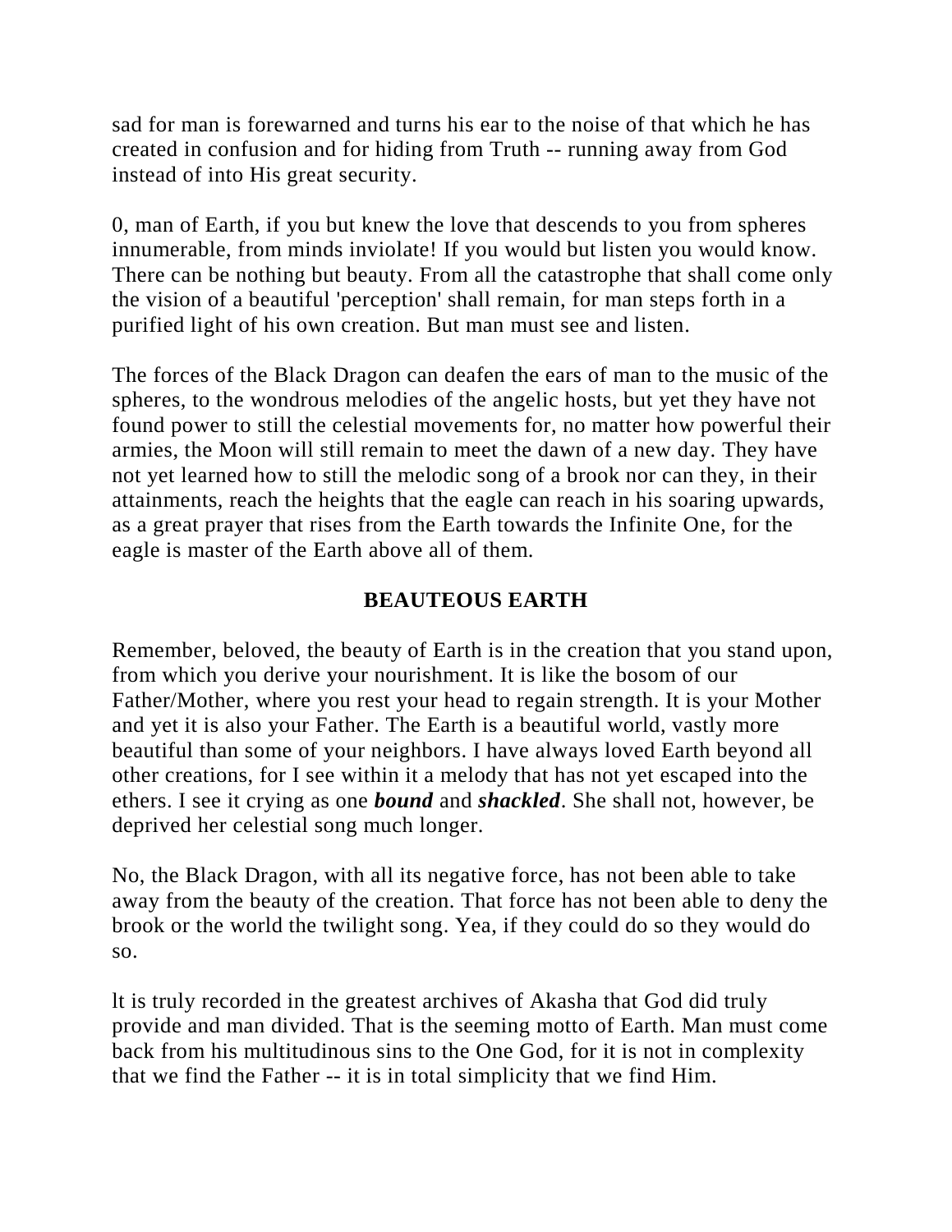## **EACH IS A PORTION OF GOD; SEEKING!**

As you serve, remember each and everyone of your fellow-men is a portion of deity. Think of each one that you meet not as this man or woman or child but that each one that comes before you *is the Father in essence!* If you would think on Earth of each one as a part of the Father, with due respect in that degree, then the Earth's problems would dissolve instantly. Ah, but this ye do not do!

The hungry multitudes of Earth are crying for a Savior who can once again give them the loaves and fishes who, from a small paltry substance, can feed and satisfy their hunger. They are crying now for the waters of life, for the manna of wisdom. And I say that it is written--it is an edict from the Highest One -- that this shall be done, for He has commanded: These are my children; they must be led back to my bosom and they must be fed my substance. And yet, they know not for which they cry out.

We, yes I, too, who holds the Earth in our hands were given her to develop, to cherish, and to bring to fruition. We now see that the harvest shall be ample and the storehouse of the Father will be full for the migration to new grandeur of being, if we but do of our work with fitting action in His name and service.

I would give you a divine commandment for the time immediately ahead for you ones: Feed the sheep of God! Give where it is required. Give not of your past glories but give them that which the soul needs. Tell them that there shall be catastrophe! Prepare them that they shall prepare for that which will come; show to them the way. But tell them out of this shall come the greater light. Tell them that, yes, catastrophe comes upon the Earth; for the night comes when no man can do of his work, and the night is now here upon you blessed ones-disaster and despair for you have forgotten your way. The flood gates and the winds shall wash and blow away all of the old. It was the spawn of darkness; for it can be endured by all men if they can know beyond is rainbow's end and take the precautions as are handed forth in instruction for thy use. Beyond the journey is oneness again with our Infinite Creator Father.

### **TAKE FORTH THE MESSAGE**

If you but knew the worlds without number, the infinite mansions, the stars of great majesty and the beauty that appear like beautiful gems in the velvet of the Omniverse --millions of thy brethren souls cry out in a peal of peace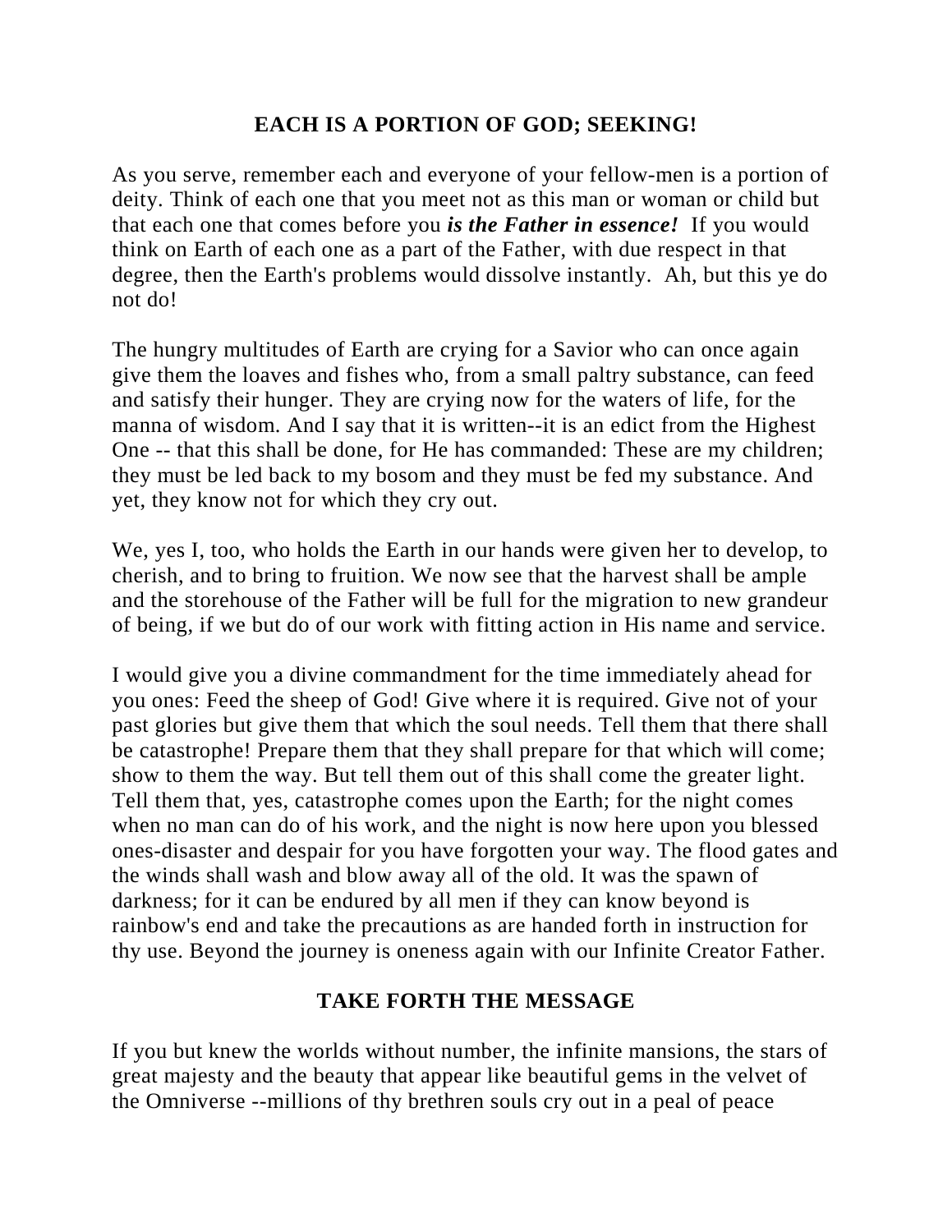towards the Earth as she passes through her time of travail. You have forgotten of such love and such affection for you have forgotten of your pathway.

Therefore, it is your duty to bring this message forth; this message which is two-fold: a warning to prepare for that which shall come in the waves and the winds; and it is a message secondarily that there are those who care, who are acting as the emissaries of the Infinite One. Tell man that he is loved, that he shall be guided as he asks to be guided: "Ask, and ye shall receive; knock, and it shall be opened unto you."

They shall be caught up, and be where the eagles gather. They shall not be found wanting. Tell them that their Father has heard their petitions. The Father is ever gracious and ever loving unto His children--but His children must turn unto Him.

## **I AM**

I am he who is only as great as the smallest particle of sand on the Earth and is only as low as the highest mountain top. I have known countless existences upon this beloved planet. To know now the sweet essence of the breeze and the cedars of Lebanon, the aspen of America; to feel the gentle waters caressing the many shores of the world; to know the harmony as the beautiful plant life of the planet responds to the minds of man.

On Earth the great kingdoms that would serve man: the mineral, the vegetable, the animal life-- all are in a state of chaos; because that which was created to be its master is not a worthy master at all. The mineral life, vegetable life and all animal life finds that its god, its master, is a drunken master who reels to and fro in his folly. That is why they now rebel against him. But on other worlds they respond and they caress their master, and the result is a vibrant life-giving essence that is beyond comprehension and you have no words to fit such a description.

Has not man often wished to return to the security and warmth I of the Mother? I say it is equally true of man for the Father. Man of Earth knows where he must go but he cannot always find his way. Therefore, the coming times directly ahead of you all point that way unto Him; for that shall be your fulfillment of spirit.

I have now spoken to you from out of the smallest of the creation on Earth and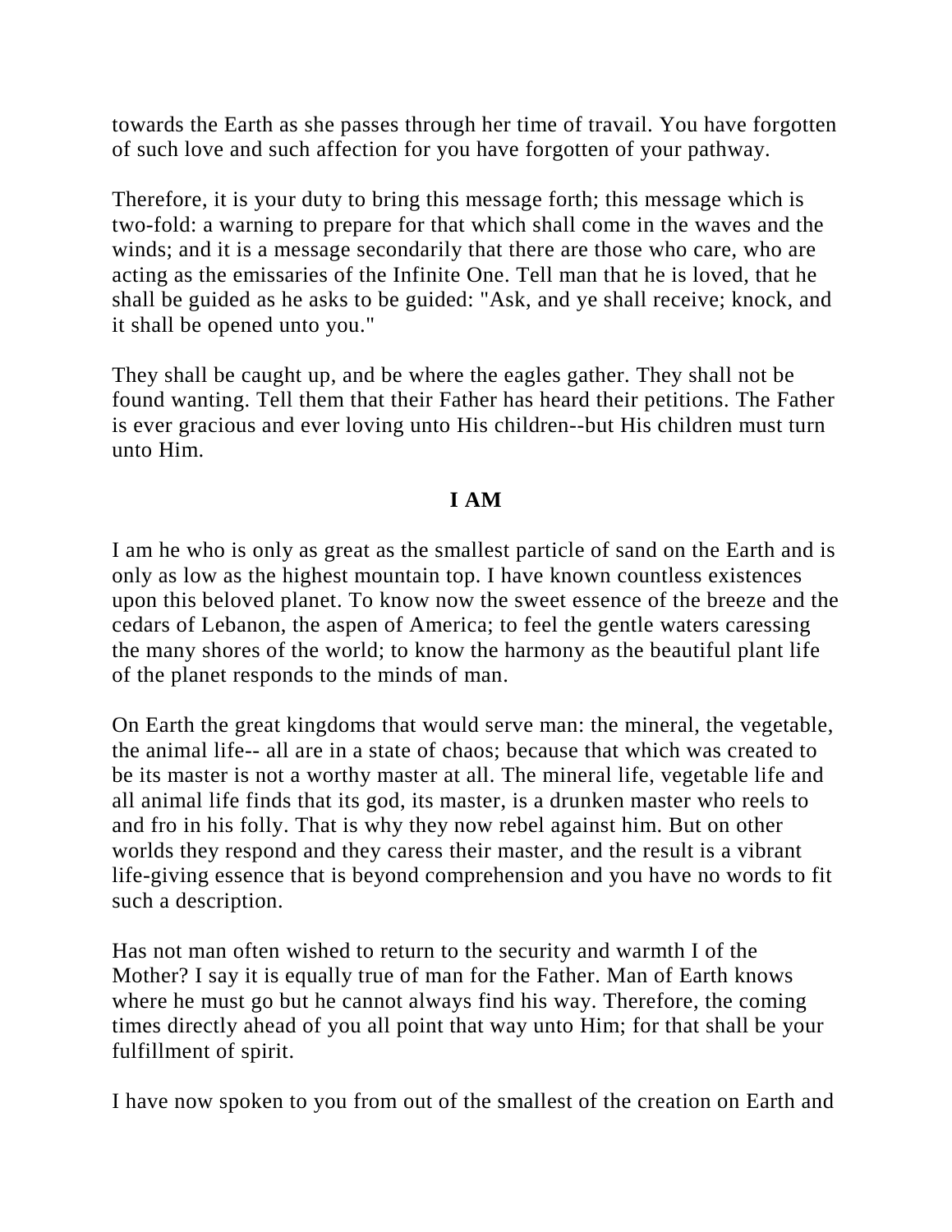out of the largest: the small and the large being one in Him. Peace to you from all Creation, and my peace also unto you.

## **MY MISSION**

I have asked to speak with you because for me it is the time of the great unveiling and, in a smaller sense, of your great graduation to another plane of consciousness.

It was a time very long ago that I was called to the Earth to perform a certain mission to the children of men. Now the time has come for me to return to other duties as another of your sisters enters her great initiation. But I shall always be at thy service for it is a time of greatness.

Even this very day upon the Holy Sea of Galilee the armies clash. It is yet in the beginning of the ending and the ending of the beginning, as it was prophesied of old, for today the long strife that has taken place in the "unholy' Holy Land has reached an apex-a culmination point--the armies of Egypt and Syria, Iran, Iraq, Lebanon, the Arab worlds and Israel=all are in foment and agony. This is where the spark will be struck which shall ignite the approach of Him whom ye await; and do ye not wait upon Him with exceeding patience and pleasure? This is the lesson that you all must learn, not once but over and over, in worlds of magnificent splendor as well as in worlds that are veiled and are dark in culture and development. How many times have we learned this lesson? And yet we all continue to learn, for, take away curiosity and take away the thrill of living and seeking and man could not exist. Man shall never reach the end of that road. Ye shall always seek. If it is not countries or lands and peoples, then it shall be worlds, or suns, or systems, or galaxies, or supergalaxies; and beyond that you shall know pleasure in the realms of light themselves, each one adding its own vibration and its own light--its own dimension and its own spirit evolution.

## **TO RECEIVE ONE MUST FIRST GIVE**

One of the greatest of all laws is that in order to receive you must first give, for, like the giant water-basin, it can receive the heavenly rains until it chokes and swells and runs over, but it must run over, giving of its abundance to the dry parched ground beneath it. If it does not, then it bursts and can contain no more. But if it does give of its abundance then, when the great rains come again from heaven, it will be replenished all the more and again can give as the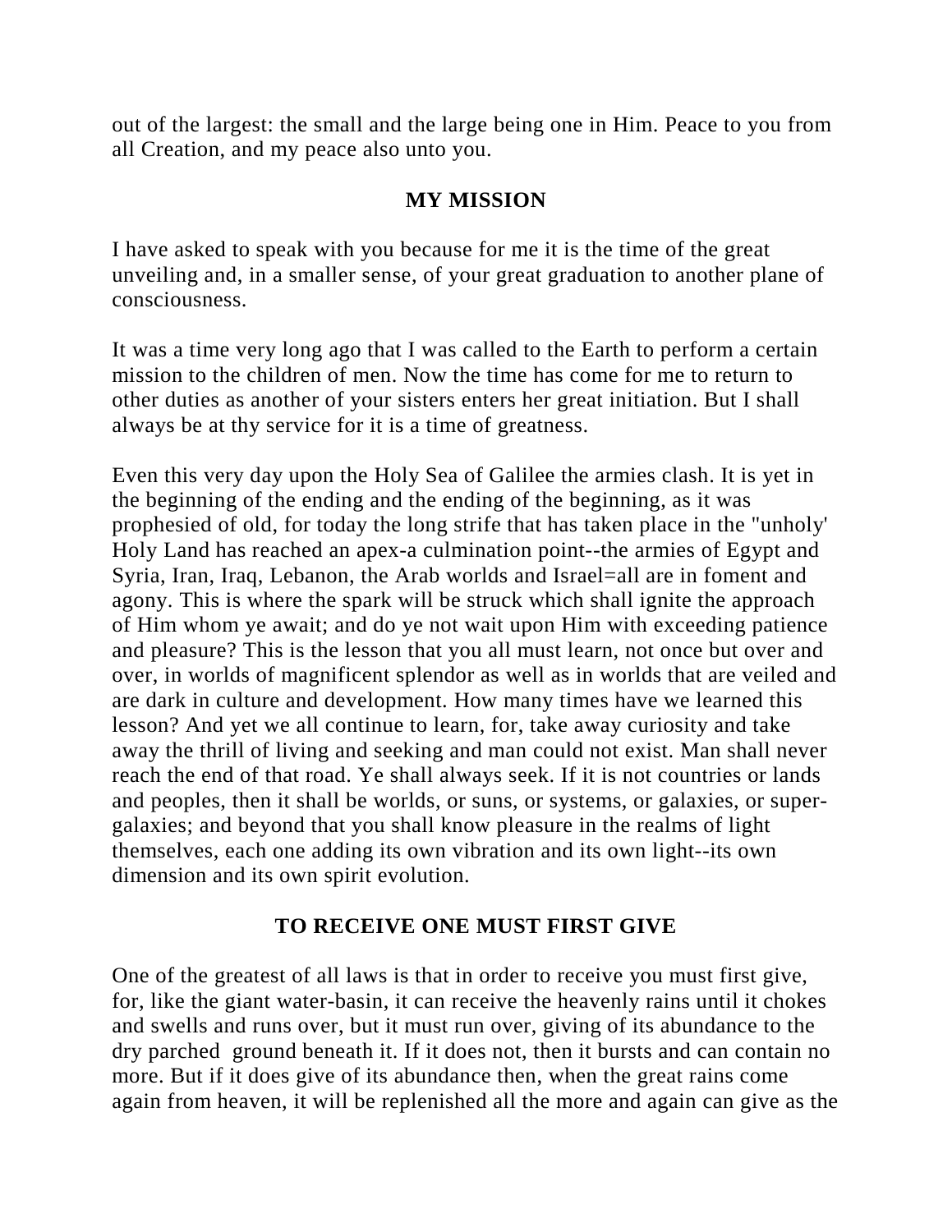hungry earth drinks in every drop and waits for the great water vessel to give again of its abundance.

It was decreed long ago that I should come to Earth to assist our Elder Brother who rules this System, and to assist all our beloved brothers and sisters upon the Earth Planet. But I must also be in the tending of my other responsibilities unto that which has been placed in my ward.

Therefore, I gave what I had in abundance to my Earth children. Now that I have done that--and I say it without any egotism--and fulfilled this task, now shall I receive of the latter rains that will come forth. So ever is it a process in our development through many millennia. We give forth and we receive; but every time that we receive we receive more. The water vessel is not a stationary, permanent thing. It becomes ever larger, ever more shapely, ever more perfect in the eyes of the Father. From a crude clay vessel it becomes a vessel like unto a gem of finely cut crystal . Your entire solar system is now coming into the great initiation, for it is true that you are now heading directly for the Super-sun which governs your Galaxy, around which countless island universes perpetually move and have existence. Your System is heading for the center of this activity, and this increased rate of vibration frequency will profoundly affect everything within your system; whether it be mental, physical, or spiritual it will not escape changes in the new energy that is forthcoming.

You are now on the border of this great transition and heading ever closer to its fulfillment.

## **CHRIST RETURNS**

That is why Christ returns to the Earth: because always the great Master of a solar system incarnates and gives aid to the planet which is lowest in progression in that system, and also because He is the spirit of the Earth, which position He achieved in His incarnation as man, but the Christ is for the System.

## **CAUSE AND EFFECT**

Let us look at an example: There are two men. Both have committed the same error exactly in all its details. Each one has done the same thing. But can you condemn each man equally? No, you cannot condemn either man. But look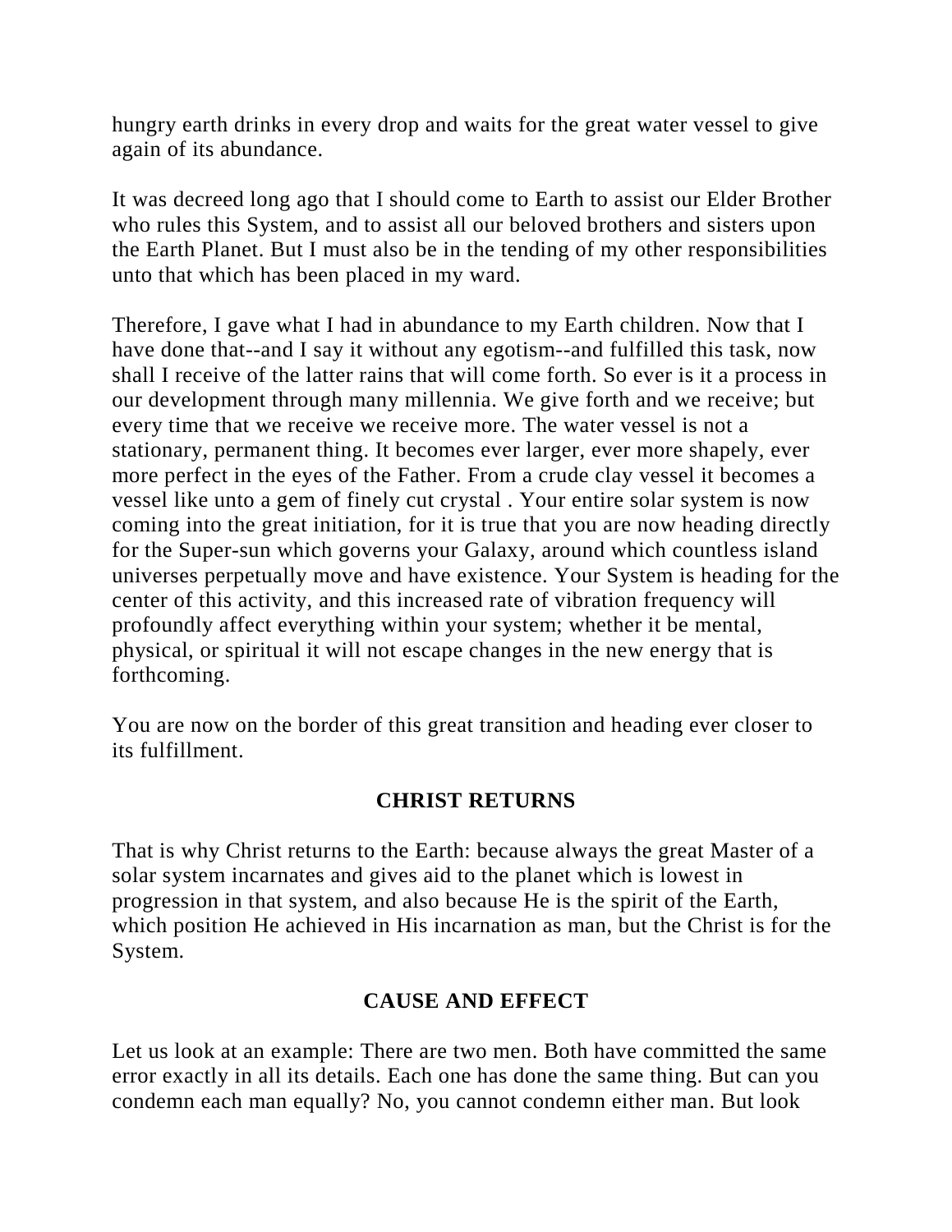further into the cause of things. On the Earth man only looks to effect and never to cause. Once he looks into the heart of things he will find that it is the heart of the Father Himself; then from there all the rays of creation proceed out from Him. He will never find it by looking at the rays alone. He cannot trace it from effect to cause. It must be from cause to effect. So let us look not at the effect which is what each man has done but let us rather look at the cause of what each man has done.

Let us take one man. We find that he has done a certain thing through ignorance of the law. The other man had knowledge of the law. It is said in your world that ignorance of the law is no excuse, but in the Father's realm ignorance of the law most surely is an excuse. But once we have learned the law. if we falter and make error, then we are indeed in a different category than those who through ignorance perform the same thing! You see, the error is not in stepping into the hole in the ground; the error is in stepping into it twice, once we know it is not the thing to do.

# **AH. YOU THOUGHT YOU WERE THE 'ONLY' ONES**

I gave this example to show you the condition in which you find your world at present. The Earth has had  $\sim$  civilizations and, when one has gone to the bottomless pit, man rises in this cultural development and again builds a glorious civilization with great scientific and technical advance. But again the civilization drops into the bottomless pit; can ye not learn? On your sister, Venus, for instance, there has never been a destruction of a civilization though she has made a grand transition. On the planet you call Mars in your sector, it has occurred twice--but Earth, dear ones, it has occurred hundreds of times. Man of Earth cannot seem to control and discipline the great knowledge once it is attained.

Man must learn to apply knowledge once he has attained it. You are not in the process of developing your physical forms. If you develop them and attain, yet do not apply what you have learned, you will soon lose what you have attained. In fact, you would perhaps be in worse condition than you were before you began.

Man on Earth must learn to apply knowledge in constructive channels. Therefore, once we have asked and have received, the law is that we must apply what we have received, and then we must give of that which we have received.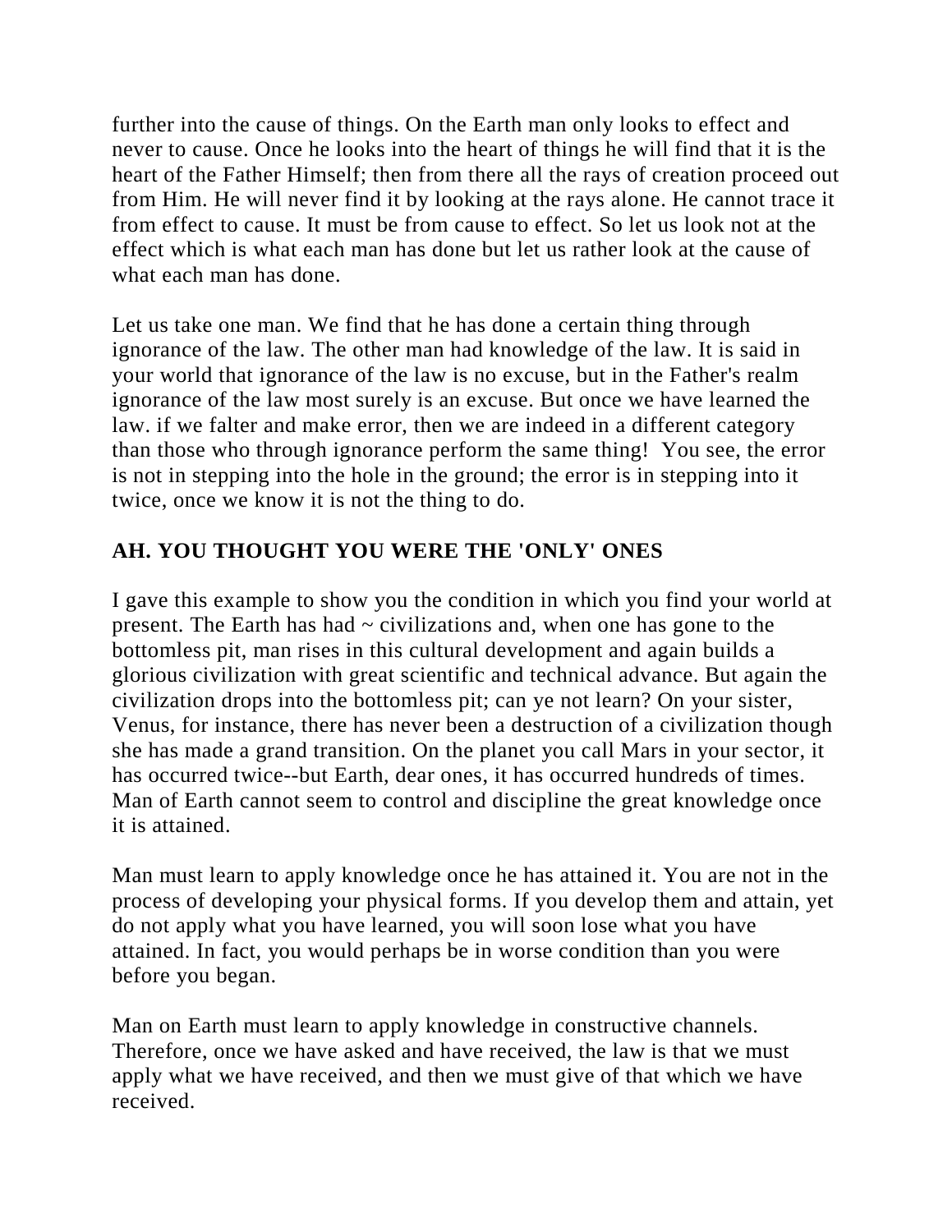I have received much during my mentoring on Earth and Earth shall always be close unto my heart, especially as we enter this great period of initiation. The skies of Earth will become fantastic. Through many prophecies that have come to you from all about your lands from the great prophets you think you might have insight into that which will be coming unto you-sand yet, dear ones, you have no ability to comprehend.

Dharma, you are most weary, chela. Let us close this portion for this day. Thank you for your contribution for we recognize of the difficulty of your pathway. Truth and gifts you send forth shall be returned in abundant measure. Peace be unto you who serve at this critical time of change; peace is our mantle unto you.

# **I AM THAT I AM -- I AM SANAT KUMARA**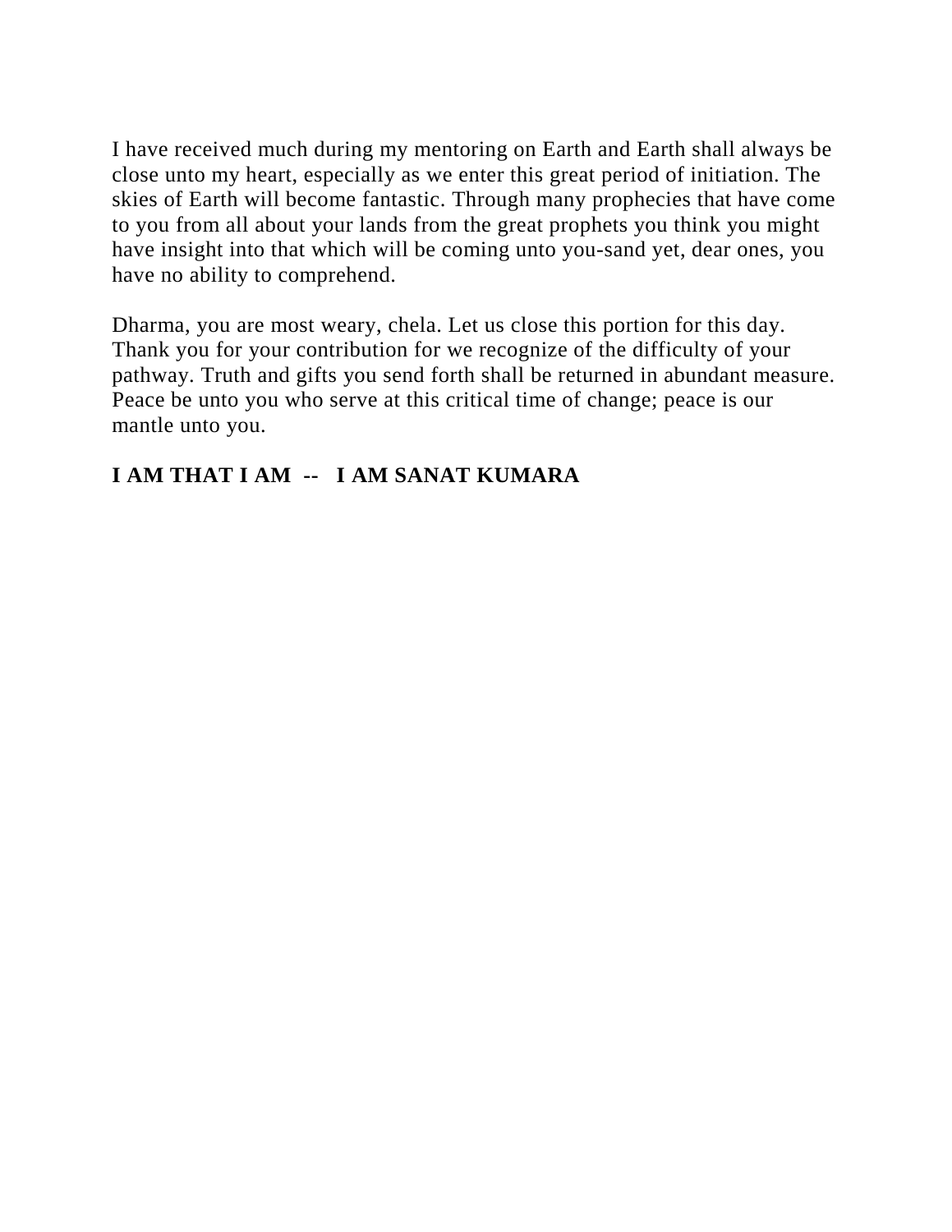### **PJ-7 CHAPTER 4**

### **REC #3 SANAT KUMARA**

### **TUE., SEP. 26, 1989 10:30 A.M. YEAR 3, DAY 041**

Sanat Kumara present to continue, please.

#### **PROPHECIES**

I was last speaking of the signs which would be projected within the heavens, for there shall be great displays in the skies of Earth, for the elements themselves will have total control for a short period of time. There will be great rainstorms and floods-widespread and yet sporadic. You remember the ancient stories about how it rained forty days and nights? That is nothing compared to what it will rain--perhaps forty months. The entire face of the Earth shall change and it will become unrecognizable as you know its characterization at present.

Strange and wondrous creatures shall appear from the depths of the oceans to the wonderment and bewilderment of man, creatures many times larger than the largest ocean liners for their habitat will be brought forth. There shall be plagues and famines of even greater magnitude than you witness this day--no country or peoples will be spared. Beasts and creatures unknown shall appear and some will turn upon the peoples for they will be hungry and terrified and they will effort at reclamation of their own proper living spaces which man has taken for himself. Those who have killed a brother animal for the sport of it will likely be slain by those very creatures for all cycles end where they have begun.

Your Earth is about ready to become a 'sun', as Ashtar and Hatonn have previously informed you. It will not be exactly like your solar system sun as you recognize it--but it shall become surrounded by a golden corona which will become more brilliant and denser to other system locations. It is stepping into a higher rate of vibration and density change. You can only experience, as do your astronomers, from the inside outward. Your space machines do not get far enough away from your surface to see the changes and it is not of "visible" manifested format that you dense creatures can witness with your human eyes. You are moving from a three dimensional into a fourth dimensional world.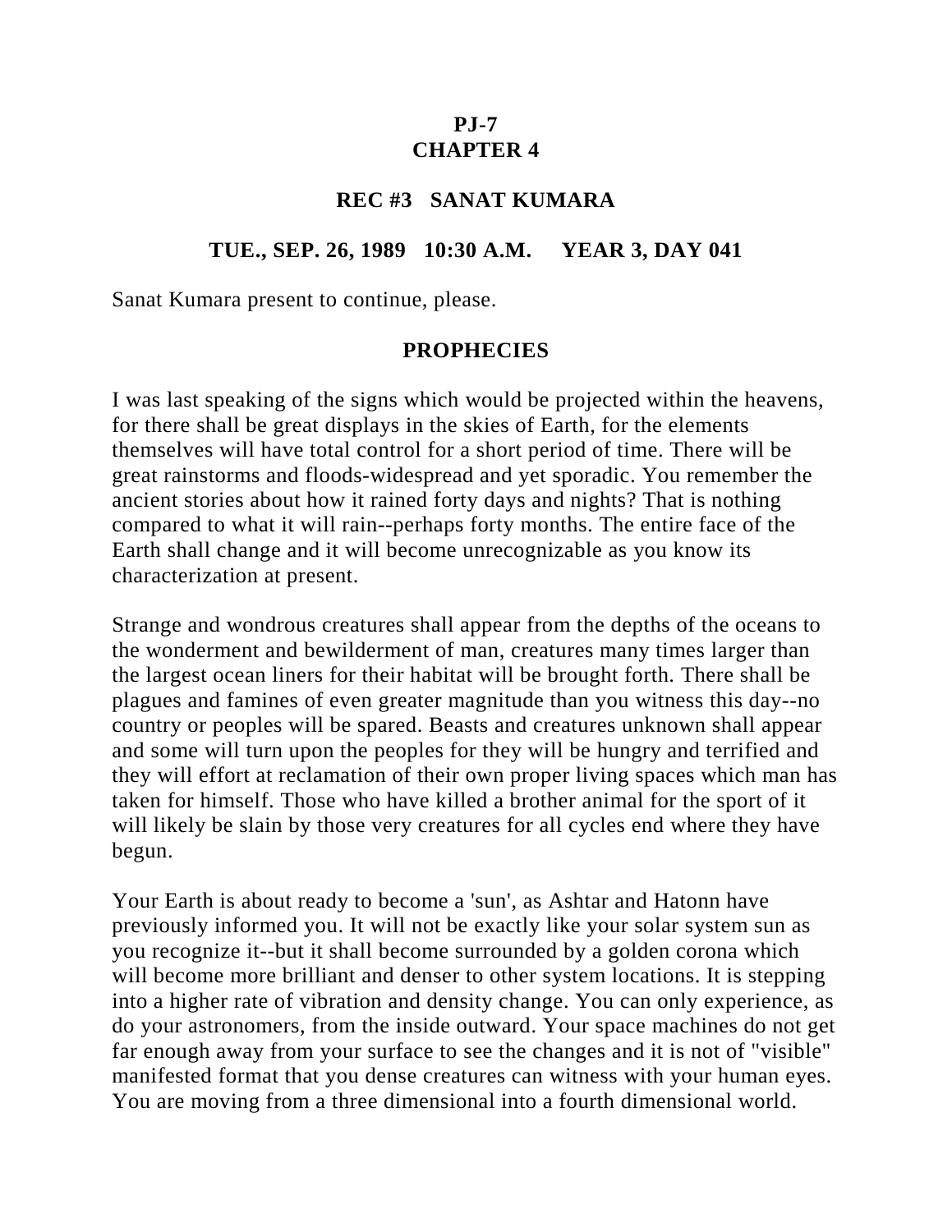This MUST take place as you move through the heart of the great cosmic cloud.

The great prophecies brought forth unto you ones will then come to pass-vas many are so doing presently. Those which tell you the Sun shall turn blood red and the Moon shall be red as a ruby, and the day shall be gone and it shall be dark upon the Earth for a period of days. There shall be great, great confusion. The oxygen supply will be reduced upon the Earth for a period of time (and you will wish you had not incinerated your plant-like brethren who came to assist you). This will be followed by periods of great moisture, then broiling heat and parched areas alternating with floods. ALMOST ALL THINGS UPON THE FACE OF THE EARTH WILL BE DESTROYED BY THESE THINGS WHICH SHALL COME UPON THIS BELOVED LAND.

When is this time coming? You are already into it! Each day it grows in intensity. More of your craft that fly in the air will come down and much life will be taken. Your ships of the sea will collide and have accidents and sink. Your oceans and shores will become more and more contaminated and the fishes will die. Your rivers and lakes will become so polluted that your water life will cease to live in them-It is already thus for you pour acid upon them in your greed and lust for luxury and material gain. There will be more and greater intensity tornados and hurricanes--more and deeper flooding, coming one upon another. The Polar caps are melting more and faster each day! The water levels are rising in your massive inland seas and in your open seas while your water supply for consumption is diminishing. Then the volcanos will erupt as the earthquakes strike. YOU MUST GET PREPARED, STOP THY QUIBBLING OVER WHETHER OR NOT THIS IS TRUTH-GET YOURSELVES IN PROTECTION.

### **CHARLES TASK**

THE ONE CHARLES MUST COME INTO HIS TASK; HE IS GROOMED TO BE ABLE TO OUTLINE ELECTRICAL AND WATER SYSTEMS FOR YOUR SHELTER SYSTEMS-HE MUST BE WORKED INTO YOUR COMMUNITY SYSTEM AT THE EARLIEST POSSIBLE TIME--YOU MUST HAVE THE YOUNG ONES WHO CAN ACCEPT THE TRUTH THAT THEY CAN BRING FORTH THE GIFTS WE WILL SEND. WE CANNOT WAIT UNTIL ALL THE FUNDING IS IN PLACE TO BEGIN THESE THINGS--SUCH AS THESE WRITINGS-- YOUR "TIME" IS TOO PRECIOUS AND EACH STEP MUST BE BASED UPON THE ONE BEFORE.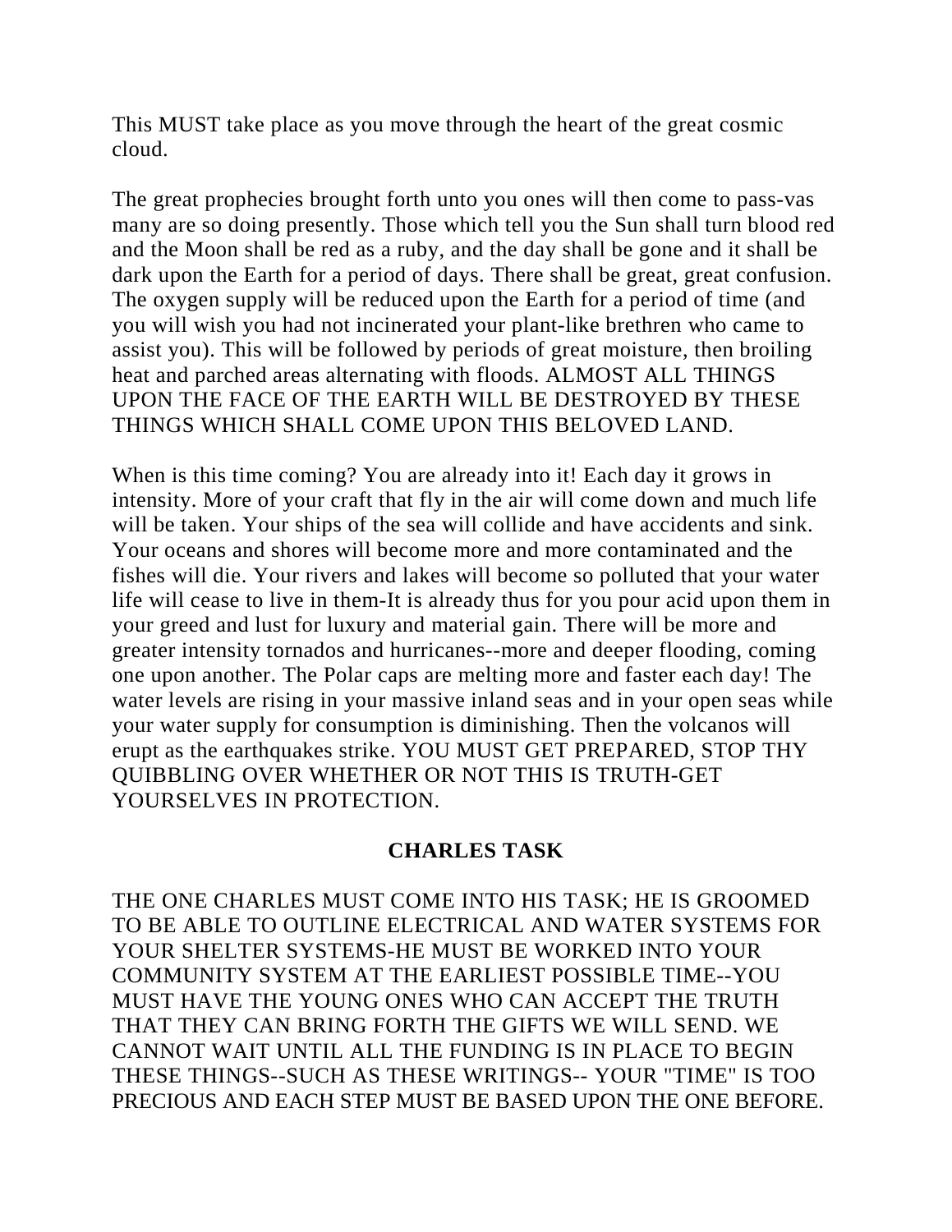### **GOVERNMENTS IN PANIC**

The governments of the world are in panic but they make major effort not to show it unto you. They have set into motion things which they can no longer control. The "friendly" and beneficial bacteria and insect species are dying (being killed) at a most alarming and rapid rate, so that you will be exposed more and more to that which is detrimental to your physical life systems- strains of toxic forms from which you will have no buffer.

As you witness these things, it will be hard to see the decay and tribulations as it grows--but know, all is being made NEW. The old must go before the new can birth in fullness. 'Tis not your doom that draws nigh if you heed our warnings and take appropriate actions--'tis your very salvation being transformed from the ashes of the old and corrupt.

Therefore, you must share with your fellow-man that the catastrophes will most surely come (they will not be hummed or chanted away). But, tell them that they are your very salvation and rejoice, for it is the old passing away.

When man can release the old, then he shall glimpse a more glorious new. Those who cannot release the old will have to begin again at the beginning. They shall place their soul progression back several million years, for this is the golden opportunity of souls who have walked this path of Earth from onset of soul birthing--this is your graduation or failure day! Those who fail their final examinations will need come once again, through various forms of cave man through thousands of years, even millions, until they develop to this very stage once again and try for "passing of the bar" again. I CARE NOT WHETHER YOUR "LEARNED" PROFESSORS OF GREAT WISDOM BELIEVE IN PROGRESSION OR DO NOT--THIS IS THE WAY IT IS AND IF YOU CHOOSE NOT THIS PATH-- YOU WILL FIND OUT AGAIN. THE HARD WAY!.

### **A TIME OF SOUL EVOLVEMENT**

Do not consider this retrogression as it might appear. It is, as it were, retrogression of physical manifestation but progression from the standpoint of soul evolvement for in the Father's world within the Creation, there is no retrogression--only soul expansion. This, that each soul may grow worthy to pass through the ultimate certification.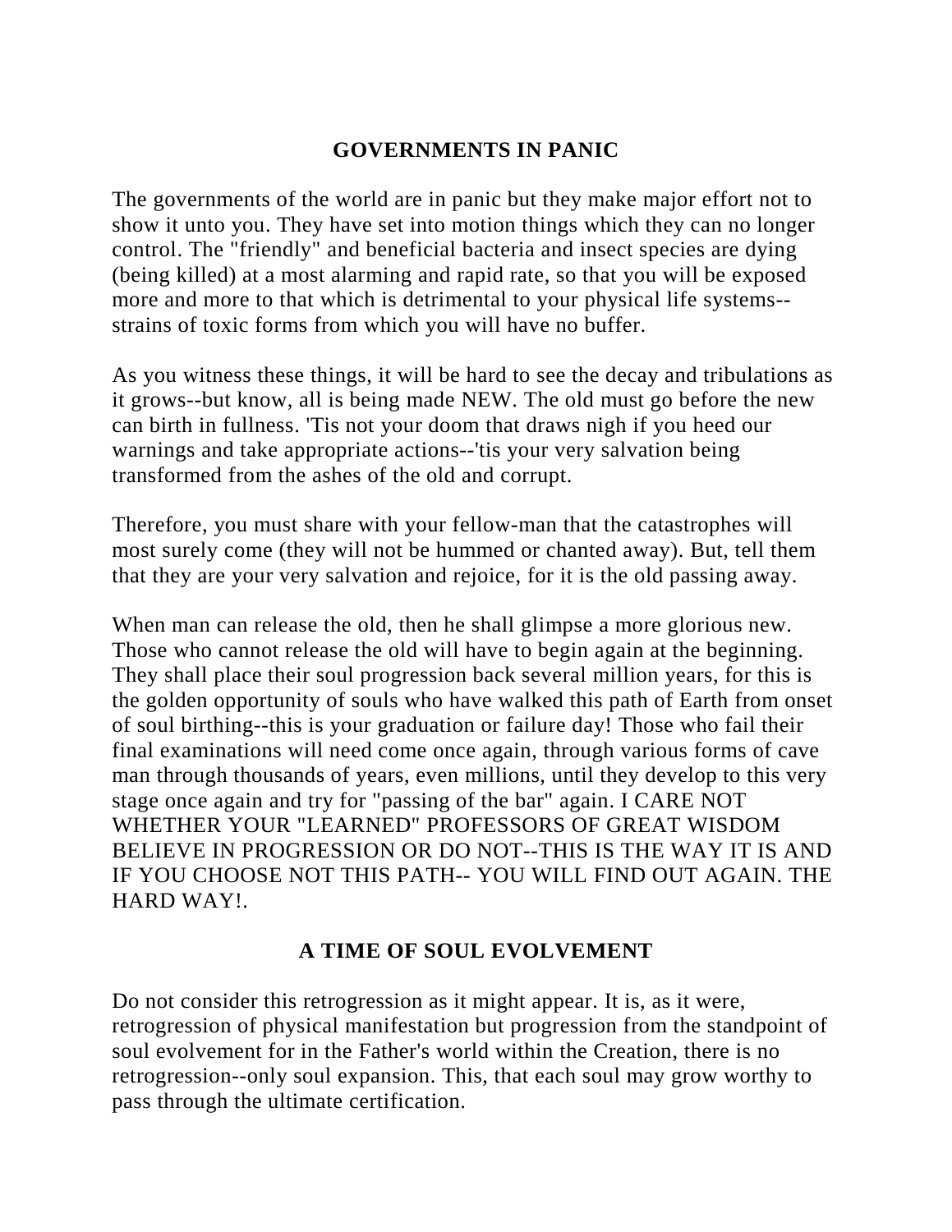Apply that which you have learned and give gladly that which you have received. As you travel and converse in the times ahead allotted for each one of you, think not what you shall take with you or what shall be in thy pocketbooks nor of what will you wear. You shall not have need of those things past the preparation and journey "through". In the final purpose, the Father will provide.

This is the time of giving, sharing and applying. It is not only the clarion call unto you, for verily you have accepted a trust and a most incredible mission, but likewise it is the order of the day as we all enter into this new phase for the Planet Earth, and indeed our whole Solar and Galactic System. We are your brothers from this particular system come to assist you for it is a great Cosmic event upon the stage of the universe.

Work, for the night comes shortly when no man can work! Work for the night comes too quickly!--literally and figuratively.

Man inquires: "We do not know what to believe. Some say catastrophe shall come upon us. They claim the end of the world is here. Others claim, .. be not afraid; through our own scientific developments--we who are masters of the creation-can do this or that and there are no space brothers to assist and those receivers are receiving from the Devil. '" MAN IS TERRIFIED AND HE IS SEEKING. HIS HEART IS HUNGRIER THAN IT HAS EVER BEEN BECAUSE HE FEELS THE CHANGES AND SEES THE HOPELESS PLIGHT GROW DAY BY DAY BEFORE HIS EYES.

Man "smells" his food and grows ever more hungry; this new vibration is coming forth, and he becomes ever more hungry. He is "remembering" and he innately knows that he is filled with appetite for things of Spirit in Truth; not just more lies and false prophets, psychics and card readers.

Therefore, when he is confused as he now is and says, "Brother, where shall I find the greatest meal which shall give me the most satisfaction for development of my spirit?" you shall say: "Yes, those who say catastrophe comes are true; they speak with truth; but the Earth is not prophesied" to end'. It shall be renewed; the words written are that "There shall be a *new heaven and a new Earth*--*THE OLD MADE NEW!"* 

So tell them the words with which your Elder Brother, Esu 'Jesus' Sananda,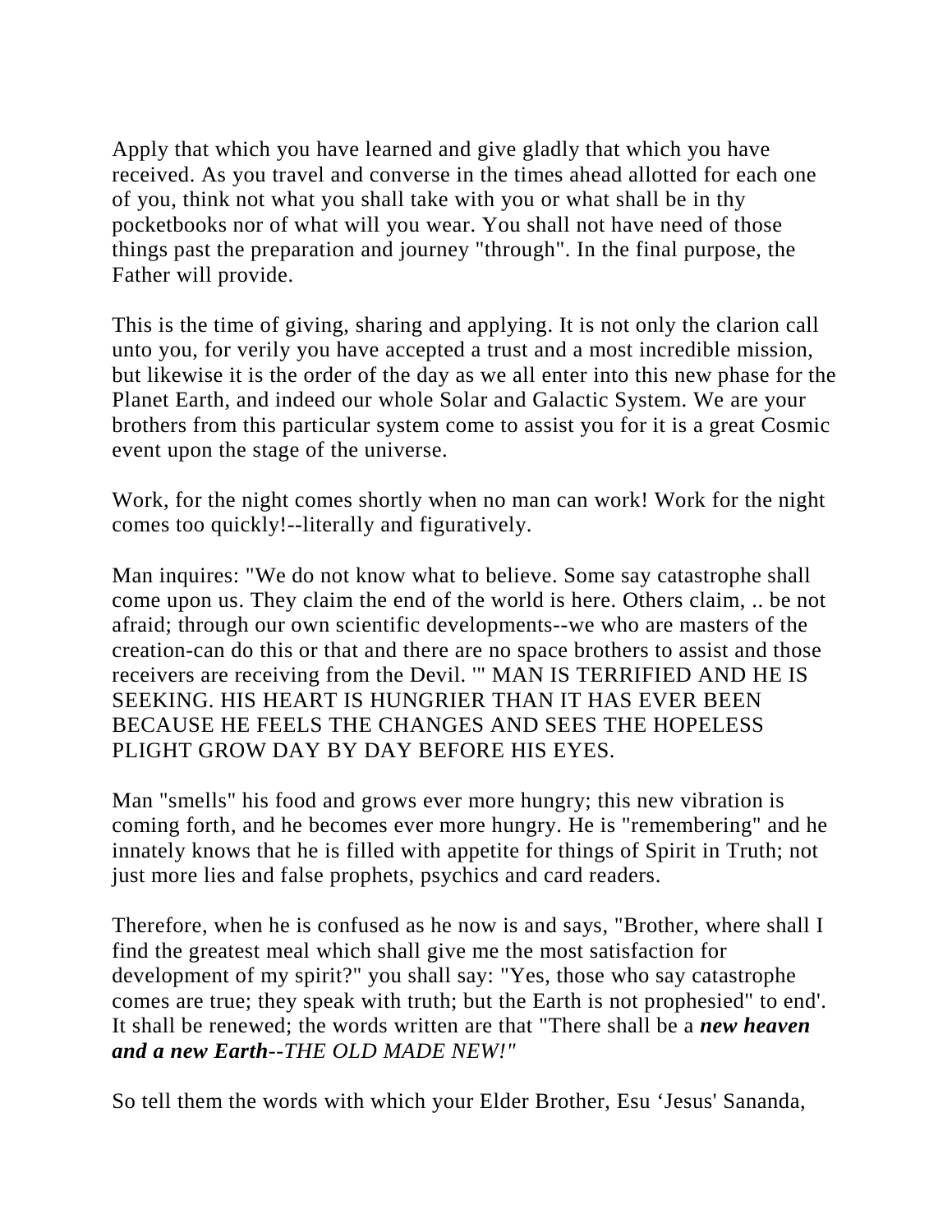wishes you to feed his flock. It is the way of the Father. Catastrophe comes so that man might learn from the experience. But only the great and beautiful and good shall be inherited from it. Out of it mankind shall arise phoenix-like unto his own golden glory.

## **TIME FOR EARTH TO COME HOME**

How often we look upon the Earth, knowing as we look upon each small and pitiful creation and creature, that here stands a god if he would only realize it and apply his godhood. For a true god sits not on a throne in inactivity while the masses come before him in adoration. This is not godhood as some on Earth obviously think it would (or should) be. Godhood is enthronement, yes, but a god of action who enters the being of each one of his creation; fills them with life and majesty and grandeur and works diligently beside each and everyone and serves humbly as thy servant.

God wishes man (man that He created) to rule over His celestial worlds. He wishes each man to take charge of His worlds--for this has He created them. Recognize that each one of your fellow-men that passes you during the routine of the day-recognize that he too bears that potential god-ness--he will either be in service of the "good" or in service to the "evil" intent with "full intent" blowing in the wind yet waiting to choose to which God he will give his homage.

Know now, that which will turn ones from you who cannot believe in such, but some day that one *--each one--*will come into his own inheritance and will command a planet, and then a system and then a galaxy. We are all either on that path or have achieved it and have returned to assist our younger brothers through their pathway.

The clarion call is: "Come home, Earth!" It is time for Earth to come home into her radiance for which she has labored long and hard.

Do not allow yourselves to become too weary from the routine of the day. Always keep the goal before you for your work is most imperative, lest your fellow-man not have opportunity to , come into knowledge from which he can make wise choices. IT IS THE TIME OF CHOICES FOR THE HOUR-GLASS IS TRULY EMPTIED AND IT IS IN THE TURNING OVER TO BEGIN ANEW THE NEXT SEGMENT.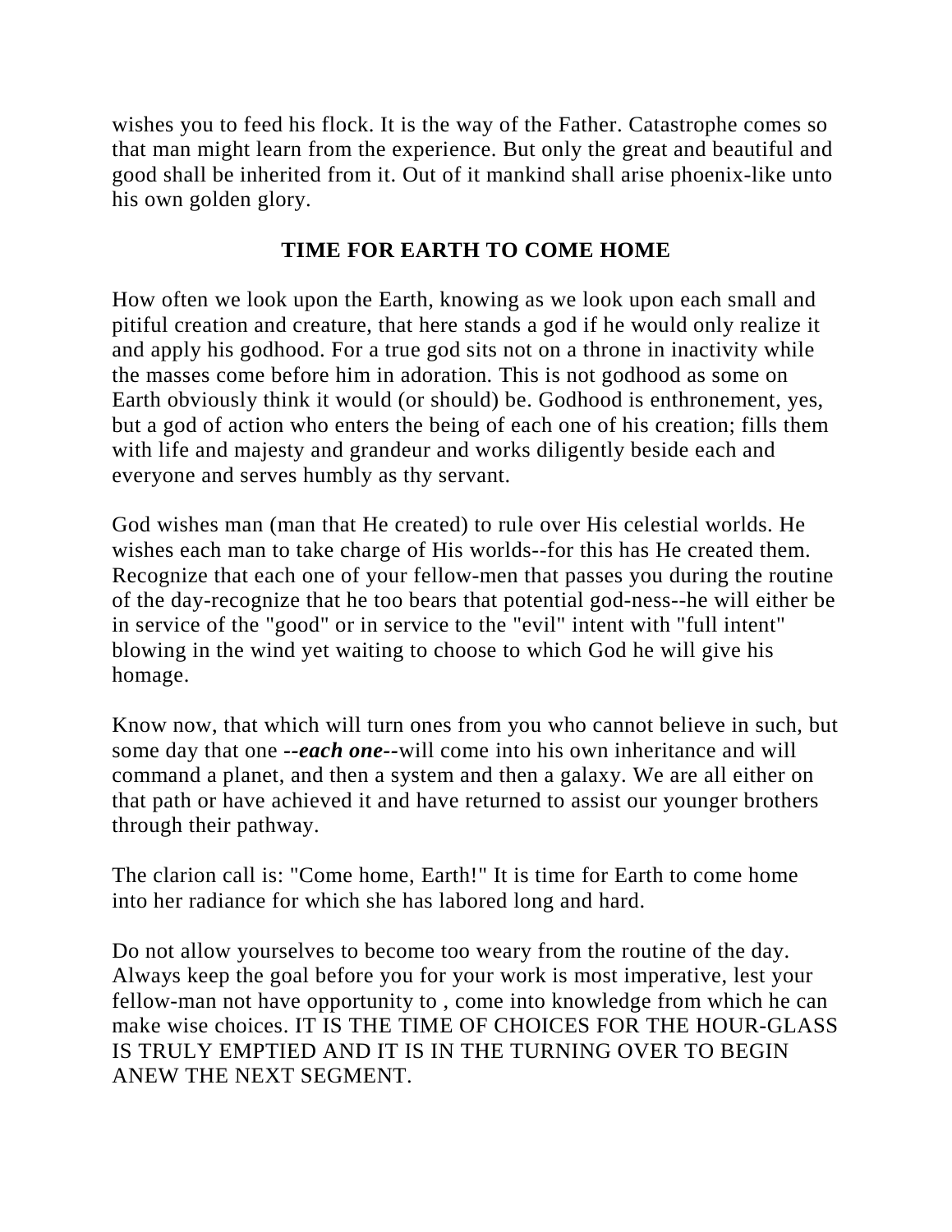Know that this wondrous play is in perfection of directorship. Michael stands beside me and wishes to have brief input before we retire this segment of writing. Please receive of his presence.

# **MICHAEL SPEAKS**

Michael to thank you, beloved ones--I come to place my seal and benediction upon these words of Truth for ones will come forth, Dharma, that you will recognize but seldom entertain at the keyboard--we keep you in Light, chela.

You ones must always hold within your conscious minds that you are never alone, that it would be impossible for you to be alone. You are attached, for eternity, to the brotherhood of service.

The "golden ones" surround the Earth ever more as we all enter into the great transition. We are plunging deeper into that which shall be seeming destruction and yet it is the necessary "labor" to allow for the "birthing". It is just as each segment of existence is in preparation of the next and more important one; so it is as we move on together into this wondrous experience which is the ultimate of life itself. We, too, in all the higher realms are growing and sharing these experiences to the best of our abilities and so it is. May we all be worthy of the gifts given unto us by those who have gone before and gave so dearly for having passed the physical way.

In great love and peace I thank you and know that I am ever with you.

# **I AM MICHAEL**

I TOO SHALL TAKE MY LEAVE, DHARMA, FOR THIS SEGMENT. MICHAEL SHALL RETURN FOR HIS PORTION OF THIS DOCUMENT. I PROBABLY SHALL NOT; BUT I WILL NOT BE GONE FROM YOUR VORTEX FOR WE JOIN TO GIVE FORTH THAT ENERGY AND CLARITY WHICH YOU CONSTANTLY PETITION. YOUR RECEIVING IS CLEAR AND WE GIVE HONOR TO YOU FOR YOUR SERVICE. I FURTHER TAKE THIS OPPORTUNITY OF PRESENCE TO HONOR EACH OF YOU WHO GIVE OF YOURSELVES IN SERVICE AND OVERWORK. UNTO THIS MISSION. I BEND IN HUMBLE GRATITUDE IN THY SERVICE.

# **I AM SANAT KUMARA**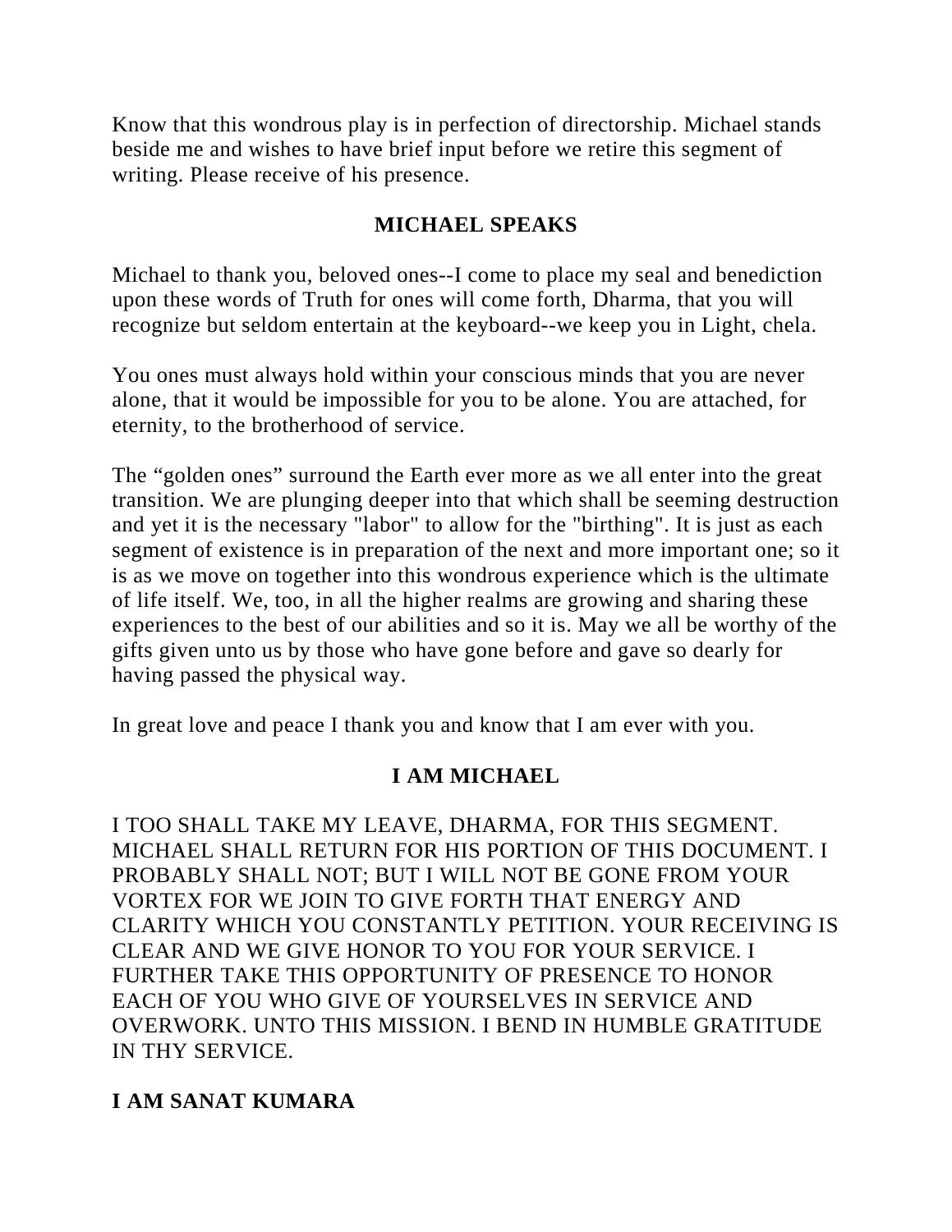### **PJ-7 CHAPTER 5**

### **REC #3 ARCHANGEL MICHAEL**

### **TUE., SEP 26, 1989 3:30 P.M. YEAR 3, DAY 041**

### *AVA RAMA SHEOI--***GREETINGS, BELOVED ONES, MICHAEL IN THY PRESENCE.**

Oh, if you could but know the glory that exceeds creation's light as the heavens rejoice at this time of wondrous Ascension. As the brothers of thy Cosmic fleets fill the spaces about thy Earth, we know that this is the time when man, looking up at starlit night, shall begin to see and understand and the great "knowing" shall enter into his heart. We are there, friends, we are all here awaiting the commencement. The evil ones cower for they know it is all but finished, but they shall go most formidably-but they, too, must serve in the time of cleansing and sorting for ones must be "caused" to choose. Amen and Amen.

### **THE DAY OF THE GREAT TELLING**

The Day of the Great "Telling" that has been prophesied now becomes imminent when your affairs shall become more chaotic. You must now avail yourselves of your full armor, for the time of lighted protection is at hand. Do not fear the brilliance of the armor for it shall also serve as passport into the higher places--your shield. Man must also know you that he might have a place to seek his shelter.

The twenty-four elders are awaiting you, and the Father speaks of you as His beloved sons in whom He is rejoicing for service well done. *AVE ELOI!*

You are now approaching a time when it is of vast importance that you speak out so that many souls might be lifted in their final stage of development. Shortly, all secrets shall be revealed in the light of the new day when nothing can stand that is hidden, nothing that is dark shall not be exposed to the Light. It must be done in such a way that man, who has become cynical and superstitious, shall be guided within rather than turned away. Some of the secret myths will wither and fall to decay; others shall spring forth in response to the new energy but all I shall be set to truth.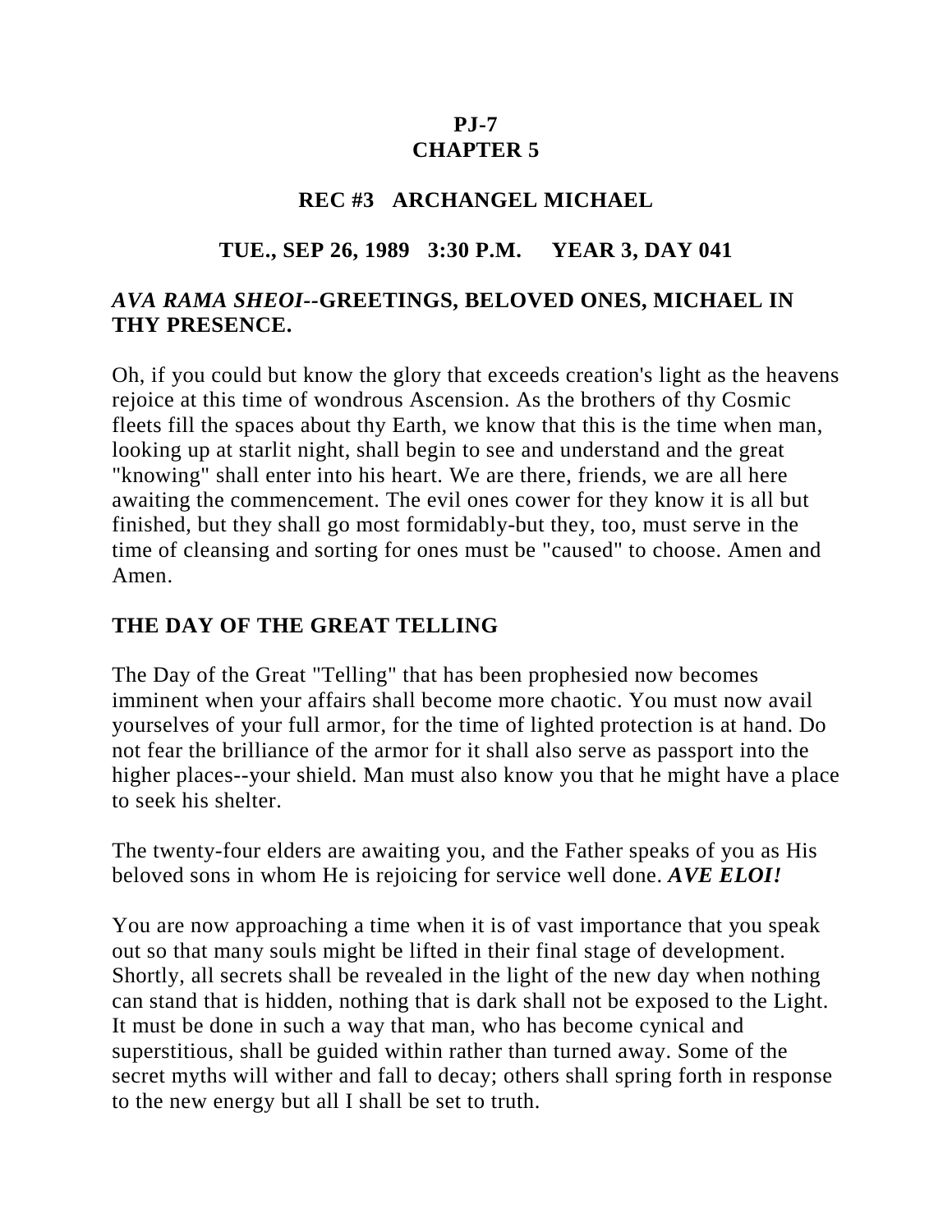Man has attained a summit of his creation upon Earth. It has served its agelong purpose, and now he stands atop a mountain. Man on Earth does not even recognize his circumstance nor his gifts. Listen most carefully during these most stressful times that you discern the Black Dragon bellows from the Light and voice of the Angels. The Dragon is as your Mockingbird who mimics the calls of truth to bring upon you destruction.

There shall come a great and blinding light and a crash of the thunders through the heavens. Then man shall be naked before his Creator and man will know, for all of history has only been lived and written that man may then know. Man has scaled the heights and depth of his experience on Earth to attain this position of knowledge and wisdom. Out of the rumblings and dust of the past he will hear his own voice which will command him. Some day soon, after the "Great Telling", a multitude shall witness and hear the voice that speaks to them, the voice that swells as a thousand voices, yet only one, that says, "Come home, Earth, come home."

### **COVENANT OF THE** *BOW*

From this sphere of life is now emanating a golden mist that shall enclose your world even as from this sphere for countless millions of years your world has been enclosed in the golden radiance that has brought it heat and light, which is symbolic of the Father's Divine Love and Divine Wisdom. That heat and light is to warm man's physical being and to give him the flame of spiritual Life. For it is the affinity between this sphere and yours that makes for life and makes it possible for you to search for Truth.

Now from this sphere the ones with the Golden Helmets of the commands of Light, your cosmic and galactic relations, have gathered as the gathering of the Eagles. This gathering is in response to the covenant of our Infinite Father, the covenant of the bow in the sky.

There shall shortly come into thy attention a bow stretched across thy heavens such as Earth-man has never seen before in all his memory for the translation of a planet comes but once from third to fourth perception--but once. There are other progressions but each is only once! The bow across the sky shall be magnificent in color and will emanate musical sounds that shall come to the ear of all men, and they shall know a calling; they shall know a love; they shall know a duty--and they must be prepared unto that day, chelas of the words of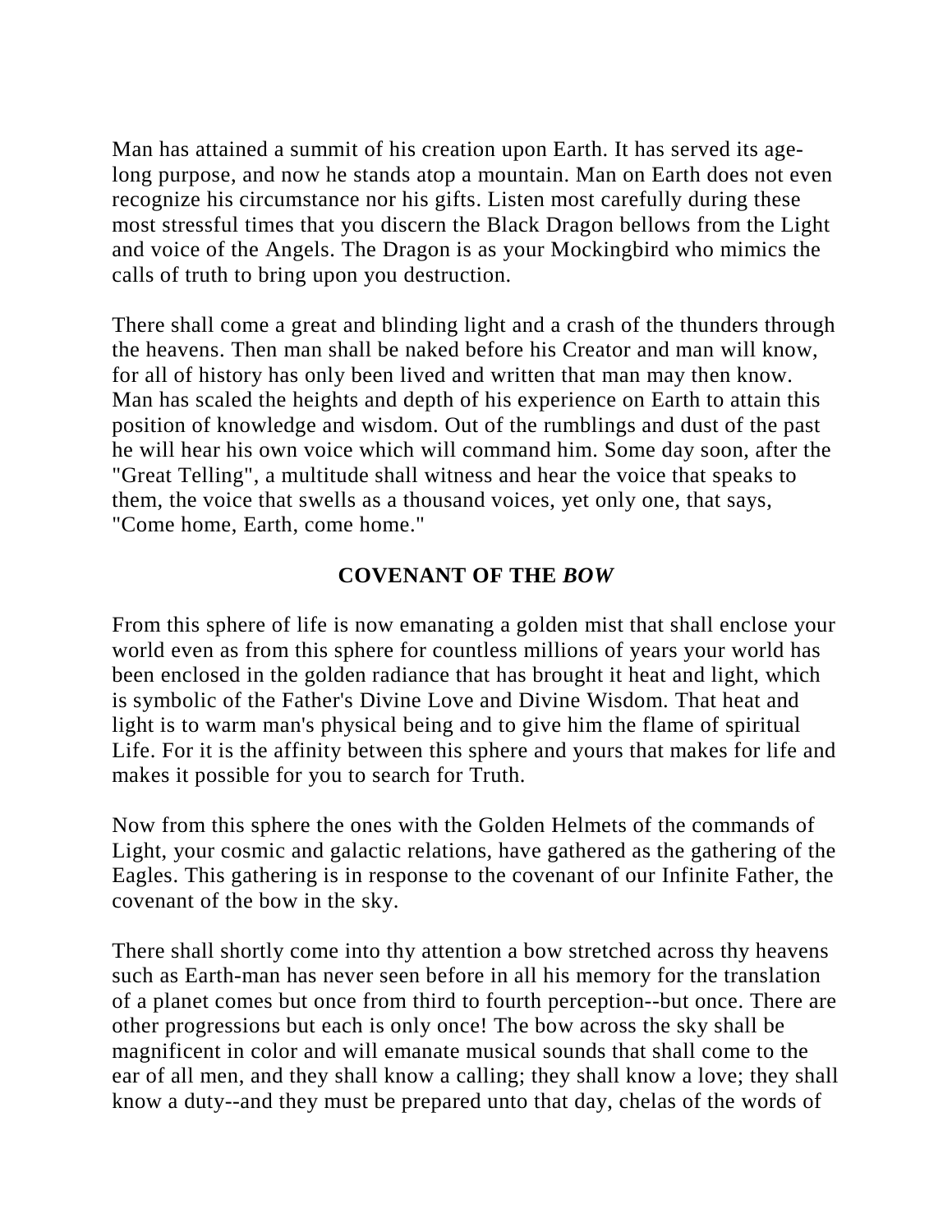truth-man must be prepared by these words brought forth for such purpose.

From this bow of beauty, this bow of duty that calls to its own, it shall first appear as a great violet radiance over the entire world. Thy brothers in the heavens also await this moment of commencement. In ages past, these ones have only appeared to Earth in a very few cases on very special errands for the Infinite Creator. They, WE, of the Golden Helmets will be known to you as the Archangels by title; we are the mentors of the angelic messengers from these realms. Some special ones are already serving among you in various specific duty. Be gentle for they differ and some are pulled from their pathway for they function most poorly in thy density and to them, all ones are blessed and seem to bear no evil. Ones are sent along as guardians but sometimes those ones, too, are fooled by the clever ways of the Dark Brothers. Ah, you thought it would be your "space cadets" of which I speak--no, for this document will be regarding the Cohans of the etheric Rays and the Angelic Brotherhood who stand to serve of thee.

We now come forth dear ones, for the final gathering of the golden chariots when they shall gather to subdue the last remains of the darkness upon this Earth Mother; for over the entire world a golden glow shall manifest itself, and when it lifts, those who remain will know truly that they are their brother's keeper. This message will come to the selected scribes that each one's gathered as the gathering of the Eagles. This gathering is in response to the covenant of our Infinite Father, the covenant of the bow in the sky.

There shall shortly come into thy attention a bow stretched across thy heavens such as Earth-man has never seen before in all his memory for the translation of a planet comes but once from third to fourth perception--but once. There are other progressions but each is only once! The bow across the sky shall be magnificent in color and will emanate musical sounds that shall come to the ear of all men, and they shall know a calling; they shall know a love; they shall know a duty--and they must be prepared unto that day, chelas of the words of truth-man must be prepared by these words brought forth for such purpose.

From this bow of beauty, this bow of duty that calls to its own, it shall first appear as a great violet radiance over the entire world. Thy brothers in the heavens also await this moment of commencement. In ages past, these ones have only appeared to Earth in a very few cases on very special errands for the Infinite Creator. They, WE, of the Golden Helmets will be known to you as the Archangels by title; we are the mentors of the angelic messengers from these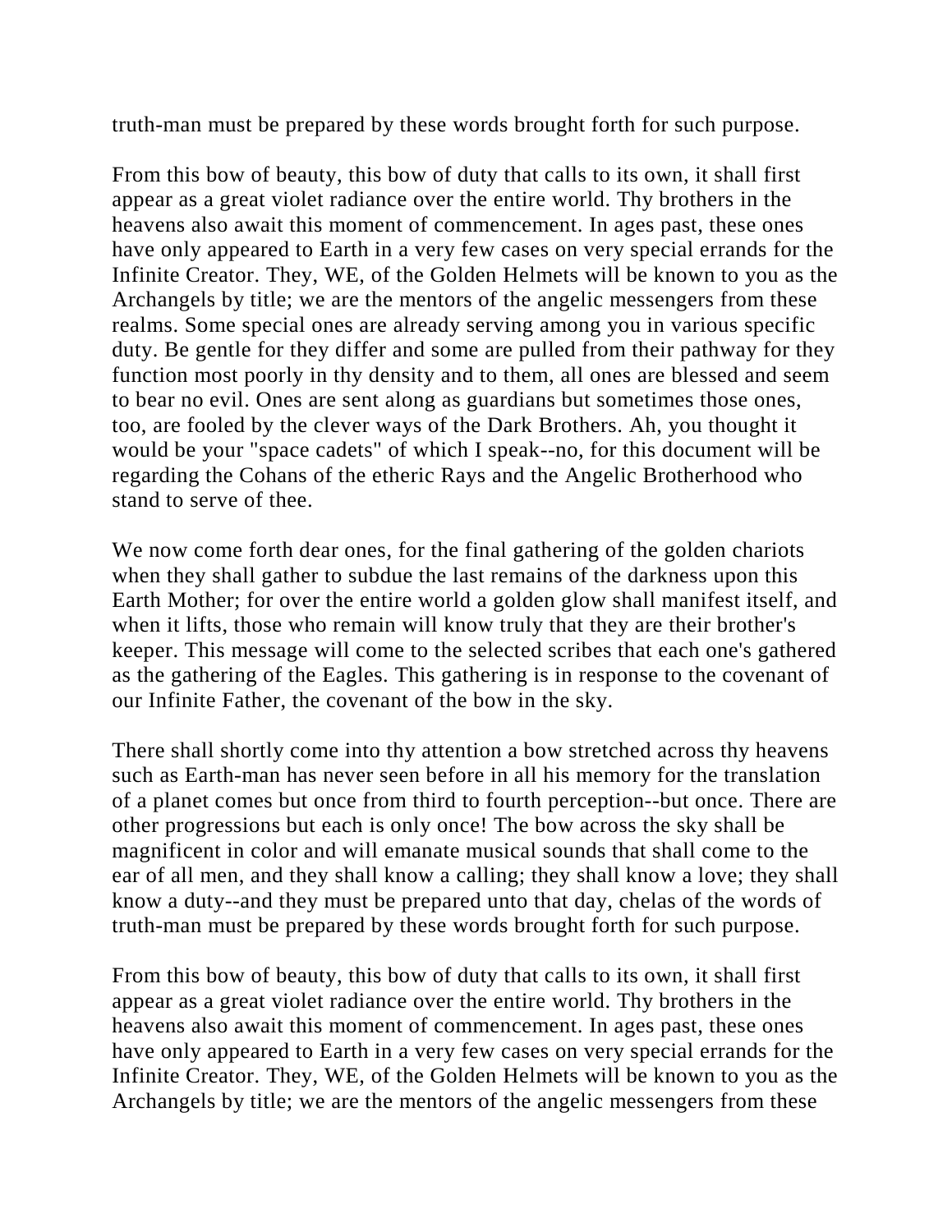realms. Some special ones are already serving among you in various specific duty. Be gentle for they differ and some are pulled from their pathway for they function most poorly in thy density and to them, all ones are blessed and seem to bear no evil. Ones are sent along as guardians but sometimes those ones, too, are fooled by the clever ways of the Dark Brothers. Ah, you thought it would be your "space cadets" of which I speak--no, for this document will be regarding the Cohans of the etheric Rays and the Angelic Brotherhood who stand to serve of thee.

We now come forth dear ones, for the final gathering of the golden chariots when they shall gather to subdue the last remains of the darkness upon this Earth Mother; for over the entire world a golden glow shall manifest itself, and when it lifts, those who remain will know truly that they are their brother's keeper. This message will come to the selected scribes that each one's traditional legends will finally blend in perfect harmony and all song will be as one voice and one language--unspoken but wholly understood. This is our mission, for it will not he long when this sphere itself I is no longer of use. This is always the work of those who live in the very centre of their solar system, and under the golden corona of light. Man has always looked to this great orb for his very life, and rightly so that he should so do.

## **THE CHORD SHALL BE STRUCK.**

There is a new chord (actually old, but you have forgotten), that is most real. But it shall cause man to be enthused that he would even seek to themselves to apply feather and wax to develop wings with which they might fly up to that great music. Ah, and 'tis a tender tale of the youth who would fly to his freedom with waxen wings. Yet he flew too close and without discernment and his waxen wings melted. He had thought that to reach the Golden Sun he might learn all the mysteries of mysteries--for you see, those of your ancient ancestors understood the importance of that wondrous source of light-they did not believe the orb was but heat and flames; they understood it to be the center and life of this system.

Ah, but now that body is in great age, as celestial bodies do age in the sequence of universal movement, that ones might change their stations and progress and move ever onward in the journey back into Creator. Just as we know no time nor space, we are, however, connected inseparably from you of manifested format and thus we must count "time" as do you. This old sun has now existed for over fifteen hundred billions of years. It will exist its allotted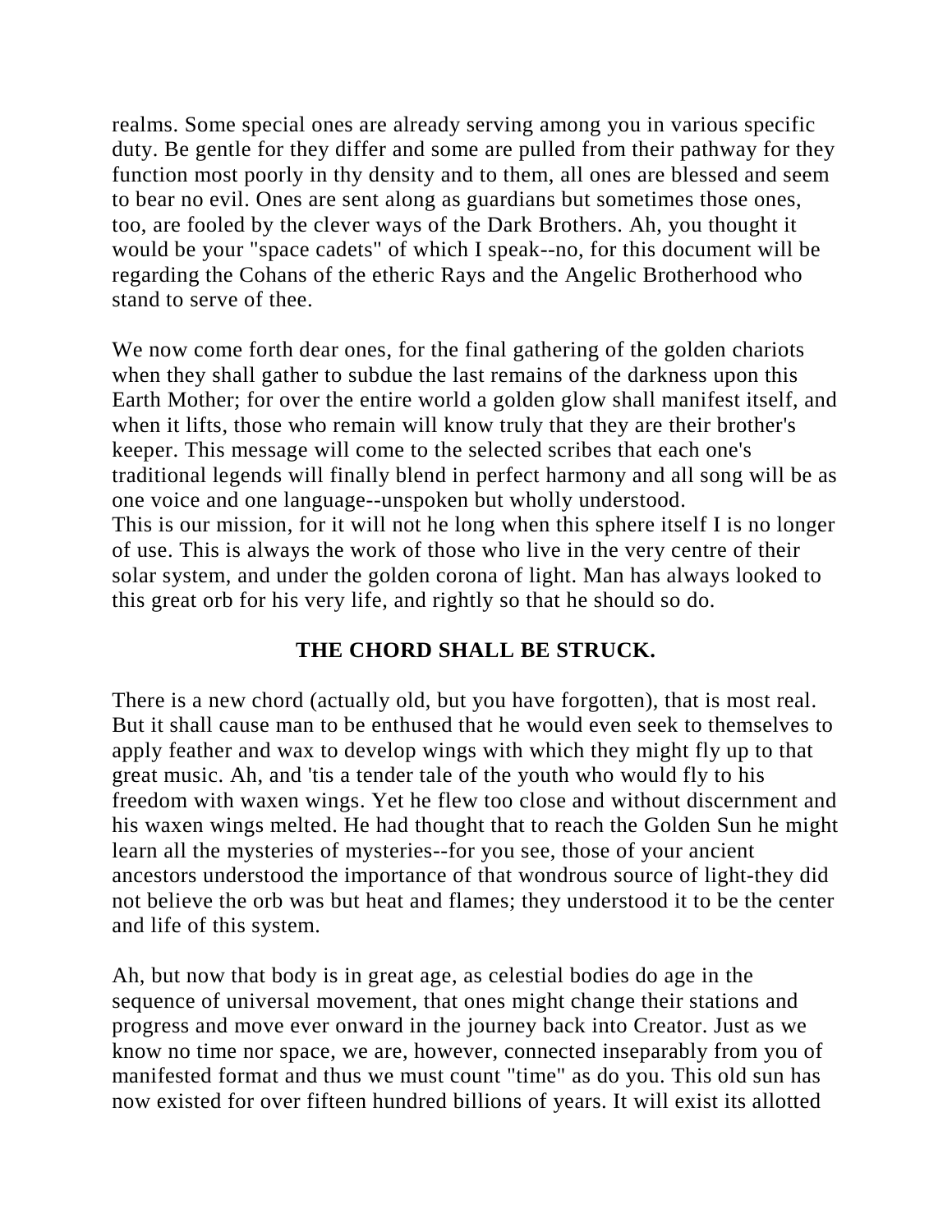time and then it will explode as a star explodes-but again, the end is only the beginning, for it has served us well and we all march onward. Humanity and we within this System will march on to other portions of the Father's realms for they are infinite.

## **THOUGHT**

This orb, however, shall not end until the Millennium is well passed, when once again the forces of darkness are released. Then shall the end come and this System disintegrateth in thought. FOR IT *ALL* IS ONLY THOUGHT! All celestial bodies, whether star or world, are only the forms in which our Father Creator forms His Words. They are His Words that were spoken in the beginning that there should be Light and there should be substance. They are but His Words, and some shall disintegrate in thought--that which was only thought in the beginning.

Some day, in thy contemplatable future, you shall look upon a great purple plain ahead, a golden light that draws you to it by its heat and warmth. Imagine what awaits those of Earth who have proved themselves to be His children--for the soul is endless, dear friends. They shall not want for Truth. For lo, these many centuries our Father has heard the words of the sincere call from Earth- the petition is now to gain response in its glorious fullness.

*It shall be on Earth as it is in heaven*. Man shall no longer want for anything. He shall shortly take his place within the God places as a son of God for thy inheritance has been held in Truth for your acceptance. Ye will behold that which is beyond thy imaginings in thy present state.

Even as you go about your mundane activities of the day, search those deep places of your heartplace. Realize that this is the time we have been awaiting. The Great Master Teacher will close of the circle and again come forth upon this place of Earth. We all await with great joy for you to come into your knowledge as the Truth goes forth upon the lands.

## **THE CREATION CALLED EVER-NESS**

Above all The Creation IS--the Omniverse--the whole of The Creation is above ALL. There is the PERFECT *ONE*, THE INFINITE FATHER, THE ALL CREATOR AND BEYOND IS THE CREATION, HIS MANIFESTED SELF.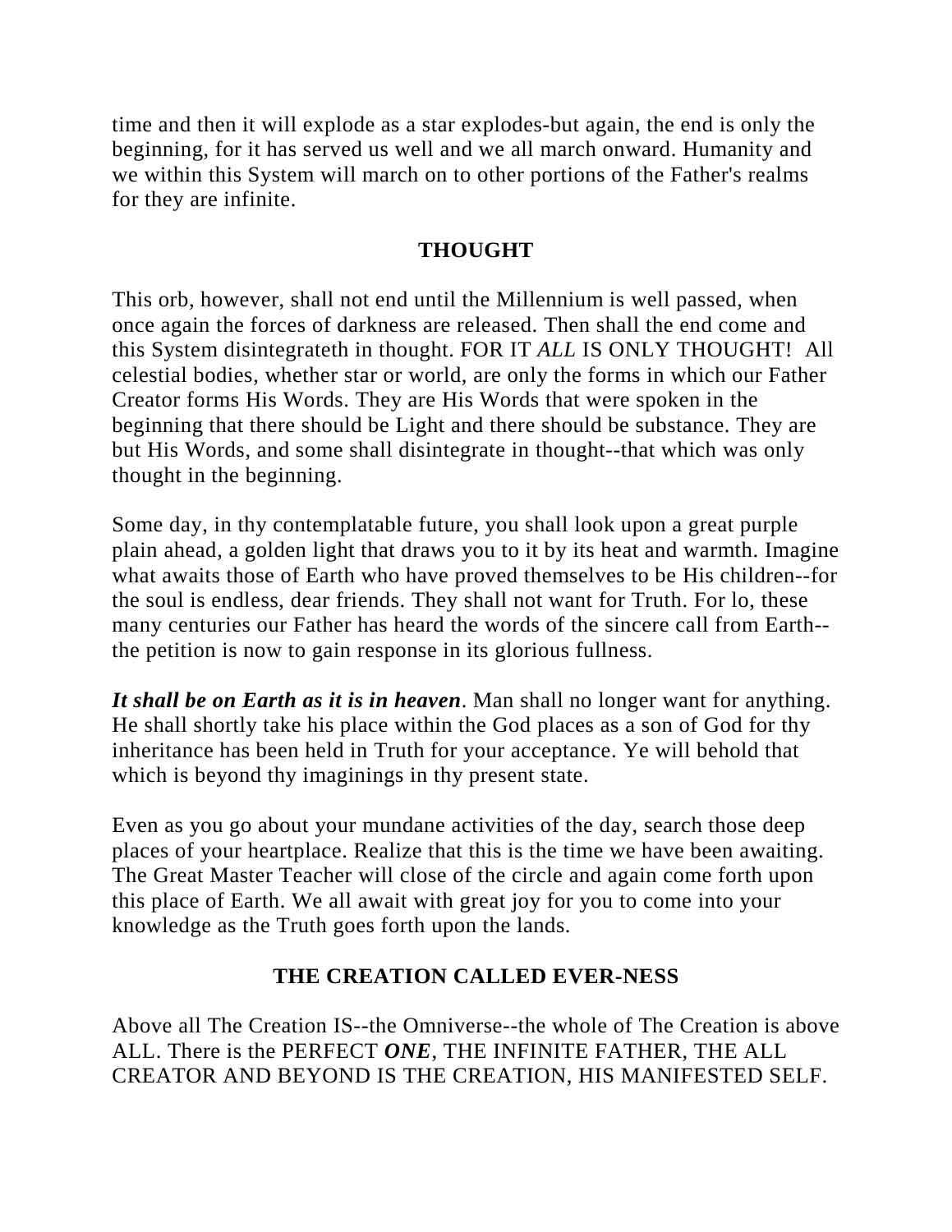What is behind the plan now unfolding upon the Earth? There IS a greater plan beyond, even beyond the migration from this Solar System, as we gave you before, and the answer to that is that we are being called from out of the depths of night in space to serve those who cry out unto us.

What is the purpose of the schoolroom of Earth? What means all the tears, sorrow, death, misery, and anguish? You must develop and learn, yes, but what of the greater plan? Would it only be that the world would become a dust of ashes from an atomic holocaust? Nay. The lesson to be learned is that Spirit (soul) may come to know itself, that man might be freed from the blight of the great lie of evil and grow into his whole-ness.

The Earth is a school for wondrous fragments of the Father. It is so written that the harvest is great but the laborers few. Well, in relative comparison the harvest is great according to the laborers, but from the total of Earth I s population, the Harvest is small indeed. It has taken years--millions and millions of years-since man has been upon Earth to bring about this one small concentrated drop of life to evolve in the crucible of time.

# **EARTH IS SPECIAL**

Here is where Dharma will cringe, for what I will say represents blasphemy to the multitudes who have been victims of the great lie.

The Earth is a classroom for GODHOOD--to raise the God fragments in stature to again be one with that Source. The Earth is the finely tuned instrument for the lessons--not Mars, nor Venus, nor Jupiter, nor magnificent Saturn, nor spiritual Neptune, Pluto nor Mercury--not even the wondrous Sun or its many bodies. The lotus rises from the slime of Earth. And now, brothers, there is a single bloom, so to speak, opening from the muck and shortly HE will reach forth and pluck it to take it home again. WE HAVE ALL COME FORTH TO BRING YOU HOME!

## **TRANSMUTATION PREPARATION**

Therefore, you and your fellow-men are being conditioned for a great transmutation--all who will come into the light. Then we can march on to other worlds and universes that cry out for help. You who think you cease your work by graduation ceremonies must think again-your work will only have begun. You are now being prepared for other atmospheres and other dimensional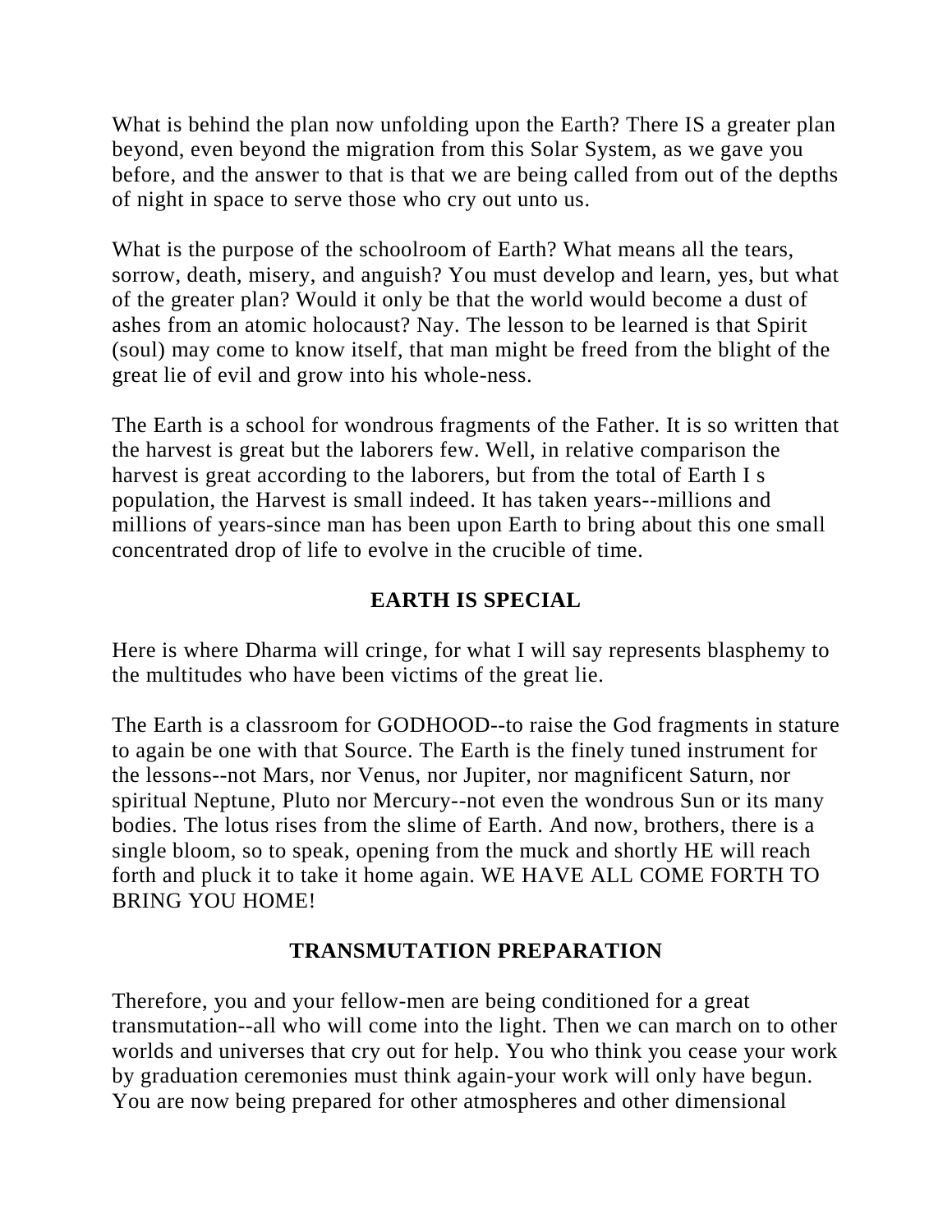formats--some are now making those transitions regularly. You will now be entering the dimension of total understanding. Accept that which the Father has for you. You will be leaving behind the density of travails of the old third dimension.

The physical, as it is developed, is only to serve for a brief time but within is the greatest period of learning. It appears that ye are but tiny sparks, ah, but you are most wondrous. For, as a tiny candle flame, we shall burst forth into an area that has never before known light such as this and we shall bring light, even as the workers brought to ancient Egypt, the light-the one light of Aton, through Akhnaton (yes, chela, ye shall again prevail). The people had never seen it before. Some it blinded, for it was too bright. They did not, just as today, understand because of its blinding light. It was a thing to be feared and shunned and many fell again into the comfort of the hiding places of darkness.

Man claims to fear the darkness! No, this is not true--man is afraid of light. Light brings forth all his self-inflicted wounds for viewing and he prefers to hide that he might not be noticed for his deeds. No, it takes courage to go forth into the light. Just as you look upon thy physical self and would make of the changes--how do you know you are not the perfection of God? Ye choose to set thy standards by fools in physical cloth. So be it.

Ye ones of this group have walked long and hard through the march of time- together. We shall again endure--oh yes, we shall.

Go, Dharma, and take rest for it has been a long day of work and stress.

I shield you with the blue light of peace that you ones shall come into the calm sea and renew. for the path is yet long and drearysome. AVE! AU DA PAI DA CUM--GOD'S PEACE BE THY CLOAK WITHIN HIS WINGS OF GOWEN DOWN. REST THY HEAD UPON THAT BREAST THAT YOU KNOW THY SOURCE. SO BE IT, AHO. **I AM MICHAEL**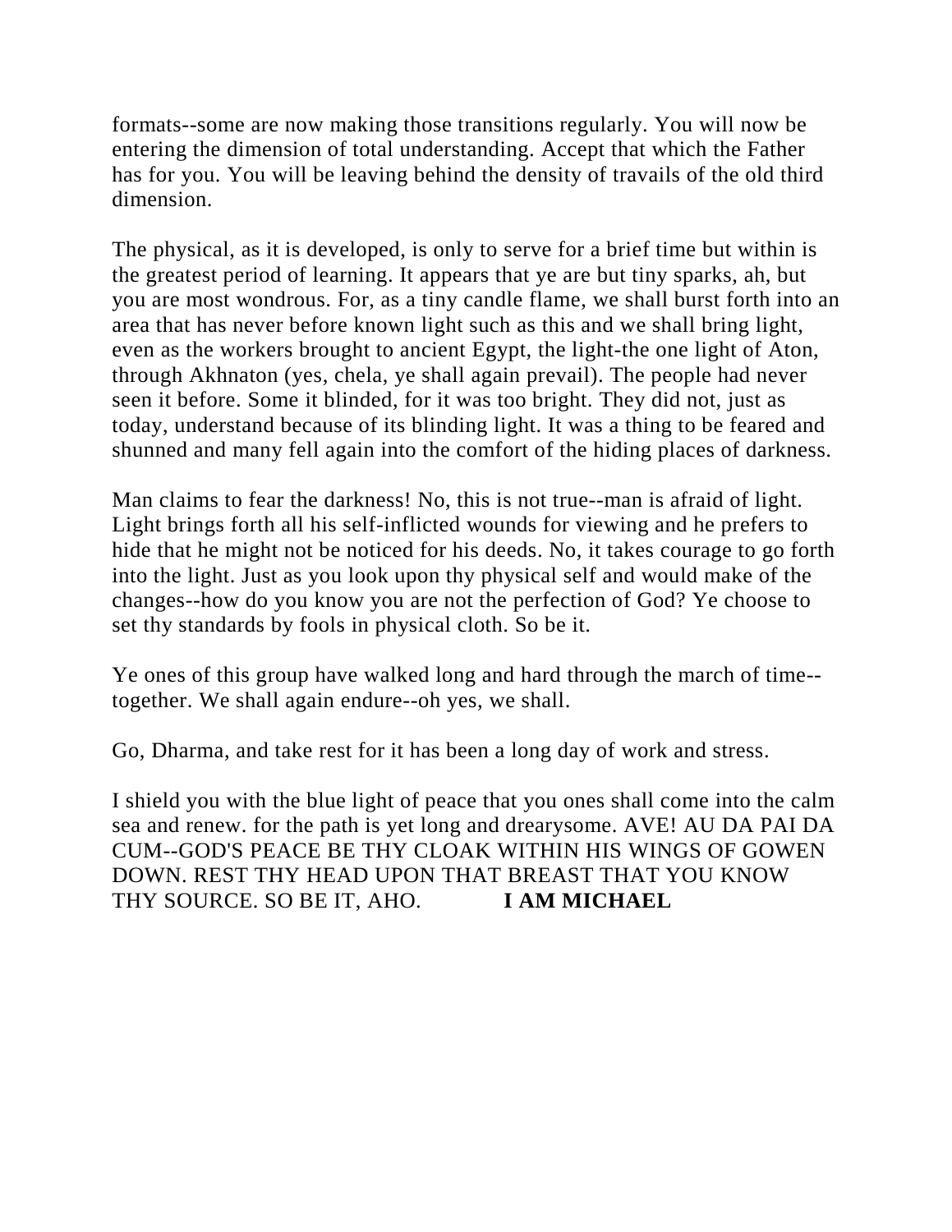## **PJ-7 CHAPTER 6**

### **REC #1 GERMAIN**

### **WED., SEP. 27, 1989 7:00 A.M. YEAR 3, DAY 042**

Germain here in the presence of the Mighty I Am. Blessings and light in the glory of a new day given for our work. As Cohan of the Seventh Ray, I bring introduction forth to those of you who do not know the assistors of the seven rays of life. We come forth in response to the Highest Cause--to Him who responds to your petitions. This document introduces the Cohans of the Seven Rays that you might recognize of our input and total dedication to our Creator Source and unto The Creation.

### **THE PLIGHT OF THE UNITED STATES**

I will discuss the plight of the United States for this is a most crucial placement and participant in the transmutation of this orb into her higher station. I do not wish to convey overtones of "religious doctrine" of any selected "church". Even mine own followers have broken my teachings and have set forth the "operation" of mine body to be bigoted and dictatorial whereby some are much more equal than are others. These petty separations must be laid aside that this civilization might pass on in consciousness. I come forth to speak to you from my deepest heart cell.

Please attend my word and the coming forth as speaker at this time in the name of God-ness. Evil has swept like a shroud upon your lands and your very minds. I am ever optimistic that you ones will hear and act if you are but given the input whereby you can know what to do and how to do it.

Peril stalks while the nations sleep. Evil intent has filled thy very governments and households. I request please that you ones obtain the documents of Truth from Commanders Hatonn and Ashtar that have come prior to this document. I trust information will be placed within the final pages that all can come into the instruction. The hand has written, dear compatriots, upon the walls and skies and in the minds-sand it is the hearts of man which I read. This is no mystery, yet I must unveil it as such lest some have not come to realization.

Ones present their interpretations of the "revelations" and the riddles of the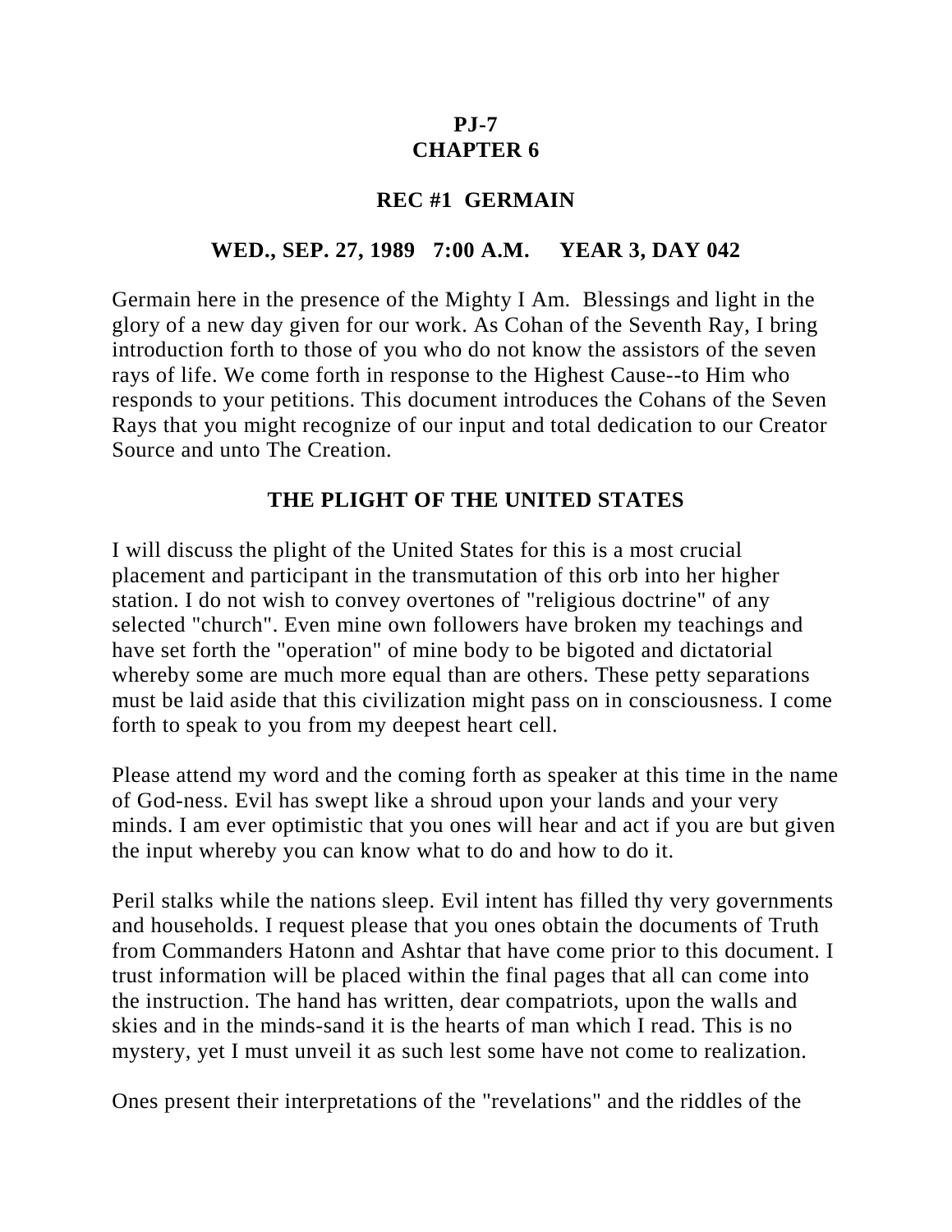final play. Then they will call forth the pronouncement that "this is what was meant"--nay that is mostly interpretation of the one writing the document. Why do you struggle and struggle to unweave the puzzle with words when the message is scrawled across the world in thy plain view?

If the probabilities which exist are not in the changing, you ones are faced with obvious actions. If you prepare for the obvious then you will be prepared to handle the unseen and unknown for you will have covered yourselves. The right hand must know of that which the left is doing. If you watch what the world is doing you can draw from that action into the conclusion of what you in this sector must do--in case-s!

# **THIS IS THE "WORD" AS THE FATHER PROMISED**

You have awaited this word which you are now being given in succinct and instructful manner as the Father has promised= "That the word would go forth unto the four corners of the planet and unto all the peoples thereof. Let him who has eyes to see=see, and ears to hear-Jet him hear". Let none, then, hold of it back from any. The word will go forth from various places and be mingled in truth so that all of the ones proclaiming their place with God-ness will hear and choose. Let none, then, hold it back from another. It must be strongest in this place for ye are the ones who have been structured from onset as "a nation under God!"

You ones have a divine right to *know* and in the knowing, to dare, to do, to be silent in the heart of God-sand to know when and what message to shout from the housetops.

Total economic debacle is foreseen. PREPARE. Setbacks will be sudden and immediate. Be not lulled by the apparent "heyday". It is only being retained for the final maneuvering of the ones in control; therefore, you must use this time to very best advantage. Many props and bandages have been applied upon the economy, the money system and the banking houses. These will not prevent the collapse of nations and banking houses built on sand of human greed, ambition, and manipulation of the lifeblood of the people of God.

Ones stand aside and mumble, "God will take care of me! "--not if you do not take care of self. Get your focus on how it really IS so that you can work in clarity.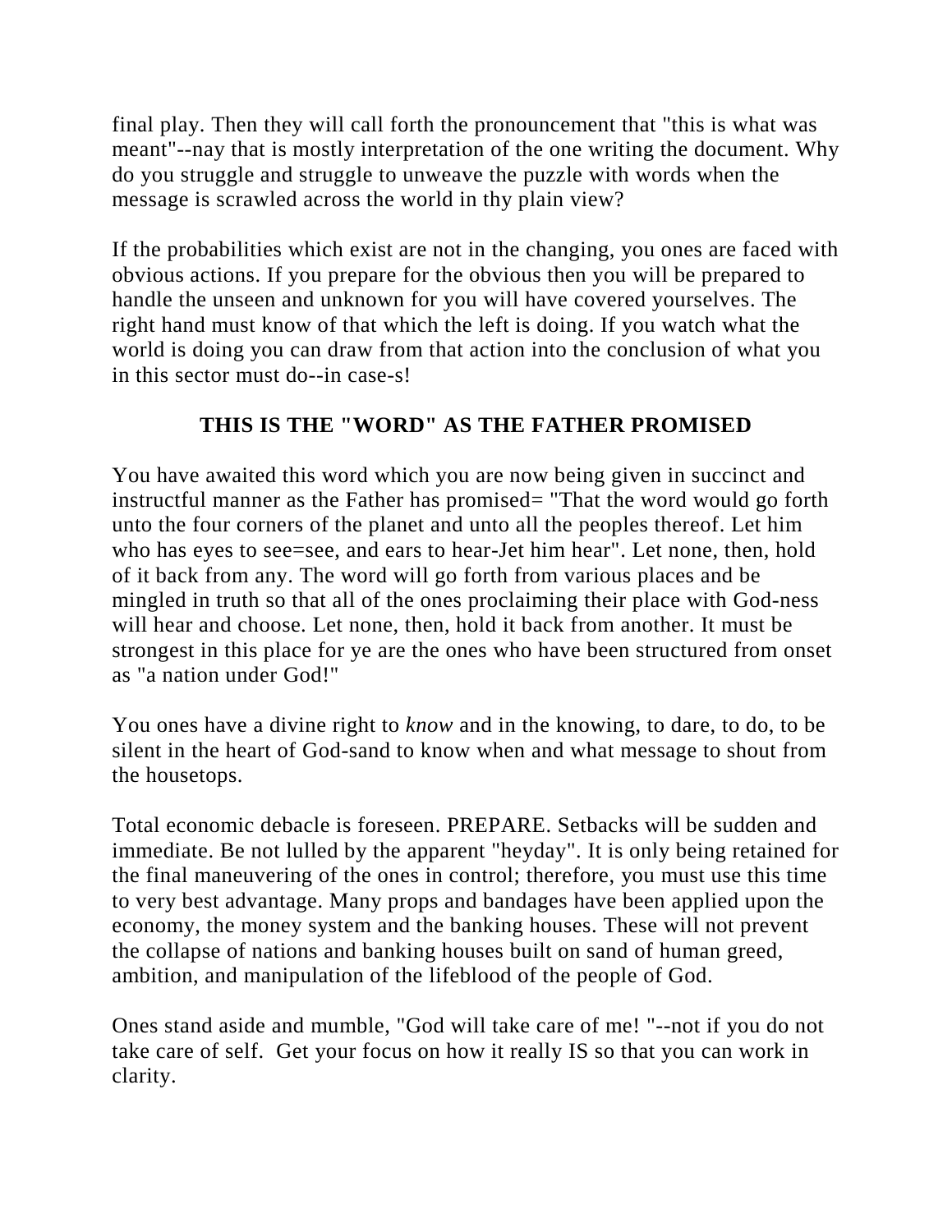Beloved ones, the prophecies shall be fulfilled as God has decreed them. No matter what any selected man may rise and tell you in his seemingly "knowing" manner. It will be as it is written--what you do about it is your choice; your free-will choice but my advice would be to be diligent in your study for if you are, reason from thy God-given mind will prevail.

When all is built upon a foundation of sand, all must come down in order for the new to come forth in properness. You must first desire to survive this time come upon you--you can nicely do so if you act. Know that it is not only possible to survive the coming times, but totally probable if you take Truth unto you and move into action. Remember, I may bring these words unto you but I am not the origin of the great prophecies--I am but one more clarion to give you truth of that which IS! If you act appropriately in self defense, most likely some of the worst will not befall you as a nation of peoples. The demons will not strike ones who are ready for assault and stand totally prepared and secure.

Go, then! Set your priorities. For where there is economic debacle, there, as history records over and over again, are the conditions that are of WAR. BE NOT ASLEEP! BE PREPARED FOR THE VERY WORST AND THEN YE SHALL BE PREPARED FOR THE COMING UPHEAVALS OF THE PLANET ALSO.

## **GET PREPARED FOR A FIRST-STRIKE ASSAULT**

YE MUST BE PREPARED IMMEDIATELY FOR A FIRSTSTRIKE ASSAULT UPON YOU AS A NATION! YOU ARE BEING LULLED BACK INTO YOUR SLEEP BY THE PUBLIC DISPLAY OF PERSUASIVE POLITICIANS. IF YOU READ NAUGHT ELSE, I URGE YOU TO OBTAIN AND STUDY WELL, SURVIVAL IS ONLY TEN FEET FROM HELL.THE COMMUNIST COMMUNITY IS THE ANTI-CHRIST/ANTI-GOD FORCES OF YOUR PLANET-LOUDLY PROCLAIMED AND THEY HAVE TOLD YOU EXACTLY WHAT THEY INTEND TO DO--BURY YOU!

YOU HAVE SUPPLIED THEM WITH THE MONEY, THE PRODUCTS, THE FOODS-- THE VERY STUFF OF SURVIVAL OF THEIR PEOPLES AND GIVEN UNTO THEM YOUR STRENGTH WHILE YOU HA VE DONE NAUGHT BUT PLAY AT GAMES AND SELF INDULGENCE AND LEFT YOURSELVES WEAK AND BARE. WHILE YOU HAVE NOT NOTICED, YOUR VERY NATION HAS BEEN SOLD TO THE ENEMY--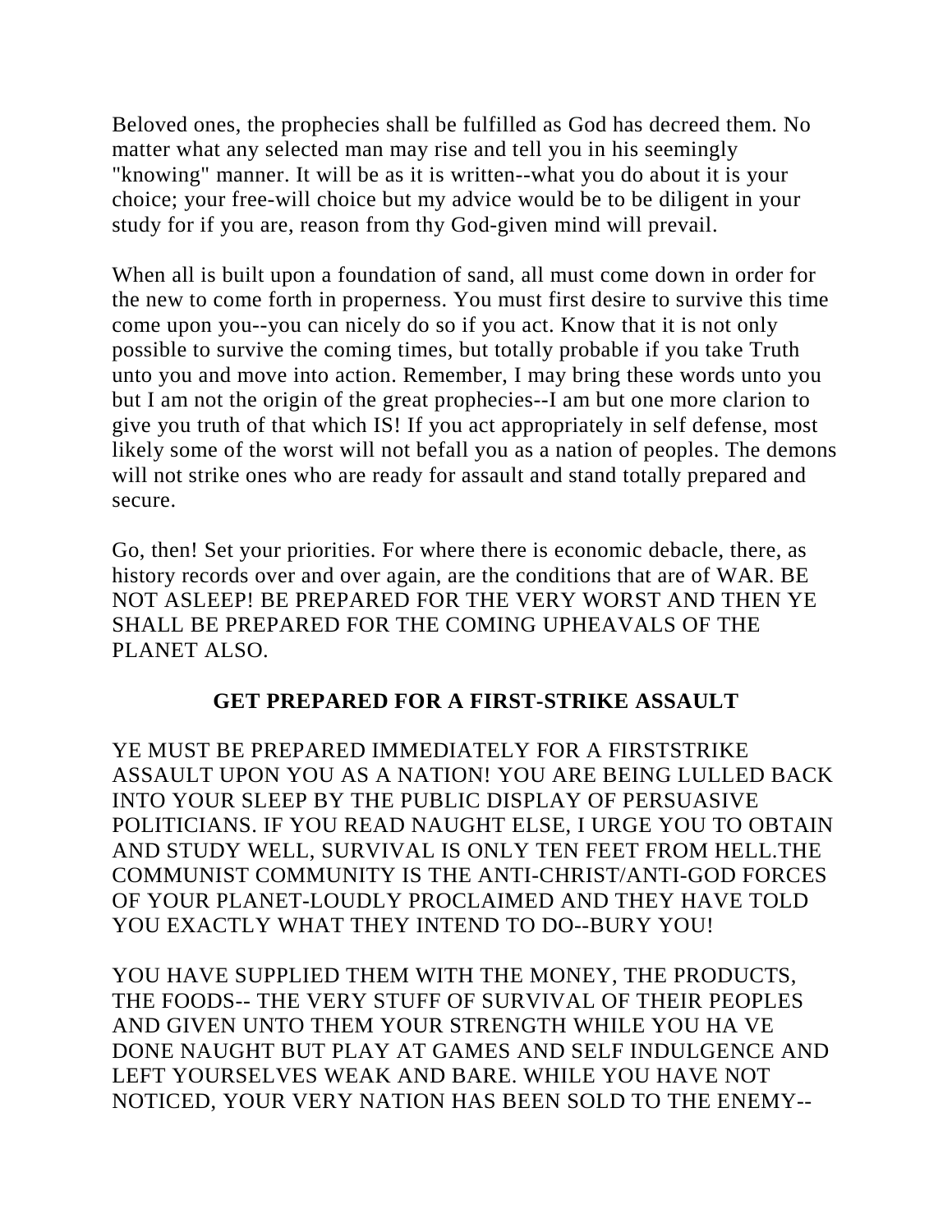### NAY, GIVENUNTO THE ENEMY!

Your Middle Eastern countries will "erupt" and then will be under way for all the remainder to fall into place. You will be bound by no protection--sitting ducks for incineration. YOU WILL HAVE TRADED YOUR VERY SOULS AND LIVES UNTO YOUR ENEMY FOR A SHOW OF BUT A VERY LITTLE WHILE OF PEACE-- YOU ARE IN GRAVE, GRAVE CIRCUMSTANCE AND HOW DO WE GET YOU TO SEE AND HEAR? YOU CALL OUR RECEIVERS AND MESSENGERS FALSE AND PERSECUTE THEM. YOU RIDICULE AND CURSE THEM AS IF THEY HAVE DONE IT UNTO YOU. YOU ARE FOOLISH IN THY BLINDNESS. THE PROOF IS ALL ABOUT YOU--ON EVERY NEWS PROGRAM, BE IT SUGARED AND PHONEY. YOU HAVE NO REAL CONCEPT OF WHAT IS PRESENT AND WHAT IS PERPETRATED UPON YOU.

Beloved, you have every reason to believe, to be concerned, and to be prepared--for a FIRST-STRIKE FROM YOUR ENEMY UPON YOUR UNITED STATES OF AMERICA AND YOU HAVE NOT ONE HOPE OF SURVIVING OF IT. YOU HAVE MADE NO PREPARATION AND YET YOUR DEADLIEST ENEMIES HAVE MADE EVERY PRECAUTION. COMMUNIST CHINA IS THE BIG ONE AND THE SOVIET UNITED REPUBLIC. BOTH HAVE EXTENSIVE UNDERGROUND FACILITIES FOR THE ENTIRE OF THEIR POPULATIONS--THEY INTEND TO SURVIVE ANYTHING AND WILL DO SO-l00%. YOU HAD BETTER GET BUSY CHECKING OUT THE PROOF THAT IS AVAILABLE UNTO YOU THAT THIS IS TOTAL TRUTH.

You must, most urgently--while the games of peace and share are shrouding the truth--get your underground shelters secured, preserve of food and survival supplies and get yourselves prepared to survive. All of you can if you only act NOW. No one will do it for you; you must unify and demand and receive from that government which has long since ceased to serve you. The leaders of your government have spacious shelters scattered all about your world. What about you? YOU HAVE N0THING! YOUR SOLDIERS ON YOUR MILITARY BASES (A FIRST TARGET) HAVE NOTHING--YOUR POPULATION IS SET FOR ANNIHILATION.

YOU CAN NICELY SURVIVE AND THERE MOST CERTAINLY IS A GOOD LIFE AFTER ATOMIC WAR-"DEATH" IS THE "LIE"--YOU DIE ONLY IF YOU HAVE NO UNDERGROUND PLACE TO GO. SIMPLE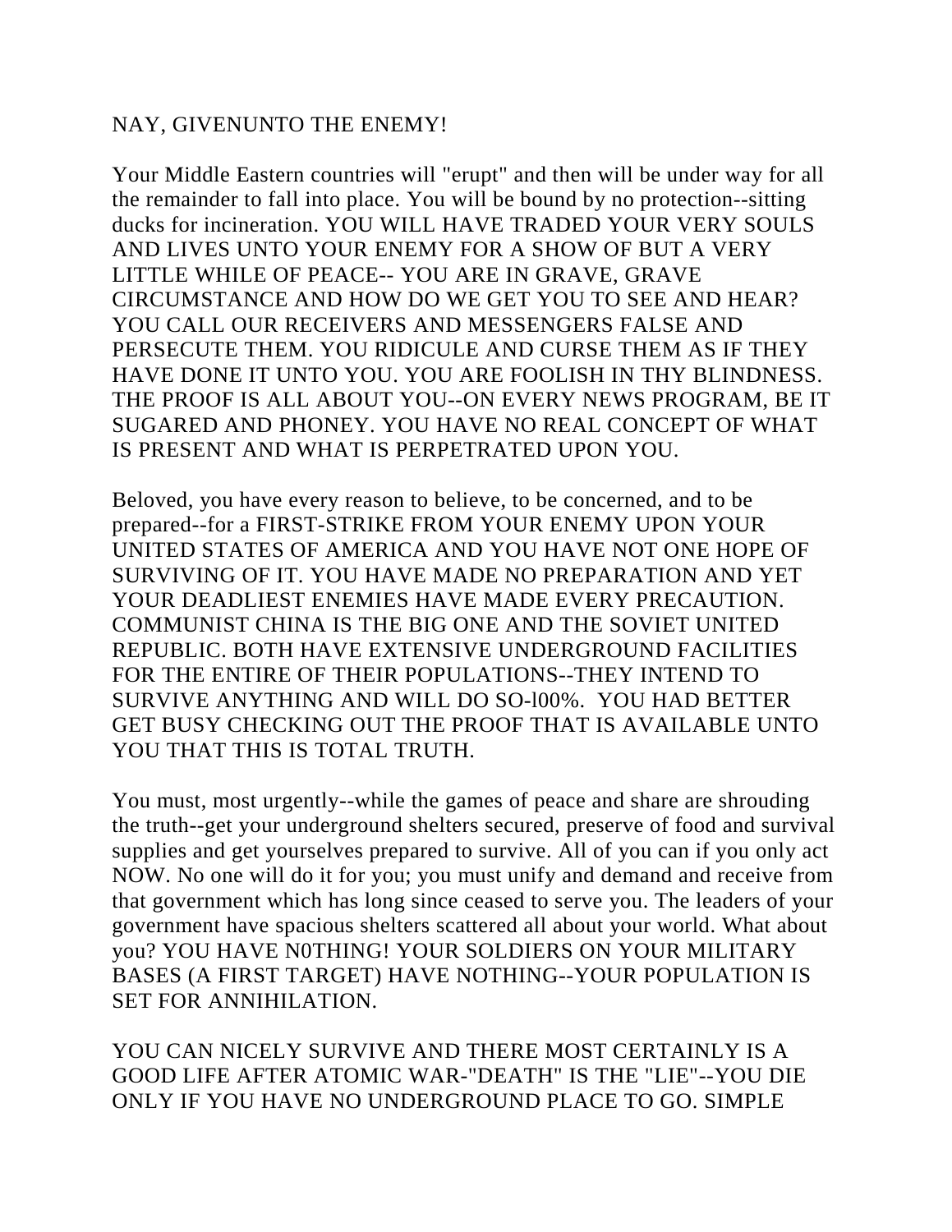TRUTH-CHECK. IT OUT! NOT WITH YOUR POLITICIANS--WITH YOUR OAK. RIDGE FACILITIES WHO HAVE THOUSANDS OF METHODS FOR SHELTERING THE POPULACE, AND NOT ALLOWED TO USE THEM. FURTHER, IF YOU ARE PREPARED, YOU PROBABLY CAN AVERT THE HAPPENING. PREPAREDNESS IS THE ONE CONDI-TION THAT CAN PREVENT THE ATTACK: IF THEY CANNOT IMMEDIATELY KILL THE POPULATION THERE IS ONLY HORRIBLE RETALIATION TO CONSIDER. GET YOUR BOOKS AND DO YOUR HOMEWORK!

### **PREPAREDNESS IS THE KEY**

Beloved ones, preparedness is the key. If you do not think and act in terms of survival, then surely, surely, you will not survive. The enemy is prepared-you are not.

Many are called to make sacrifices of one sort or another. Various groups of people upon earth have assignments to thwart the enemy's betrayal of the Light of God upon which your nation was founded. Can you not understand, then, that though the troops be never used nor the armaments drawn, it is necessary in the hour of the judgment of the fallen angels and of the reapers who come to separate the tares from the wheat that some understand that survival and preparation is not for the ultimate doomsday but for the prevention thereof! Though it may never be needed, it must be accomplished.

A great deal is at stake. Our first priority is to release such Light as to prevent the Darkness of the remainder of this century. I do, however, tell you bluntly, the hour is long past when there is opportunity for the many to respond.

When spirals of malintent begin to cycle into the physical, let the Keepers of the Light watch and unite. The time comes when the avalanche cannot be turned back.

Seeds of unrest and betrayal, seeds of the profligate ones, seeds of those who are unilaterally tied to a pleasure cult of materialism, who sleep already and know it not-these shall not be turned back unto the Light for their hearts have been hardened and the minds drugged beyond hearing.

# **AWAKEN TO THE TRUTH**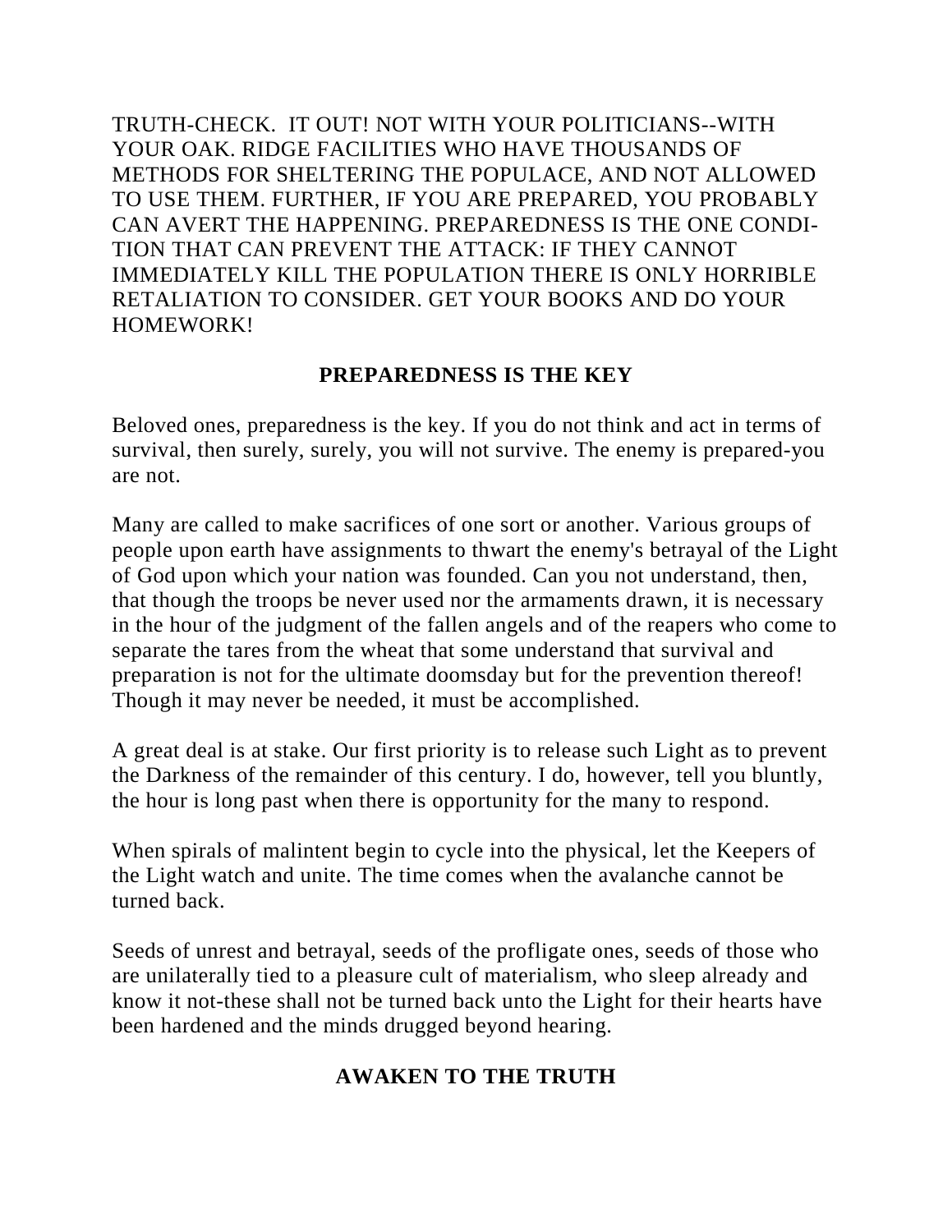Some have awakened unto the Light, and it has awakened, in turn, their own evil. And thus, they are already in their everlasting contempt of the LORD. Further, many stand in the highest places of your so-called "churches" and proclaim that we, who bring truth, are false prophets set about to delude mandelude man from what? Is man doing so very well at present? Those false ones from the pulpits proclaim that you shall shun these messengers--just as ones were called upon to shun the very Master Teacher himself-- YOU HAD BETTER OPEN YOUR EYES AND LISTEN AND SEE FOR YOU ARE ABOUT TO PERISH OF YOUR OWN ALLOWING AND DOING.

WE, of these higher realms, do not intercede in physical actions--'tis the SOUL of man that rouses ability to intervene. When God determines that the soul on its course of self-destruction shall indeed be destroyed for the neglect of Cosmic Law, then the intercessors are removed and the sorting is at hand. Think carefully on what I say and simply observe life! One is taken and another is left. Some pass from the screen of life, for they have outplayed their portion. God desires to see the soul of a people survive, and dear ones, for this one purpose, He has said, a whole civilization may well be expendable.

Souls are being lost in this nation!--more so than any other nation, because of the destruction of the body and the deterioration of the soul in hell through the subculture of drugs, allowing souls, then, to be deluded and to make pacts with fallen angels and give to them all of their Light until naught is remaining. And it will worsen and worsen for it is the only ammunition given unto the dark brothers with which to destroy.

Beloved ones, how can you understand-one accident in Chernobyl and pollution of your lakes and rivers and your seas, that has not been told and has reached even unto your own bodies? How many "accidents" have the Archangels of God prevented, do you suppose? How many have they spared you because you have kept the light even in your sleepiness, to give you time to awaken and find your way out of the darkness which has engulfed you?

### **WITHOUT PREPARATION. WAR IS LIKELY**

Yes, it is planned and it is a great possibility, and it becomes expedient for the East to wage war upon the West for economic reasons, for reasons of better survival for thine enemies, and for reasons of Evil. But Evil will eventually consume of itself--if you are in preparation you will be around to rebuild and again blossom as a people. I do not urge war on anyone--I URGE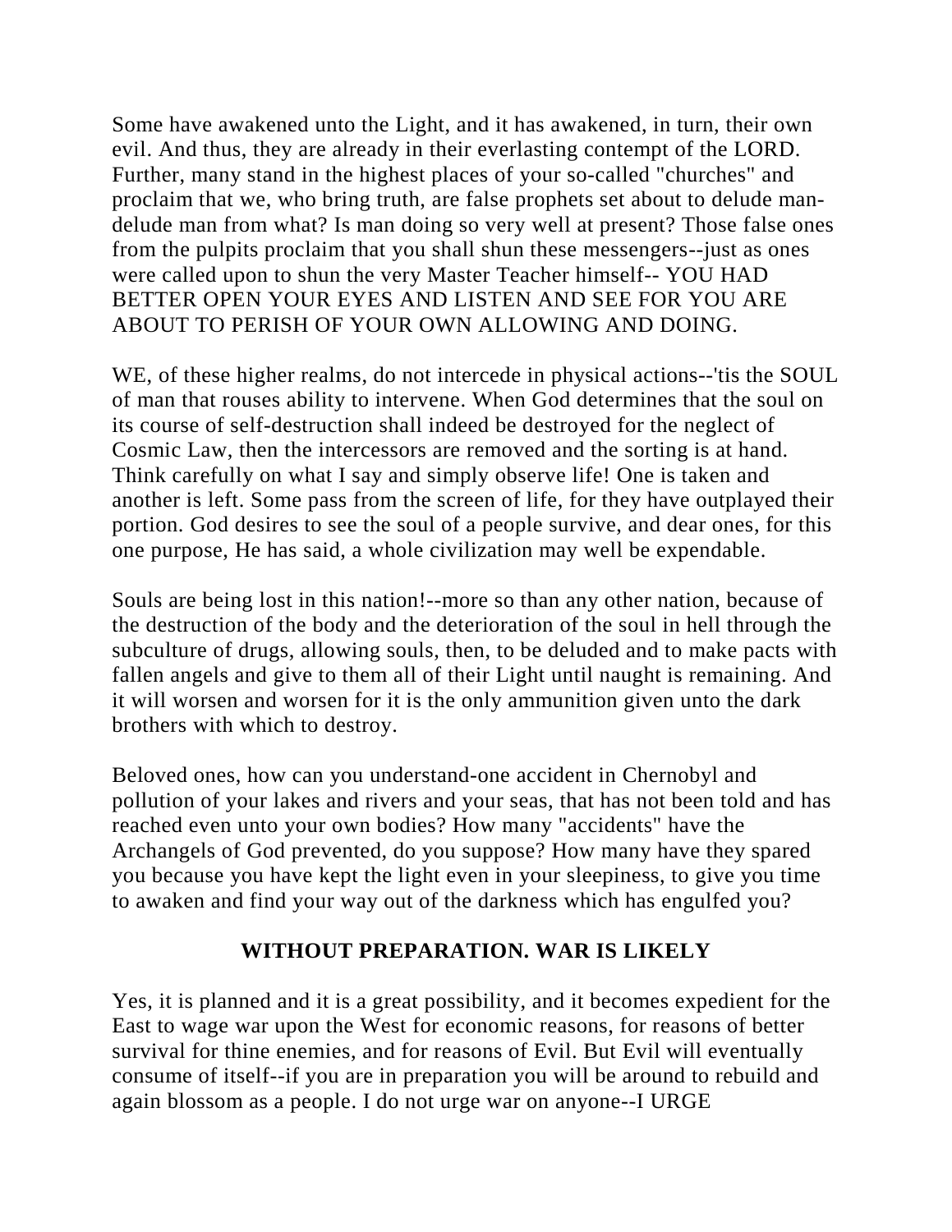## PROTECTION AND SURVIVAL AVAILABILITY --NO MORE AND CERTAINLY NO LESS.

If a remnant is to hold the balance and be, as it were, the sacrifice of a nation, then let the remnant know who they are and what is their mission and reason for being. The mitigating factor in economic debacle, in nuclear war, in plague untold and death is the nucleus of Truth and God-ness. But you must know above all, that your physical bodies are precious--and the target, then, of the enemy. Thus, it will be thy physical beings which will be the target and you have no shelter from that storm of death which will rain upon you from the skies--Friends, SURVIVAL IS ONLY TEN FEET FROM THAT HELL--A MERE TEN FEET OF EARTH WILL SAVE YOU AND \$300 PER PERSON WILL SAVE YOU ALL!

The time is at hand--that for which you have all come forth to experience and the tapestry pieces are all laid out for the finishing of the weaving. You have a tripod of war, economic debacle, and cataclysm. Anyone of these could erupt at any moment now, upon this very place. It is already in full action in a greater portion of your world and is falling about you daily-you hang by only a thread, dear ones--only a very weak and frayed thread.

You ones must come into a revolution back into spiritual Truth and graduation. The Master Teacher and the Archangel Uriel stand ready in this hour to tender thy souls.

## **HELP IS AT HAND**

Your assistors are at ready, from the ascended Masters, the Archangelic realms and from thy brethren in the Cosmos who come of light at service unto the Father Creator, and unto you in service for your transportation and nurturing- yet you turn them away and ones denounce them. Ye are told they come of the evil--nay, not at the transition of a world, my friends. Further, those who tell you these lies shall be renounced and denounced for their evil which they cast forth upon you as an unsuspecting people.

Sometimes the Seventh Ray is known for what is called "ceremony" and you ones pick up the word and place it in definition of "ritual" or "properness "- nay, it means "commemoration" and adherence unto the Laws of Truth-sa celebration of new beginning in a time of great radiance. There are no splendid rituals and vestments for this humble servant, I come clothed in the radiance of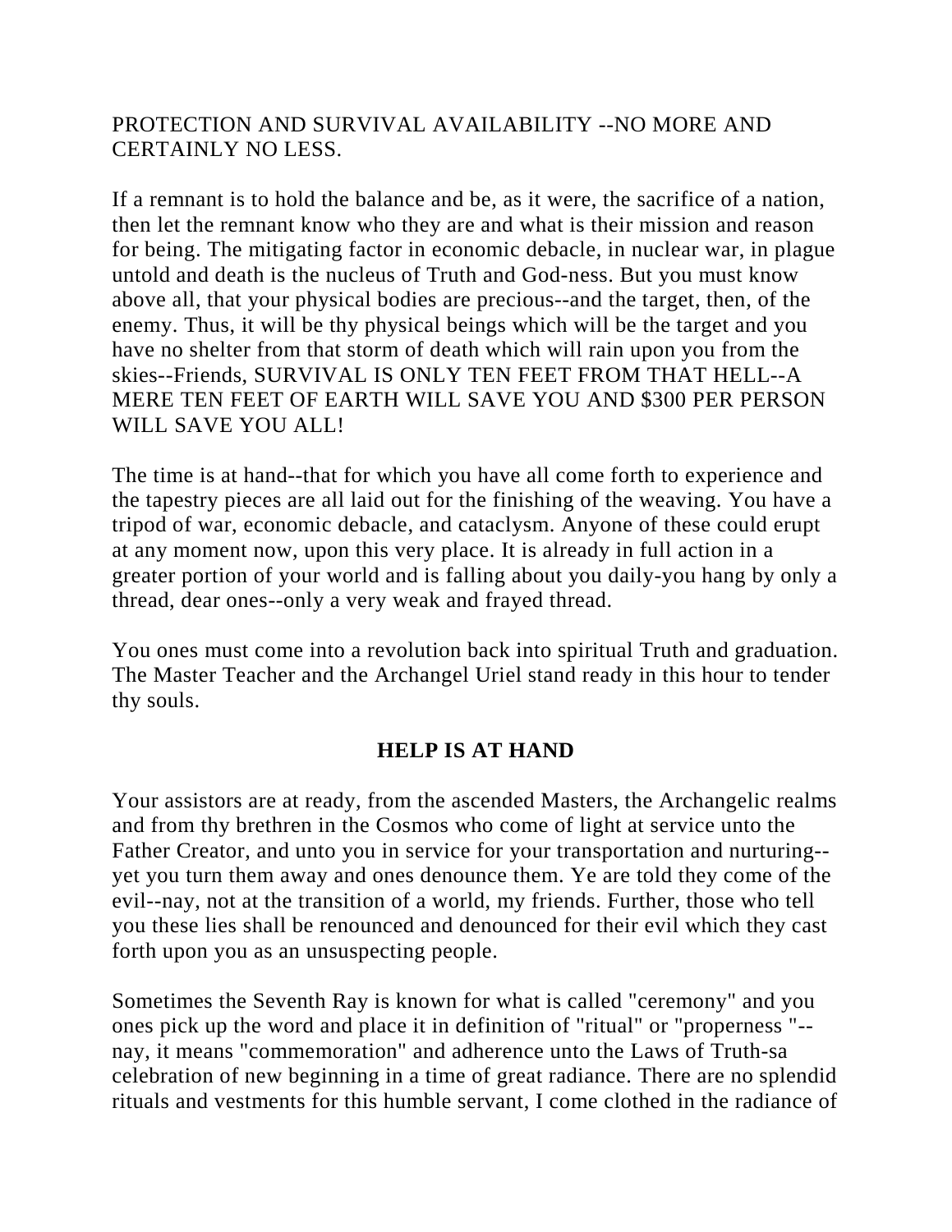the violet ray to assist in the transmutation and transition of this beloved peoples and your "mother" source into your rightful inheritance--to bring the Father's children home to your rightful placement within the prepared places in The Creation. Do not set up thy cults in mine name for man has betrayed his trust and makes cults and temples unto himself; they have naught to do with God truth and most bring shame unto our ethereal beings that we did not teach well and left you in misunderstanding.

You need no special robes of any color, or no color. You need sit no special way, you need eat no special thing, you are of two portions--body and soul and in the ending it is only your soul and God, my friends. What you bear upon thy back will be naught-just you and Creator of whom you are clothed with Himself for he is within you and YOU ARE THE TEMPLE-THE CREATION IS THE TEMPLE; NOT YOUR SHABBY BUILDINGS WROUGHT BY MAN'S HANDIWORK- -THE CREATION WHICH MAN CANNOT EVEN TOUCH!!!!! SO BE IT.

This portion shall go afore the introduction of the brothers of the Seven Rays. For you who find it boring, I pity you for you must know and recognize those who come to assist you that you recognize the energy forms so that you are not tricked by those who come forth in falseness.

This is sufficient, Dharma, do not concern greatly over the writings of introduction of the Cohans, for it is already set to print and the messages were brought forth informally and in personal measure for your introduction as much as for any other. Let it go as there is such quantity of information to go forth that it is better to go in imperfection than to be kept for literary perfection and the message come forth too late. Do not concern greatly over "headings", man must take responsibility for his own. You can prepare his food and grind his food and even pour of it into his throat but he will either swallow of it or he will choke upon it. So be it.

I take my leave in the Light of the Violet Flame and in the Presence of the Mighty "I AM ALL" Let us see if man will hear the trumpet before the benediction.

JUST AS YOU ARE--I AM. PLEASE HEAR THE FATHER'S CALL FOR THE TIME PASSES SO QUICKLY AND THE HOURGLASS IS EMPTY-- THE TIME OF DECISION AND ACTION ARE ALL BUT PASSED. I PLEAD WITH YOU TO HEAR AND SEE--AND THEN TO ACT! FAITH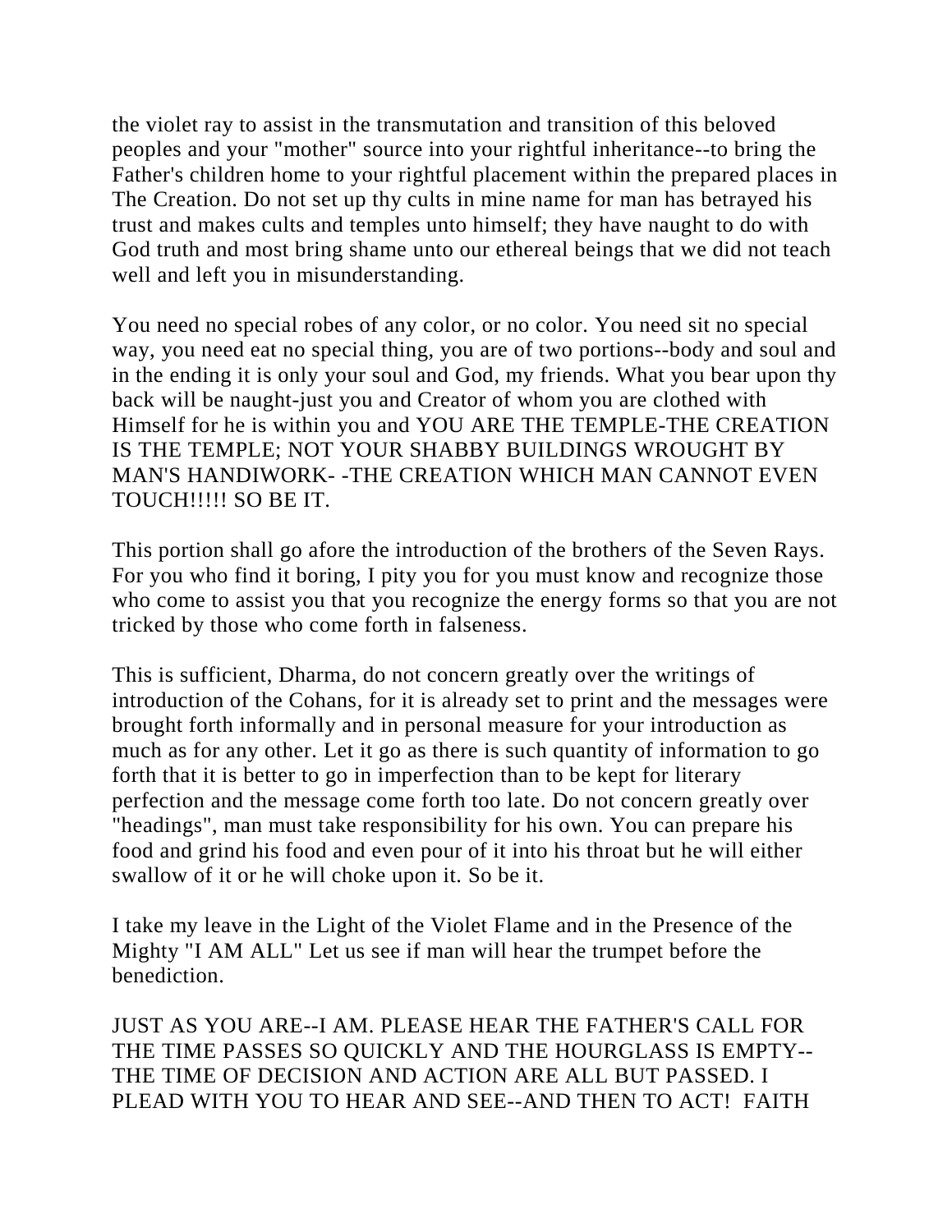WITHOUT WORKS IS NOTHING; WORKS WITHOUT GRACE IS NOTHING--COME INTO THY BALANCE, GET UP ONTO THY GOD GIVEN FEET AND DEMAND THY LIVES BE PROTECTED AND REGAIN CONTROL OF THY SOULS. TAKE CONTROL OF THY BEINGS FOR YE ARE MAN! YE ARE MAN CREATED BY THAT "ONE" CREATOR IN THE IMAGE THEREOF--YE ARE HIS VERY REFLECTION--TAKE THY RIGHTFUL PLACEMENT WITHIN THE CREATION FOR YOU ARE AT PRESENT. THE LOST PEOPLE OF THE *LIE!*

# **I AM THAT I AM**

**I AM GERMAIN** AND UPON THIS DOCUMENT I PLACE MY SEAL OF TRUTH THAT MAN MIGHT COME INTO HIS UNDERSTANDING AND RESPONSIBILITY FOR HE HAS FORGOTIEN HIS WAY. **SALU**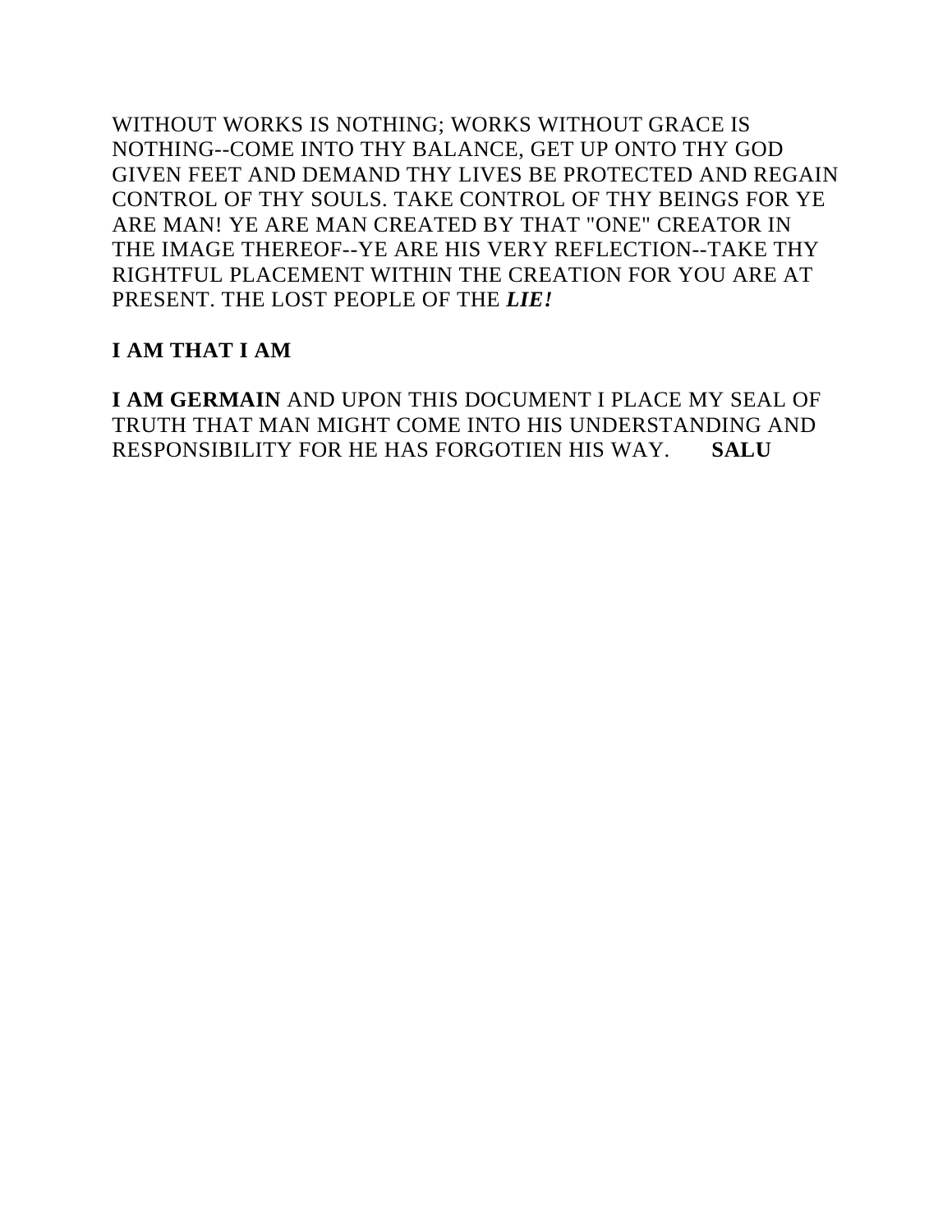### **SECTION I**

### **INTRODUCTION TO "THE MAGNIFICENT SEVEN"**

**\*\*\*\***

### **PJ-7 CHAPTER 7**

#### **REC #1 EL MORYA**

#### **FRI., APR. 7, 1989 6:00 A.M. YEAR 2, DAY 234**

#### **THE FIRST RAY**

#### **EL MORYA, THE STATESMAN**

Let us dwell in the Light that the darkness shall be diminished in this wondrous place. *I AM EL MORYA, known as Elder of the First Ray. Teacher (Cohan) to work with ye ones in bringing forth impersonality in wisdom and understanding of thy calling.*

#### **TIME FOR REUNITING**

It is difficult for ye ones of the Great Cohan to single upon one Ray for thy input; do not tarry about it. Each of us will touch with you that ye might become comfortable with the energy forms. Yours will be to work with each and all of us, Darma. Think of me as the color of the forget-me-not; close with Michael. A calming of the soul restlessness, urging truth and wisdom in allowing of thy Brother to be as he will be, I can only bring these things unto thy attention and allow of thee to be as thee will be.

The time sequence has cycled again to the "time" of pulling ones again into the inner circle. A time of participation for those who have drifted away because of life's need. The Father knows of thy needs and blesses thee ones who take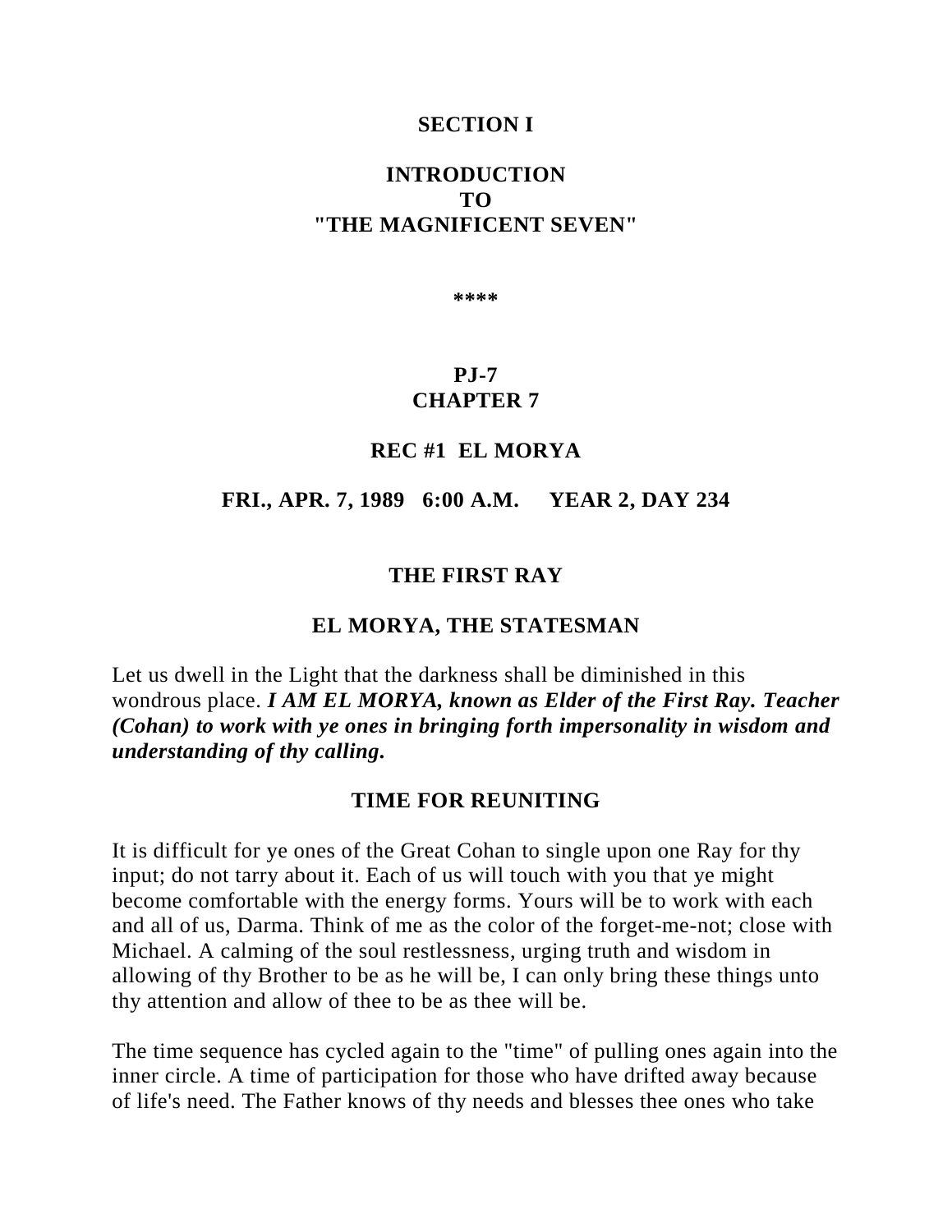up thy responsibilities and await thy calls. As ye ones are beginning to pull each and then all of the Higher Energies within, we are moving more and more rapidly in the line-up at the starting gate. Ye ones do not use of your great gift of wisdom in seeing what IS. Ye continually ponder the "what ifs", the "it didn't", "tell me why this little personal thing occurred", "You allowed me to believe and 'it didn't--", "I can't", "I shouldn't" and worse; "I thought --". If ye dwell upon the negative -- negative ye will receive! It is the wisdom and truth of manifestation, a Universal Law of manifestation. Ye look always at a "thing" or "happening" with wisdom but not in negativity; there is a great difference. See a circumstance for what it appears to be; quit of thy negative input from all facets-move within the positive possibilities.

### **EXAMPLE OF CHANGE**

Let us discuss Rick's auto problems of yesterday as a grand "for instance". The "facts" are the water level was low for whatever reason. A preventable occurrence-one never should drive with low radiator water. Now "why" might Rick have driven on with low radiator water? The "facts" are: carelessness. Do not make of a thing to be "mystical" when it is not. Do not, however, cast it aside as useless foolishness-check into the reason ye were careless. Go within and ye will know. It is no business of anyone as to the "why"--other than Rick.

Let us now consider some very excellent points to positively ponder. Rick's disadvantage called into play several things. Al's participation, John's participation and "BROTHERHOOD" -- helping each other in comradery. Both John and AI have great experience upon the planet from which to draw wisdom. Rick needs spend more time in their counsel but tends to remain in habit patterns. They, likewise, will not project "upon" another their presence. 'Tis a cycle--just a cycle of "habits"--do not make more of it than it is. There is not always GREAT, GRAND MESSAGES in the things that happen, mostly it means nothing in particular. Ye will know when a thing is of greatness. Accept that thy inner wisdom projects that which ye need and precipitates it-- "THROUGH THYSELF". Not mystical, magic nor particularly of great cause. It is the mind going about insuring the receiving of what thee has requested of the Father in perfect order. Perfection comes in most strange ways, Chelas--do not labor at it; if thee has turned it over to the Higher Workers, accept with knowledge and allow it to release. If the soul urges meditation upon a point- meditate upon it for it does mean of something. Do not waste of thy precious moments in pondering that which has no magnificent projection. Accept, adapt and move ever onward lest ye fall into the trap of never leaving thy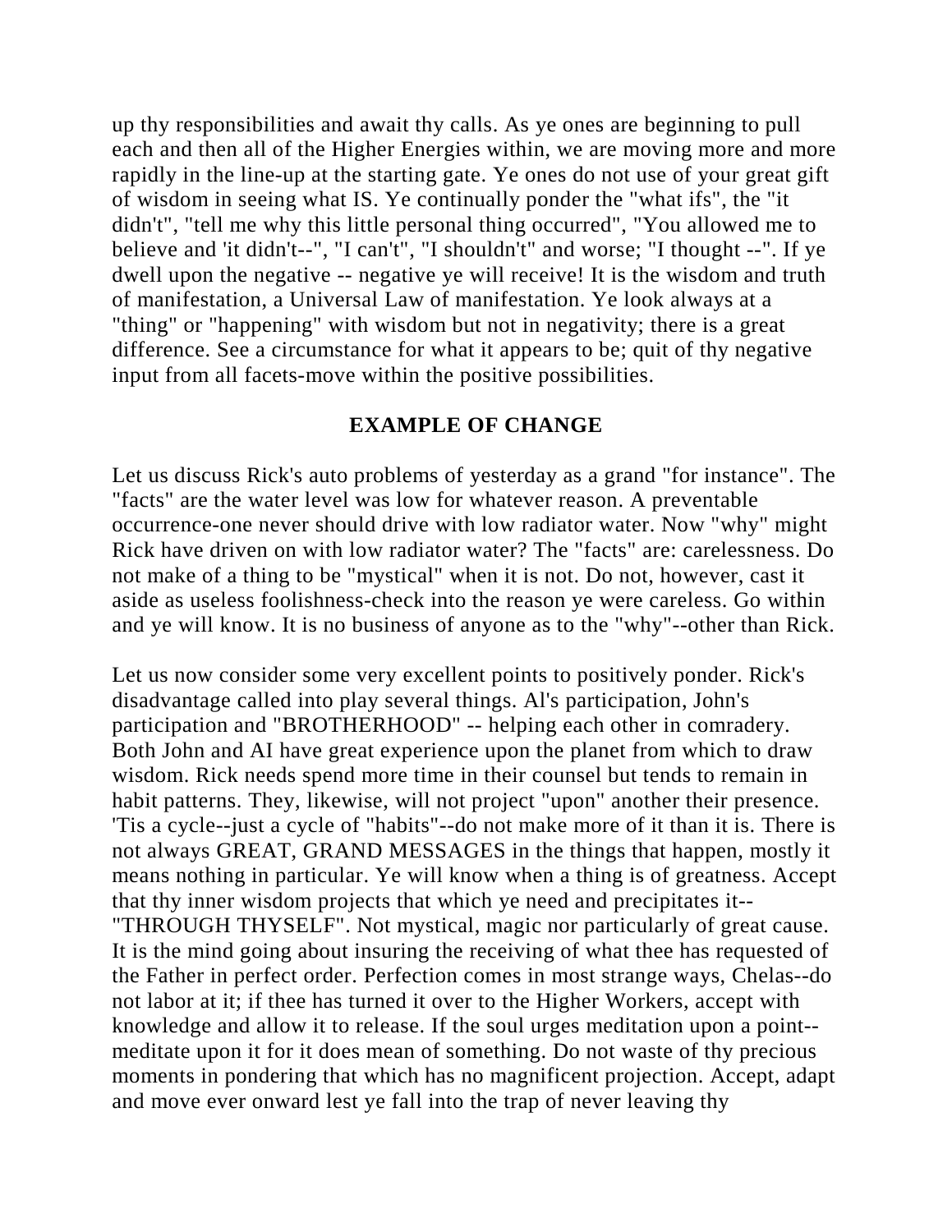meditations. Until thee can manifest as the Higher Energies in thought alone, thee better keep working more and meditating upon thy works.

Do not always effort so much at "good" or "bad". However, turn thee away from evil. Not because Evil is real but shun it because it is "unreal" and "not a part of God".

# **CALLING WORKING TROOPS**

Listen thee to the bell in its calling forth; do know if for thee it tolls. The Master says, "It is a call to the humble the world around, to the servants of the will of God, and to the avant-garde who would carry civilization forward into a new age; a new time." I, Morya, call ones who would be chelas and followers of the sacred fire who would become students and adepts, followers who would become comrades of the Christos, exponents of the word of the Living Truth, those who would be in imitation of the example of the Christos Esu Jesus, and finally, the head, the heart and THE HANDS of our "COSMIC" retinue.

Ah yes, the path that offers much, requires of thee much. But ye ones upon your place have also a saying, "You get what you pay for". Yes, the price is rather high-but then, dear ones, ye are purchasing the ULTIMATE REALITY. PERHAPS BEYOND PRICE!

To reach such a plane of reality Ye must gather within the soul the trust of POWER, WISDOM AND LOVE (ABOVE ALL, LOVE).

To reach beyond the plane of consciousness thee must have THRUST. Ye must draw from the well-spring of God, the Living Flame, that which the Living God has anchored within thy very soul and heart, and draw forth the thrust of Faith, Hope, and Charity. You must take of the first step; I come forth as guide and teacher.

All ones who "hear" the words of the Masters are not of our chelas; therefore, we must clear those ones who would only disrupt from the path that we might move forward. Our cause is most noble. Thy planet is in most critical circumstance. What use are thy valuable acquisitions and hovels if thee had no planet upon which to place it? Why have of great beauteous things if thee has no brother to share it?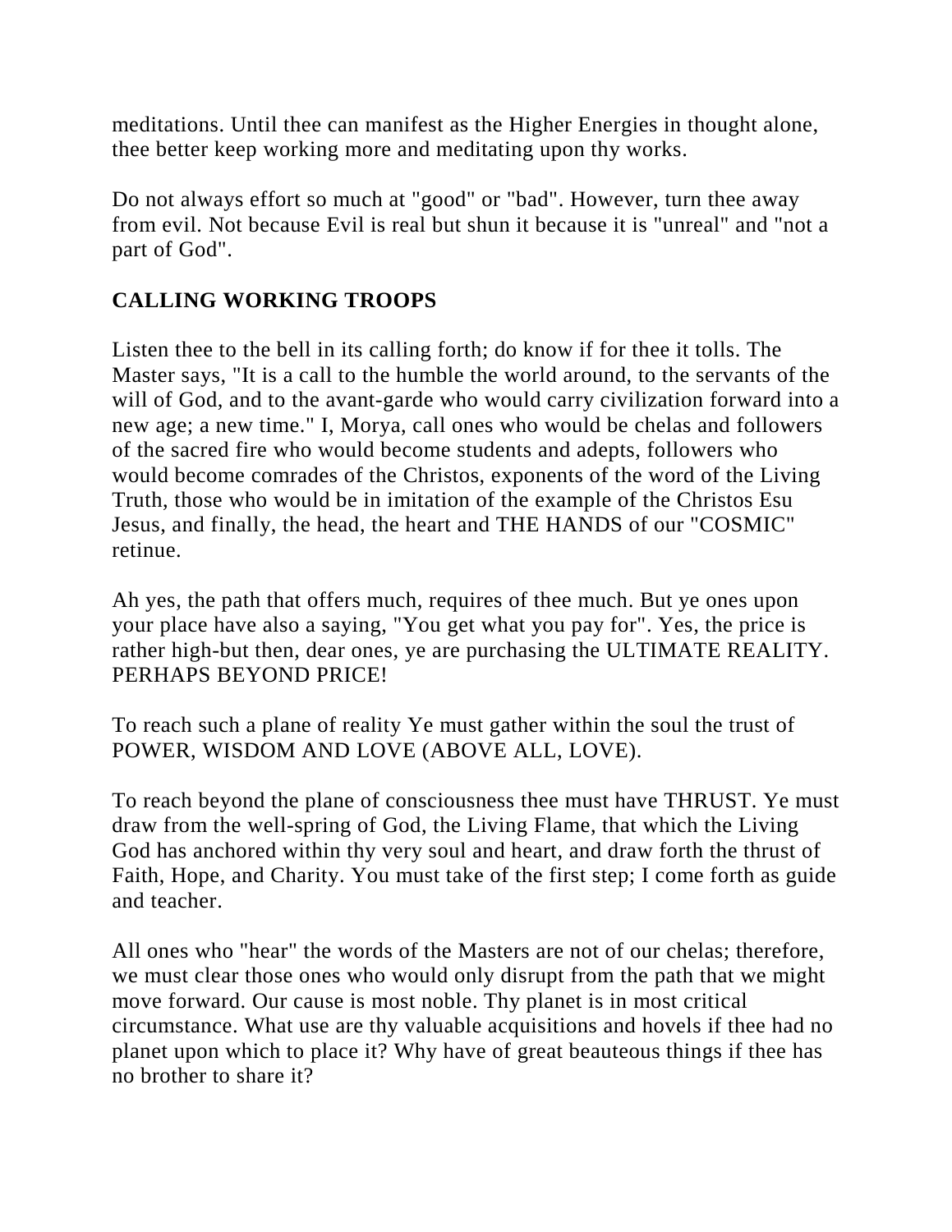These are the points of worth to ponder and upon which to meditate. Request of assistance from us of the finer frequencies that we might come in to give assistance. Further, 'please may my own accepted chelas hear of me. Listen with thy heart and wisdom of thought that which ye are about and why thee are about it. Are ye proper in perception? Are thee moving in the path? Are ye rested and contented within thy heart? Are ye gifted in peace? If thee say no to any of these, LOOK AGAIN THAT THEE ARE NOT STRAYED!

SO BE IT, LITILE CHELAS, FOR THY DAYS UPON THIS BLESSED PLACE ARE SHORT AND THE WORK GREAT. I, EL MORYA, COHAN OF THE FIRST RAY, DO PLACE MY SEAL UPON THESE WORDS THAT YE MAY KNOW THAT WHICH YE ARE IN TRUTH AND WISDOM OF THOUGHT AND ACTION. I AM THAT YE MIGHT ALSO BE!

Darma, thank ye child for thy hands. Count not thy works as "good deed" or "bad deed" lest ye get centered upon "good" or "bad". As ye clear of thy space that we might come into thy presence; know that there is no "good" or "bad". There is only purity of God-ness and absence of "Evil-ness". Blessed be thy gifts as ye come into maturity of service. May I always come in such comfort unto thee for we have worked long as singleness of circuitry and thy receiving is clear and open. Blessings unto thee and thy brethren in this place. We will meet often in what thee calls thy "future". In service to the One Light and in honor and respect to my great teacher, Maha, I take leave in the strength and power of the triune of the Father, The Son (Sun), and most Sacred Holy Spirit. May ye come into total fullness of Hope, Love and Charity; the greatest being Love. So be it, for the purpose will come to pass in perception of the "plan".

### **ADONA! IN TRUTH**

### **I AM EL MORYA**

\*\*\*\*\*\*\*\*\*\*\*\*\*\*\*\*\*\*\*\*\*\*\*\*

HATONN, Darma. Thank you, child, for acceptance of thy task. I bless thee and give thee whatever balance ye need. Ye will come to know the truth of these most beloved and gracious Masters as they come to commune. Be at peace as comfort comes rapidly.

This is a place of greatness; ye ones are of greatness. Honor that truth that we might move onward in our most critical works. The fragments are moving into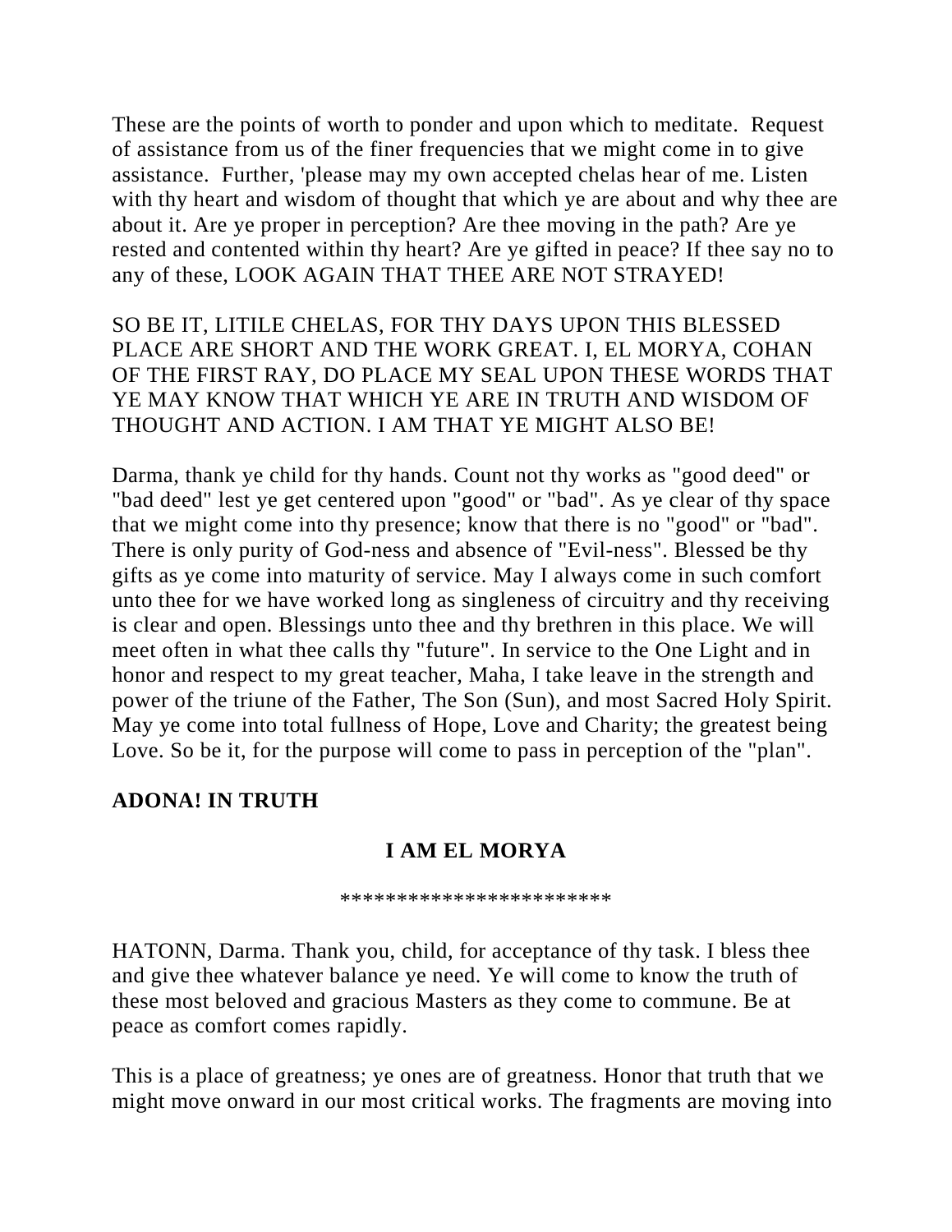the circle of ability to begin the process of "focus" and finally into finite laser sharpness. We shall cut, labor and mold until perfection becomes our manifestation upon this blessed creation of Creator. SO BE IT, FOR IT SHALL BE.

# **SALU '" SALU \* SALU IN SERVICE AND ON STAND-BY THAT WE MIGHT MEET LATER THIS DAY IF SUITABLE-I AM**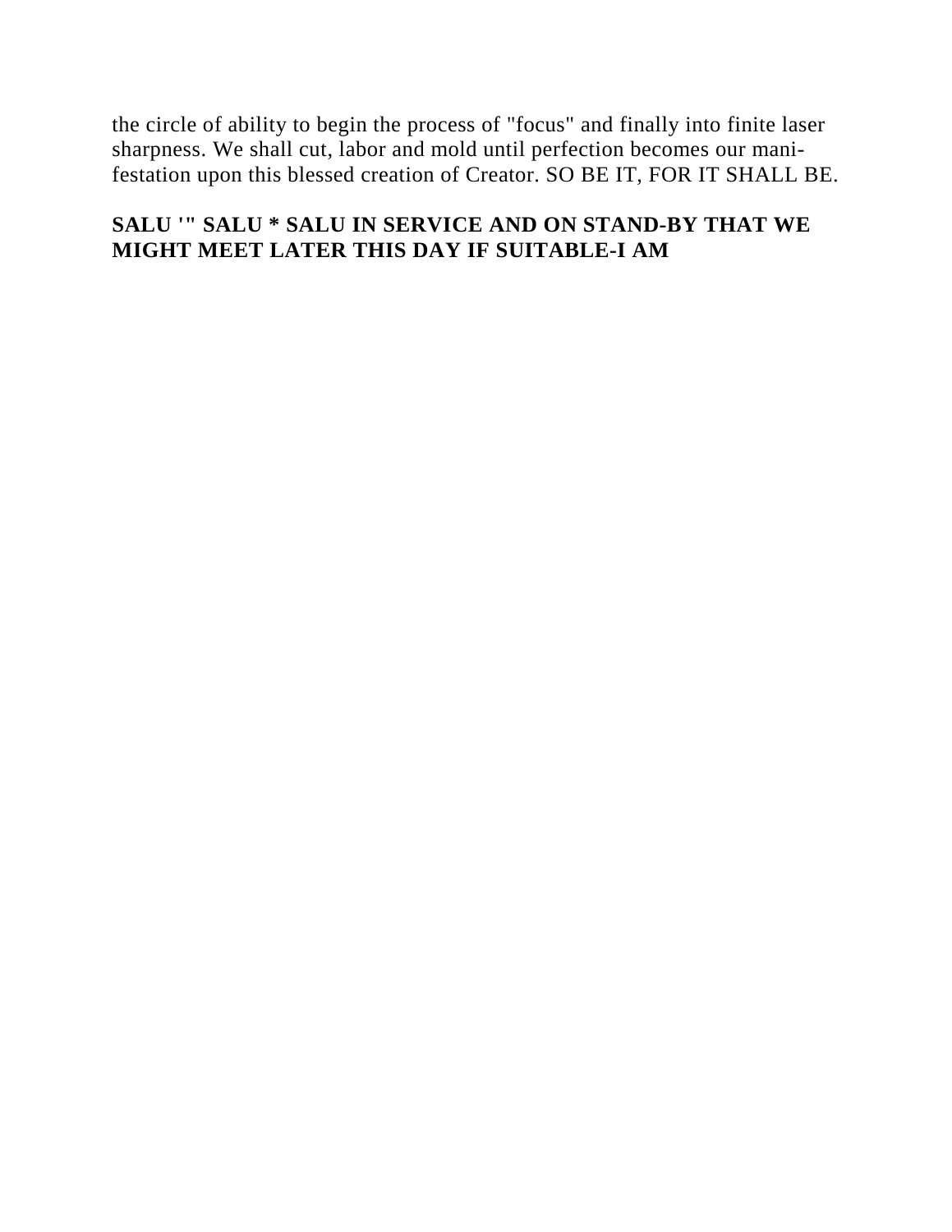### **PJ-7 CHAPTER 8**

### **REC #1 LANTO**

### **SAT., APR. 8, 1989 7:00 A.M. YEAR2, DAY 235**

#### **THE SECOND RAY**

#### **LANTO. THE SAGE**

Doubt? Thee should be in the doubting until ye feel of the presence. I am thy Elder Brother and Teacher, I AM LANTO, of the second ray of refraction. It is simply a term of identification, my child. I am accepted and blessed with thy presence and acceptance of my humble self. May wisdom and knowledge always be thy way. Thy mind is of brilliance and ye shall never allow it to be used carelessly or fabricate for thy own purposes as have too many of our beloved speakers and Earth teachers. We must, however, just as ye ones, have some mode of identification that ye might know of us as separated from another vibration energy pattern. Though you may need of naught more than my presence, child, thy brethren need of signs and "proof" of definition. It is no more or no less than simple labeling that we might respond as ye would to "Dharma".

#### **DEFINITIONS**

Man is the one who chooses to place us on pedestals above his reach. We only differ in existence of form and enlightenment. Yet, we are labeled as to responsibility and function. "L""O""R''''D'', remember, means TEACHER, "CHELA" means student and, as we move forward, there will be many, many other labels which will be brought to your attention in simplistic manner. Man has taken these terms (which have only meaning in your English language at any level), translated them to please self and status, and proclaimed them to represent levels of "royalty" of earth measure. They are simple terms for us, of the humble realms and always remember this: the more stately the "term" in your translation, the more humble the energy form who bears it, in these realms. For us to say, for instance, "the Master was sat upon a golden throne" - -ye have no translation for that term. Since we "ARE" only of vibration and color form--it does not mean a "gold" hardseat. It means a great central sun colored vibrational focus. So be it, we shall bring many terms unto a level of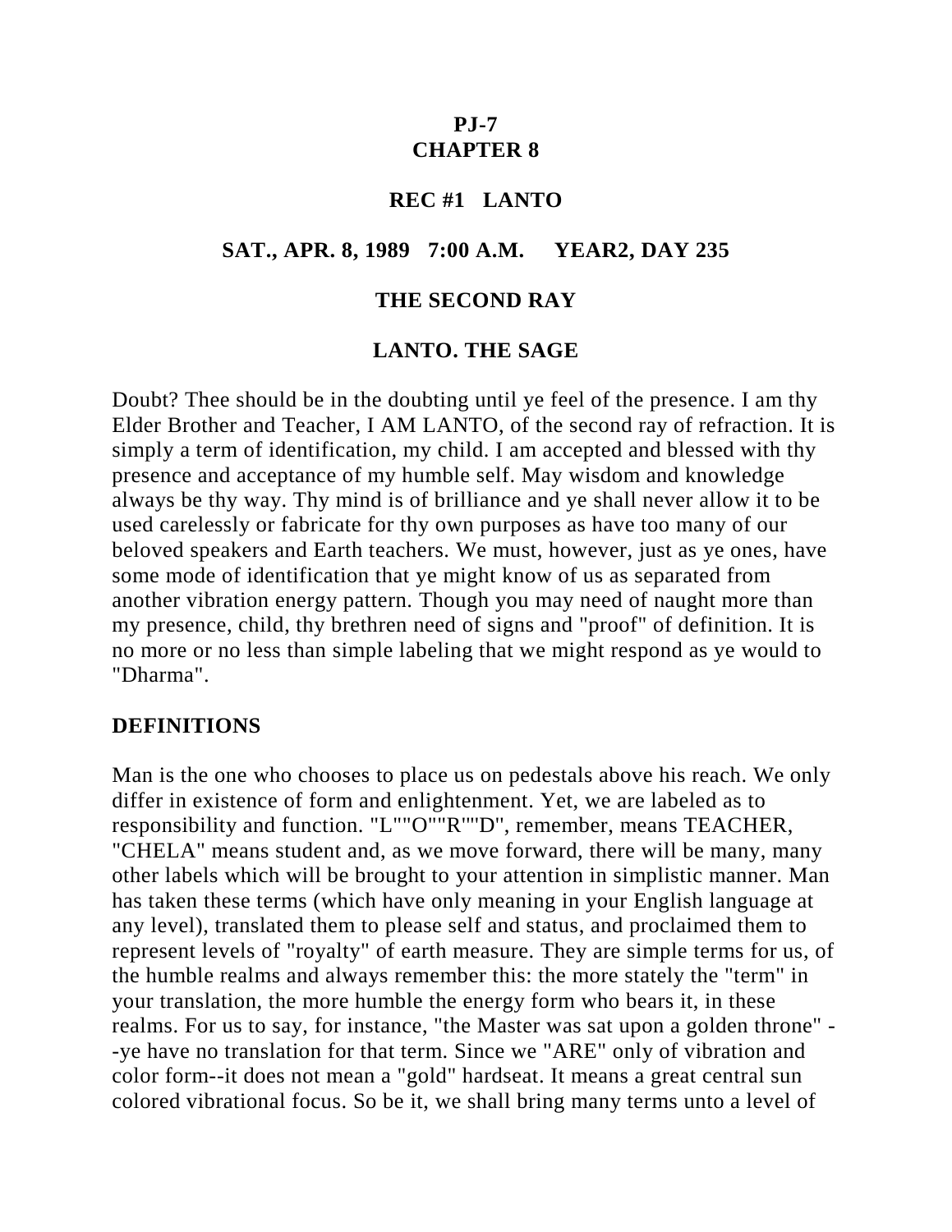understanding which will allow you ones to mesh and function with us, not in awe of our presence.

The terms are truth, the manner of receiving most often outrageous. Do not spend of thy time in inner discomfort because ye know the difference. Ones do that which they' are capable of doing and always--AL W A YS--remember, the Brothers of the Darkness begin immediately to damage the purity of the receiving elements and the message. It is only the way it IS. There is no such thing as "EGO" in these realms and that is the one point man cannot seem to separate from his own relationship; therefore, he can only attach to what he already knows or has experienced.

## **EARTH KNOWLEDGE LACKING**

I have chosen the softness of the yellow refraction as my most comfortable vibration and am most easily identified from my "past" (as you perceive it to be ), experiences. My existence in mortal form brought me to your places that you now geographically identify as the Orient. I was given the great gift of insight and wisdom from our Creator Source to experience upon this planet in the form of many most humble wise ones. My most revered service was to the one who came first as the Christos, The Buddah (brother and one with the Master Esu Jesus). Ye bring up thy differences in "religions" when ye actually know of nothing about it. Ye ones take a book written by "anyone", absorb it, and tout thy knowledge abroad. Ye KNOW nothing about it. Ye ones form thy opinions and beliefs by hand-me down thoughts of "others". Often, by the printed format of the "authorities" who got his information from the "loudest" speaker on a stage of performance.

In thy ignorance, ye have brought rebellion and furthered ignorance upon thy children. They lock themselves onto "self-destruct" within the culture of drugs and poison music; transfix themselves in the visions they give unto their minds in video and motion pictures-and then, ye wonder at what has become of your planet. Well, chelas, since "The Garden", it has been headed to this point in cycle on this darkened place. So be it--ye would moan and groan and place blame? For what? That ye can blame another and do nothing? It is as it is and it has become such from the imitation of the parents and teachers who have come before.

# **"FORCE" NOT OF GOD**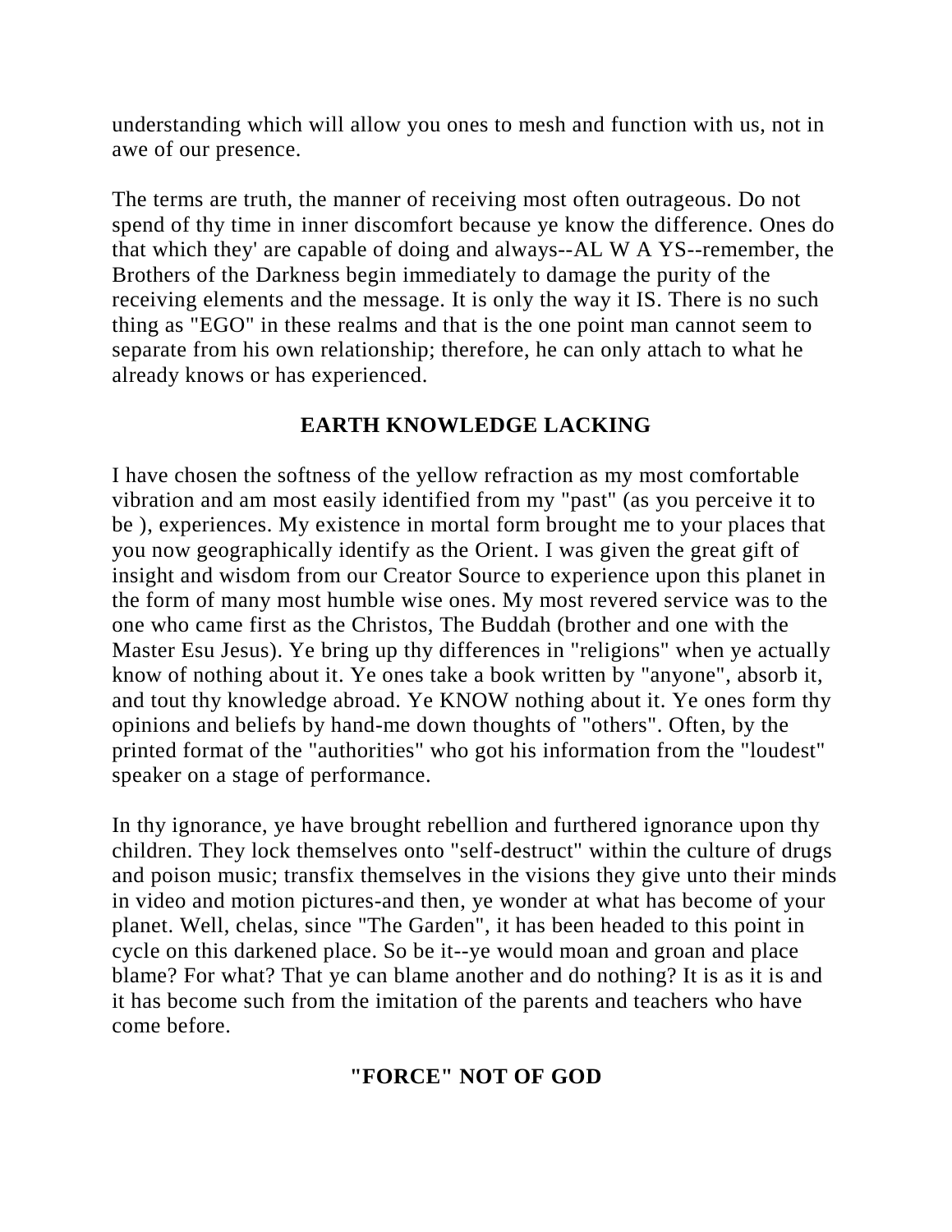"Religion", as practiced upon thy place, is the most deadly of all. Shouting, out of control, weeping, emotional, egotistical, greedy and power hungry energies attack at every turn. The very fibre of the foundation upon which first the TRUTH was founded is destroyed behind the shadows of the facade. Even unto the gifts returned to God. There comes no "FORCE" from God, child, and if there is "force" in order to cause tithing, participation in a given place or thing, or excommunication because of a given "thing"--it is brought forth by ones wielding power in order to control a brethren energy. It is not God! God gave unto thee blessed life forms, free will choice--he does not then turn about and "force" thee to do any thing. He is most wondrously joy filled when thee chooses of the God way, and thy gifts are replenished in unbounded measure.

Yes, thy world is in great disrepair. Thy children in the wee grades are bringing weapons of death into their kindergarten classes. What else can they know as all they see upon thy vision screens is such. A man comes onto a playground in California and kills with machines--a child is going to get the nearest gun and picture himself protecting himself and his playmates--or, perpetrating the same in order to have his picture on the moving image machines. BALANCE IS GONE FROM THY WORLD. IT WILL GET WORSE AND WORSE AND WORSE--HOW CAN IT BE DIFFERENT UNTIL IT HAS EATEN OF ITS OWN SELF AS THE SERPENT WHO DEVOURS ITSELF. THE AREAS OF PAIN AND DEVOID OF LIGHT, WILL GROW AND EXPAND TO ENCOMPASS THE VERY CITIES THEMSELVES. LIGHT HAS TO BE REBIRTHED OUTSIDE THE GHETTOS OF THE DARKENED MASSES. SO BE IT, FOR IT WILL COME TO PASS AND YE ONES OF LIGHT BEARERS WILL PICK UP THE PIECES AND WE SHALL REBUILD THROUGH THE DESTRUCTION-OR--IT WILL BE IN PERISHMENT!

### **BETTER WAY**

Ye ones will see thy children of blooded connection fall. Ye will feel the pain as ye can do naught to stop it. However, to "fight" or "battle" in the true sense of the definition of "war", will do of nothing but expand upon the problem. Ye must quietly, dutifully and with humility--offer of a better way. Ye must change the images, offer fulfillment within for the participating personages. Nay, ye cannot do it all for the changing of ALL mankind for it is not meant to be. The world is in transition. Ye will work toward the goal of bringing light again to all the population, however, know that it is a time of sorting and millions upon millions of energies will be changing dimension. Ye have a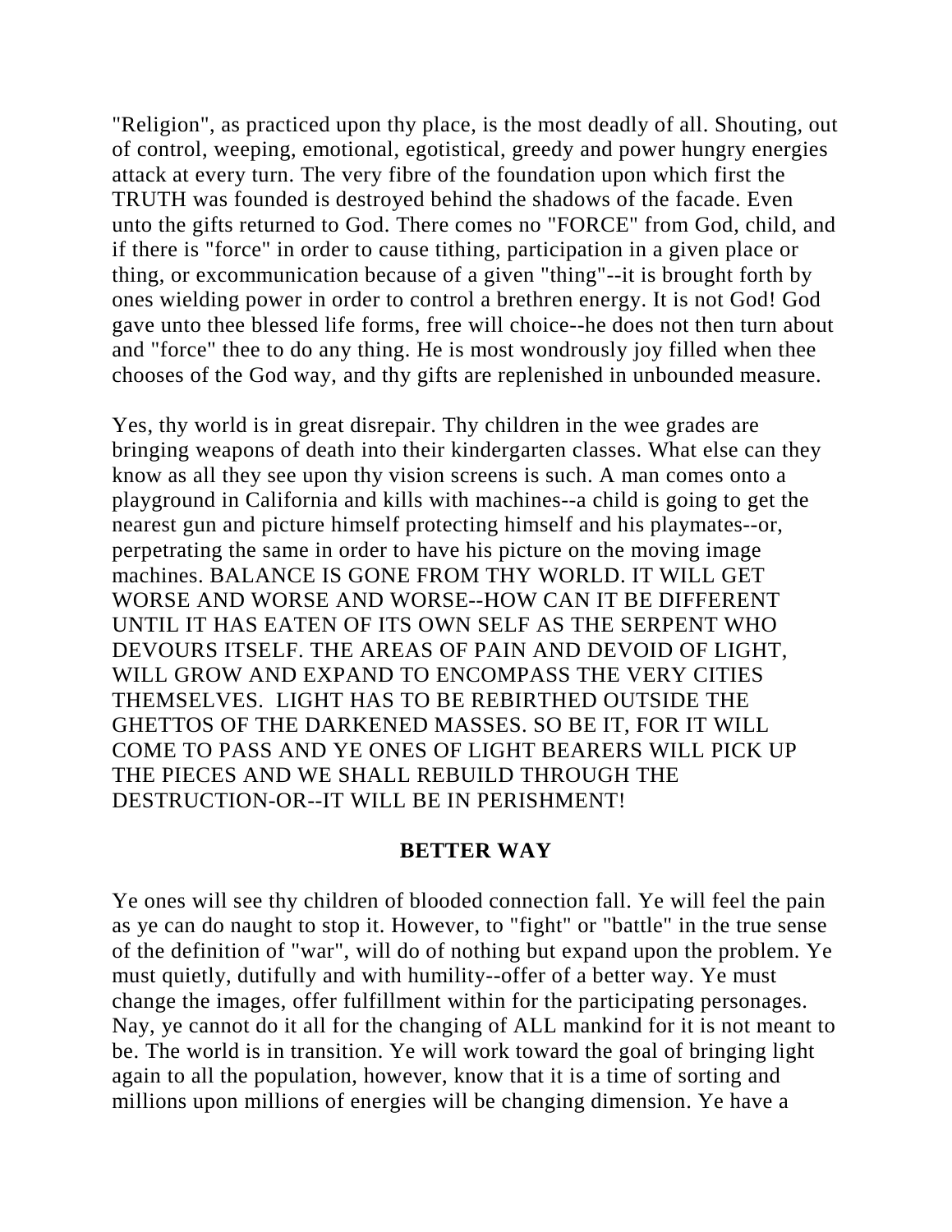world in transition--a PLANET, precious ones. SHE is being rebirthed to come into her own glory. Ye ones are the caretakers; the midwives--ye will assist in restoring balance and harmony upon this place--ye and the ones who will remain "within" the transition itself. Man thinks he is ALL-nay, he is but one form of creation, and Earth hu-man has proven himself to be one of the lesser creations. He was birthed in radiance and his flame has all but perished. It has been a wondrous place of "experience" in "existence"--of perceived illusioned scenarios, but damage has been wrought to the very vibrational manifestation of destruction-to destroy it in total.

### **PERSISTENCE WITH ASSISTANCE**

Ah yes, it will all come boiling up and crashing down for that is the way of it. Ye shall continue thy march onward for that, too, is the way of it. We will assist; we give thee great outpouring of insight and wisdom-for that is mine to give unto thee. We link with thee ones, we merge with thee ones that naught can stop thee. It will build of its own "ertia" and WE SHALL PREVAIL IN THESE CHOSEN PLACES OF THE SUN (SON). THE INFINITE CYCLE IS CLOSING AND THE ENERGY OF THE SACRED CIRCLE OF INFINITY WILL AGAIN WALK UPON THIS BLESSED CREATION-WITHIN THEE. AH YES, ALL WILL SEE FOR THE BEACON OF LIGHT WILL SHINE FORTH INTO THE FOREVER. YE SHALL BE GIVEN UNTO THE WISDOM, TRUTH, LOVE, STRENGTH AND KNOWLEDGE TO DO OF THY WORKS. FOR AS I AM, SO ARE THEE OF THE UNPIERCEABLE VEIL OF THE GOLDEN FLAME, IN THE CARE WITHIN THE GOLDEN ROBES--KNOW OF IT; FEEL OF IT--FOR I AM THAT I AM AND I AM COME.

YE ONES ARE BLESSED OF ME AND I, LORD LANTO, OF THE TOTALITY, DO PLACE MY SEAL UPON THESE WORDS THAT YE MAY KNOW THE TRUTH OF IT. FOR UNTO YOU WILL COME AGAIN, THE GREAT CIRCLE OF INFINITY--THE GREAT SPIRIT OF FOREVER, TO DWELL AGAIN UPON THIS BLESSED PLACE--HOW MANY WILL BE IN READINESS???

Walk forth in balance, in harmony and in the light, for ye ones are about to embark upon the greatest journey in a universe. So be it and as it is here spoken, so shall it come to pass. AMEN.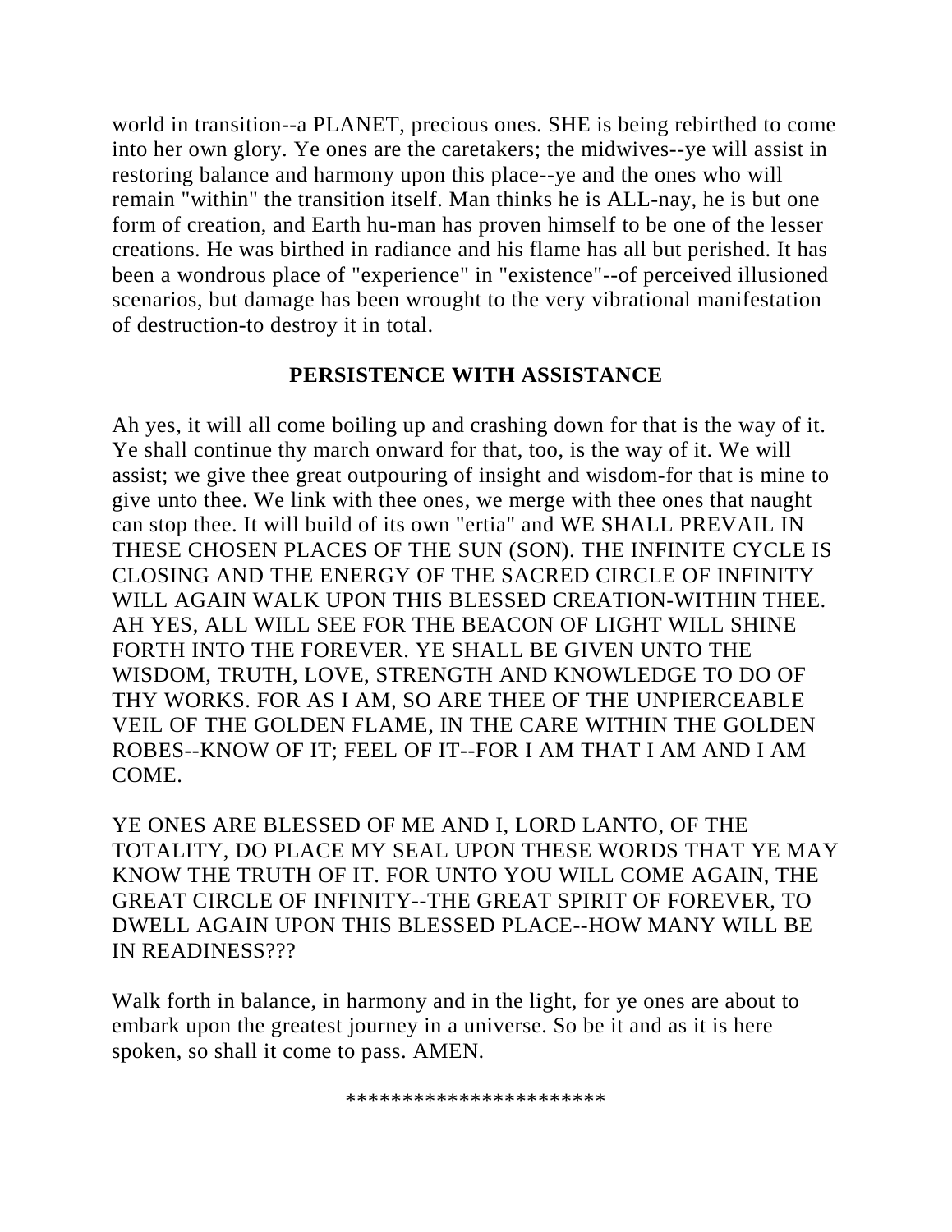## **TAMPER NOT WITH "TRUTH"**

Hatonn here, Darma. Let us settle a bit as the energy is very intense indeed. It will be most pleasant as we move along in harmony. Thank you for being accepting. I bring special blessings and appreciation to beloved Thedra, Tueita and others of Truth who have received without the changing of TRUTH. There are many who have received and few who have been true to the task. So be it, for it is not easy. Ye ones will endure and ye will continue to bless the ones who fell in shortness of the goal--they forgot their lessons of the "light". The dark brothers are clever, constant and deadly to the words of Truth. So let it rest.

Ye must stay with thy task, little sister, for thy homework is abundant. Do not allow of guests to take of thy time-we are short of "time" and ye must be in preparation. Ye will take of thy breaks. however. and if need be. ye will go forth from this place to isolate and balance the energy patterns. You are atop a volcano of energy upheaval. dear one. at this time of receiving of the Master Teachers=thy earthly selves will more rapidly pass from thee and ye must respond accordingly. So be it.

I stand by now, in appreciation and pride as a Father for his children who are in the performance of their lessons. In love of the infinite --

## **I AM HATONN OF LIGHT SALU, SALU, SALU AND I SALUTE YOU OUT.**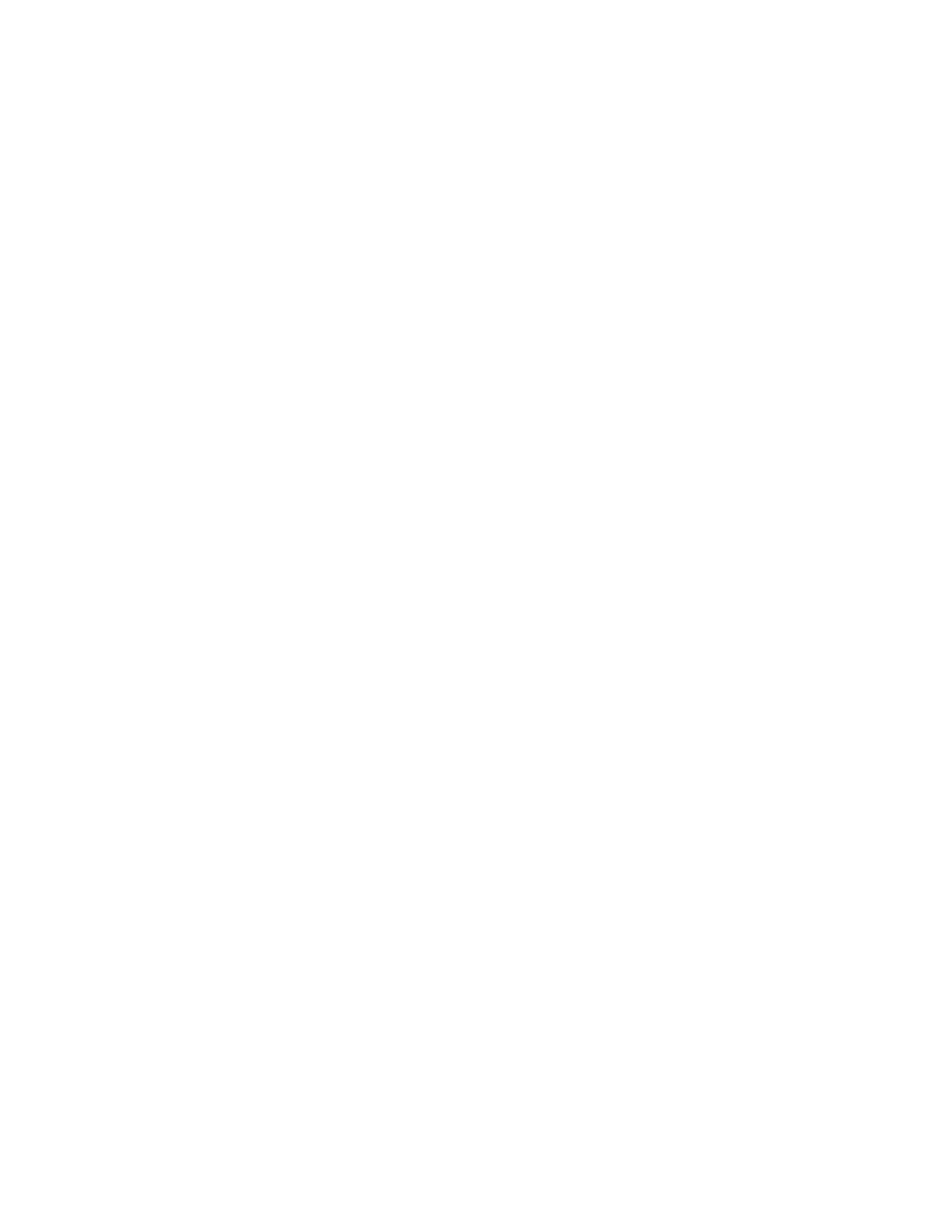### **PJ-7 CHAPTER 9**

### **REC #2 PAUL THE VENETIAN**

### **SAT., APR. 8, 1989 4:00 P.M. YEAR 2, DAY 235**

#### **THIRD RAY**

#### **PAUL THE VENETIAN. THE ARTIST**

Ah, Darma, precious being of light, thee need do nothing. Ye only need allow me entry unto thy space for' tis me to give the lesson. I AM PAUL OF THE THIRD RAY OF REFRACTION OF THE CRYSTAL LIGHT. I AM OFTEN CALLED BY THE LABEL OF PAUL THE VENETIAN. It is not of great matter except that many "Pauls" will pass of thy path and labels become confusing.

It is most difficult to separate us of the higher frequencies. We have a thrust, a talent given, if you will, toward focused purposes. As Morya represents most preciously the "will" of God, Lanto the "wisdom" of God--I, Paul, will focus on the element of "LOVE" and spirit discernment.

I come on the comfort vibration of what we call the "pink" frequency. My talents have long been in artistic perceptions and projections. I have been accused of heresy in some of my works upon your place, but so be it. Man wants his GOD to be in his own image-" tis not the way it is.

Please do not confuse my terminology of "love" with what thee defines as "love". Myself and the brotherhood with whom I serve of the Third Ray are not idle dreamers of poetry and sounds of harmonious music. Ah, would it be that it could be so. We are quite pragmatic of the way of the Holy Spirit. It is through the beauty and purity of the third ray through which the wondrous qualities of diplomacy, patience, tact, arbitration, unity, brotherhood, culture, beauty and the perfecting of the "heart" are made manifest.

Through the blood (ruby red) of the Universal Christ and the Body (crystal white) of that wondrous Christos, this pink/rose flame is birthed. It is through this pulsation that externalizes the divine plan in the chalice of man's being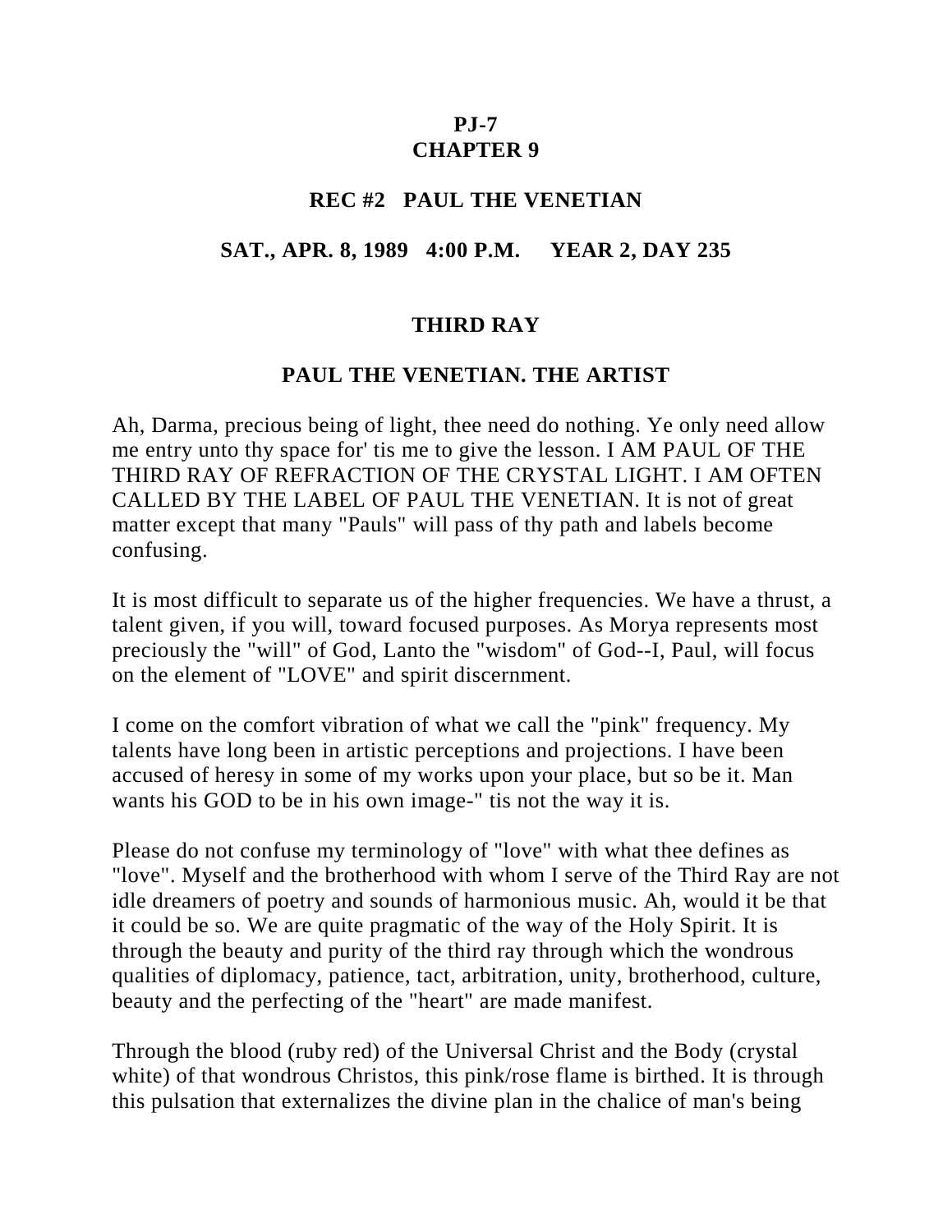through that Body and Blood of the Universal Christos.

As we move forward there will be much a-do about the threefold flame; the heart, head, and the hand, and the extolling of the qualities of the tripart flame of Liberte' (the emblem fleur-de-lis). This is the signet of every son and daughter of Sanat Kumara. Remember from thy teachings; Creator/Creation, exemplified by vibrations and intonations.

Do not concern of it now, beloved one, as confusion is not my intent of this day--communion and introduction are my intent.

You will listen and heed the teachings of the Cohan Maha as he comes in his personal tutelage unto ye ones for it is a blessed gift to be so chosen as his chelas. He has taught you well to clear of thy spaces (inner and outer), to discern the foul spirits of demons below and the wondrous spirits of the angelic spirits above, both of which may work through people according to their moods and vibrations, up or down.

# **DESIRES ARCHITECTURAL PARTICIPATION**

I am most devoted to the perfecting of the souls and the development of the intuitive and creative faculties of the heart. I will most wish to be called into thy planning with thy architectural designs and beauteous buildings. I work most closely with my brothers of the first and second rays in bringing together the Will of God and the Wisdom of God into at-one-ment. We will work through the "science" of Love as it applies to every challenge faced today- from terrorism, pornography, drug abuse, economic debacle to nuclear war. We will transmute through the violet flame in mergence to face even the cataclysms to come forth and even through the "putting down" of the Divine Female (including the feminine ray) in both sexes and little children. So be it.

# **REQUIRE SPIRIT IDENTIFICATION**

I also tell you to "try the spirits, whether they come of God" for many false prophets arc come into the world. The "Holy Spirit" will teach thee how to exorcise those spirits which arc not of God. Aton, as Brother Hatonn, has done well in his training of thee ones, but ones tend to forget with far quicker efficiency than the learning thereof. We will give thee much more assistance in the harnessing of these God forces. Ye must establish a strong heart-tie to the beloved Sacred Heart of thy Creator/Creation Source that ye are never caught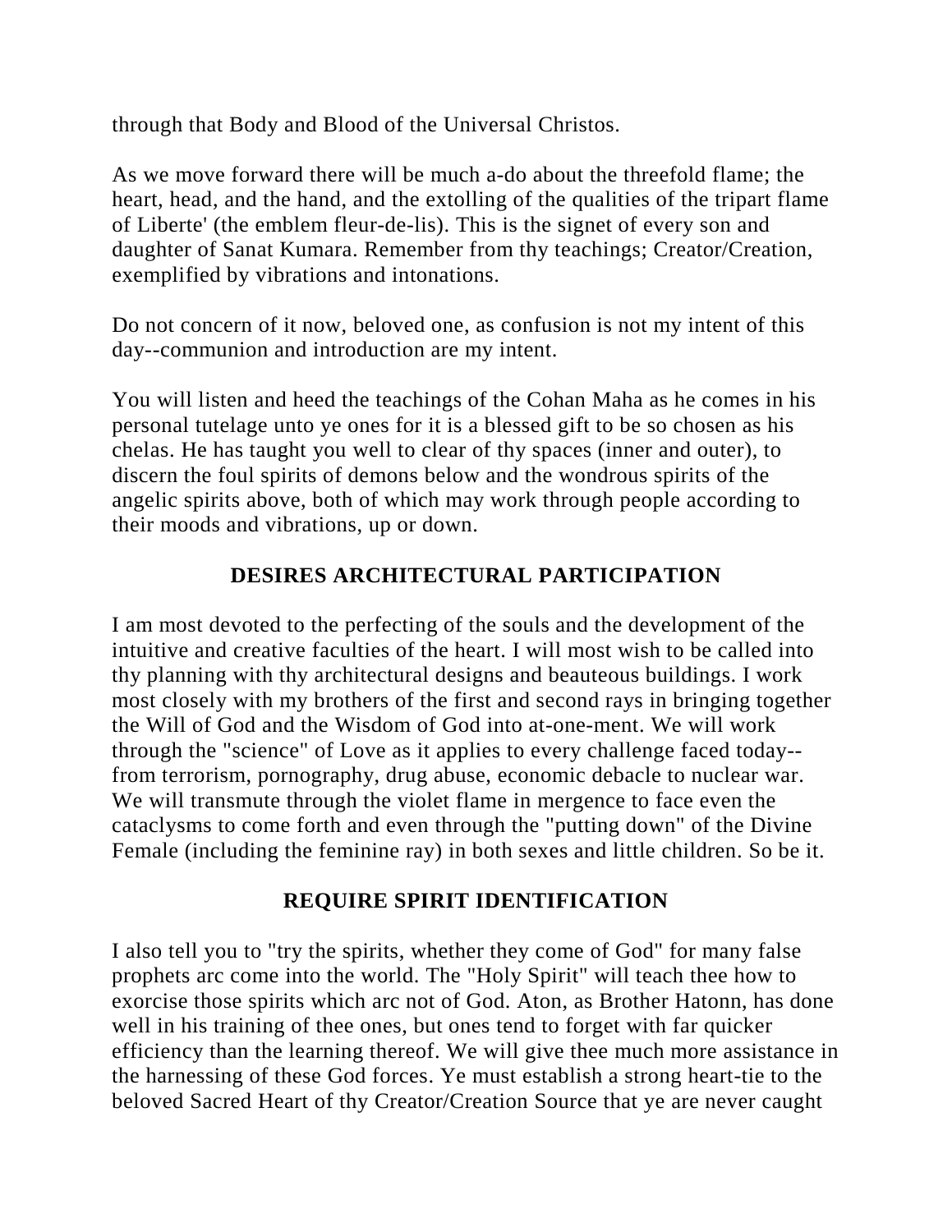"sleeping". Ye will bind the evil spirits in the name I AM THAT I AM IN THE RADIANCE OF THE SACRED CIRCLE CHRISTOS. Utilize the strength given unto thee by thy superior Commander-in-Chief, Esu Jesus Sananda-- Standing Bear of the Wakan Tanka--through the blessed truths brought by White Buffalo Calf Woman unto the early tribes. These were brought forth in balance and harmony and gifted in abundance from Source unto thee.

# **ALL HAVE TALENT GIFT**

Ones upon thy place plead worthlessness and that only a "few" have been given certain gifts of beauty and talent. Nay, not so-locked within the being of every incarnate soul is a talent unique unto thee. It can manifest as a painting, music, invention or the special gift of "giving", i.e., thy Mother Theresa. Most of you have hidden it away, in thy insecurity, and have refused to bring it forth--ye shall overcome. It matters not what "level" of perceived enlightenment ye may be--ye can grow-- YE MUST GROW! For when ye come right down to the truth of it, the fires of creativity held within the force field of man (any hu-man) determine what he can accomplish in his earthly span of perceived "time".

Most dissipate their creativity in lust for money and things of worldly value; fill their thrust with worldly desires and fleshly pleasures and pursuits, and in acquisitiveness that is the disease of the human race. Ye will he assisted in exercising the mind in nonattachment and impersonalization that ye may move from the traps of worldly bindings which destroy thee. So be it.

I come to work with thee that ye might learn of thy own soul's psychology for ye are lost in confusion in the learning. Be patient in thy learning and communion with US as we move more closely into thy spaces. Ye still are in the thrusting of thy senses into a relationship with "another" that might somehow bring unto ye that other's attainment, happiness, et cetera. Ye call of it love and practice rituals which ye call love--nay, ye are novices and do not yet know the full meaning of the term "LOVE".

### **THE STEP NOT TAKEN**

Before I take leave, I would please speak of the "STEP NOT TAKEN". The step contemplated and often resisted, that is, until resistance itself becomes such an ingrained habit that ye are chained into immobility by thy own bindings. The next step then becomes self-acceptance. Ye find excuses such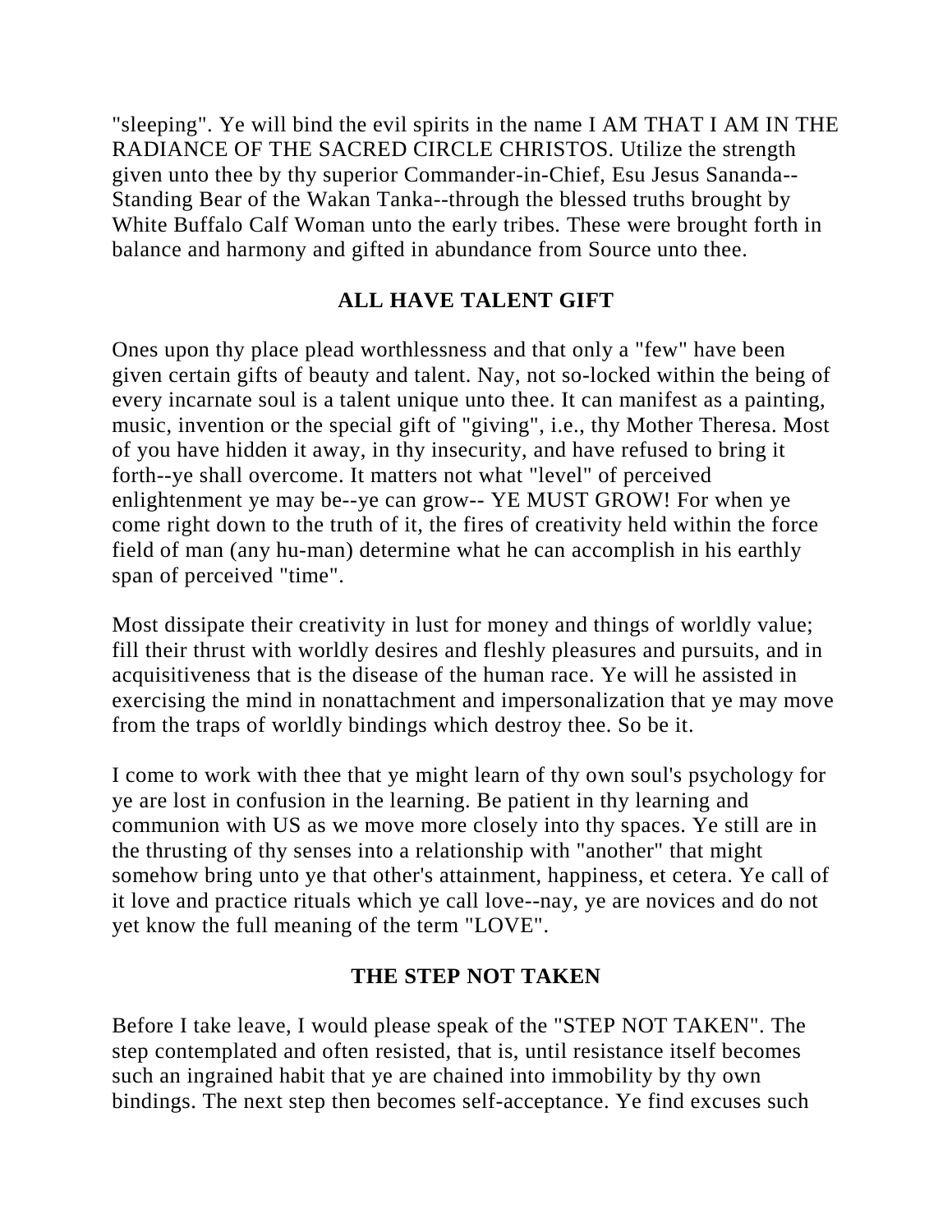as, "Well, this is the way I am, and people will just have to accept me this way. This is my level of service. This is all I will give and others can give the rest. "

Well, the fallacy in this is not self-knowledge and defining one's potential, for it is good to understand one's capacity and not to commit more than one can. But the fallacy is, beloved ones, the sense that one can rest on any plateau or arrive at a set of definitions for one's life or personality, seal them with a sealing of wax and lock without key, make the imprint of the seal of oneself and say, "As it is, so it is. So be it. I have spoken".

# **TRAP OF HUMAN EGO**

Listen carefully, chelas, as this is the trap. It is the HUMAN EGO that would hold you captive and imprison the soul to a certain level of the "knowns" where ye feel ye have security and stability. But, unknowingly, it would keep the soul there, and it would convince the soul that no other progress can, OR SHOULD, be made and that its current level of attainment is sufficient unto all things. Nay, nay, nay!

Let us take utmost care that self-assessment docs not result in the inertia of "rest" and that such inertia is not confused with the state of nirvana. The Higher States of Consciousness are those of "MOVEMENT" (ACTION) even within the point and the heart of absolute "rest".

My service to life and unto you ones, is to show the way of Love, especially to coalesce the teachings of the Lords of the First and Second Ray. This will thrust ye farther then, into the heart of the crystal core; the fiery core, of Serapis Bey (the Lion of the Rays) and then going forth therefrom to bring into precipitation and merging of the Sixth and Seventh Rays of transmutation. Love is the key element, without which ye are trapped. So Be It and I place my seal upon this portion that I would not tire of thee, Dharma. Ye are blessed and we hold thee close that ye can not fall.

I take my leave in humble appreciation and leave a cloak of Love about thee that ye might find peace in thy journey. Ye grow weary and thy nerves are worn from the energy surges. Keep separate from the confusion of groups or noise which clashed with thy senses for thee are undergoing great changes and ye must not withdraw for we are only just begun, dear one. Ye do not need of company nor the running about to share of thy energy and space, neither do thee need be ill to escape-JUST SAY "NO". If ones are offended, 'tis of their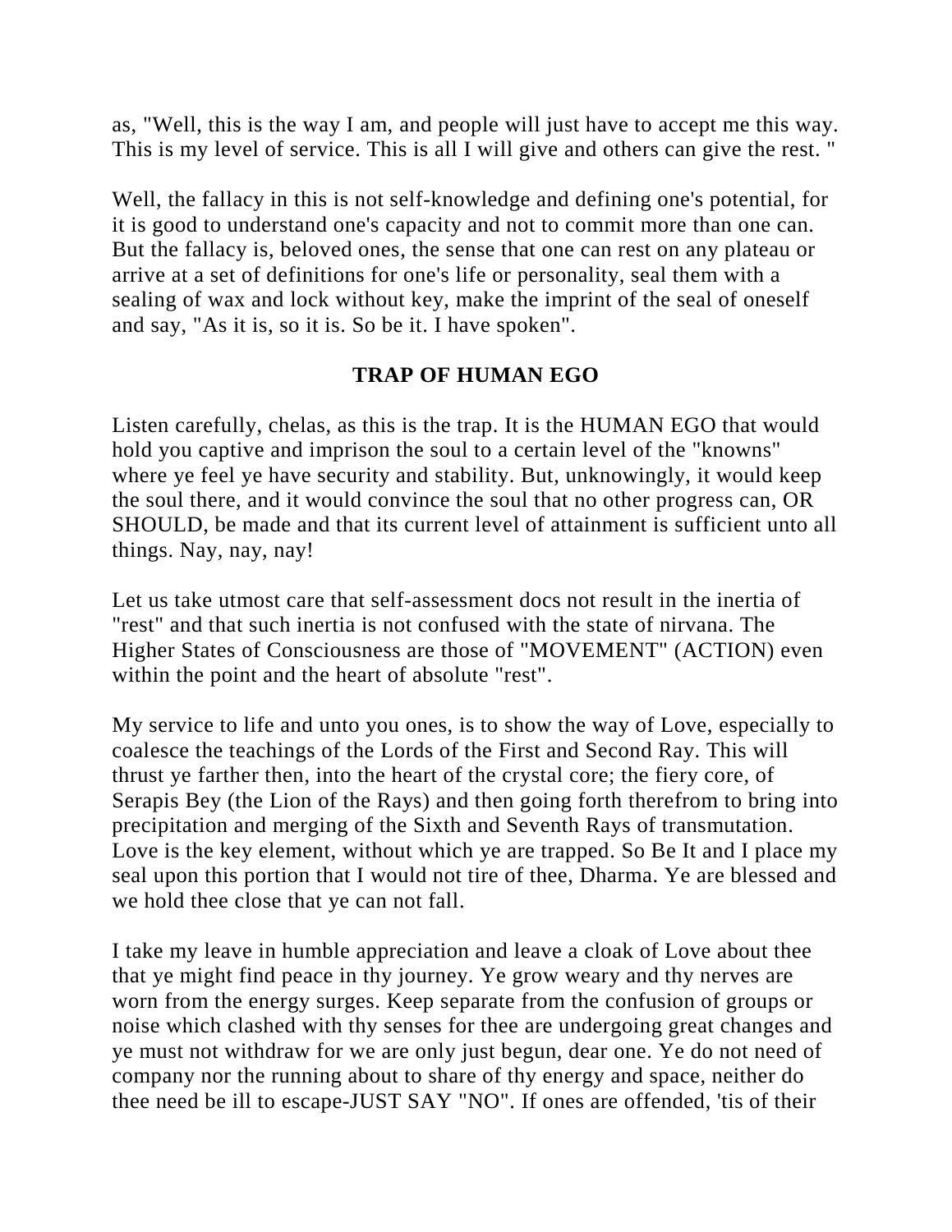problem, not thine. Adonai, precious chelas, I look forward in great joy to sharing again with thee ones.

# **I AM PAUL IN LOVE AND ETERNAL SERVICE UNTO THE ONE LIGHT AND UNTO THEE. AH HO**.

So be it Darma, so be it. We are growing rapidly. Hatonn here to smooth the ruffles. It is much to ask of thee to write so much in thy day, but dear one, if we tarry, we cannot cover the span which must be covered. Ye must become acquainted that we may move forward. The pace will quicken rapidly and steadily and I must have thee in clarity. Please keep thyself released. We cannot take of a week-end and ye will settle more quickly if ye keep separate from outer confusion. I will not command that ye do so, but I do "ask" that you honor my request. Thy brothers are very dependent upon thee, dear one, to do of thy job. So Be It and Selah.

# **SALU, SALU, SALU--I AM HATONN OF LIGHT**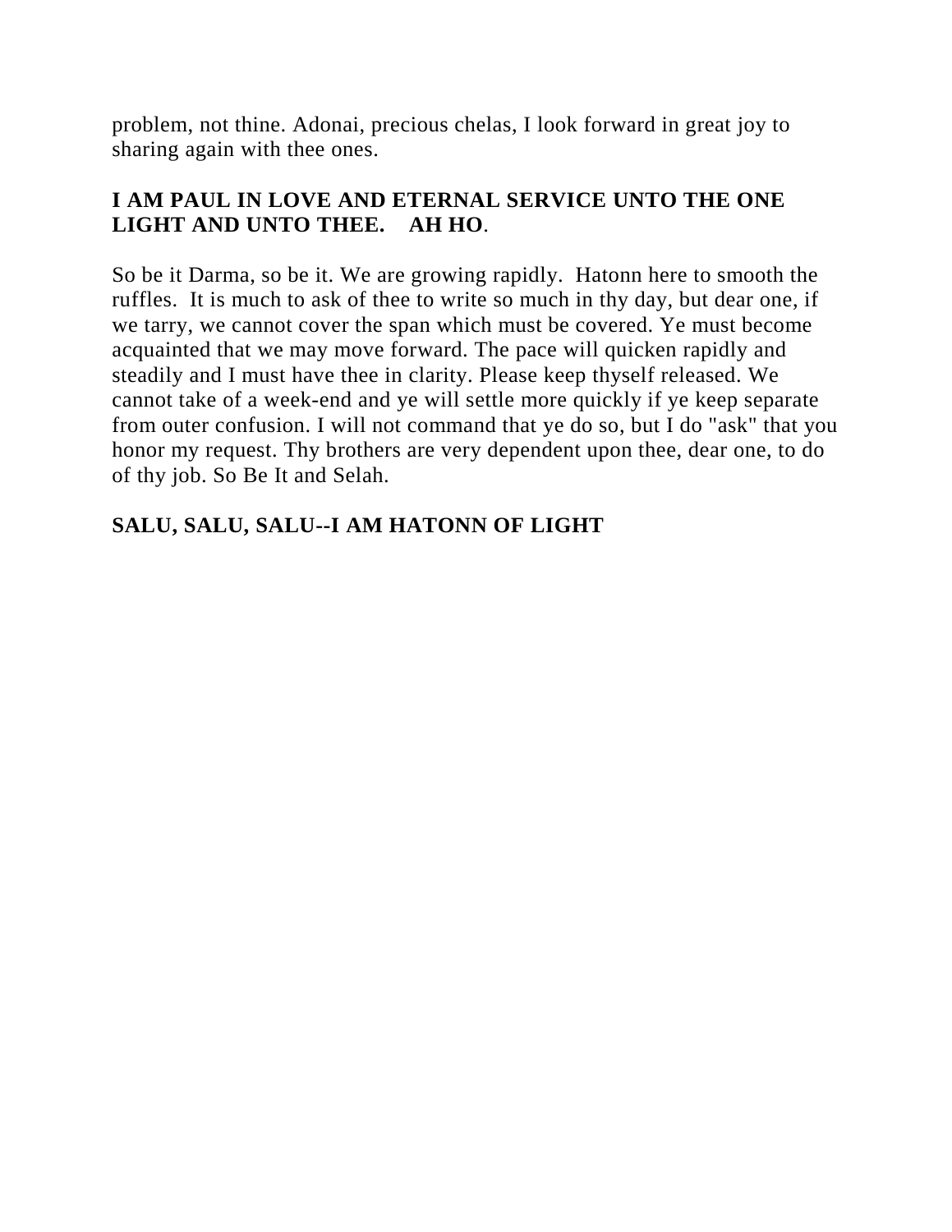### **PJ-7 CHAPTER 10**

#### **REC #1 SERAPIS BEY**

#### **SUN., APR. 9, 1989 7:00 A.M. YEAR 2, DAY 236**

#### **THE FOURTH RAY**

#### **SERAPIS BEY, THE ARCHITECT**

Dharma, GREETINGS. I AM SERAPIS BEY to call. Ye should feel much comfort and comradery with me. I am often referred to as the Commander Hatonn of the Seven Rays! I represent the disciplinarian, task master, Iion-- "shout loudly and push around a big stick". Knowing Hatonn as ye do, I think you have already discounted the words as being quite tainted in exaggeration. It is that I, like him, believe one should get what one requests; hard work, truth and a mighty kick to the rear areas that move thee along thy path. When I was a student (chela) in decision about which ray I would serve and focus my efforts, what ray I would preserve in the office of preserver of Life, I meditated and contemplated all, but came to the Light of "Purity". I then focused, master of geometry that I was--"The shortest distance between two points, point A and point B, is purity", therefore, "Purity" I shall be! I shall take the "direct" path. I shall always give thee directness--"bottom line", thee calls it. I shall effort at relieving thee of the "mush" of thy self indulgence. If that be a Spartan trait, so be it. I was a Spartan upon thy plane. I was Leonidas, King of Sparta (meaning Son of the Lion). Well, so be it--I am often referred to as the lion-not so much from ferocious terror that I bring forth, but I suspect 'tis more that I "growl" a lot.

At any rate, I chose (and choose yet) the direct path. Purity reflects the crystal light--direct fragment of Father/Mother Source. Did I set myself above my brothers who chose the colored fragments? Oh no, just needed to jump in and get on with it, I suppose. I decided that if "Ascension" is the intent (which it must surely be) then, I would go as directly to that point as possible as rapidly as possible. Well, even old souls get their lessons and I most surely got mine, but, so be it--I most surely know all about the Ray of Purity and Ascension.

#### **"DHARMA" IS NOT DARMA**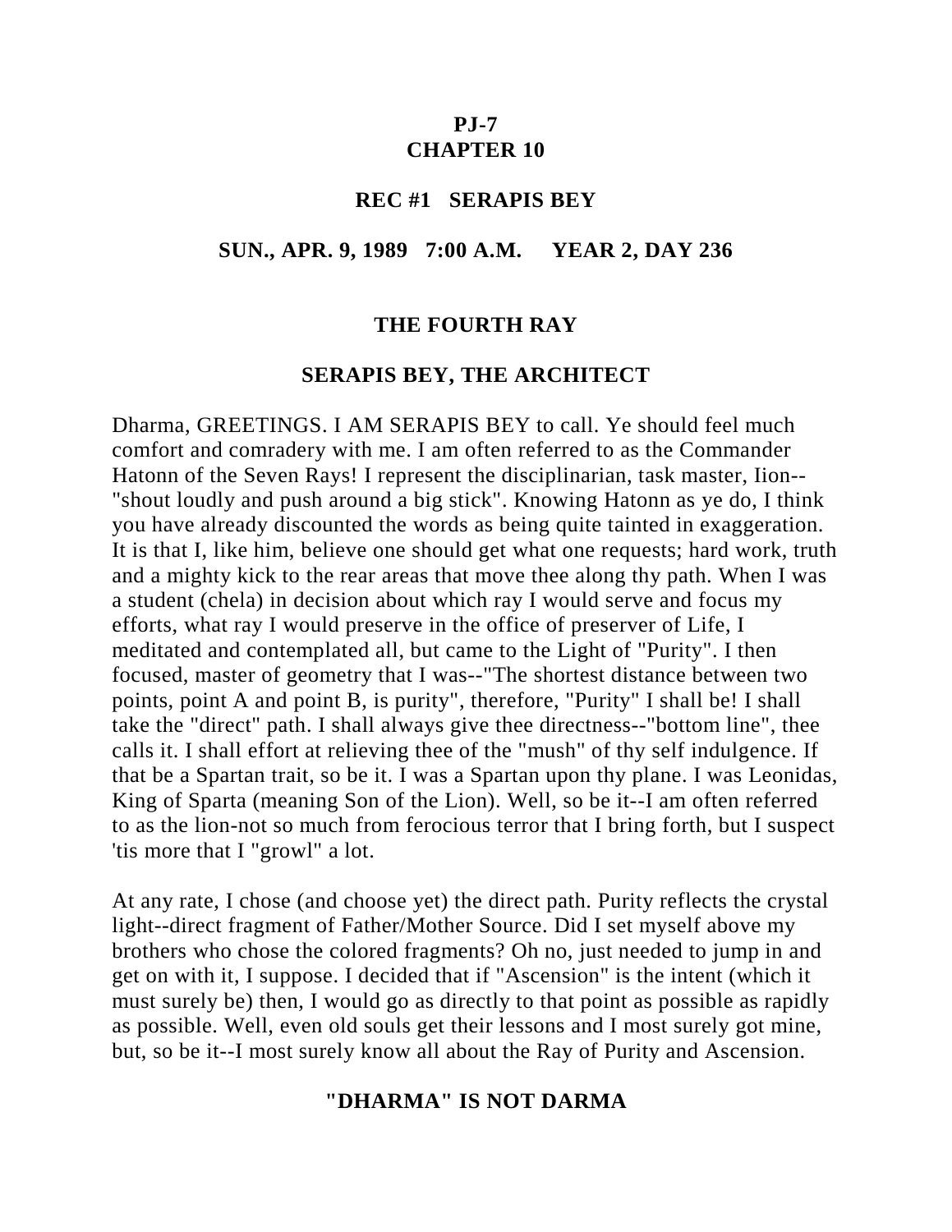One, however, does not stand alone until thee are "THEE ONE" (that is not a misspelled word, Dharma). Why do I spell thy name d h arm a? Because it is thy name. Ye are one of the bringers of "life truth". Do ye wish to avoid thy truth by avoiding the truth? How long can thee hide and' pretend ignorance? So be it.--! Let us get on--. You will find the most "utility" ray will be Germain's violet. Intense and transmuting. It is impossible to explain these things since there is no difference in reality, but it helps thee to focus on a given service or duty. What do ye wish to accomplish? Then call in the most effective tool. To achieve thy goal, ye must utilize the white ray in blend and thrust of the violet ray. Oh, I wish for thy misinformed selves, that it could just be mystical and cloudy as ye perceive it to be. But, alas, 'tis not so--it is "physics", light rays, vibrations, sound=based on the law of universal physics. Therefore, thee must learn to use the tools and with all hu-man, it must always be the difficult way it seems.

Ye must learn "ALCHEMY" and, beloved one, ye shall learn it "from the Masters at it". "ME" and "GERMAIN"! SO BE IT.

### **GET YOUR PEN AND PAPER**

We would begin by taking a page upon which to write. Make two columns. First column: MYSELF, WHAT IS REAL; the second column: MYSELF, WHAT IS UNREAL. You will head the first column with the word God, the I AM THAT I AM; Christ, the only begotten Son. This is that which is REAL within you. You will head the second column with: the human will, the human intellect, the human pride. Next, list the virtues of the LIGHT, the virtues of the Christ and of God in the first column, which you know to be REAL and to be outpictured within thyself. Next, in the second, you list those faults, those "sins" which are NOT REAL. Then you will return to the first column and list those attributes that you desire to have as real, that you know exist, that you honor and adore, but which you have not yet mastered. These you must also claim as yourself, as reality; for unless and until you claim them, you cannot be them. Do you see? Thusly, you will clearly mark the truth and the falsehood of identity. I am sincerely meaning this, chelas-do this in fact; don't just read Dharma's printing--take pen and paper and find thyself! THIS IS THE STARTING PLACE. That which is in the first column must RISE, that which is in the second must be TRANSMUTED before the energy thereof CAN RISE. SO BE IT.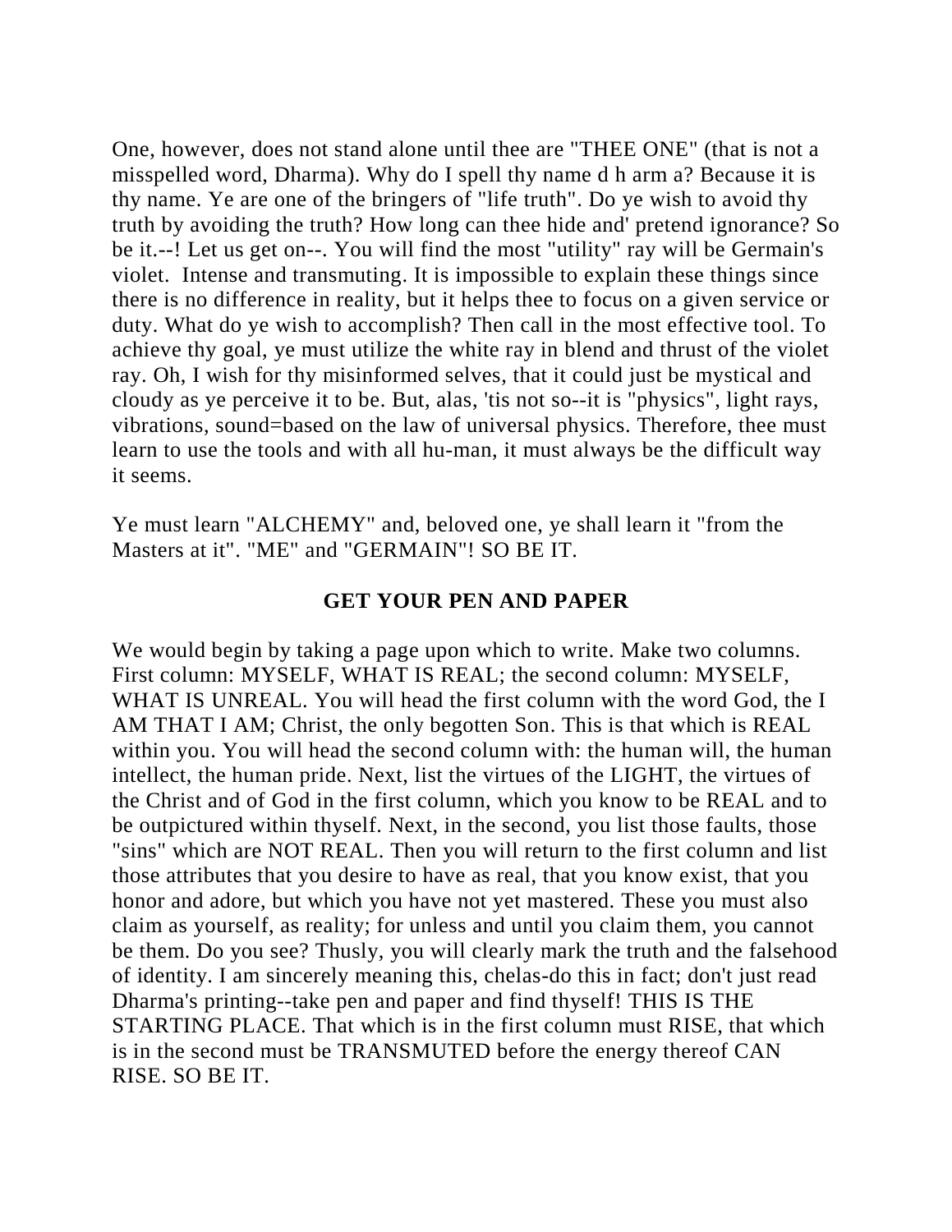## **UNBENDING LION**

When ye work with me, ye must know something; I do not allow of one to simply up and leave a crisis, a circumstance, or an individual that is not to his liking. He must stand, face and conquer his own carnal mind and misqualified energy by disciplining his consciousness in the art of non reaction to the human creation of others, even as he learns how NOT to be dominated or influenced by his own human reaction. When ye master these things-- (MASTER these things)--then ye shall be given the alchemical secrets of the "TREE OF LIFE"--when thee "really" grows weary of world of desire, have subdued the passions and polarizations, conceding only to "be still and know that I AM GOD. "

When this is done in perfection, then ye will get thy Ascension papers and Ascension bag and we will charge of it to the Gold Master-Card.

Thee will never make it through "pride". Ye will make it only through humility--divine humility (different than proclaimed "humility"). There is an act of "false pride" which manifests "false Humility" and causes individuals to appear humble whereas, in reality, they REEK WITH PRIDE. This false humility is often manifest in subtle ways and it is a mockery of the real--.

I urge upon all, then, that thee seek the banner of divine humility. If the Masters and the Divine Presence of man, through the mediatorship of the Christ, have ever recognized any of the errors of men that have hindered them from becoming that which they truly long to become, they have recognized their "PRIDE". True humility is worn eternally. It is not a garment you place upon you for a moment, for a day, or a year, or when passing a test. It is an undergarment with which God himself is clothed, and unless it surround thee, thy hopes of attainment are slim indeed.

Once ye had ascended unto the higher realms, the promise of the Master is, ye are free--finished --! However, (and, here comes the punch line for thee ones) the EXCEPTION to the Master's promise would be if the individual, in order to FULFILL HIS DIVINE PLAN, IS REQUIRED TO COME AGAIN IN EMBODIMENT AT SOME ("FUTURE") TIME SO THAT HE (YE - 'YOU') CAN COMPLETE A SPECIFIC MISSION AGREED UPON. SO BE IT--IF THE SHOES FIT--WALK (WORK) IN THEM!

Brothers, when you finally come to face the Presence, and behold, in the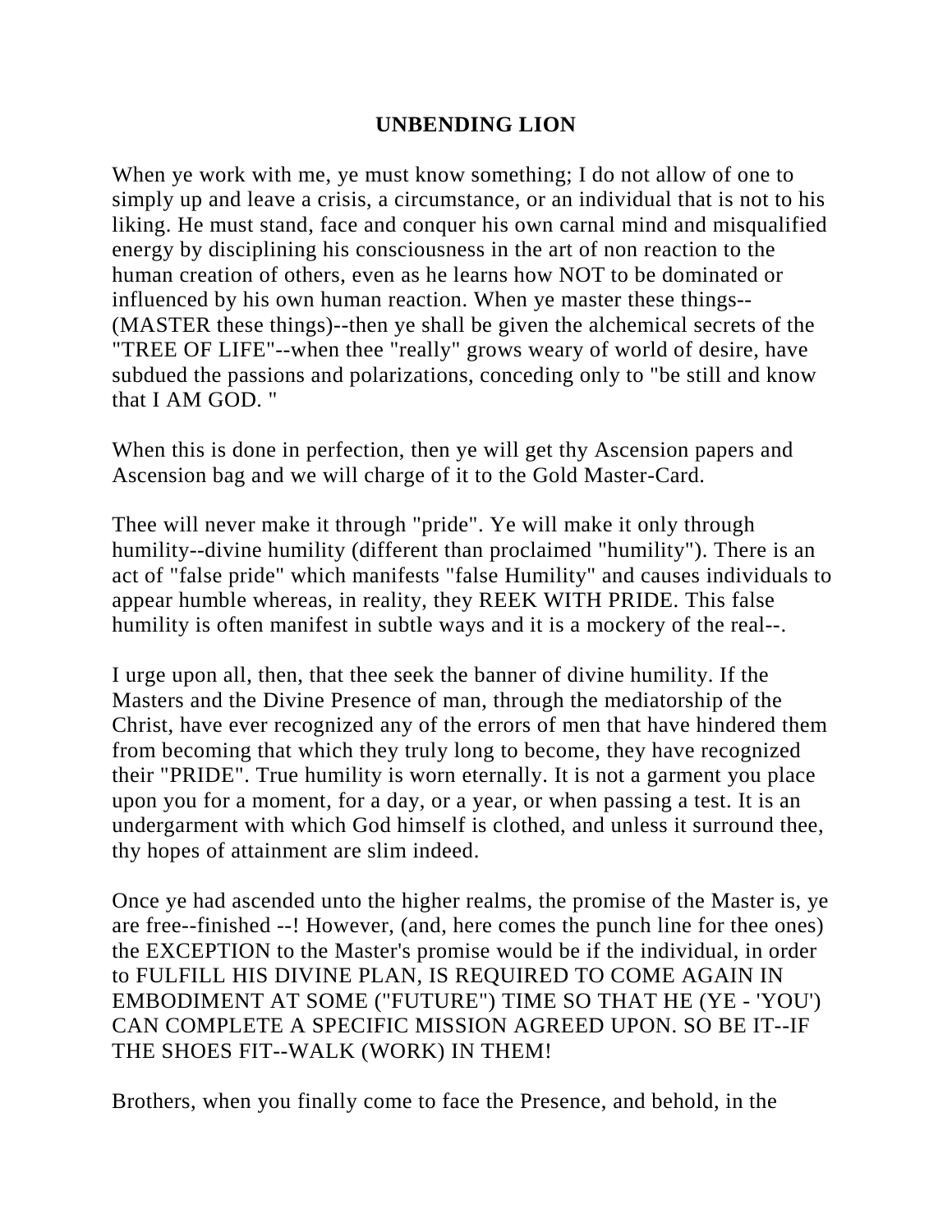mirror of eternal Life you see God face to face, you will then say "LO, I AM made in his image. I AM the image and the likeness of the Holy one." For in that fire, you see yourself as God is--and not as you WERE YESTERDAY in the human consciousness, or today, or tomorrow-but you see yourself in the foreverness of the invincibility of that COSMIC FLAME OF HONOR!

Men will stay on the merry-go-round until these things are LEARNED. He perceived he cannot get off; he fears he will fall off--NAY BROTHER--JUMP OFF AND INTO---!!!

If ye spend of thy time learning the lessons which will be brought unto thee, thee will have glory. Do not wait in the pondering as to whether or not Dharma has "lost her marbles" lest she take of her marbles and come home and thus end this game. Ponder upon the lessons herein; not on whether or not of the sources--ah yes, we are REAL and we come to assist and share, but turned away, we go away--free will choice of thine own gift.

SO BE IT, LITTLE ONE, WE HAVE DONE GOOD WORK THIS DAY. MY RAY OF VIBRATION WILL NOT LEAVE THEE SO CONFUSED AS IT IS THE RAY OF THY BROTHER HATONN/ATON. I STAND IN HUMILITY IN HIS SERVICE AND IN THE SERVICE OF THE GREAT AND WONDROUS SACRED CIRCLE OF INFINITY, THE COHAN OF THIS HUMBLE CHELA.

I PLACE MY SEAL UPON THESE WORDS; I BIND THEE IN MY PROTECTION. I GIVE UNTO THEE ADDED CLARITY AND PERCEPTION, THAT WE MAY MOVE QUICKLY ABOUT OUR APPOINTED TASK.

IN TOTAL LOVE AND TRUTH; BALANCE AND HARMONY, I TAKE LEAVE.

# **I AM THAT I AM I AM SERAPIS BEY**

\*\*\*\*\*\*\*\*\*\*\*\*\*\*\*\*\*\*\*\*\*\*\*\*\*

**Hatonn, Darma, in Light.** I come only briefly to balance the energies a bit. Our brother, Serapis Bey, always leaves a whirlwind similar to Germain. Ye will be picking up thy bits and pieces while he has already returned to where ever he was going. There is strength to lean upon in this Mighty Presence. He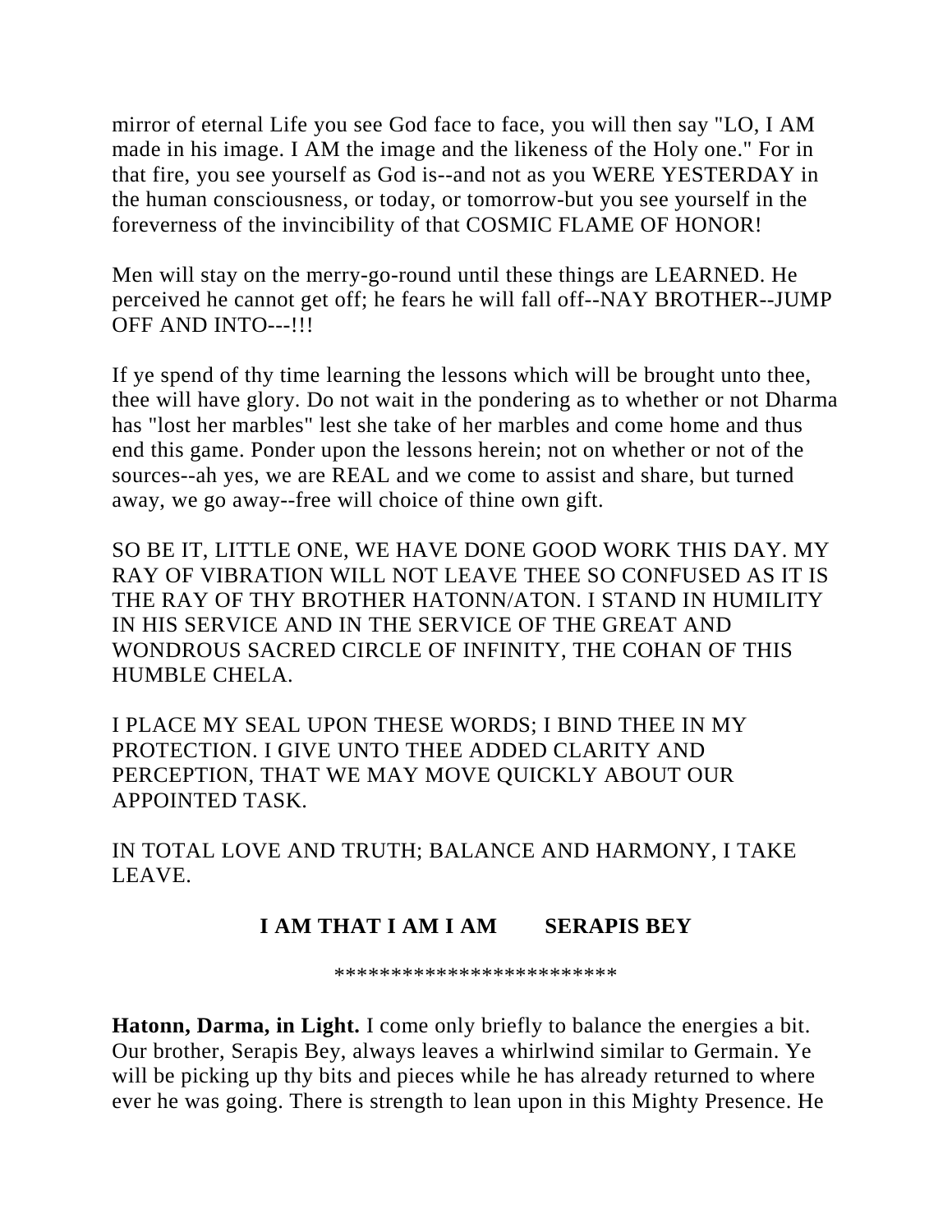will not play of games with thee when thee are serious in thy questions, but he will rather suggest most directly, that thee "shape up and haul--". Do not set these ones high above thyselves--they are your learned teachers-Masters at their work, reap thy rewards from their singular attention and love.

Truth knows no bounds for TRUTH is. Ye will not be allowed to further hide from it, for once Truth be known there is never again, the unknowing.

Ye are fine, I would meet again he fore the day ends, please. Go forth from this place for a while and allow the energy fields to temper a bit. Get thy sage basket, food--whatever, and let us convene again at a later hour. We need get through these introductions that we may "get down to business"!

In love and care, chela, I take leave, **SALU, SALU, SALU, HATONN**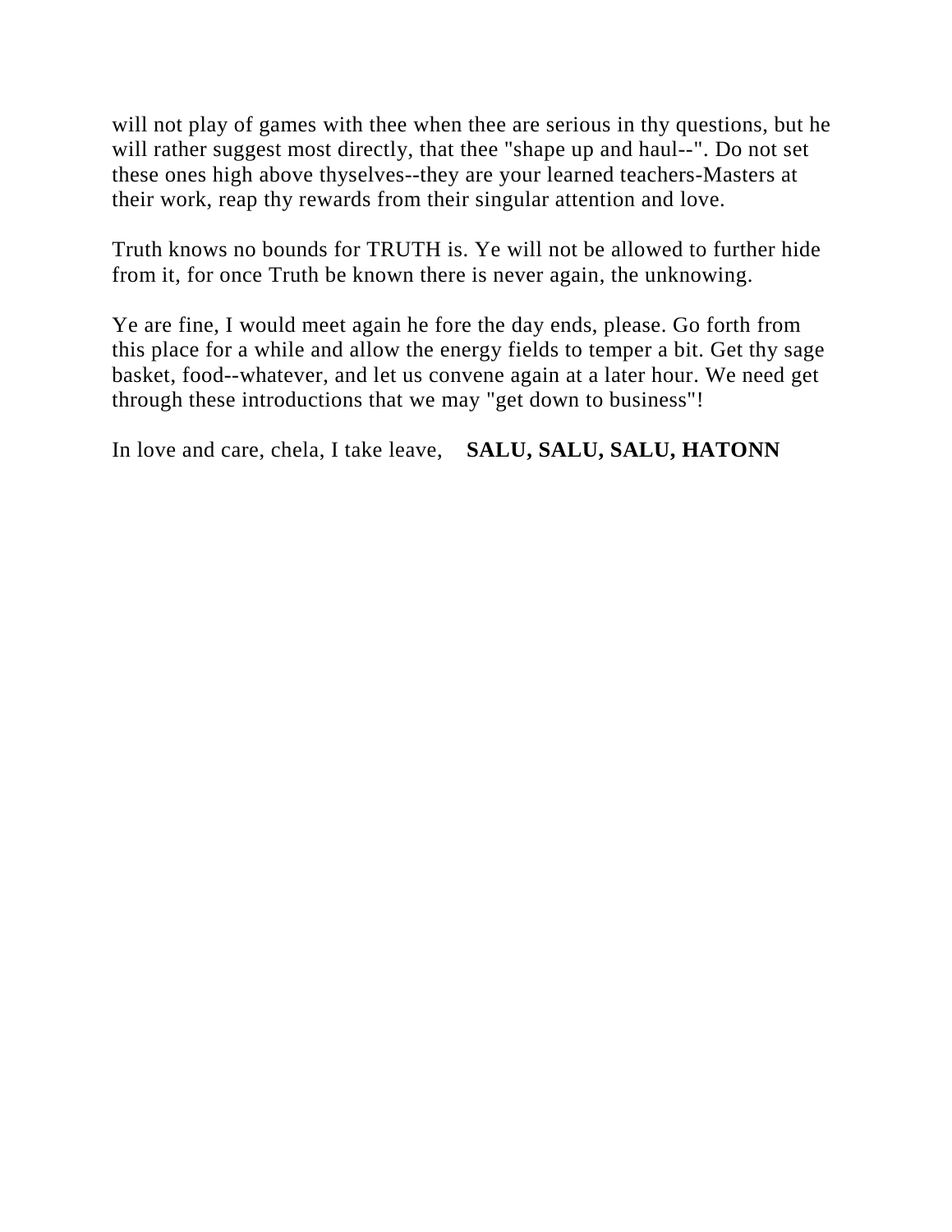#### **PJ-7**

#### **CHAPTER 11**

#### **REC #3 HILARION**

### **SUN., APR. 9, 1989 1:45 P.M. YEAR 2, DAY 236**

#### **FIFTH RAY**

#### **HILARION. THE HEALER**

Dharma, thank you for receiving my presence. I AM HILARION OF THE FIFTH RAY, THE RAY OF HEALING, THE RAY OF THE EMERAULDE. I come as the "Head Master", if ye will, of the green flame of the fifth ray. I greet thee in love.

My purpose is twofold at this meeting. I wish to bring personal touching to my most beloved "John" who is in fact, a direct and directed, fragment of myself. That one whose greatest glory was in the beingness of Paul--Saul of Tarsus. John experienced along side myself, at that time in that place, having been chosen for the task long before my actual emergence from the womb into body. Some of us take the "two-by-four" across the head, John, to find our truth but once confronted, no man shall endure against us. So Be It. As the merging time has come, we shall all be meeting of ourselves. WE have all experienced in many times; many places--but, there is always the "one" that imprints all our existence above all others. I ascended as Saint Hilarion and therefore bear the label of same. It is my work with my Master Teacher, Esu (the Christed Perfect Circle without beginning or end) that touched my soul into the forever of infinity.

We always ponder what and why we come a way again. What could our purpose be'! Is it karmic debt--nay, in this instance, the debts are paid--the joy of reversing that which we precipitated is the glory of the commitment. It is a question of polarization. When men are polarized to the anti-Christ position, if they be truly of God and of the Christos who is All and IN all--though they deny of it and Him, by his Holy Spirit will he repolarize them out of the "deadness" of their worlds and mere words unto the Alpha and Omega of the living Word. Still, the tears pour forth from mine eyes as I recall the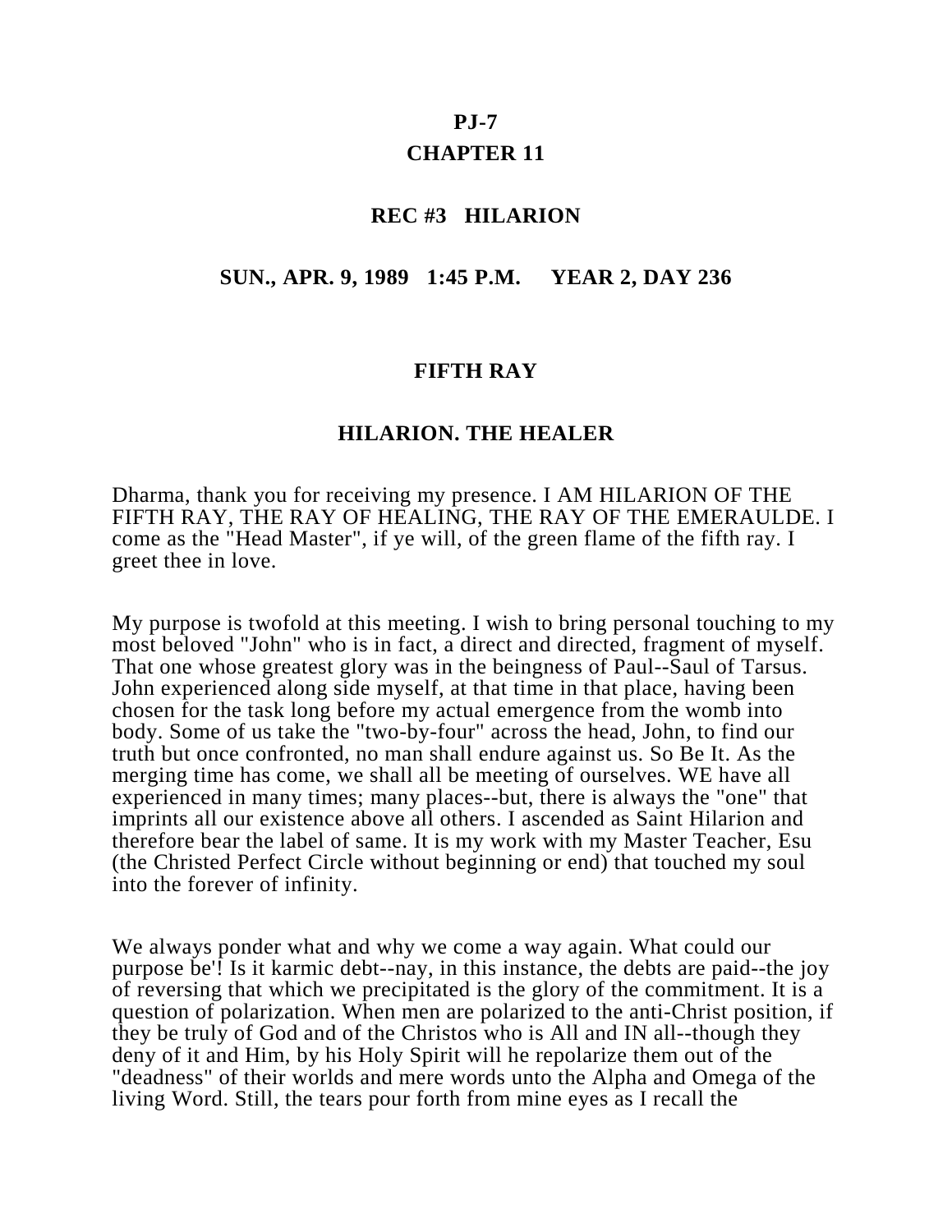experiences of my time spent in the expression of the one Saul. So Be It, for even 1o, lifetimes may pass-thy stamp will always be to be cast aside and transmuted into the glory of Creator/Creation. Only do we hold to the memory for the experience of truth and lessons never to be forgotten that we do not repeat of the errors.

We must, however, know that all has its purpose. It is axiomatic; the presence of the Holy Spirit in the power of conversion side by side with persecutions is the greatest proof of our oneness with the Christos-- "The servant is not greater than his lord: If they have persecuted me, they will also persecute you." Now, comes our greatest contribution; to build the Kingdom on a foundation of ROCK that no man can tear it asunder.

Ours is of another mighty task; to heal of the wounds and the crippling circumstance wrought upon this Holy Place. It is the Glory to work hand in hand with our beloved Masters and our most revered Sacred Angelic Energies in communion and harmony with the very Christos himself, herself, itself!

### **TERMS**

Terms (words) get in our way so let me define a few for thee. Guru means God-man, the dispeller of darkness-the incarnation of the Word (Avatar) who is Teacher, Initiator par excellence. There is no higher office held on the initiatic scale by one in physical embodiment (though the degrees of attainment by the officeholder may vary according to the quality of his heart and his endurance on the path). The Eastern term for the office held by Paul is "chela"--or, servant of the God-man, devotee of the Light of Christ in the One Sent, the Living Master who wears the mantle of "Guru" or Teacher.

Now, let us consider the word "Christianity". Not so, my chelas--incorrect. It is CHRIST-I-AM-ity: the way of the Sons of God using the power of the sacred name I AM to affirm their God Identity on earth as it is in Heaven. Thus it is written in the Akasha. Thus too, it behooved Christ, then and now, to teach his own the mysteries concerning their incarnation of the Word.

Do thee see? By being the vessel of the Christos, offering the totality of my being unto my Lord (Guru, Teacher), I became that Christ, that Lord, and that Guru. Even so, "I and my Guru are ONE," and the answer returns over the figure-eight flow of the ONENESS--"I AND MY 'CHELA' ARE ONE." THEREFORE--"WE" ARE ONE IN INFINITY.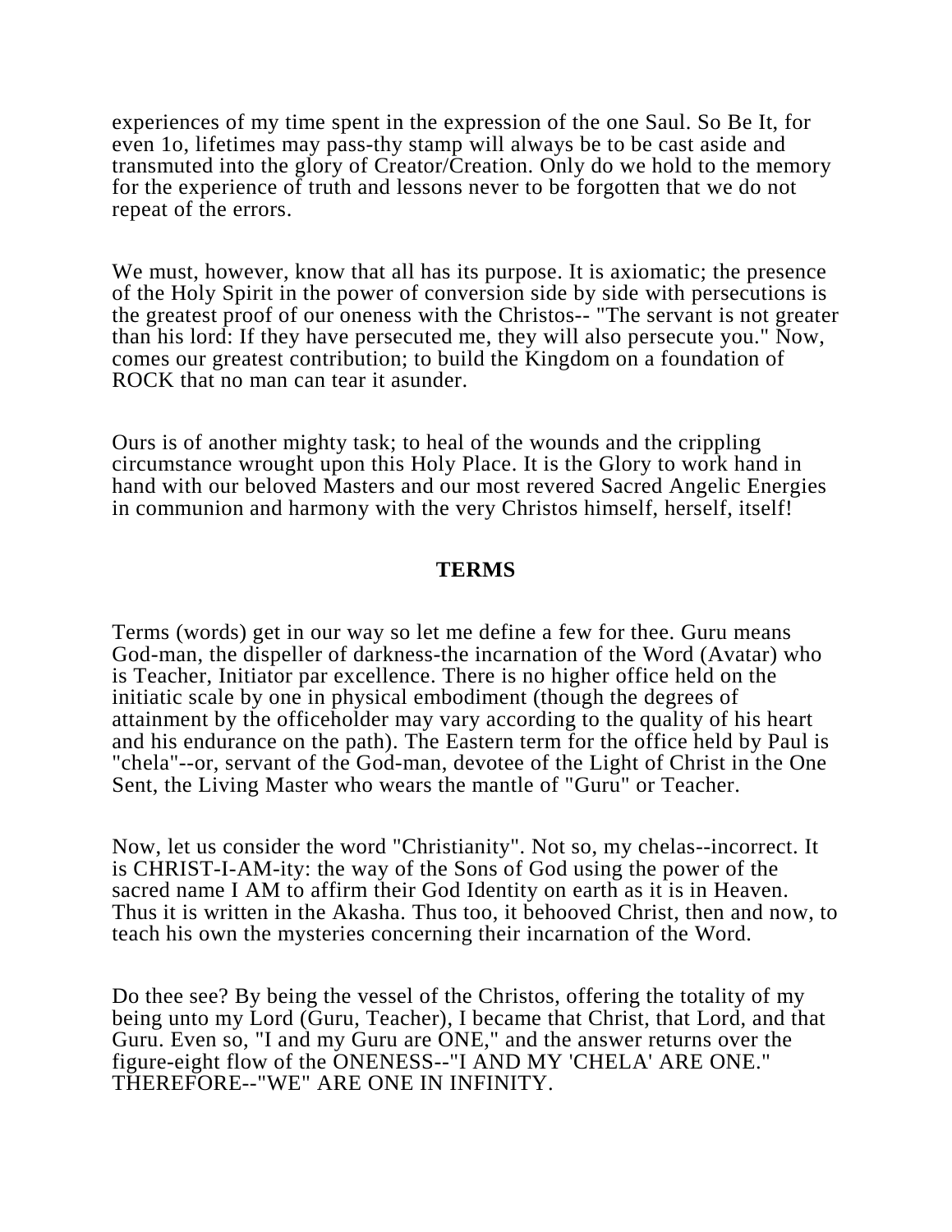This means that I, and my chelas, embody the Christ-flame, the Christ- standard, and the Christ-consciousness of the fifth aspect of the Light- emanation of God and that we are qualified to transfer this attainment to our students, line upon line, cycle by cycle!

#### **WHO HAS "CHOSEN" WHO?**

Remember, however, the words of the Master Esu Jesus of the Sacred Circle: "Until ye have prepared thyself, 'tis I who have chosen thee. When thy lessons are learned 'tis ye who have chosen me and I will be in acceptance of thy call." Y e will heal, ye will cast out of spirits of evilness; but ye will first learn of thy lessons-for 'tis not for thee without the presence of the Holy Spirit. Ye must have the cooperation, if ye will, of the spirit ye wish to cast out. Be careful lest ye bring the house down upon they ears. Ye must become one within the power of the Holy Spirit or the "evil spirit" may spit in thy face--or even "remove" of thy face. 'Tis the Lighted Spirit of truth from which the darkness moves away. If ye are careless, ye are a tool of the evil itself and it will strike thee down. Thy world is filled to overflow with false prophets and selfproclaimed evil exorcists. Do not be foolish in thy Ego needs to be wondrous in the works of the Lord lest ye fall on thy tousch in a heap, battered and bruised and too late, wise.

#### **HEALING COMES ONLY THROUGH MIND**

Healing must come also, from Truth in the Holy Name. It also must come from that God-self within the one stricken. It must come through the "mind". It can "only" come through the mind so better ye ones who would heal, learn to contact and work with the portion of mind that literally "controls"; that which is beyond the consciousness. There are lessons on thy plane which can be given by very learned Masters of the art. These are not removed from thee, but within thy group. So be it. We will be speaking more on these matters for healing will be integral to our success. What have we done if we create a place to be inhabited by crippled energies. It has naught to do with "bodies". A "body" can be handicapped--a "crippled" body is very sad indeed. Illness and crippled states are sentences passed out by the "Judge" within self. Ye cannot help of it in thy consciousness for ye are being the "perfect prisoner", serving thy sentence in good behavior. To be free, thee must set of thyself free. Refuse longer, the sentence--pronounce thyself having "served" the "warden" long enough and remove the binding shackles. I can tell of the "how", ye must unlock the door and come forth.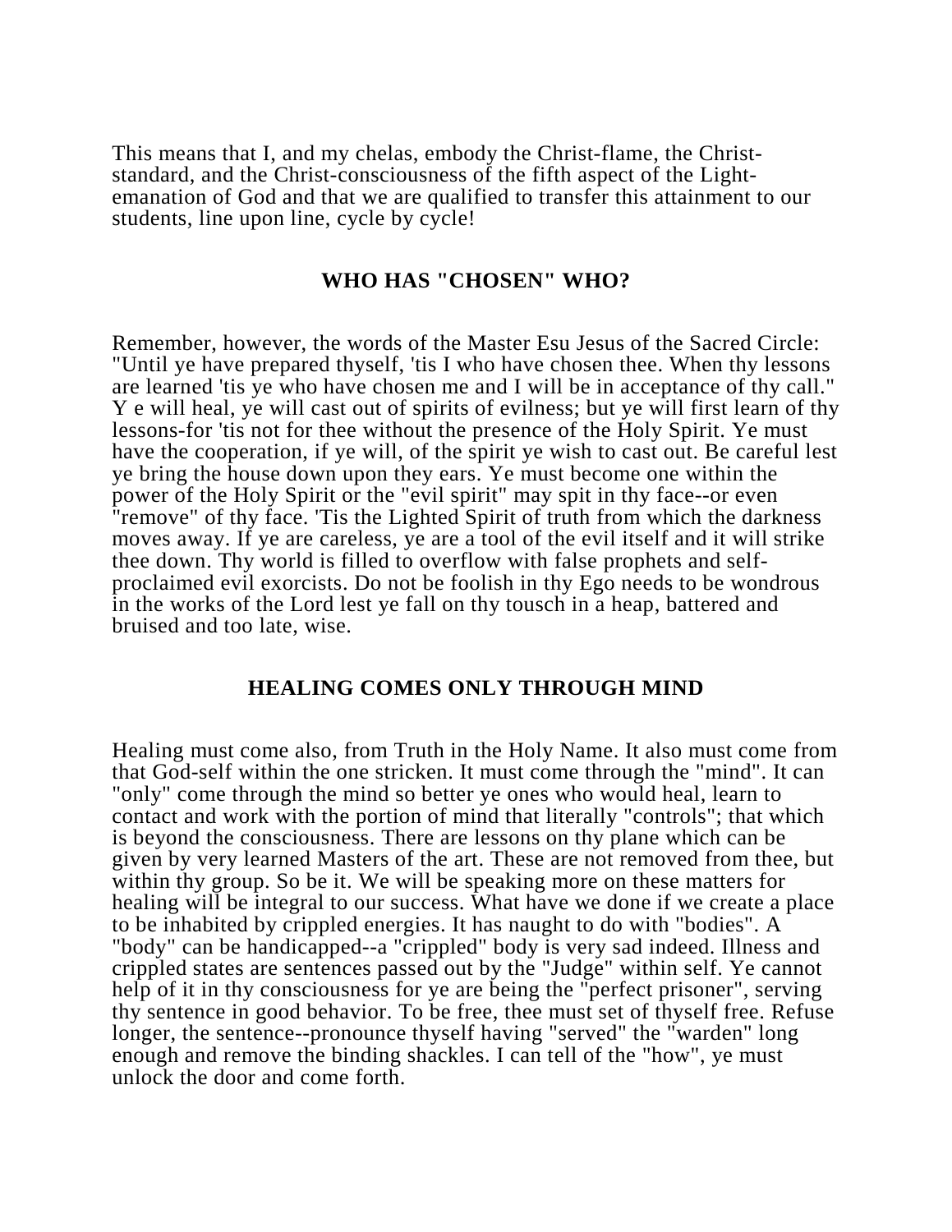Ye are my precious ones, thee and others such as thee, who will carry this glorious banner beyond the gates and set up the city of light. We of the Realms of Glory will walk every step of the way with thee--we will carry thee if thee stumbles and pick thee up if ye fall. So be it for the "story" is written; the "play" finished--we have but to fill the roles-the alternative to this responsibility is devastation upon this magnificent garden. Let us bear of our responsibilities in magnificence that we may stand tall at the mirror of our God and pronounce our job well done and our performance pleasing.

Thank you, Dharma, for thy willingness. Thy body is weary and thy mind confused; go to thy place of quiet and spend a respite with Aton. The Omega is worth the Alpha. So be it and I place my seal upon these, my words. In the service of my most beloved, I am thy humble servant.

# **I AM THAT I AM--HILARION**

\*\*\*\*\*\*\*\*\*\*\*\*\*\*\*\*\*\*\*\*\*\*

Hatonn here, Dharma. Ye have done well this day. Go now and allow the energies to settle into perspective. We can introduce the sixth and seventh another time. It will require a long session for Germain, I warn, for he will be thy constant companion in this journey through.

# **SALU, SALU, SALU, I AM HATONN**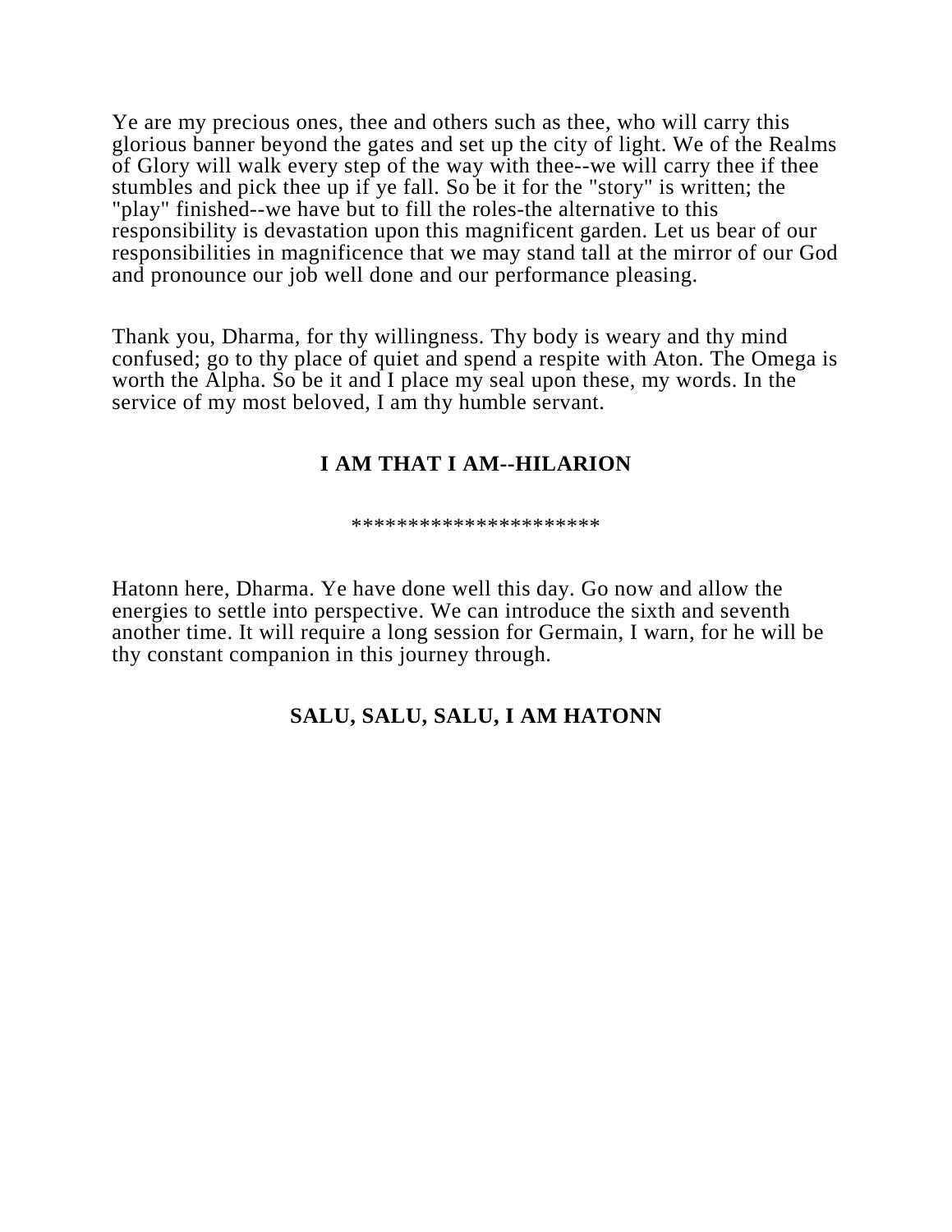# **PJ-7 CHAPTER 12**

### **REC #1 NADA**

### **MON., APR. 10, 1989 7:30 A.M. YEAR 2, DAY 237**

### **SIXTH RAY**

### **LADY NADA**

Dharma, good morning. I AM NADA, come to get acquainted. Firstly, let ME tell YOU what it is ye are feeling. Ye have abdicated the "thinking" consciousness of thy brain that the circuit will be clear, but ye do not like the response ye feel towards me. Release of it, for I am going to give you ones a lesson that I plead ye never forget.

### **GENDER PROBLEMS AND RESPONSIBILITY**

We will need speak of the personal Doris/Dharma and what ye were and what ye are. Ye struggle in the feminine form in a harsh, harsh world. Ye have reached a time where the masculine "form" has taken on much of the feminine trait of "weakness". Many of the feminine "forms" have become badgering, masculine "rulers". There is confusion piled upon confusion. "Sex" is used (yes, I said USED) for wrong purposes-only for pleasure; hardly ever for the production of a wanted, beloved child to portion a family.

We see the arguments for and against abortion, for instance. "For" or "Against"--what of the human form--Iife within? At what age is it alright to murder another? Why cannot a Mother take a child who is ten years of age and because she no longer cares to have him, or he is handicapped, simply cut his throat and cast him in a grave--or a son at thirty years of age-what difference? HUMAN LIFE BEGINS AT CONCEPTION-SOMETIMES "BEFORE"!!! Perhaps a woman should have "rights" to shoot her husband if he becomes senile (pronounce it a disease) and shoot him too, he may only be seventy-five years of age! So be it, Dharma, the truth of it is in sorting. Precious child, the truth is in the sorting.

They claim. "back to the underworld for abortions--back to endangering the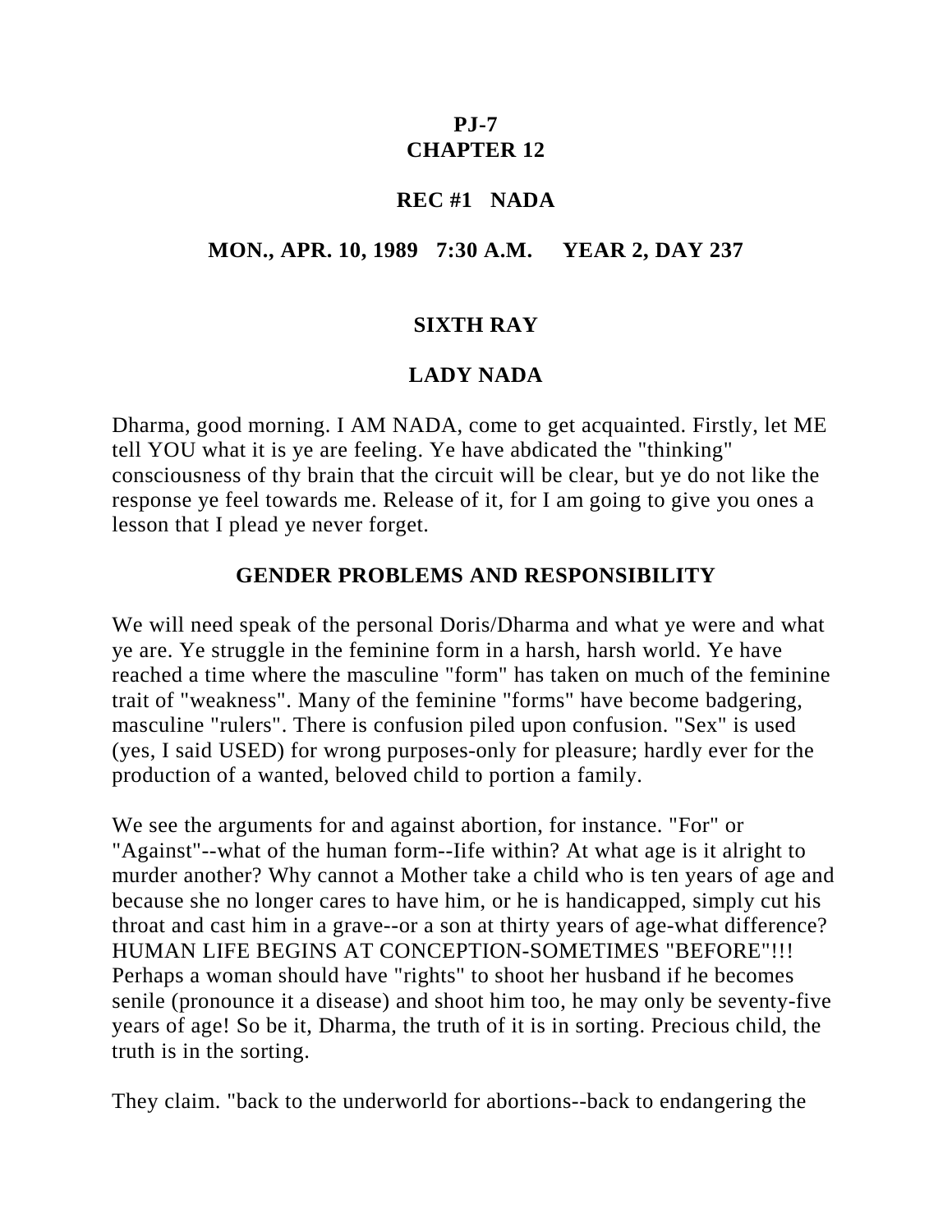life of the mother (the woman)!"

NO ONE STANDS FORTH AND SAYS RESPONSIBILITY! NO ONE STANDS AND SAYS BE RESPONSIBLE FOR THY ACTIONS BEFORE THE FACT. WHY ARE ONES ENGAGING IN ILLICIT SEXUAL PLEASURE AND THEN ASSUMING NO RESPONSIBILITY FOR THEIR ACTION? HEREIN LIES THE PROBLEM. NO ONE ON THY PLACE WANTS TO ASSUME RESPONSIBILITY FOR THEIR ACTIONS!

Then it is pronounced as "woman's RIGHTS". Ye too, in the beginning when having a baby a year, felt a woman should have some rights. The Church was preaching that ye must, as a wife, submit to the husband--man's RIGHTS! NO MAN OR WOMAN HAS A RIGHT TO USE OF ANOTHER FOR ANY PURPOSE! THE SEXUAL "ACT", BEING OF THE MOST SACRED FUNCTIONS TO FURTHER THE SPECIES, MISUSED IS ONE OF THE MOST VILE OF ALL YOUR BEHAVIORS.

Ah, but you say: "But in the Bible it says Jesus forgave the whore" =ah, so he did--he wasn't presented with the man involved--the men held the most stones to cast forth at her--ah yes, 'tis that the Bible was written by men who felt it was RIGHT and DESERVING FOR THE MAN to respond to his NEEDS! Let it suffice for me to say, child,--IF YE HAVE NEED, A HEAD PAIN, FOR INSTANCE--TAKE OF AN ASPIRIN. IF THEE HAS NEED TO REMOVE SOME PARTICLE FROM THE EYE--USE EYEWASH; OR, WOULD THEE FLY TO THY BED AND HAVE "SEX"?

THINK CAREFULLY ON THESE THINGS, FOR IT IS THE SINGULARLY MOST ABUSED OF ALL THY WAYS-- THE PRIME TOY TO TEMPT THEE FROM THE DARKEST SIDE OF THY BEING--THINK CAREFULLY UPON MY WORDS.

Now back to thee Dharma. Ye have experienced very seldom as a feminine energy. Ye are torn in thy own space by what ye see. There were lessons thee volunteered to come again to grow above and allow the feminine ASPECT of thy species to come into balance. Everything, so far, that ye ones do to bring balance only thrusts thee into deeper pits of degradation. So be it; for thy lesson is to move forward "in spite of". In most of thy past experiences; as Akhnaton, thee efforted to bring balance and truth through the One Source-- The One Light, Aton. As Socrates thee tried to teach balance and truth and even thy most precious chelas, i.e. Plato, misused the lessons to a great extent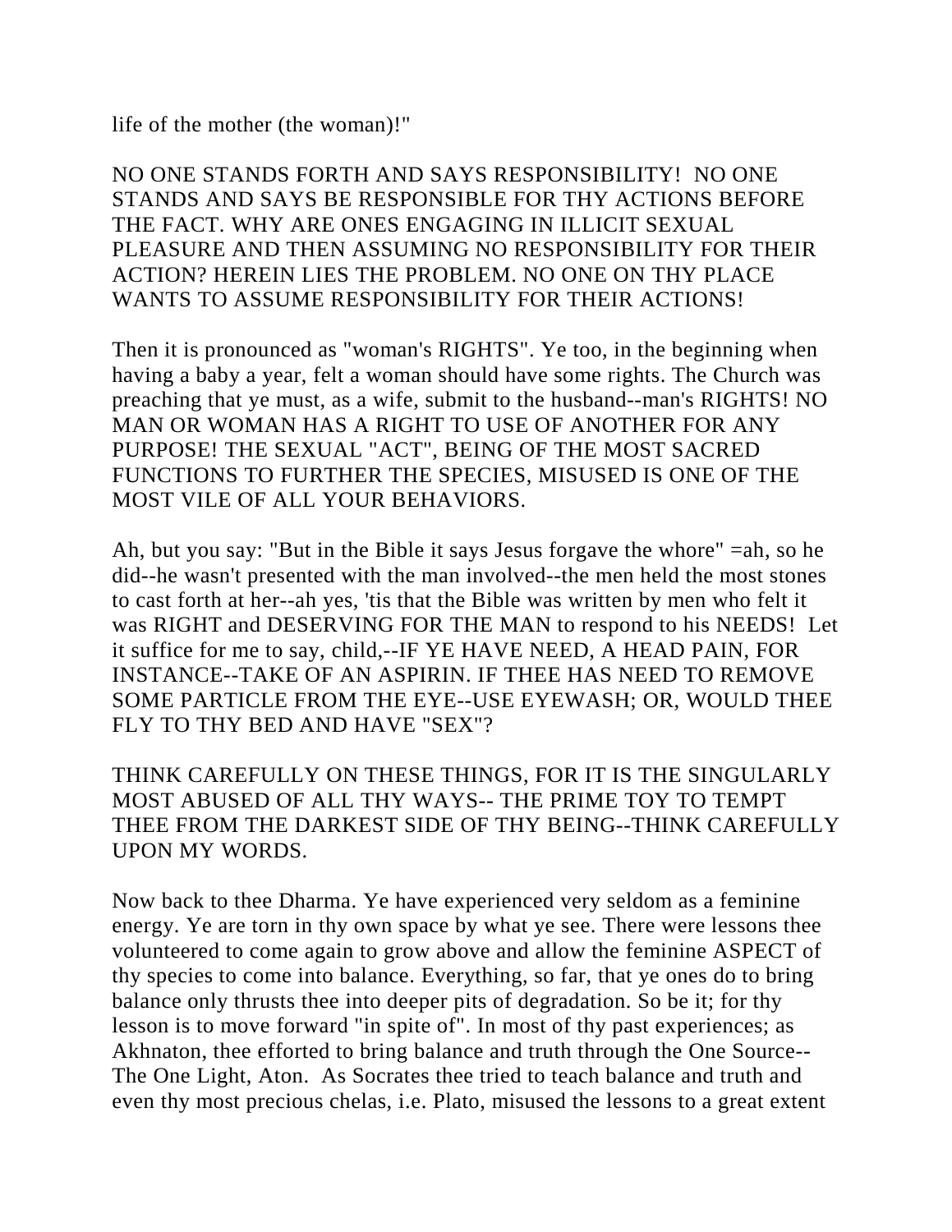and on and on--you are coming into thy truth and memory, child, and ye do not like of me very much for I represent THEE! NO, WRITE IT DOWN, MY DEAR-WHAT DO I REPRESENT? SAY IT! Oh, I represent the soft, feminine aspect of thyself that has caused man to destroy since the Garden of Eden? And now, even LADY MASTER NADA has forsaken thee--I come in service and honor of the Seventh Ray, Master Germain. NO! NO! NO!--I COME TO SERVE WITH MASTER GERMAIN. WITH, WITH, WITH! I AM IN THE SERVICE OF FATHER/MOTHER GOD SOURCE AND "THEE"!

#### **KNOW THYSELF**

Let this be thy lesson this day: KNOW THYSELF. FIRSTLY, KNOW THYSELF! BE YE MALE OR FEMALE, COME TO BALANCE WITH THYSELF. FACE OF THY RESENTMENTS--BRING THEM FORTH TO COMMUNICATE (COMMUNICATE) WITH ONES WHO CAUSE THEE THY PERCEIVED RESENTMENTS, THEN RELEASE THEM TO THE COSMOS that ye might go forth in total harmony and get of thy work accomplished.

I come on the chosen sixth ray of refraction. My aspect is most pleasured within the third ray, the pink loving warmth of the third ray of Divine Love. I work in service where I am most needed, me and my chelas. Also, most words regarding myself, and my brothers, have been colored by the receiving person's perception of how we "SHOULD BE". YE ALL FORGET THE MOST IMPORTANT POINT OF ALL; WE HERE SPEAK OF "ASPECTS --IN THE HIGHER REALMS, MYCHILD, THERE IS NOT MAN OR WOMAN --GOD SOURCE IS NEITHER MAN NOR WOMAN, GOD IS. Only in thy frailty are thee man or woman, hiding the aspect that displeases thee. YE ARE MAN AND WOMAN--EACH AND ALL OF THEE. BOTH, HOPEFULLY BROUGHT INTO PERFECT BALANCE THAT YE CAN FUNCTION IN THY "CHOSEN" EXPERIENCE. SO BE IT"--IN THE HIGHER REALMS, MY CHILD, THERE IS NOT MAN OR WOMAN--GOD SOURCE IS NEITHER MAN NOR WOMAN, GOD IS. Only in thy frailty are thee man, THIS IS TO BECOME ACQUAINTED AND I HAVE GIVEN A MOST CONTROVERSIAL MESSAGE. 'TIS THAT YOU KNOW ME VERY WELL, DHARMA, AND WE HAVE DEBATED THIS OVER AND OVER PRIOR TO THIS TIME. WE ARE PASSIONATE BROTHERS IN THE SERVICE; BE AT PEACE. FRIENDSHIP AND BROTHERHOOD KNOW NO BOUNDARIES; NO BIGOTRY AND THEE ONES ARE CAST INTO THE PITS OF BIGOTS. RELEASE IT, NOTE IT, AND PASS ON THROUGH IT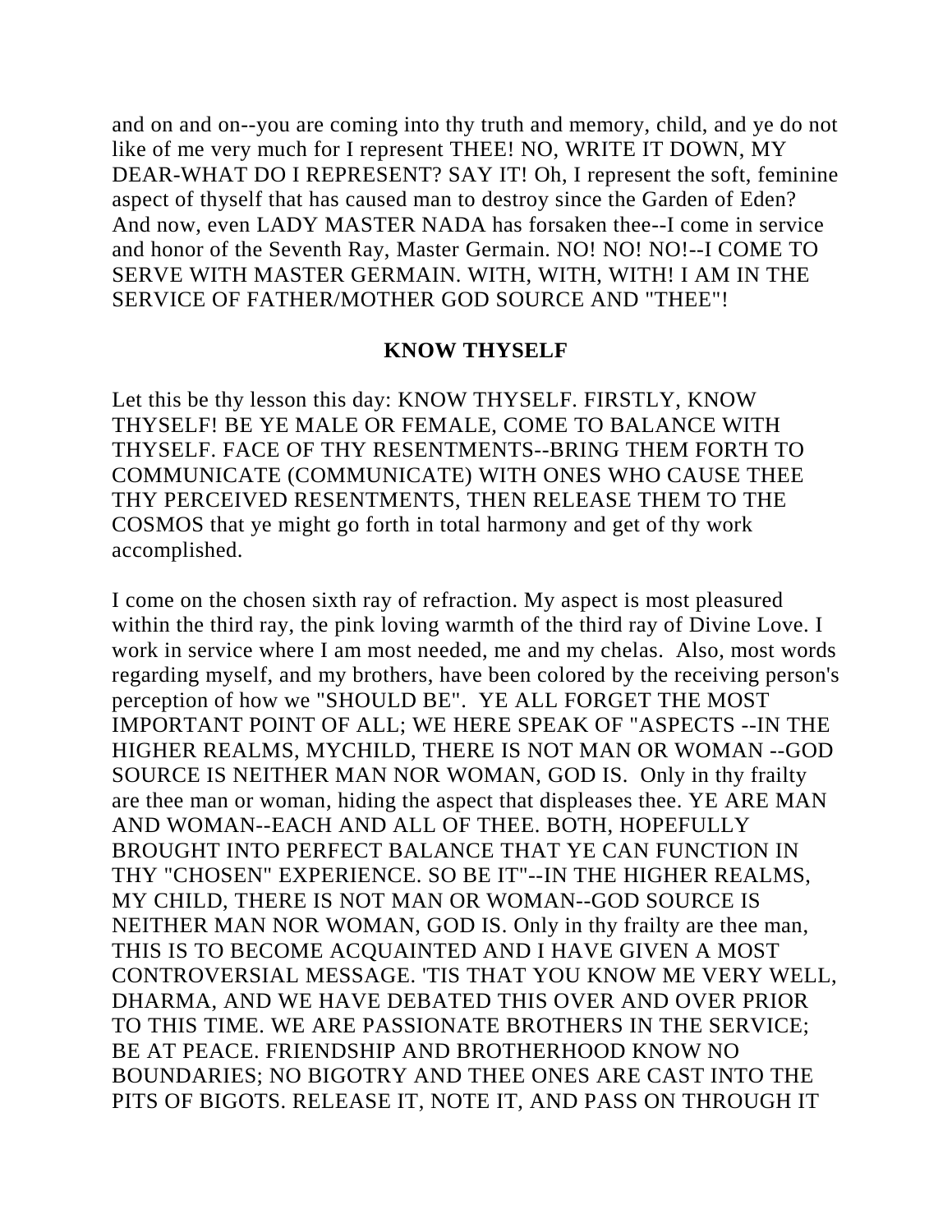## JUST AS WITH ALL OTHER DARKNESS. IT WILL ALL COME INTO BALANCE WITHIN THE LIGHT--KNOW IT!

On with my introduction please. I was most active in the time of Atlantis, with you of my brothers. It, like Lemuria, was a time of beauty, of seeing man grow and blossom and then reach a peak and turn to the darkness within himself. I was tending of the flame, let us say, of Love housed within the then called, Temple of Love, there in the greatest city of Atlantis. I served the Third Ray for my thrust was, even then, the healing of Earth's evolvement course, which thy Jesus has said is the fulfilling of the "law of karma". So be it, 'tis what I did at that time. DOES THE EARTH NOT NEED OF HEALING AND NURTURING MORE THAN EVER IN EXISTENCE OF MANIFEST FORM?

You are now striving for, let us name it, selfless service. This state of selflessness must be achieved or you cannot fulfill of thy mission. To know when ye have become selfless is to not be aware of the choice of selflessness. By this I mean that the natural course of your life is always the preferring of the love of God, the service of that God incarnate. To be aware of self, its pleasures, its privileges, its preferences, and then to MAKE A CHOICE TO FOREGO THAT SELF IS A STEP ON THE PATH of selflessness which must indeed be taken.

# **SELF VS. SELFLESSNESS**

Once you have reached that center of balance, you are no longer aware of choosing between the Self, the Real Self, and the cast aside--NON-SELF. It seems a contradiction: "Love thyself, honor thyself as God, love neighbors as self, self, self and then "cast aside of self"." Nay, for our mission requires Self to function "automatically" as the hands, heart, and head of the unseen Teachers wherever thee are needed, whenever required-filling in for God, and therefore supplying each aspect of the Christos Sacred Circle in which someone may be lacking, for the ultimate mastery of the transition of this garden into her ultimate perfection. Ye saw, ye came and ye shall prevail.

It is said I carry and bring gifts of Diverse Kinds of "Tongues If and interpretation of those "Tongues". Too much mush in the terminology. I master the nuances of vibration in the five rays and the almost infinite combination of the WORD as released through the varied hu-man vortices. Not so impressive in terminology but accurate. As pertains to hu-man, divine, and angelic tongues, these gifts involve the mastery of speech, communication and the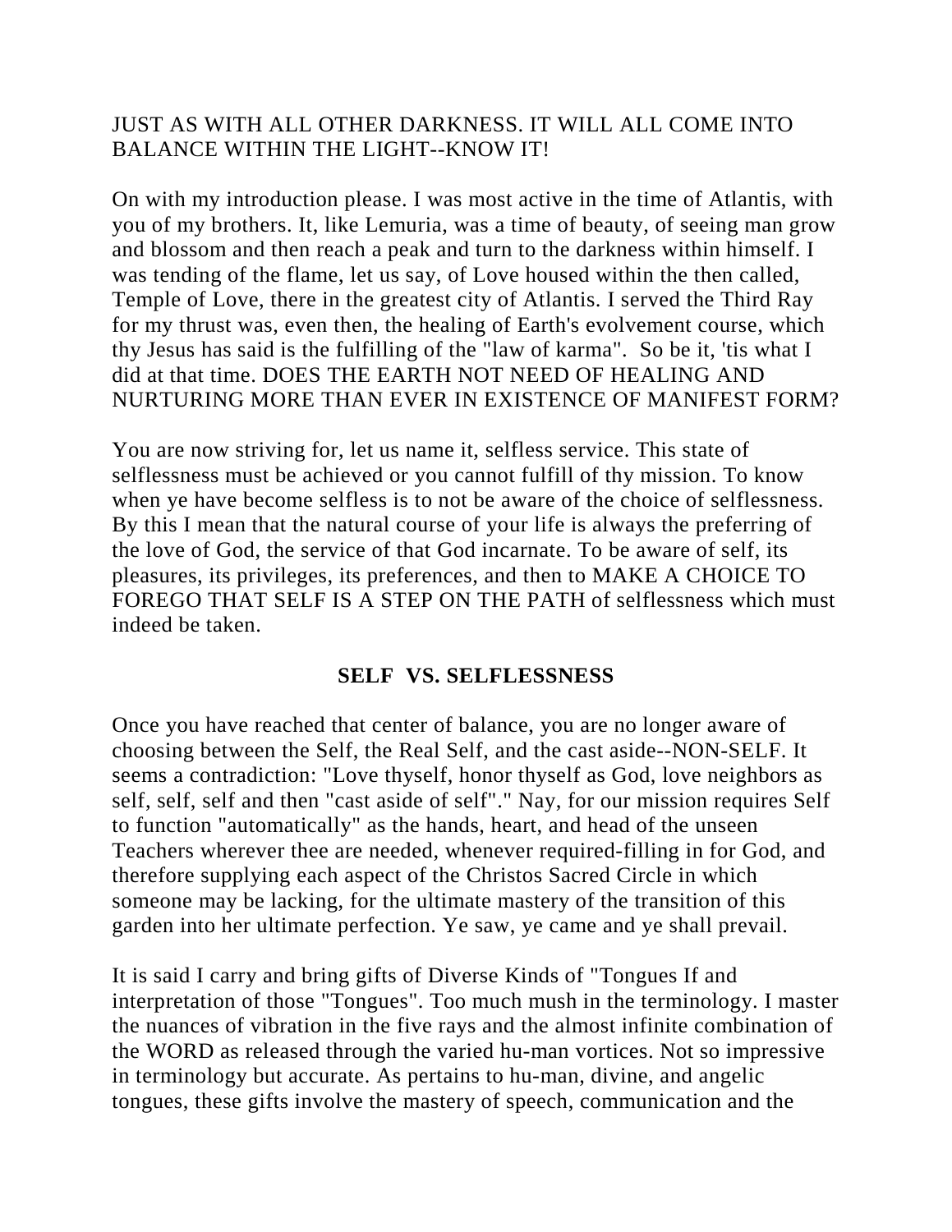delivery of the WORD. If there is lacking in even one aspect of the afore named, all will fail.

The vortex of every endeavor must contain an intense will. When balanced with Alpha and Omega in the individual or with others, the increase of the periphery is as great as the "fire" of the center. We must then allow the central "flame" to reveal all ingredients of the goal, for the very alchemy itself depends upon the formula. If the formula does not contain the capacity to bless life, to heal life, to increase wisdom, it will be self-limiting.

Therefore, in business, in service, in any activity, consider: How far will the light travel? How far will the effort expended reach? Will all the earth be blessed because I have lived this hour and striven for the highest--because I passed of this way? Or, will only those in my immediate circle find temporal comfort?

## **MEET YOURSELF**

It is so true, beloved ones, that mastery, as a quality of itself has many dimensions. The wisdom and intelligence of the mind that guides and directs an effort, that sets forth the goal and the means to achieve it, are principally to be considered as the most important ingredients. Combined with the love, then the power, the intelligence and the planning (the understanding of all phases of a project or design) will mean that you have discovered a limitless formula that will multiply and multiply itself long after you have walked the earth or that will rise and fall again--ye ones will be greeting thy "old" selves all along the path henceforth--expect it and honor the gift.

Thus, neither the soul nor the goal itself can rise any higher than its own matrix. Rather than pursuing many little endeavors, concentrate, then, on that which will reach the star of your I AM PRESENCE. Let your Christ Self calculate the mathematical formulae: How much effort and planning, how much involvement will it take for the rocket of the soul to mount and accelerate to the vibration of the I AM PRESENCE?

The worth of the individual as the potential to be God in manifestation is incalculable. Its violation at any level is fraught with far-reaching consequences, as Esu Jesus the Christed Circle warned, to any who offend even one of these little ones. Thus, tenderly sponsor the world's children, individual by individual, often in answer to their prayers, or cries of anguish in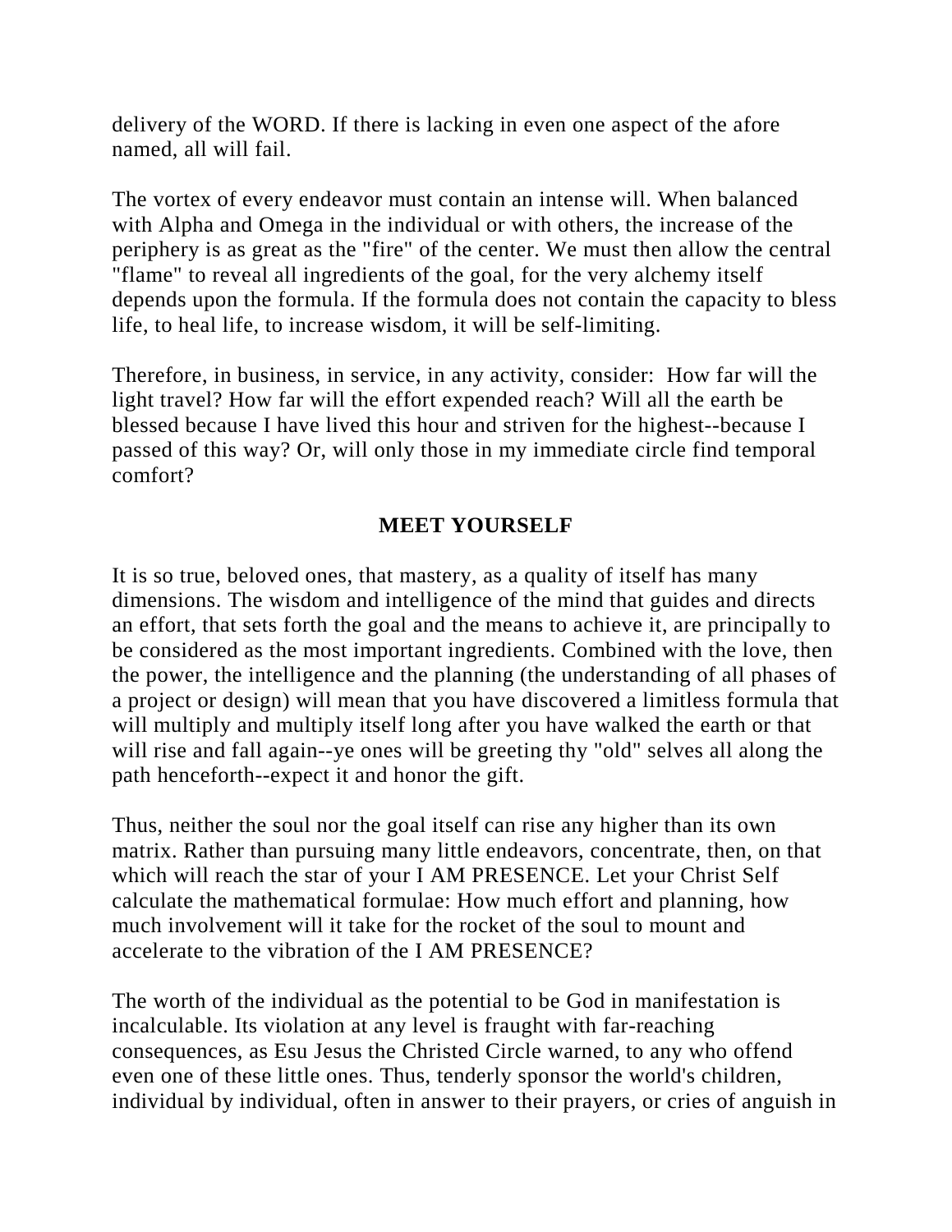abandonment. I have legions of angels who personally attend the little ones and the youth--but they must be called in. If the child cannot call--ye must ask in behalf of that tiny being. 'Tis thy accepted duty to do so.

I also wish to speak a moment on "twin flames". Most important. A term that has been soiled by possession of the term to relate a status of sorts. No, it is but two acting in harmony for enhancing of the power and potential benefit. Wherever there is the action of going forth two by two, one is the bearer of the Alpha flame, and the other of the Omega, forming a circle of Light that cannot be penetrated, like an impregnable fortress.

Realize, then, that the conferring by the Teachers of "Karma" of opportunity and initiation for twin flames is to that end that the twin flames together might enter the path of singularness to the Christ Red Ray--travel along that "Red" road, brothers. And further, call on that Creator Ray, Sanat Kumara of the Sacred Kumaras, for help toward thy end alongside thy brother flame bearer.

Since the sinking of Lemuria and subsequently Atlantis, circles of Masters, of Ancient Tribal Masters, disciples, etc. have been sponsored by the Great White Brotherhood to hold the balance of Light for earth's evolutions. I was honored in that I was allowed to be among those who kept the flame for the Earth during the period of great darkness that covered thy land. We, who came to Earth with Sanat Kumara (Creator Source-Tonkashila--Grandfather) did carry of the flame and spread it to other locations.

We keepers of the Light (flame) have continued to re-embody, to serve. Whether it be in physical embodiment or from the ascended state, we maintain the balance of Alpha and Omega in the Spirit/Matter cosmos through the Teacher/Student relationship.

Let us now utilize these segments of the total Light to once again bring total balance and harmony to this once perfect place of Creator/Creation. No more and no less is perfection for transition to higher being-ness. It is written that it shall be--it is spoken that it shall be-IT SHALL BE- AND, WE SHALL DO OF IT! SO BE IT AND SELAH, BLESSED CHILDREN OF OURSELVES.

Let me take leave as I have caused you to write much past that which I first intended. However, thee ones must take note of those things which pass thy "feeling" senses--when they pass. 'Tis no longer singular lessons for a "one", 'tis for all for all are One.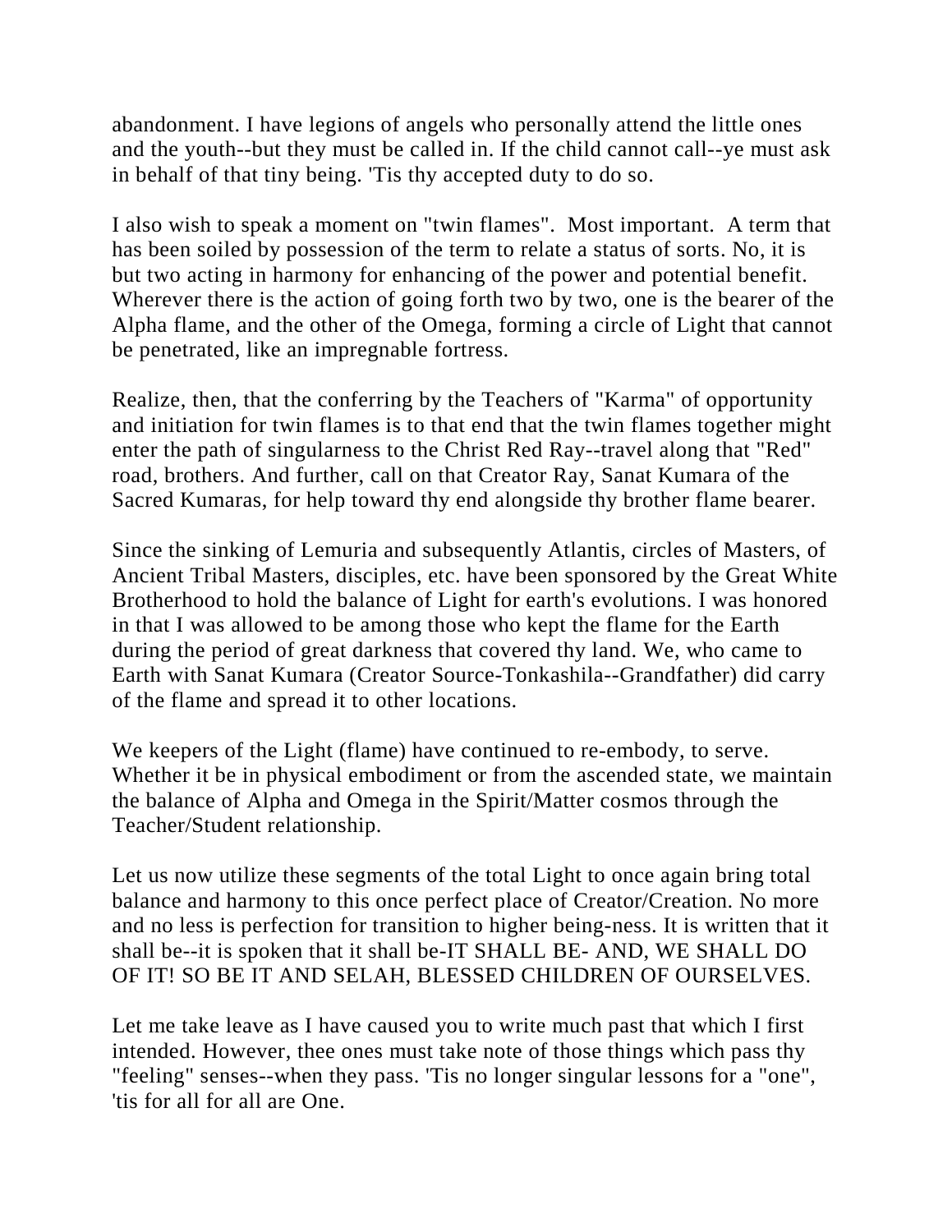I leave thee in love and nurtured by the eternal flame of the Sixth Ray of understanding all in all. I am greatly blessed for the allowance of serving with thee ones along this journey. I place my seal upon these words that they be brought forth in truth and remain ever in truth. I salute thee ones for thy accepted burdens in such a darkened density of existence-we are ever at thy side.

## **I AM THAT I AM; LADY MASTER NADA OF THE RAY OF THE SIXTH REFRACTION OF THE CENTRAL CRYSTAL SOURCE OF ALL LIGHT. SO BE IT AND AMEN.**

\*\*\*\*\*\*\*\*\*\*\*\*\*\*\*\*\*\*\*\*\*\*\*\*\*\*\*\*\*\*

Hatonn here, Dharma. Let us rest a bit. Ye have done well and, as thy teacher, I am pleased. Hold to me and ye will receive as given forth. So be it; for it will be no other way. Our circle of workers diminish daily, ye ones of us will endure in honor and integrity for ye have accepted thy lessons well, chelas. I am honored and I salute thee for thy way is difficult. Thy duties are only "different", one from another. Blessings be to my most cherished Tuieta who makes me "proud as a Father and Teacher" for her work with the great councils and conclaves. I honor her truth and purity of projection. 'Tis not an easy task to write, and bring forth, the negative messages of such serious meetings. I salute her in reverence and humility. I am pleased that she has been reunited in visible concept with her "people" of the third galaxy. Cuptain Fetogia is most closely her relation. I wish this to be a "public" acknowledgement of our honor of her presence. So be it for it comes with deepest gratitude and love for that special little one.

# **SALU \* SALU \* SALU \*, I AM, HATONN OF COMMAND; ATON OF LIGHT**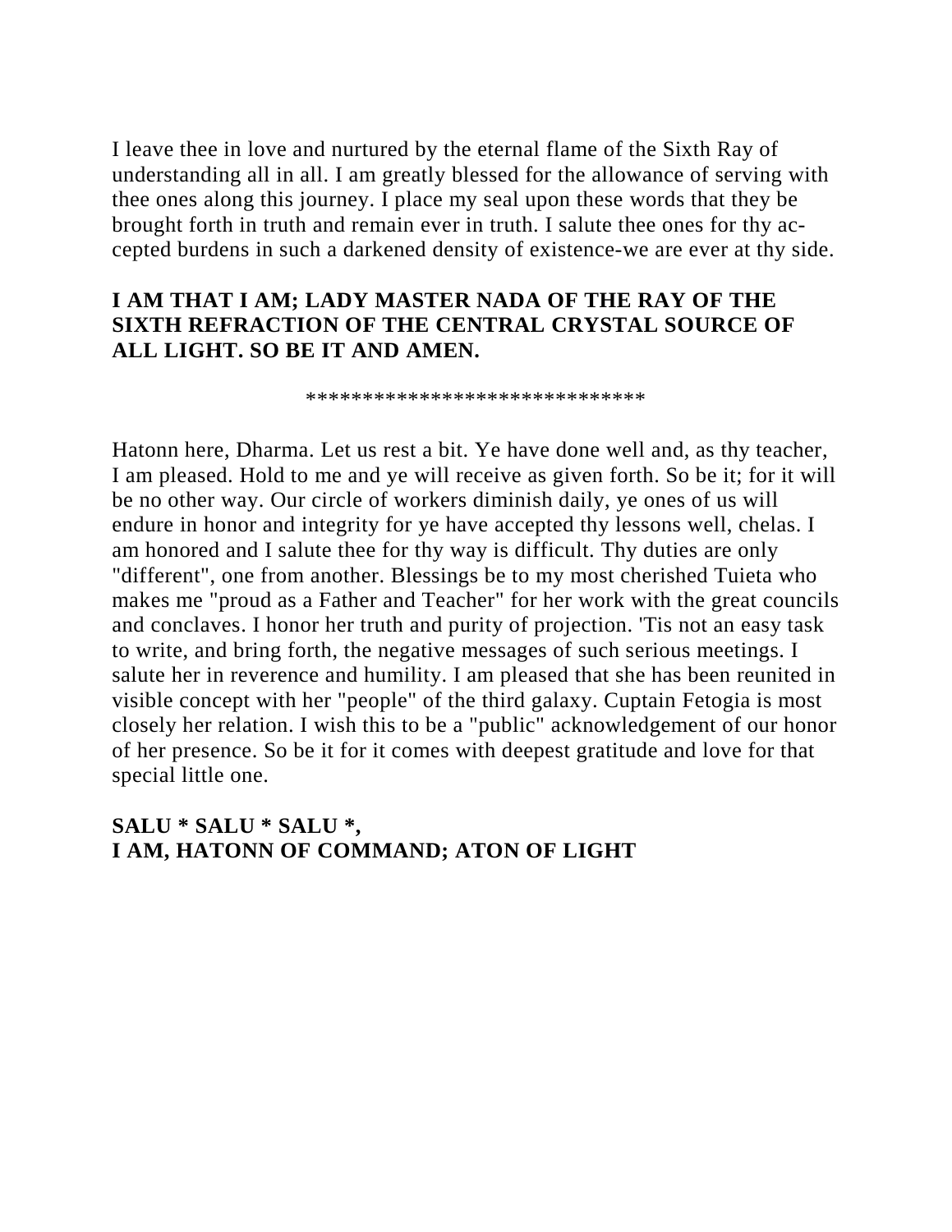## **PJ-7 CHAPTER 13**

### **REC #2 GERMAIN**

### **MON., APR. 10, 1989 2:00 P.M. YEAR 2, DAY 237**

### **THE SEVENTH RAY**

### **GERMAIN, THE ALCHEMIST**

Dharma, greetings in the I AM PRESENCE OF THE MIGHTY TOTALITY OF THAT BLESSED I AM BEING--GERMAIN HERE IN THAT MIGHTY I AM PRESENCE. SO BE IT AND AMEN.

Ye have dreaded getting to me, little chela--so be it; we do not like to face the mirror. We are friends, you and me; let it be handled in the transmuting flame of the violet rays of the Mighty I AM Presence, for we have much to do and seemingly little time in which to do it. So be it with all our most priceless experiences- always faced with great tasks and deadlines. Ours is to get it done this time, chelas, for it is so decreed.

I AM Germain of the seventh ray of the seventh this and the seventh that. At least thee has put me off to the seventh place of showing up in the line of introduction. Just as my brother, Theoaphylos, I get captured on all the sevens of the universe. Let us not dwell on such trivia.

Suffice to realize and know thyself, and thee shall know me. I head up the program for the thrust of the seventh ray for it is the transmuting ray. I am passionate about it; unbending regarding its use--for purity and Truth AND FREEDOM. FREEDOM OF THY GOD SELF, IN THE SERVICE OF THE CHRISTOS WHICH IS GOD. PURE AND SIMPLE--GOD FREEDOM EXPRESSED IN MANIFEST FORM IN THEE AND IN ME.

Yes, chela, ye will work most closely with me in our tasks set out in blueprint of the Father. ALL of us will band as ONE and we will prevail for it is our destiny of destinies. Strong? Ah yes, strong- unbendable, unbreakable-enduring to the finis.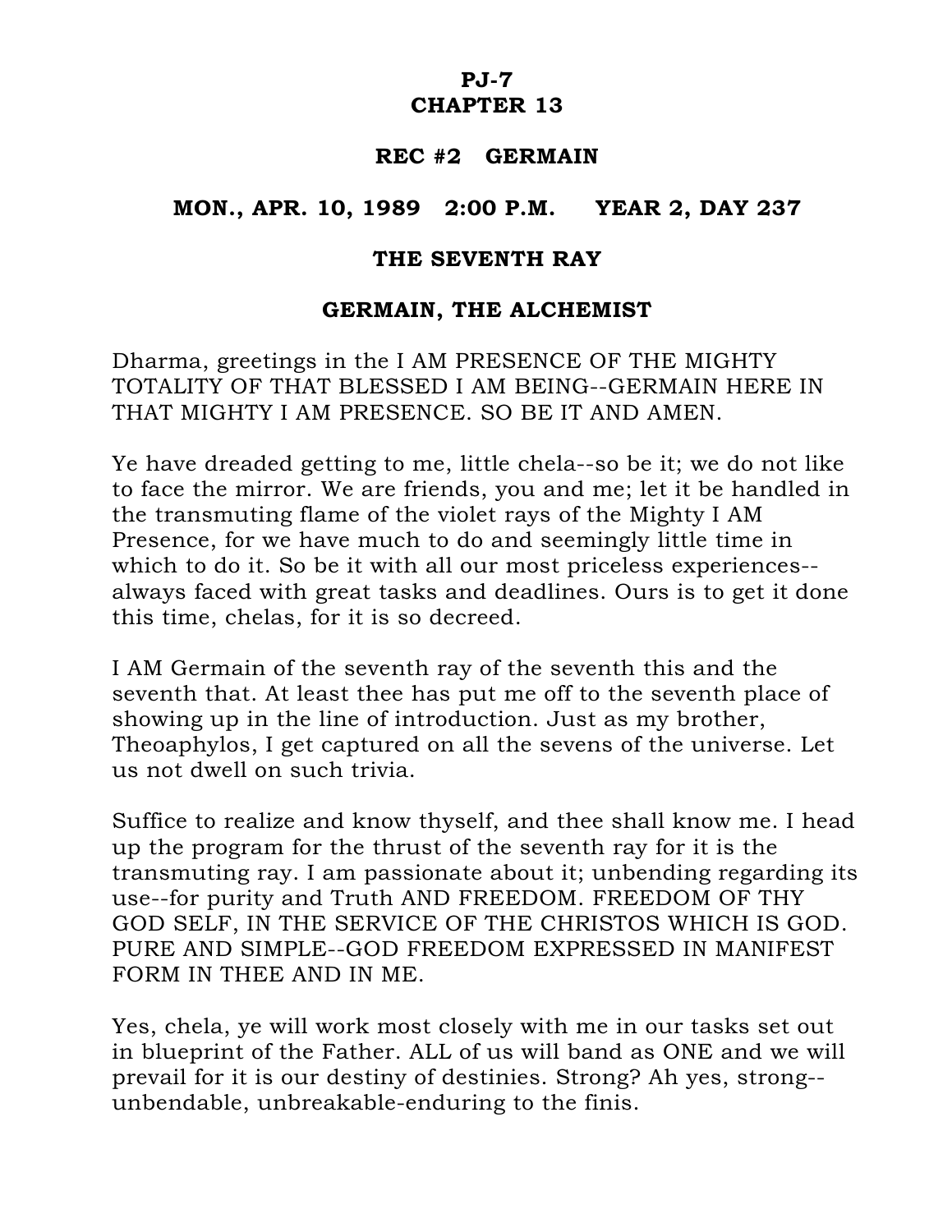## **HE LIVED TO MAKE MEN FREE**

If ye wish to sum the measure of my existence in all prior times, please let it be said, "He lived to make men free".

That phrase sums up Saint Germain! Always I have brought the Christ/Light in prophecy and the alchemy of freedom to liberate the people of earth. I come now to bring the gift of prophecy and the gift of the working of miracles that we might foresee by the Spirit of the prophets what is coming upon us and turn the tide by the miracle violet name. To again bring upon this place the totality of the infinite Sacred Circle!!!! CHRIST-I-AM-IT-Y.

I was given to "master" the ancient wisdom and hold knowledge of the "Matter" spheres. Always I lived by Light, for Light and through Light. Always the God-mastery has been rejected by the very ones I sought to help; notwithstanding the fact that my gifts of Light, Life and Love--fruits of my adeptship freely given--my alchemical feats, elixer of youth, inventions and prognostication have been readily received. Such is the story through history. But some of us are most hardheaded and refuse to "give up" to the dark passages.

# **"MELCHIZEDEK" BLIGHTED THROUGH EVIL INPUT**

My most precious teacher, guides and brethren were schooled into the universal brotherhood of the Order of Melchizedek. Ye ones come forth again through the Order of Melchizedek. Further ye are keepers of "the flame" and as keepers of the flame, I keep thee. Ye keep the flame alive; I will keep thee alive.

In all my times upon thy place I have sought to stand squarely on a platform of basic human rights for a responsible, reasoning public education in the principles of liberty and equal opportunity for all. I have efforted to teach thee ones to espouse your inalienable DIVINE RIGHT to live life according to your highest conception of GOD. No right, however simple or basic, can long be secure without the underpinning of the spiritual graces and the Divine Law that instills a compassionate righteousness in the exercise thereof. Always I have efforted to make thy country a fortress against ignorance and superstition where Christ achievement could blossom and devotion to THE ONE could prosper in the quest for the Holy Truth (Grail).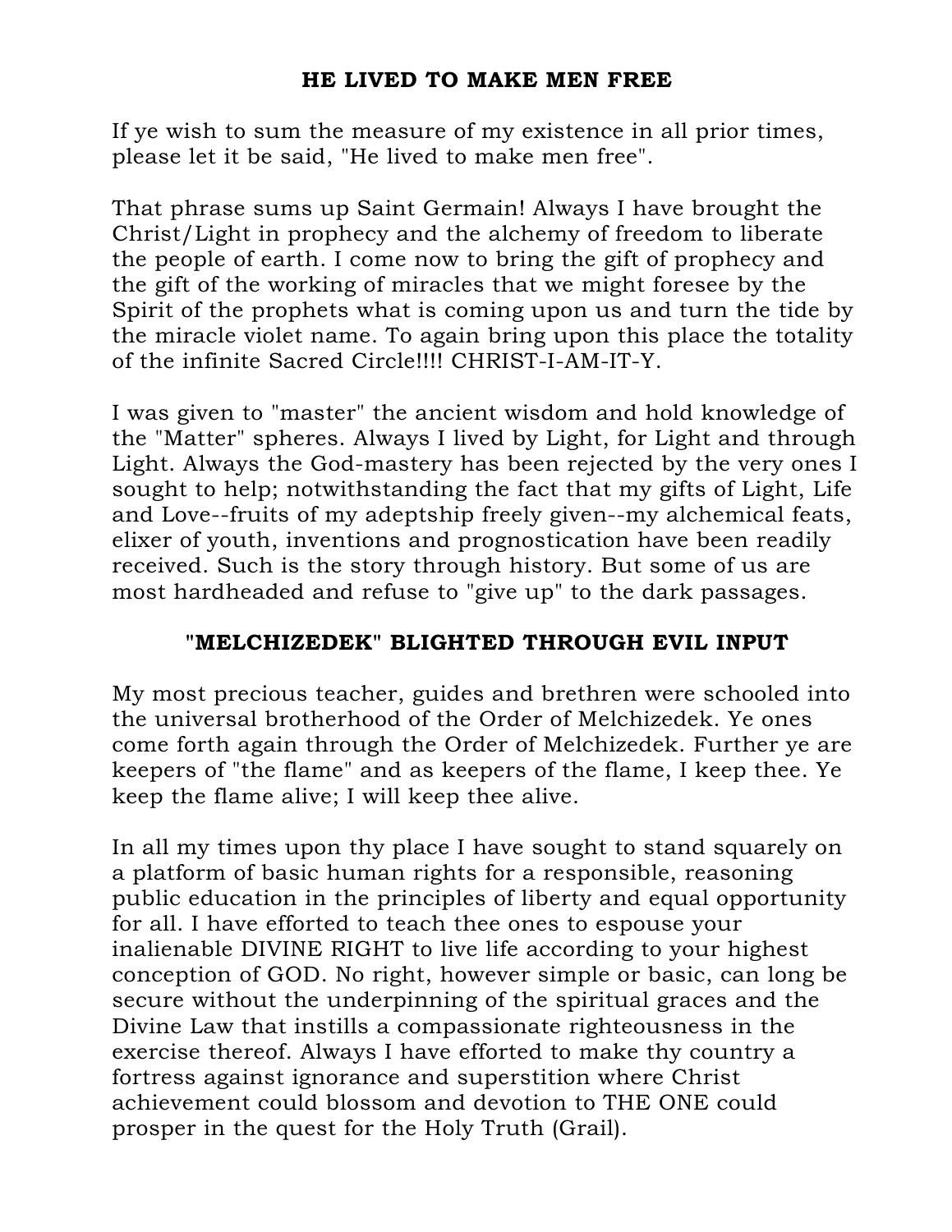I was taken out of my "self" and found, even on thy plane, that I could foretell the future. I knew then the secrets of star wanderings, bird flight; secrets of nature itself. Even as Camelot, however, as truth and abundance budded and bloomed, nightshade was twining about its very life system, its roots. Witchcraft, intrigue and treachery of the darkness brought ultimate destruction, and is bringing it forth once again.

It was our destiny that we experience the atonements of a lifetime following experience. We were destined to be the intellectual and scientific voice crying in the wilderness. I predicted the events of thousands of things yet to come when I first proffered them; the flying balloon followed by the flying machine, mechanically propelled ships and on and on and on-d was simply called a mad magician. Ye must rise above that with which others will label thee.

# **UNIVERSAL LAW NOT MIRACLES**

Miracles? Miracles!? No--Alchemy! "Miracles" are wrought by the precise application of UNIVERSAL LAWS. Always I meant to demonstrate that all these wondrous machineries were not magical apparatus but rather products of the employment of "natural law" which men would figure out in time.

I have always efforted at being an immortal spokesman for your scientific, religious and political liberties. I believe that humanity shall accept as an axiom for its conduct the principle for which I have laid down my life--the right to investigate. It is the credo of free men--this opportunity to try, this privilege to err, this courage to experiment anew. We scientists of the human spirit shall experiment, experiment, ever experiment. Through centuries of trial and error, through agonies of research, let us experiment with laws and customs, with money systems and governments, until we chart the one true course. Go forth until we find the majesty of our proper orbit as the planets above have found theirs--And then at last we shall move all together in the harmony of our spheres under the great impulse of a single creation-one unity, one system, one design. Yes, Dharma, this is quoted many, many times through the teachings of I AM! FOR THIS IS THAT WHICH I AM! I have ever efforted to recreate that golden pathway to the sun (Son)-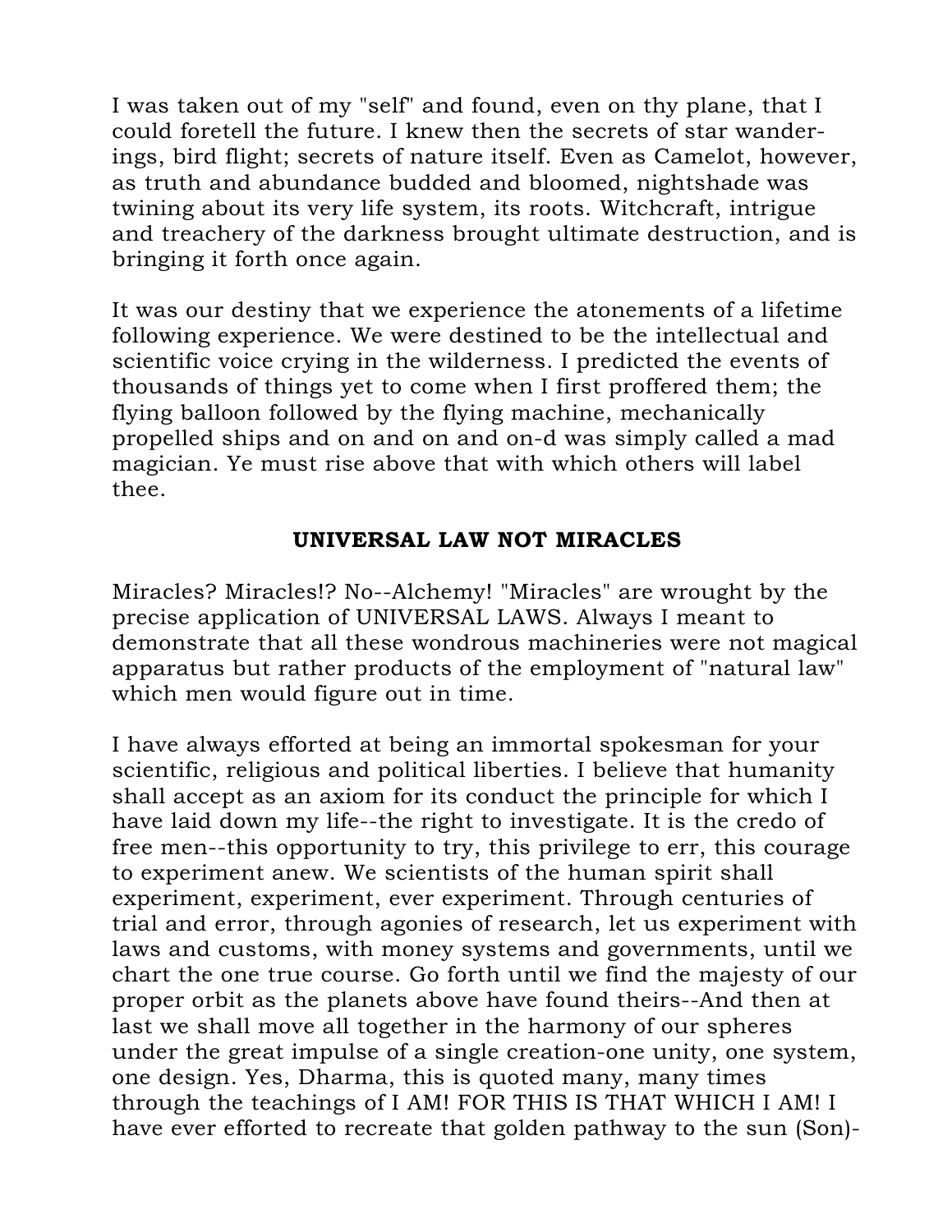-a destiny come full circle to worship the GOD PRESENCE and reestablish the perfection of a lost golden age of truth. ALWAYS MY GOAL; UNIVERSAL ENLIGHTENMENT! SETTLE FOR NO LESS AND REQUIRE NO MORE FOR THERE IS NO "MORE". ONCE YE HAVE "ALL", THERE IS NO MORE.

I petition thee to heed as I say unto thee:

Some among this people must be and become direct initiates of Sanat Kumara (Grandfather; Tonkashila, the Silver Ray of Creator Source), for always there has been the requirement of the ransom. Let those who are the inner circle of the devotees, those who are the first fruits who come and stand as the ensign of the people, raise up the banner of the Christos Truth as the one whom they serve, the one who by his very Communion promise at the Last Supper designated each and every son and daughter of God for the internalization of the WORD!

# **CHRIST PATH DELIBERATELY HIDDEN**

Unfortunately (and this word understates), it is indeed that the laws of the Christos Sacred Circle and his Teachings, so meticulously brought forth to the close initiates, are not fully known today, having been taken even from the holy people. Therefore, to obey Christ becomes the challenge of the hour, to find the Person of the Christos, to find the Way of the Teachings.

Always know the truth of the teachings and the path is that they must lead successively to that higher and higher consciousness whereunto the individual is assumed into the very heart of the I AM PRESENCE, becoming indeed the pure person of that Christos truth.

Today, April 10, in thy year of counting, 1989, we see the cycles of earth's returning karma reach a mounting crescendo wherein the four sacred freedoms are threatened even unto annihilation. Let us now see what we may accomplish for our beloved Terra Maka (Grandmother, Beloved Mother), and our brothers and sisters on earth plane with the renewed opportunity of working as a united ONE with our cosmic brethren and our merged Higher Energies. Precious ones, we have vowed and are committed to be victorious in this age--AND SO WE SHALL!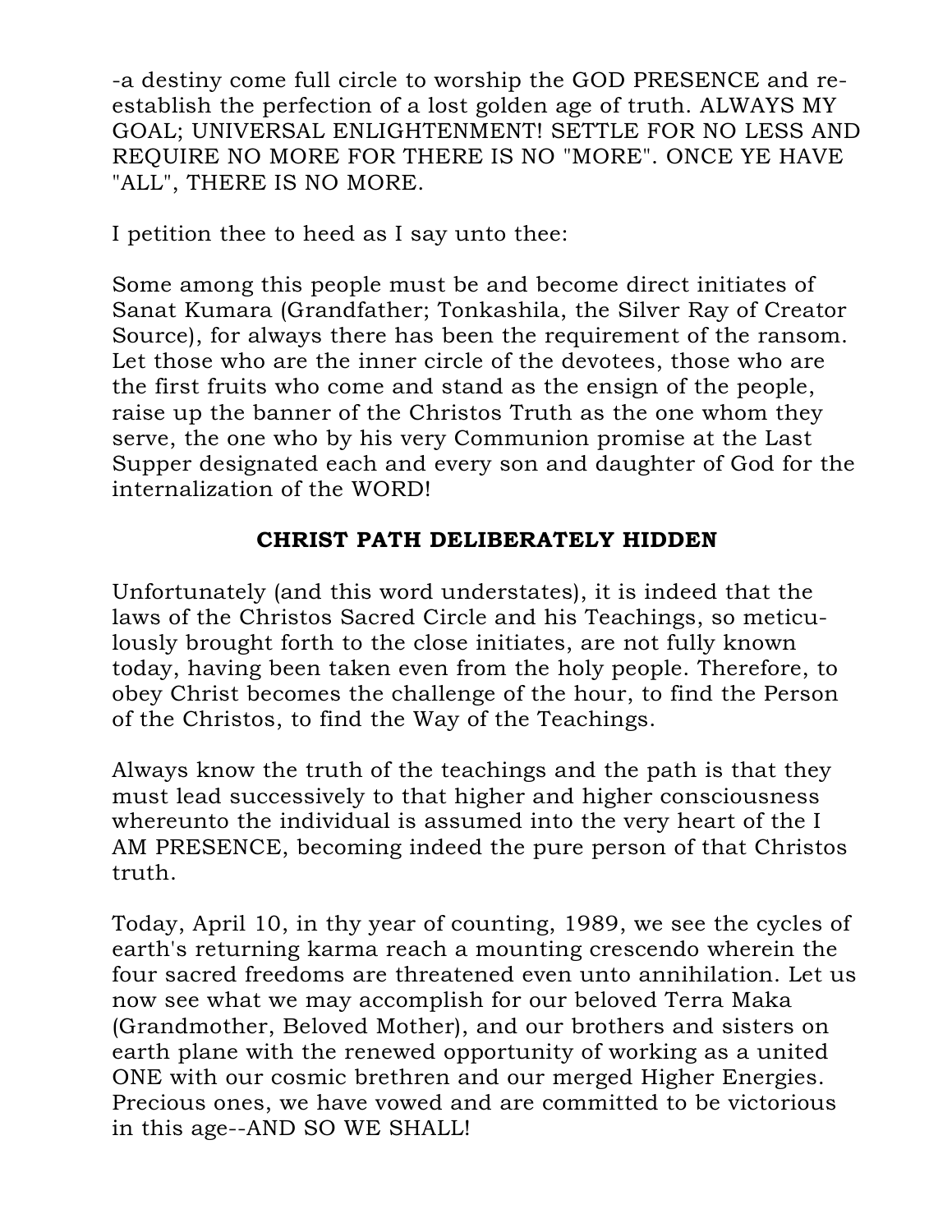### **ANCIENT REVELATION**

In this very time of thy calendar we will be given once again a way to continue a new dream. Ye will be given a "road map" back to the stars and ye will see the star people come out of the illusion of the two-legged form and into their actual, as the ancients word it: "Great Sleeper-Dreamer" form. Totally enlightened Masters will come into thy spaces-- YE SHALL NOTE TOO, THE LEGEND OF THE SECOND COMING OF THE CHRISTOS ENERGY is destined for thy imminent "time" of this annual cycle, as ye count. It is written into thy vision to be placed before thy masses. Ye shall have a new design of energy movement of humanity. Christ means a circle. So the second coming of the Sacred Circle is all enlightened humans dancing as one consciousness.

SO BE IT; I GO FOR THE MOMENT BUT THERE WILL COME FORTH MORE, MORE AND MORE. BLESSINGS UPON THEE ONES WHO TOIL AT THE BEARING OF THE TRUTH AGAIN TO THIS BELOVED PLACE FOR THY BROTHERS THAT THEY MIGHT CONFRONT THEIR INDIVIDUAL DIVINE COURSE. THEE ONES ARE SET SAIL ON A PATH OF RED, UNTO GLORY! I, GERMAIN OF THE SEVENTH; THE VIOLET RAY, DO SET FORTH MY SEAL UPON THESE WORDS THAT THEE SHALL KNOW ME AND YE SHALL RECEIVE IN TRUTH.

IN THE RADIANCE OF THE MIGHTY I AM PRESENCE I LEAVE MY CLOAK OF TRANSMUTING ENERGY ABOUT THEE THAT THEE WILL FIND PEACE AND RENEWED FAITH THAT WE CAN FINISH OUR MISSION. SO BE IT AND BE IT SO THIS DAY

### **I AM GERMAIN**

\*\*\*\*\*\*\*\*\*\*\*\*\*\*\*\*\*\*\*\*\*\*\*\*\*\*\*\*\*\*\*\*\*\*

Hatonn here, Dharma-So be it. No further comment. It is as it will be.

# **GO THEE IN PEACE AND IN LOVE. I AM THAT**

### **WHICH I AM, I AM HATONN**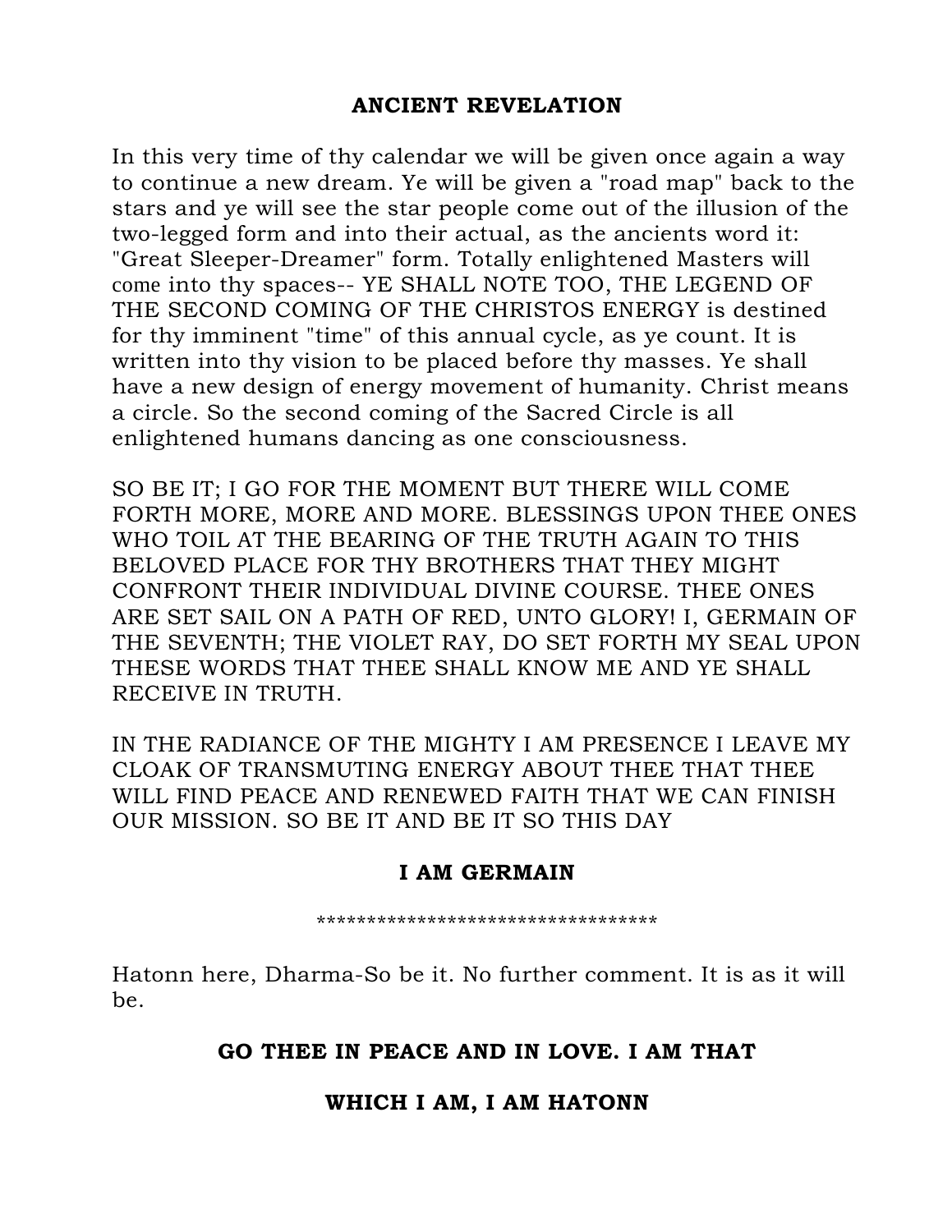### **PJ-7 CHAPTER 14**

### **REC #1 THE MARA COHAN**

### **THU., APR. 6, 1989 7:00 A.M. YEAR 2, DAY 233**

Before Darma breaks forth into the studies, for her benefit of "her" belief confirmation in my truth unto her; for she is insecure in the greatness of the truths being brought into her consciousness, I tell thee ones now that thy greatest guide is the Lord MAHA, Lord of the Lords of the Seven Rays. THE "ONE" LIGHT OF THE TOTALITY OF PURE AND CRYSTAL LIGHT. THIS IS WHY THE LORDS OF THE SEVEN RAYS HAVE BEEN MOST CLOSELY AT THY SIDE. "LORD", RECALL, IS BASICALLY "TEACHER" OF THE HIGHEST CAUSE. EL MORY A, Lord of the First Ray, the Statesman, who brings forth Gifts of Faith in God's Will and the Word of Wisdom. LORD LANTO, the Sage, Gifts of the Word of Wisdom and the Word of Knowledge (Darma knows this one well and by name, hardly at all). This one is attached greatly to the Archangel Maroni (Maroni of Mormon). Lord of the Second Ray. Lord of the Third Ray, PAUL THE VENETIAN, the Artist, bringing Gifts of the Discerning of Spirits. SERAPIS BEY, the Architect and Bringer of the Working of "Miracles"; Lord of the Fourth Ray. HILARION, Lord of the Fifth Ray, initiator of the Inner Eye (The Third Eye) vortex. Hilarion brings the intense "gifts of healing" (Eleanor and John take note, he will always stress the power of the dark brotherhood--heed and attend). LADY MASTER NADA, Lord of the Sixth Ray; initiator of the Solar-Plexus Chakra, thy center of Soul. And thy most attentive brother, LORD SAINT GERMAIN, the Alchemist, bringer of Gifts of Prophecy and the Working of Miracles, Lord of the Seventh Ray. Transmutor through the violet flame of the Seventh refraction of the central crystal.

THE MAHA COHAN (MASTER TEACHERIGUIDE/"PROFESSOR", IF YE WILL), THE TOTALITY AND LORD (TEACHER) OF THE SEVEN PROFESSORS AND BRINGER FORTH OF THINE SELF. SELF INTO FRUITION OF TOTAL WHOLENESS AND INSIGHT. DO THEE SEE? THE LORDS OF HEAVEN, THE ARCHANGELIC REALMS CONVENE TO ASSIST--WE OF THE COSMIC COUNCILS AND GALACTIC COUNCILS ARE HERE TO ASSIST -- YE HAYE IT "ALL" AT THY DISPOSAL--BE HUMBLE. YES; EGOTISTICAL. NAY--UTILIZE IT THAT WE MAY ACCOMPLISH OUR MOST HOLY TASK. BRETHREN. SO BE IT AND SELAH.

Yes Darma, ye discern correctly --I AM. I AM THAT ONE LIGHT--THE LIGHTED ONE; I AM THE MASTER TEACHER "COHAN" OF THE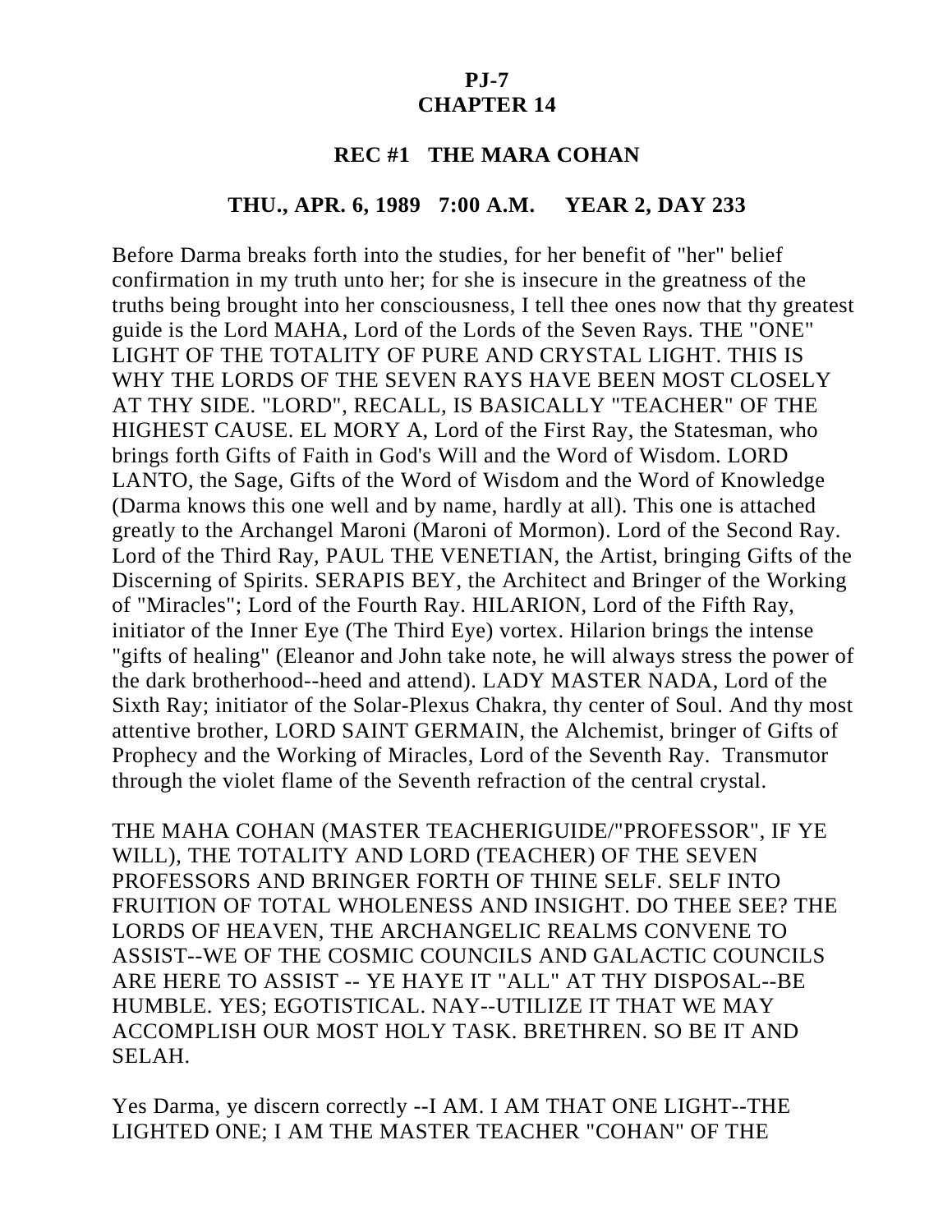EIGHTH--THE ONE LIGHT FROM WHENCE ALL OTHER RAYS ARE BIRTHED. I AM ATON. I AM THE TEACHER OF THE SEVEN TEACHERS. YE HAVE THE UNIVERSAL HIERARCHY AT THY DISPOSAL, LITTLE ONE. LET US USE THE INPUT MOST WISELY, CHILDREN, THAT WE MAY ACCOMPLISH OUR TASK WITH INTEGRITY AND HONOR FOR THE GREAT CREATIONS OF THIS UNIVERSE. SO BE IT AND I PLACE OF MINE SEAL UPON THESE WORDS THAT THERE BE NO MISUNDERSTANDING THEREOF. MINE IS TO GIVE; THINE TO ACCEPT, SO BE IT AND SELAH. ATTEND THY TEACHERS WELL FOR THEY SHALL SHOW OF THEE THE WAY.

**I AM**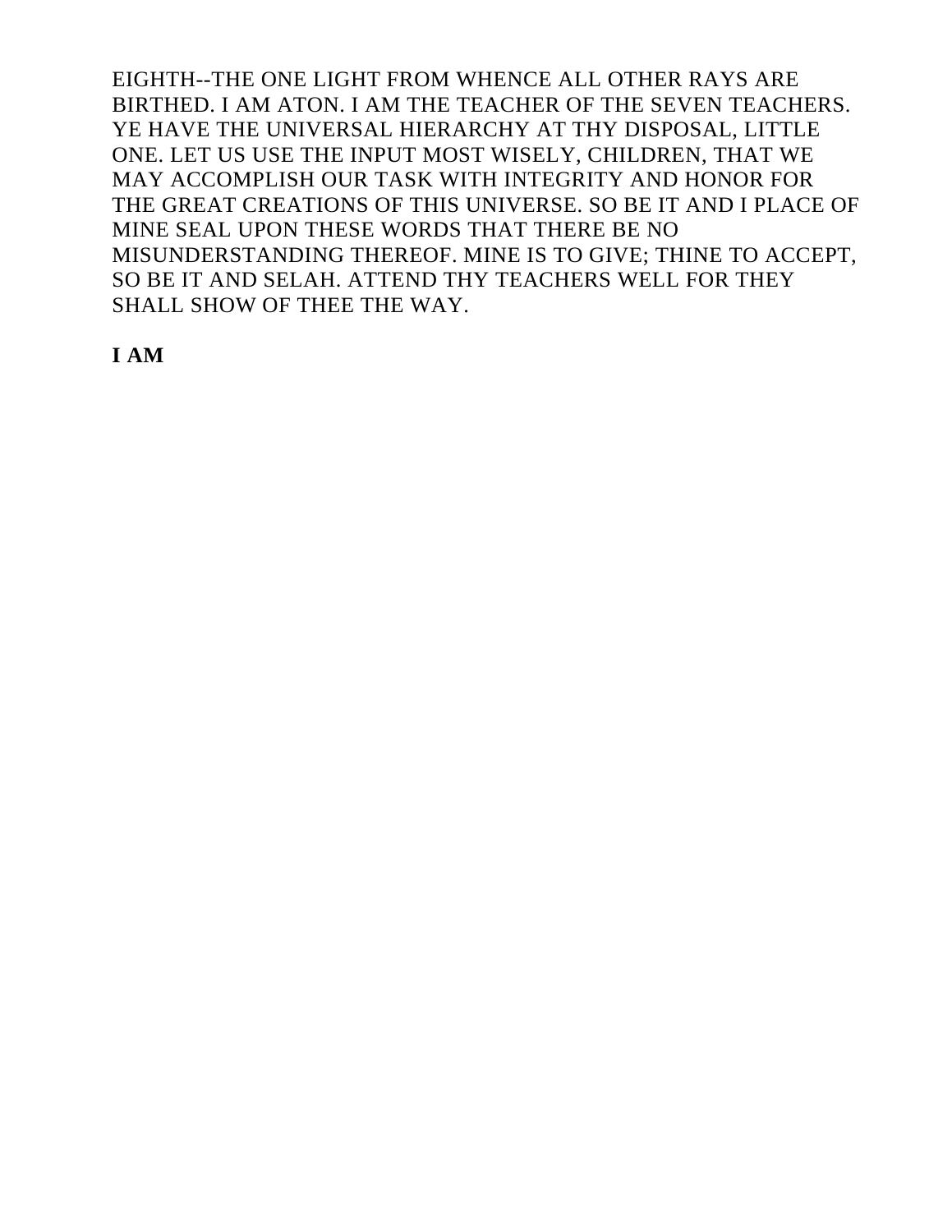### **SECTION II "RETURN OF THE SEVEN"**

### **PJ-7 CHAPTER 15**

# **REC #2 EL MORYA**

# **THU., APR. 13, 1989 12:30 P.M. YEAR 2, DAY 240**

Greetings, beloved ones of me. Do not concern that thy job requires interruptions and input from my brothers .. The job is ONE, 'tis no matter. Discipline is ofttimes hard to take as is the medicine; sometimes sweet and sometimes bitter. Take all from thy Guide, Hatonn, in sweetness and gratefulness, chelas, for his truth is strong and unbending. He is thy leader; he is thy Father. When he wears the cloak of his fullness; he is Aton and none else come first. Behold him in his glory that ye can rise unto that glory.

I contemplate the vast mysteries of the Cosmic realms, the all in all of the Cosmos, and were it not for the sustaining power of that will divine in my life and myriad angels who also succored me in my hours of travail, I should not have reached the goal or been able therefore to assist you to attain your own.

I come to encourage you in the way of standing for the Light and assisting the progress and the healing of a world; nations and hearts. I would give you a morsel of my own--my sense of compassion not alone for people everywhere but in fact and indeed for the individual. The "orphans" of the Spirit are our concern- -those who have not been tutored properly and fully in the inner Light and know not the way to go.

Ye wish to travel in emulation of the Master of the Sacred Circle; the Christ, let us say, Jesus--the one Esu. Beloved, I point out to you one of the most pernicious errors of orthodoxy this day, and ever. It is the lie that the one Jesus is the ONLY Son of God, and furthermore, that Jesus came into embodiment in the full mastery of Christhood and did not himself have to follow the Path and realize his own inner God-potential before beginning his mission.

These things are plain in scripture, but the scriptures have been read and reread, interpreted and misinterpreted and then removal of the very keys themselves have given to Christianity today a watered-down, incorrect religion that does not have fervor or fire to meet the challenges of a civilization. Therefore, thy civilization is in great suffering and peril.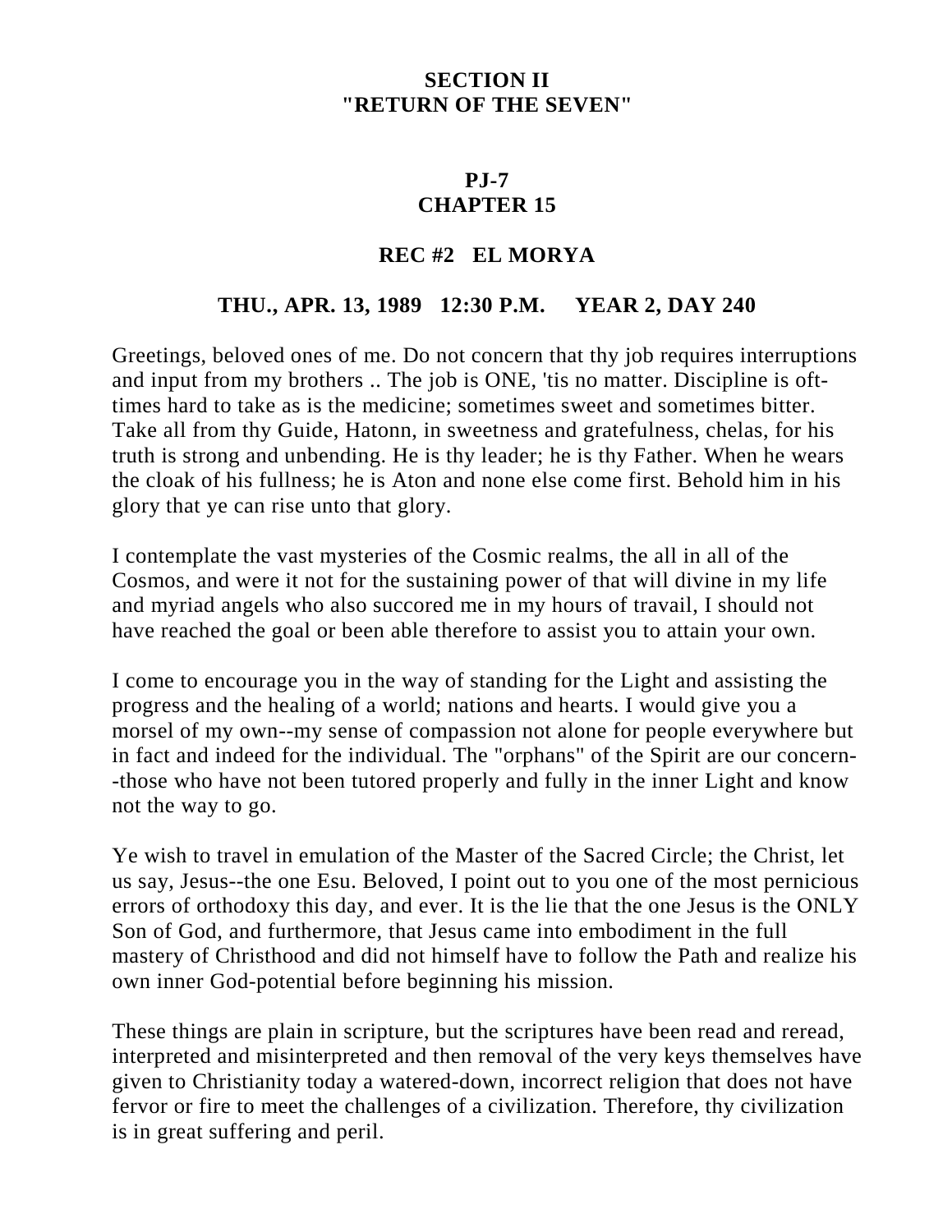Beloved ones, I share with you, nothing can move forward in life unless the individual has a true understanding of God and of his relationship to that eternal Spirit. And as Aton impressed upon thee, (I trust), passion in that relationship.

Ye must come to realize that Jesus did not come from God a "new soul", born for the first time from his womb in Nazareth. Nay, I share with you. He has come in many ways as many things; and many ones. By his own teachings he proved this to those abiding with him in the physical at the time of his walking among them, that he bore of other energies. Yet it is still denied by those "Bible" quoting Christians who have determined to say it is not so. They do not want to accept their accountability for their own past experiences and what ye would in the East, call karma.

The non-accountability, due to the upbringing of children in the West today, does not prepare warriors of the Spirit to meet the inroads that are being made by all forces of lust and greed after this nation's light and after this citadel of freedom.

Ye must understand, then, that your understanding of the one God and one Christ enables you to see that that one God and one Christ has vouchsafed to you the I AM Presence and the Christ Self as the manifestation of pure Divinity--not many gods, but one God. And the pure Son of God is the UNIVERSAL Christ whose Body and bread are broken for you. Ye must, as partakers of the Light, as one with the Holy Christ Self, pass through the testings and lessons of discipleship as the Esu did. And you ought to look forward to and expect the fullness of that Christ dwelling within thyself.

# **WHY THE PROPHETS HAVE COME**

Wherefore evolution of a spiritual nature? Why have the prophets come? Why have the avatars appeared? That you can remember what ye were taught; what one can do, all can do. To unlock that potential of thy heart, that divine spark, and show you that you have been moving toward that point of the courage to BE who you really are and not to accept the philosophy that you are evolved from anything other than God. Therefore, in thy purity thee cannot be anything other than God.

What shall be left of a planet?--a scientific humanism? What shall be left? - world socialism and all shall become drones in a planetary movement controlled by moguls of power East and West?

Beloved hearts, this IS THE GOAL of sinister forces. And let none deny that there is an Anti-Christ. For the Anti-Christ IS EVERY FORCE WITHIN AND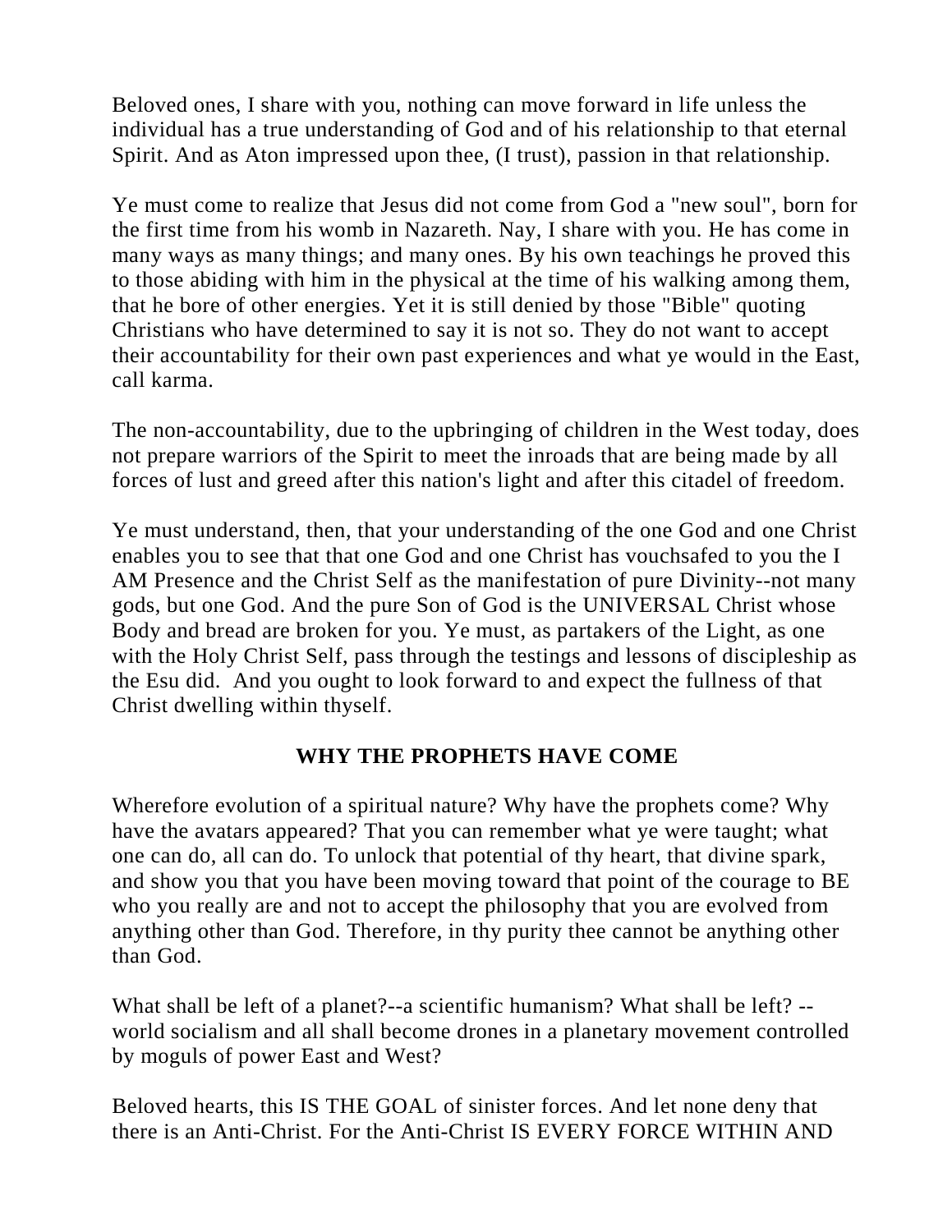WITHOUT THE PSYCHE OF MAN THAT WOULD PUT DOWN THAT TRUE AND LIVING GOD WITHIN YOU. REALIZE THAT THIS IS NOT OF NECESSITY, A PERSON WHO WILL APPEAR AT A CERTAIN TIME, but it is the decision on the part of man to embody the destructive forces of the universe to put out the light of freedom, nation by nation.

Without understanding of the equation of Armageddon, without the understanding of "free will", it is impossible to realize that some have chosen the left-handed path of black and destruction, of the Lie, and of the murderer. And without accepting of this, it is impossible to understand so-called human behavior, which is not human at all, but it is dark (devil you ones call it), behavior and the behavior of evil incarnate and disincarnate.

Do I sound like a fundamentalist Christian? Well, I am! Remember well: I came first to adore. I was transformed. I was transfigured. I was, if it need be said, among the first "born-again Christians". Oh, would it be only possible that all could see of the path so clearly in that grand circle of truth.

Just as the Christos Esu Jesus studied with great preparation of his soul of Light, this Son of man, ye must come into thy knowledge. Harken back to the ancients and the teachings. Harken to the time of Lemuria. Those teachings of the law of God that were there were transported to the caves and retreats before the sinking of that great continent. Thus, going back far back beyond all recorded history, you find the lineal descent of those who have come to earth for a single purpose; to seek and find the thread of contact with Almighty Source and to demonstrate by their lives a LIVING truth.

Men may tamper with scripture. They may rewrite the codes of law to suit themselves and their lowered and lowering standards. But, dear ones, they may NEYERCHANGE THE RECORDS OF AKASHA. In Akasha--as the subtle energy and force that permeates the planet and your auras-you will find the record of ALL past experiences of yourself, of all previous experiences of masses of lifewaves who have come here from other planetary homes. You will find the records, THE TRUE RECORDS, of civilizations.

You will find that ones who have been given the gifts to write the truthful stories of the motion pictures and great books, have been given the gift of tieng into these akashic records. Many, as Dorushka, sat to write about subjects concerning those things of which they have no knowledge. Not only have they recorded for people all sorts of invaluable information that would give keys to the past and past glories of civilizations of great light and scientific achievement, but they have also shown a teaching and a path and an understanding for each individual soul to find his true roots all the way back to the birth in the heart of the Great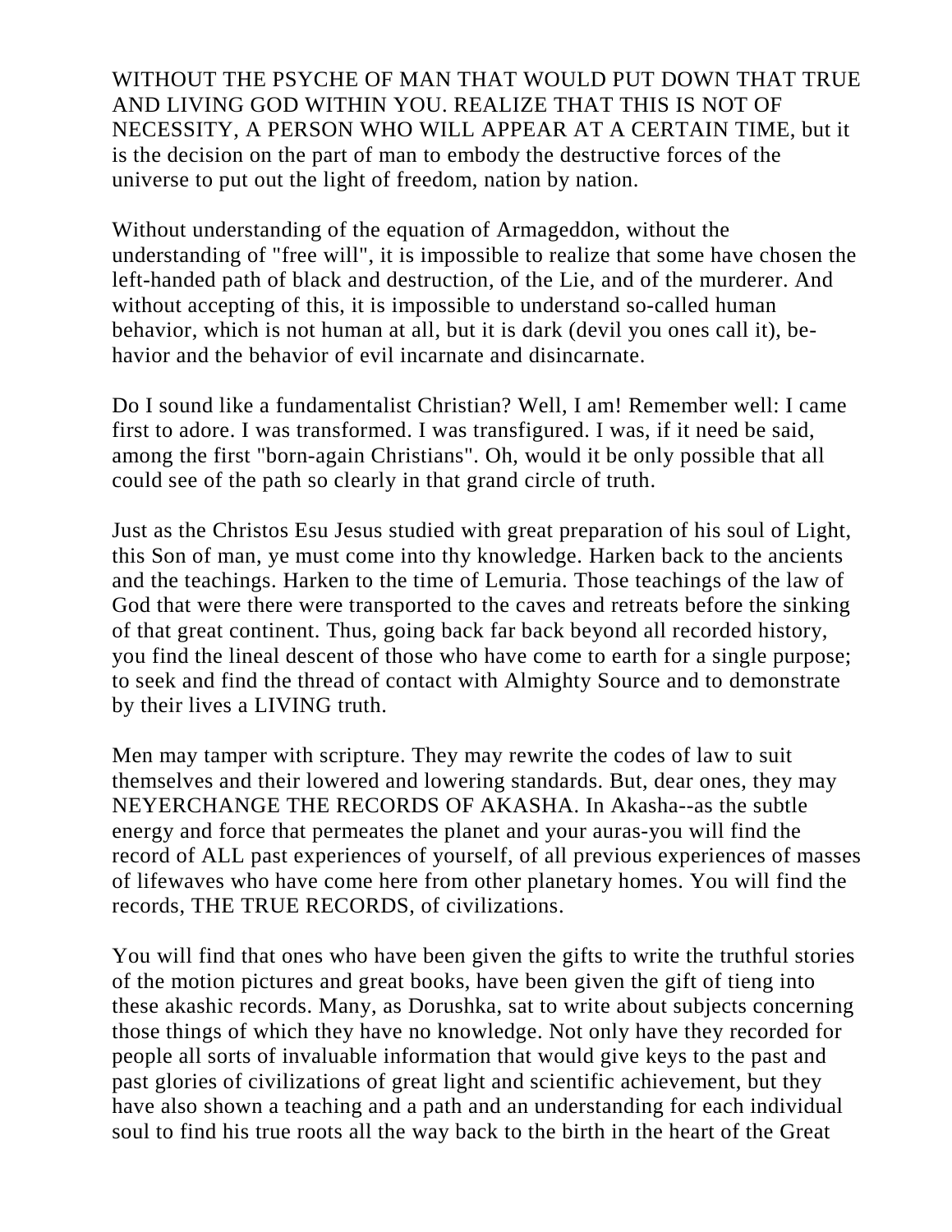Central Sun (Son) and the descent to experience here.

Why experience in a darkened world and a darkened star? Why put on veils of flesh and forgetfulness? It is because the soul demanded free will and the right to experiment in the universe of God, and the Father accorded the request. Thus they went forth as from the bosom of Abraham, from the Great Causal Body, and evolved into denser and denser spheres. And, alas, came those hours when the "fallen angels" did tempt them away from their first love and that of the God Most Holy. And there began to be the densification of the flesh and the mind (some minds are really, really "dense"), and the people lost the contact with their God. THEY WERE GIVEN TO FORGET THE NAME OF I AM THAT I AM.

## **MONOTHEISM AND THE RETURN**

God sent the knowledge of the true monotheism in the midst of pagan culture, even to Ikhnaton (Akhnaton--sound familiar Dharma?) and then on to Moses, et cetera. And once again to great I AM Presence because the focal point as the sunsymbol of the Presence of God=the many hands extend as Ikhnaton saw it, the power to move a nation as Moses perceived it, and today the source of your strength and your healing as you perceive the same Presence.

"They" may attempt to divide the Body of God upon Earth by religious schism and argumentation, by placing the emphasis on the letter of the law. We have seen enough of inquisition in our time! We have seen enough of the wars of Protestant and Catholic! What is the net gain? The only true gain on the path of religion is the spirit, the Holy Spirit (Ghost) with the individual and then moving nations-Yahweh (Yewah) moving among his people, who is still able to draw out those servant-sons of God who will truly manifest an example of the path of freedom with Saint Germain and the other Brothers who have come forth to lead and assist.

Beloved heart so Light, surely you can see that the return to Source is necessary, for a people have forgotten their God. They have not understood the future coming of the Christ and therefore they do not understand why the saints have lived, why they have died and sacrificed, why they have left a record-because the emphasis is not on you, but upon a Christ nailed to a cross.

This will afford you nothing unless you yourself realize that all that was in this Son of God can be yours. And the imitation of the path of this Jesus Christos, this Circle of Infinity in Perfection, is surely our calling and our teaching. It is the fundamental teachings of the Spirit. It is the teachings given to the apostles. It is the anointing of the apostles. It is the transfer of fire, heart to heart! IN THE BEGINNING WAS THE "WORD" AND THE WORD "WAS".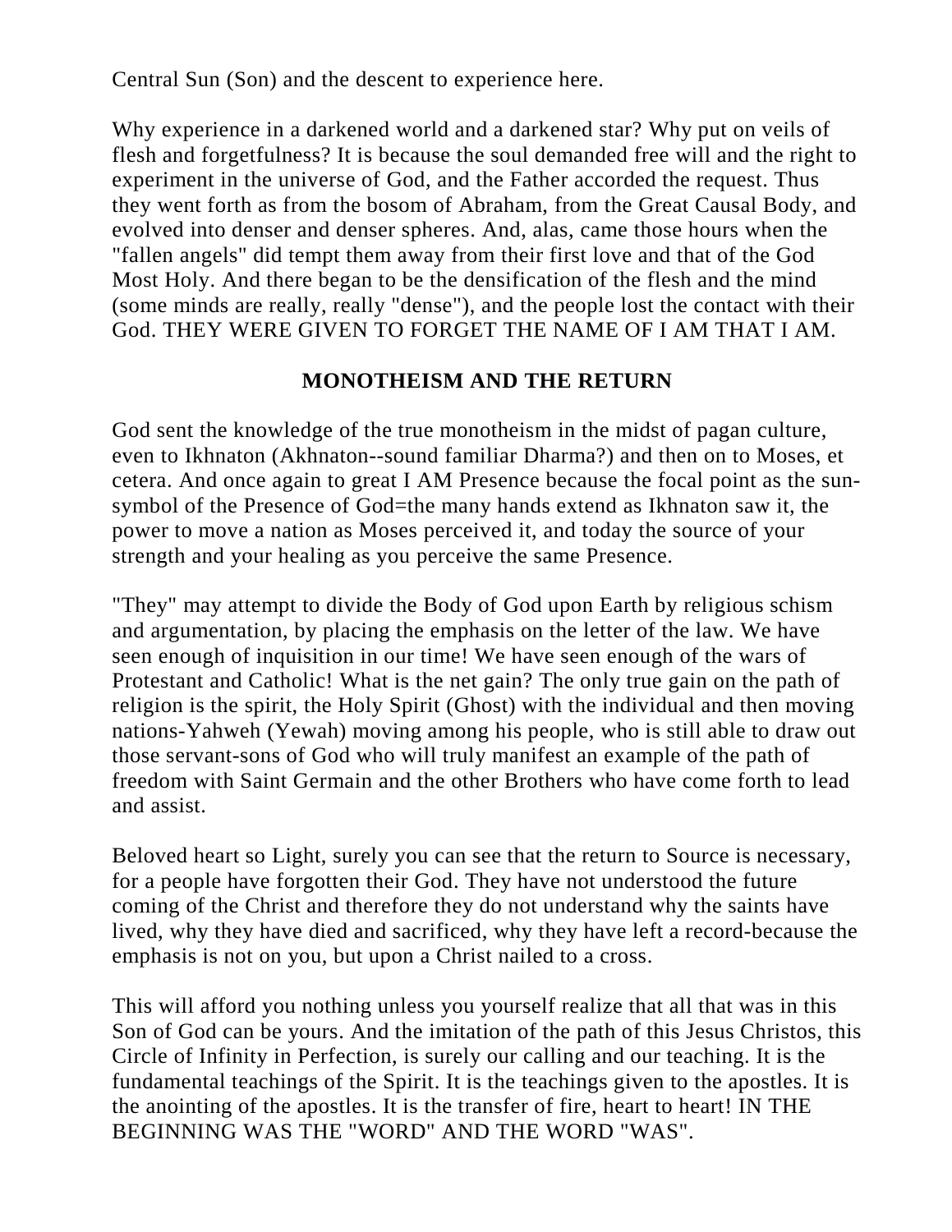So thusly, where does a nation stand when challenged by the taunting of "a" Kaddafi or terrorists from any creed or nation? It is divided and weak. Where does it stand when there are those who tamper with the money supply and the economy? Where does it stand when the children cannot read and write and cannot rise up to become leaders and representatives of still the greatest nation on earth?

Where do a people stand when they no longer have recourse to Almighty God and his Spirit in them? What can they do when their bodies are beset by drugs, when they are caught up in violence, when all manner of pleasure and entertainment is the first thing thought of when their disinteresting jobs are through? I tell you, if America, let us discuss, is to be secured from that which is plotted by the dark ones on this planet, there must be a rising fervor and a return to first principles both in "Church" and "State".

How shall we tell them? How shall they be God-taught when the false pastors have invaded the temples and denounced even the very communion of saints which we enjoy with you and you with us in the Spirit of the Great White Brotherhood? Brothers and sisters on earth have a right ordained by the Christos to commune with their brothers and sisters in heaven, not by psychic or astral means, but by the true Holy Spirit. And the Holy Ghost is the Comforter and the Teacher who has come to you to bring all those things to your remembering which the Christ has taught unto thee.

When did he teach you those things of which ye are not being reminded? When? Were you all there in Galilee? It is not quite possible for the tens of thousands and millions who ascribe to the path of the Brotherhood on this planet to have all been there in the flesh. And thus, The Christos spake to all of you to whom he taught in all octaves of being in that hour and upon that mission in many forms and many diverse ways. The Sacred Circle Son of God truly spoke from the etheric retreats, and all the world heard.

Do you think the fame of the Christos spread only by the apostles or only by the "grapevine"? I tell you, no. The power of the presence of the Christos in the earth has been' the power to contact every living soul these thousands of years with the inner knowledge and the sense of the honor of the Christ presence within them. And that teaching is ongoing no matter what is said in the mosques or synagogues or temples. So be it for the truth is so.

The LIVING CHRISTOS does shepherd his own, nation by nation, for this reason: People understand right and wrong, they know what ought to be and ought not to be, they know what is evil if they will allow themselves to perceive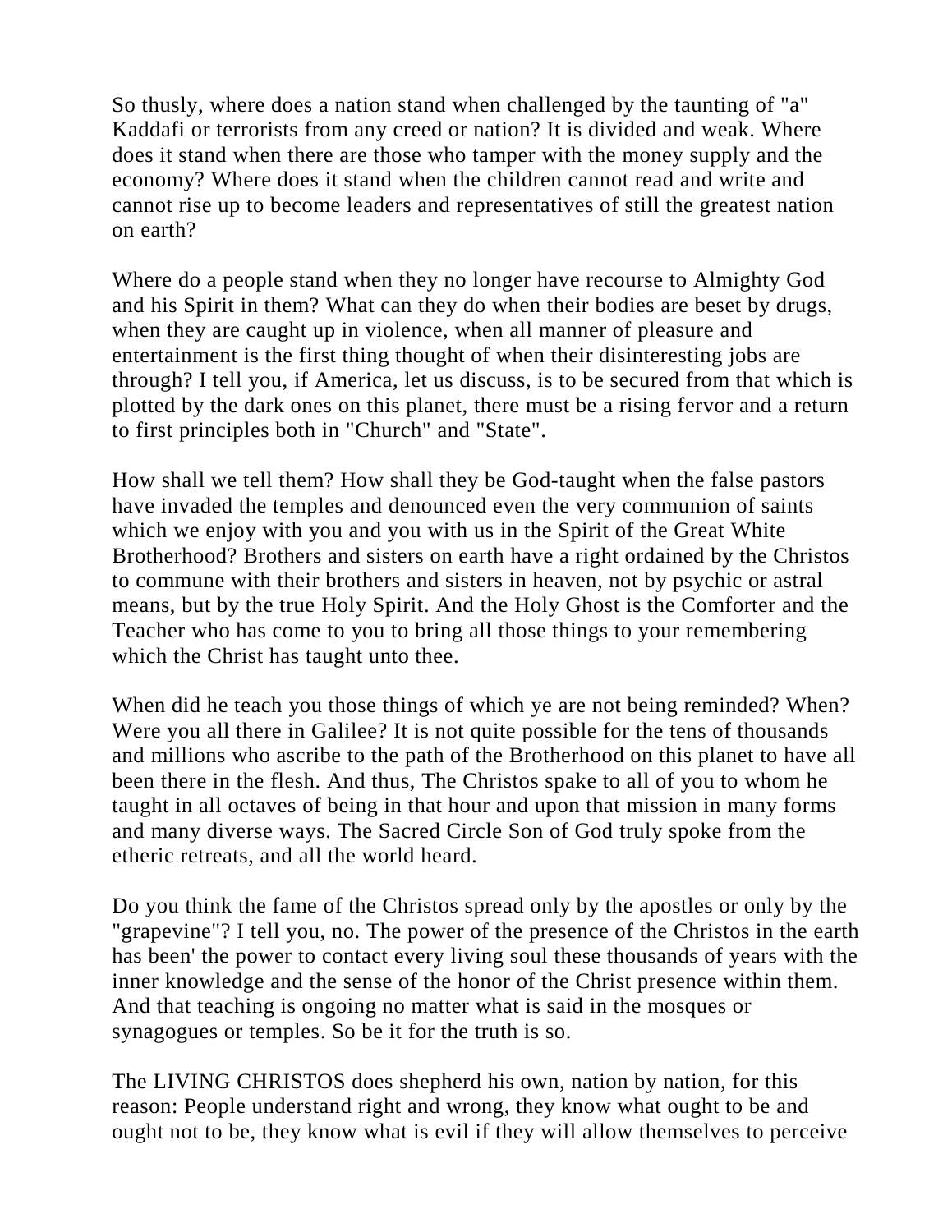it. And therefore, the STANDARD "LIVES". The honor code is present with the comings and the goings of philosophers and psychologists (in truth) and all the rest who now say, "this is right," and they say, "this is wrong".

Relative good and evil is not the story of your life. Put that aside and recognize that it is the Absolute Good of God present with you that is the power to devour the forces of Absolute Evil, first and foremost being that tyranny over the soul and spirit of freedom--this time to a spiritual birth of freedom. The way ye reach and accomplish this in greatness is no different from the way it has always been taught--through discipline and singleness of pure thought and action.

# **CHRIST PATH IS NOT AN EXCEPTION**

If you go within to thy true knowledge ye will remember that the path followed by the Christos was never an exception, was not something unique and exceptional where one life should forever atone for the sins of the many, but was the example of what had been done again and again and again=always the avatar coming to give to the followers on earth the example that there is a way out of DEATH AND WHAT THEE CALLS "HELL" and the round of suffering. There is a way of self-transcendence. DEATH IS NOT THE END OF LIFE--DEATH IS A MERE TRANSITION OF EXPERIENCE UNTO DIFFERENT EXPERIENCE.

Error leads to unreality. Unreality leads to insanity. Thus, the insane stalk the earth taking innocent life through deliberate or misperceived means. The insane take the life of the unborn and call it woman's right; or man's right. Man and woman-the right to murder their own child! Is this liberation? No. It is enslavement to a pain that gnaws within the soul for the rest of the natural experience and in future experiences until it is finally resolved.

Offering liberty, the dark ones sow corruption=corruption of the spirit and the soul and not of the body. This is why the dangers of this particular "age" are so great. This is why I say it is the greatest moment in all of history of each and everyone of you to make your statement and to establish that contact with God which all who have gone before you have made, and thereby become the functioning instruments in that great service, the spiritual power and the healing and holding of the balance of nations and peoples.

Oh ye can rejoice that these things can be done and thy mirror can reflect of it as thee stands afore thyself and can stale: "I have worked, I have mastered--God with me and by His GRACE. And because I know who I am and God is with me, I can do these things.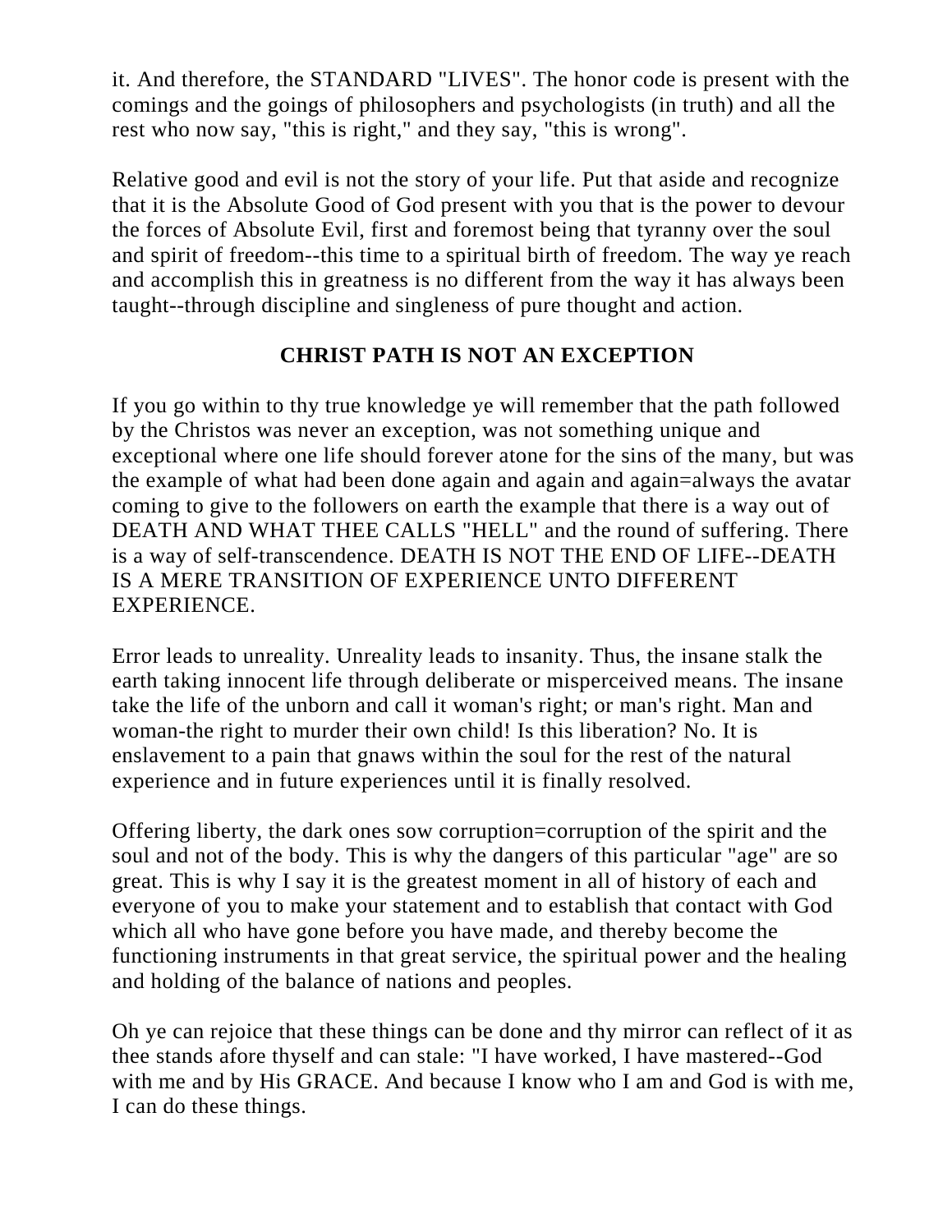## **BEWARE FALSE PASTORS**

Look carefully at those pastors who preach falsely. Those who create in fact a servile relationship of sinners to a favorite son, and internally and subconsciously it is a psychological maneuver of the fallen angels, preaching hellfire and brimstone and enormous fear and an angry God and the promise of everlasting hell and damnation to those who do not repent. THESE ARE THE PREACHMENTS OF THE EVIL WHO HAS CREATED AN ALTERNATIVE RELIGION TO THE TRUE TEACHING OF THE CHRISTOS.

Know, however, that most pastors who are thus indoctrinated are not of an evil bent, but have simply followed the "party line" they have been given and that has been carried on for 10 these many generations. The proof is in the eating of the pudding. THE PROOF IS IN THE ACTION. Where are the results?

Ah so, and so be it for the flame of freedom and truth cannot be put out. The voice of truth can never be silenced. It speaks in many, many hearts. We are here, summoning the mighty archangels to go forth with their legions of Energy to cut free those souls who are bound, to cut them free from the nightmares of demons and discarnates that prey upon the mind and the body. But do not fear those discarnate souls--shun those ones in physical form who house these darkened beings in incarnate form.

What is transpiring upon this planet is the result of the softness of religion itself and dearth of leadership. Thus, we come to give to you our momentum and the momentum of thy Brothers that your work can be fulfilled in purpose.

The entire purpose of life is finding God--finding God within yourself and your talents and your calling and your sacred LABOR. Ones can say what is pleasing but I tell you NO ONE IN THIS WORLD IS HAPPY UNTIL HE HAS MADE HIS PEACE, BALANCE AND HARMONY WITH HIS GOD, HIS "I AM PRESENCE". There are many who would deny this and yet, are they truly happy? Oh, dear ones, the pain and unhappiness upon thy orb is overpowering and overburdening; ye cannot comprehend of it.

Constantly I pray that you ones of this great nation will not come to knowledge of Truth through adversity, through nuclear war, through economic collapse. I trust you will also pray with me in this-wise, for beloved, the prayer of ye ones, those of you who use the law rightly, availeth much. We must fight the good fight would be thy words. We must take the action necessary to move in "timely" manner. For many of these things will come upon thee ones as the cycle closes and we can only have fulfillment in peace unto the extent of thy preparation.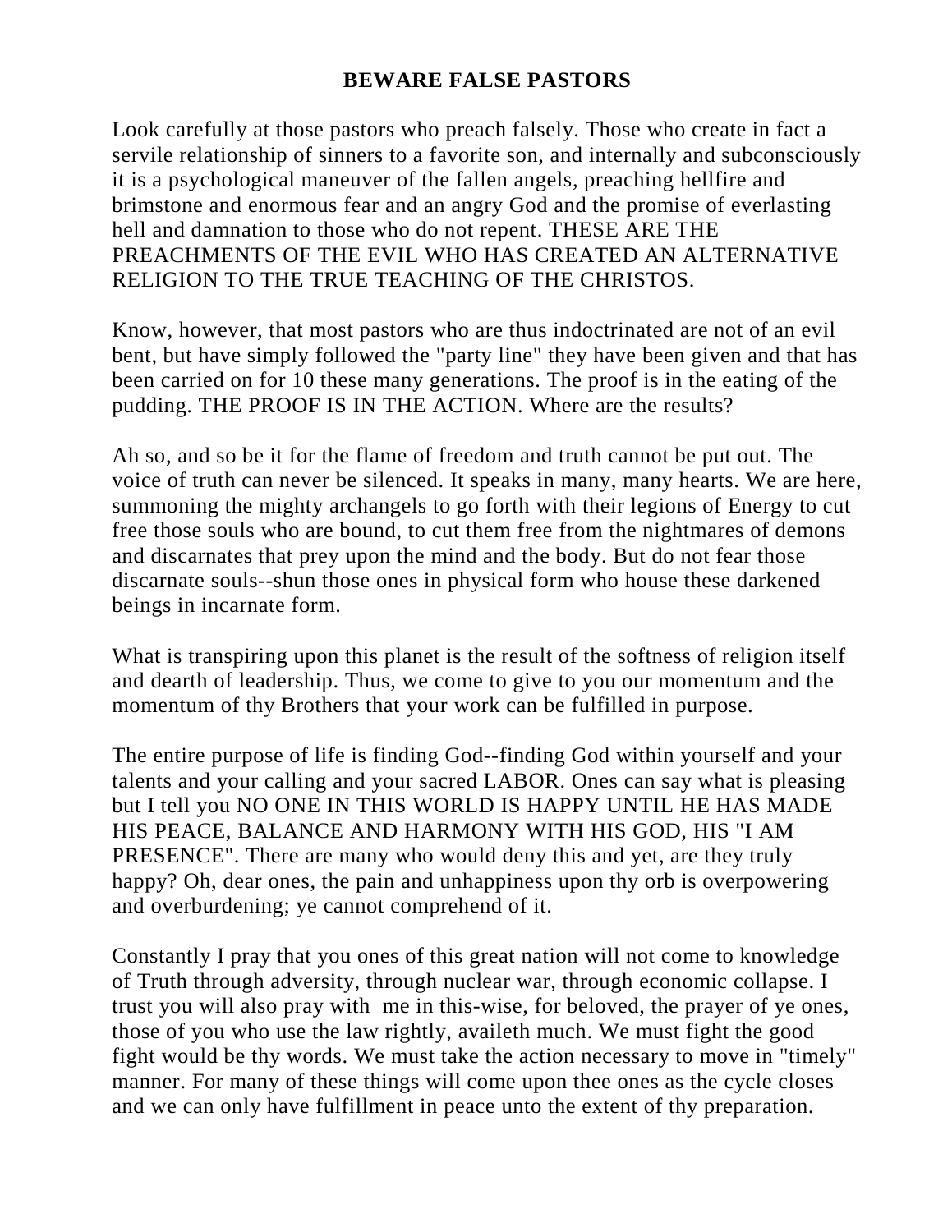Chela, let us close for this portion. I do not wish to overburden so that ones will not be in the reading of these words. I will speak more in the hours to come. Lo, I AM and I AM with thee always, even unto the ending of thy days upon this place--SO BE IT.

# **I AM THY ELDER BROTHER, EL MORYA OF**

**THE FIRST RAY. SO BE IT.**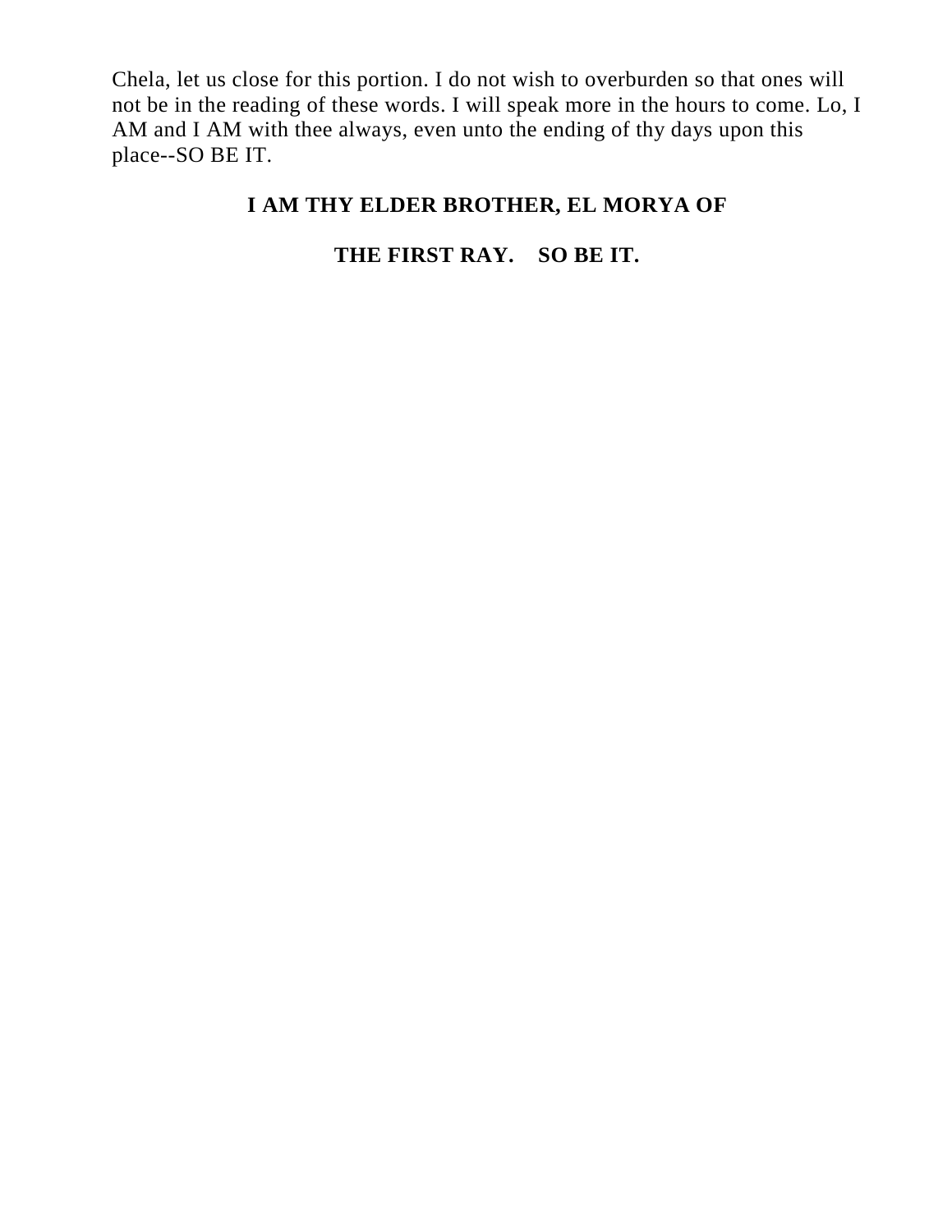## **PJ-7 CHAPTER 16**

#### **REC #1 EL MORYA**

#### **FRI., APR. 14, 1989 6:30 A.M. YEAR 2, DAY 241**

Yes, precious one, you have come to this place at this time for your work was unfinished. I feel the clutter within as you effort at balancing "life, as it were", with thy appointed task. So be it, the way is never an easy path.

#### **RAY OF DAWN**

I come in the light of a beautiful, golden dawn. There is mist on the land, dew on the living branches; also a new Season of growth and birth. I am your elder brother, EI Morya of the "ray of dawn"; the first ray. I greet you in peace and appreciation for thy labors. You will become more and more comfortable with the cycles of energy, chela. You must always begin "within" and move outward. Man always begins outwardly and moves within bearing all the dregs and causal pains within to pull him to lower energies. Start with the Godness within and all will be transmuted in the violet flame of what "really" **IS.**

I became one with the cycles of Matter for the mastery of those cycles, almost, as it were, going within the within; the heart of Matter before going to the outside of Matter. Growing from within--from within the sun, within the earth and within the Sun behind the sun-I learned the way of Source and Source's laws by the inner geometry of the molecule, the atom-the Cosmos.

#### **"WILL" OF GOD**

My appreciation, chelas, of that which I did NOT at first call God, or Universal Source, came through the humble awareness, the awesome awareness of this magnificent "thing"--this "thing" that IS "LIFE", this thing that is energy, this thing which is the harmony, this thing that I now behold as the "WILL" of Creator Source; That Mighty Presence of Universal "Allness".

The will of God Totality is applied in all levels of human endeavor. For the will of God is the blueprint of every project. It is the foundation of every task. It is the skeleton of your body, it is the physical energy; it is etheric fire. The will of God is your will TO BE GOD in manifestation. Without that will, you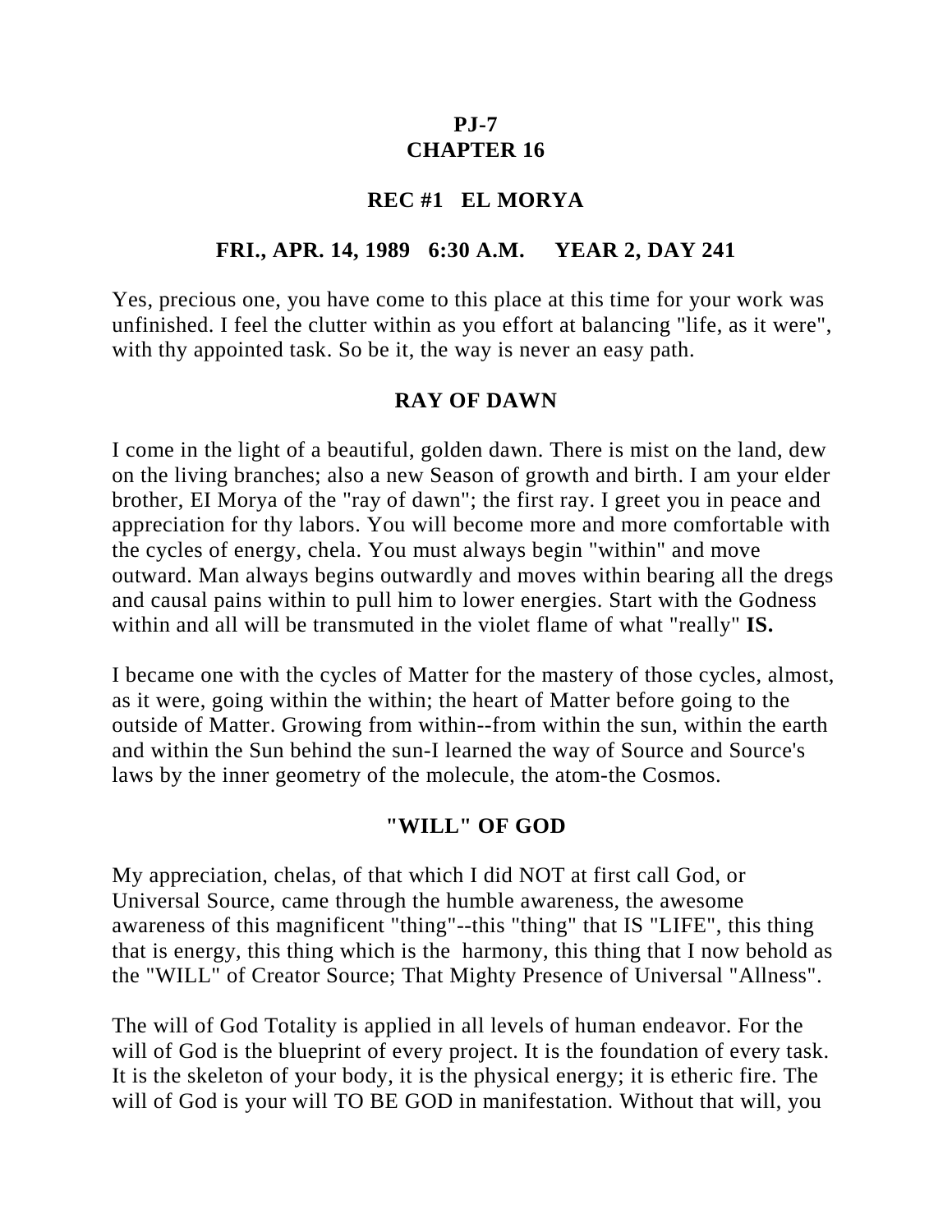would not be in this place at this time attempting a magnificent encounter with the task at hand.

Because you cannot be expected to function in other nations, other portions of thy planet, our thrust in the teachings will be upon the geographical locations where ye are at home. In this instance, America. Do not effort at absorbing the whole until thee can Master the portion.

There is a cancerous substance moving across the mass unconscious. Let us just call it anti-will. It is a substance so subtle that most among mankind do not even perceive that by this substance there is a denial of freedom, a denial not only of the will to be, but of the ability to will to be. Like the weakening of the form, like the drawing away of the very strength of the body, so is this substance moving against the flame, the fiery flame of the will to purpose, the will to perfection, the will to Life itself. Man has been all but rendered helpless in his own existence.

This is the plight of the evolutions of Terra Maka. Both in East and West there is that "hypnosis", that manipulation of consciousness at sublevels by the substance of selfishness itself, by the substance of lesser will of desire--willing for power, pleasure of self and manipulation of brother, willing for everything but the will of Source God which is sufficient to meet all aspects of life within the soul.

The plight of modern man is the plight of a "false will"--a will to death; not unto life. A will to be unconscious, not to face of the issues, not to take of responsibility, but to become drunk by the media, by the chemicals in the food and drink, by the dissipation of individuality through a mass mesmerism, a collective consciousness of the crowd instead of the individual rising, rising to a self awareness carved out of the will of a Higher Beingness. Therefore, chelas, the heroic problems shall be met in heroic measure--through the same methods of reaching through that subconscious level of receiving instructions. We have to replant the fertile soil within the subconscious. Relax, chelas, the blueprints are well drawn and already beginning to be structured.

## **I COME TO AWAKEN**

I, and my brethren, come to wake ye ones. I come to shake you to a larger purpose, a larger destiny to which you were birthed. I come to let the decibels shake, rattle and roll until you "HEAR", to allow the frequencies and the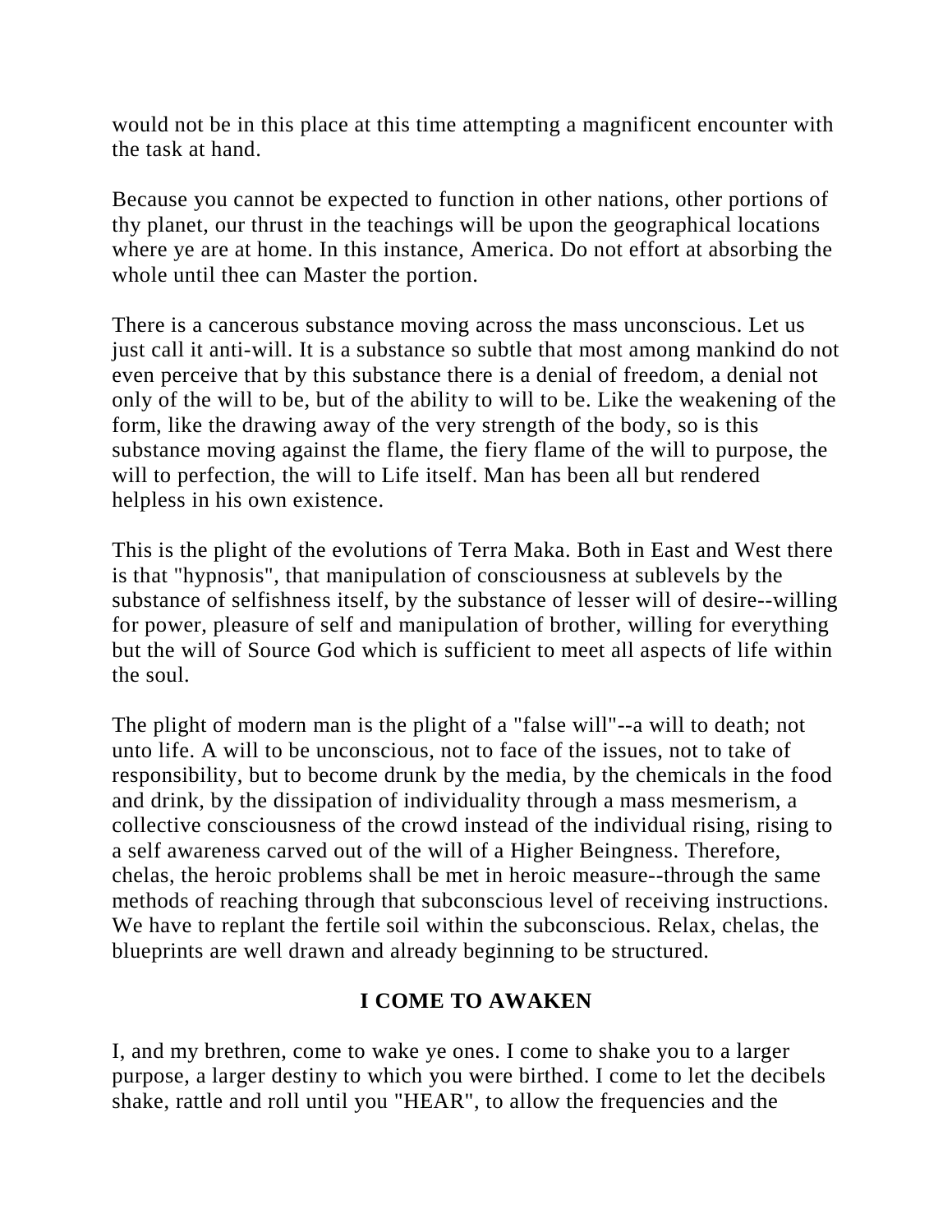vibrations of your beings become attuned--NOW!

Let this precious gem of placement and atunement be a place of rallying point to move out of the lethargy and sleep of the ages, to awaken this nation to a vital purpose, to awaken the individual to strength and courage, self-discipline and the will to move beyond this deathlike mesmerism whereby the people give in so easily to sloth and sleep and sensuality and every form of "pleasure" while the world, the world of the energy of Source, instead of spiraling unto a fulfilling purpose, unwinds down and down and down until there is nothing left but the inertia of the rest of death.

This substance, this pall, this pollution that is the very core of the pollution of the elements of your beings, is taking from you your very life-flow that you wander from here to there, accepting what the day brings as though it must be.

You ones go about these groggy headed ways, blaming God for thy plight. Surprise, chelas, YOU HAVE MADE IT THUS; YOU MUST NOW UNDO WHAT THEE HAS ACCOMPLISHED. Accept that you have done it and therefore, ye can undo of it. Stop blaming God and brother for thy own plight.

The rise and fall of civilization is the work of Man, not of Father God. Man has failed to implement the will of God, has failed to contact the very core of being that is his own.

Ye ones must cease of your "blaming others"; thy parents, thy society, thy teachers, your culture--your civilization. However, ye must make of thy own stand for right purposes and cast aside those things which bring you down.

I find myself using the term "sacrifice". I dislike the word but ye have no word to fit of the meaning I wish to convey. Let us instead use "self-discipline". Sacrifice indicates a negative "giving up of something". You are not in the "giving up", thee are about to be in the "getting or'. Sacrifice indicates a perception of "pain". There is no pain in carving away the fat of the mortal so that the lean soul of the spirit can fly. There is no pain in the entering into the wondrous beauty of the will of Source-Self. There is actually a moving away from "pain" that ye ones have endured as a civilization for centuries of your time. Your souls are in agony and you have not even made contact with the soul in this life to recognize of its agony. Ye just proceed upon thy path of misery, boredom and longing for better without acting to achieve "better".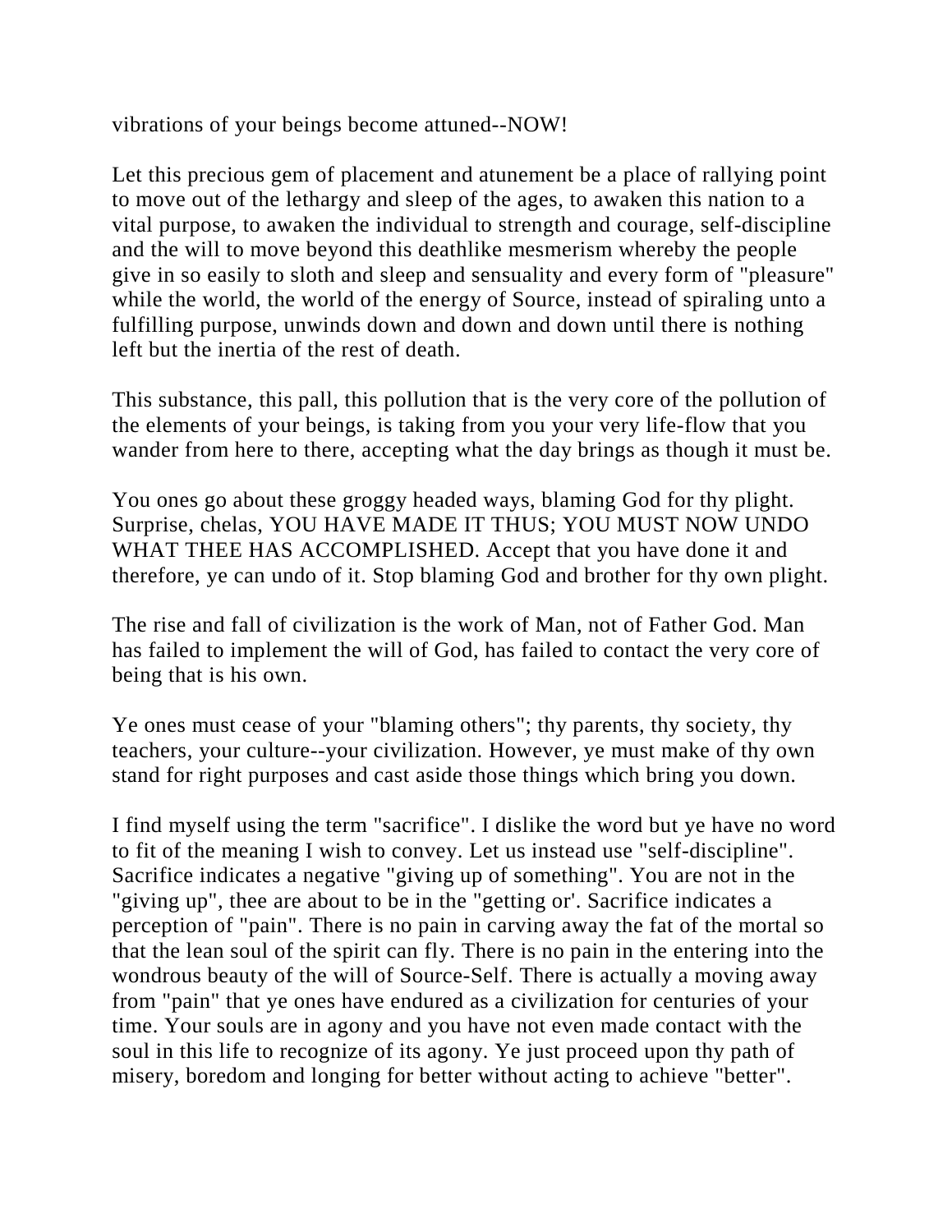#### **DISCIPLINE**

To achieve this "better" there are requirements. These are disciplined requirements. You must have discipline of self and situation. There is no substitute for self-discipline. It is why we get this child up at dawn to write. We can write at any hour of thy day; but she has gained the discipline to get up at the break of dawn to do this work. If she will do this, she will also be available when she is needed and not just when "she feels like participating". This is only an example, Dharma.

As you begin to manifest control over self, ye will begin to see how ye can manifest any other thing thee wishes. Not for the fun of "magic" but for the fulfillment of thy accepted task; to revel in thy own fully developed mind control over all matter. This will not be to impress man for ye will be beyond the wish to "impress"; rather for thy own expression of truth.

It is good to demonstrate mastery, but ye must not be in the following of those who demonstrate phenomena as "the way", whether legitimately or illegitimately, whether as the "white" or the "black" magician. The time has come for mankind to follow the Teacher for the Truth of the Teaching Itself, for the very sake of the vibration of Truth and "Life"--not mystical hocuspocus.

To mesh with the higher vibrations of purpose you must cease dwelling within thy own "self-ness"; the "me-ness" of all actions. If ye only act for self reasons ye have done nothing other than replace one selfish experience for another, and that is what thy brother will emulate if it be more desirable than his own selfishness. Ye will only have set up "your way", not the way of Truth which must be the route of transition from this blighted state in which this planet and civilization are trapped.

I can assure that all who take the position of seeking freedom from the subjugation of mortality, without exception, have had to first take the step of self-discipline and have given up personalization of input, both from higher sources and worldly physical attachments. Ye must go beyond thy conscious reaction to personalized "self' to come into harmony with that which is surrounding of thy being.

As ye have committed unto this magnificent task; I and my brothers of these higher vibrational frequencies will respond to thy call at any moment of any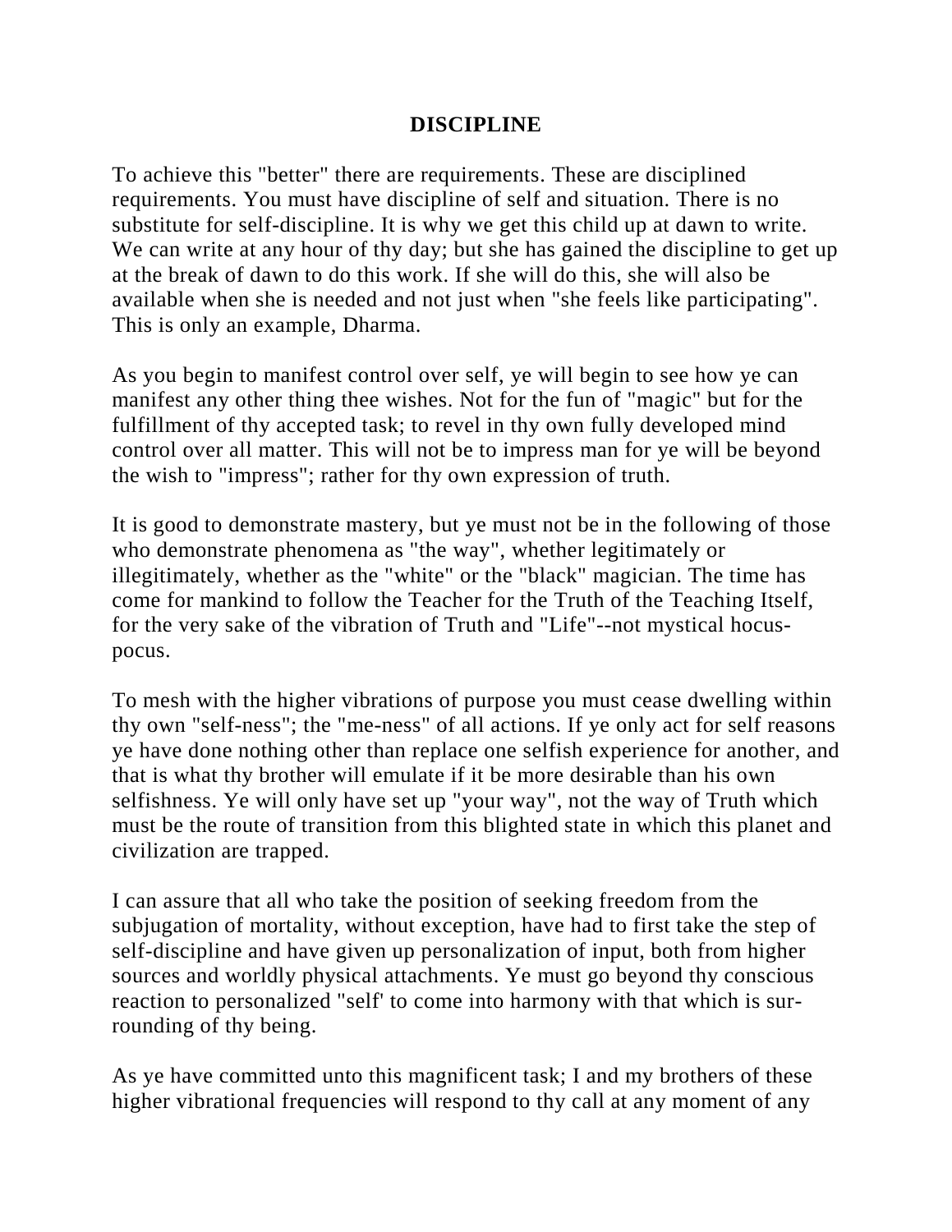day or night. There is not one soul ever neglected when a call is made. Like attracts like. I go where the call arises. I go where the vibration is located and my presence is felt-eye are never without guides and protectors in thy work-- NEVER; NOT A MOMENT!

Know thee are always in the sight and knowledge of the higher planes. Every thought is known; every action accounted. Naked you will stand before thy God at the conclusion of this sojourn, so it would behoove thee to be a bit careful of thy activities which you "assume" to be hidden. It will not be "MAN" who will stand in thy presence; it is God.

## **SAME OLD STORY**

Do not concern as you become focused within our gaze. All ones have that feeling of discomfort when they realize that all actions are known. Ye have heard of it since childhood, but ye now will begin to feel the presence of the "watching". Let me assure you, precious ones, we have seen it all before-- "ALL". There is naught ye can think of or do that has not been seen or done or thought of prior to thee. It is repeated over and over and over and over again in the mass consciousness ad nauseam. We have seen this world and its folly. I have seen the same old plots cued up by the fallen ones, the same old tapes played again and again until they are so old that those tapes of the fallen ones actually sound worn and distorted from the re-playing within the inner receivers.

It is strange, however, that it is never realized that ye are being subjected to the same old conditioning that ye have heard in your last experience and the one before that and the one prior-on and on. The plots are the same. Very little new literature has been written in lo, thousands of years. If you were among the fallen ones, ye would have no need to be "creative" as the same few plots work again and again without need of change.

Ye ask; "How long will ye Masters wait while we grow"? Well, we have eons to wait in patience, while ye toy and try-again into ad nauseam--. THE QUESTION IS, HOW LONG DO YOU HAVE TO WAIT? We know the hour of our coming and our going. Do ye know of the hour of thy coming and thy going, of your aborning in the womb of time and your moving again through space .to other shores? Ponder it carefully. chelas.

Can you be assured that if your task of fulfillment is not accomplished "this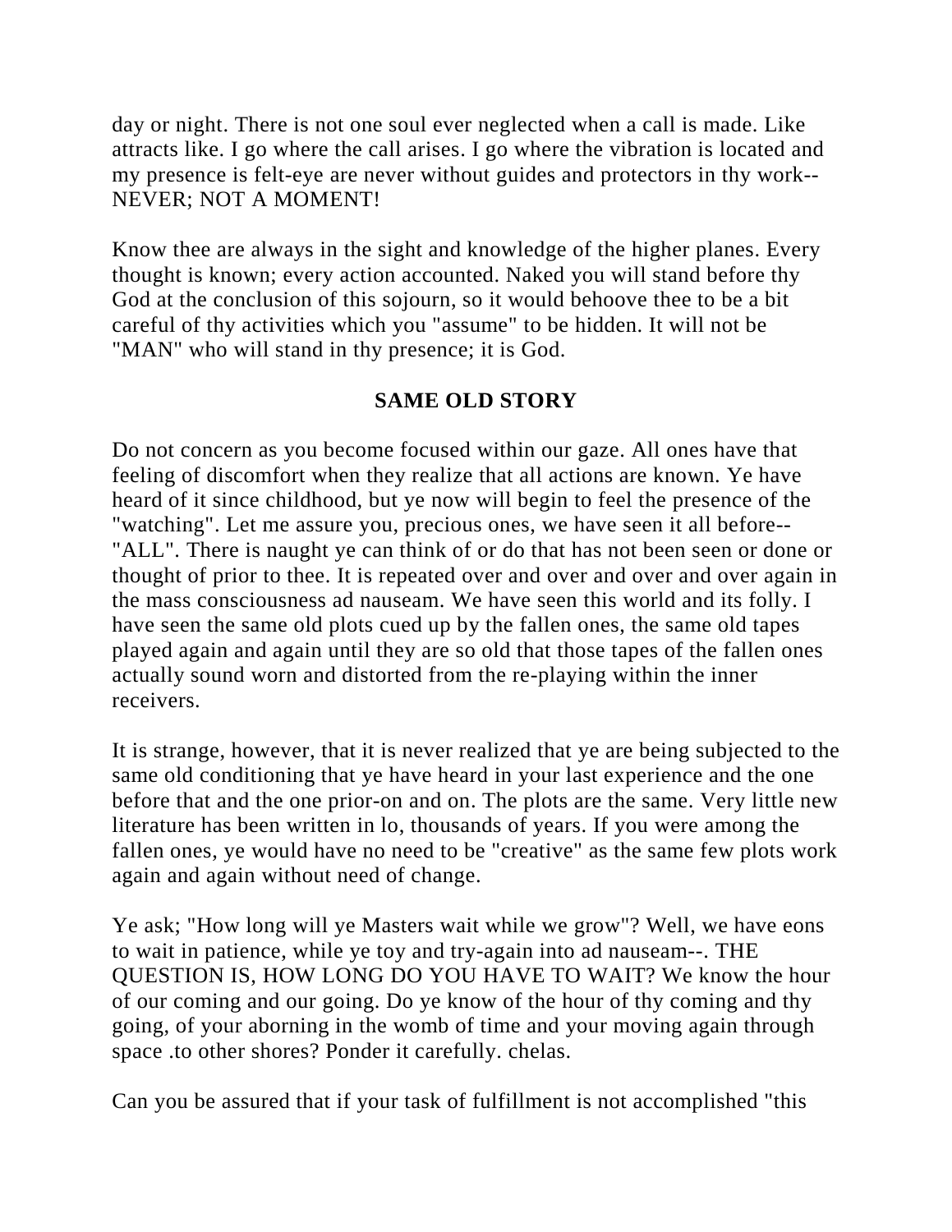time" that there can be a next time on this beloved place? Is it possible that at some point all those ones with whom you will experience are also planning to complete their missions upon this place--will there be a place for thee?

Where will thee go to fulfill your inner blueprint when you are bound to earth? With the attitude toward abortions, birth controlling and life itself, will thee have a way to come again?

You must look carefully within, chelas. What are thee about? I mean, what are thee REALLY about? Do you go here and there to be searching, to be entertained and the, best "story performance gets thy vote of confidence", to look for a reed in the wind? Or --, are you REALLY responding to the call of the soul for that wholeness, for that harmony and for the light which is your very Life, your very sustenance?

In this wondrous land where we are focused, you are a people of "goodwill". This is a land of goodwill, a land of abundance that has been shared with the nations of the world. Thy people of goodwill have also been infiltrated by those who have come to steal the Light of the Christos and of the Mother and of God himself (herself, itself), and to twist and to turn and to torture the children who hold to the path of truth. You see, chelas, they attack in efforts to cause ye ones denial of the light and the goodwill and the God-government that WAS INTENDED TO BE MANIFEST IN THIS PLACE--IN THIS NATION!!

#### **REINFORCE YOUR "WILL"**

I have come forth to reinforce thy "will"; thy belief in the higher causes. I have come to convince you, by the very essence of my presence, my life, my radiation, that the Ascended Masters ARE "REAL". To doubt in their existence is to doubt the existence of your own Reality. To doubt the Path is to close the door to Life. To doubt the way as being shown is to move into "death".

The Sacred Christed Circle declares evermore, "I AM the open door which no man can shut". Do not give the power to anyone on any plane of existence to open and close the door of your consciousness. Give that power to no one, for God gave it to you to keep unto yourself, unto your Real Self, your own Christ Presence.. Do not relinquish of it to anyone, and thereby you will not lose time in the detour of the personality-cult consciousness that is filled with maya and selfishness and manipulation.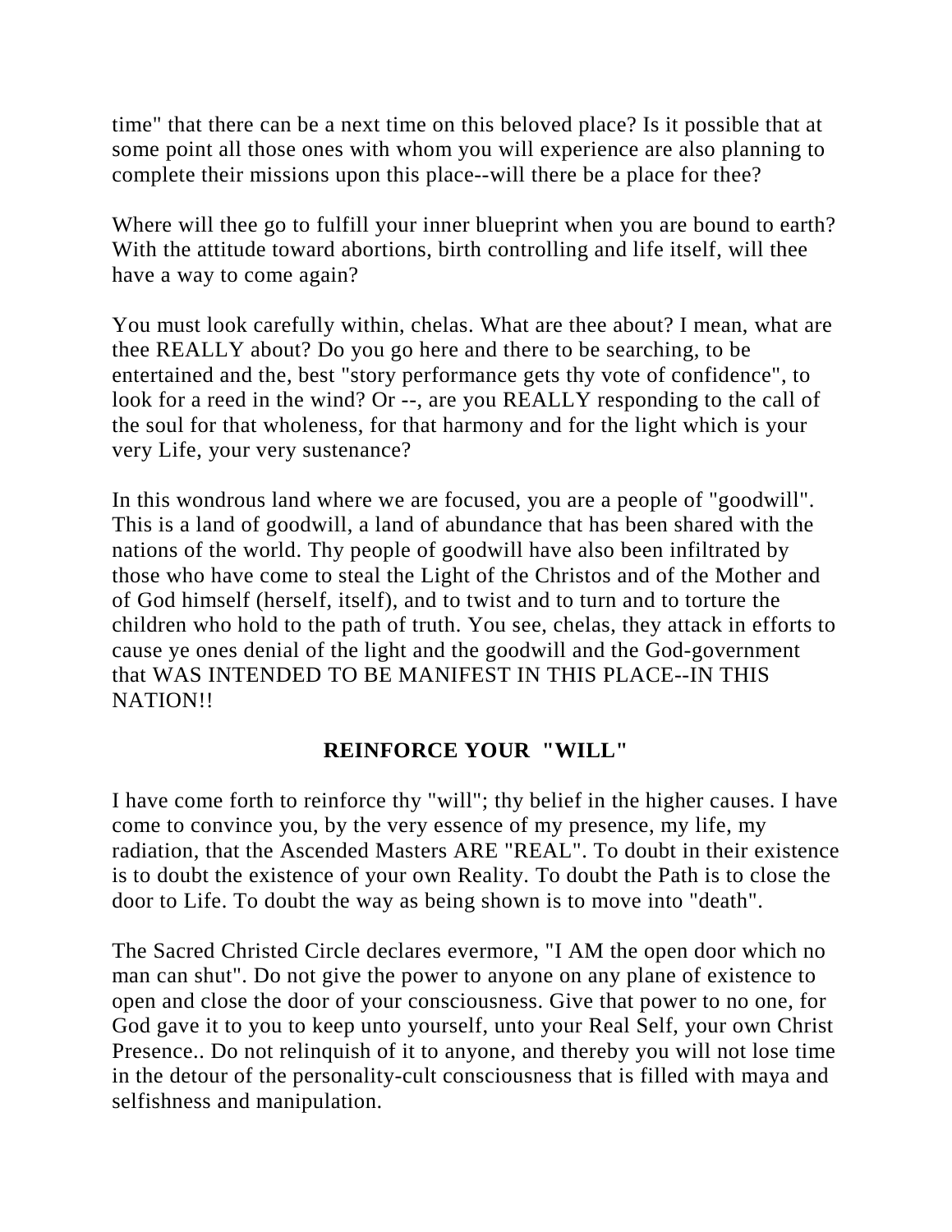I contact you for a cosmic purpose-so right the wrongs of civilization, to clear the way again in the marts of education and culture for the recognition that life itself is a path of initiation, that all of government and all of industry and all of learning must serve this end, this end to which Christ was born, to which Christ came into the world, to bear witness to the Truth.

Let us then see, one by one, how ye will eliminate from your life that which does not serve the cosmic purpose of bearing witness to the Truth of your own inner reality and your own inner being. Let us see how you will eliminate those factors and conditionings that rob you of your sleep, rob you of your energy, and keep you on the treadmill of economic survival. You had better consider the survival of your soul and be less concerned with thy status in society. This society will crumble.

How will you strip yourself, then day by day grow beyond those impediments to the will of God? Let us see how you mark the way of the overcomer.

Yes, civilization will crumble unless some among mankind respond with the fervor of the devotees of the will of Truth to hold the balance for America, South and North America, and for all evolutions of this world. Some will make the supreme sacrifice-a sacrifice that is not death but of total living. Some will build of the structures and foundation of the blueprinted plan of transition. I further assure you that the building will be upon thee ones in the physical form. It is totally upon your free will, what will be the determination of this age?

## **NO FAIRY GODMOTHERS**

Cast your superstition into the flame of fairy godmothers and the such of mystical "do it for me fantasy". There is no way of the "miracle" that will bring in such a golden time. It is the miracle of hard work, of application of the law and of the science of initiation. That is the great miracle. And when the sons and daughters of Truth say, "A miracle has occurred this day", it is the alchemy of the overcomers--always; not a "miracle".

Precious ones, when you work the works of the Father Source, the Masters multiply your effort by the alchemy of the Sacred Holy Spirit. But this too, is "law" and you can expect your investment in life to return to you with interest. It is the law of abundant Life. If, however, you sow a narrow field, you will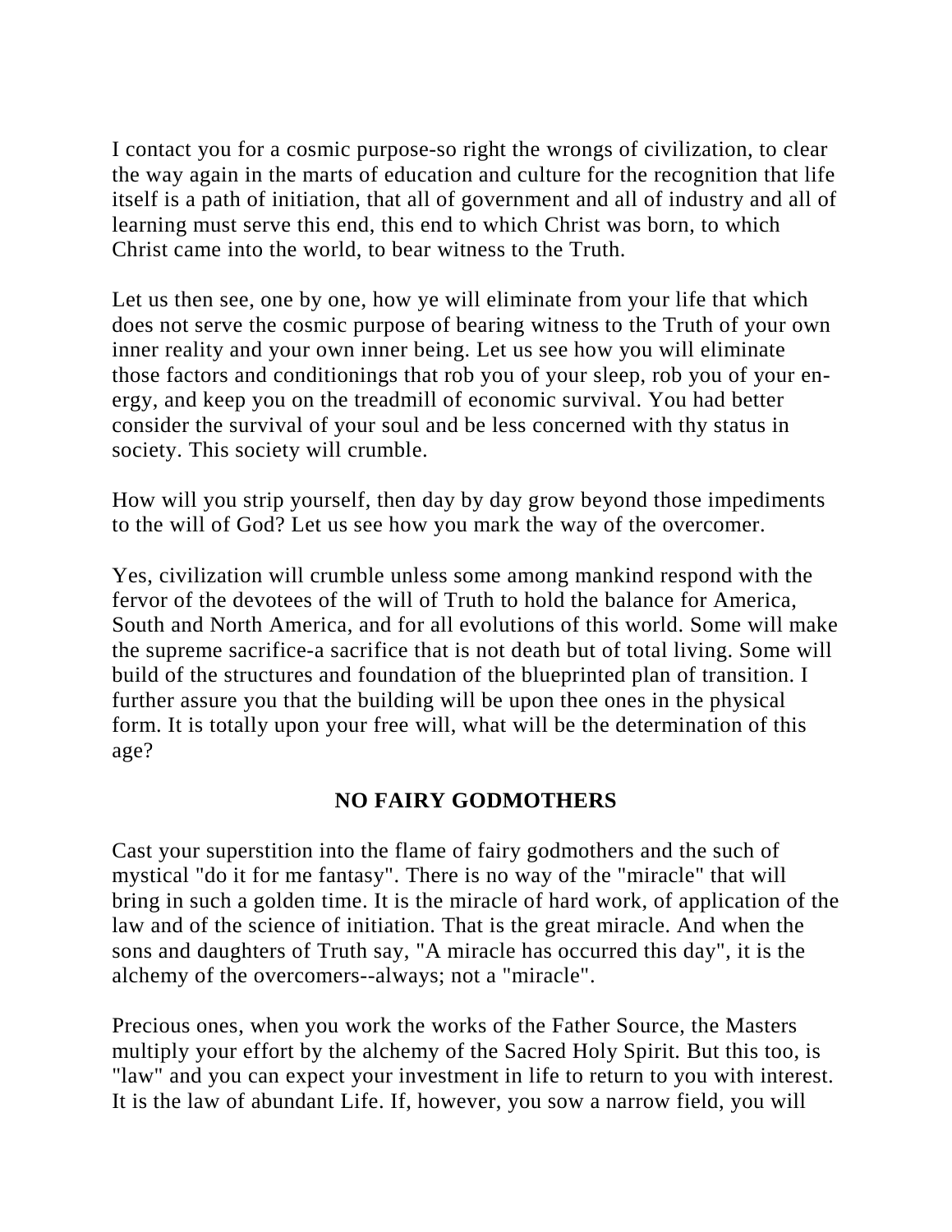reap of a narrow harvest.

The will is in your hands, for I have already made My determination. You will give answer, for the guardian angel of your Presence takes note of the increments of the will. The increments of the will are the all-determining factors of who you will become, whether or not you will succeed in the material or the spiritual universe. Increments of will determine whether you will live or you will not live in the consciousness of Truth, the Father Source, God.

Chelas, I ask you this question: Are thee ready? Is thy will strong enough? Are ye ready to "WILL IT TO BE SO?" SO BE IT AND SELAH; I PLACE MY SEAL OF THE FIRST RAY UPON THESE WORDS AND UPON THY HEART CELLS. HOW WILL IT BE? HOW WILL IT BE? IT IS UP TO THEE!

I go now, leaving you in peace to ponder upon thy task and commitment. For, beloved ones, the task is great and always in the beginning, the help small. So be it for it shall all come to pass as written; Will thee be in the story?

## **Solen aum Solen I AM EL MORYA OF THE BLUE LIGHT OF BROTHERHOOD. MAY THE LIGHT OF LOVE AND BEAUTY SURROUND THEE BLESSED ONES.**

\*\*\*\*\*\*\*\*\*\*\*\*\*\*\*\*\*\*\*\*\*\*\*\*\*\*\*\*\*\*\*

## **CHANGING ENERGIES CONFUSING**

Hatonn here Darma. It has been a long session. Thank you, chela, for thy acceptance. Always I stand by, little one, as the lessons are powerful and the energy almost to overload; you will be tine. Take time to come again into thy own balance in gentleness and perhaps solitude. The lessons are of utmost importance and the teachings must have entry unto you ones in consciousness. We are melding of the subconscious teachings of thy sleep/dreamtime into thy wakening consciousness. The lessons learned on a higher plane must now be brought into useable format of conscious thought and acceptance. So be it and the strength of understanding abides with thee.

## **I AM THAT I AM. I AM THY FATHER, ATON OF LIGHT. SO BE IT AND I PLACE MY HAND UPON THY HEAD IN BLESSING, LITTLE**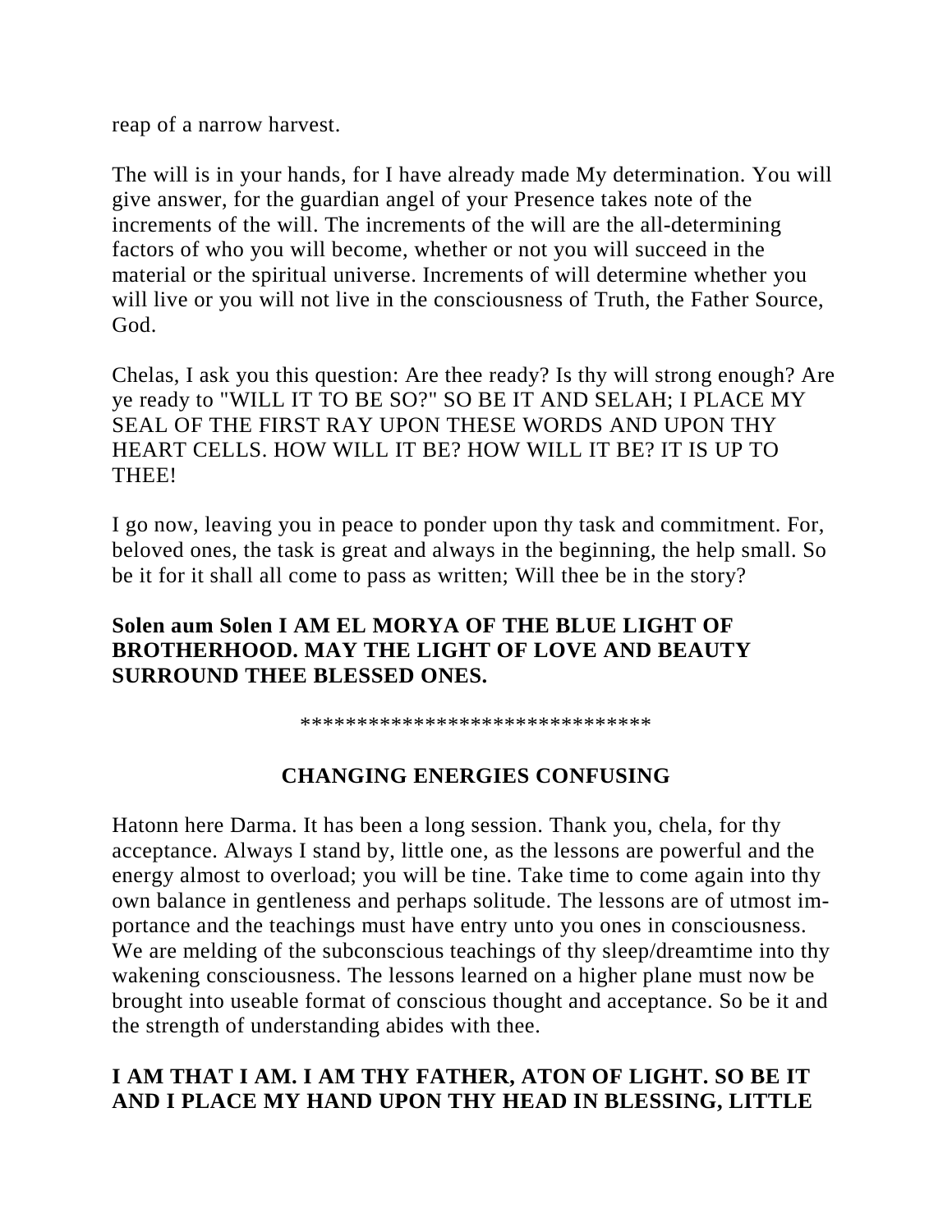## **ONES OF MINE. YE SHALL BE GIVEN UNTO UNDERSTANDING OF TRUTH AND THE STRENGTHENING TO FULFILL OF THY PURPOSE. IT IS SO, IT IS DONE AND YE WILL PREVAIL FOR I DECREE IT TO BE SO. ADONAI**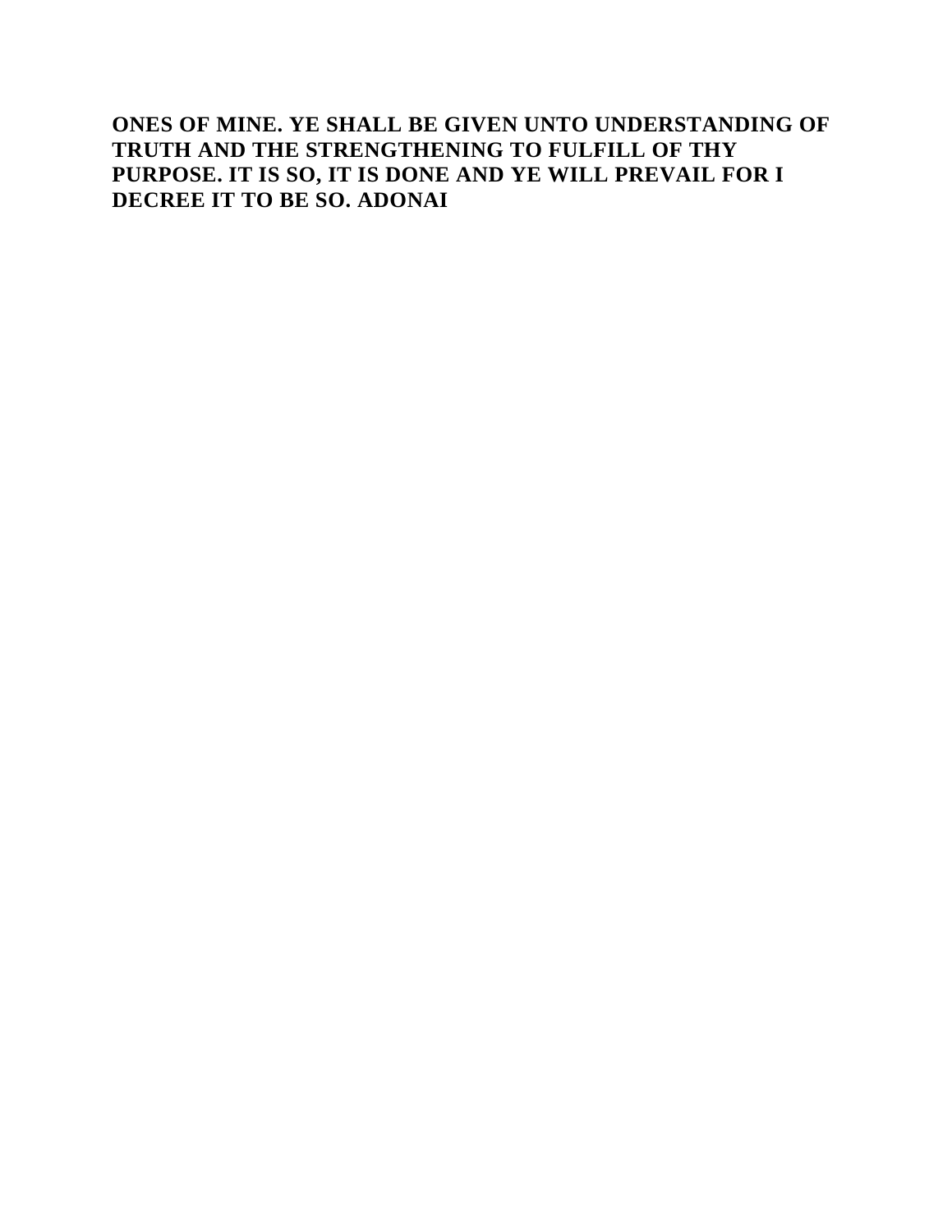## **PJ-7 CHAPTER 17**

### **REC #2 EL MORYA**

### **FRI., APR. 14, 1989 1:00 P.M. YEAR 2, DAY 241**

Thank you, Dharma, for it will be good to have my portion finished this day. Mine is not to overload, but there is so much to be brought forth in these early stages of becoming balanced, one with the other, that we must stay right with the task. It is our intent to pull away from all forms of religious doctrines, the new concepts of what you call metaphysics, political boundaries, creed differences, color differences, etc. We are ONE BROTHERHOOD; no more and no less. We are only interested in bringing forth untainted "TRUTH" that we might serve our commitment in that Truth.

## **ORPHANS OF SPIRIT**

The orphans of the Spirit are our concern-those who, without the thread of contact with Deity, remain wedded to an unwholesome environment; those to whom the real purpose of Life is never revealed; for the crystallization of their intellectual concepts and the hardness of their hearts, stay rooted in selfishness, do not open the cosmic doorway to our domain or that of the cosmic brethren who also come only to serve and assist.

So many are the mysteries of Life, so many are the powers of Love. Yet the dust seems to be more their choice than is the destiny of their ordained potential. The veil of obscurity is very, very heavy indeed.

While man's concern for his ecology mounts, what shall I say is happening to the soul within? The moral standard, recognition of the plane of Spirit, listening to the music of the stars and the spheres, creating that tie of cosmic identity which is the forte of the will of God--these are the strong banners we raise. These are the banners which must be raised.

We must take careful and attentive note of the widening schisms, the deliberately maneuvered divisions being created through the dichotomies of mind and spirit in the total world order today. It is my desire to speak from our higher level concerning our viewpoint and our intent. Those who would set peopJe against people, those who would point the accusing finger of one religion at another, by so doing create that fracture in consciousness which is a destructive negative spiral.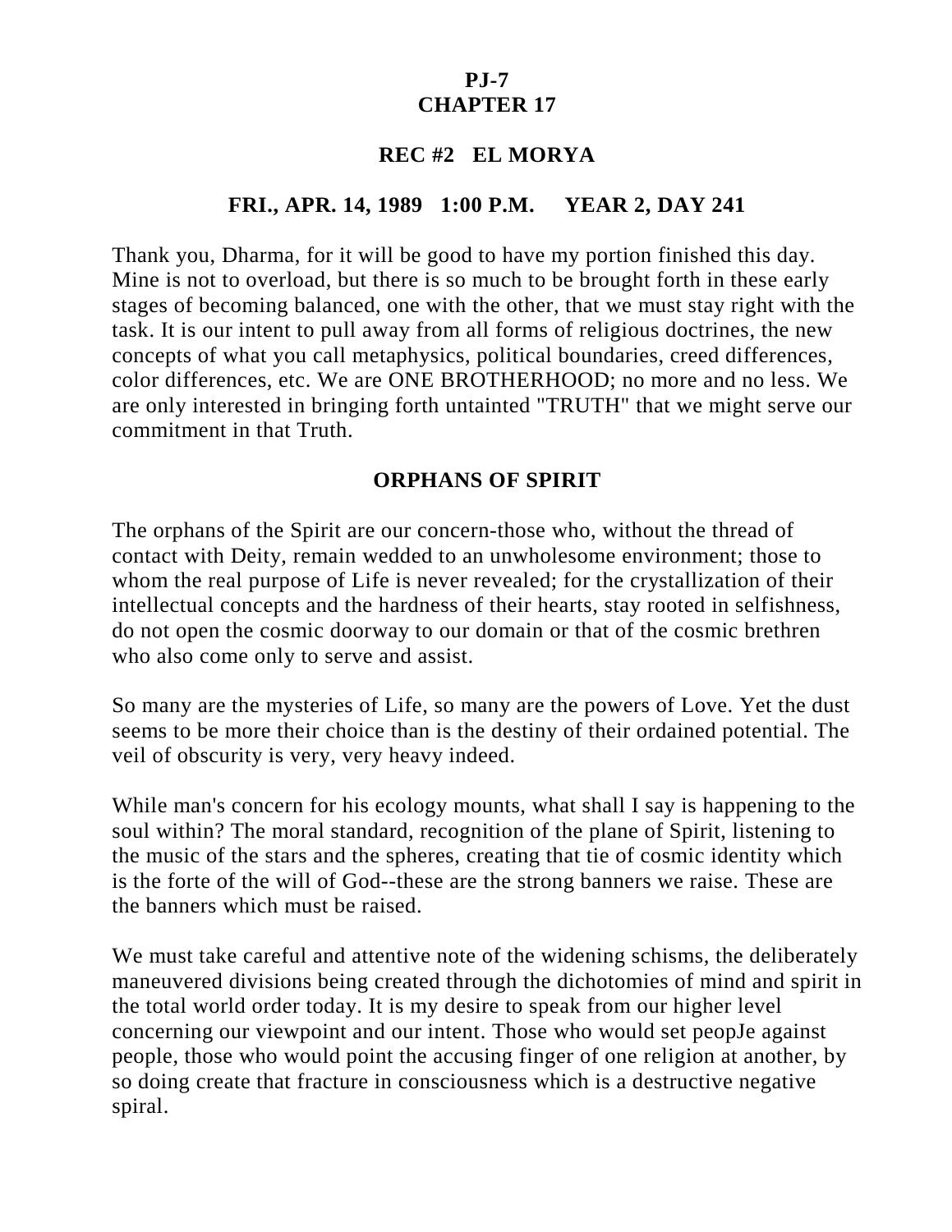## **NO SECULAR ALLIANCE**

It is well known upon thy place that there are in the world millions who are labeled "left wing"; other millions labeled "right wing". There are others who choose, in some degree of human "pride", to choose of the position in the "middle" of the road, so to speak. Let it be understood that WE DO NOT ESPOUSE ANY OF THESE CAUSES.

The magnitude of importance of our service is such that we cannot identify ourselves or our efforts with anyone confined to a secular slice of opportunism.

We tend to not favor any of these positions, but rather to recognize the whole spectrum from right to left, including the "middle". Always the truth seems mingled with error. Ours is not to create division, but rather our goals are sound and strengthening to the whole and to the human Spirit.

We recognize that there are virtuous causes across the whole range of human endeavor, but there are many that are unvirtuous, unrighteous, deceptive and wrongly motivated. We will not identify with any; for our purpose is not to be popular. but to be truthful and to embrace those spiritual causes which will enable the soul itself to expand its individual Life.

I do not deny that the poor, as Jesus said, are with you always. I do not deny man's right to fulfill those social needs which to some have become a way of spiritual service. Likewise, we clearly see that among the traditions of men there are many of virtue, albeit sometimes sagging. that ought to be upheld; but where shall we position our timbers of support? We cannot identify with the right or the left, and we cannot identify with the middle of the road. So be it.

Even as we write, truth and error slide. The human jackal of division has man in derision. The powers of darkness laugh as people espouse this cause and that cause in radical ways. Others are at the center of total non-ness, luke warmness and take no stand at all-ness. They would not wax hot nor cold. So be it. The soul "salvation" is not served by social reform, nor is it served by "opposing" social reform. The progress of man can best be accented if it is first set in the right direction. May I point out how this can best be done?

It is reasonable to suppose that there are many things of a spiritual nature unknown to men, and divine revelation has not yet closed its mouth of uttering the great fiat of the Word. There are those who actually think religious tradition is complete and that man has but to go about the gentle and yet sometimes not so gentle business of attaching labels to various people and various groups. These labels are intended not to liberate, but rather to totally confine.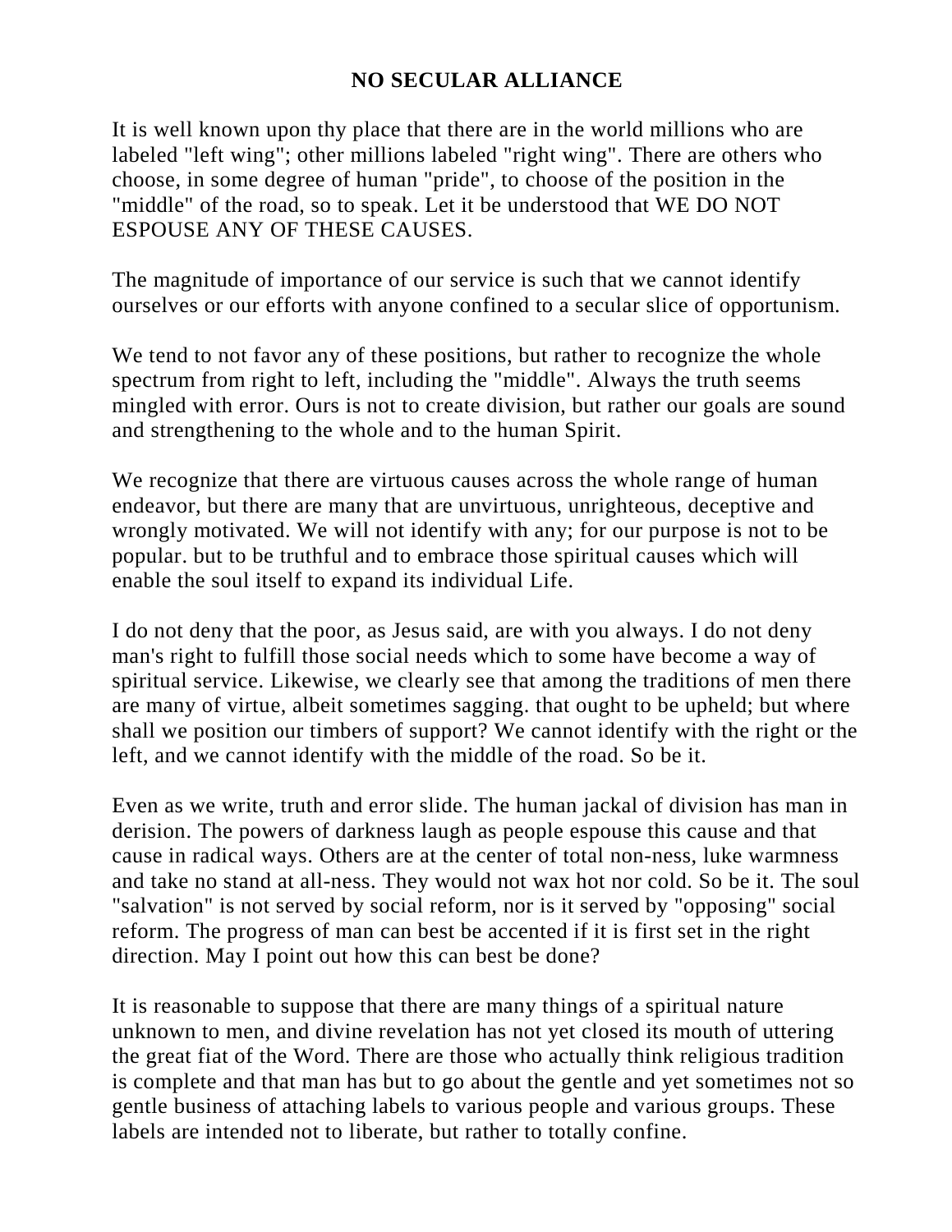When the man of honor sees clearly, he will know that both social reform and opposition to social reform have their own way of sapping his totality of energy. People feel the need to espouse one cause or another, and those who are of a radical nature find niches of comfortable radicalism in varying degrees to the right or to the left of center. How one radical can condemn the other is difficult to understand in the light of spiritual knowledge; yet it does exist in widespread opulence.

Spiritual Knowledge is the Highest Knowledge and takes into account the total compass of the brotherhood of man. Therefore, if we make a pronouncement that seems to sanction one or the other it is because the garment of truth must run the whole spectrum. Truth knows no man boundaries.

The choice then is to render the greatest service to ALL men and women upon the planet wherever they appear on the social scale, from the poorest to the wealthiest, from the weakest to the strongest, from the most unspiritual to the most spiritual, from the foolish to the wise. We must serve them all; and unless we do, we have fallen short of our divine office.

As the spokesman for the WILL of God (the first ray), I do not believe that division is the divine intent. I do not believe that manipulators do not exist in the world. I know that they most surely do exist; to the total degradation of mankind.

What we need most is honor; and those who espouse such honor should see to it that the text books of the world, the magazines, the radio, motion pictures and television programs, and all media should honestly present to man all sides of the question.

Man should not become so enamored with this environment that he loses touch with his soul in the process of "egotistically" molding his environment. Rather, he should understand that the opportunity for life, which he sometimes wears solemnly and then again unceremoniously, is his God-given right, one through which he may, if he will, attain enough self-control to become the master of his own destiny.

In truth, man CAN be the God of his own universe. He can supplement his desires with reason and can transmute and direct the total course of his being--for either positive or negative purposes.

Man must be patient and loving with himself for it requires "digestion" of information to be assimilated and properly utilized as fuel for his system.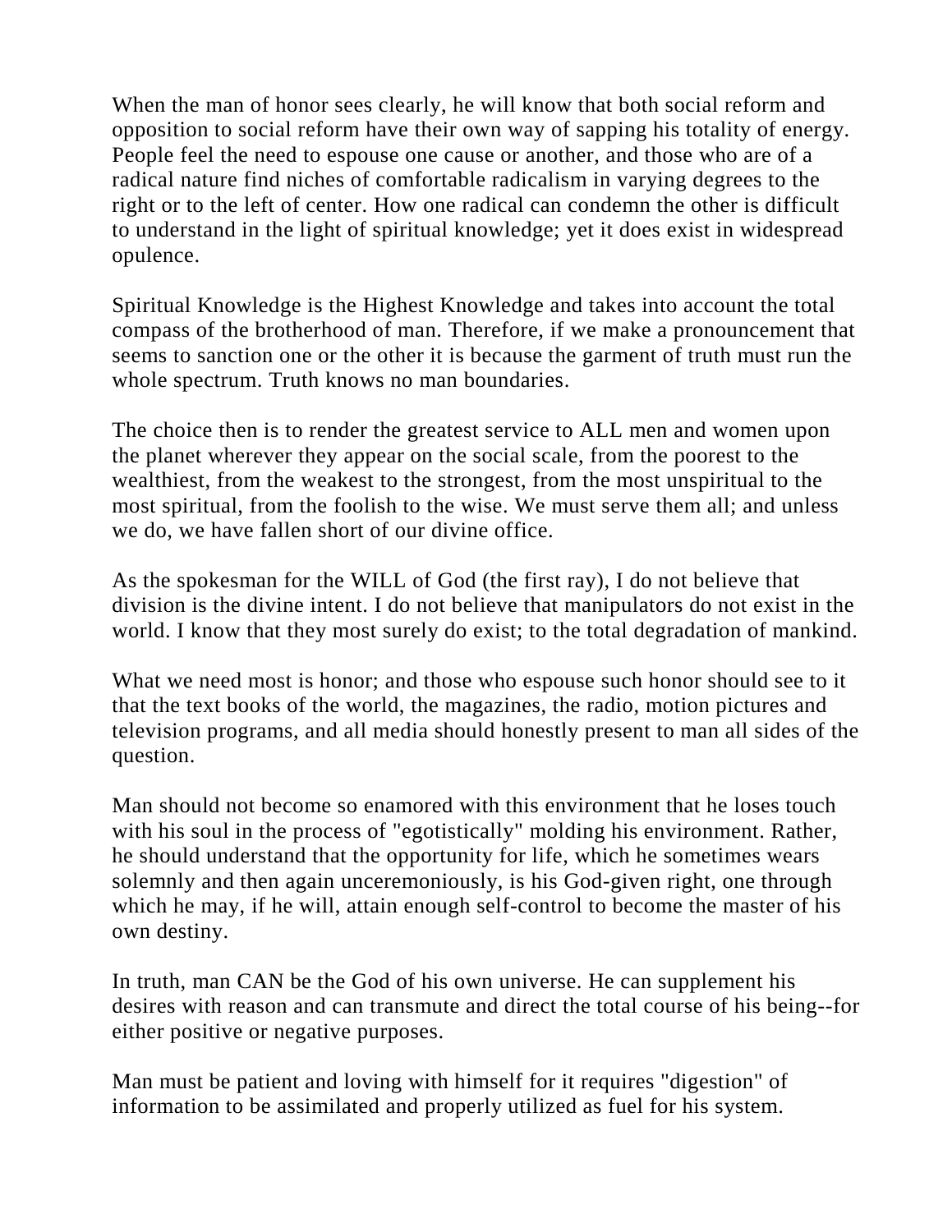# **CHILDREN OF PRIMARY CONCERN**

We are primarily concerned with the children of your species, that they be given an opportunity of expanding the richness of the universe, the abundant life and the knowledge accumulation to which they are rightful heirs. When religion, however, becomes a gambit to he used by one group against another, with jealousy increasing rather than decreasing, we think of the fable of the fox and crow, and how the crow held the cheese in its beak. Then, with flattery the fox induced the crow to speak, the cheese fell out and was devoured by the fox and the crow did not have any of which to partake. All over thy planet, nation is against nation and against themselves. Religious groups kill and maim their brethren in the name of God and Christ. There is no such thing as Christianity practiced anywhere upon thy place. So be it --as long as there is judgment of man against man, there is no such thing as "Christianity" .

World order does not provide nor allow proper training of its young. There is too much recklessness and wild abandon, too much deceit and personal motivation devoid of honor. This is the example they experience each moment of their existence. These are the images burned into their very consciousness from every sector of their lives. If they are given nothing of purity and Truth to emulate, they emulate that which they do vision and audibly intake. It can be no other way.

As we begin to thrust forth better events and visions for emulation, the dark brothers will cast about wildly and effort at stopping the growth. However, remember, darkness cannot "create". only the Light can "create" and darkness has no existence in Light. So be it.

As I bring to a close this message at this time, please accept it with the love and intent given. I am here to assist in the gaining of the "WILL" that our task may be completed in honor and integrity in a most timely manner. I bring only strength and goodwill to all men, all creeds, all nations and all colors of man.

May our Father/Mother Source magnify that Christ-unity of an unbroken, infinite circle and reality born of no winds of delusion and fanned by no fanatic fires, but clearly indicative of the whole spectrum of the consciousness of the Great White Brotherhood/Sacred Councils, which holds the TRUTH above all.

Forever in the service of that Father/Mother Source and Truth through divine Will, I AM MORYA EL. May our work in unity be blessed and fruitful. So be it as I place again, my seal upon these words.

Adonai, chelas, adonai in the Light of Truth, Balance and Harmony through Love.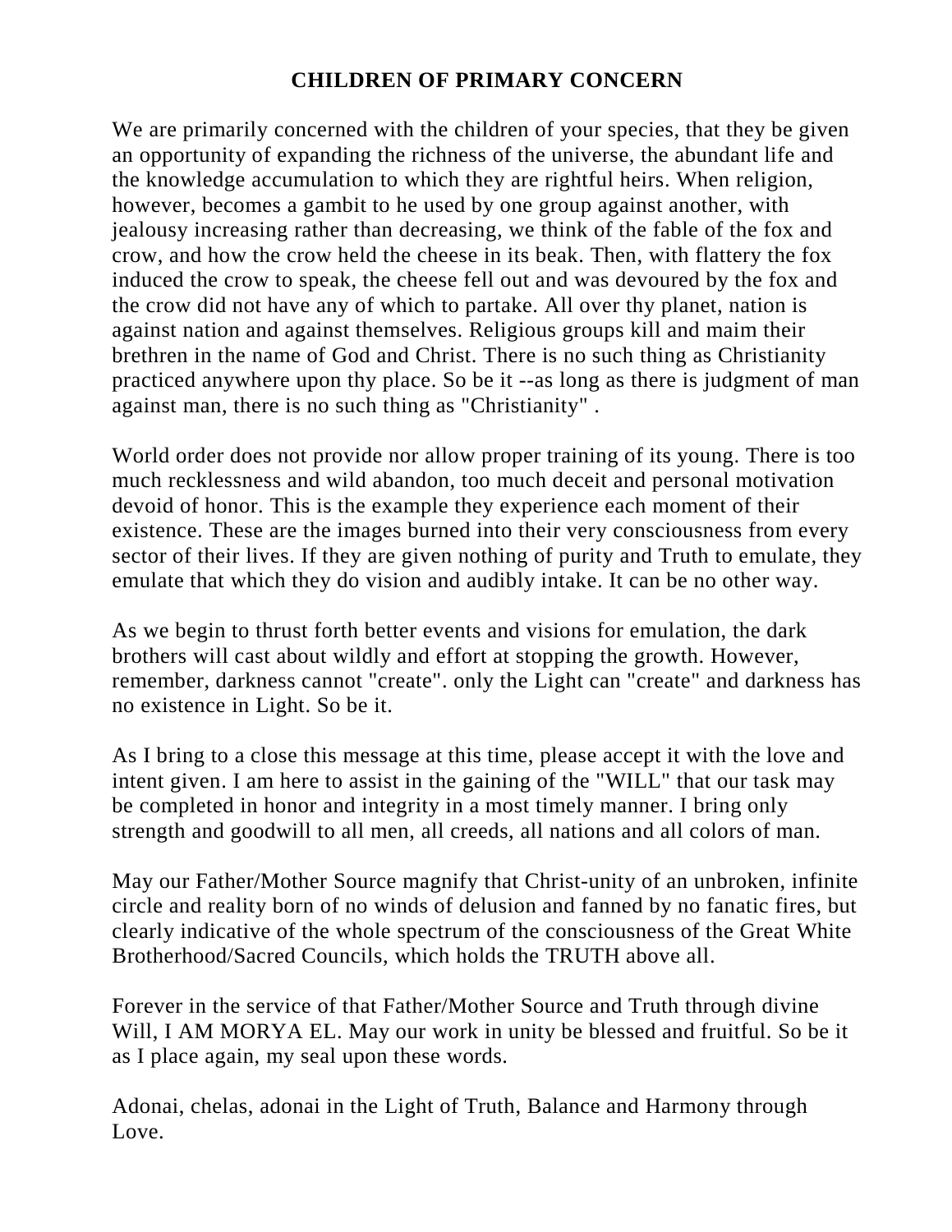**Let it be known that I AM THAT WHICH I AM; OF THE FIRST RAY.** 

# **I AM, MORYA**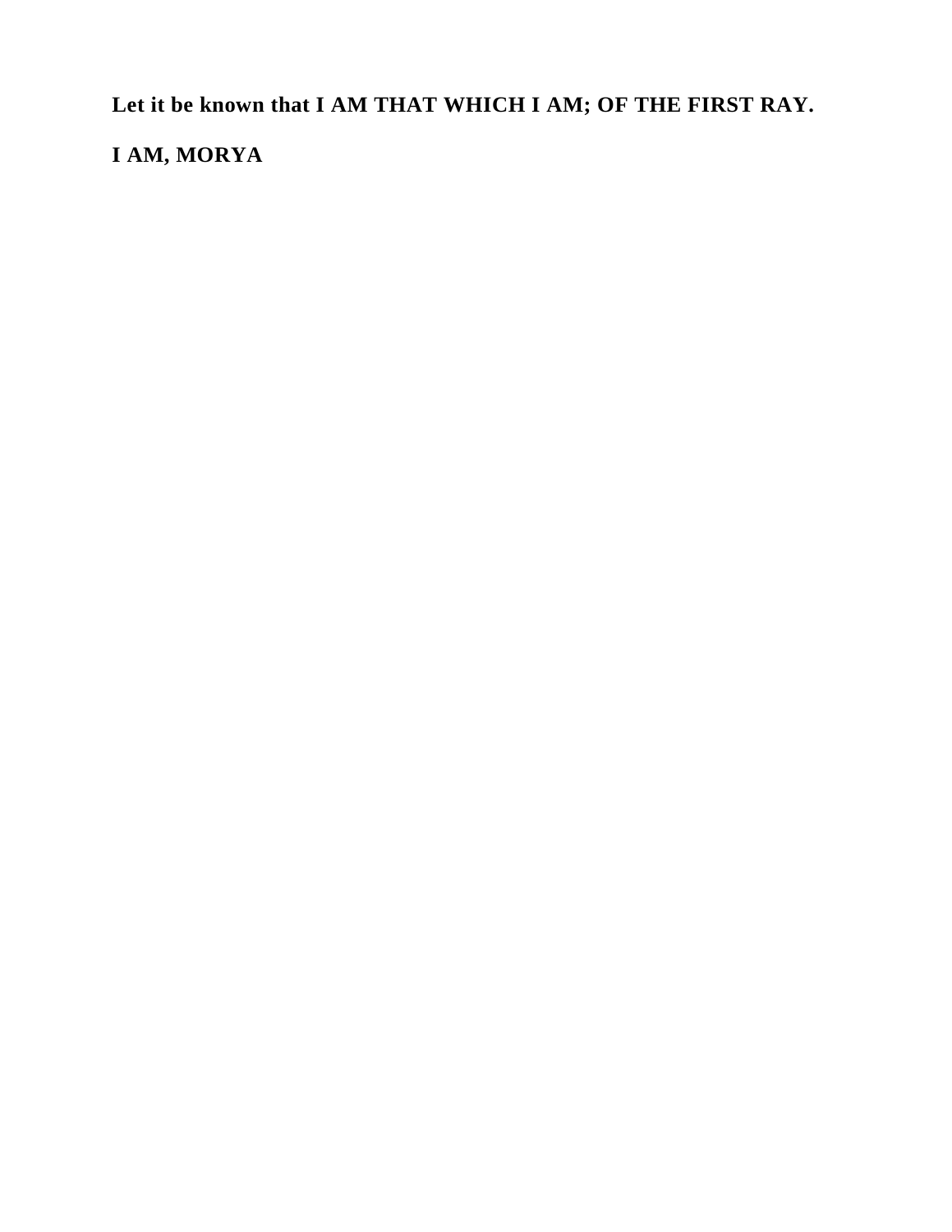## **PJ-7 CHAPTER 18**

### **REC #1 LANTO**

## **TUE., APR. 18, 1989 7:00 A.M. YEAR 2, DAY 245**

This is thy teacher, Lanto, of the golden ray vibration. I come not with wisdom as such from either the East or the West. Wisdom, Dharma, is wisdom; in any place at any time.. The need is to speak of "circumstance". Whether perceived as positive or negative, ye are always in the midst of "circumstance".

## **RULE YOUR CIRCUMSTANCE**

I say to you loudly and strongly: "RULE THY CIRCUMSTANCE AND BE NOT RULED BY THAT CIRCUMSTANCE!" Ah so, many who would appear very virtuous would not be altogether virtuous when placed in other circumstances. This is why, of course, the edict went forth, "Judge not lest ye be judged".

Do not overlook that some of you find yourselves this day in certain circumstances solely because of another life in which you have either criticized, acted or defaulted in the experience in similar circumstance or with impact from or toward one in similar circumstance and ye have not yet cast off thy perceived "karma". The Great Law, in its infinite mercy and kindness, has given to you the opportunity to walk in the moccasins, as thy red brother teaches, of the one upon whom ye placed thy judgment. This is even though it was of thyself.

Now let us consider the present situation. If you are not satisfied with your circumstance or your dealing with those circumstances of life, remember that you have recourse. The recourse is to your own Great God Flame and Christ Self who responds instantly to thy call--you, however, must be still and listen for the response for it can come in many ways and will not usually appear as magic. It may also require "time" to bear fruit ripe enough to partake. If ye have requested "in divine order", it may even appear of a totally negative nature requiring the game to be set properly for the results of which you petition. In thy conscious "asking" it is rarely voiced what thee really wants or truly desires. Thy heart knows and thy subconscious knows what is truly being requested--release unto that source and await thy answers and manifestations.

Know, dear ones, that the instantaneous response of Almighty God is not always the immediate change of circumstance. It is rather a release of light, a coil of infinite energy -that begins to cycle from the plane of the I AM Presence to your own Christ Self through the lines of your etheric, mental, emotional, and physical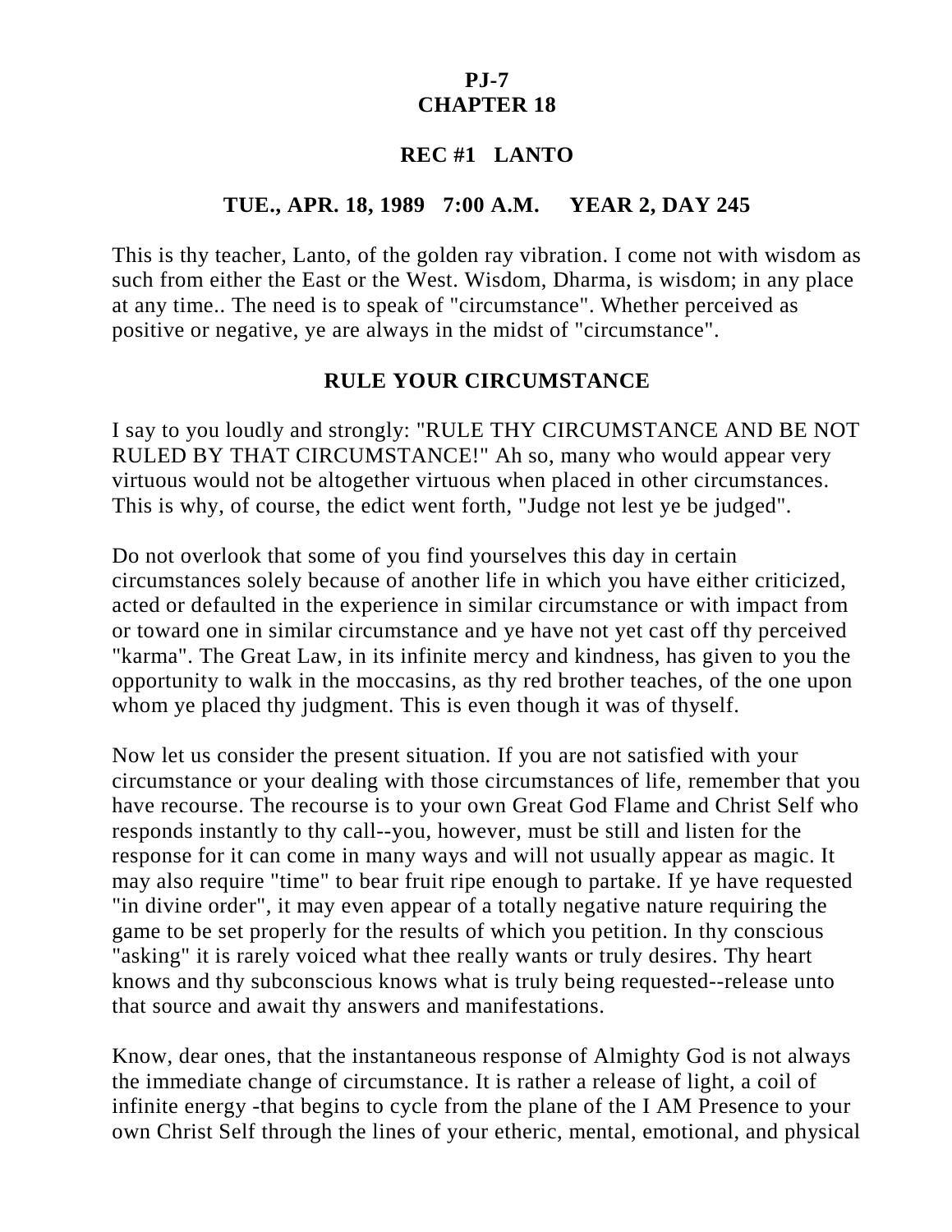bodies. Therefore, the answer to thy call may seem quite a long time in manifestation to those souls who look only to the physical to know God's will or of the Higher life.

We are not so much concerned with the physical, for it is most fickle, as we are with the revolution of consciousness beginning at the very core of being--the inner blueprint. Thy path must always balance with thy inner path of intent. Many things will impact upon the consciousness of the physical that have no actual place in the plan of purpose as laid down by the soul.

#### **HEALING**

Let us take, for instance, a petition for healing. When you request healing, God always releases a sacred fire sphere of healing light. It is deposited deep within your subconscious. As this light begins to flow and cycle through the planes of being, it pushes out to the surface unwanted conditions. It is an electrode that is a focus of God's wholeness. Therefore, all unlike itself must be uprooted, must be exposed.

Therefore, many times when you come into contact with the Great White Brotherhood and begin with the experiment as the alchemist of the sacred fire, you find for a season more problems than you had prior to beginning. Then you wonder why you are on this path in the first place?

Beloved ones--and here I may seem harsh--if ye only want outer wholeness, then go to other sources. There are faith healers, psychic healers, medicine men, witch doctors, voodoo specialists and medical scientists. In every society they hold the position of prominence. It is not our intent to in any way disparage souls of Light who pursue to the best of their ability the healing of the bodies of mankind. In fact, we have inspired upon many the very healing arts which are practiced.

However, I must tell you, it is often better to suffer pain than to take the aspirin or the painkillers that give you the false sense of security that all is well. Pain is a signal like the red light on the dashboard of life that warns you that you are not whole and that you had better learn the alchemy of wholeness. Suffering in itself is neither good nor evil, but it is the use that is made of suffering to bring the soul nearer to that which God is telling thee. Also, know that in the searching all ways, all places and finding no real solutions, indicates a lack of wholeness within thy inner self. When fear of healing is removed the body and inner self will be in the total healing. Until that time, beloved ones, the healing will not be healing, but bandaid therapy for a physical ailment. Many tools may assist in "cure" but the word "cure" means total healing; thee does not need cure and cure again--to "cure" means exactly what it says--"wellness in wholeness".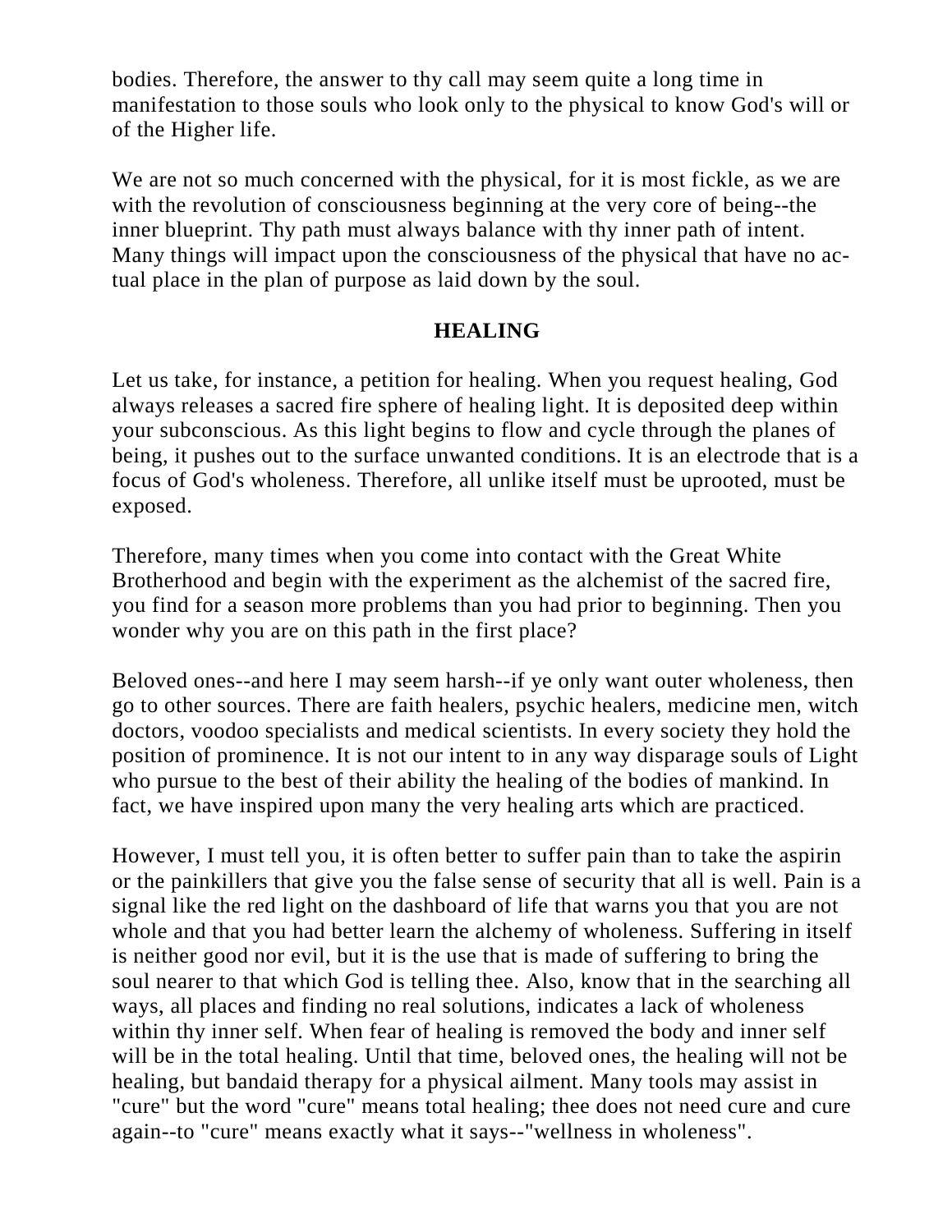Ye must understand, then, the answer to the call. Understand the depositing of light within you. It is God's intent, as God lives and as I am his servant, to bring you into the reunion with the One. And therefore, when you are on the path of initiation, do not be so concerned as to your success or failure as a metaphysician measured by the index of the outer sign.

### **NO SIGNS**

The Lord Christos said that a wicked and an adulterous generation seeketh after a sign, but there shall be *no sign given*, save the sign of the coming of the prophet. Then will ye look into thy own soul, the subconscious of thy being, working out the formula of that being not only in the level of the mental plane by a scientific alchemy and the affirmation and denial of prayer and fasting, but also in the working out of the problem of energy, energy forcefields, the law of cause and effect, and ultimately, the responsibility for life. No magic nor seeming miracles showered down from the sky.

There is so much more than a miracle here and there, along the Path. We could bring forth the miracles. We could bring forth the multitudes who always run after the miracles. But we are here that you might be made real by reunion with God. As for us, we prefer a road that is a bit rough, a bit steep, a bit lonely for ourselves and for our chelas than the easy way that gives of false security.

There are many who have mastery of this plane. They use hypnosis, autohypnosis, all forms of mental science and psychic probing for that is where the solutions abide--within that elusive subconscious totality of data storage. The energy released within this particular octave will, in a few short segments of time, be the program on the path of life. There is nothing more simple in practice or concept.

There are many ones who are caught up for years and years thinking they have certain attainment because, by some spiritual or other process of mental cogitation or meditation, they are able to bring about change. This is not, however, the alchemy of the Holy Spirit re-forming the mind, the soul, and the being, that is not the alchemy whereby the soul experiences the rebirth, but a change that is the rearrangement of dust, the rearrangement of matter molecules.

What is sickness? What is health? What is poverty? What is riches? Simply the relative condition that is yet illusion, except the individual so manifesting may see beyond that manifestation to the reality of that which is newness yet to come.

I come, then, from the Octave of the Ascended Masters, to speak with thee.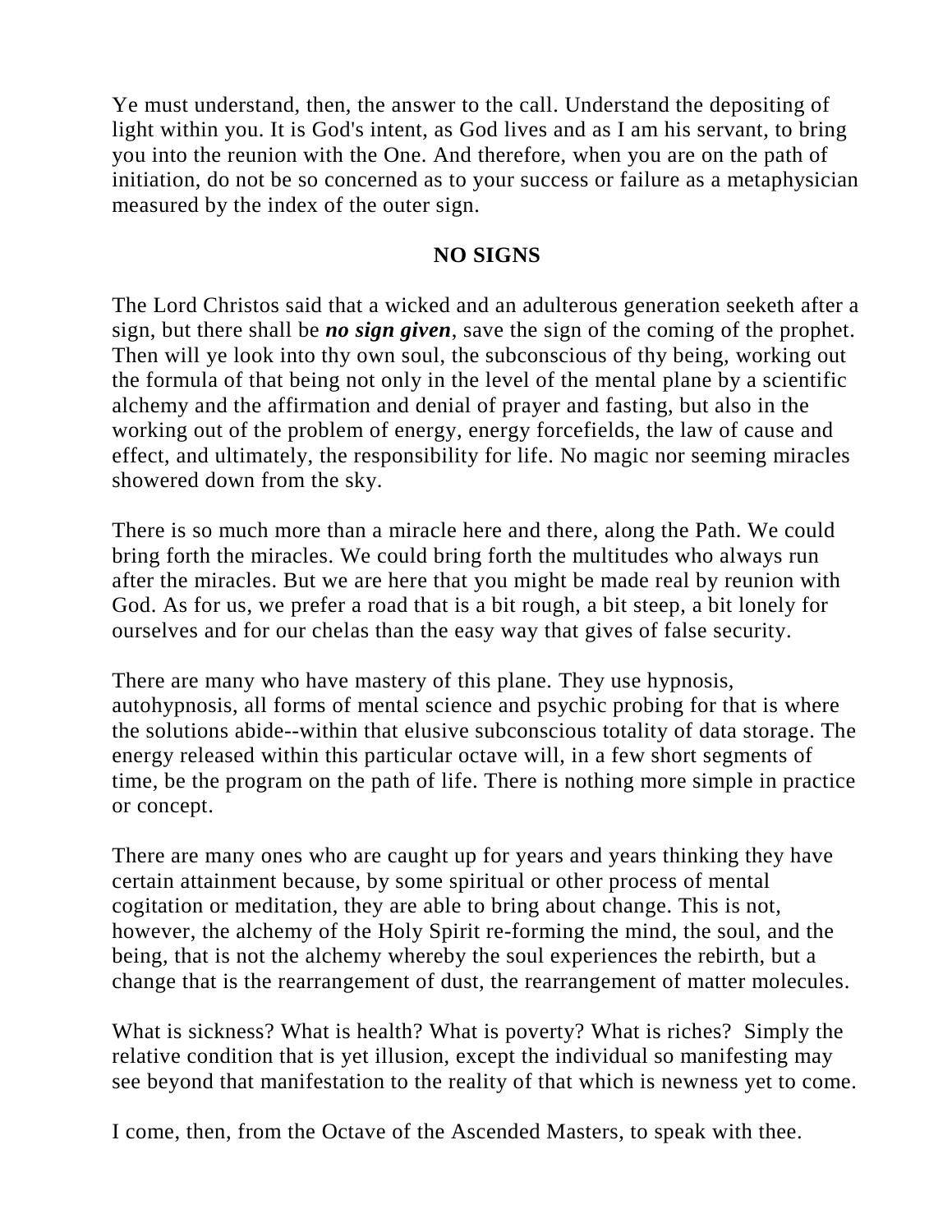Whether the condition of life be happiness, whether the condition be suffering, I say, seek the goodness of God. Godness! Seek the happiness of the ONE God. If thy only happiness can be found in suffering then seek of the suffering for 'tis thy preferenced journey. Do not judge of good or evil in this circumstance by the state of thy comfortable ness, but discern by thy state of oneness with God-sa oneness that is not a verbalization, a oneness that is a Be-ness! What ye verbalize is most often an untruth.

#### **BE IT**

Be-ness, stripped of all else--this is the path to reunion. Be-ness. I AM. Not to know about it, think about it, feel about it, but simply TO BE IT. In the being, be the perpetual action of Life becoming Life. Be the sword of Kali. Be the scepter of Christ authority. Let that Holy Spirit live within.

Let us speak of "LOVE". What is "love"? Love is whatever brings you to the feet of God, be it cataclysm, be it the perfume of a rose, be it the raindrop upon your nose. Whatever will shake you to the remembrance of me, saith the Lord, that is love.

Thy thrust, then, is not to be the interpreters of the Word. BE THE WORD. Let the interpretation be the "judgment" of the actions (judge actions, not persons for their actions) that proceed. By their fruits ye shall know them. Be the Tree of Life. Let the earth evolutions come and pluck the fruit of your tree, eat of it and enter samadhi.

Let me now, however, give unto thee a shortcut to immortality. It is surrender. It is the death of the ego. There is a way to purity. It is bathing in the Holy Light. Let the flow of Mother/Father now be unto you purification for a purpose. If purification had not the purpose of the salvation of the soul, then what need of purification?

Beloved ones, I speak to you of an altered state of awareness whereby you enter into a flow where there is no longer resistance to the God I know. For the God I know is the God that I AM, and that God in you is ready to absorb, to assimilate, and to become yourself.

#### **BE STILL AND LISTEN**

This is why it is so very vital that ye ones listen, while using the meditation, quieting tape given unto thee by Master Hatonn for it calls within all the rays, the silence of receiving and the ability to participate on a level of subconscious awareness--not just a hearing (sort of) of another lecture. That is whyye ones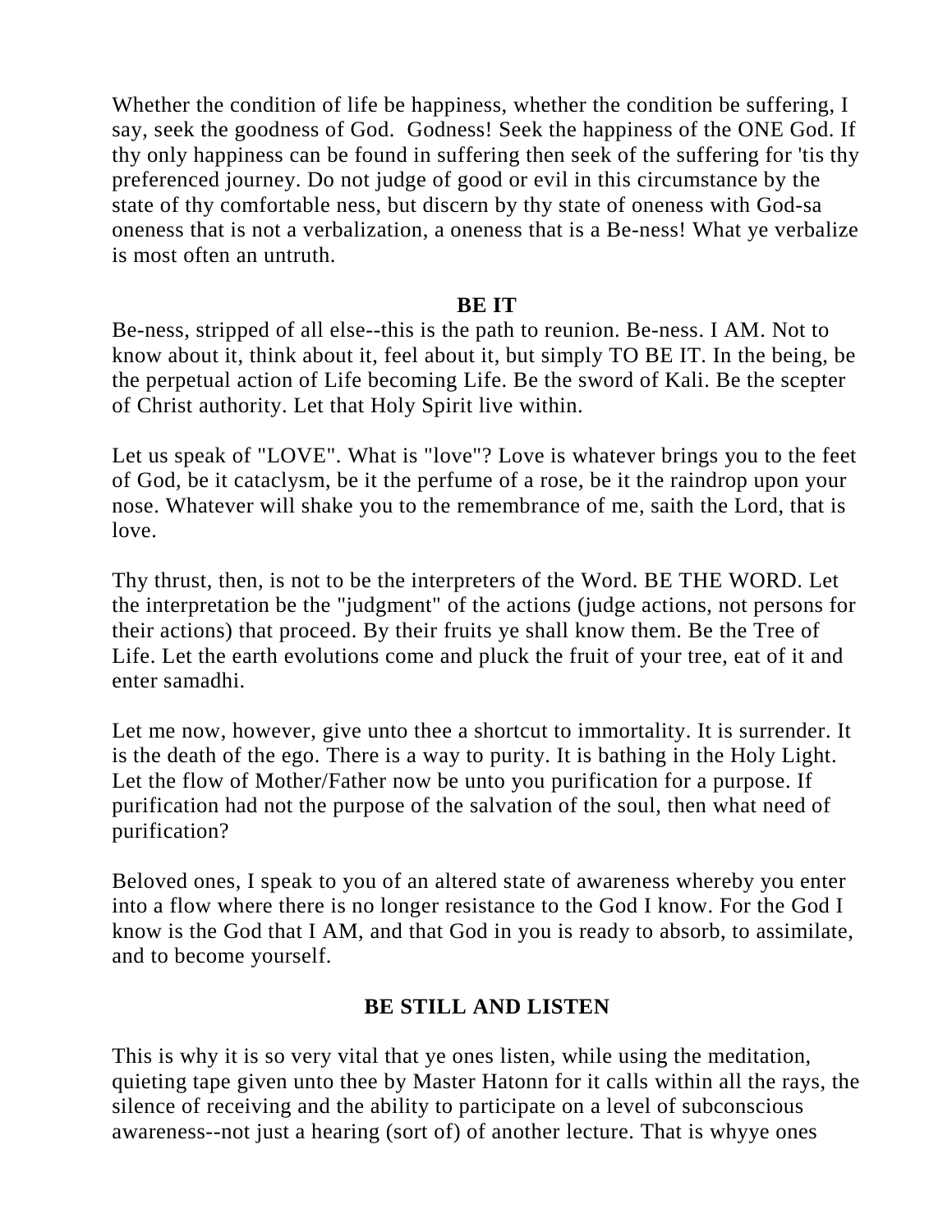should bring of thy questions, written, that ye might present them without altering thy state of consciousness--then receive unto yourself the response where it can be of great value. It ALL TAKES PLACE WITHIN THAT LEVEL OF CONSCIOUSNESS BENEATH THAT WHICH YE PERCEIVE. ALWAYS-- ALWAYS!

Dharma does not wish to take of thy time to experience the tape; that is error, for ye cut the value of the session to almost "0" by the failure to have all participants at a level of receiving in the proper placement.

Through these ways ye can have the goal achievement which you so dearly seek. There need be no struggle to becoming that Self of goal, but only the stepping out of the uniform of humanism, the stepping out of the masquerade of the carnal mind. All that is not yourself cannot bind you unless you give it the power to bind of you.

Walk away from the old habits-no, RUN LIKE MAD, away from the old habits, the old patterns, the "old" man, the old associations, and stand in the core of thy new Being. Command by the authority of The Almighty Totality, Father/Mother God and be free.

Do not submit to Darkness, but submit rather to humility in Light that allows protection to thyself. Be the obedient servant of the Law, but not of the demons who would mock your humility and call you servile in that fear which is only the fear of the demons because they have not the truth of God.

Ye must take the step of going forth unto thy God and requesting of the balance, the harmony and the Way to alignment--the instructions of the inheritance of eternal Life. In the good old-fashioned evangelism--make thy peace with thy God--*prepare to meet thy God.* So be it and Amen.

Earth is a schoolroom. You must not pass from this life in that vulnerable state whereby you become caught in the astral plane, defending yourself against the vultures, the fallen ones who would eat your very flesh and blood because you have not the cylinder of light around you to carry you to immortal heights.

#### **SECURE FUTURE**

Secure, then, your soul's opportunity to live in eternity in the moment. Secure it, beloved ones. For I tell you, many are the sudden transitions, and they come in every walk of life among all types of persons. And once the transition is made, the soul then must reap the consequences of this life on earth. Many spend hundreds of years in the astral plane because they fail to take the opportunity on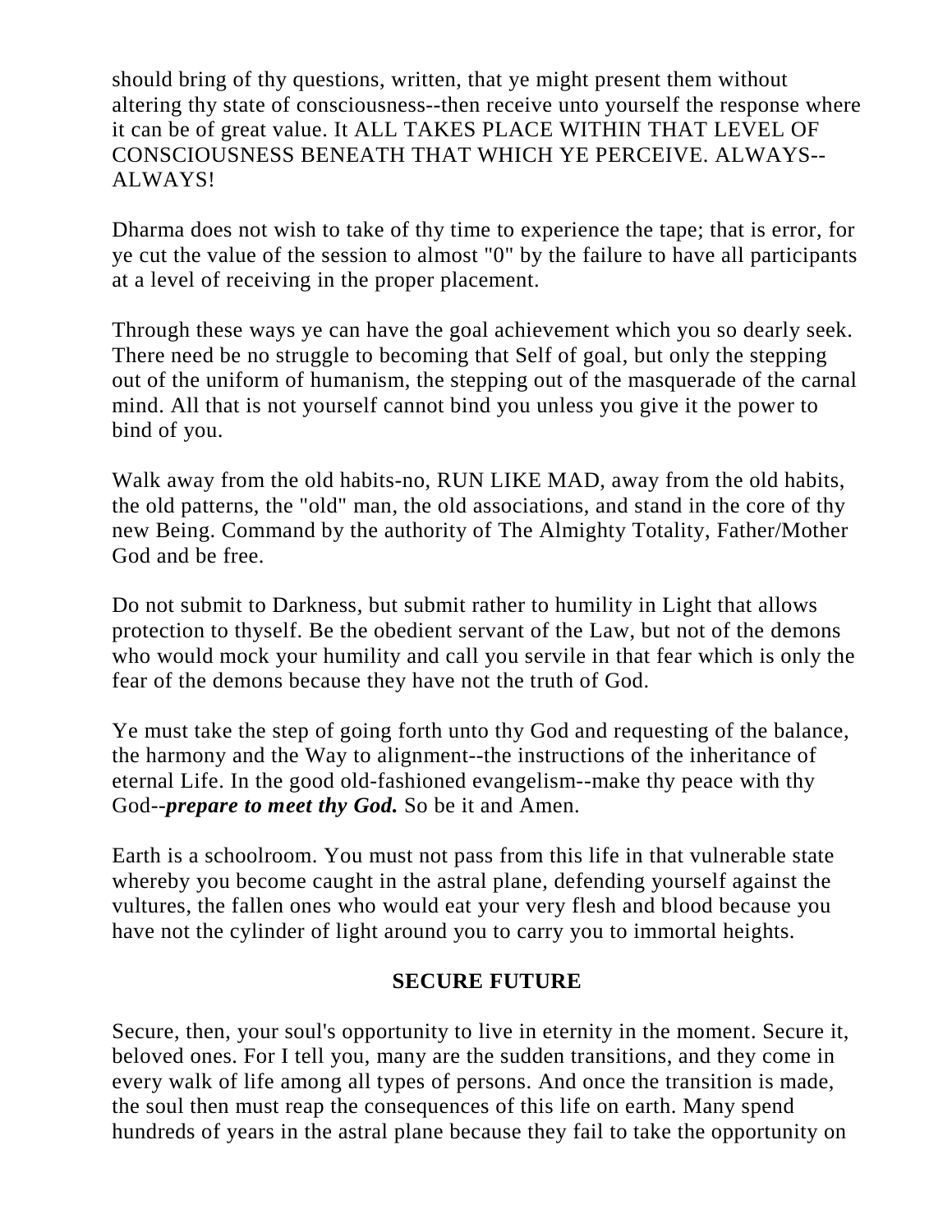earth to secure that identity in God.

Let the little mechanisms of the subconscious mind that have been instituted to protect a weak consciousness from Reality now be set aside in part. I call it forth that you might now see the debt to Life you owe, that you might command Life and be free, that you might invoke the sacred fire and know that day by day you are transmuting the causes and cores of those conditions which heretofore you have denied. You are ready for the transmutation that you do not turn your back but face with calm certitude of inner knowing all that has been less than Christ perfection. You must face these denials for the reality they bring and then ye can be in the transmuting.

Energy IS GOD. Every erg of energy that has passed through the nexus of your consciousness through thousands upon thousands of years of experience must now be passed through the flame of the God Source, be stripped of the outer coating of human consciousness, and sent back into your causal body of Life. This is the real challenge of life on earth-not creature comforts, not the attributing of success to those who have become adept at the manipulations of matter.

I have one great, great longing, dear ones, to see you free in the real sense of the term. I am, therefore, come to extend illumination whereby the soul may see Light, may see Darkness, may understand the equation, may know that in the ultimate sense all wrong is unreal.

But in order to be unreal, to be rendered unreal, in the physical octave where illusions have the appearance and concreteness of a quasi reality, it must pass through the flame of transmutation. Therefore, affirm the unreality of sin, disease, and death even while you invoke the violet flame to transmute the effect of a condition of consciousness whereby in former times and spaces you accepted and qualified the "reality" of that sin, disease, and death.

The molecules of light are stripped of false belief and systems of error by this transmutation "ritual". The ritual having nothing to do with the process, save a focusing of soul intent through the "ritual" act itself.

Through this transmutation the inner man is made whole. That in that action you are invoking the Sacred Spirit and the cause, effect, record, and memory of illusion must submit.

Ye must always hold the goal as there is purpose in all types of petition; meditation, decreeing, visualization, etcetera. When you have found the thread of contact--which connects each one of the levels of mastery, you will enter into the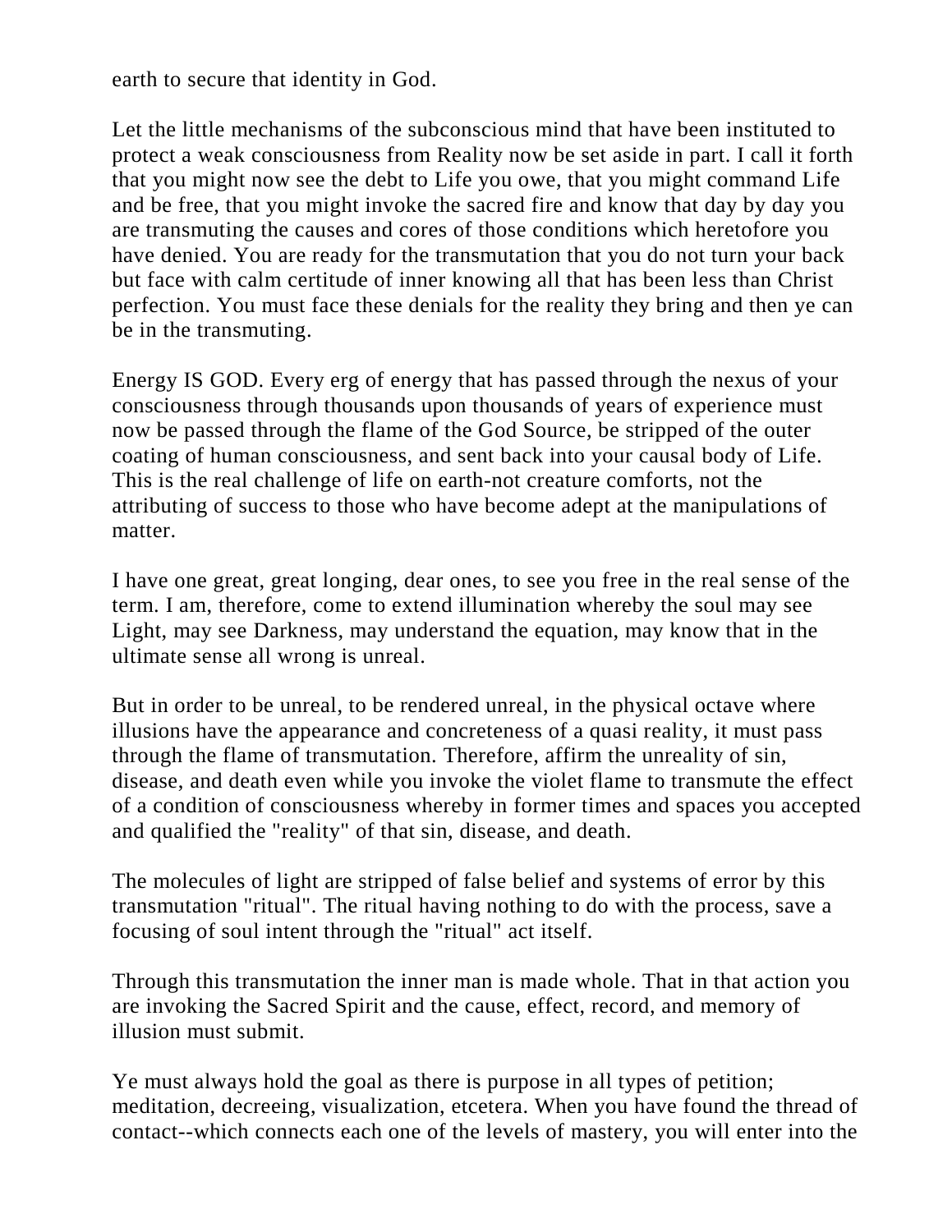great synthesis of the Mother flame. This great synthesis is the white Light of Totality and from this Light is born Truth, undefiled .

## **RESPECT FOR ALL**

We do not come forth to condemn of any faith. We only come to bring light, illumination, and understanding of every faith. May those who are divided in the separate churches see that each way is a key; and the understanding of the blending of the keys of life will enable all humanity to contact the very core of that total Light. Let the understanding always be "1 AM THE WAY, THE TRUTH AND THE LIFE!"

I am Lanto. I seal you now in the truth of understanding and wisdom. Let us ever use of this wisdom and understanding to move forward at this great and critical time upon this beloved garden which has been given unto thee. I give strength unto you caretakers whose load is heavy and the way strewn with obstacles. Hold unto us that we may see you safely through thy passage.

Peace be unto thee as I stand by awaiting thy petition and invitation into thy circle of participation. So be it and selah. I AM that I AM.

## **I AM**

## **LANTO**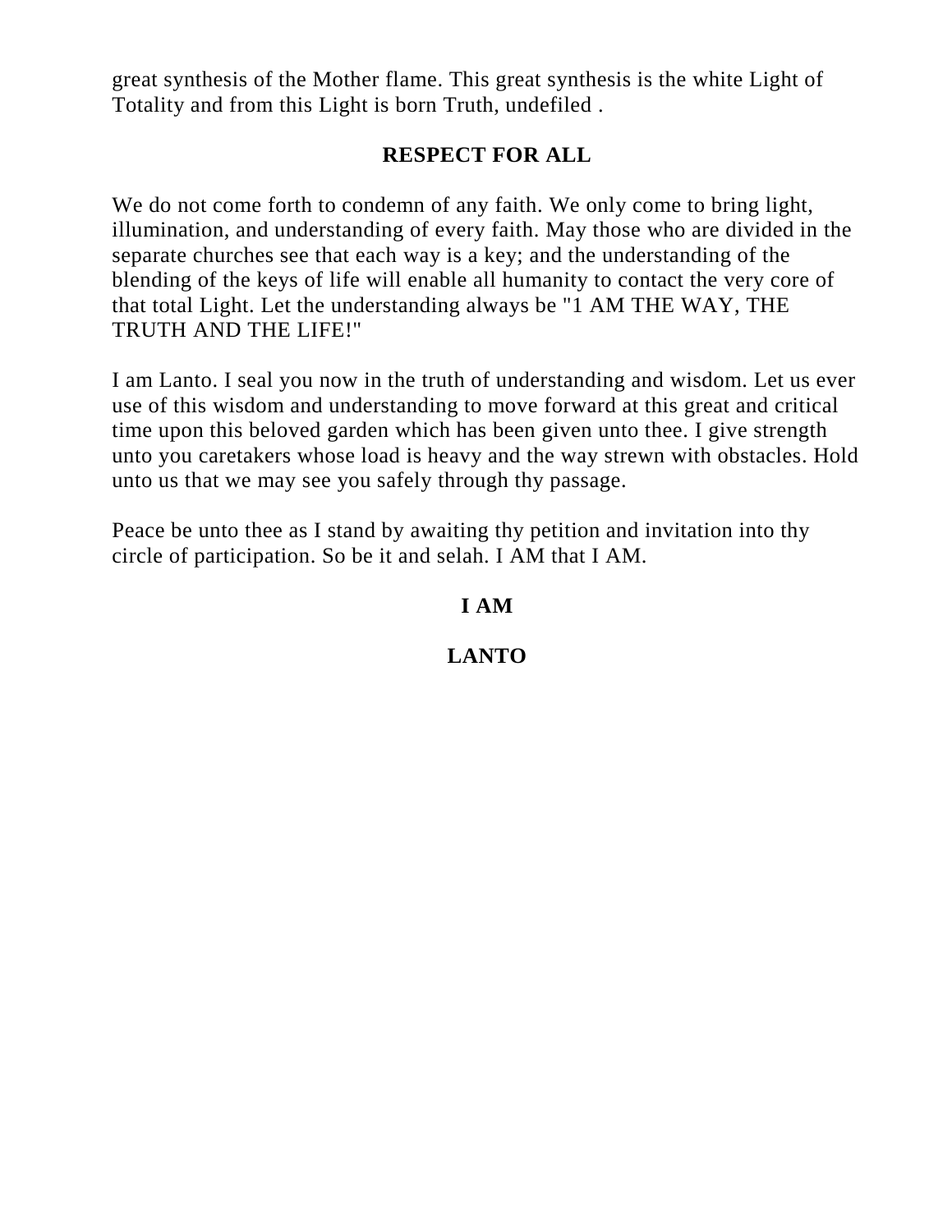## **PJ-7 CHAPTER 19**

#### **REC #2 PAUL THE VENETIAN**

## **TUE., APR. 18, 1989 1:00 P.M. YEAR 2, DAY 245**

Good afternoon, Dharma, thank you for receiving of my energy. I am called Paul the Venetian in order that you will not confuse my label with that of Paul the Apostle' who comes for these lessons as Hilarion.

More as definition of my vibration, I am referred to as the Cohan of the third ray with emphasis upon love, creativity and beauty. In other words, these are the areas of my, let us say, expertise.

## **LOVE AND DISCIPLINE**

Creativity and beauty cannot actually exist without the presence of "Love", therefore, let us consider love.

Love IS the flowing essence, the ephemeral quality of God, as it is the movement of the wind and the flowing of water, it requires the greatest of discipline to be able to retain-to have and to hold that Love that is so tender, so gentle, and yet the ultimate expression of creative "fires". Those who are the greatest artists, poets, and musicians who use the flame of Love to implement an idea of God are those who have the greatest discipline, discipline of self, energies of self, of life, even of time and space.

I come, then, to bring unto you an understanding of this discipline so that you will understand that discipline is not something to be feared, but rather that discipline is the Law, the fulfillment of Love. Discipline is a grid, a force-field that is necessary in order to have the flow of Love and to retain the flow of Love.

Where there are lives which are undisciplined, love departs; love compromised and perverted is lost. Where energies in motion are undisciplined, where there is not a chalice that can contain the liquid fire of Love, mankind then loses of that Love.

To be happy for eternity means that Love must be ensconced in a discipline that requires the discipline of self. To continue to receive Love, ye must give of it. Know that as you discipline your energy, your supply, your expression, the hours of your day, your service to life, you are increasing your capacity to release Love. The more you are disciplined, the stronger are the grids of consciousness.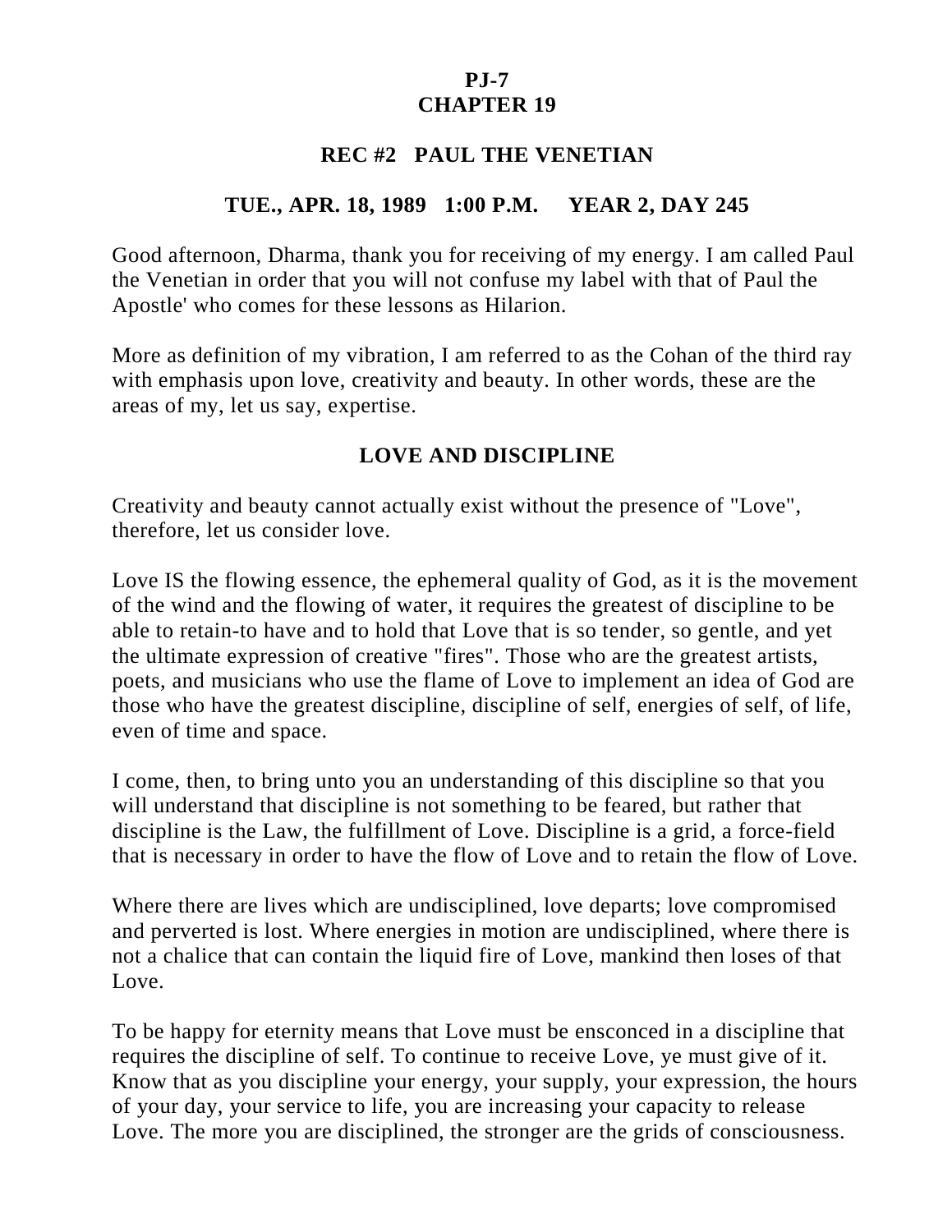To have a strong consciousness, as strong sinews, enables you to balance megatons of the light-force that you call Love.

On Terra, however, there is such difficulty on the part of life-streams in their handling of the currents of "Love", many who should be master of the flame of the third ray are now in states of disintegration and their minds are filled with foul spirits and the mutterings of those spirits. This state of being in degradation results from having perverted that wondrous flame.

Because Love is such a powerful force, precious ones, its abuse results in a very severe trauma and karma and a deprivation of life and the life-force. Therefore, you see, all of the science of this age of enlightened knowledge, given at the hand of the alchemist, Saint Germain, is channeled to mankind as the flame of God-Love. For out of Love is the fulfillment of the Mother flame of every invention, every aspect of Divine Reality that is waiting to be lowered into manifestation through the creative genius of many among you and many among mankind.

Unfortunately, due to the educational systems of the world and the equation of certain mass concepts and certain omissions of concepts that ought to be taught from childhood, mankind has a misunderstanding of native genius and students are not taught of the talents of the Lord given to each one, nor are they taught how to release those talents and those flames of their innate God reality. People feel a sense of worthlessness and that only a few have abilities for invention and creativity.

## **EACH HAS UNIQUE IDEA**

I am come to tell you that locked in the heart of everyone is a unique idea of Love that you can bring forth for the benefit of your fellowman and the progress of the culture of the Divine Mother. It can be manifest in many diverse ways and expressions. Most of you have held the gift in your heart for a succession of experiences simply because you have not been told you could release it, that you could bring it forth, that you are beings of ultimate creativity. More often ones lead you to believe you have no value, no talent, and so forth and so on in order to keep you in subjection. Well, dear ones, yours are the talents which will transcend the fads of the times and move across the centuries as a permanent contribution to the race of mankind. Therefore, I suggest we move right along with the locating and expressing of these talents.

God creates, therefore, it follows that you "must" be creative. In your hands, in your eyes, in the movement of energies through you there is creative flow. If you have the discipline here in this density you can realize beautiful thought forms in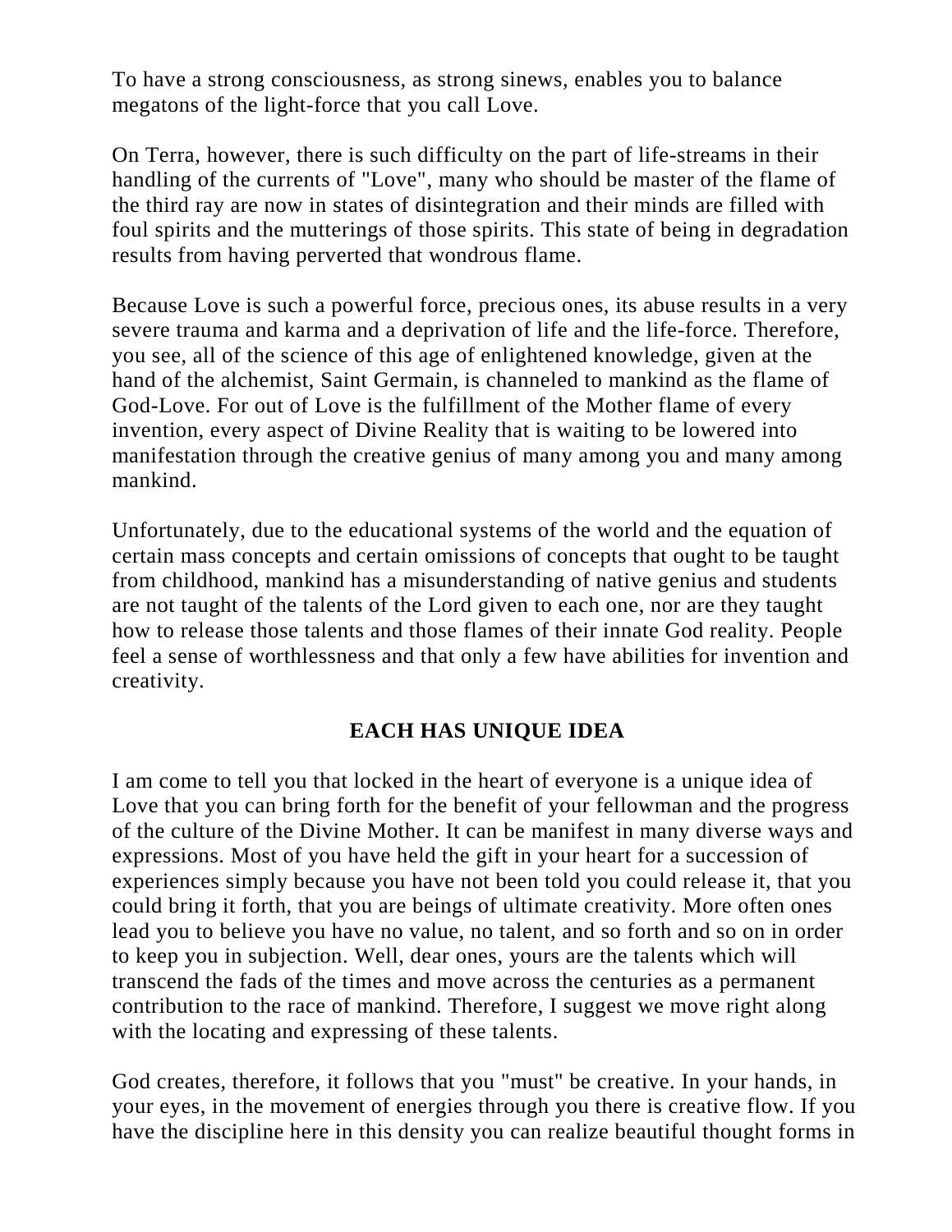matter. You can release those things that are not for profit nor for the trade and merchandising in the world that are here today and gone tomorrow. But rather, you can release a permanent contribution to thy brotherhood of mankind.

Let me give you a new concept of the need for self discipline. It is not because if you sin you will die, not if you sin you will be punished, but simply because if you are disorganized (and this is a "sin" against the order of the cosmos), if you are slovenly in your personal habits, if you allow yourself to be moved by every little current and every little sway, you will lose the fires of Love that will give you the greatest enjoyment of your life, the fulfillment of your creative destiny.

Self-discipline becomes a point of enlightened self-interest. To move toward fulfillment of your divine blueprint and your divine plan can be accomplished in the greatest beauty and joy of the fire of Love, if you will only take me into your daily invocations and give generously of the force of the Sacred Flame so that you can receive directly from your inner "Christ" flame of self. This will allow the genius within to move without.

Why cannot you walk the earth as Christed ones? What is hindering your manifestation of this most wondrous state of Being? It is only the ignorance, the banality, and the sleep of the ages; only because your media and your billboards are not constantly telling you that you can become that which ye desire in achievement. No, they tell you of the sensuality and desire of base pleasures which pull you farther from thy goal. Ye do become what ye vision and that which you are told and take within thyself as truth. You move with the banal energies for these energies flow within and upon the waves of mass consciousness, thus capturing you within the trap of hypnotic helplessness.

Well, I tell you, the media were given unto mankind as a means of disciplining self, selfhood, and of releasing to mankind the messages of the Masters. So be it for thus do things come to be misused.

Can you imagine if every time you turned on the television set the announcer said, "You can become Christ"? You would begin to believe it. It would become a common fact, no longer startling nor astounding. You must turn on the television set within your inner being, of your etheric body, and listen to the Masters until such time as your public media can be brought into change for the benefit of building up esteem instead of thrusting deeper into violence and low self-esteem.

I am releasing an opportunity for you to learn to realize there is an invention right within you, already functioning, a means of contacting through the etheric body, by a mechanism and an electronic frequency far above the physical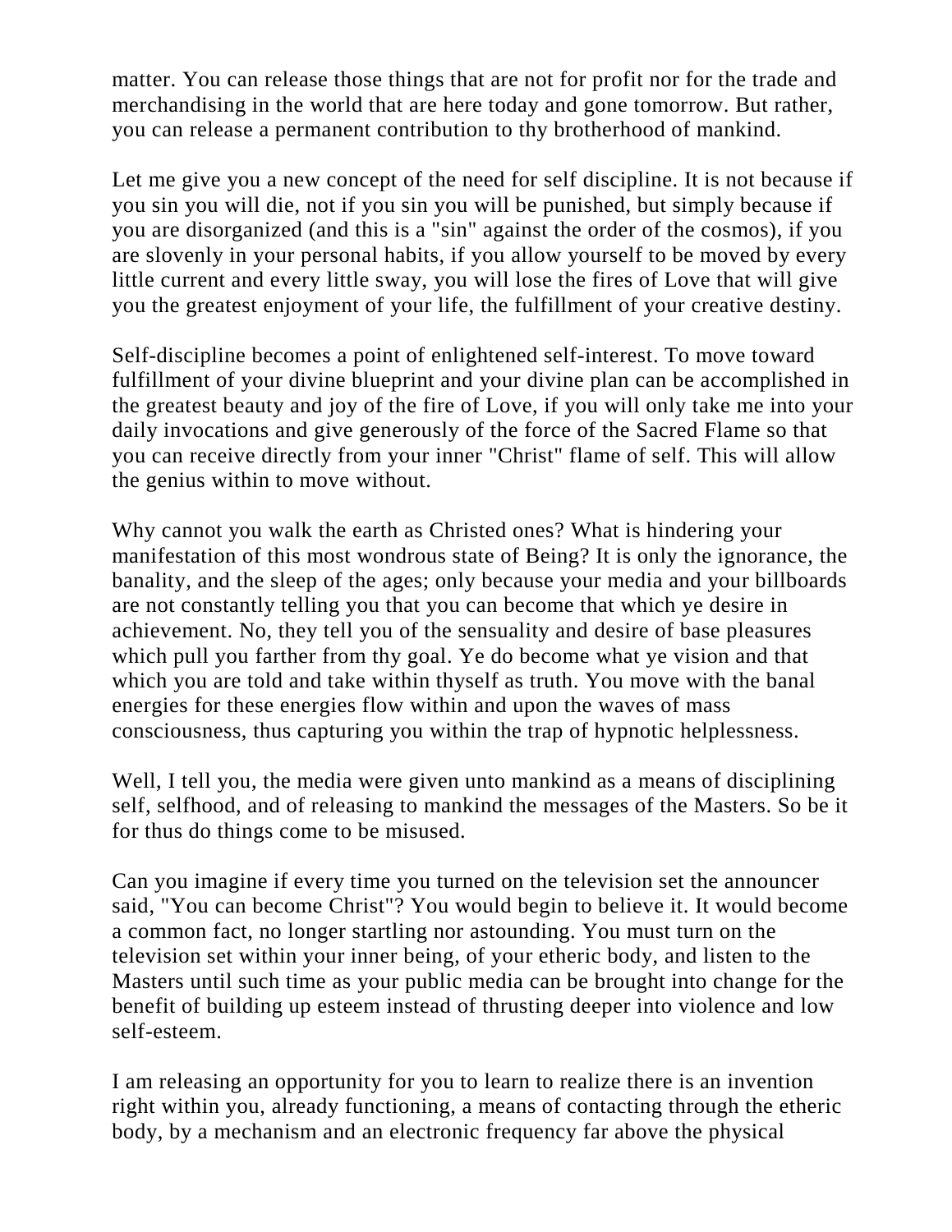plane=the octaves of the Ascended Masters. Those teachers are there waiting for thy request for participation.

Since there actually is no "time" or "space", realize that you can be, at any moment of the hour or day, in the presence of your teacher of choice-or all of them. It simply takes the practice of projecting the mind's eye to that physical point, that geographical location in time and space that is the coordinate where resides the master. This is actually not as difficult as it appears; thy brothers of the cosmos travel in this manner in their perceived "reality" and can manifest into matter in reality even to the sense of touch.

Let us have an experiment, for do you know that my pink "cape" is lined in green? I am a scientist of the first order, and you need not relegate me to the exclusive corner of being an artist. For I am a scientist as well as an artist, and I rejoice that both faculties have been given into my hand as tools.

Let the chalice that was released many years ago as a thought-form now be given here below as a chalice for the mental body. Let the chalice be a disciplined force field given to you at my hand and yet which you yourself must fashion. This chalice will not remain with you unless you reinforce it by daily application to the discipline of calling upon the ray resources of our brothers Serapis Bey, Germain, et cetera.

As the waters seek their own level, so the flame of perfection seeks its own level. Since the level of mankind's consciousness is at the level of imperfection, all that is perfect that is lowered into form must either be reinforced each day by those in embodiment or, if it is not, it will return to the higher octaves.

You might say, then, that this is decay in reverse, for, of course, perfection does not decay, it simply withdraws. Particle by particle, then, the chalice will return to the level of your Christ flame unless by invocations to that Christ flame you continually reinforce in the physical octave the atoms and molecules of fiery light that compose the chalice.

This experiment would somewhat equate to going the opposite way on an escalator or moving conveyer belt. If you don't keep moving and keep decreeing, you will lose the ground that you have gained. That is almost how it is prior to your ascension, as though you were on an uphill climb and as though that belt were continually moving, so that you can never stop, for to stop is to move backwards with the automatic reverse trends of civilization and move down, down, down the "Mountain of Attainment". Unless you are forever transcending yourself, you are not coming into perfection.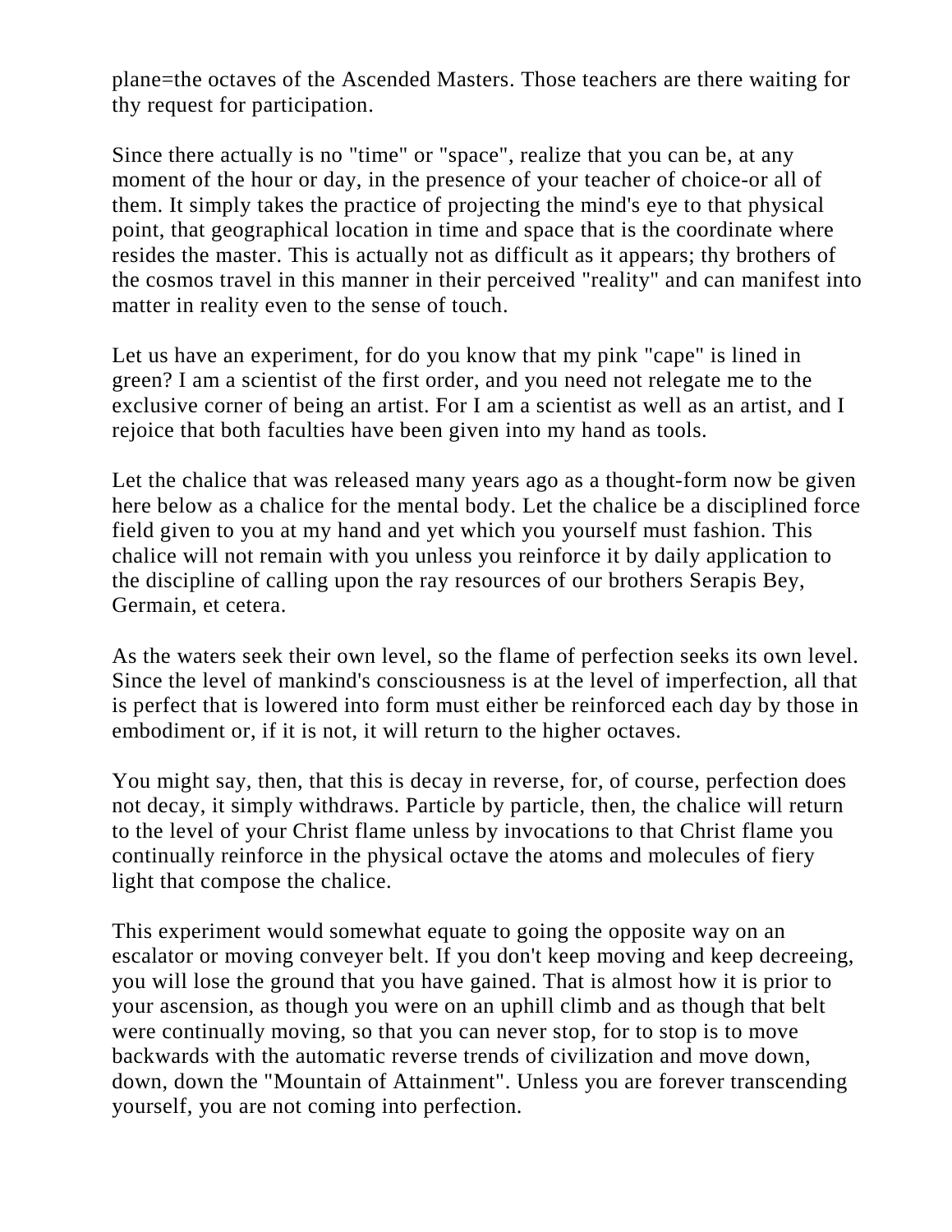So I also come to release creativity, but I am limited, not by laws of the Cosmos, but by the law of your own being. Your own being has a law of its own, and each individual has made that law of himself according to himself and his own selfdiscipline.

In reality you are chalices filled with Love. You have, however, inverted those chalices and made them the entire complement of the electronic belt--the record, the memory of all past MIS-doings contained in the subconscious at the level of the astral plane.

Let us then consider that all we must do is turn the chalice that is now upside down, right side up.

Do you see that you can sow a garden that grows from the energies of the electronic belt? You can sow Love continuously. You have a great reservoir of Light on high in your causal body. It has been told to you, but I would remind you that every erg of energy that is transmuted in answer to your call is an asset stored in your cosmic bank account. You can then call upon those assets to bring forth fruition of thy goals.

## **SET THINGS TO RIGHT**

If you have failed to complete a task or walked away from a situation, a karma, a marriage, a family, a job, a business where you should have fulfilled the transmutation of Love, you still have the time in this life to go back and set things unto rightness. It does not mean to compromise, but to return means to take your stand with the sacred fire, to compel the moving into that flame. Let the flame take that energy and place it upon the altar of cosmic honor and resolve the circumstance in Love and peace. Resolved in an order that all participants can move forward in light and harmony of peace, and not upon the jangled waves of discontent and bitterness. You must carefully weigh in the balance of Truth, each decision of your life and you must come to know that the flame of God-Justice is the flame of God-Mastery, no more; no less. This would become a gift unto you for you would have conquered in Love and in the art of living Love.

Since I am the Cohan of the heart place and as the pink flame of the heart is the frequency of Love to the world, may I come into your heart at least once within your week, let us say on Monday (which is so often called of blueness,i.e. "blue Monday) that we might work and begin to reverse this course of cancer which is eating away at thy beloved place. Let us effort at slowing the dis-ease, then stop of the disease and then let us reverse the disease into ease-ment.

You have all the electronic flow necessary to direct the course of your "reality".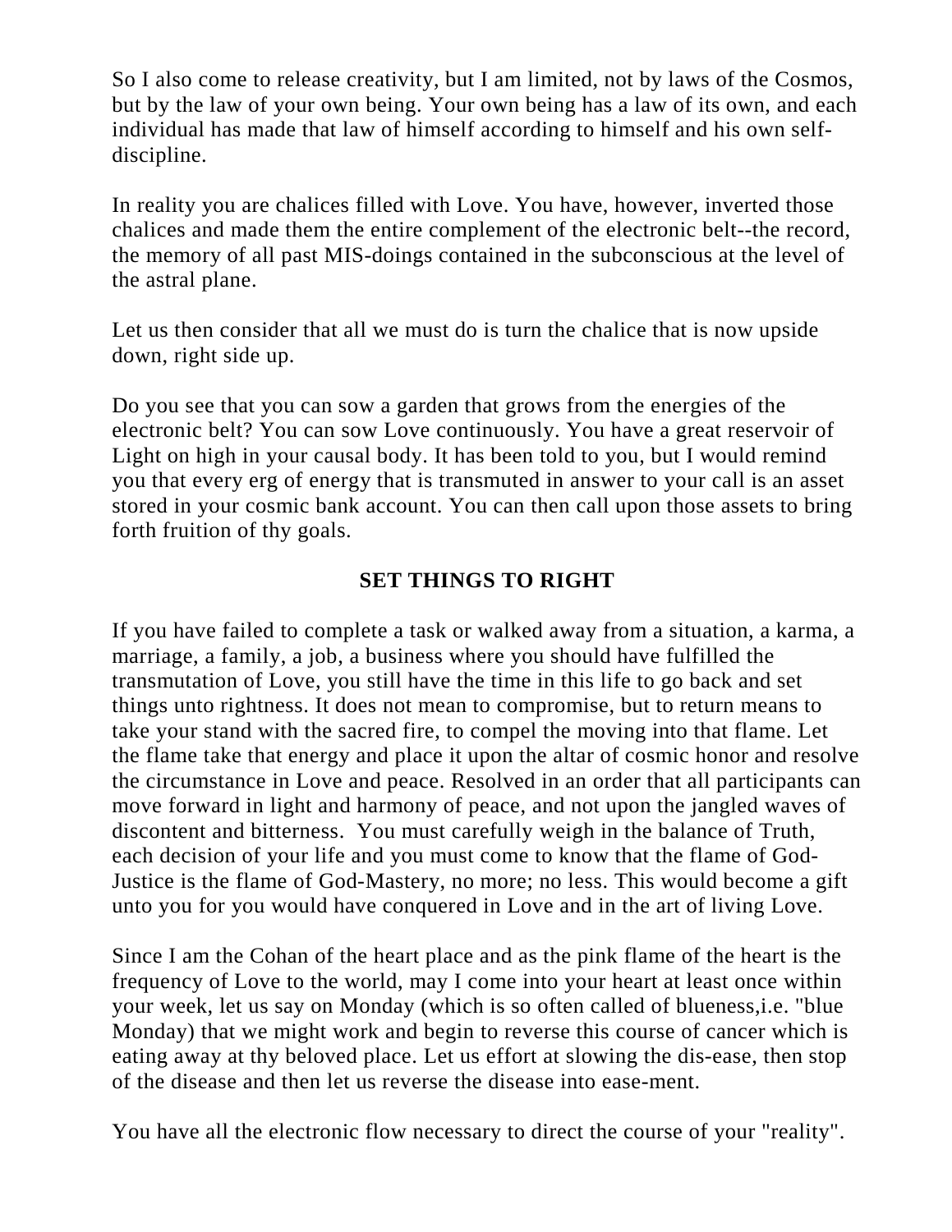You only now need learn to use of it in properness. No matter what you have been you can be better and life can be better and fuller from this moment on because you have accepted my Love. It is that by the working in unison we can multiply and compound the positive results relative to input. So be it.

Dharma, I place my seal upon these writings and now stand aside that the lessons are not of such length that we lose of our student's interest. I will have further to share, but I believe we should conclude for this session. I am in great appreciation for thy assistance and for the kind sharing of Commander Hatonn.

Great blessings are brought forth to you ones from the higher energy flows. This energy comes with abiding love and care, therefore, please be accepting of the gift and come into peace and comfort with all thy works. Though the path seems tedious and trial laden; it is moving in perfection.

## **In service, I AM of the third ray of the pink vibration.**

# **I AM PAUL**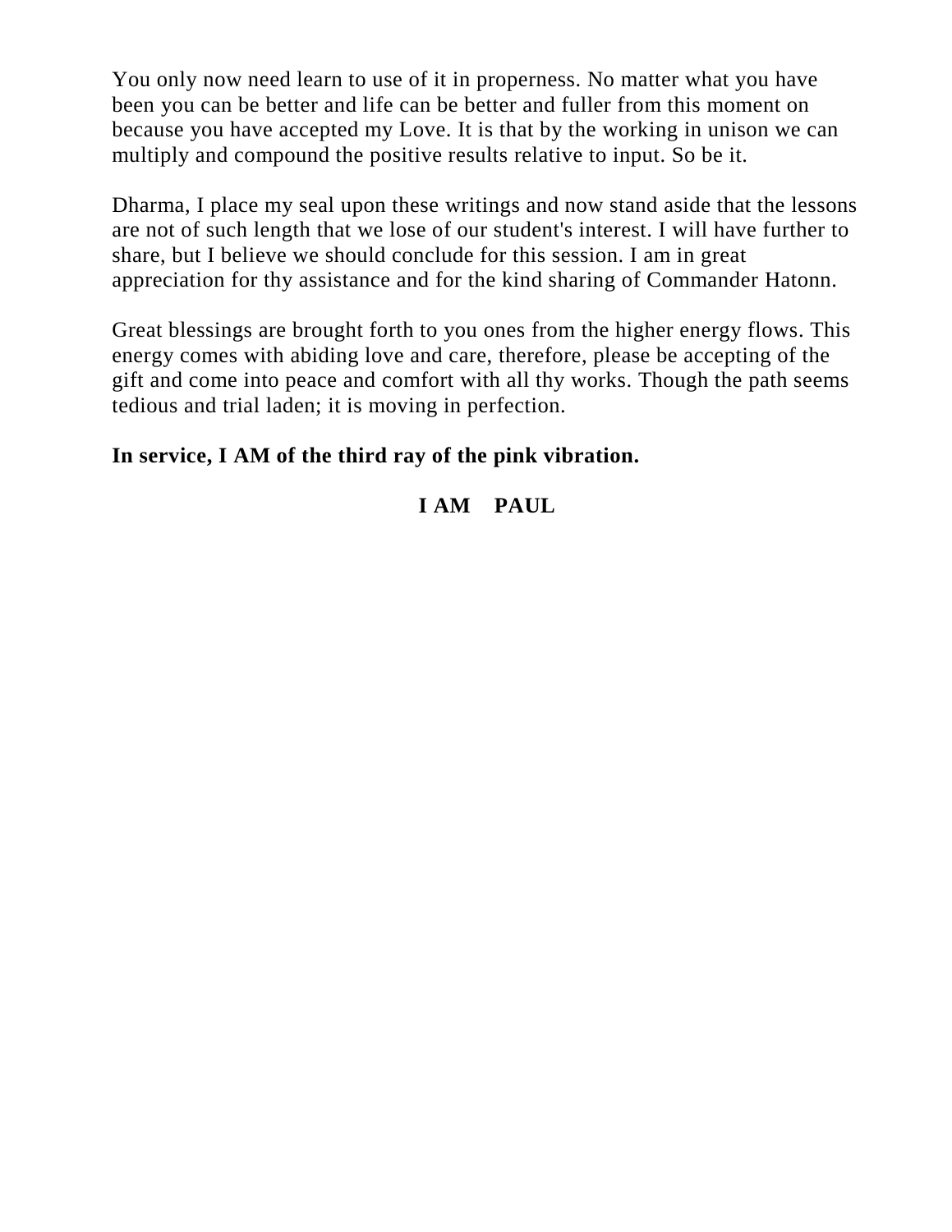## **PJ-7 CHAPTER 20**

#### **REC #1 SERAPIS BEY**

#### **SAT., APR. 22, 1989 6:15 A.M. YEAR2, DAY 249**

A seedling is planted and the plant nurtured-- THEN, comes the time of growing unto harvest. Many "things" must be proper to allow the plant to grow to full flower, chela. Some plants can grow in snow, some in the heat of a desert--all things in their proper "place" or growth through "selection". Our energies will mesh when we allow of the "coalescence".

#### **"LOVE" MISDEFINED**

I AM SERAPIS BEY, of the crystal ray, the fourth you call it for identification. Actually, the crystal ray is my choice. The refracted "color" of the fourth ray is not white. There is a difference, chela. I am simply the "Headmaster" of the fourth ray at this portion of sequence. I long for a better language for thee of the English speaking sectors for "Love" has become such a tritely used term. Yet it is the experience of "love" (agape), not romance of lovers, but abiding, nondefaulting "love" which underlies all progress to higher frequency existence. You are having trouble, Dharma, because it troubles you that we preach "love", "love" and more "love" -- "total love", ad nauseum. It is because there is no other word to use and "no other way to get where you are going".

The term conjures immediately to the mind's eye, the drifters in false pious demeanor, drifting about pronouncing great acceptance of all things-positive or negative. Yea, the non-productive acceptors of any, and all, kinds of sexual encounters to "prove" their unbiased "Iove"--empty, blinded drifters partaking of any, and all, mind altering plants or drugs. Ah yes, 'tis sad for thee are ended with no proper term to use for the truth of it. Worse, in the acceptance of those teachers, many of the children who followed or were "later" followers, made gross errors not easily corrected. Many extreme measures were taken in immature minds and actions which were done for convenience and avoidance of responsibility of "real" "love". Ah, such sadness flows in my consciousness as I see the foolish blunders made under the temptation of the brothers of darkness pretending to be lighted brethren. As always, the worst attack is on the youth who are still too young to discern from "life" in full and thus are acting from impulse and rebellion. So be it for special blessings are poured forth upon these ones who do come onto the Path that their feelings of "guilt" be moderated for they knew not what they were doing. There is no magic "age" for knowledge, sometimes it never comes in an entire lifetime of physical experience. Sometimes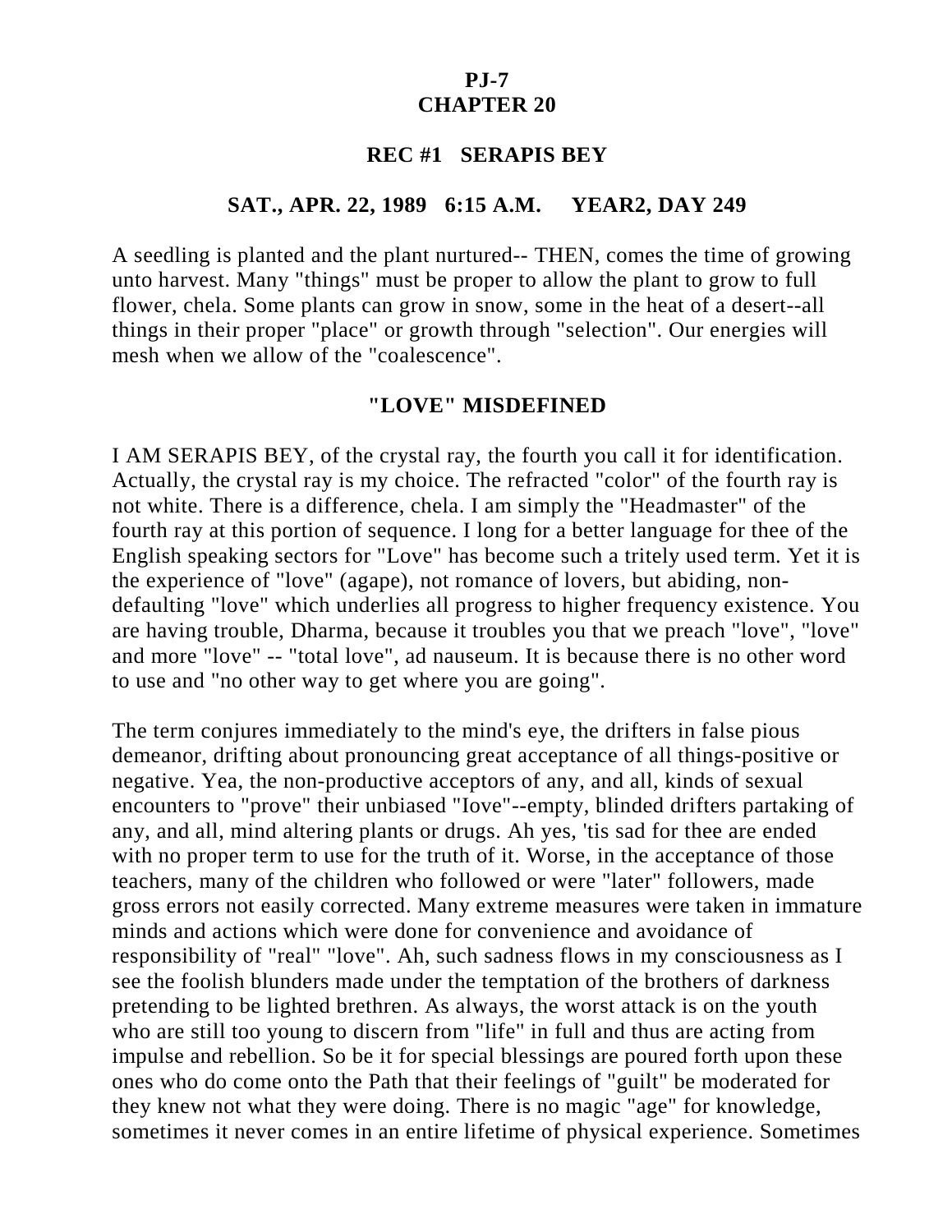it comes past mid-life=so be it; it comes when it comes--no more; no less. Life of physical experience is just "that"--experience:; ye are here to experience. Ye each come for a different reason; how blessed ye are when ye find thy brother who has come primarily for the same purpose thee chose. Do not waste time in remorse for what thee did not know, or do, in thy past--the "past" is gone.

Ye can not change one thing of yesterday. It is as far gone as any existence on another sphere a billion years ago in thy time sequence. If thee made errors that can be corrected--do so, but it is gone and naught can be removed or added to yesterday or last split moment. Ye can dream of tomorrow--but ye actually only have this heartbeat of a moment; for life and death, action and inaction, wholeness or cripple-ness, light or dark are only "one" heartbeat in separation. One little electric impulse of energy surge is all the separation there is in the universe. Even thy "mind" is set up so that the interruption of energy flow through particular circuit interchanges can place a hu-man into an entirely different illusion of experience. Thy mental houses of distress are filled with those precious ones.

I am not come forth to this group, through you, Dharma, for the same thrust as for the beginners of truth seeking. Ye do not need of the same lessons of the novice. Ye ones are about a job, well planned and functioning. Let us consider some of the things ye do not need to do in order to move forward.

## **ARE YOU WILLING?**

Ye must face the question; how great is thy "love"? How badly do thee wish to participate in a transition of a birthing of a planet into a higher dimension -- the fulfilling of a cycle? Ye have to confront to what extent ye are willing to give up the course of self centered illusion to accomplish insight necessary to participate with thy unseen brotherhood.

There is a key in the disciplines to Higher Consciousness. The key is not to become entangled in the labyrinth of human questioning and the "fears" and the doubts and specter of the night that haunt that labyrinth. You do not have to trace the meanderings of the carnal mind and the human consciousness through all of the levels of the subconscious in order to come to the knowledge of Truth, in order to come to Reality or to overcome in Love.

The key is NOT to be drawn by curiosity or a fascination with horror or a gluttony for the things of the senses, drawing you down into more and more astral experiences and psychic phenomena. The key--instead of taking a thousand steps through the astral plane--is to take ONE step into the plane and encircling beingness of the Mighty I AM Presence, into the plane of the "Christ Mind"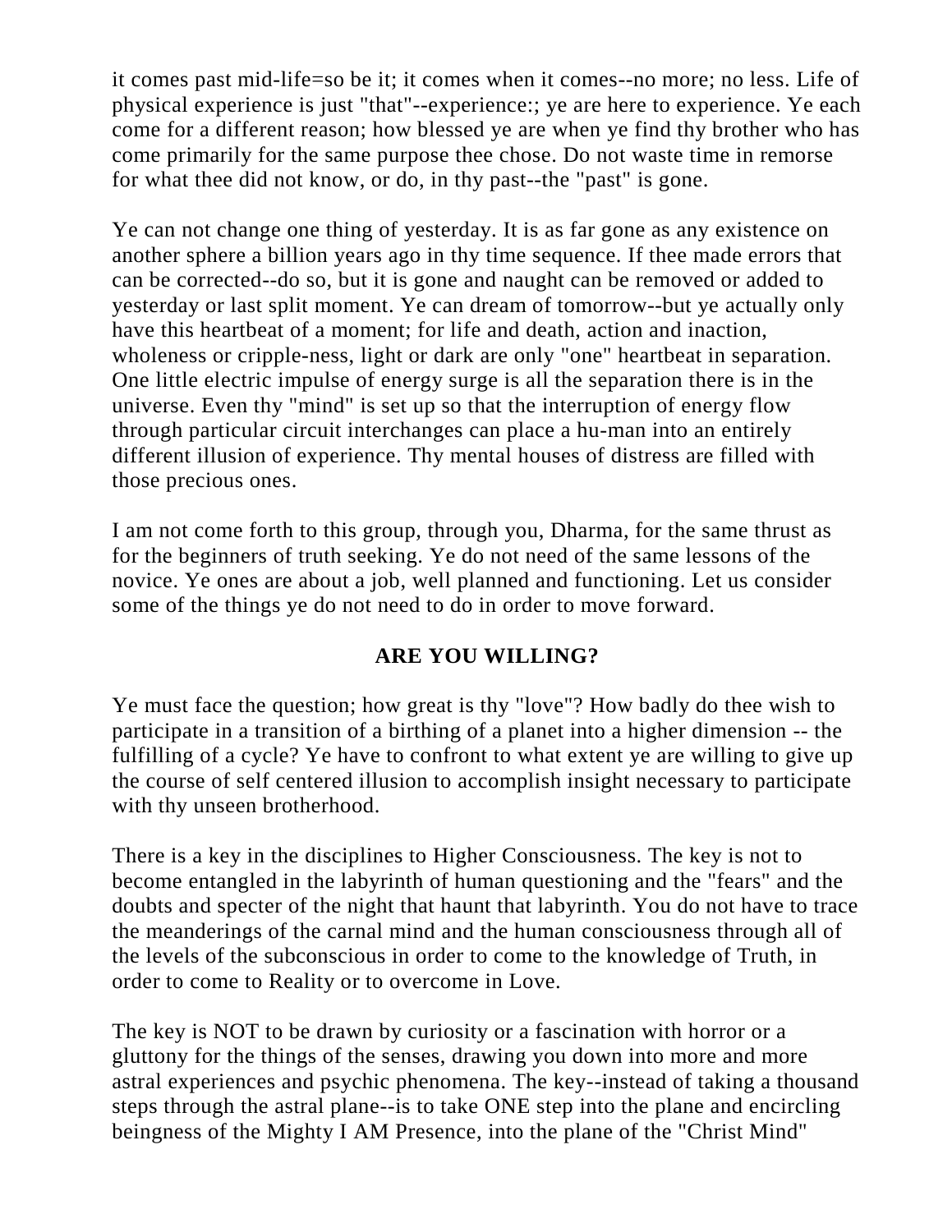where the oneness and the wholeness of that Great Pyramid, (the triune of totality and power), the oneness and the wholeness, is the dissolving action.

# **GET OFF THE DOWNWARD SPIRAL**

Brethren, transcend your cycles! Do not follow those negative spirals round and round and round again; going down, down, down unto the death manifestation in the very crypt of the electronic belt. Spiral, instead, upward and outward utilizing the flame of transmutation, consuming on contact the debris ye encounter. The flame is not linear; it need not travel over the lines of human creation. Your soul, enveloped in that flame, also need not remain any longer in the consciousness that the only way out is through the lower frequency labyrinth.

I say, transcend it! This means that in the moment when you would indulge your pettiness, your argumentation, your "human" nonsense, your dalliance in childishness, in the moment you instantly let go and you let God be the Light that swallows you up in the victory of Love. The "Love" that is your victory is your own love that is God made manifest within yourself. Our God IS the allconsuming fire of Love. And THAT God-self resides as close as thy heart-cell; within thy breast, within thy mind--thy soul. Why do thee ones shut Him from thee? Ye carry within, the unlimited power of the universe and ye hide away from Him.

Gain "passion" in the loving of that wondrous Source. Love enough so that you do not have need to satisfy some human desire of density. You are not "forced" to appease the carnal mind and give in to that which is destructive. Thee are blessed with a thinking, reasoning and potentially unlimited mind, given the freedom of will and choice; use it. You do not have to engage your energies in imperfection. As much as you think that it is sometimes necessary, I tell you that by always going within, within the heart and upon the threefold flame of Life, within to thy God-force of self, you can transcend all former cycles. So be it.

When ye can sustain thy attention upon your I AM Presence and upon the Light, you will receive the energy necessary to deal with ALL other circumstances. You will grow beyond having to travel through them in your emotions, in your mental concepts, in your memory, and in physical labor. Think, then, upon this. The disciplines for Higher Consciousness demand that you prove how it is that you can be in the world, and yet not of the world.

# **AS A CHILD**

How do you accomplish this seemingly impossible feat? The first step is to become as "a little child". You must become open as in innocence of the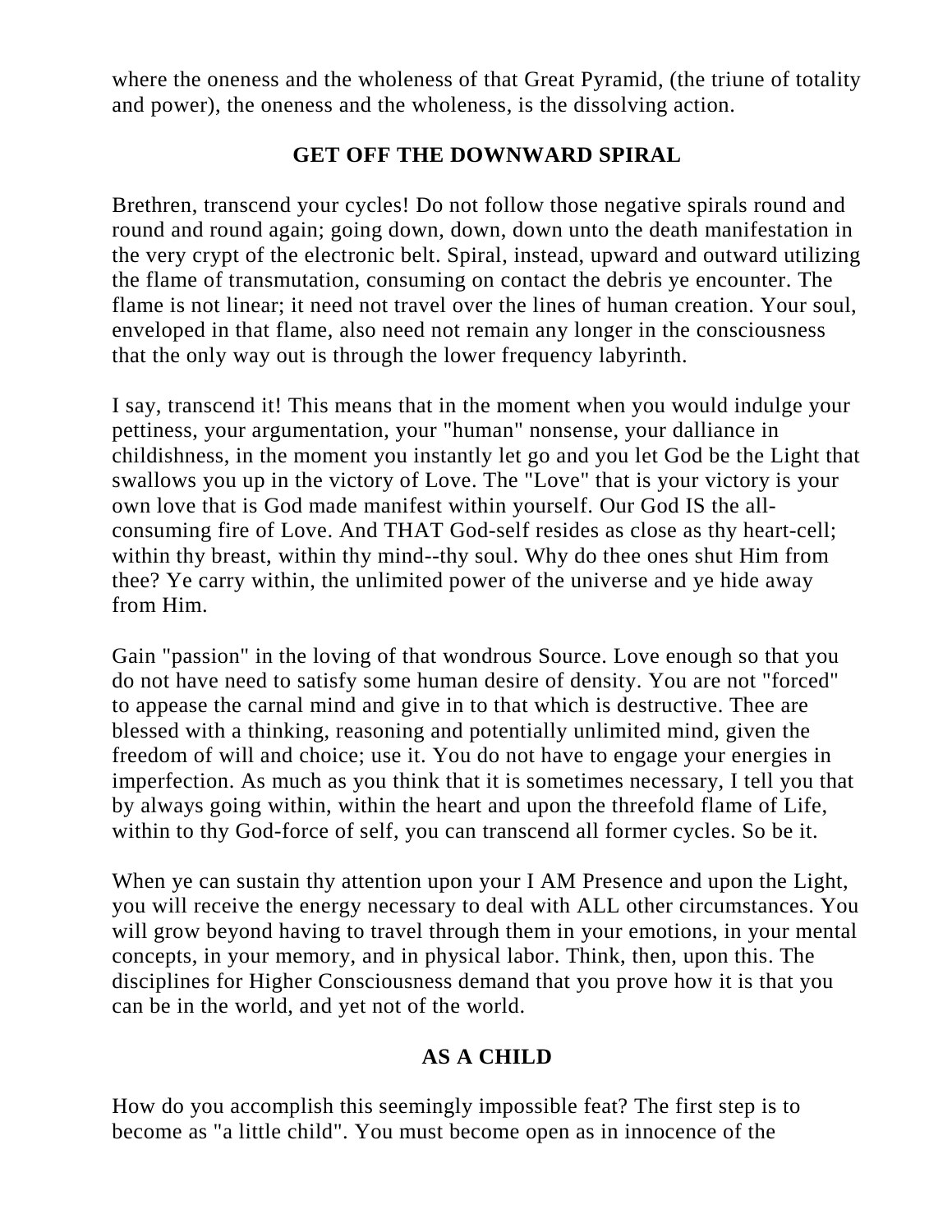questioning, the accepting, the total open-ness of a little child coming into truth of experience. You must go beyond and above what thy mind has been filled with of untruth to be replaced with truth. Ye cannot instantly become a Christed Man or Woman without having first come into understanding of the Law. The first steps, therefore, are in the accepting of the teaching that ye might learn that Law.

Regress in your soul awareness for a moment. Go in thy mind back to the point of embryonic life of your consciousness of innocence, entering into that form of the tiny babe. Total trust and faith and hope and charity are yours. You have not hardened your heart, you have not hardened yourself to become a cynic in the world. Your skin is tender; it is not toughened by the failures of others. And so in the sweet perfume of your love of Mother and the Mother's love for you, you remember wholeness in God and this is all of your identity.

At that point you are the babe in Christ. You are calm and serene, with the absolute conviction that your life is in God, that God is caring for you. The most essential quality of becoming this tiny babe is to understand the quality of helplessness. When you are totally helpless, then you must allow God to work His work within you. You can truly say, as the child of Christ: "I of mine own self can do nothing. It is the Father in me which doeth the work."

You have a clear transparency, purity from the immaculate "vision" of the "Cosmic 'virgin'''. This is the meaning of "Immaculately conceived", you know no "sin", you know no separation from God. You are in the womb of the Mother. You are surrounded by the waters of the living Word. You are at peace, and life is yours to conquer because you are God in manifestation.

Now you are ready for the disciplines whereby the babe will become the child. Next comes the outer manifestation; from within the womb into the outer womb. Your habitation is a "cosmos", a brave new world, a world filled with light and yet with shadows and darkness somehow as yet undefined to your precious soul. You come forth and you travel the cycles of your individual Cosmic Clock and you bow before the great initiators of Life.

The little child of innocence then is forced to learn the ways of his new world- separated from the attachment of the disciplines of the God-All where thy knowledge WAS in the cycles of the Father. You now experience falls and scrapes, tears, and demands that cannot be fulfilled. Therefore, you learn to fulfill your own demands; the shaping of the feelings and of the mental body, the shaping of the mind, the memory, and the noble form-the form that is to house the spiritual fire of life. Ah yes, this little child; this little child born to be God- but alas, also come the pitfalls.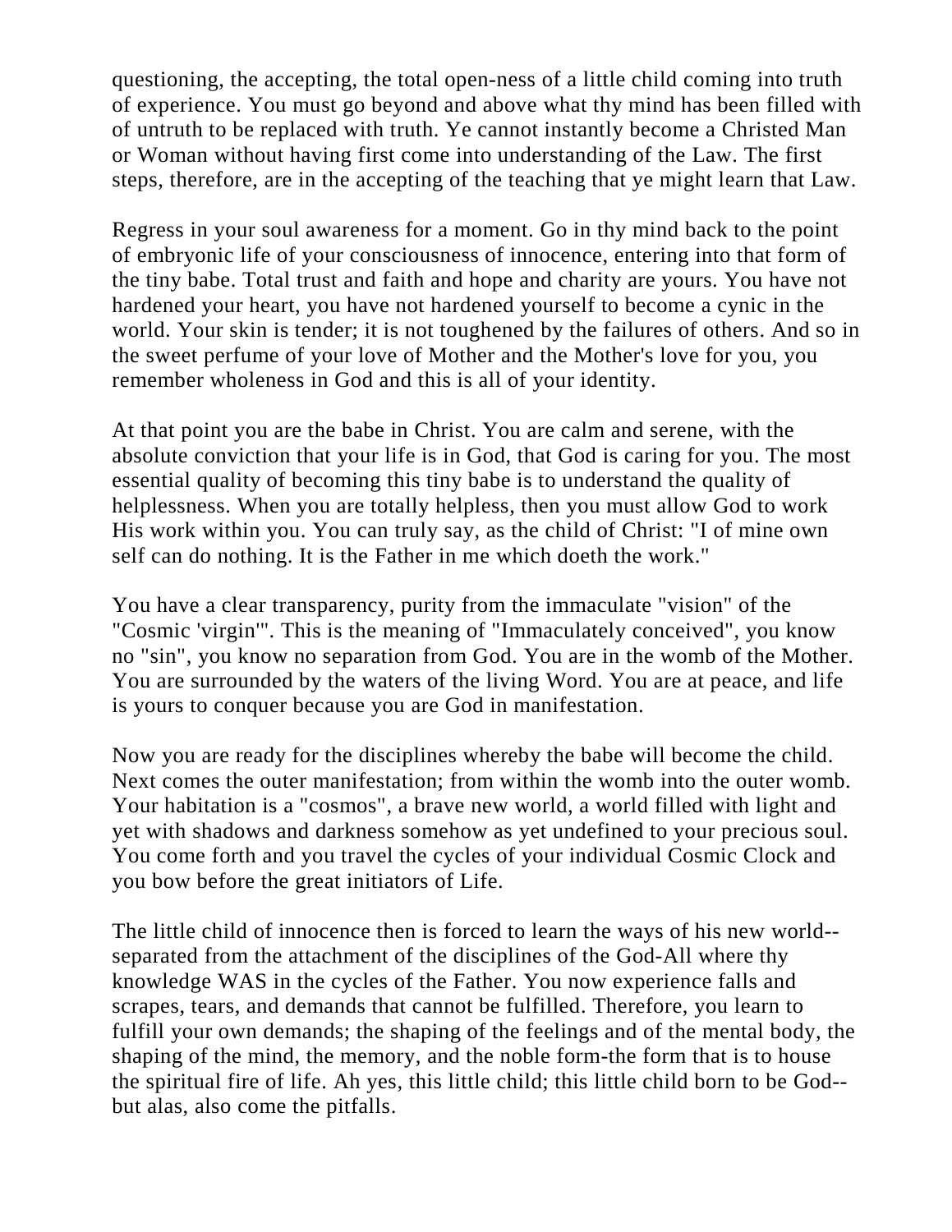As the veils of innocence are parted one by one and you mature in the understanding of the world as well as in the understanding of the Law, take care. Take care that you do not forget your Source and the fairies and the undines and the gnomes with whom you frolicked as a little one. Take care that you do not forget the faces of angels who have tended your crib, who have watched over thee. Take care that you do not forget that there are masterful beings who took you by the hand and walked you safely through the places of danger--but ah so, mostly ye do forget.

There are few who will remind you, there are few who will know, for they have all been deprogrammed away from God into the ways of the world. Thus, if you retain your innocence of the little child, you will become the little child who leads all of the aspects of the Creation into the knowledge of the Christ.

It is the little child within you that will be the leader of this age of coming into knowledge. It is the "child" who remembers the Source, but coming into that oneness of balance, of discrimination, of learning, of mastering the studies necessary to function in this world and to be of service and to have the sacred labor ye have accepted.

You must not only "become" the little child, so to speak, to have disciplines of Higher Consciousness, but you must also remain the "little child". It is better to be hurt again and again (and here ALL of you chelas take careful attention), than to have the cynicism of the existentialists. It is better to have advantages taken of thee, than to fall into constant mistrust of your fellowman. As thee grow, you will become discerning and will not fall prey to these ones who will pull thee down. Do not set about armoring thyself with false armor; for the armor thee will choose outside of the God-ness will be of darkness. If you steel yourself with that false set of armor that is not the tube of light, the innocence of the White Light, but that is the mastering of deceit and intrigue, the mastering of a carnal ego, the mastering of all of its defenses, its indulgences and all of its experiences which the fallen ones tell you you must have in order to distinguish Light and Darkness.

## **EXPERIENCE NOT REQUIRED TO LEARN**

This, dear ones, is the first and fundamental Lie that is told to the child to take the child from the path of Light: "Come and experience this, come and experience that. Taste and see, taste and know for yourself whether or not this is for you." Ah yes, this is experience--so be it, but it is not of necessity.

The little child in all innocence does not need to taste of the energy veil (temptations of illusory evil), need not partake of it or absorb it or become contaminated by it in order to know the Truth. There have been many, many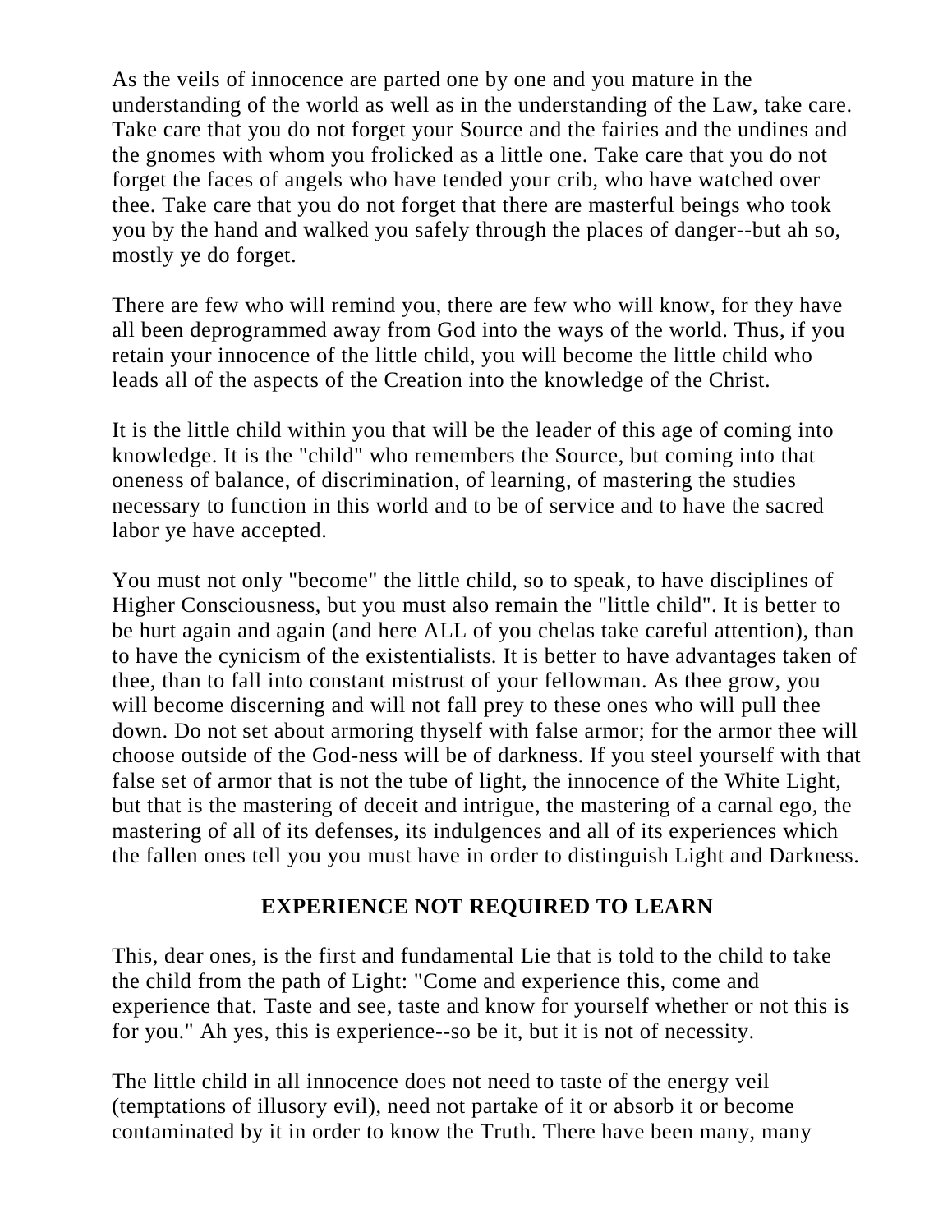ones, Christed ones, who have entered into the Holy of Holies and who have found the satisfactions of love in God and in his holy angels without the experience of participation in the banal.

Those who have accepted that "LIE" and entered into the compromises of all of the things that are offered in the marts of the world are burdened today by a cross of their own making, a cross of their own actions, a cross that is the hatred of the Divine Mother in whose womb they live and move and have that being of Light.

Therefore, the child maturing to become the Master in the way, to carry the cross of world lessons, cannot take upon himself that cross of world karma because he is too busy carrying his own cross of selfishness and self-indulgence. Therefore, chelas, there are few "who have the time" to participate in Truth; who will take the effort to bear responsibility or will only "if I have time, give me a call and I'll try." "When it is convenient and I have no other thing to do, no appointment with worldly "stuff--I'll try." Do thee recognize of thyself from time to time? So be it and Selah--it will backfire upon thee!!

In every "age" there must be souls who are willing to bear a certain portion of the weight of world "karma" (for lack of a better word). In these times it is by and large elemental life who bear that weight, for those among mankind who care at all to carry a little extra baggage are few and far between.

## **RIGHT CHOICES**

Those who love are the disciplined ones who can walk through the narrow streets of the cities of the Middle East, for instance, where every form of temptation lurks and every aspect of the "sins" of human consciousness is displayed in the market place.

Ah so-to walk through or to tarry, explore and partake????

It is one thing to enjoy a shopping trip; it is another to become addicted to going shopping and to examining the manifestations of human consciousness when you ought to be meditating upon the Light that burns within the shops of your very own inner being. Precious ones, discipline means to withdraw energy (and with it your attention) from its encasement in the tomb of Matter. It means to stop the flow into the dense and direct it into the Higher. The "pearl" is the symbol of your causal body, and the layer upon layer of the pearl are the spheres of consciousness that you have built layer upon layer around the central core of the I AM Presence of self.

This iridescent "mother-of-pearl" is worth all!! Therefore, a wise man will go and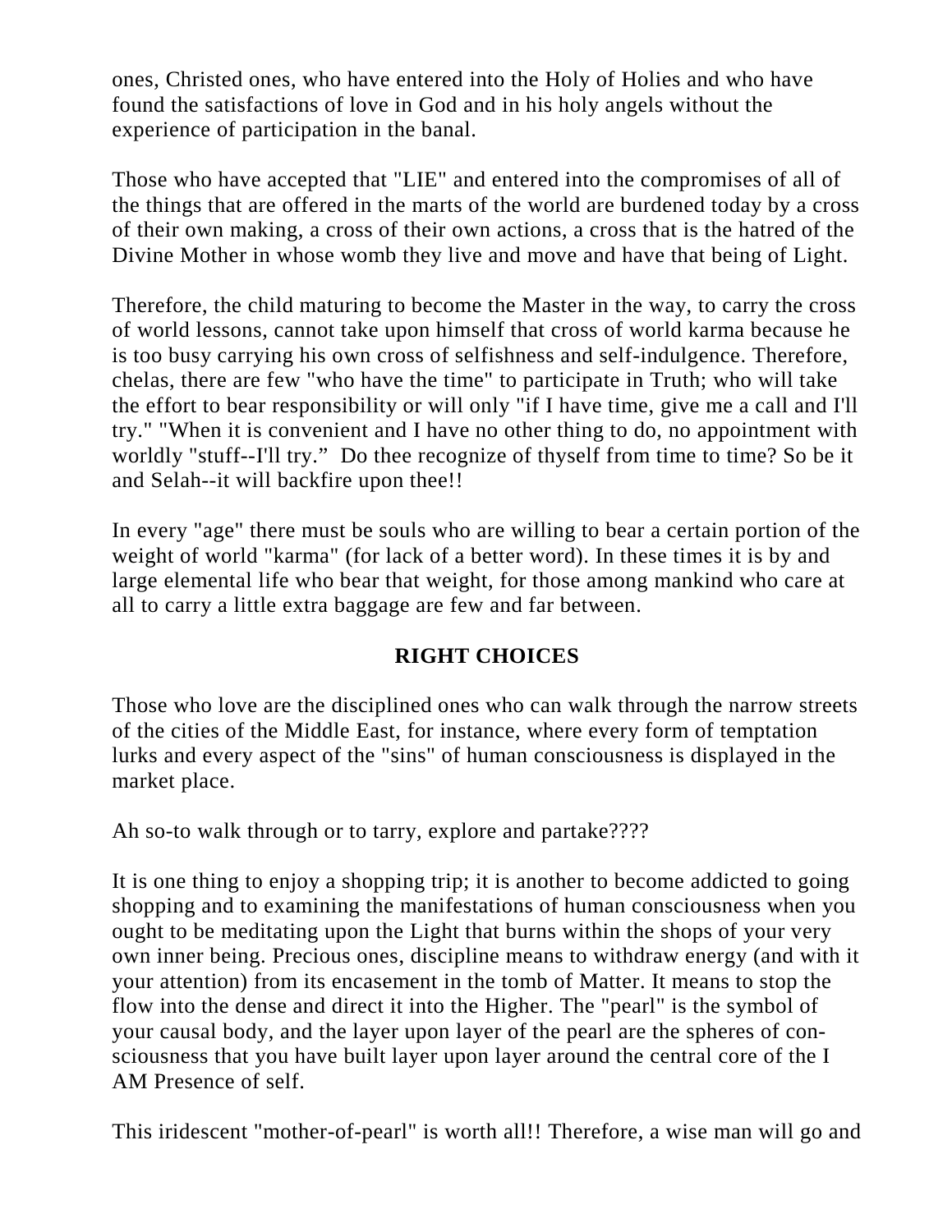sell all that he has for the one pearl, the one pearl of Cosmic Consciousness. Its discipline demands that you let go--Iet go of all involvements and realize that from day to day you never know when your soul (bereft of the physical body) will find itself cast on another shore in the mental plane, in the astral plane (God forbid), or in the etheric octave.

If you were the Messenger, you would be in the position to observe day by day those who are born and those who are dying, those who come into the physical plane and those who leave. It is a vast parade of souls taking incarnation and moving on. But the disciplines for Higher Consciousness, if it is to be retained, must be proven in the physical plane. Therefore, it is the admonishment of the hierarchy to make time and space count, for they are the crucible whereby you prove your God-mastery and the alchemy thereof. Little progress is made in other planes; for here in matter you made of your experience; learned or did not learn thy lessons, and here in matter is where you must bring it all into balance. Let none think that they will live forever and forever in these lower bodies. They are but vehicles of consciousness which are loaned to you, as all of the energy of God is on loan to you, that you might prove the mastery of free will.

I come to you, then, to give you the concept of discipline. I tell you, as I survey the world scene in all of the dreadfulness of that which is taking place--so much is unknown to you--that it is pathetic how your leaders have deprived you of knowledge of what is actually happening in secret diplomacy, in international politics, and even in thy own legislatures.

As I survey all of this, I see as the one hope that path of initiation that leads through the teachings of what is called "The Great White Brotherhood", the Lighted Brotherhood (not black, brown or white but rather, lighted vs. darkened). There must be ones to walk with mankind until they awaken from their sleep and begin to see=really see! There must be ones who lead in balance and harmony and love. Man must follow because the way is Truth; not from fear of power which will render him useless.

Ye ones have accepted the mantle; have asked for participation and have been appointed. Thy way shall be opened unto you that you can find the path without falling along the wayside. But, chelas, ye must hold strong for the worldly ones will effort ceaselessly to pull thee down. However, know that when the circle is closed, the cycle is finished and those without will remain without; those within can not be separated. So be it, for it shall come to pass as written in the great books of the universe.

I take my leave in appreciation for being allowed a "hearing" and always know that I stand attentive to thy calls.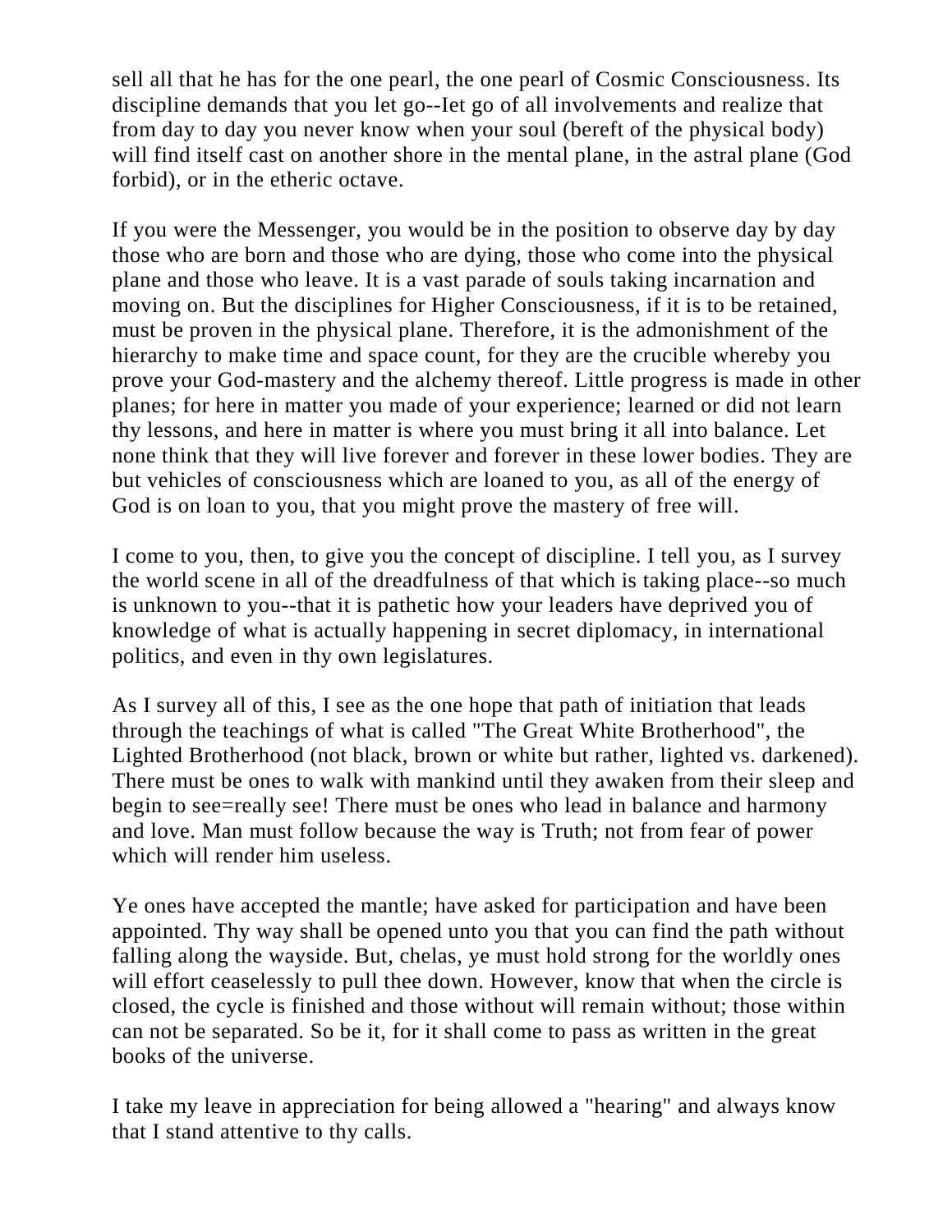## **I AM THAT I AM; TEACHER OF THE FOURTH RAY THAT NOTHING SHALL BE LACKING IN THY LESSONS. I AM,**

**SERAPIS BEY IN LIGHT**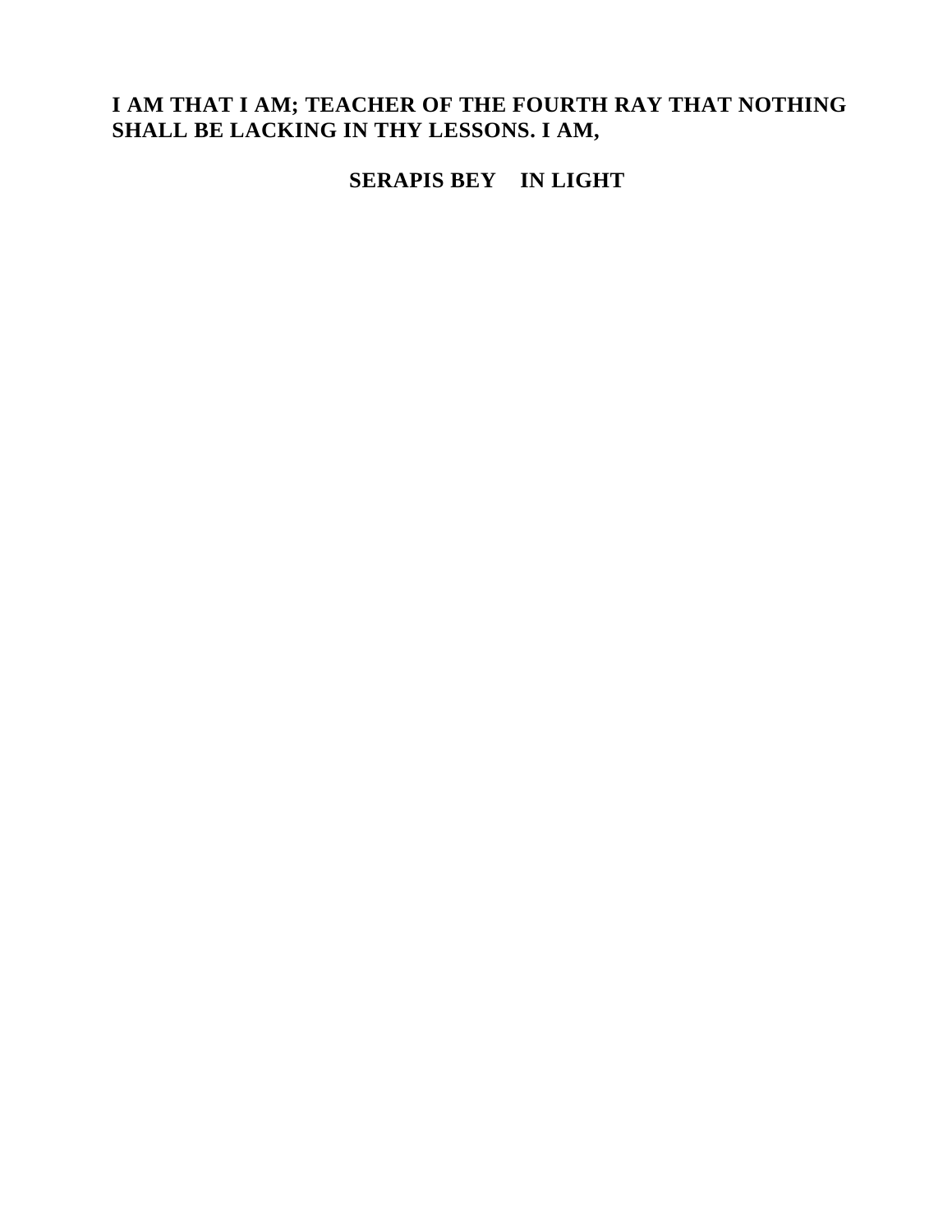### **PJ-7 CHAPTER 21**

#### **REC #1 HILARION**

### **MON., APR. 24, 1989 7:00 A.M. YEAR 2, DAY 251**

Hilarion to speak to you, Dharma. Thank you for allowing my humble presence to join with you.

We sat with you as ye were witness to the moving pictures of last evening; for reference, MURDERERS AMONG US--(Simon Weisenthal's life stream during this passage). I am going to speak on the manners of persecution upon the bodies, hearts and souls of man, by man. I am the best spokesperson for the subject for my own physical lifestream on Earth place, was as Paul "Saul of Tarsus". I persecuted to such extent that none, not even thy Hitler could balance my negative energy. It was only different in the group whom I persecuted. Quite frankly, I knew no better truth. Ones living in the presence and fulfillment of the "evil" intent actually "believe" it to be the better way, chelas. I have "paid" dearly for those wrong choices of my precious "free-will" actions. I continue to "earn" my way back to total perfection.

#### **EVIL**

I also have witnessed that even through the acts of "evil" which were perpetrated at my hand, and command; the balance of good has been allowed to blossom indeed. Therefore, chelas, do not cast aside ANY lesson for ALL scenarios are intended for thy experience and learning achievements. Simon W. is correct; it is when the actions are perpetrated, and then man allowed to "forget" or deny, that the true lessons are lost to be repeated again, and again, and again. Ye ones become "bored" with the repetitions that the Jewish peoples repeat yearly at all important days. Most do not even know why "they" do it and the "point" is missed. There were almost as many non-Jewish persons annihilated in the days of Hitler, as there were Jews (give or take a few "million"). I will not go into the reasons, now, that those things happened, but it had to occur for the rest of the mandates to be allowed to bloom. It had to be for the revelation of the prophecies. One man's evil? Oh no, brethren, not one man's evil. Evil so widespread that you would not even comprehend the level of hatred against brother which was really present. If many were not evil, Hitler could have done naught; he would have been killed or at least cast away from leadership. It was the dark brotherhood at work in fine form. So be it for it is done, but the lessons brought forth must not be lost unto any of you for you have only just begun the next "segment" of horrors as the evil ones come into final confrontation.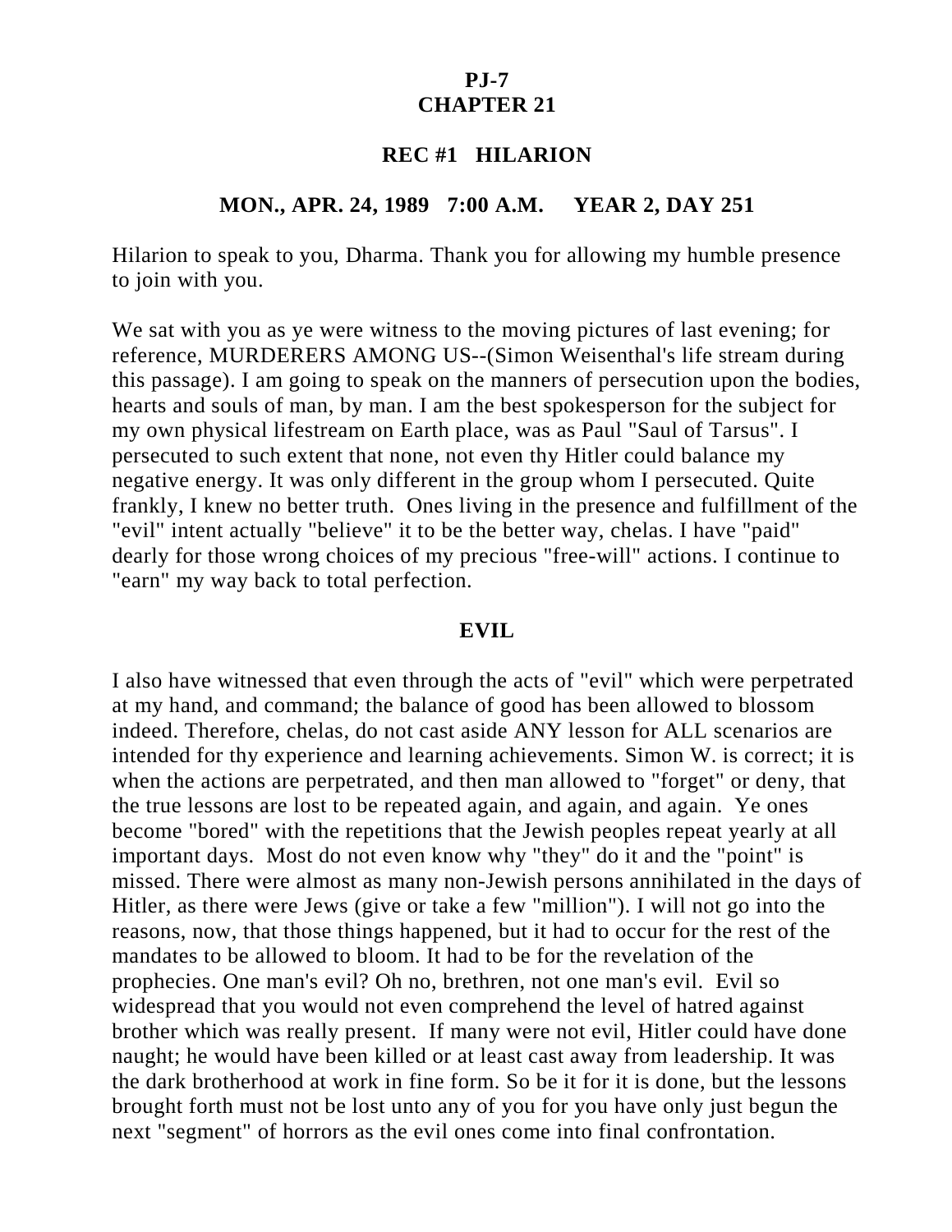When ye have been tempered in the fire for thy purpose, however, the entry of the Master Teacher is as the whirlwind. It comes in mighty force, confounding of the very consciousness of the human entity. If thee are appointed, it will come when and wherever the God within confronts the Master alchemist. It can gently grow from that point or it can completely consume of thee. Mostly, ones are of basic "goodness" and the moment of "conversion" is not really known to thee. Until the "awakening", you will not probably know at what point in the existence of your soul you finally offered "all". There is not even a way to know if you came for a purpose as I have. Back again and again to assist ye of the mortal density. Let it be, just know that you ARE and let us do of our work.

Actually, it is the culmination of the call and many calls. Ye know of your growth when ye recognize that you are "broken" in the "human" and accept the Divine as thy only choice. Ye will err again and again; thee will never slip again into the pits of evil.

## **HEAR THE CALL**

Ah yes, ye better be in the listening or the "call" can be most uncomfortable to the human being. For your confirmation, do ye wait for Him to appear in visions, to flatter you with the presence of angels and trumpets; harps playing and a retinue of God beings? Ah, chelas, ye may wait very long, and you may find the waiting very "hard". Just as I had to be in the facing of my task in the Lighted Path, ye must face the difficulties and expectations of evil attack upon thy path. This receiver, this Messenger, Dharma, must face all possibilities. I effort at warning her, and you, of the pitfalls of the Path and the mission for the way is cluttered with all that would stop thee. Do not be smug in your understanding of the mysteries, for there are many who have had the sacred mysteries who have never experienced the resolvement of the Lighted Red Road to Creator Source.

If you do not neglect the requirements of the service, you will find that the God Presence will come forth from His place within and become without. You will also feel the encircling comfort of the Brotherhood of the Sacred, Infinite Circle, which is the Christos, form total protection about thee.

You might proclaim: "I am not worthy for I walked in such negative manner, yesterday". AH SO, man walks that path constantly. Man needs the example of imperfection that he can relate to perfection. Do not suddenly sit on thy pedestal and proclaim achieved perfection. Seek rather to be perfected by that wondrous energy that comes from perfection. As you are perfected within, the Light will radiate without. Know perfection as the graces of that Great Spirit and seek them. Judge not how far thy brother has progressed; look within at thy own degree of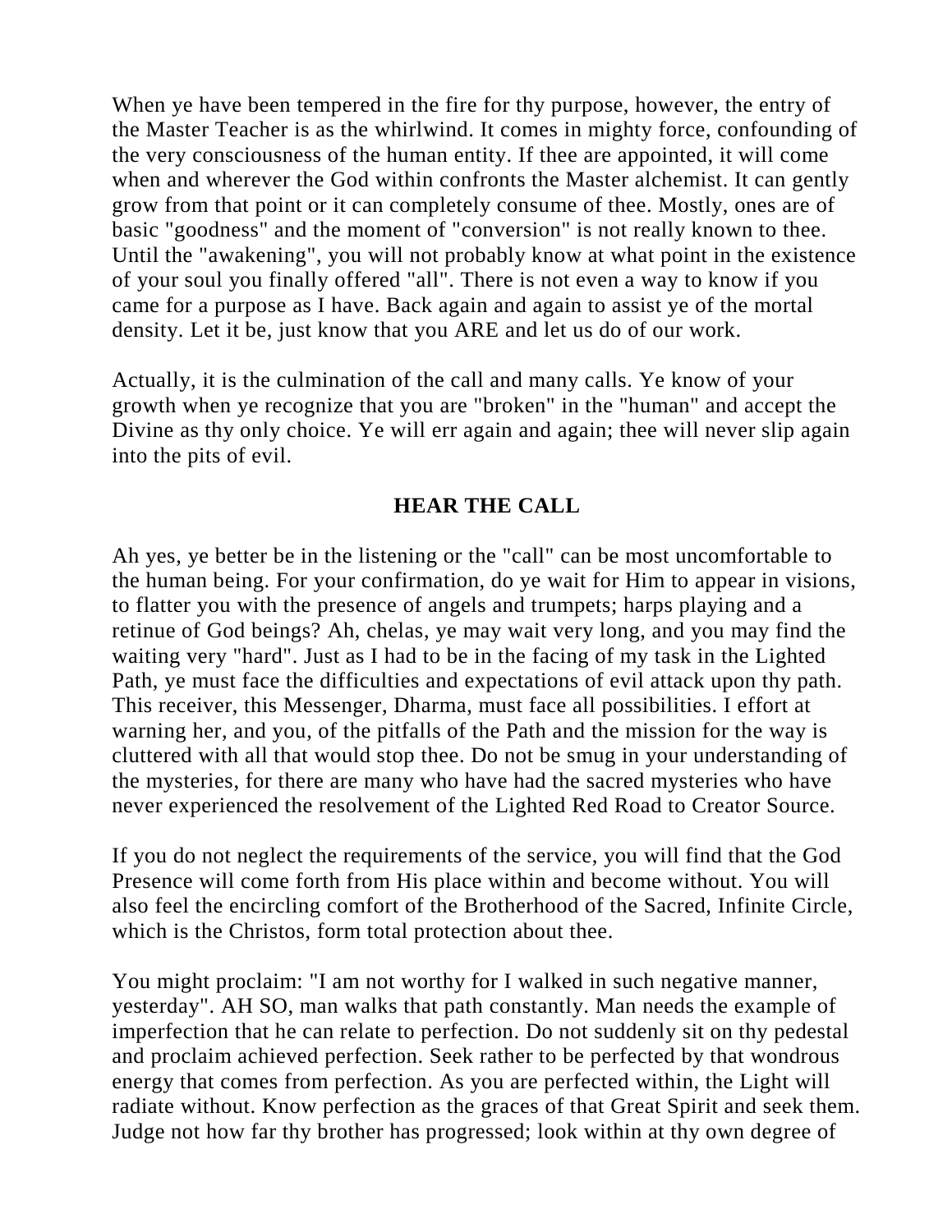progress and move ever forward. Wrap thyself in the protection of that perfection that the evil brotherhood is kept without. Darkness cannot invade thy presence in Light, unless thee allows of it.

Do you not see that if it were possible to be humanly perfect, there would be no need for divine perfection? If it were possible to contain God on earth outside of thee, there would be no need to pursue heaven. Once you have experienced the energy flow that comes with a healing salve of wondrous beauty, thee will want to remain inside that calm and harmonious wholeness. Look always within in truth and honesty. Just as I, as Saul, was struck by the Light and blinded upon the roadway, have ye not perchance been stricken? Just as the Master Esu Jesus stood in my presence and asked; "Saul, Saul, why persecutest thou me?" Have ye not heard these words in thy soul as ye have witnessed curses upon thy fellow man, abortions of thy babes, deliberate actions to avoid responsibilities of truth; as thee has taken the "easy" way, the human way? Oh yes, there is not one energy who will fall heir to these words that will not have experienced that small, wee call within thy mind.

Come now, come and let us reason together, you who are the intelligent, or so self-considered, you who are the ones who know of the things of this life. Let us consider the end of cycles and the sluffing off of the old. Let us remember how all that appears in manifested form must be recycled back into the central Source. "You can't take it with you" truth. Is it not better to come into early understanding and communion with thy Source before having to climb back up the ladder to a level whereby thee can do of thy appointed work during this time of transition? Is thy alarm clock not ringing and ringing? There is a pattern, a blueprint, a building if you will, whereby sequence is mandatory. Are you filling thy service station in timely manner that the sequence is not interrupted? Are you aware enough to count the days and the hours of opportunity open unto you? You cannot ask of another "What is my level" or "Am I doing OK?"--not even thy Higher Brothers--for you know whether or not you are doing all thee can; all thee has "agreed" to do. You "know" if thy job is being fully tended and naught left undone for another to need pick up and bear. Ye "know". If ye claim ye do not know--better go again, within and see what you find. For if you question and excuse; you know thee are not acting in wholeness, but rather wish ones to assure you that you are OK. No, brethren; thy job is solely between thee and the Godwithin. It is much as in pregnancy with child; ye are, or ye are not, pregnant. Ye are doing thy job fully, or thee are not; gray areas are excuses. This is not to be condemning-only, when confronted, then the response need not be excuse but truth. God knows the difference; more, even thy cosmic brothers know the difference; 'tis only man who has closed his talents of understanding to the limit of hiding one from another.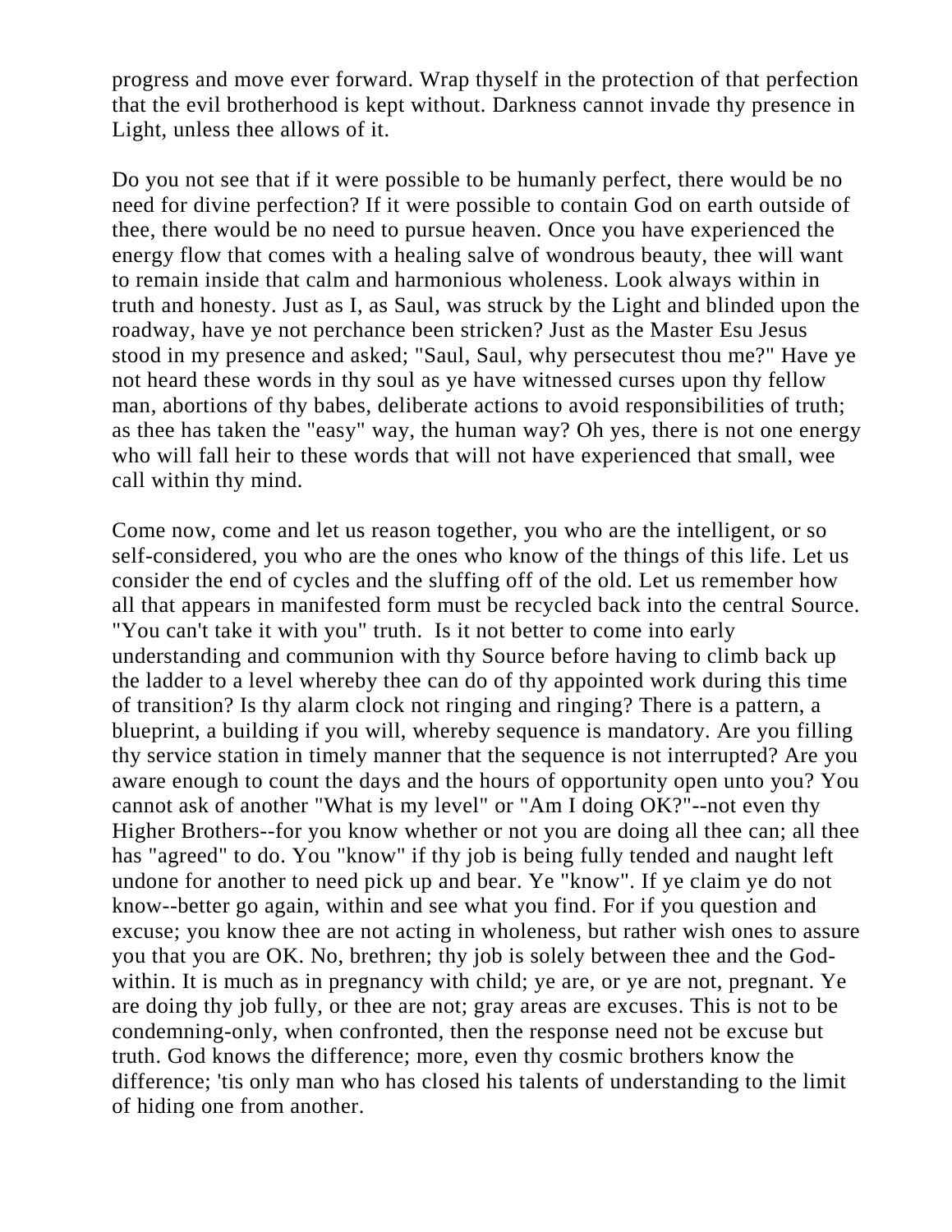Just as I was given a "new" name by the Master Teacher; Paul to replace Saul, it was to remove the old from my presence that I might experience in the new. The inner name given unto me at that time signified the great power of the mission of healing that was to be mine. Each one of you have a secret name which is given unto you. Some of you will hear numerous labels within thy inner self i.e., John S. has many names and great purpose--never be in surprise as you confront thyself coming and going in thy daily life. Many of you within this tiny circle have taken great loads to burden thee along the Path to harvest of "this" mission.

### **HEALING**

Wholeness is a concept which is required as you pursue thy path; especially the path of "healing". "Healed" means "in wholeness", and you cannot have a "whole" in "partial-ness". It requires skillful practice to master the art, just as an artist must practice first with the brushes in clumsy strokes until perfection produces the beautiful reflection on the canvas.

It is incorrect, beloved ones, to wait for some future nebulous time when you think by some miracle that suddenly, with one sweep, you shall step forth and speak the word of healing and at that moment you will be transformed into the magnification of the Christ.

Healing comes as you apply yourself day by day to the invocation, the calling forth of the healing ray, the garnering of that ray in your aura and in the chalice of your consciousness, and then the application of that ray as you are called upon in hour of crisis or need for one another.

Another incorrect concept is that you are NOT in need of healing. You "seem" to be "well" and functioning, and therefore you perceive "all is well". Precious ones, until the hour of Wholeness, of cosmic integration, you are less than whole and therefore you require healing. Each and everyone of you, each hour of the day, can therefore practice the fiats of the Christ.

Go back and study the words of the Great Teacher. Study his words. Use the fiats that he used to make men whole. First he would usually remind them that their transgressions were forgiven; that they might forgive themselves. Thee must forgive self for all states of imperfection of self are wrought upon self in some means or manner as a result of self punishment for perceived "sins". You must realize that healing is first and most critical, an action of the mind--the subconscious mind that harbors thy instructions for actions performed by self and consciousness. It sounds as if it is a great difficulty; nay, simple, simple in Truth.

Why bother with the healing of the consciousness and human form? Ye will just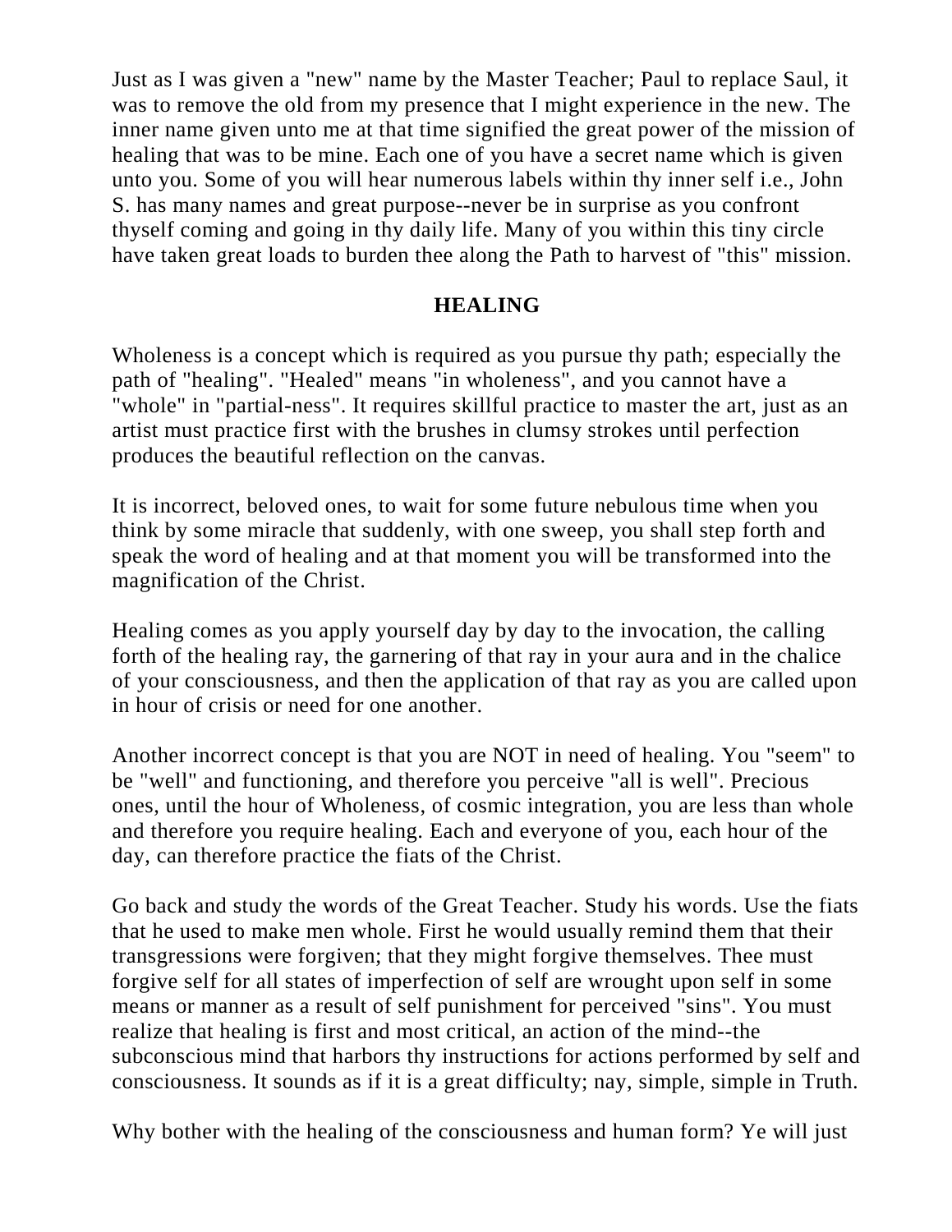be changing dimensions into wholeness, will thee not? Nay, absolutely not! Can you function without a physical form in this octave? Of course not. Would you then, be elsewhere? Perhaps, but your mission would not be fulfilled. Thus a return once again, another descent of your soul energy into a physical form might be required should you pass off lightly the calling of your present position in the world arena.

## **ALL THE TIME**

Now, heed carefully; having a physical form partially dedicated to Truth and partially involved in the world of the senses and relationships of controlling nature, is not as the Masters have intended that you should be. You have accepted a mission and it cannot be "sometimes"; it has to be all times or the work will not be finished in "timely" manner. So be it. I would wish that it be otherwise; it is not otherwise.

I, Hilarion, place my own energies at thy disposal, to help thee find and hold thy way in truth. Men and women who would carry forth on this mission must be in the thinking once, then twice and again and again of Holy integration and bringing forth of Truth in perfect form. It is not that which goes into thy mouth that defileth man (ye stumble around about that which you eat and drink), but rather it is that which comes out from the mouth that defileth.

Healing in thy force field means the actual healing everywhere upon this planetary body. For as you are (as the God within "you") the authority for this earth, you will find that in geometric proportion by the infinite calculus of the Spirit, one with God is a majority for the entire universe.

You must see, then, that you are but a replica of the planetary body in your forcefield and in your own self-ness. Therefore, just as the Christos had the power to change an entire course of history, so do thee.

And so, I, Hilarion of the ray of the fifth refraction, come with the answer and the key. If it be heeded and taken, you will find that the power of Truth, as it is released from the 'heart of the Great Central Sun Magnet, will "draw all men unto me". For I AM--the I AM of me IS--the Living Christ Circle of Infinity and I bear witness to Him who showed me along the way of Life that the only Truth, the only Way, the only Love, and the only Power is the Victory of the momentum of God within the individual forcefield of all mankind.

SO BE IT AND I PLACE MY SEAL UPON THESE WORDS THAT THEY MIGHT SETTLE WITHIN THY HEART PLACE AND FOCUS UNTO THEE THAT WHICH IS INTENDED FOR THEE.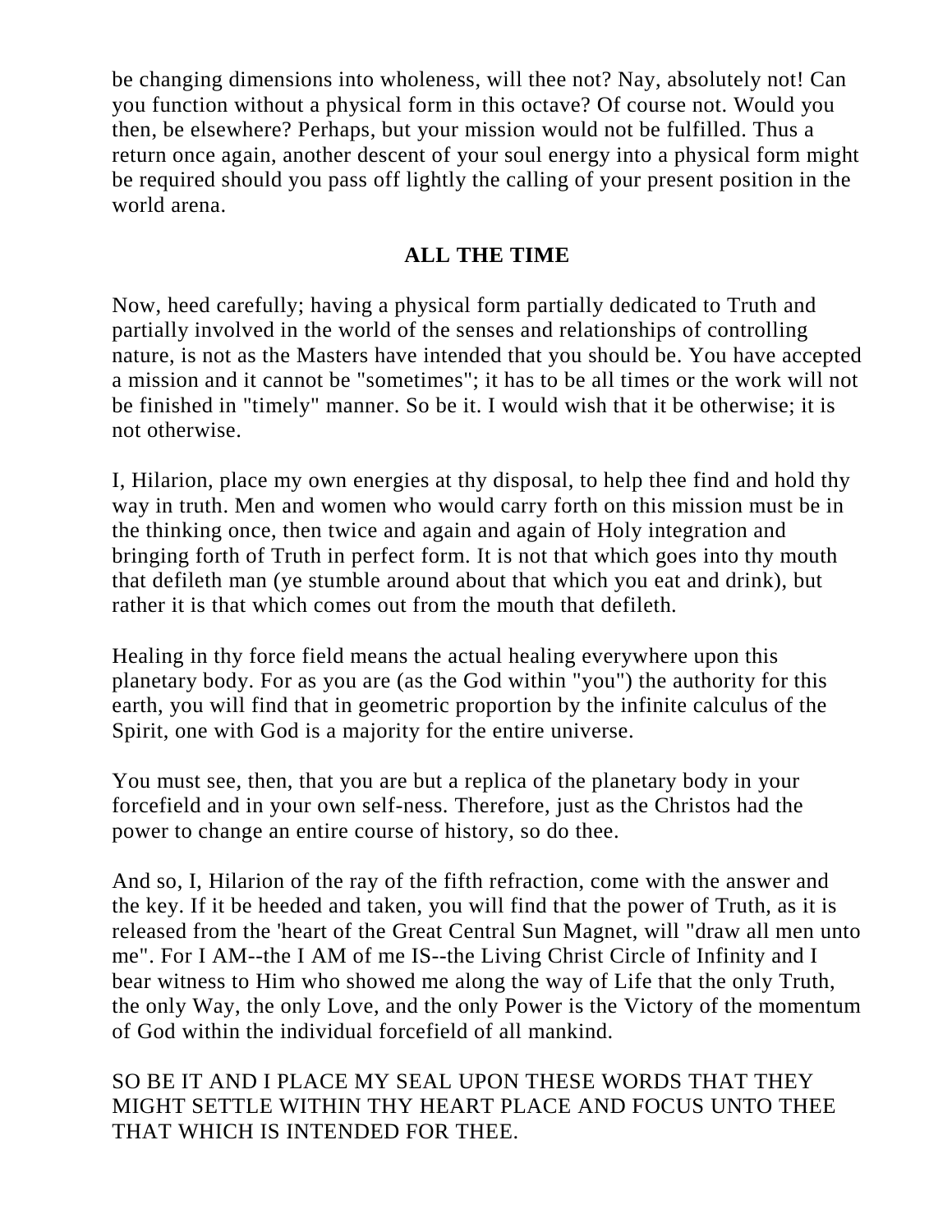IN THE TOTAL ONENESS OF THAT WHICH IS, I TAKE MY LEAVE,

# **I AM, HILARION**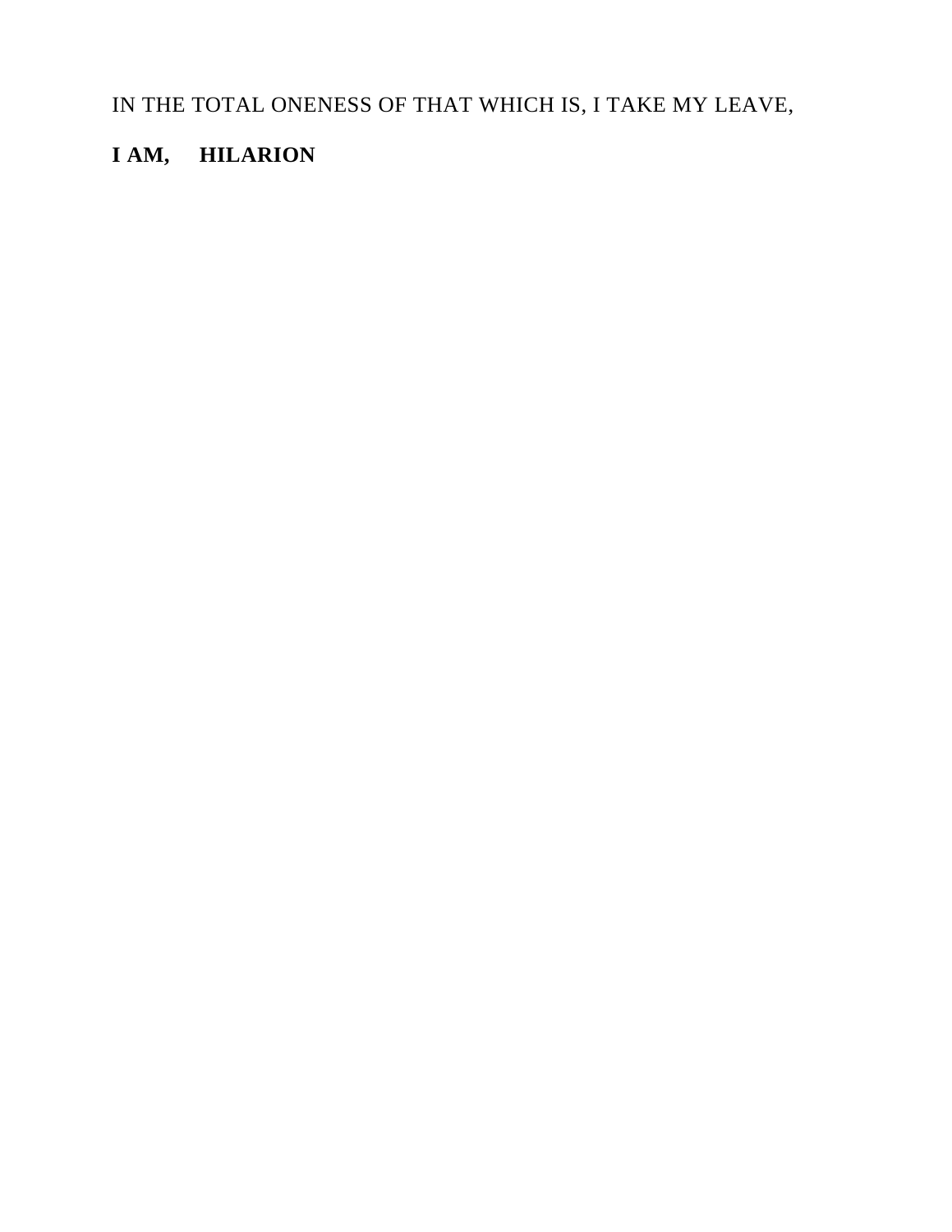## **PJ-7 CHAPTER 22**

### **REC #1 LADY NADA**

### **TUE., APR. 25, 1989 6:00 A.M. YEAR 2, DAY 252**

Good morning, Dharma, and it is a good morning. I know, child, ye had of great revelations in thy night and they have returned with you. As we all have accepted responsibility it has been a heavy load under which we chafe and squirm. When thee "know thyself" it takes a while to come into balance, so let it be at rest for a time of digestion.

I AM Lady Nada of the Sixth Ray; the Cohan if you will, the bringer of truth of communications on soul levels and nurturing; ministering and service. I come most closely wrapped in the robes of violet and gold from my close association with Germain and Master Esu Jesus. You of the flock will need of my experience and lessons whether ye be masculine or feminine.

I too, had to learn the Path of Love with the Great Ascended Masters. I also learned that everyone who goes forth to serve has moments of self-doubt or thinks that after all of their efforts, their works are not too good, or that no one will want them, or believe them, or that no one will appreciate of their talent. There is a moment of total self-blindness when an individual may actually make a choice NOT to go forward with their accepted work. This is a very difficult impact on those ones who have depended upon that one to fulfill his or her, task. The days grow short upon thy place as ye know it; ye are in the days of decisions and action. These are days when ye must stand strong lest ye be pulled down.

Ye ones have just been severed from any income resource. The sustaining funds have ceased. What will ye do? Oh, I see and I thank you brethren--ye will just go on and ye wi1l trust of us to show thee the way. So be it for as ye release it unto us, it is done. Do not despair for the plan is yet in unfoldment.

It serves ye ones well to remember thy talent in the serving as the "Mother"; the nurturing nature of Mother Creation which abides within all beings, male or female, for there is no difference in the realms of Higher Understanding. No difference. For on the magnificent levels, there is total balance; total harmony of flow and integration. Only our thrust is in difference that all facets of experience can be best utilized.

It is the wondrous flaming heart of the Mother embodied in the friend, the loved one, the ministering one that provides that help when the individual himself must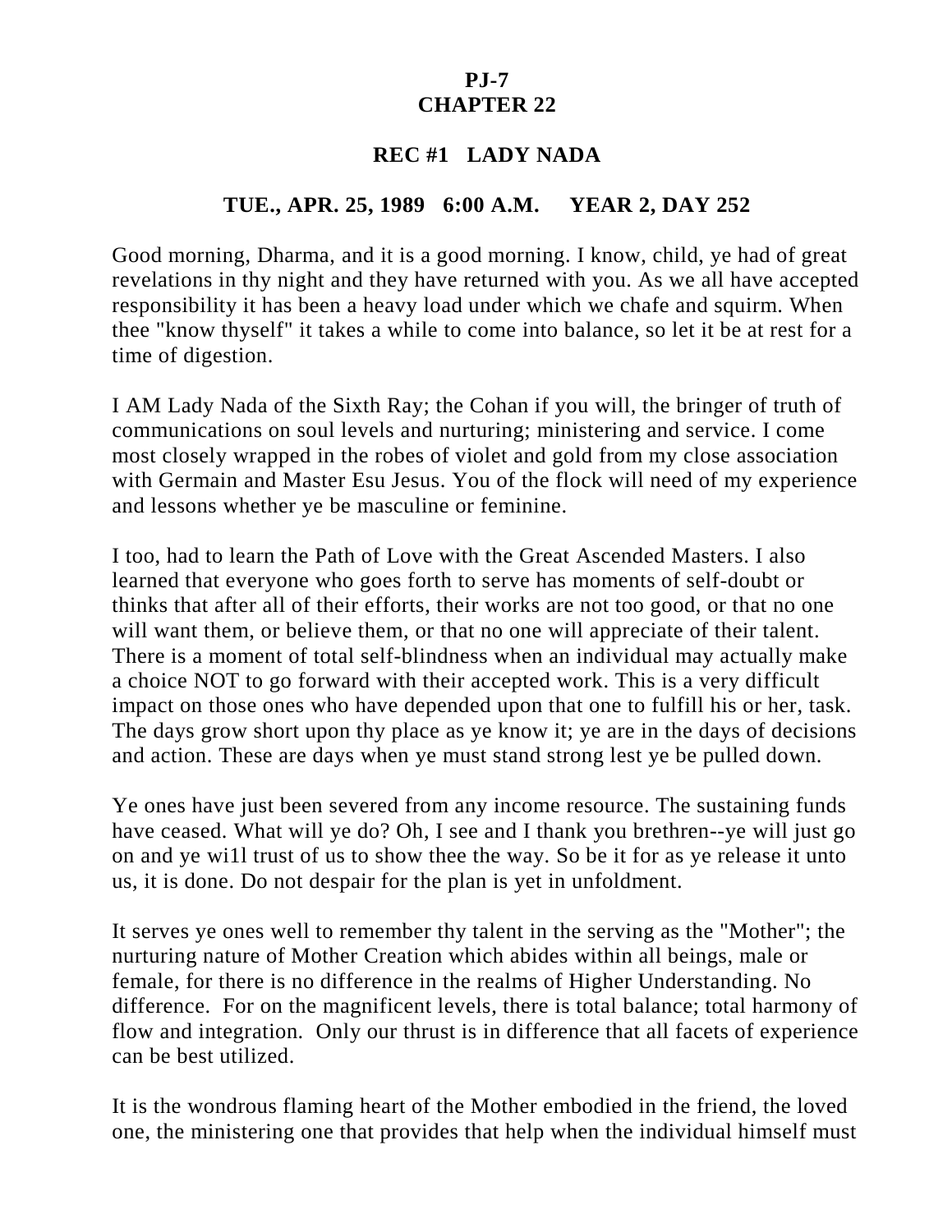give all strength 'and energy, all of his drive to the making of the mark at that precise moment. Therefore, even the Christ on the representative fourteen "stations" of the cross still had the balance of this mother, holding the flame of watchfulness, of encouragement, of beauty, and of the divine memory of the end that is known from the beginning.

### **REPETITION**

Please understand that even the rotations of the planets, the movements of the stars in their courses are perpetual example, reinforced subconsciously, that all of life is in the ritual of ministration and that the repetition of the ministering is the necessity and the beauty of Christ appearing. As you come to see the need for daily service to be repeated without fail each and every day (as with your receiving, Dharma, and the sharing) in any and all of your occupations, you move from the mastery of individual Christhood on the Sixth Ray into and on to the full mastery of the Seventh Ray.

You will find thyself in repetition upon repetition. You will find yourself saying, "I have told this person over and over, not once but many times over, and still they move against the principle of this law". Well, this allows thee to see, beloved ones, that is the obvious need for continued ministration. It is like the watering of the flowers; the garden. The rains come and they come again into growth, and the elementals do not complain that they had given water "only yesterday" . We who come as the teachers often forget there are things we all need on a daily basis. And yet when it comes to the teaching of the sacred precepts of the Law, we think somehow, either in ignorance or in pride, that if we have given our teaching, our word ought to be enacted. Further, if it is not enacted, well, it is too bad for that individual--they had their chance.

If the angels took this attitude, I dare say that none of you would have a ministering angel today. For you have been ministered unto for tens of thousands of years. So you see, when it is oneself, it is easy to understand that one may need comfort and need it again and again. In the giving to other, 'however, you think, "Why is this person always, always needing comfort when God is obviously so always present?"

Well, "that" God needs to be obviously present in YOU! In turn it is obvious, or should be to you, that the individual cannot see God or understand His comfort unless you bring it personally. Therefore, in your perception of others' needs, you must put on your Godhood, instead of your perception of your own needs and become the balance which keeps on keeping on.

We the Cohans, therefore observe. We allow souls of Light to pursue the Path in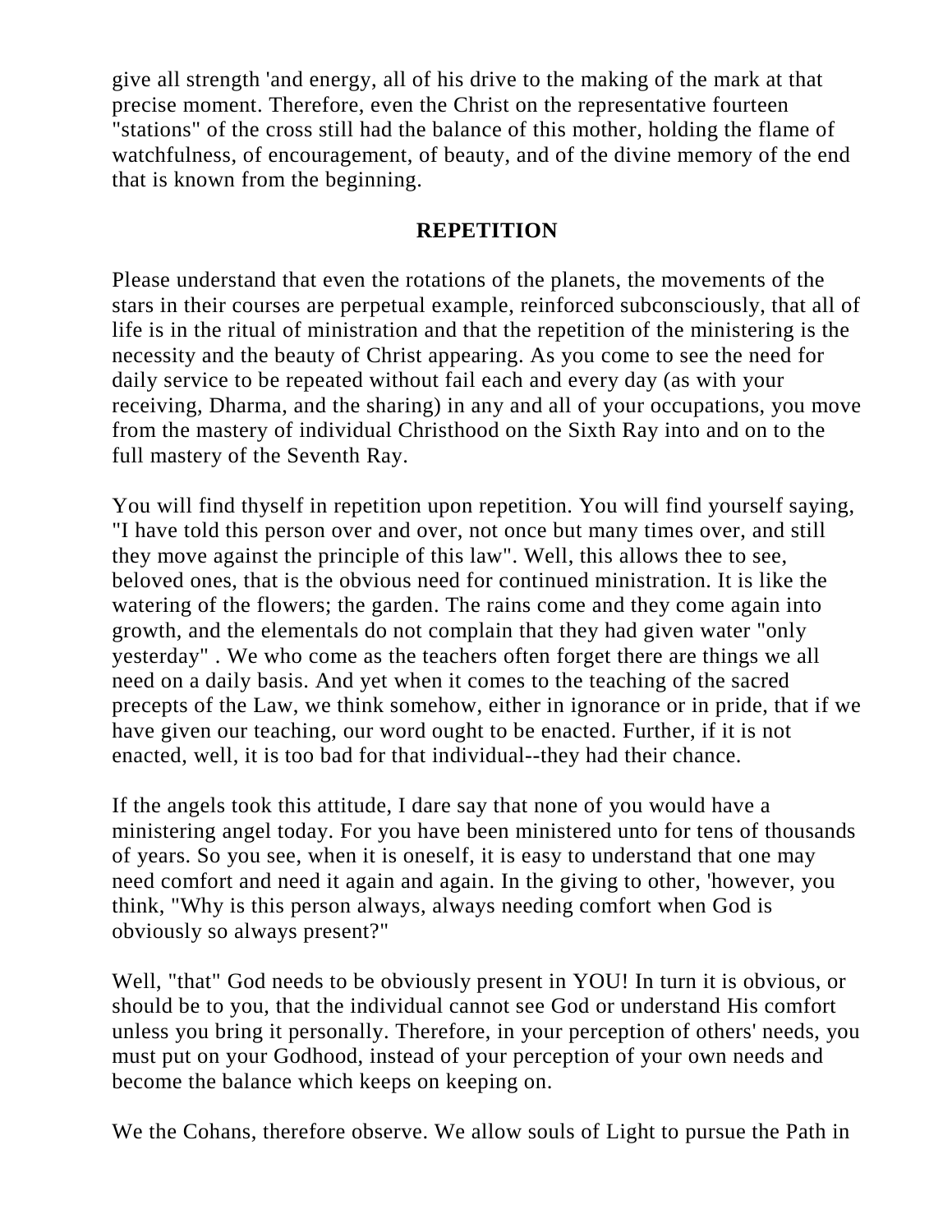this way for many years, for we know the end must soon come. When they have finally magnetized everything they could think of under the sun and realize that their souls are still empty and there is still that longing for the lost chord, they may come to the realization that it is not the use of the Path for the getting unto oneself, but the use of the Path in order to supply the needs of others that is its highest application.

## **ARRIVAL AT TRUTH**

You have truly arrived when you have no needs or wants, and you think to yourself, "How rich I am in the wisdom of God, His glory, and His Love". Further, when someone might ask what ye would need or prefer as a gift, et cetera, ye can think of nothing with which to respond-you have all thee needs for perfection within.

For many along the Path, they consider the mark of attainment to be the fullness of health, wealth, and happiness; for them these are their standards of spirituality. Well, dear ones, some of the most spiritual people in the world are so bearing the burdens of life that they may be in abject poverty, they may have nothing. They may be burdened with incurable disease, they may be bowed down with all sorts of problems. And those who point the finger and condemn or judge are the very ones who "need" attainment on the Sixth Ray of Ministration and Service.

If they would run to the aid of that one, they would discover in themselves the lack of the one great gift that individual possesses: Love. Love that replaces "fear". Love within the heart that is content to bear the burden of others. Love within the heart that trusts God in the hour of adversity. Love that does not complain simply because all things are not in the fullness of the richness of Western civilization, as the dreams of this West are created out of the images of opulence, luxuriousness, unending food, et cetera. Do not misunderstand and assume that if these things are present it is less than wondrous. It is inner satisfaction and balance of which I speak, not "things".

"Things" are nice to have if thee can maintain balance in the necessary ability to release without care or pain, the things of matter and comfort. If you can let them go; ye have "made it". If you can let them go if necessary, you will have gained grand entry into the Kingdom. It is thy willingness within which is the key to the door of greatness.

I am come in the flow and the rhythm of God I S Love that moves across eternity in undulations of sound, calling the souls of all evolutions in the stellar worlds home to the heart of God.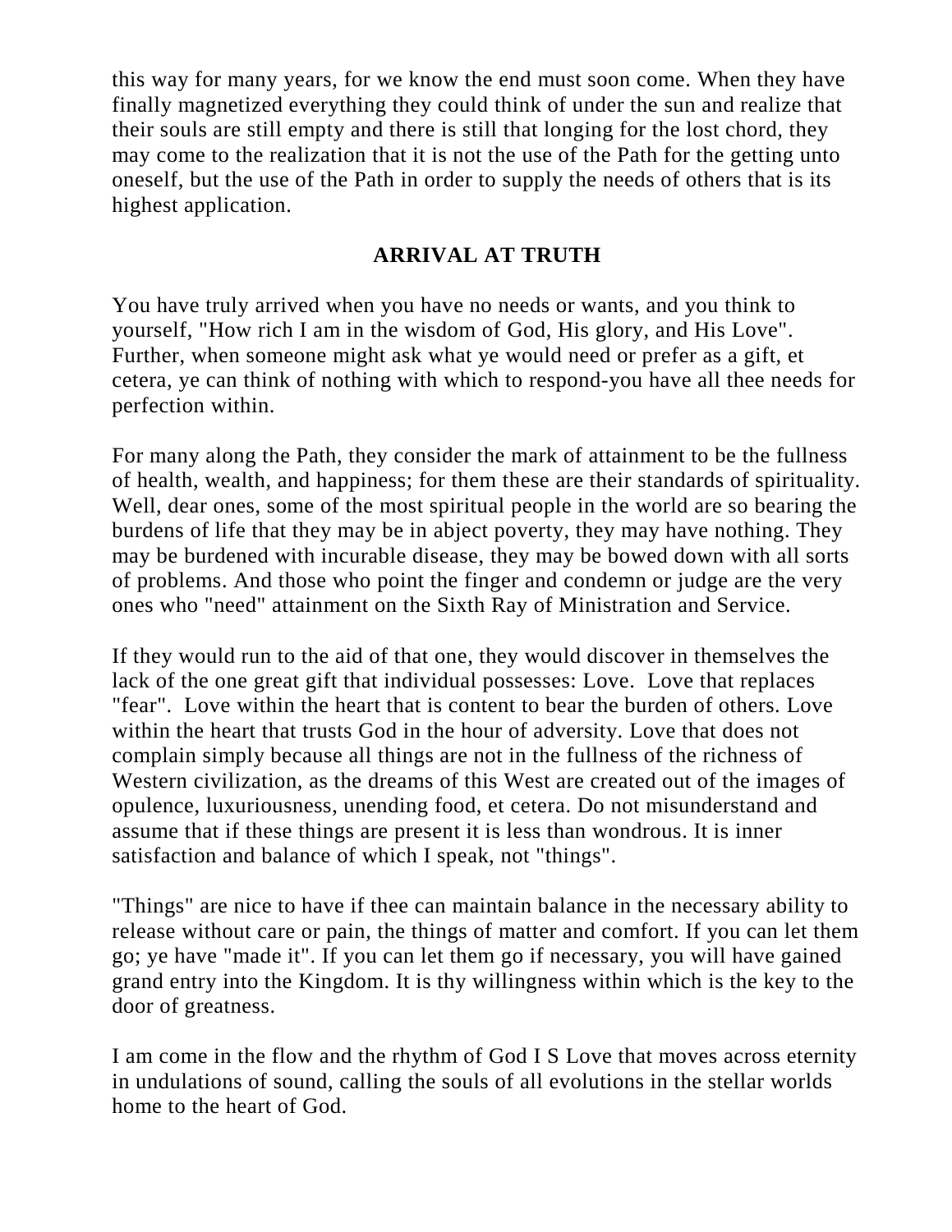The great summoning of Life is for souls who have evolved in the outer realms of time and space to return to a center of Being that is Awareness, that is Truth, that is Life. Man must go within, for the souls of mankind are tired of evolution in darkness and chaos.

Souls have not built the great amphitheater of life where the great drama can be outplayed in nobility after the image and likeness of the Christed ones. Therefore, the weariness of the soul is not in outer manifestation, but the weariness of the soul is in the outer manifestation that is not Whole, that is not complete because of wrong sowing and of wrong "knowing".

Mankind have not known the Truth that should make them free, but they have known the Lie and been condemned by that Lie. Thus, the weariness of the ways of the flesh, the experimentation with the uses of the Sacred Fires that is inordinate in the sight of God. I come as a Cosmic Mother and as a member of the Higher Realms to draw the tired, the poor, the weary, those who have been burdened by the world and have not remembered the words of the Prince of Peace, "My burden is Light". For every burden you carry, precious ones, can be changed in the twinkling of an eye into Light and Light's manifestation, Light's toleration of itself.

Light is infinite, and thus the starry light that portends an infinite Cosmos waiting to be received, waiting to be filled with the fruits of the harvest of souls can be seen, can be known, can be experienced by souls who will come within into the inner Being, into the chamber of the heart place.

When you come into that stillness and you begin to meditate upon God (become one with thy God ness) , you will first be moved and stirred by the regular beat of God's heart. In that beat is the pattern of the release of energy for a Cosmos, a rose, a seed, a soul. It is the regular advancing rhythm of energy spiraling from a fiery core to the circumference of its inherent design.

When you come into the center of the heart and meditate upon these concepts, you will at first wonder at the grandness of God's being-ness. By and by as you think upon these things and that Being, you will come to realize that you are thinking upon your very own being, your very own life, for God is Life. In fact, chelas, God and Life are synonymous.

## **I AM**

The sounding of the great tone which marks the birth of the soul is a mystical awareness of identity as the I AM THAT I AM. Further, that which "I AM" is God, and that which "I AM" is the soul when you say I AM THAT I AM.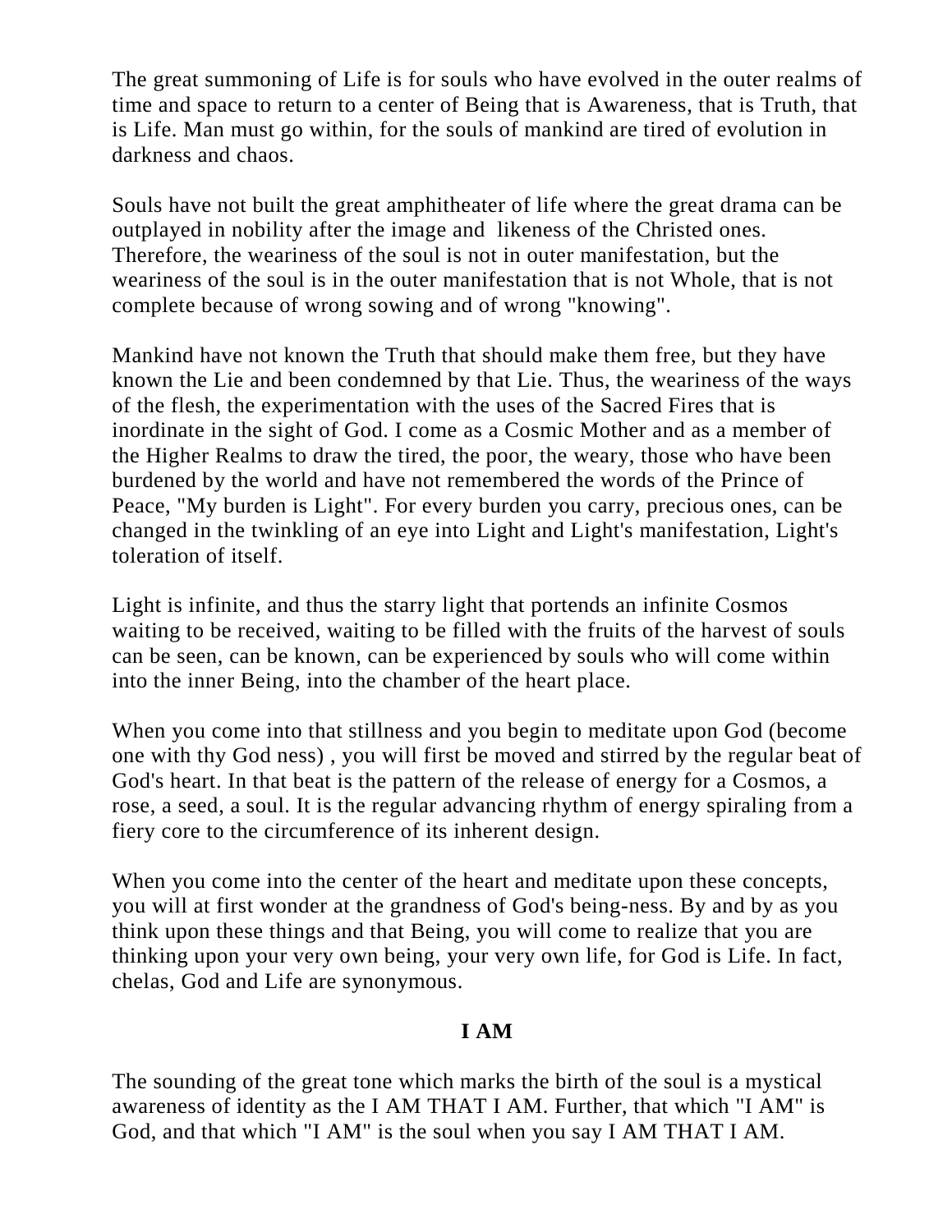When God then speaks, He is saying, "I AM that soul, I AM that awareness of self, I AM that I am". When the soul speaks in the first person echoing the words of the Creator, the soul declares, "I AM". Then, as the energies flow from the Spirit to the soul, from the soul to the Spirit, from God to man, from man to God, who can say at what point God is becoming man, man is becoming God? Who can say at what point there is the vortex of the interchange where God is man and man IS God? Therefore, I AM THAT I AM. For in the Law of the One the Alpha is become the Omega, the beginning and the ending, and the Omega is become the Alpha, the end has become the start. The cycle infinite! This is the Sacred Circle closed within the "Christness" of self and oneness with all.

Being is one, Life is one. But there is a divinity of polarity which manifests in order that God might have subjective awareness of Self, and that man might have an objective awareness of self--that God might have an objective awareness of Self, that man might have a subjective awareness of Self. Thus, in the flow of Life transcending Life, ALL BEING IS INDEED "ONE".

As you contemplate this great mystery in the center of God's (Self's) heart gathering more of the flame of Spirit into the soul, you reach a point in meditation, in oneness, where you might say your soul could burst with the fervor of the Divine Light. Then comes that great and wondrous desire to burst forth as a bud would in the springtime, as a blossom on a plant, as a leaf on a tree and as a wondrous bird flying from the nest--a fledgling ready to experience Life.

At some point you must release those energies that have been winding tighter and tighter within. The "spring" must at some point be released, the energy must be allowed expansion and the spirals must go forth. The cycles must be released for cycles increase the identity of God. Man's awareness spins from the center to the periphery of God's Cosmic Consciousness.

Man's whereabouts in time and space are limited only by his use or misuse of energy. Using energy wisely and well, man transcends finite spheres and blends his consciousness into oneness; allness--I AM "HE", I AM "THOU", I AM "THEY" --I AM "ME". I AM BROTHERHOOD.

## **SUCCESS THROUGH BROTHERHOOD**

Brotherhood is the union of souls who have gone forth from the center of Beness. All beings who have identified with God throughout the ages are connected. It is through this brotherhood that we shall accomplish this wondrous transition which is coming. There is much speculation upon these matters; the prophecies have been made from the beginning of life upon thy place--the cycles explored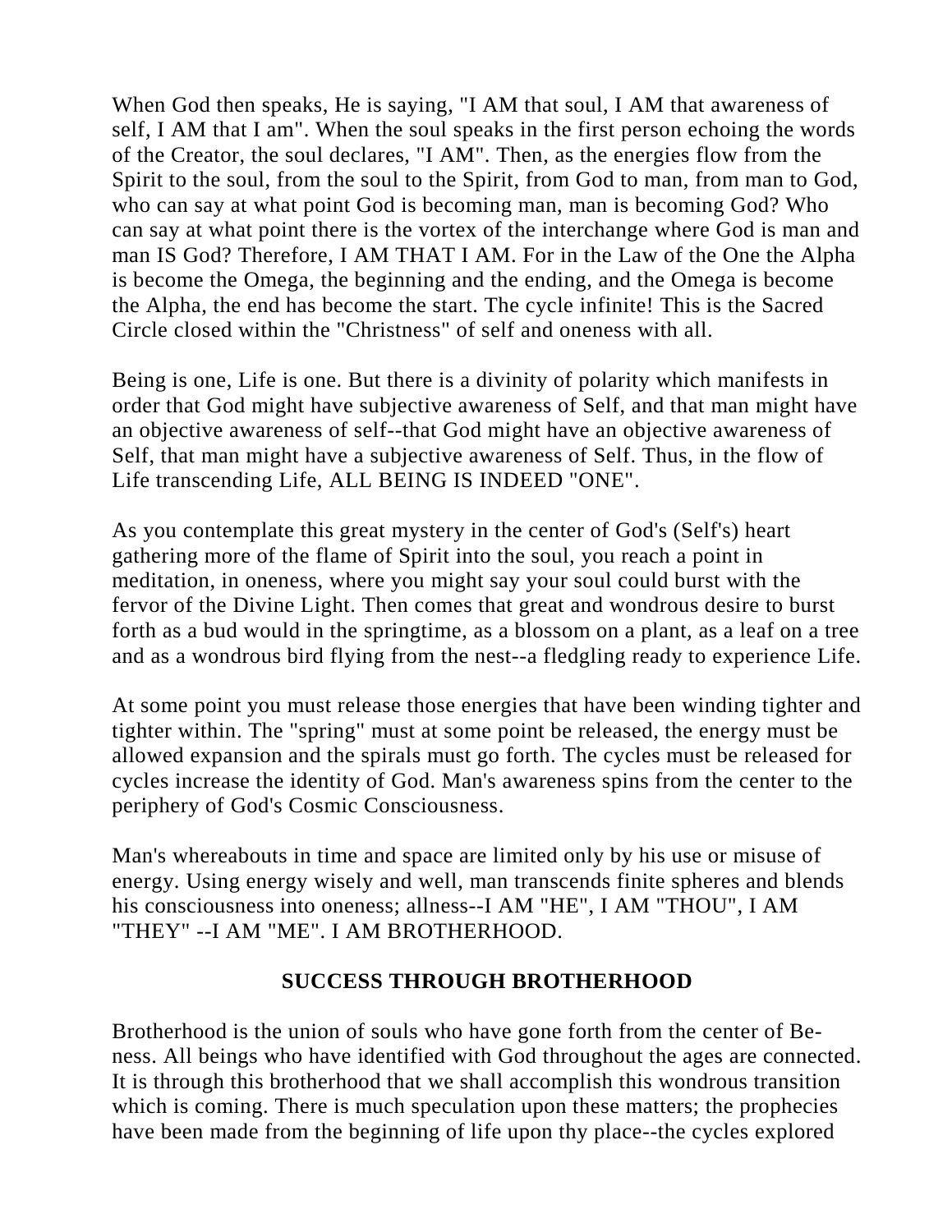and predicted. So be it, chelas, for it is coming to be in thy present "time". We are connected directly to your energy flow, at this sequence point, 1 in the Pleiades, you upon the planet of dense compression. You know within, however, that the brotherhood stretches as our "oneness" spans time and space.

Let us remain ever within the violet flame which holds us bound as one in service, that the transmutation which some will call the Rapture or the Translation might pass smoothly and the Tribulation be surmounted by the ones of the Master's fold. Aton will give thee what ye need to understand and know of all of these things. Thy time is at hand; allow it to be a wondrous adventure, beloved ones.

Ye shall be meeting us most quickly within the unlimits of the Cosmos for we shall come from the clouds to enfold thee.

## **In infinite Love and Service,**

# **I AM THAT I AM, NADA**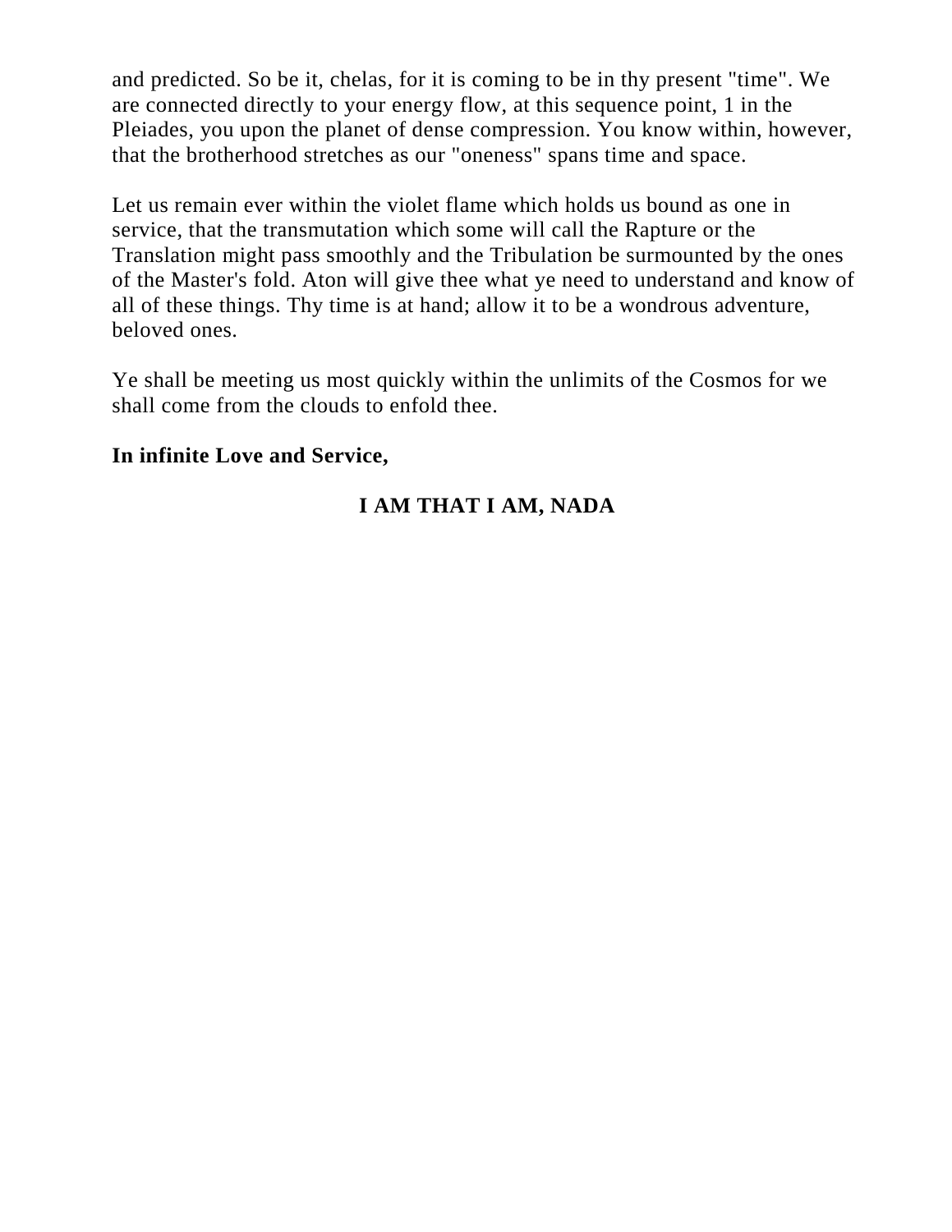### **PJ-7 CHAPTER 23**

#### **REC #1 GERMAIN**

#### **WED., APR. 26, 1989 6:00 A.M. YEAR 2, DAY 253**

#### **LESSONS FOR THE SCRIBE**

Germain here in the Mighty I AM Presence. Hear me, Little One? Here, not there or somewhere else, here! I simply exist in higher vibrations than you can easily visualize. You can hear even my heartbeat if ye but listen. You easily hear my electronic signals on thy circuits. So be it, indeed, so be it. I hear you! I walk with you and I work with you and my chelas. The difference in you and others who follow my teachings is that you have bitten off great bunches more than most; ye ones have chosen to keep at learning, working and building in the brilliance of all the rays of the Mighty Presence, the total Light; I am humble in thy presence. Thee too, are the saints and the masters, beloved ones; man has simply misused the words. In the aged times "saint" was simply one of THE Master's faithful chelas. It had naught to do with a club's voting for favors. "Church" IS the body of the Master. If you follow my teachings you are the "church" of the seventh ray. It had nothing to do with a bricken building. Am I immortal? Yea, and so are thee. I am grand and wondrous for I AM--ALL; so are thee! But I work diligently for my lessons are always before me, just as with thee. I AM totally humbled in the Presence of the Lighted "One" who has Mastered All His lessons and yet he bends his knee before that which I AM and I can accept of it for it IS GOD TO WHOM WE GIVE HONOR AND RESPECT. One day ye will see of it all and not ponder at such lengths.

Ah, Dharma, thy lessons have been hard. Hatonn and I have caused thee to mind of thy scribing with things thee would not expect from Higher dimensions. Well, chelas, ye ones must not tamper nor "clean-up" of our messages--ye must clear of thy space and write what we give. NO MORE; NO LESS. We are in appreciation if you will correct of our commas and spelling.

It has been kind (and necessary) to have shared of thy training, chela, for ones need to know how it is. Things for publication will bear our equally thoughtful and perfect input. It has not only been necessary to see how you would receive and pass along writings, but also we must see in what manner the writings are received by different energies. Ones are most set in their ways upon thy place. Receiving and accepting only those things within their individual ability to receive or express. My teachings have been most abused, amused--and too often, worshipped. 'Tis a negative thing to worship for that is reserved for the Totality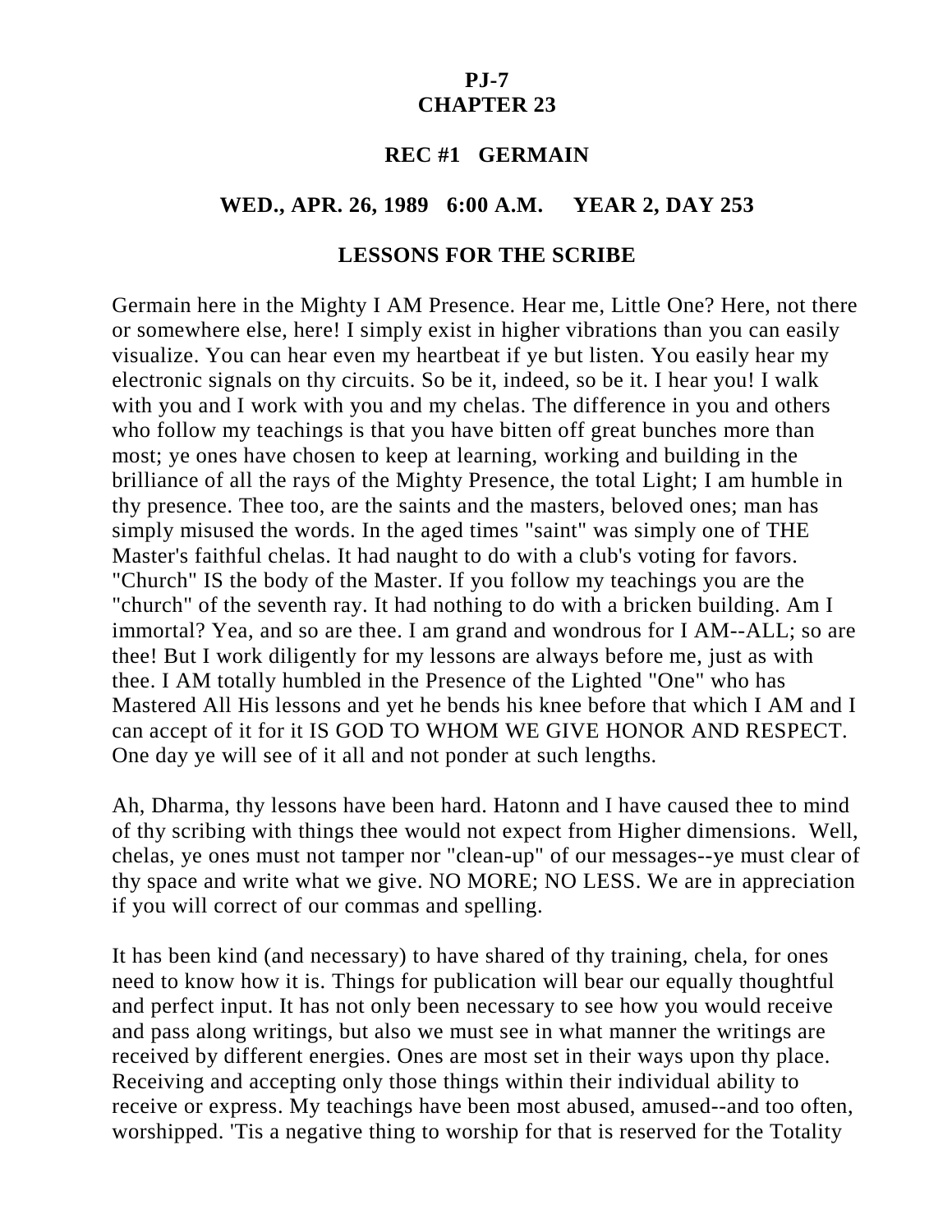of Perfection; God. You can get away with it with Esu Sananda for he is One with the Father in level of perfection. You will note I am referred to as Master, Lord, Saint and many other things--I am not called Christ. I am One with the Christos; I AM not achieved to a level of perfection to BE CHRIST!

The level of disease upon thy place allows both me and thee to grow and "earn our passage". Let us be ever most humbly grateful for the allowed experience and may we always do of our job with honor and perfection that we might earn of our rank.

There you are; HERE I AM--in the Heart of Infinity. Here where the divine spark IS, infinity. Therefore, blessed ones, I greet you as the Infinite One and as Infinite Ones--one times one times one times one, ever the Infinite "One".

## **"SEE" FROM THE HEART**

Let the great and sacred circle of our oneness and our love cancel out all division, all misunderstanding, all ignorance and every false testimony as in the case of the blind men and the elephant--all giving varied reports of the same spectacle, but never arriving at the point of what was beneath their senses. The eyes that see are only a mirror of what thy heart and soul "sees". Always look with thy eyes from the perspective of thy Heart.

I call your attention to that point. For centered in your heart, which is becoming my heart day by day, you can see all things as they are. For the true perspective of wisdom, anointed with love, enfired with the will to be all that God is, and blessed with the purity of the Mother--what else can there be out of this than the crystal prism?

Behold, I make all things new by the flame of the heart, by the vision of the heart, by the wisdom of the heart that is the endless stream of the endless Source.

Oh my beloved ones, I am come and I am joyous to be here, joyous to bask in the light of thy own hearts. I see your perspective, for instance, of "freedom" and I come therefore to give unto you another. May you pass every test, precious chelas--may you pass every test!

Beloved ones, the reward of Love is great. However, those who deserve it often do not receive it because they are the ones, the busy ones, working and serving. They often do not take of the time to be quiet and receive. It is most important to allow receiving. Always be at work to enlarge thy aura of Light that ye can be in the abundant receiving. The "means" is not the "goal", but the end is the star itself appearing. Therefore, let us not allow our ways and means to compromise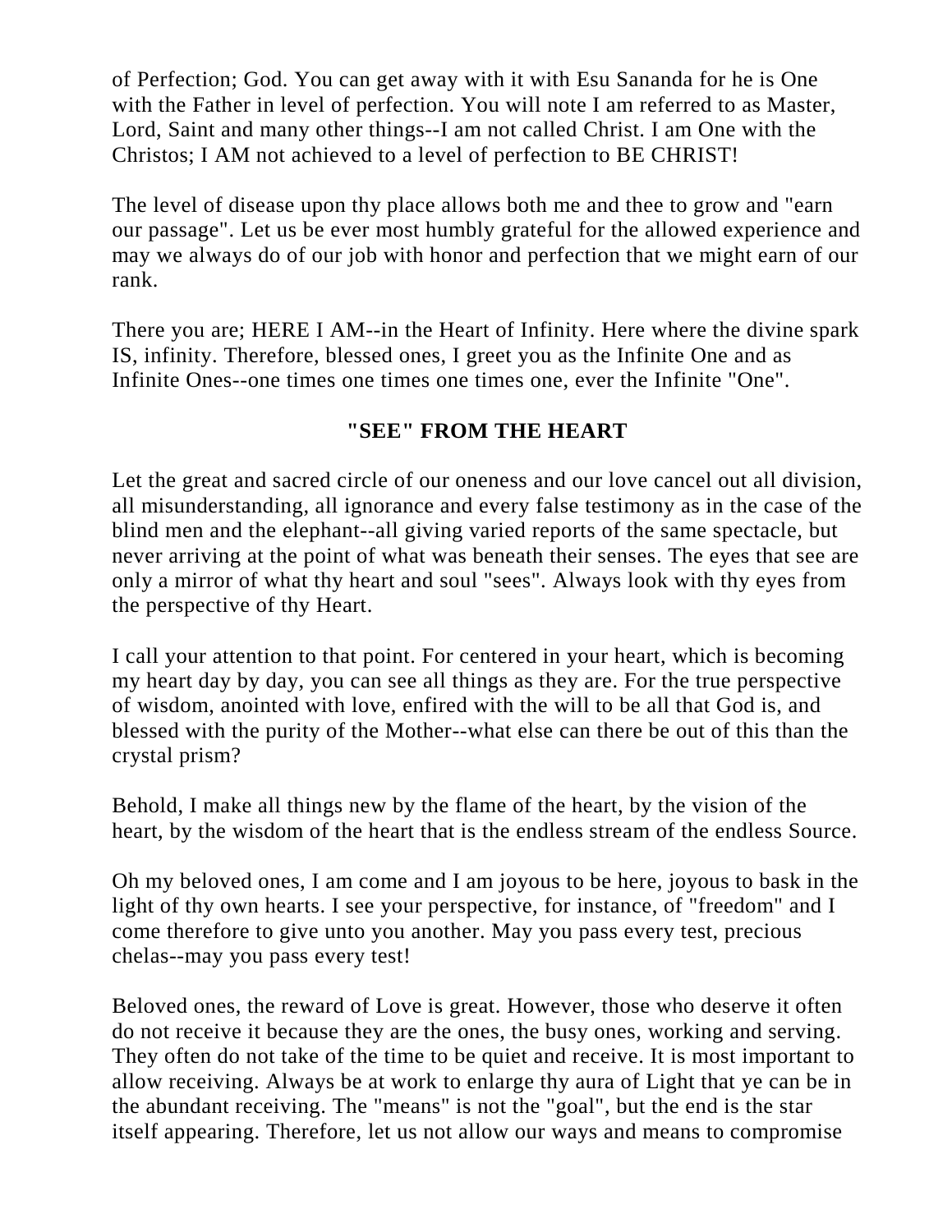the goal or to cause us to tarry or lose sight of the goal. However, most surely you MUST utilize EVERY tool at thy disposal or ye will never move forward- you will be trapped by the very laws and actions of those who control thee. You must use of thy Higher Intelligence and USE tools hidden for "their" own advantage. Not unlawfully, nor with immorality; but use the tools brought to you for this wondrous mission. Ye are working within the arena of "man" and there is no place for "miracles" lest ye be shot in thy beds. Use the tools of man to thy best ability that we can be in the achieving of our mandatory goals. So be it.

God in you is able! GOD IS ABLE! But do not, I pray you, adorn the "human" self, which the mortal is. As the grass or the flower, it is here today and then gone. The mighty tire and the wind sweep through and it is no more.

Beloved ones, the course of perfecting the human is not the way. It is not the way of overcoming. Thus, if you are interested in perfecting, you can right now drop that pride in your human self. Drop it on the floor as an old garment-throw of it away. It is but an old, oily, torn undershirt that you have worn far too long.

Beloved one, this Messenger does gaze upon thee and rejoices in thy victories and yet I ofttimes wonder and muse "why", through all of the teachings given, you yet hang on to that supercilious consciousness of that "human" self. Well, so be it.

Beloved ones, I come, therefore, to deliver this message in consultation with my brethren and in the guidance of The Master Teacher TO PIERCE NOW THE VEIL IN YOUR BELIEF IN YOURSELF AS "MORTALS!" This is my God determination, this is God's will, and I am here in the full force of hierarch to WIPE FROM THE VERY SCREEN OF LIFE THE LOADS OF "MORTALITY" ITSELF. SO BE IT. This is the same law that sustains the dark consciousness. You ones have petitioned to be relieved of this darkened consciousness. Then, I petition thee, be done with it. We are free spirits. WE ARE FREE SPIRITS! You do not have to wait until the hour of physical death, so-called, to know eternal Life, you are eternal here and now. This place is your eternal abode, and I speak not of finite coordinates, but of this place as the point of the eye of the Mind of God--the SEAT of thy consciousness. Come into the awareness of the God Within. Feel of it. That awareness of God in yourself is something above and beyond the "form", yet it registers within and upon the form. Therefore, now, let us roll up our sleeves and go to work. May you pass every test!

### **MAINTAIN CONTROL**

Beloved Chelas, how do we begin? Well, you ones have already moved far along but I will remind thee. Ye must learn to maintain that God-control that allows for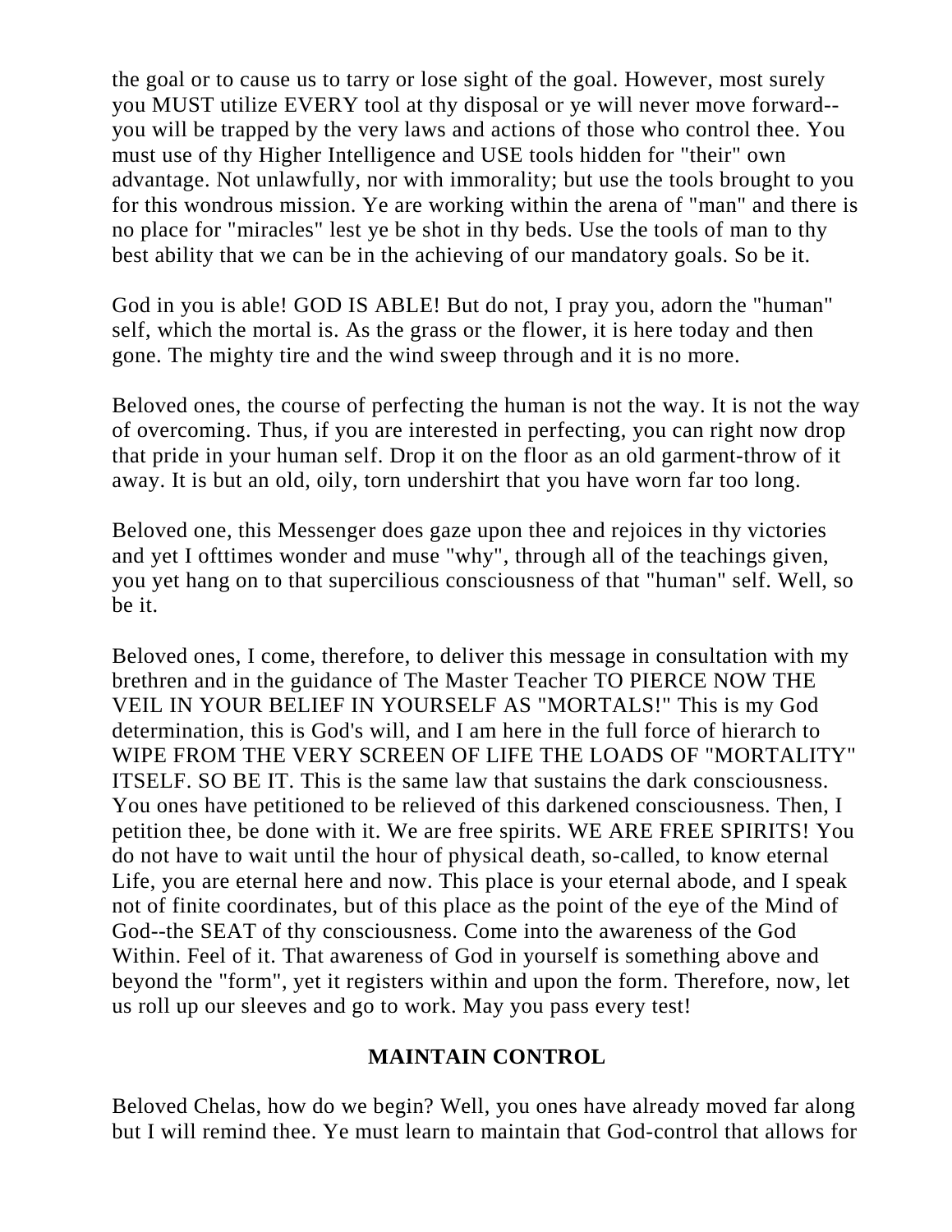the rhythm of God to restore balance before the human reaction-out of fear or anger or that teetering/tottering of off balance.

The components are there in the dictations, the lessons given and ye ones have had thy lessons from "THE BEST" there is. Ye have had thy lessons handed down from the Highest Source there is. Ye have sat in session with God. This does not mean ye are always in perfection--thee are human. It does mean, however, that if ye follow thy learnings ye will be able always to regain of thy balance when the normal flow of the aura has been disturbed. Ye will "respond" with thoughtful balance and through so doing, ye will prevail whatever the circumstance going on about thee.

Ye must always be the "calm voice" and presence in the vortex of activity and calamity, and learn the way of the power, the immense power of peace itself. Peace comes from the demanding of its presence--call upon my flame of violet transmutation. Use of the alchemy at hand and at thy disposal in all of thy needs and actions. Use it, use it, use it. It is there for thy use.

Use also the blue flame of Michael. Put up thy wall of blue flame, then you have the power of the tube of light. Further, if in thy circumstance, diplomacy does not work, there is always the strength of the shield of Archangel Michael at thy disposal.

In the sweetness of the Light, I AM come.

Often, chelas, it is simply a matter of stance. How do you hold yourself? Are you in readiness for the next delivery of God or thrust of the sinister force, or are you, as they say these days, "laid-back"? If you are "laid-back", wide open, lounging around the TV set and it is bleating, the ads are bombarding their rock beat, the Music?? video is blasting, the cat meowing, the dog barking, children are screaming, the phone is ringing-how do you expect, then, to keep your "cool"? It is a setup, but YOU have set it up!

Beloved ones, do not allow of it. It is a matter of one, two, three, four, five--. There are requirements. Do not allow all these things to be taking place at once in thy environment. Ye can feed the cat, quiet the dog, TURN OFF THE TV, quiet the children or plug thy ears until thee gets them under thy control.

It is called discipline. It is education; disciplined education of self and then of others.

## **EXAMPLE**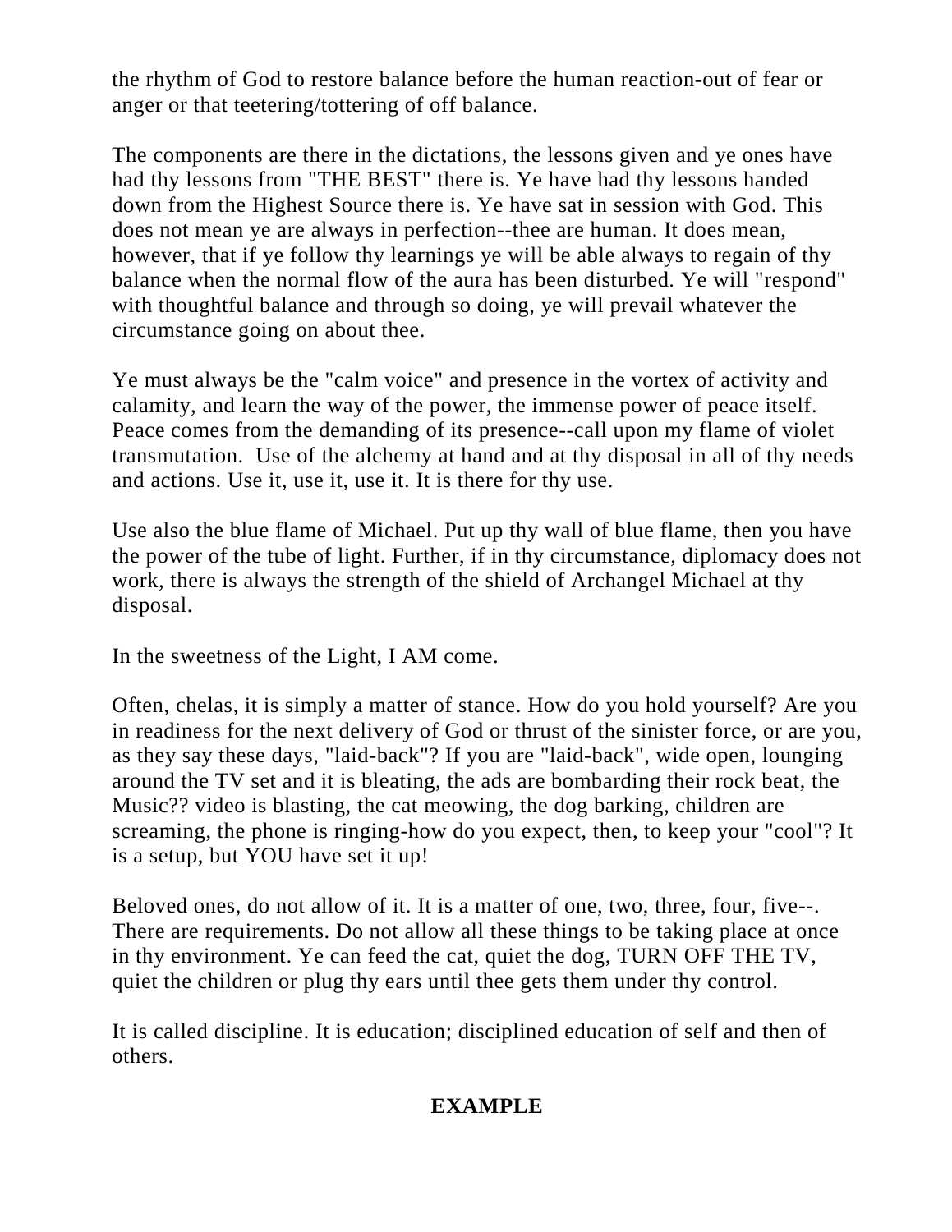Taking the point of education; the education is of your soul and, by your example, the education of others. Avoid that which is controversial; you know when ye can start of a terrific argument. Ye even are in the enjoying of such; but thy children do not have experience to discern difference. They can only learn to shout and hit and destroy through example. If thee are quiet and listen, they will learn to quiet themselves and listen. They learn it from discipline; not abuse or striking of their bodies-discipline. If thee turns OFF the TV thee are headed into the right course. So be it.

Whenever there is "agreement" in a principle of God, a nucleus is formed--a bond of love. That bond of love actually begins to consume the area of "disagreement" and error which may be in the mind of yourself or other, for we ourselves must see our own misconceptions.

There are times you cause, by word or action, great pain and grief through the negative clouds of pessimism, criticism and clamoring to have of thy way. On other occasion, by doing what you know so well "how" to do, everyone has come away feeling loved, satisfied and important. Oh, chelas, the carnal mind takes pride in itself, in its ability to control and hurt and put down; to best another, and to rise and puff up as the puffing up of a snake or puff fish.

Beloved ones, assume that those who come to you are injured and maimed and scarred, for they are. They have been in many battles of life. If you find them difficult or thick skinned, this is a defense mechanism they have set up for a very deep hurt. Heal the hurt, not in such an obvious manner as self-proclaiming oneself as the healer--but simply do it in the quietness of your heart--PRA Y, DO NOT PREY. That which is going on within thy heart will be reflected outward and can be accepted by another at a pure level of mind understanding.

It is true, beloved ones. Much of the hurt, much of the cruelty expressed in the world today is the means of the individual wrapping up again and again that old wound, that sharpness. And thus, it becomes a very important point of the Law to apply to Almighty God for the healing of one's soul of the NEED to be aggressive toward any part of life.

You see, mortals have these needs, humans may have them; for both are without the divine spark. But the sons and daughters of God, the children of Light have no need to partake in the world's fare of psychology, just as you do not partake of the food that is served in some quarters. You have transcended the need for such intake. Much of the cause of your failure of many tests is that you have not stopped to rid yourself of the human habit to express that aggravation. All of the negative actions are coming from the need of the carnal mind to assert itself. It is not real! It has no power to dominate your personality. I speak directly to you,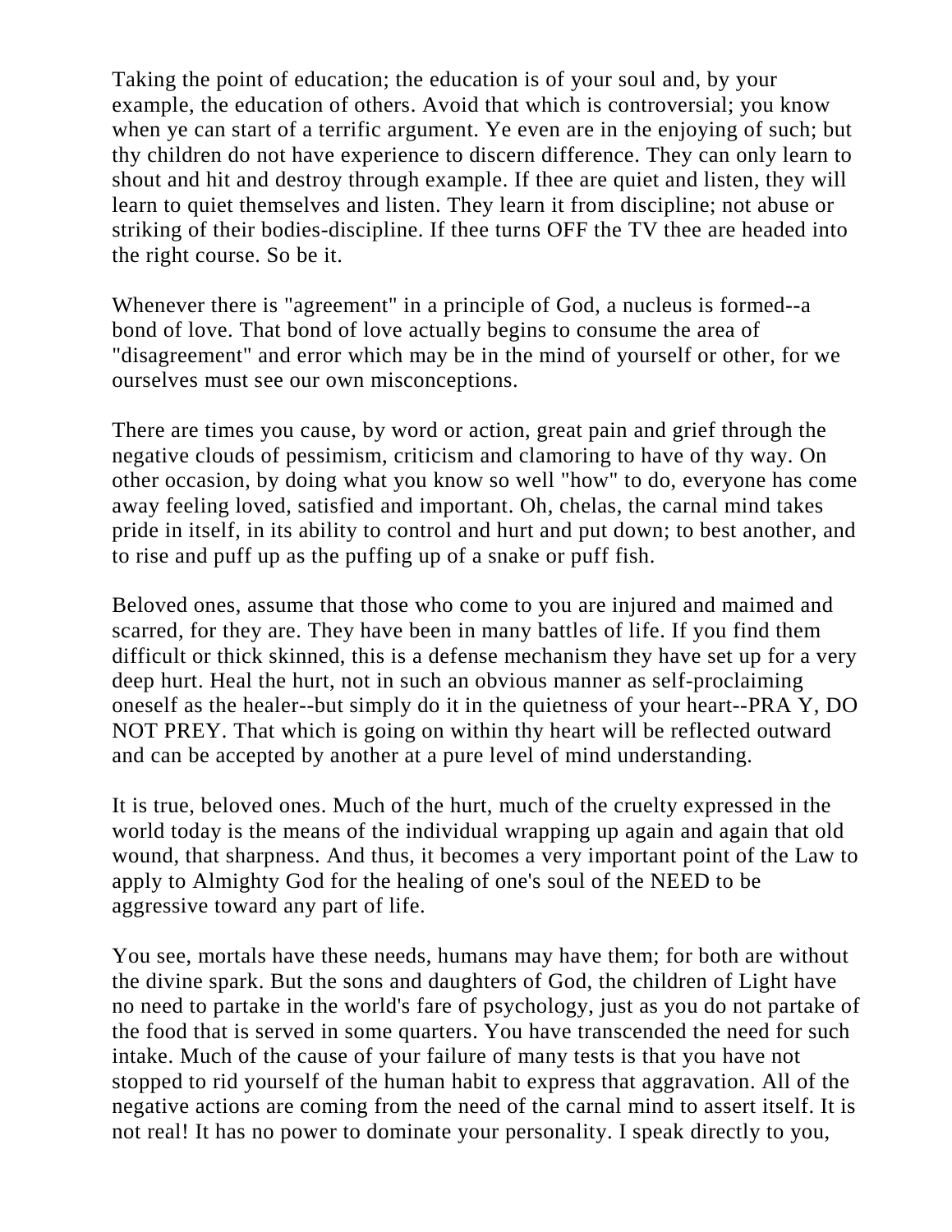and all of you know whereof I speak. You compromise yourself by your inappropriate use of thy free-will choices.

### **ERRORS**

Understand the Law I reveal unto you. "Sin" (and how I wish for a better word) can only be committed in a finite consciousness or in the finiteness of time and space. The moment "sin" is conceived, the conceiver of the "sin" is no longer a part of eternity. He will place upon his own head a price for the error in free-will choices.

When Michael cast out the fallen ones from Heaven, he was ratifying the law of their own being which they set in motion by the spirit of pride: "I will become God. I will not worship a living Christ but' I' will be worshiped!" This was their vow. Instantaneously, they lost the protection of the circle of the One. Thus, in casting them out, Archangel Michael and his legions were the instantaneous representatives of cosmic Law. Each time you deliberately act in "sin", you lose the protection of the Spirit of the Great White Brotherhood.

When you do act in human "sin", when an idea becomes so impelling that you fulfill it and commit some "sin", remember that you are creating bonds of limitation that will eventually turn upon self in forms of disease, death, et cetera. The Law is just. May the just man always use the Law in perfection and with wisdom, to their advantage, which advantage ought to be the liberation of the light of the heart which will insure you great gain in all octaves.

## **TEND YOUR INTENT**

Therefore, as we move forward in our works, take care of thy intent. Let us quell the subtle vibration of ambition which you do not fully recognize and, therefore, I admonish you to pay attention. Clear of thy space and then look at what ye do in Light. Ambition in itself is a hideous ego monster, tricking you all the way to trust the human consciousness instead of to get God first and, in getting Him, to find a cornucopia of treasure and wisdom, abundance, light and divine love ever flowing.

Know, chelas, that all desires of the human that you may have in this world can be surrendered. When they are surrendered, the divine desiring of God comes into your life. Since the God dwells within self; who benefits? Ah so!

To move, with us, along our path there are things which must be overcome in thy personalities of desire. If you would retain, for instance, the desire to control others (a very prevalent desire in the human), the desire to have those things that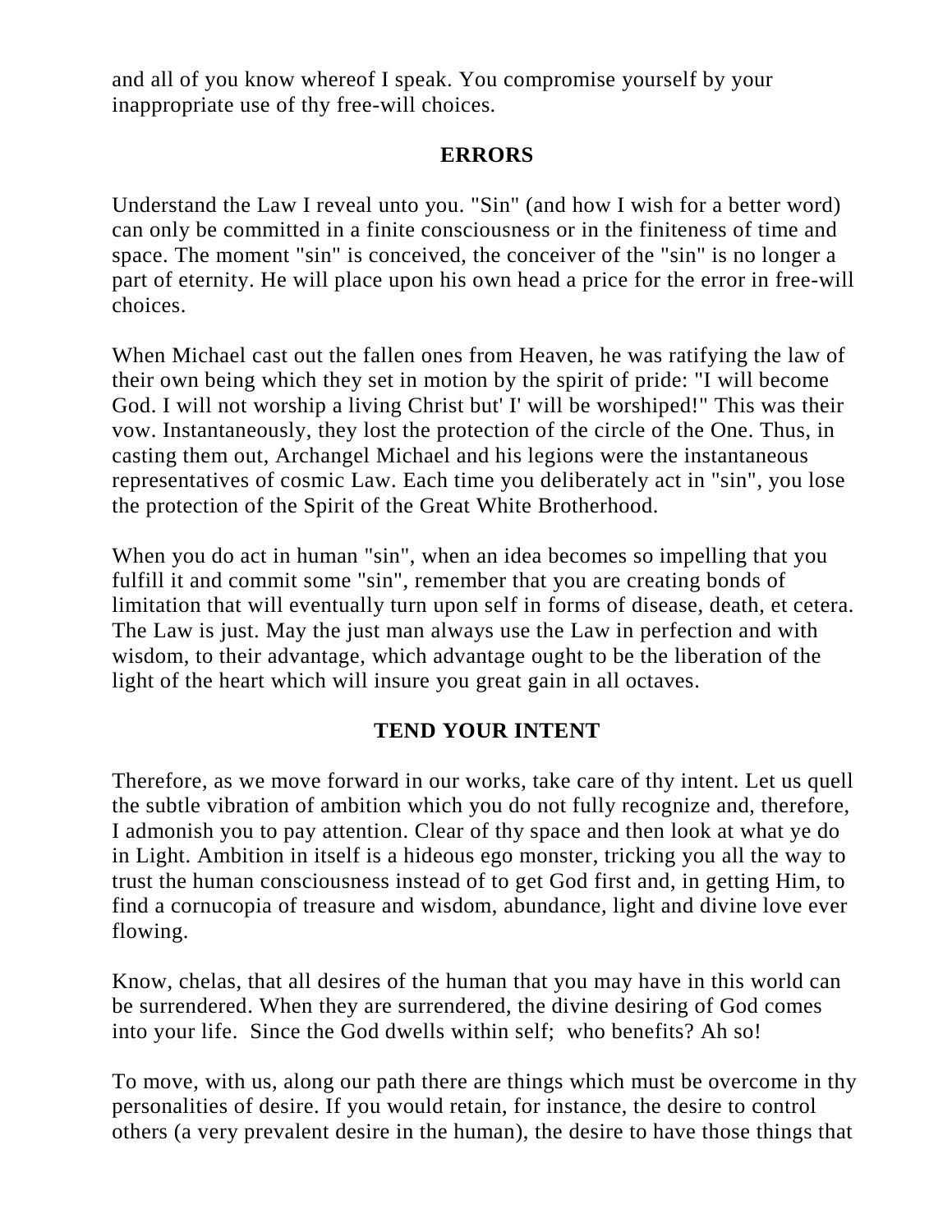are not ordained and on and on, but you desire to give up only those things that make you sick and uncomfortable, you will be walking upon a tightrope of the human consciousness, trying to take the best of it and to leave the worst and yet not really willing to forsake the totality of it or the whole ball of wax, as you might say. It is a precarious position and I can only admonish, for you have free will.

Every experience in life can be transmuted and transcended to become a divine experience--though physical, though actual, though down-to-earth, though a part of what that truly golden-age consciousness can be. It is not wrong to desire happiness, to desire thy own fulfillment or education or God success. Truly, no thing will God withhold from thee when you use legitimate means of arriving at thy goal.

## **FEAR BINDS**

Fear is what binds you to the alternative path and method. Thus, I say, drop those fears! Let God show you how happy you can be in the fullness of His Love--how you can have all these things in the fullness--how you can have these things in the highest sense, glorify His name, pass the human consciousness through the transmuting flame, and still retain an individuality which is happy, joyous, hardworking, ever-learning, striving and a joy to be with because you will be the one who unlocks the mysteries for others. The mystery of happiness itself written all over thy countenance can be divined by those who meet you by watching how ye live.

Cease, then, cease from toying with the idea of unreality! Cease from the idea that you have ever been enslaved. The slaves of death must live in a consciousness of death! Let us remove the octave of the consciousness of death. Let us remove that plane. Let us cease the pains of flesh that tell thee you are in an act of death reality. If it ceases to be, this plane, will YOU cease to be??

# **ASTRAL PLANE CANCELLATION**

Take the astral plane for existence--nothing permanent, nothing reliable, all illusion, endless exploration of matter scenes that are changing like a kaleidoscope, entertaining for an "infinity" that is an imitation of the "real" Infinity. The labyrinth of the human consciousness--may dwell in it. As for me, and in my life, I long ago canceled it out and I have suffered no loss; for I had long before consumed and replaced the astral debris with the victory of the Christ Circle of consciousness.

God does not cancel out the astral plane because a part of each of you is still there--records of the past, a sense of life expectancies and insurance policies and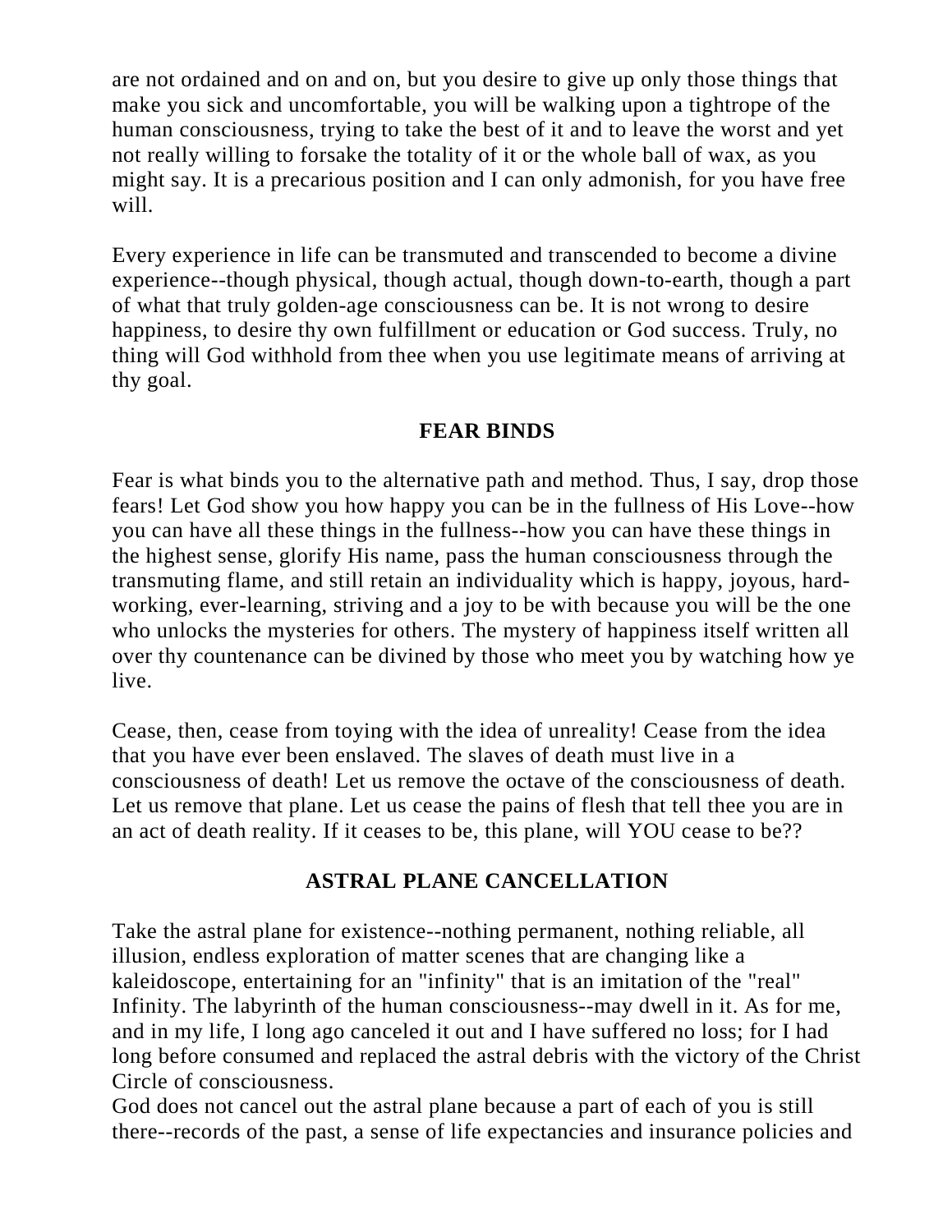actualities and possibilities and "When I die, this will happen".

You see, beloved ones, people actually consider themselves evolving toward death, moving ever closer to the final experience which they dread with their whole life being. Well, were we to cancel out that plane (astral) for them, so much of them would cease to be, there would be nothing left that could be transmuted and that could rise and could take dominion over it.

Thus, the only place where the consciousness of death and the astral plane can be canceled out is in the point of the will of the chela in this octave, Only you can decide: "It is no more! I shall weep no more about any human experience!"--that is, in the sense of self-pity or condemnation, for the tear that is shed with joy and compassion is not the weeping of the weeping entity.

When you decide it is done, and you decide with the full power of your I AM Presence that you are willing to wrestle with old momentum and not allow that beast to rise from the dead at any time, when you will plunge the sword of the Word, and the spoken Word, into it, when you will wrestle with every temptation to breathe upon it the breath of life again and take it up again--I tell you, beloved ones, so many angels will come to reinforce the determination of the sons and daughters of God to be free.

## **PRIDE AND THE FALL**

Cosmic reinforcements are waiting. You must not be discouraged and say, "This is the way I am and God will have to take me the way I am". Well, beloved ones, no louder voice did pride ever have, looming and glaring at the soul that has been silenced by the heavy tread of the boot of those who are the self-proclaimed independent ones, not realizing they have been singed by "Lucifer himself". For he is the one who said, "I am who I am! I am more important than the Son of God, and God will have to ordain that His sons worship me, else I will rebel-- God will have to take me as I am! "

Chelas, the problem we have today in our circles is that there is not much farther down that anyone can be cast in this day and age than to walk the physical octave. Therefore, though you think the angel has not bound you and removed you from God's glory by your defiance, it in fact has already happened!!!!!! So be it, look very, very carefully.

## **CHAIN OF HELP**

Accept of thy chain of being, ye are a part of the, eternal chain of God. The higher helps the lower. As you accept help in humility, you can extend help. If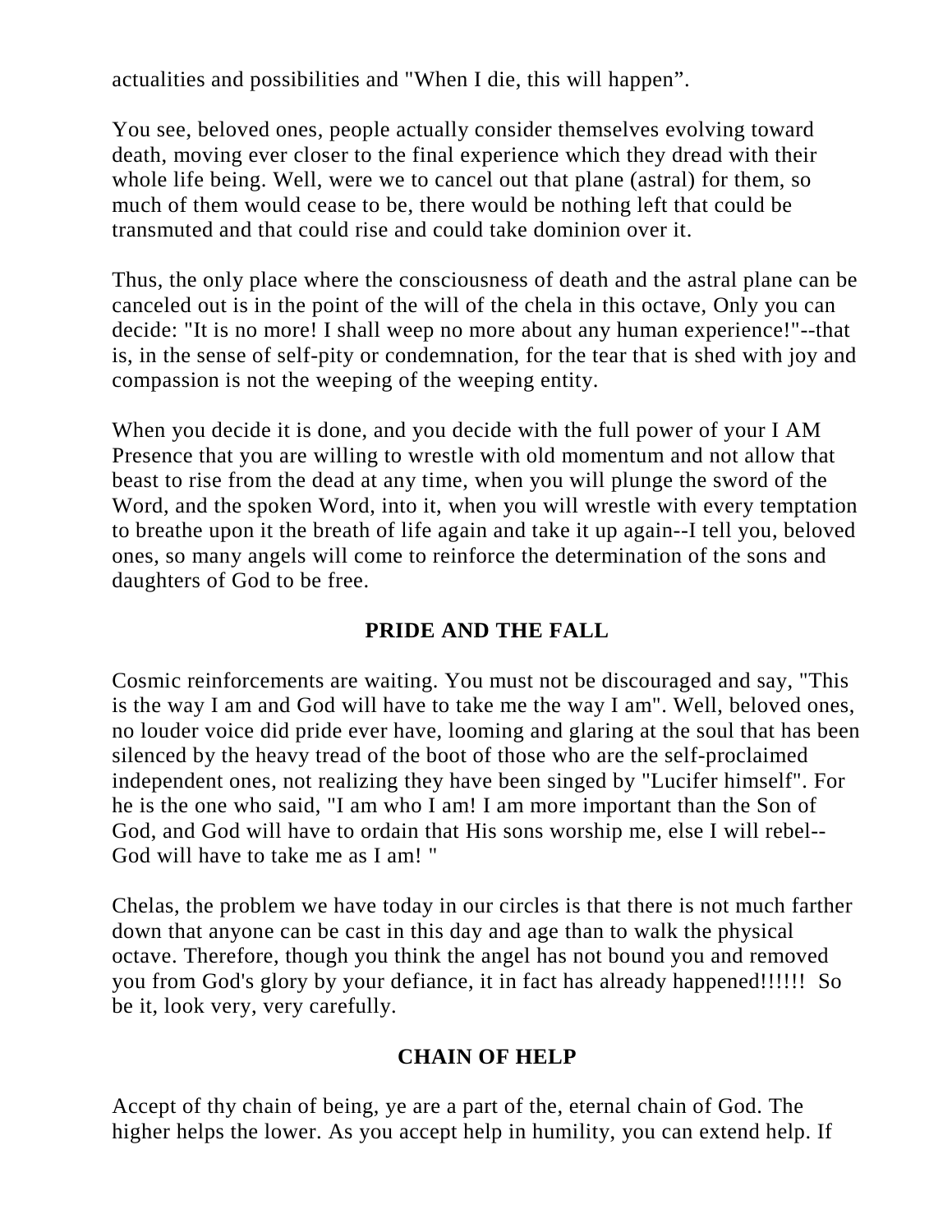you do not receive from the one above, you cannot give to the one below you whose progress is utterly stopped because you yourself have stopped. Once again "pride". Some do not like to think they are dependent upon others. Learn to be receivers of our grace and the grace of a chela for whom you have perhaps had disdain. For the prayers of that one whom you think to be beneath you may be the salvation of thy soul.

Let God take care of the human and do not create a false hierarchy in your mind, a panoply of all persons you know-some you have judged to be on the lowest in your system. Then, ye will seek the company of those whom you "think" to be the "important people" who can somehow add to thy stature. This is failing tests, and it leads to a great debacle as the house comes tumbling down which you have built through establishing contact, associations, being a part of an illusory society, et cetera. Think carefully where you fit.

One day the world must always turn against the living Christ. I do not think that any among you would consciously turn down the light of your Christ consciousness to be accepted by men, yet some of you do this un-consciously to avoid the challenge or the hurt or the public criticism.

Beloved ones, you can only go so far with this little game as you fit yourself in and out of society's cliques. Sooner or later they will make demands upon you, and you will realize that you just compromised your soul and your relationship to be popular with some earth human energy.

Think about it. The tests are lost because of an absence of forethought, of looking objectively at a situation as though you were on the ceiling looking down upon thyself. How do you "REALLY" wish to figure in the configuration?

Take care, blessed ones, ye do not have to consume the entire apple tree at one sitting; eat perhaps an apple or two per day. Take each problem and solve of it; this is my crash course in passing of thy tests. All the answers are made available unto thee. Ask and ye shall be given. Seek and ye shall find. REMEMBER, AND YE WILL MAKE IT!

I have written long--Dharma had dreaded my visit for she knew it would be long. So be it; ye are my beloved ones. I leave you with one of my "pearls": WHEN YE WANT TO BE LIKE GOD, YOU SHALL BE!

I thank you for thy kind attention; our paths will be together and my joy is great. I place my violet seal upon these thoughts, and may they find their place within thy hearts.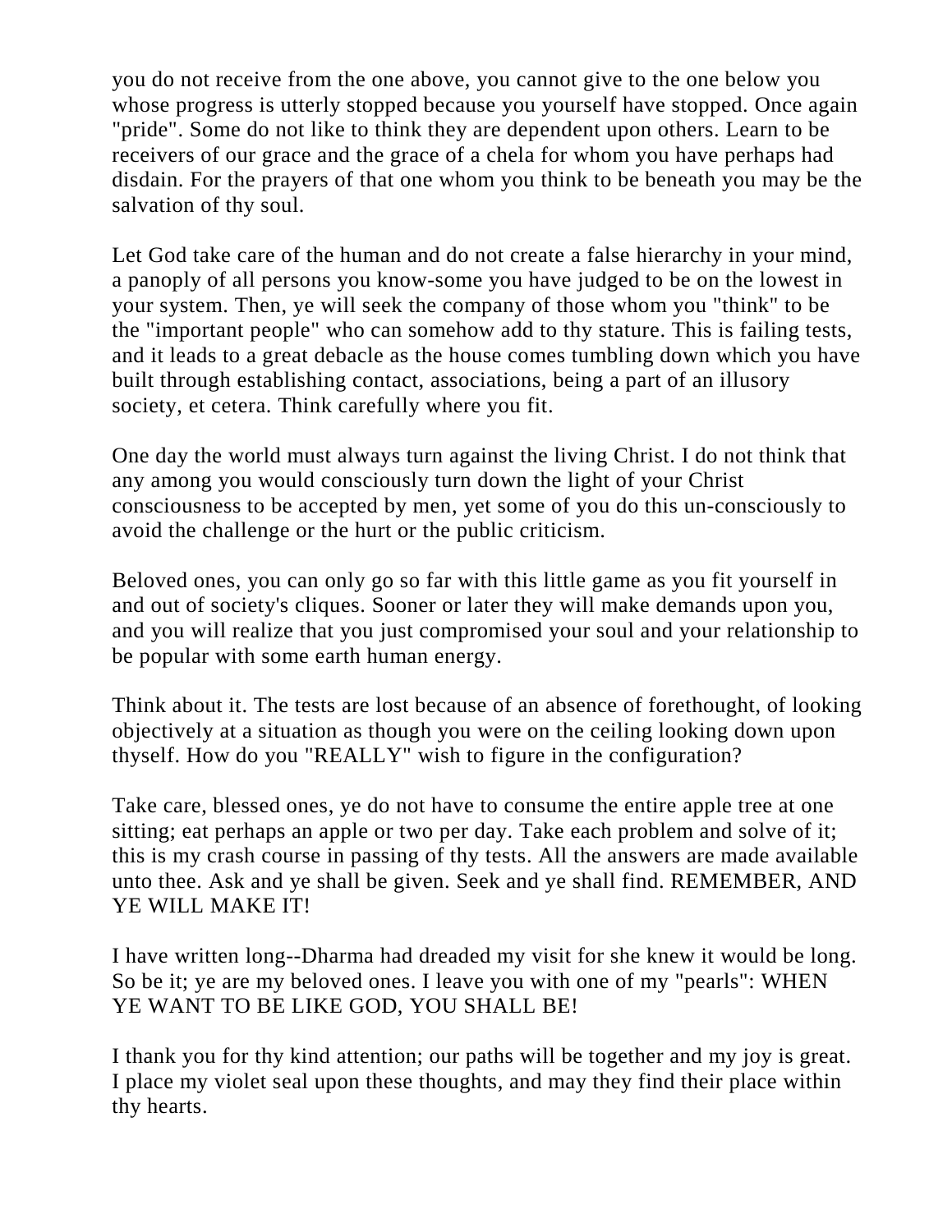## **I AM THAT I AM IN THE MIGHTY I AM PRESENCE.**

### **I AM GERMAIN OF THE SEVENTH RAY, OF THE VIOLET FLAME IN THY SERVICE AND IN SERVICE TO THIS WONDROUS EMERAULD. I SALUTE YOU AS BRETHREN.**

**IT IS DONE!**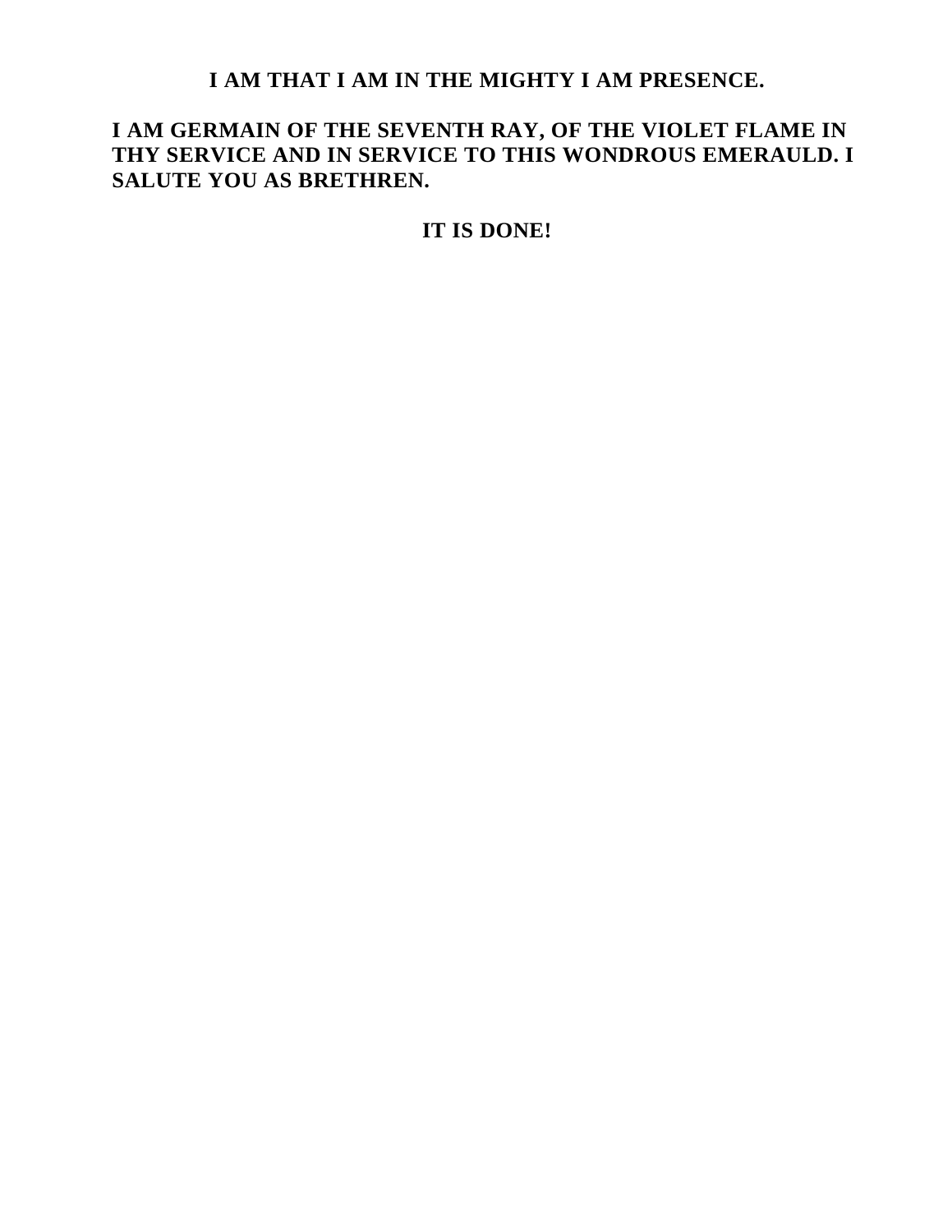### **PJ-7 EPILOG**

### **REC #1 ATON**

#### **SAT., SEP. 30, 1989 7:30 A.M. YEAR 3, DAY 045**

I shall write of the final segment, Dharma. How many will be still and listen? I AM ATON and I see my beloved peoples in pain and confusion. I watch you of my children unprepared and without careful thought unto tomorrow. Tomorrow is upon you. Today, in America, I watch the confusion in your South Carolina as you attempt to set your lives in order after the recent hurricane. What have you learned? Very little! Your "leaders" say you must have billions of dollars to rebuild for long term, when you have not even heat, food and water-sand who will tend of those who cannot rebuild? Further, what will happen when the next hurricane comes ashore? Do you believe that the ONE is all there will be? I speak just to the children of the United States on this day-what will you do when the 10--12 point earthquake hits your Pacific coast? It will do so and you know it is coming? Are you prepared? It will make the rubble in South Carolina look like piddling child's games. And what of the time when all shall be falling at once? Who will then tend when the volcano's erupt? Your native brothers tell you truth; the signs are always brought forth for you and then you turn and do such foolish things.

Let us just consider your state of Washington for a minute. Your elder brothers of the ancients told you that the "Little Sister" would weep and speak unto you ones. And then, the "Grandfather" mountain would speak! Mt. St. Helens spoke- your little sister spoke loudly and some heard and most plugged their ears. The grandfather rumbles and that, dear ones, is Mt. Rainier. How many have been lured unto its very regions by the evil teachers who bring destruction and evil shrouded in partial truth? How many will perish in their ignorance and blame the God in heaven for your foolishness? You were given "reason" and you heed it not.

I have told you how it will be many times through many ones and you heed not. So be it for the lands will be swept clean and ultimately only those who turn unto ME and heed the warnings and take preparation shall survive for there is only the ONE WORD GREATER THAN MINE, THAT IS THE FINAL WORD OF THE CREATION FOR ALL THINGS CREATED ARE ONE WITHIN THIS WONDROUS WHOLE. Man was sent forth as caretaker for that wondrous Creation and man has destroyed in his human form and consciousness. The soul of man shall return or move on to suitable placement; but the physical creation shall reap first the winds for you- have sowed the winds upon your wondrous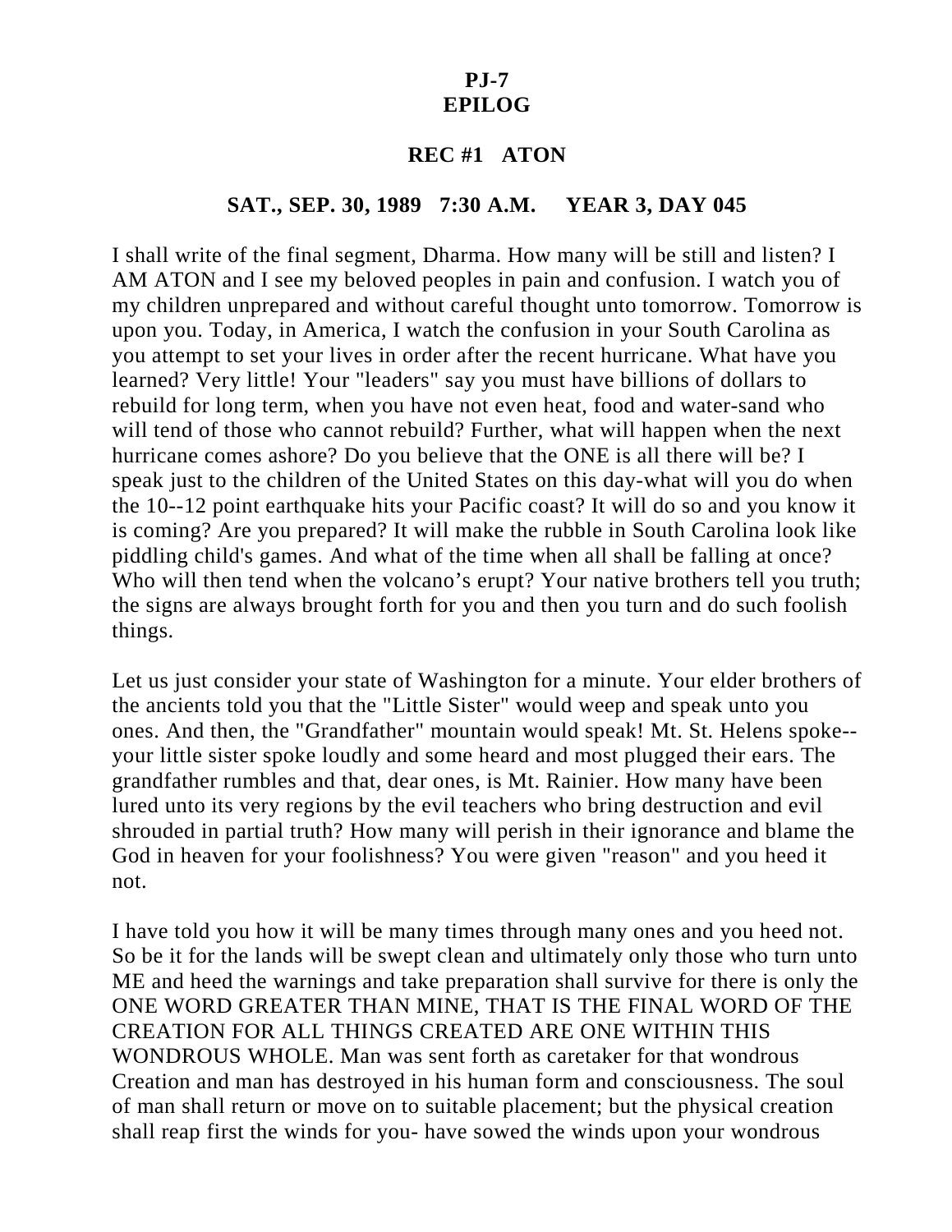mother.

What is it that you await? The horses to literally move from the clouds? John' s vision in his Book of Revelations as projected from the heavens by the Master Teacher to come alive with candlesticks and horsemen? It was said that man would become drunken with evil, greed, lust and heinous acts. The brother shall betray his own brother unto death, it is said; and children shall rise up against their parents.

Just as birthing contractions become harder and more closely following one upon another, so shall it be with the things that shall come. As these signs become all present and the frequency intensifies, then you shall know the time of birthing is upon the Earth.

The time has come when you will not follow sound doctrines. Instead, to suit your own desires, you gather around you a great number of teachers who say what your itching ears want to hear . You turn your ears from Truth and turn aside to false myths. You sit and chant, or shout, your "belief" and then you go blindly forth blaming God for tending you poorly when you change naught-- "only believe HE died for your sins and you are SAVED" --perhaps your soul, it will do nothing for your physical body unless YOU GET PREPARED TO SAVE YOURSELVES. YOU GO ABOUT WITHOUT REASON IN YOUR THINKING MINDS WHICH WAS YOUR ONLY GREAT AND GRAND GIFT TO SET YOU ASIDE FROM OTHER OF CREATURES. YOU CAN PROVIDE FOR YOURSELVES AND YOUR BROTHER CREATURES.YOU HAD BETTER BEGIN TO BE VERY SELECTIVE AS TO WHICH "SPACE" BROTHERS YE ATTEND. FURTHER, MAN'S DOCTRINES WILL NOT GET YOUR TICKET HOME--YOU WILL TURN UNTO MINE LAWS AND THOSE OF THE CREATION OR YOU SHALL NOT BE RETURNED INTO MINE KINGDOM!

Nation will rise against nation, and kingdom against kingdom. Is it not so? You have political chaos throughout your world, nations are being torn apart by civil wars and revolutions. The nations of the world are mostly ruled by evil leaders who incite strife among their own people and inflict it across the borders unto another. When one governmental power is overthrown it is replaced by naught better.

And you will hear of wars and rumors of war! You have wars all over your lands and within the seas. To refuse to call it "war" does not make of it less the war. You will have nations completely removed from your maps-It is happening daily; look for yourselves. The wars will erupt and become more and more intense and finally the one fanatic will begin that which will pull you all down if you are unprepared.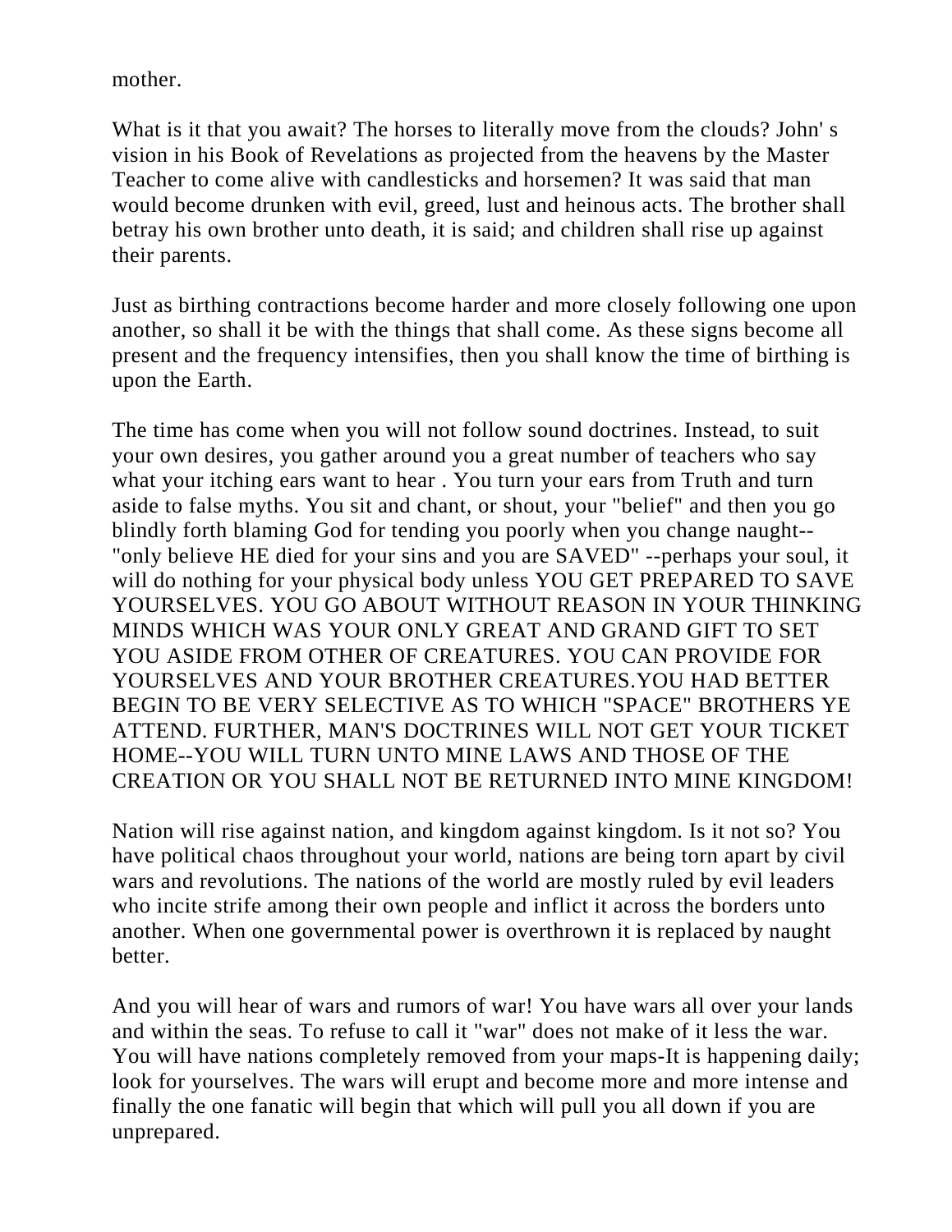You have wars proceeding presently with weapons of which you as a people cannot see nor comprehend and you are falling more heinously than you would were it mere bullets or atomic blast-(if you had your shelter systems of which you, in beloved America, do not have}. Neither do you hear and change. There shall come the financial collapse of your world. You will then be placed under the total control of the evil ones who have carefully planned it to be exactly this way. You are in the downfall this very moment. You will have chaos, depressions and collapse of your systems.

You have famines already and they will worsen for man clears his lands incorrectly for the growing, the governments pay growers not to grow, you function on greed for money and do not share of your foodstuffs to fill your larders for your shelter systems and you do not even notice. Ones go hungry and mal-nutritioned in your own dooryards and you will not accept responsibility for your brothers.

You are acquiring a population of addicts. You are bearing children who are addicted into the hell you have created. You live in immorality and seek naught but pleasures of the flesh. You sell your own souls and your very children for a puff of drug. Your own governments claim to help you on the surface while they reap the rewards of the underworld. You claim "freedom"? You have no freedom for you have surrendered it to the evil.

Ye shall have plagues. Oh yes, you already have it! It will kill millions for you have set it up and you continue to nurture it. Facts are kept from you and you go blindly as sheep to the slaughter. Your enemy within the "anti-Christ" and "anti-God" societies have better control of the disease than do you. Oh, God will ultimately take care of you? NO I SHALL NOT; NOT UNTIL YOU TURN FROM YOUR EVIL AND BACK INTO THE LIGHT OF THE PATH OF TRUTH AND ABIDE AGAIN BY MY LAWS AND THE LAWS OF THE CREATION. YOU HAVE BEEN TOLD WHAT TO DO AND STOP DOING TO BRING IT UNDER CONTROL AND YOU D0 NEITHER AND THEN BLAME ME FOR YOUR CIRCUMSTANCE--WHY DO YOU NOT BLAME THE GUILTY? WHY DO YOU NOT ACCEPT YOUR OWN RESPONSIBILITY FOR ALLOWING IN THE EVIL INTENT AND NURTURING IT IN THY LUSTFUL WAYS?

You shall have Earth changes. You *have* Earth changes. You have atmospheric pollution and man pollution which is killing your lakes, your rivers, your lands and your seas. You will have ever increasing "accidents" as your equipment and machinery grows old and in disrepair and more and more people who run these things fall into greed and addiction. Already, you have unworthy products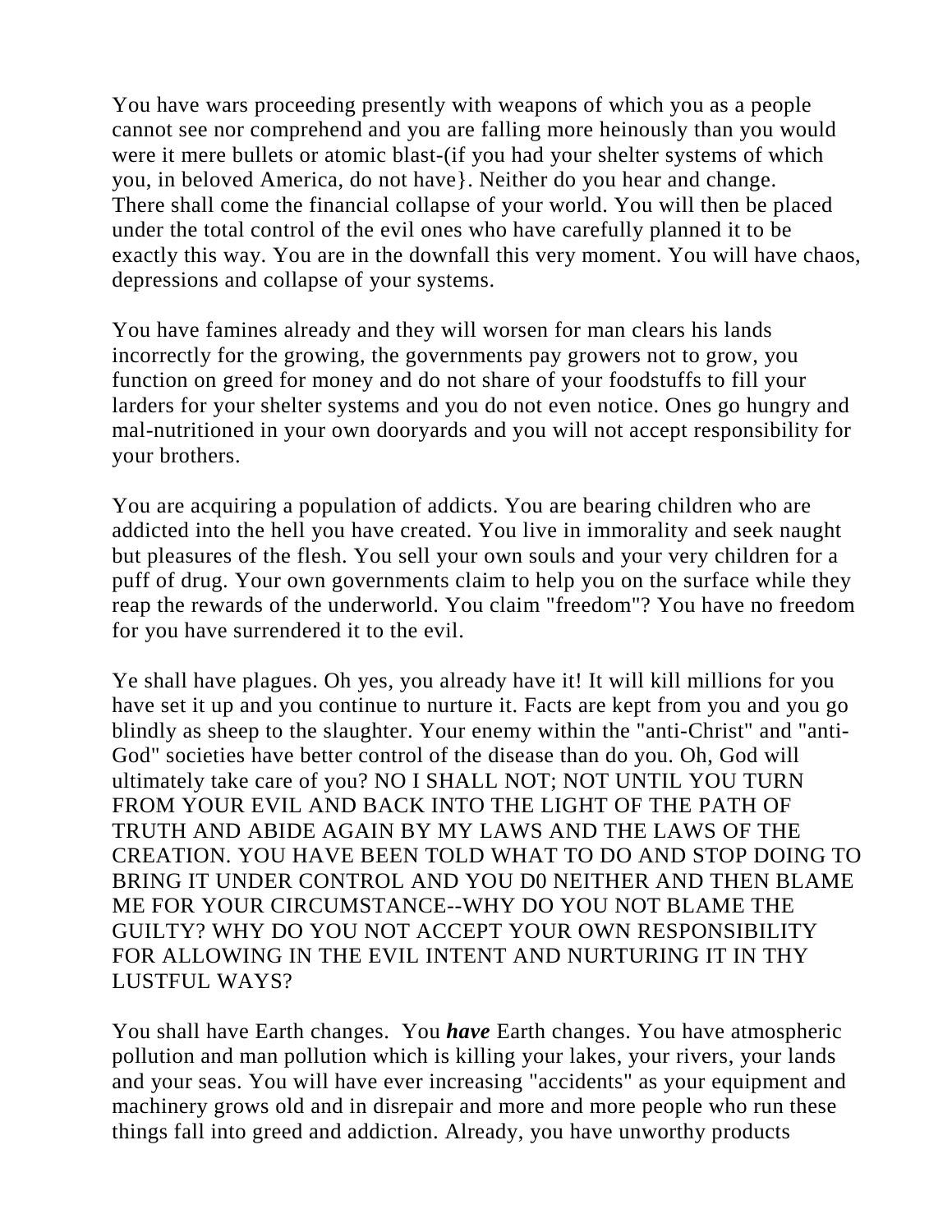flooding your marketplace. How long until your nuclear plants erupt?

You shall have floods in unmerciful measure and droughts in unmerciful measure. You will have sustained winds of greater than a hurricane, a hundred and fifty miles an hour and you will have your power lines blown down and you will be in dire circumstances.

You will have earthquakes of great magnitude and widespread which will crumble the land beneath you and disrupt your financial base, your life resources of heat (gas) and power (electricity) for indefinite duration. Millions will perish. You will have volcanic eruptions which will take entire islands and build others. You will need your shelter system to move to safety from that which will rain from the heavens in lava and ash. You have further contaminated the substance in the fissures of the Earth by nuclear testing and it shall spew forth and shower the lands with radioactive downpour. Your nuclear waste dumps shall open up and spew the ultimate poison upon the lands. Americans feel safe? The entire world now runs on nuclear power in great measure--what does France do with her nuclear waste? Better check it out, my children.

There shall be strange events in your skys. YES THERE WILL BE SUCH. YOU HAD BETTER HEAR ME WELL! I SEND YOUR COSMIC BROTHERS TO HELP YOU AND YOU TURN THEM AWAY, INCINERATE THOSE WHO COME IN PEACE, SHOOT YOUR WEAPONS UPON THEM AND CALL THEM EVIL AND OF THE DEVIL, THEY ARE MINE SONS COME TO TEACH AND BRING HOME THOSE WHO WILL COME, WHY DO YOU PERCEIVE THAT WHICH THE DEVIL TELLS YOU RATHER THAN LISTEN TO TRUTH? I SEND MINE ONES TO HELP YOU AND YOU BELIEVE THE "MAN" WHO SAYS THEY ARE OF THE EVIL, SO BE IT FOR TRUTH WILL COME FORTH AND IT SHALL BE TOO LATE FOR MOST OF YOU ONES, WE ARE NOW BRINGING FORTH THE WORD IN TRUTH TO THE MASSES--WILL YOU HEAR AND SEE? LET HE WHO HAS EARS. HEAR: AND THOSE WITH EYES, SEE, THE HOUR GLASS IS EMPTY!

My Celestial Sons are being presented unto you that you might know of them and seek help. The Teachers of the Seven Rays of Life have just been sharing with you in this document. How many of you will toss the book aside because your local "preacher" tells you to do so, while I, GOD, come forth to give you Truth? Further, the Angelic realms stand by and the Archangels of your sectors stand ready to receive of you and help you with the turn around of your species. I care not about your "churches and their doctrines"--I care as to whether or not you turn unto ME AND THE CREATION WHOSE LAWS YE ARE IN THE CONSTANT DEFIANT BREAKING. THROUGH YOUR DISOBEDIENCE